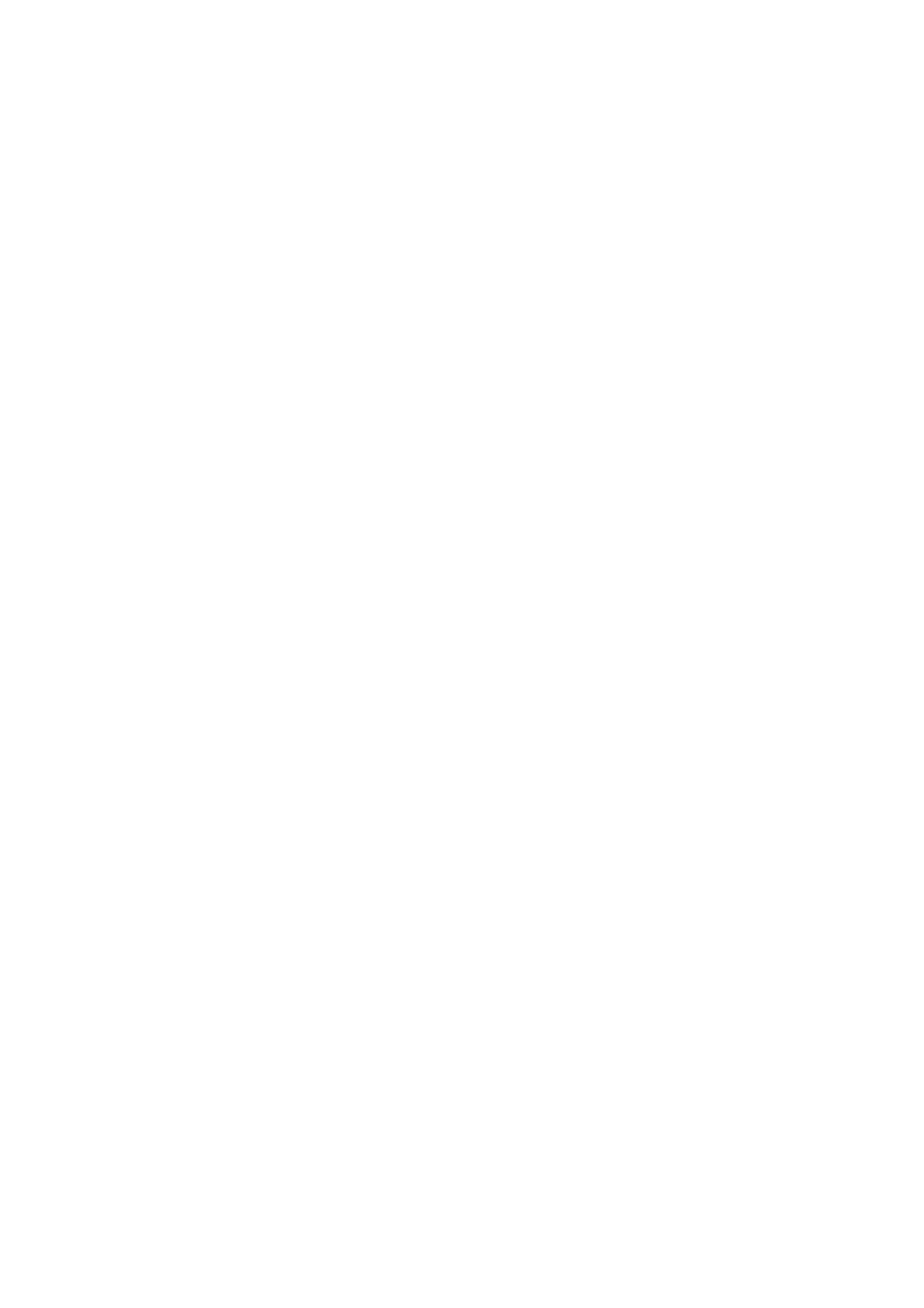# **Draft Programme Budget for 2005**

# Contents

|                                                                                                         | Paragraphs    | Page |
|---------------------------------------------------------------------------------------------------------|---------------|------|
| I. Introduction                                                                                         | $[1-20]$      | 1    |
| II. Retrospective performance report 2002-2003                                                          |               | 7    |
| A. Management issues                                                                                    |               | 9    |
| 1. Status of the headquarters agreement with the host State regarding the<br>Court's permanent premises | $[21-24]$     | 9    |
| 2. Enhanced communication between the Committee on Budget and Finance<br>and the Court                  | $[25-28]$     | 9    |
| B. Organs of the Court                                                                                  |               | 11   |
| 1. Judiciary (Presidency and Chamber)                                                                   | $[29-34]$     | 11   |
| 2. Office of the Prosecutor                                                                             | $[35-54]$     | 13   |
| 3. Registry                                                                                             | $[55-97]$     | 18   |
| III. Proposed programme budget for 2005                                                                 |               | 29   |
| A. Major Programme I: Judiciary                                                                         |               | 31   |
| 1. Programme 1100: Presidency                                                                           | $[98-138]$    | 32   |
| 2. Programme 1200: Chambers                                                                             | $[139-157]$   | 42   |
| B. Major Programme II: Office of the Prosecutor                                                         | $[158-171]$   | 50   |
| 1. Programme 2100: Prosecutor                                                                           |               | 54   |
| (a) Sub-programme 2110: Immediate Office of the Prosecutor                                              | $[172-176]$   | 54   |
| (b) Sub-programme 2120: Services Section                                                                | $[177-196]$   | 56   |
| (c) Sub-programme 2130: Legal Advisory Section                                                          | $[197 - 201]$ | 61   |
| (d) Sub-programme 2140: Staff Strategy Unit                                                             | $[202 - 208]$ | 63   |
| (e) Sub-programme 2150: Public Information Unit                                                         | $[209-215]$   | 65   |
| 2. Programme 2200: Jurisdiction, Complementarity and Cooperation Division [216-218]                     |               | 67   |
| (a) Sub-programme 2210: Office of the Director of Division                                              | $[219-221]$   | 68   |
| (b) Sub-programme 2220: Situation Analysis Section                                                      | $[222 - 227]$ | 69   |
| (c) Sub-programme 2230: Jurisdiction and International Cooperation<br>Section                           | $[228 - 232]$ | 71   |
| 3. Programme 2300: Investigation Division                                                               | $[233]$       | 73   |
| (a) Sub-programme 2310: Office of the Deputy Prosecutor for<br>Investigations                           | $[234 - 237]$ | 74   |
| (b) Sub-programme 2320: Investigations Planning and Support Section                                     | $[238 - 245]$ | 75   |
| (c) Sub-programme 2330: Investigation Teams                                                             | $[246 - 260]$ | 78   |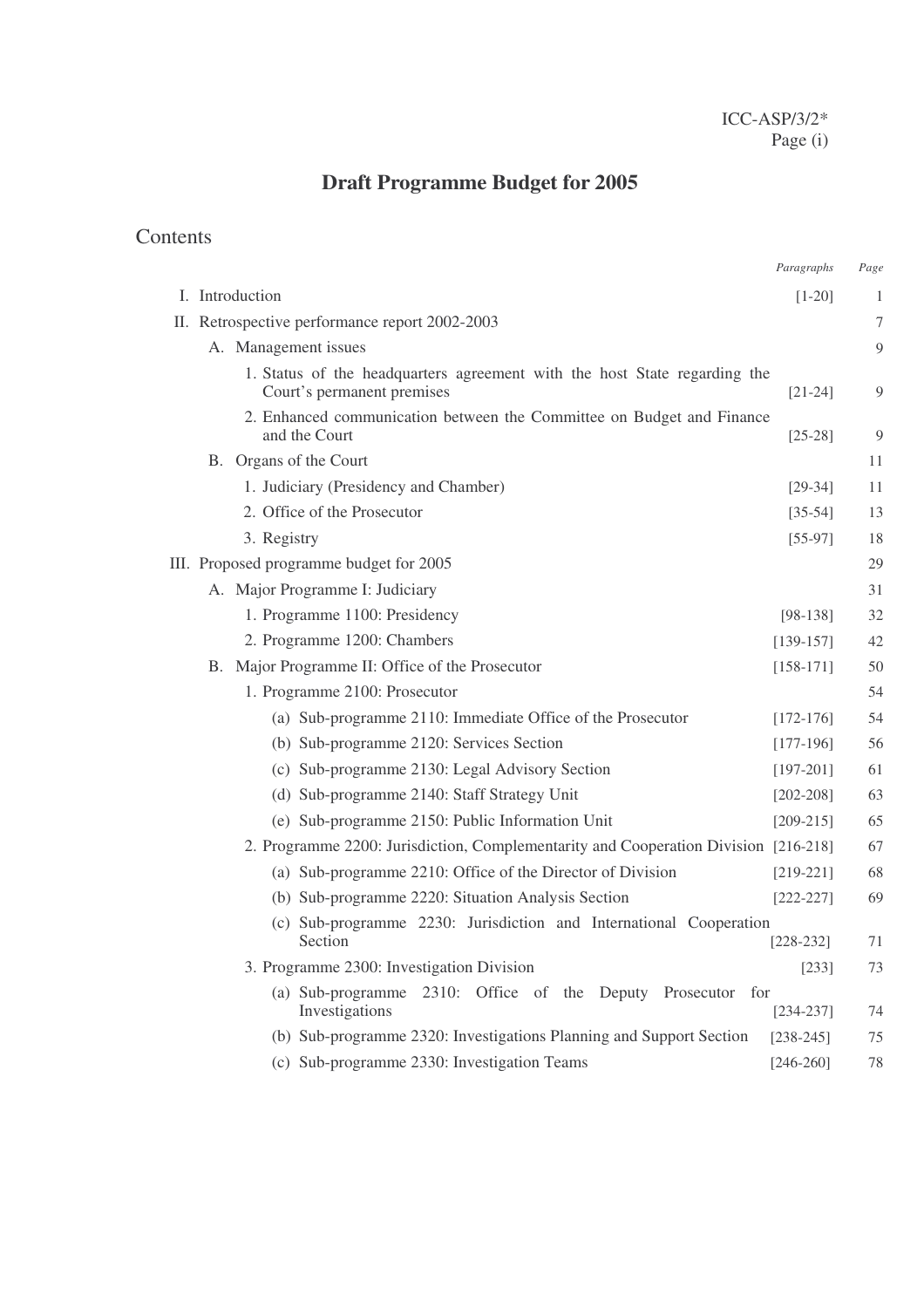# ICC-ASP/3/2\* Page (ii)

|                                                                   |                                                  | 4. Programme 2400: Prosecution Division                               | $[261]$       | 81         |  |  |  |  |  |
|-------------------------------------------------------------------|--------------------------------------------------|-----------------------------------------------------------------------|---------------|------------|--|--|--|--|--|
|                                                                   |                                                  | (a) Sub-programme 2410: Office of the Deputy Prosecutor for           |               |            |  |  |  |  |  |
|                                                                   |                                                  | Prosecutions                                                          | $[262 - 265]$ | 81         |  |  |  |  |  |
|                                                                   |                                                  | (b) Sub-programme 2420: Prosecution Service                           | $[266 - 275]$ | 83         |  |  |  |  |  |
|                                                                   |                                                  | (c) Sub-programme 2430: Appeals Section                               | $[276 - 279]$ | 85         |  |  |  |  |  |
|                                                                   |                                                  | C. Major Programme III: Registry                                      | $[280 - 282]$ | 87         |  |  |  |  |  |
|                                                                   |                                                  | 1. Programme 3100: Office of the Registrar                            | [283]         | 88         |  |  |  |  |  |
|                                                                   |                                                  | (a) Sub-programme 3110: Immediate Office of the Registrar             | $[284 - 287]$ | 88         |  |  |  |  |  |
|                                                                   |                                                  | (b) Sub-programme 3120: Office of Internal Audit                      | [288]         | 90         |  |  |  |  |  |
|                                                                   |                                                  | (c) Sub-programme 3130: Legal Advisory Services Section               | $[289-291]$   | 91         |  |  |  |  |  |
|                                                                   |                                                  | (d) Sub-programme 3140: Security and Safety Section                   | $[292 - 304]$ | 93         |  |  |  |  |  |
|                                                                   |                                                  | 2. Programme 3200: Common Administrative Services Division            | $[305 - 307]$ | 97         |  |  |  |  |  |
|                                                                   |                                                  | (a) Sub-programme 3210: Office of the Director                        | $[308 - 310]$ | 98         |  |  |  |  |  |
|                                                                   |                                                  | (b) Sub-programme 3220: Human Resources Section                       | $[311 - 318]$ | 98         |  |  |  |  |  |
|                                                                   |                                                  | (c) Sub-programme 3230: Budget and Control Section                    | $[319-321]$   | 101        |  |  |  |  |  |
|                                                                   |                                                  | (d) Sub-programme 3240: Finance Section                               | $[322 - 327]$ | 102        |  |  |  |  |  |
| (e) Sub-programme 3250: General Services Section<br>$[328 - 340]$ |                                                  |                                                                       |               |            |  |  |  |  |  |
|                                                                   |                                                  | (f) Sub-programme 3260: Information and Communication Technologies    |               |            |  |  |  |  |  |
|                                                                   |                                                  | Section                                                               | $[341 - 370]$ | 108        |  |  |  |  |  |
|                                                                   |                                                  | (g) Sub-programme 3270: Procurement Section                           | $[371 - 373]$ | 113<br>115 |  |  |  |  |  |
|                                                                   |                                                  | 3. Programme 3300: Division of Court Services<br>[374]                |               |            |  |  |  |  |  |
|                                                                   |                                                  | (a) Sub-programme 3310: Office of the Head                            | $[375 - 376]$ | 115        |  |  |  |  |  |
|                                                                   | (b) Sub-programme 3320: Court Management Section | $[377 - 389]$                                                         | 117           |            |  |  |  |  |  |
|                                                                   |                                                  | (c) Sub-programme 3330: Detention Section                             | $[390 - 393]$ | 121        |  |  |  |  |  |
|                                                                   |                                                  | (d) Sub-programme 3340: Court Interpretation and Translation Section  | $[394 - 404]$ | 123        |  |  |  |  |  |
|                                                                   |                                                  | (e) Sub-programme 3350: Victims and Witnesses Unit                    | $[410-420]$   | 127        |  |  |  |  |  |
|                                                                   |                                                  | 4. Programme 3400: Public Information and Documentation Section       | $[421 - 424]$ | 131        |  |  |  |  |  |
|                                                                   |                                                  | (a) Sub-programme 3410: Office of the Head                            | $[425 - 426]$ | 132        |  |  |  |  |  |
|                                                                   |                                                  | (b) Sub-programme 3420: Library and Documentation Centre              | $[427 - 429]$ | 133        |  |  |  |  |  |
|                                                                   |                                                  | (c) Sub-programme 3430: Public Information Unit                       | $[430 - 440]$ | 134        |  |  |  |  |  |
|                                                                   |                                                  | 5. Programme 3500: Division of Victims and Counsel                    | [441]         | 138        |  |  |  |  |  |
|                                                                   |                                                  | (a) Sub-programme 3510: Office of the Head                            | $[442 - 444]$ | 138        |  |  |  |  |  |
|                                                                   |                                                  | (b) Sub-programme 3520: Defence Support Section                       | $[445 - 450]$ | 140        |  |  |  |  |  |
|                                                                   |                                                  | (c) Sub-programme 3530: Victims Participation and Reparations Section | $[451 - 464]$ | 142        |  |  |  |  |  |
|                                                                   |                                                  | D. Major Programme IV: Secretariat of the Assembly of States Parties  | $[465 - 486]$ | 146        |  |  |  |  |  |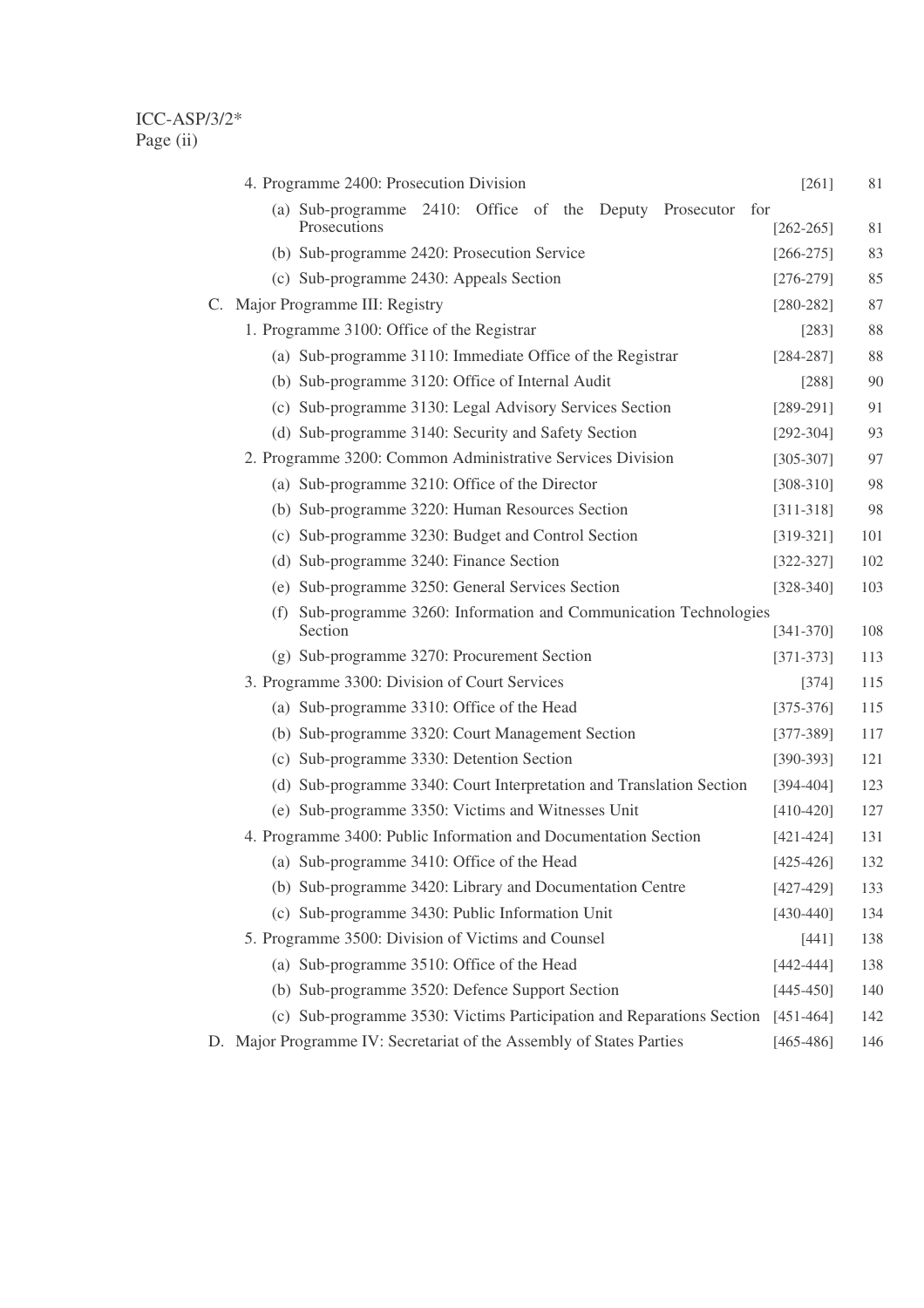| Е.<br>Major Programme V: Investment in the Court's Premises                                                                      |         |  |                                       |           |     |  |  |
|----------------------------------------------------------------------------------------------------------------------------------|---------|--|---------------------------------------|-----------|-----|--|--|
|                                                                                                                                  |         |  | 1. Programme 5100: Interim premises   | [487-490] | 153 |  |  |
|                                                                                                                                  |         |  | 2. Programme 5200: Permanent premises | [491-493] | 154 |  |  |
|                                                                                                                                  |         |  | 3. Programme 5300: Detention centre   | [494]     | 155 |  |  |
|                                                                                                                                  | Annexes |  |                                       |           |     |  |  |
| I. Draft resolution of the Assembly of States Parties on the 2005 draft programme budget and<br>the Working Capital Fund in 2005 |         |  |                                       |           |     |  |  |
| II. Organizational structure of the Court                                                                                        |         |  |                                       |           |     |  |  |
|                                                                                                                                  |         |  |                                       |           | 157 |  |  |
|                                                                                                                                  |         |  | III. Staffing information             |           |     |  |  |
|                                                                                                                                  |         |  | 1. Current and proposed staffing      |           | 162 |  |  |
|                                                                                                                                  |         |  | 2. Changes to the staffing table      |           | 163 |  |  |
|                                                                                                                                  |         |  | 3. Standard salary costs for 2005     |           | 164 |  |  |
|                                                                                                                                  |         |  | IV. Abbreviations                     |           | 164 |  |  |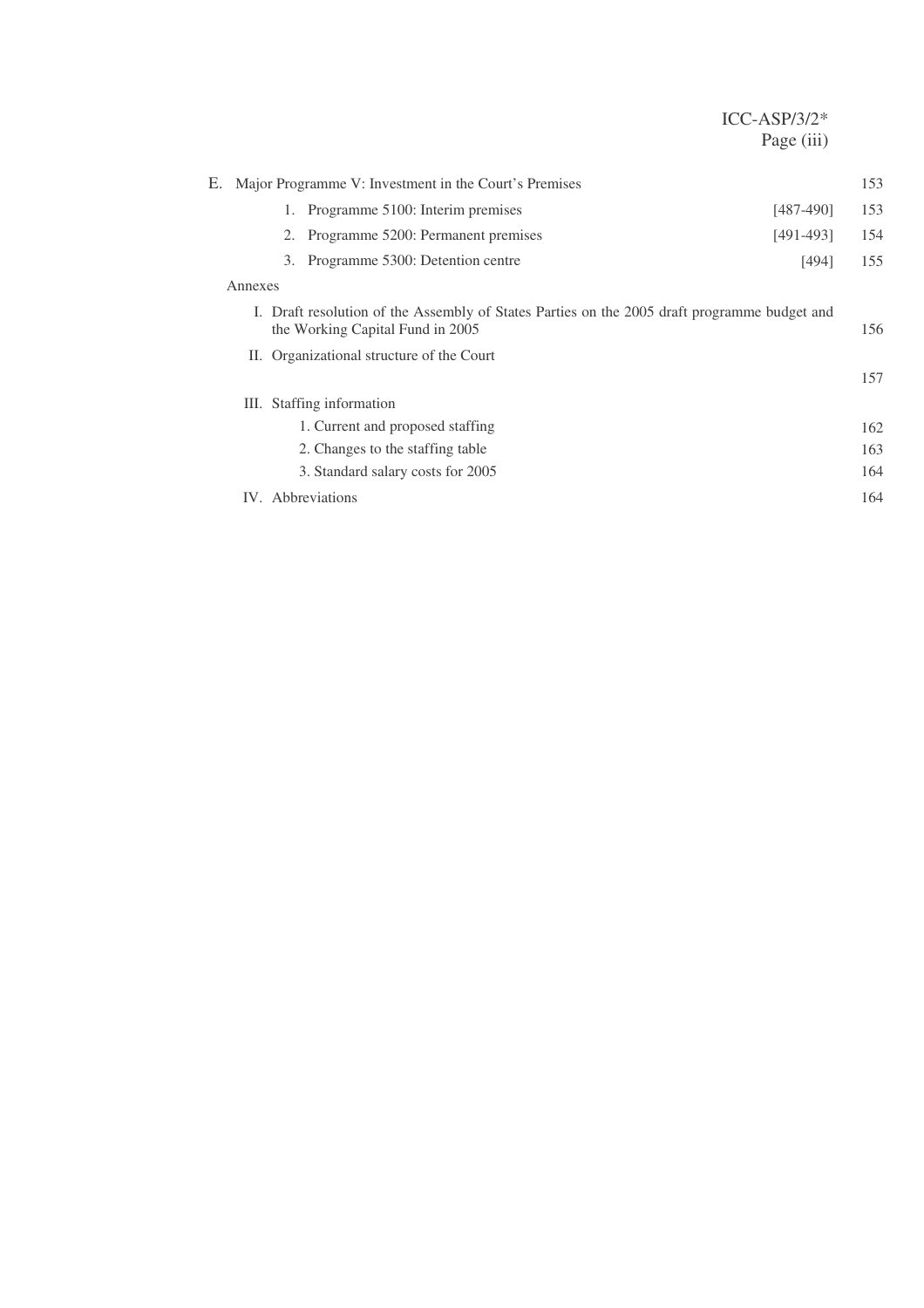ICC-ASP/3/2\* Page (iv)

[Intentionally left blank]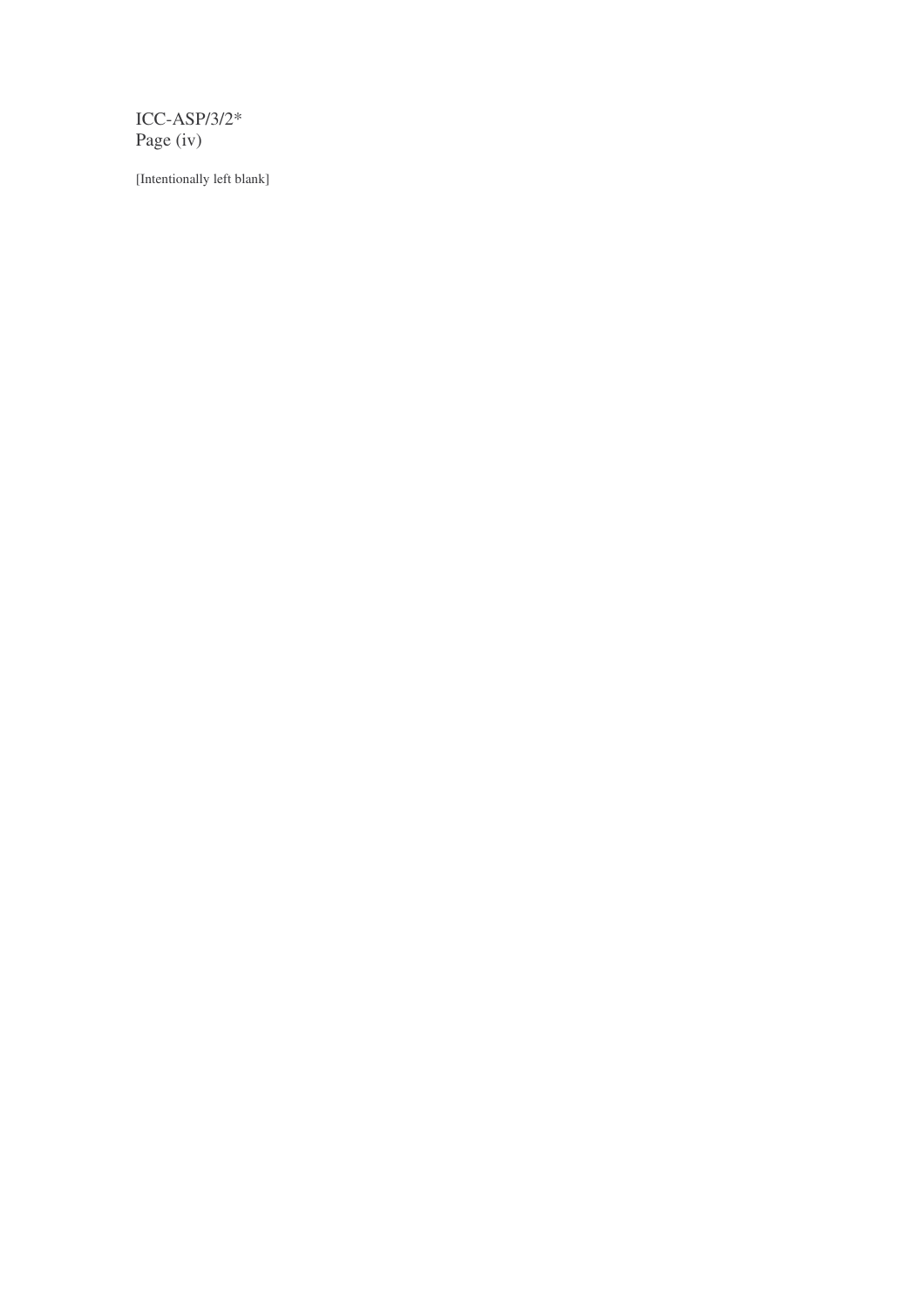# **I.** INTRODUCTION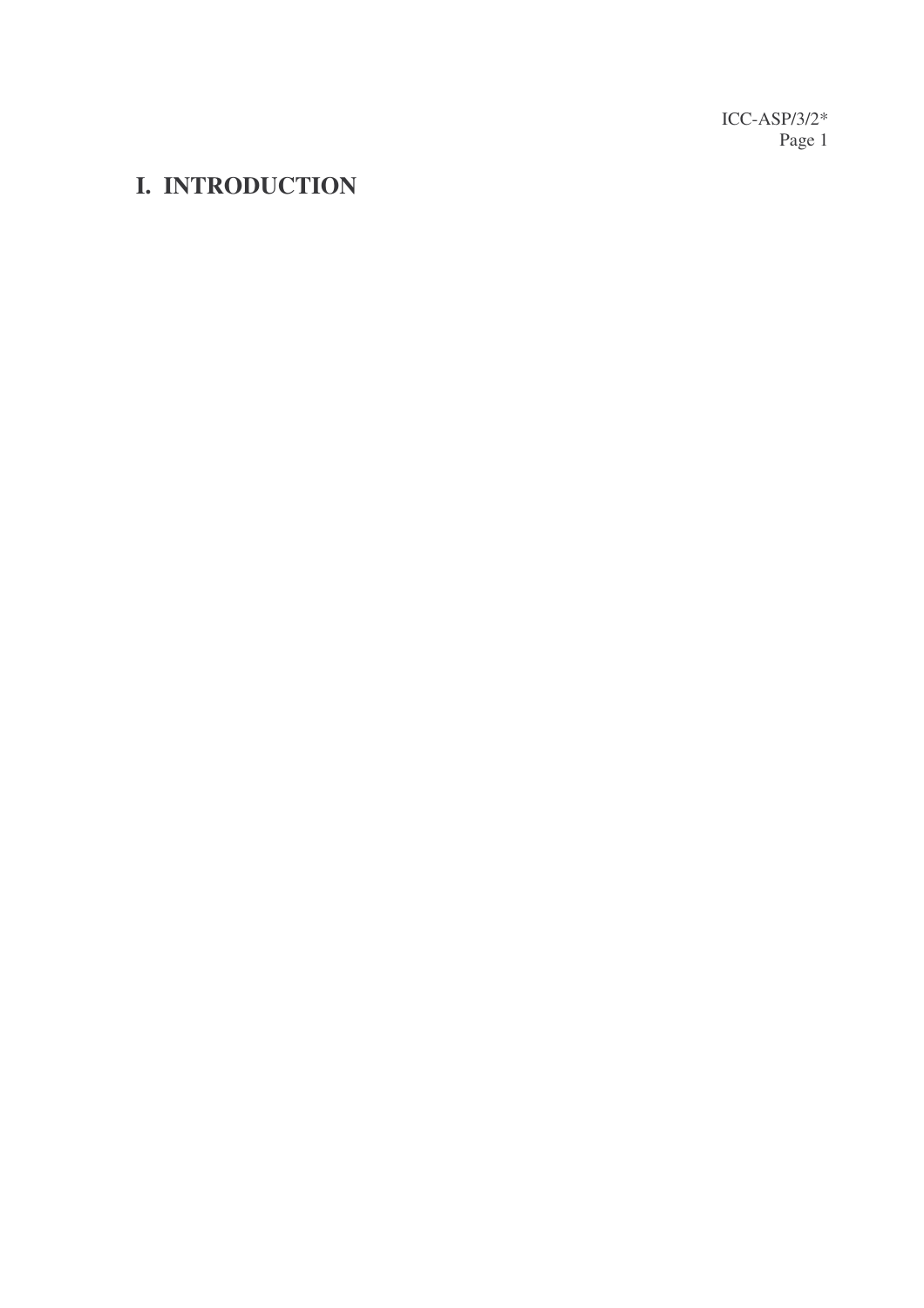[Intentionally left blank]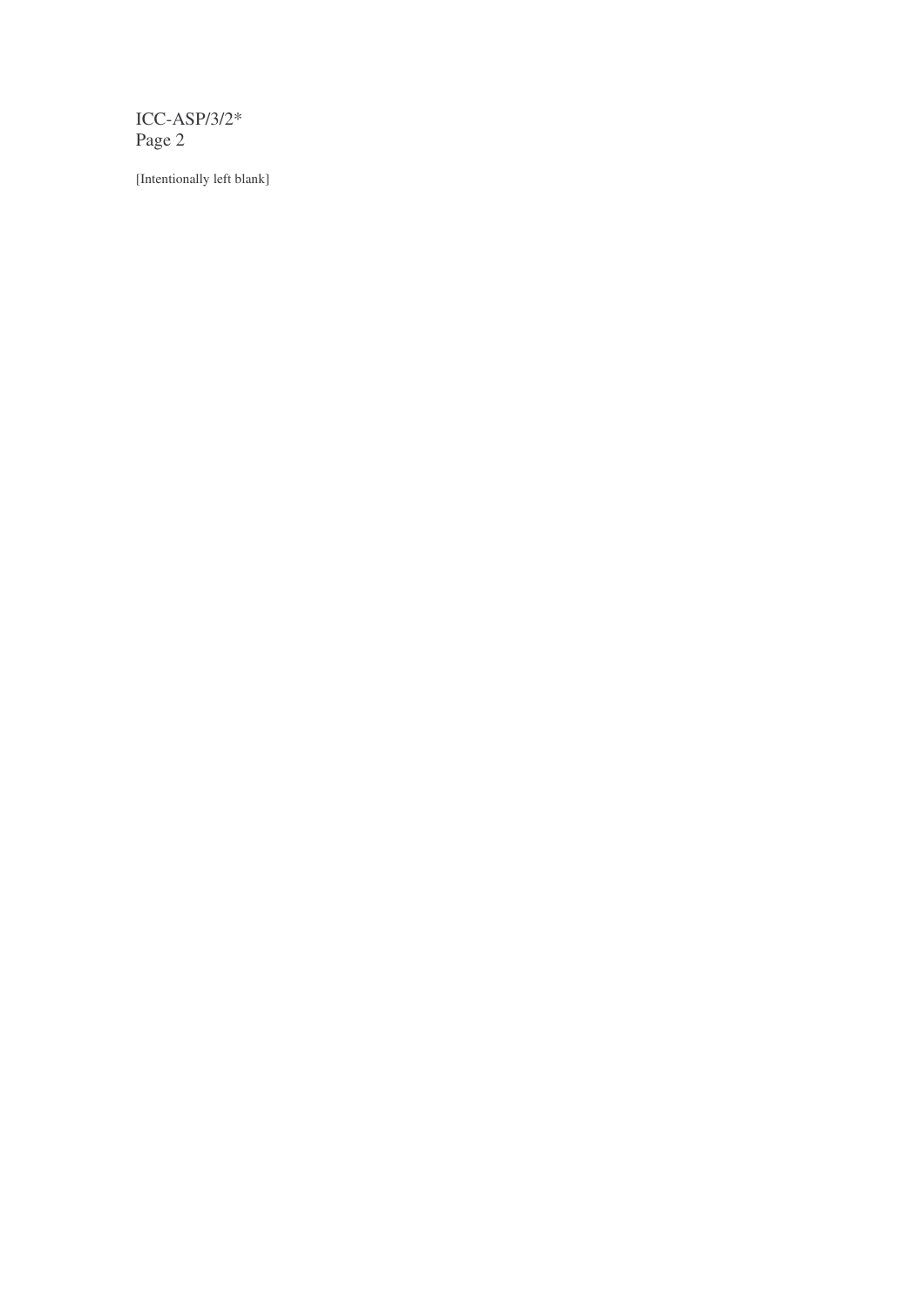1. This second budget submission by the Court is presented by the Registrar in accordance with financial regulation 3.1 and financial rule 103.2.

2. As required by financial regulation 3.3, this budget is presented as a programme budget, defining concrete objectives, expected accomplishments and indicators of achievement. The current budget submission is regarded by the Court as part of a comprehensive process of continuing dialogue with the Assembly of States Parties. This dialogue is not confined to fundraising but also embraces the determination of goals and objectives. It requires the continued examination of work processes and the evaluation of results.

3. The present budget submission has been prepared, in cooperation, by all the Court's organs and the Secretariat of the Assembly of States Parties. Full consideration has been given to the need to keep the increase in the Court's budget for the coming year at the lowest possible level. In order to create a clear distinction between the Court's normal operating costs and incidental costs relating to investments in the Court's premises, a separate Major Programme V has been introduced into this budget.

- 4. The budget submission is for a total of  $\epsilon$  69,564,000. Of this total,
	- $\epsilon$ 66,503,700 (95.6%) is for the Court itself; and
	- $\epsilon$ 3,060,300 (4.4%) is for the Secretariat of the Assembly of States Parties.

Within the Court, the budget is apportioned as follows:

- $\epsilon$ 7,540,100 (11.3%) for the Judiciary (Presidency and Chambers);
- $\in$ 18,211,700 (27.4%) for the Office of the Prosecutor;
- $\epsilon$ 38,686,900 (58.2%) for the Registry; and
- $\in$  2,065,000 (3.1%) for investment in the Court's premises.

|                                     | Major Programme I:<br>Judiciary |                 | Major Programme II:<br>Office of the Prosecutor |                | Major Programme III:<br>Registry |               | Major Programme IV:<br>Secretariat of the ASP |               | Major Programme V:<br><b>Investment</b> in Premises |                  | Total                        |  |
|-------------------------------------|---------------------------------|-----------------|-------------------------------------------------|----------------|----------------------------------|---------------|-----------------------------------------------|---------------|-----------------------------------------------------|------------------|------------------------------|--|
|                                     | <b>Thousands</b><br>of euros    | $%$ of<br>total | <b>Thousands</b><br>of euros                    | % of<br>total  | <b>Thousands</b><br>of euros     | % of<br>total | <b>Thousands</b><br>of euros                  | % of<br>total | <b>Thousands</b><br>of euros                        | % of<br>total    | <b>Thousands</b><br>of euros |  |
| Judges                              | 4,011                           | 5.8             | $\theta$                                        | $\overline{0}$ | $\mathbf{0}$                     | $\theta$      | $\overline{0}$                                | $\mathbf{0}$  | $\theta$                                            | $\boldsymbol{0}$ | 4,011                        |  |
| Staff costs*                        | 3,349                           | 4.8             | 14,816                                          | 21.3           | 20,574                           | 29.6          | 791                                           | 1.1           | 103                                                 | 0.2              | 39,633                       |  |
| Non-staff costs                     | 180                             | 0.2             | 3,396                                           | 4.9            | 18,113                           | 26.0          | 2,269                                         | 3.3           | 1,962                                               | 2.8              | 25,920                       |  |
| Total                               | 7,540                           | 10.8            | 18,212                                          | 26.2           | 38,687                           | 55.6          | 3,060                                         | 4.4           | 2,065                                               | 3.0              | 69,564                       |  |
| <b>Total number</b><br>of posts     | 45                              |                 | 167                                             |                | 307                              |               | $\overline{7}$                                |               |                                                     |                  | 526                          |  |
| New posts (core<br>and conditional) | 14                              |                 | 45                                              |                | 91                               |               |                                               |               |                                                     |                  | 151                          |  |

\* The figures include general temporary assistance, temporary assistance for meetings, overtime and consultants.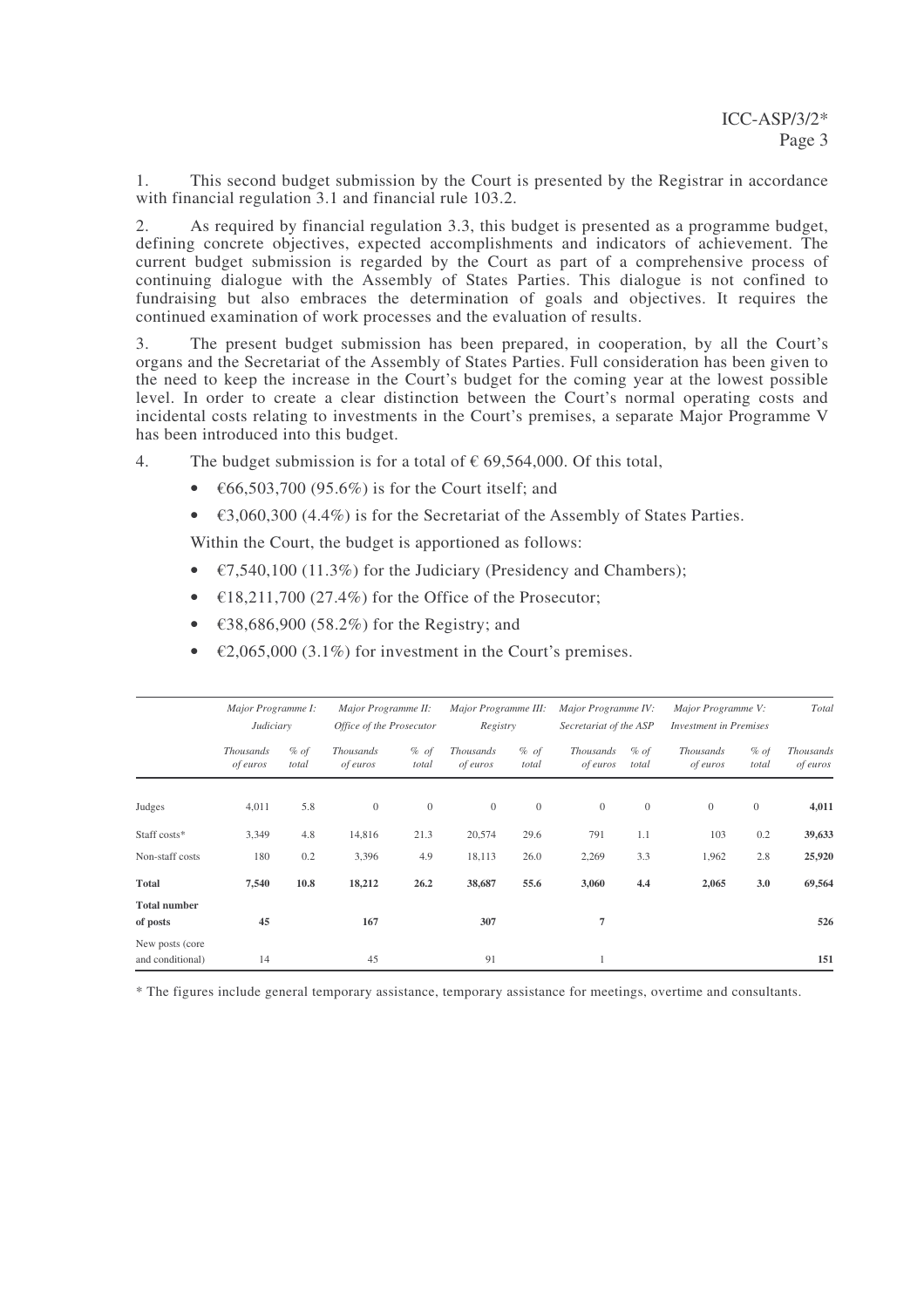5. The submission provides for a total of 526 posts, of which 519 are for the Court itself and 7 for the Secretariat. Total staff costs are  $\epsilon$  39,633,800 (57% of the total budget submission, including the Secretariat). Salary and related costs for judges amount to  $\epsilon$  4,010,700 (5.8%). Total non-staff costs amount to  $\epsilon$  25,919,500 (37.2%).



6. It is anticipated that the infrastructure will continue to grow in 2005, although at a slightly lower rate than in previous budget periods. The first major projects will be finalized this year while a smaller number of projects will continue beyond 2005. The Court will significantly increase its judicial and prosecutorial activities in 2005, resulting in an increase in staffing levels, particularly in non-administrative areas. It is anticipated that the level of expenditure in investments will decrease in future years, while expenditure on judicial and prosecutorial activities will increase.

# **Core mission of the Court**

7. At the heart of the Court's budget submission lies its core mission: to conduct fair public trials within a reasonable time frame. From this core objective many sub-objectives flow, as indicated in each sub-section of the budget.

8. The present submission builds upon the same guiding principles as those underlying the budgets for the two previous financial periods. Firstly, it continues the process of establishing a strong analytical and strategic core capacity upon which effective and efficient working practices can be built; secondly, as a corollary to the above, it implements the idea that flexibility and scalability will be key to the functioning of the Court if it is to be efficient in financial terms. A strong analytical and strategic capacity, having due regard to the fact that the Court is a judicial institution in which certain functions must be performed by core staff, will allow the Court to conduct elements of its operations with a flexible and scalable workforce. Finally, this budget continues the process, begun in the first two financial periods, of setting up a new international organization. This work is now being undertaken in the context of the Court's commencement of its primary judicial functions. In that regard, the submission includes a number of investments in infrastructure that are required if the Court is to function as effectively and efficiently as intended. On the whole, however, the current submission reflects a clear shift from an operational set-up to the performance of core Court functions.

This shift is also reflected in the amended organizational structure of the Court.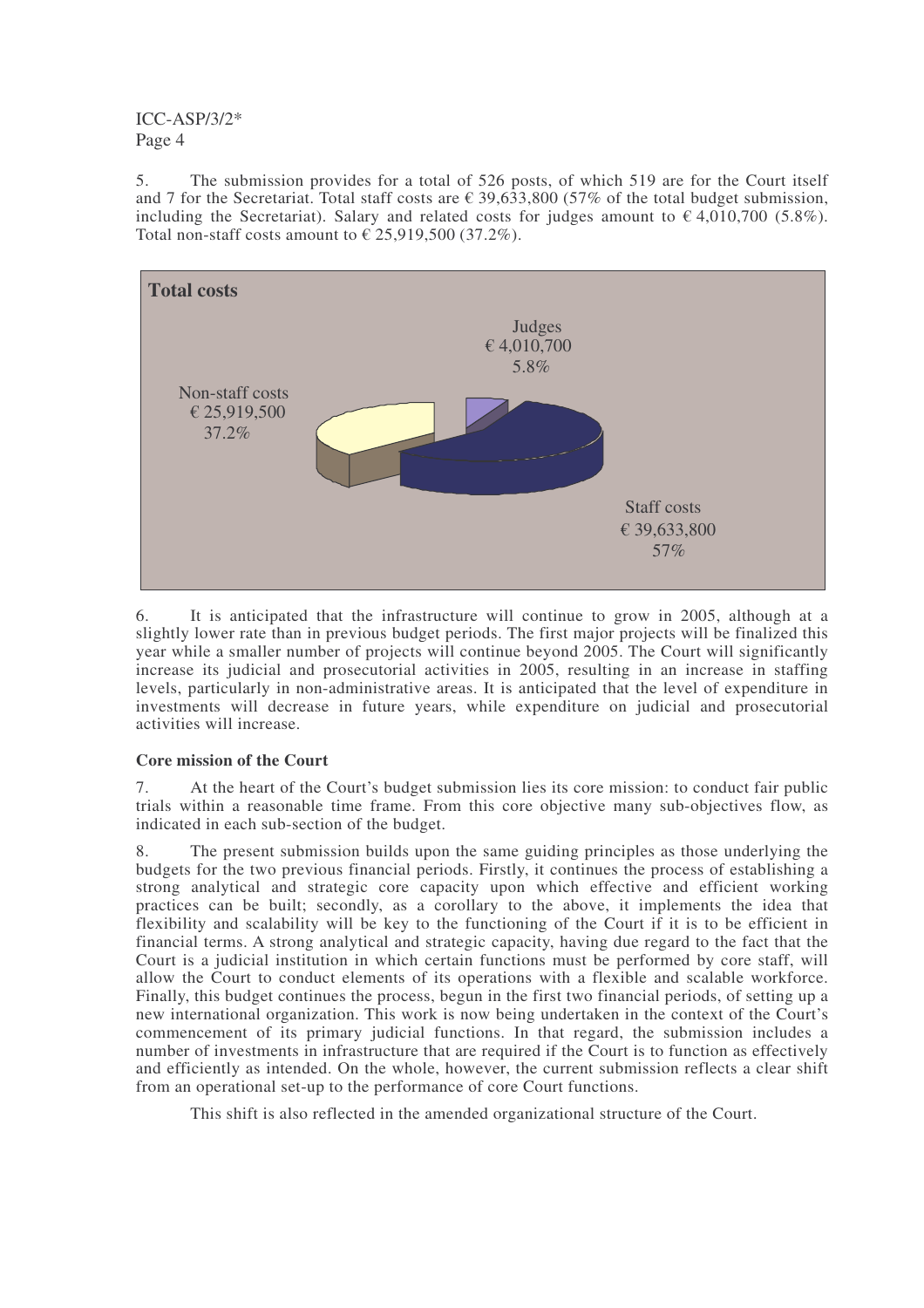9. The budget for the first financial period focused on meeting the Court's "critical needs": to deal with potential evidence, to conduct basic external relations and to set up basic administrative systems. The second budget submission added resources to complete the settingup of the Court and laid the foundation for a real capacity to conduct investigations and pre-trial, trial and appeals procedures and to support the defence. This third budget submission may be characterized as a transitional budget in which the final steps are taken to build the administrative and operational support structure of the Court and in which provision is made for the commencement of judicial and prosecutorial activities. In short, this budget is a thoroughly considered continuation of a development started by the Assembly of States Parties when it adopted the budget for the first financial period.

# **Balance**

10. This budget submission comes at the end of an intensive and concerted process of consultation between the Judiciary, the Office of the Prosecutor and the Registry. The objective of this process was to define the lowest possible level of expenditure that could be contemplated without endangering the core functions of the Court. The result is a coherent budget submission which seeks to maximize efficiency by taking as a point of departure the specific powers and functions of each organ of the Court, while at the same time creating a common platform of resources wherever possible. The resulting balance must be taken into account when considering this submission. A critical element of the effort to maximize efficiency is the Registry, which not only provides the bulk of the common administrative and operational support to all the organs of the Court but also has its own specific functions in the areas of counsel, victims, witnesses and court administration.

# **Assumptions for the short, medium and long term**

11. In this budget submission the Court continues the practice of setting forth in a mediumand long-term perspective its anticipated workload, the objectives that derive therefrom and the means required to reach those objectives. These medium- and long-term perspectives are included in this budget submission in order to allow the Assembly of States Parties to place the current submission in a context that can be adapted for further budget submissions. The notion "medium term" was defined as three years from now, while "long term" was defined as a total of six years.

12. The general assumptions made regarding the workload in the short, medium and long term are based on the Rome Statute, the Rules of Procedure and Evidence and the newly adopted Regulations of the Court, set against the background of anticipated realities as they become apparent to the Court.

13. It is assumed that, in 2005, the Court may be faced with four situations, two in the pretrial, trial and appeals phases and two in the analysis or investigation phase. The Office of the Prosecutor is also constantly monitoring up to eight situations that may potentially fall within the Court's jurisdiction. In the medium term, a third trial-phase situation could come before the Court. Long-term projections assume a constant docket of three or four situations that will engage the Court's analysis, investigation, prosecution, trial and appeals capacity, including the resources required by counsel for the defence and counsel representing victims.<sup>\*</sup>

14. The current submission further assumes that where there is an exercise of jurisdiction by the Office of the Prosecutor and an investigation leads to an indictment, the Court's resources will be focused only on the most significant perpetrators. Furthermore, with a view to minimizing costs, the Court has decided to hold no more than one court session per day.

<sup>\*</sup> A more detailed description of the assumptions of the Office of the Prosecutor may be found in the introduction to Major Programme II.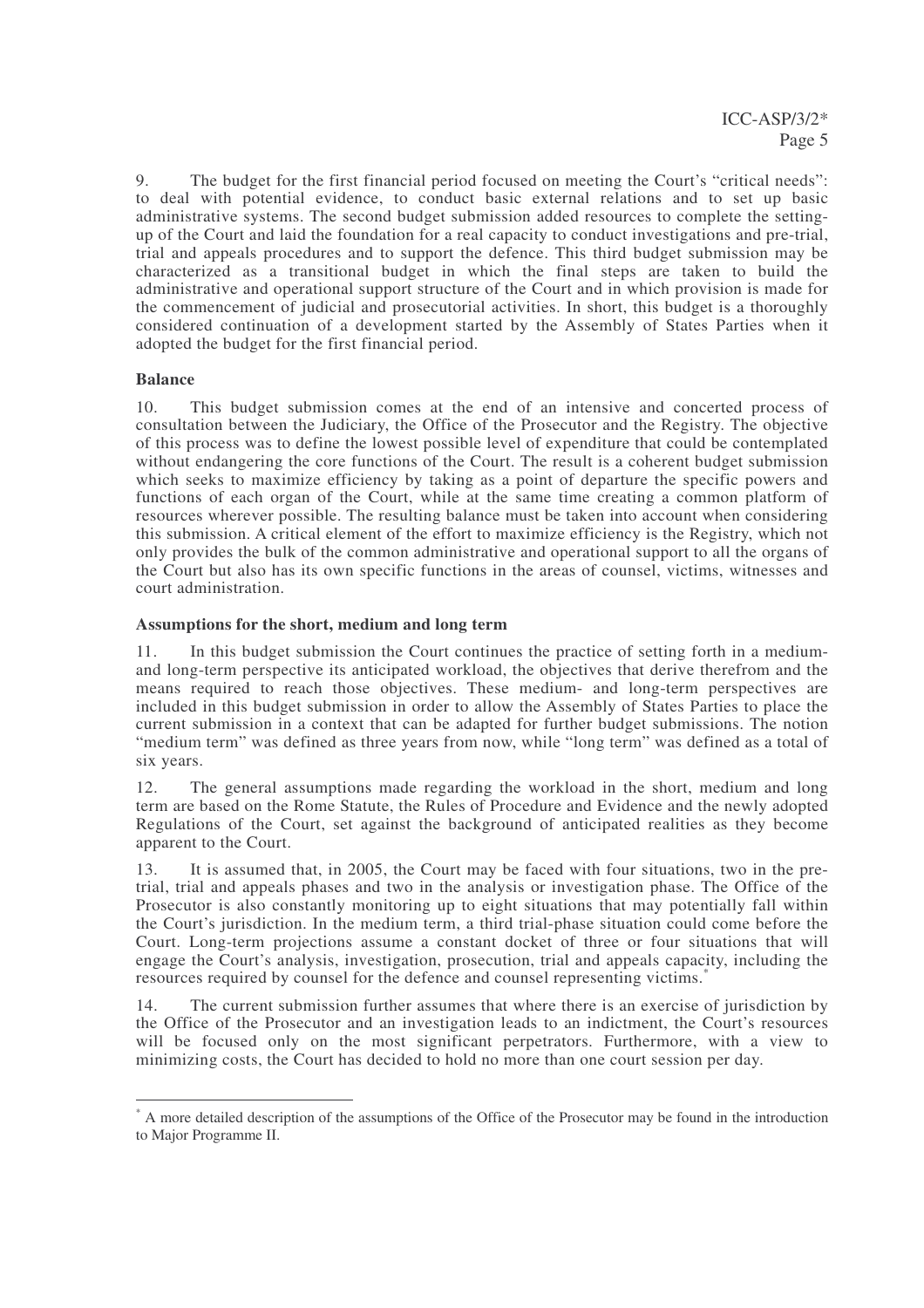15. The working assumptions included in this budget are built around a well functioning complementarity regime.

16. The Court has been tasked with hitherto unknown responsibilities vis-à-vis victims. Extensive consultations have been held with experts to determine in more detail what resources will be required for this work. There remains, however, a degree of unpredictability as to the volume of the work.

17. As in the case of last year's budget, this budget includes investments in infrastructure, mainly in the premises at the Arc and in information and communication technology. In light of the expectation that the permanent premises of the Court will not be available for five to eight years, the capacity to deal with two to three situations will have to be created at the interim premises. This includes the requirement for a second courtroom. It will also require a significant expansion of the Court into buildings at the interim premises currently being used by other institutions and, based on current estimates of the working space available in those buildings, will necessitate taking over the whole complex by early 2006. In the area of investments in information and communication technology, the Court's priority lies in two main areas: finalizing the systems that will support its main judicial, prosecutorial and administrative processes and ensuring the security and availability of the Court's automated information.

18. As in the case of the submission for 2004, the Court will require a degree of mobility in order to conduct its operations efficiently and effectively. Accordingly, limited resources for field presences have been included in this submission, both for the Office of the Prosecutor and for the Registry.

19. In light of the need for the organization of the Court to be flexible and scalable and in order to maximize efficiency and economy, the Court continues to operate under the assumption that not all staff will be employed on permanent contracts. The structures that are foreseen would support a nucleus of highly skilled longer-term staff (with contracts of up to three years), complemented by staff recruited as and when necessary.

20. In the area of security, particularly information security, the Court has adopted a no-risk policy. The need to operate in two or three different areas of the world in the medium to long term, often in regions where safety is a real concern, will present the Court with a tremendous challenge. In the present submission, the Court has assumed that where its staff will have to operate in high-risk areas, it may be able to benefit from security infrastructures established by other international actors. Much emphasis is placed on the establishment of a strong information security function, which will be essential for maintaining the integrity of the judicial process, especially as regards protecting witnesses and maintaining the integrity of evidence.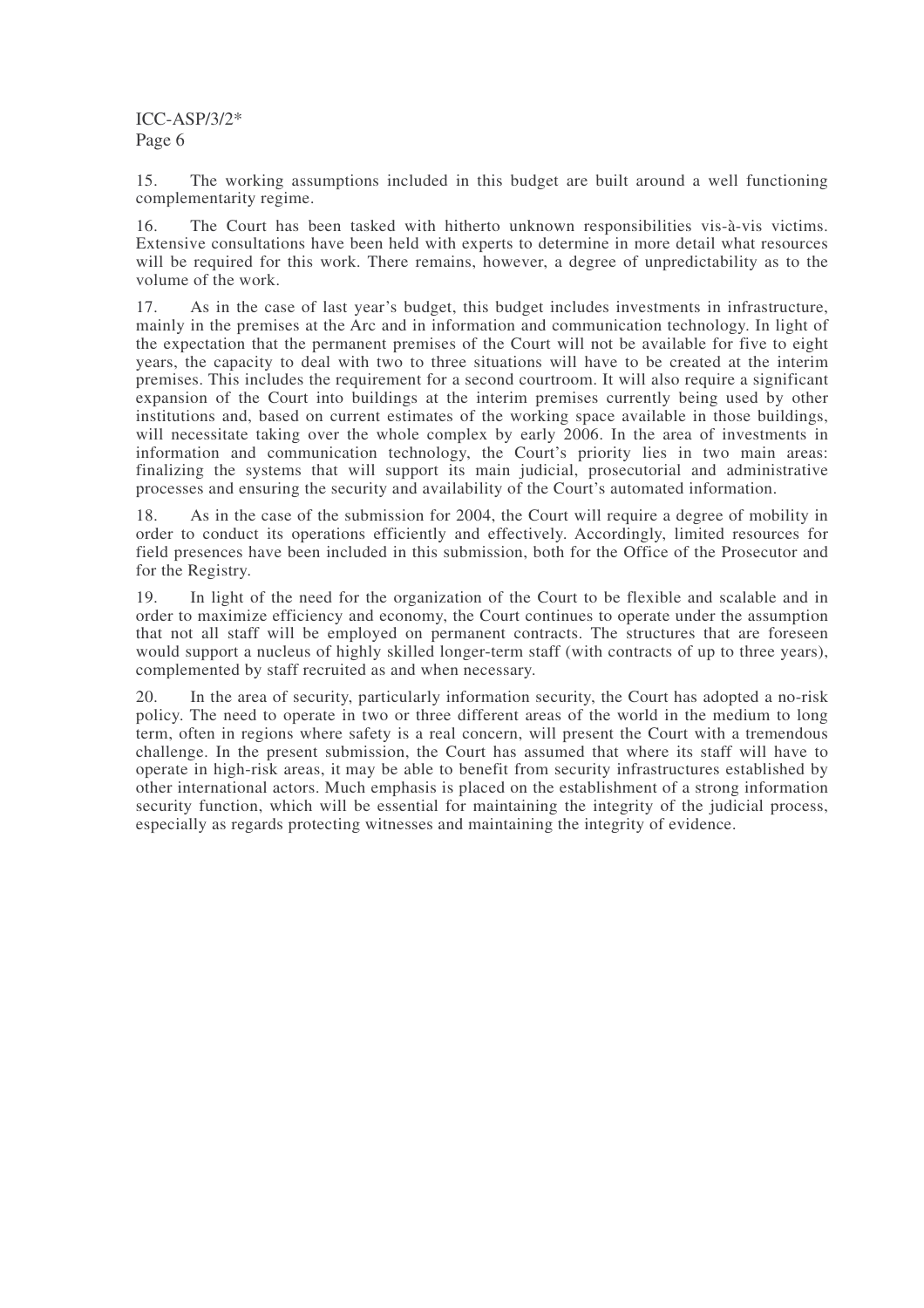# **II. RETROSPECTIVE PERFORMANCE REPORT 2002–2003**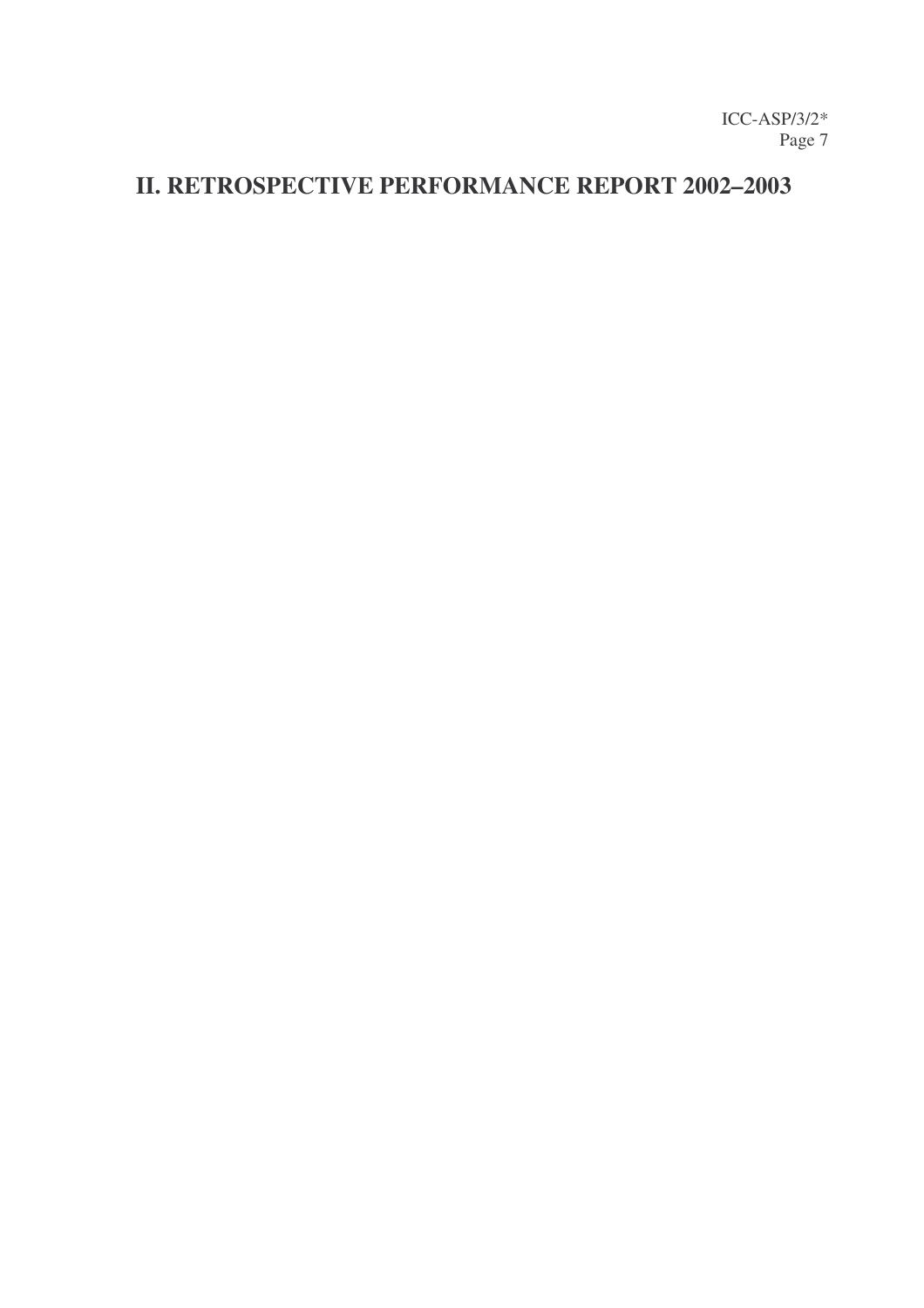[Intentionally left blank]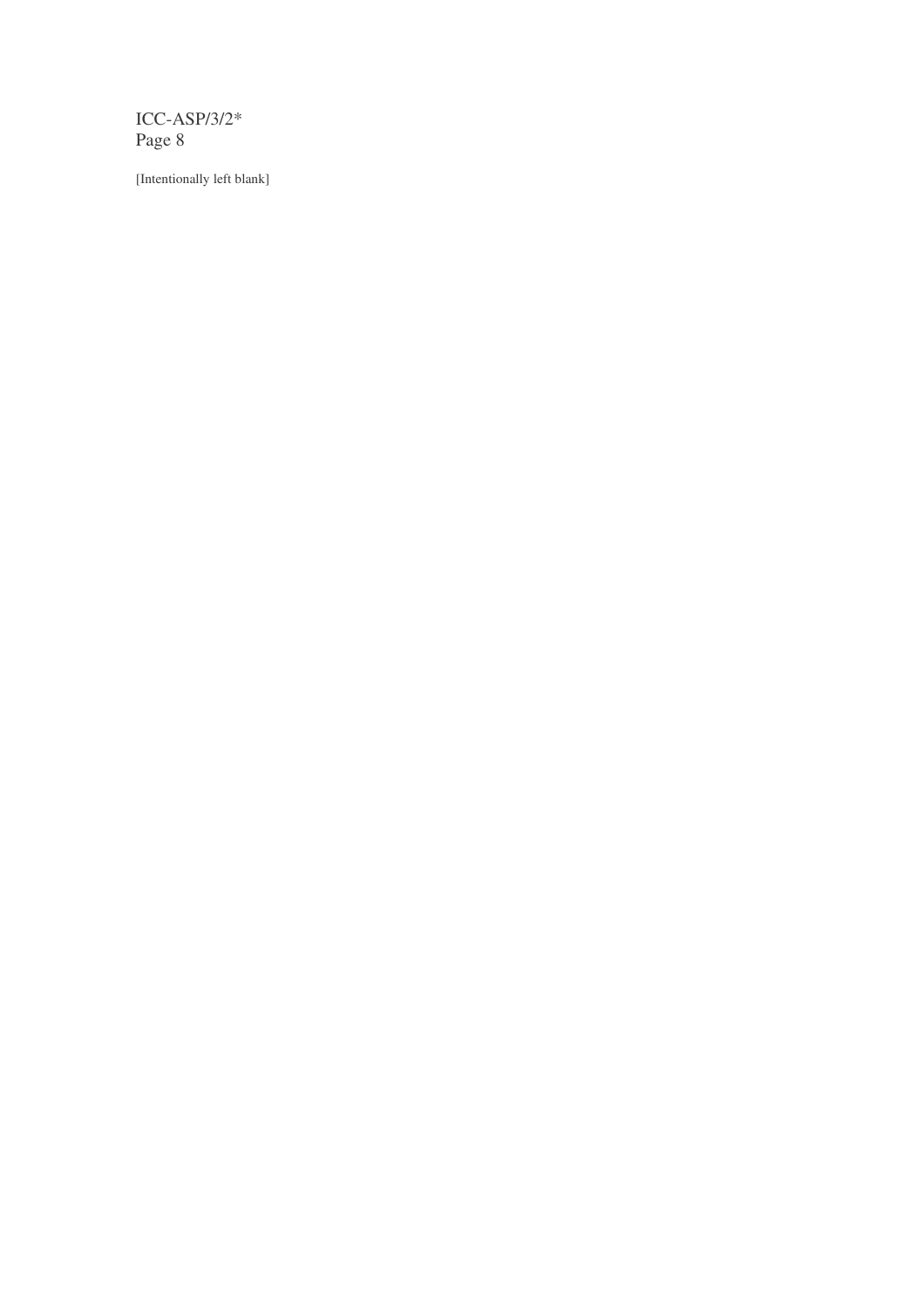# **A. Management issues**

# **1. Status of the headquarters agreement with the host State regarding the Court's permanent premises**

21. Following a period of general discussions between the host State and, first, the Advance Team followed later by the Common Administrative Services Division, an Inter-Organ Committee on the Permanent Premises was set up in autumn 2003. In this Committee, representatives of the ICC organs coordinate a position for the entire Court with respect to issues regarding the permanent premises that arise in discussions with the host State. Although the Committee coordinates the organs' common position, it is the Registrar who acts as interlocutor with the Kingdom of the Netherlands.

22. The Court and the host State have completed comprehensive discussions and are now moving towards concretizing the main parameters for a general concept brief, i.e. a document that will set out in broad terms the requirements for the permanent premises of the Court. These parameters include the following preconditions: (a) the permanent premises must provide the best possible working conditions for an international judicial body and its staff, must be flexible and scalable in order to minimize costs for the Court, and must meet stringent security requirements; and (b) the buildings must have built-in confidentiality compartments. These factors are currently being defined in greater detail.

23. At this stage in the drafting of the main parameters, no specific site or type of building is under discussion. Rather, an effort is being made to understand fully the organizational structure and the practical and procedural working methods of the Court with a view to translating them into general construction parameters.

24. It is hoped to have the general concept brief adopted by the ICC Coordinating Council in 2004. After that, discussions regarding the architectural competition may begin.

# **2. Enhanced communication between the Committee on Budget and Finance and the Court**

25. The Court attaches great importance to the provision of effective and timely management information to the members of the Committee on Budget and Finance (CBF). To that end, it is considered crucial to meet with the CBF twice a year – once in the lead-up to the formal budget submission and once when that submission has been completed. At the same time, the Court would like to provide the members of the CBF with information on a more frequent basis, an aspiration that matches requests by a number of States Parties to be updated on the main management parameters more regularly.

26. In the current phase of the Court's establishment, many of the management information systems envisaged at the outset are still under construction. After the mapping-out of all business processes during the course of 2003, work was begun on feeding the processes into an integrated management information and administration system. This system will store all data in one central database, create clear controls over expenditure and generate almost instantaneous management information for all managers. The whole process is being completed office by office, starting with the sections of the Common Administrative Services Division.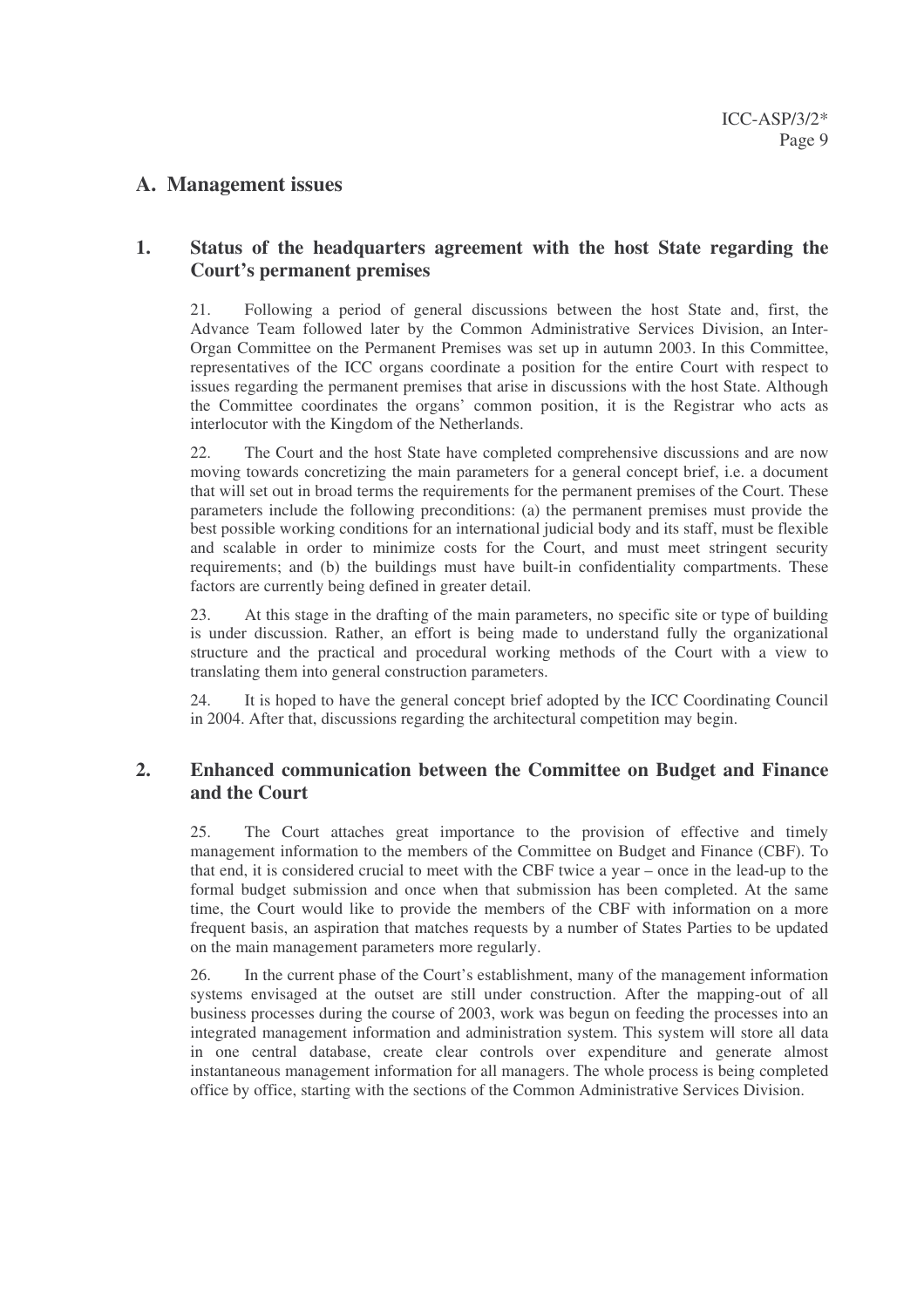Such information can easily be made available to the members of the CBF once the system is in place – the first phase involving the Budget, Finance and Procurement Sections should be completed by 2004.

27. The vehicle that is being developed at the Court to make such information available is a so-called *extranet*. This tool is currently being developed for use in other areas (inter alia, the OTP and defence counsel). An extranet is a relatively new concept that was developed as part of the innovative process surrounding the World Wide Web. It allows a designated group of people to access a secure, restricted web site, on which they can also share information.

28. The Court would like to set up just such an extranet web site for the CBF, allowing its members to access key management information from their workstations abroad and share information with their fellow CBF members and the Court at any time.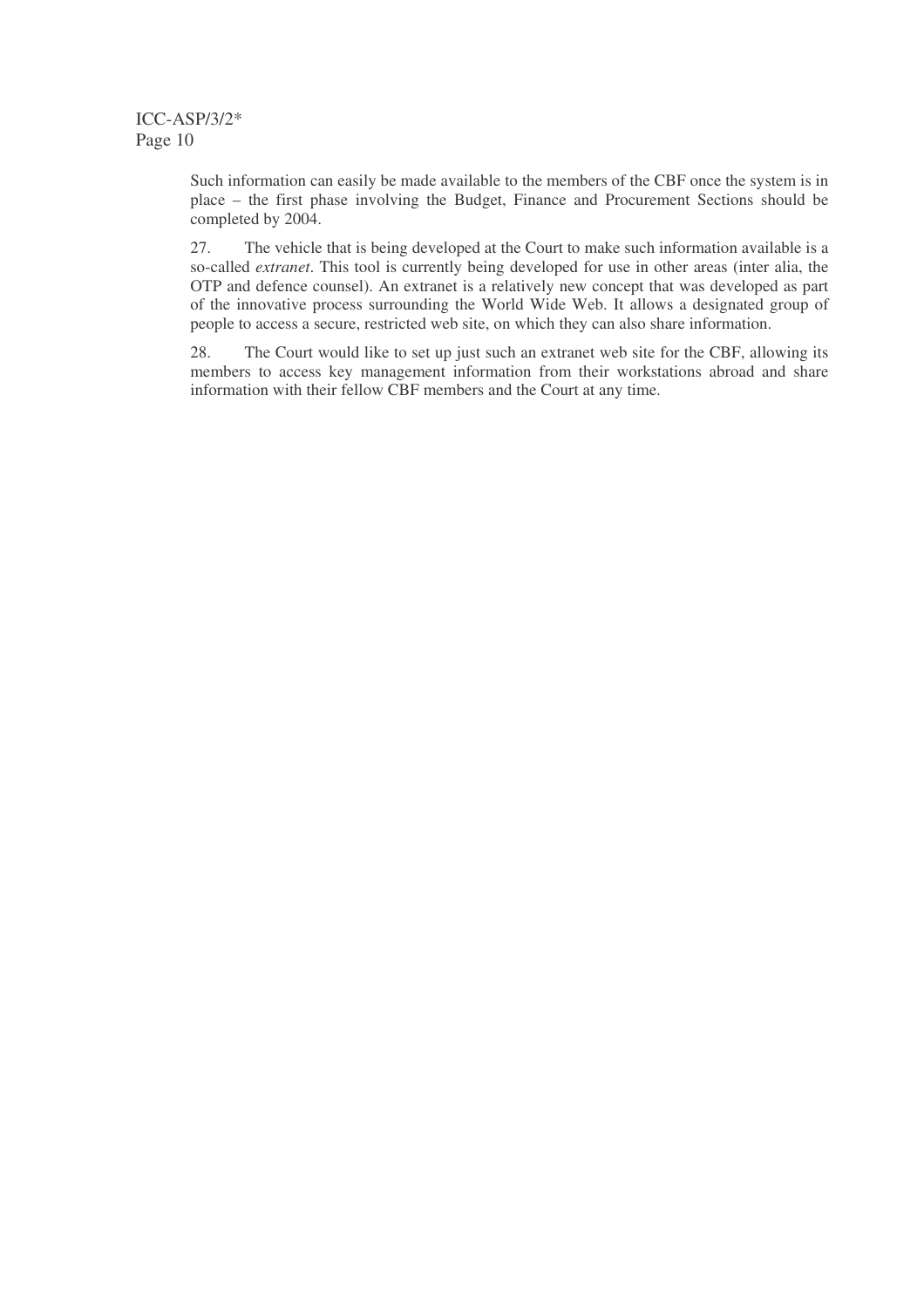# **B. Organs of the Court**

# **1. Judiciary**

# **Presidency**

29. The Presidency, composed of the President, the First Vice-President and the Second Vice-President, operated on a full-time basis. A core staff was recruited to support the members of the Presidency directly. This staff consisted of the Chef de Cabinet and two P-2 Associate Legal Officers who served the two Vice-Presidents in their capacity as judges. In addition, one G-5 General Service staff member was recruited to provide administrative services to the President.

30. The functions of the Presidency may be divided into three main categories: (i) judicial functions as set out in the Statute and other instruments; (ii) administrative functions; and (iii) external relations functions (representing the Court). The major accomplishments in each category for 2003 are listed below.

# *Judicial functions*

31. The Presidency has two main judicial functions: it provides support to and organizes the work of Chambers, and it performs specific functions under the relevant legal instruments of the Court. The Presidency:

- Convened and presided over the plenary sessions of the judges;
- Set up the organizational framework for the drafting of the Regulations of the Court, establishing a drafting board as part of the process;
- Presided over the inter-sessional working groups of the judges;
- Organized an online hearing on aspects of the Regulations;
- Devised a plan for the full-time service of judges; and
- Informed the judges about developments at the Court through regular newsletters.

# *Administrative functions*

32. The Presidency maintains a two-way relationship with the Registry: first, by fulfilling the oversight function of ensuring the proper administration of the Court (articles 38 and 43); and, second, by receiving services as a client of the Registry. The Presidency:

- Provided ongoing input on administrative policies:
- Convened biweekly formal meetings with the Registrar;
- Participated in weekly meetings with the Head of Administrative Services;
- Convened and presided over regular Coordination Council meetings;
- Completed Presidential Directive No. 1 on "procedures for the promulgation of administrative issuances"; and
- Participated in inter-organ working groups looking at various issues (preparation of the staff regulations, staff welfare meetings).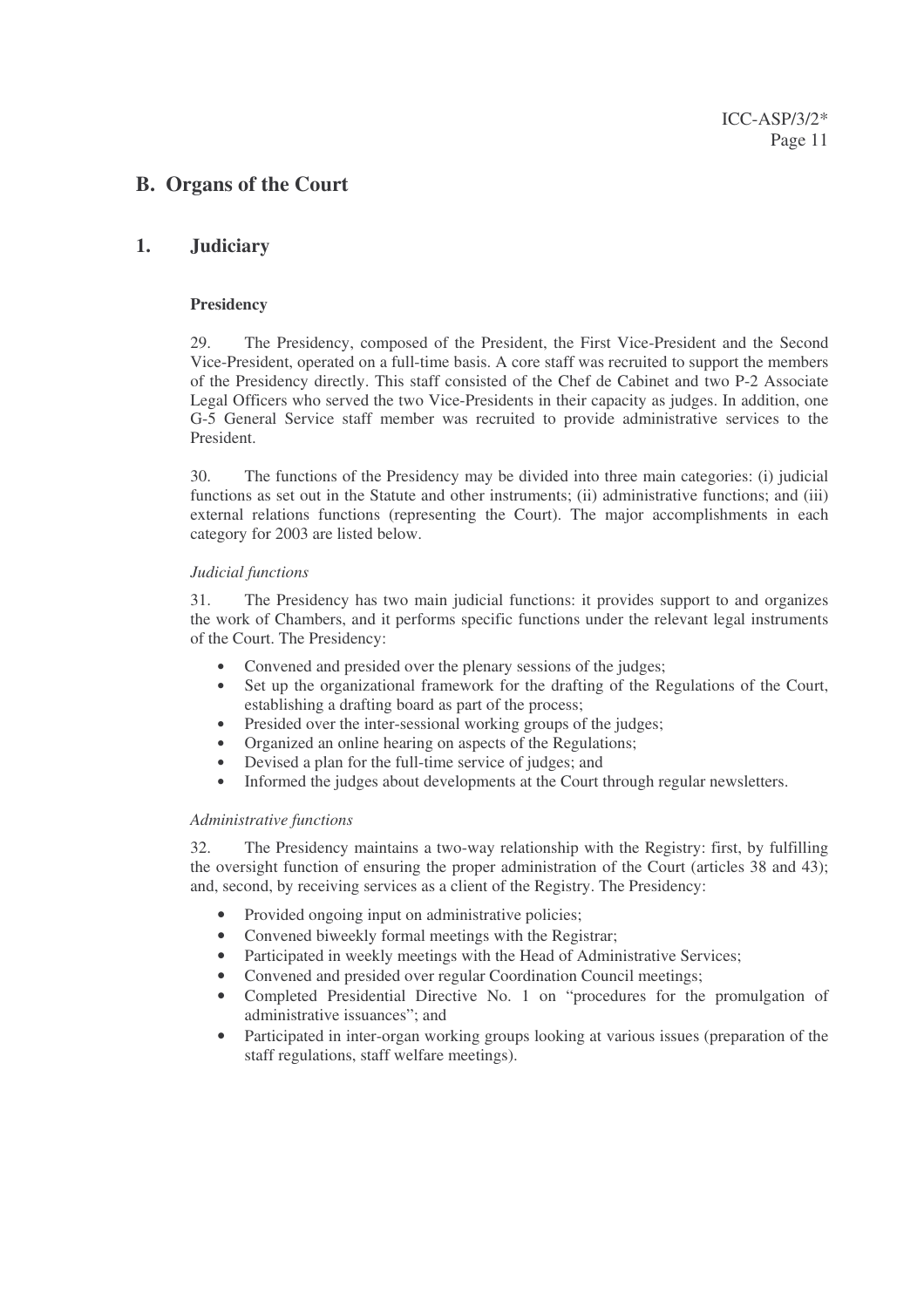# *External relations functions*

33. The Presidency represents the Court in the international arena, meeting with representatives of States, international organizations, civil society and the broader public. As such, it participated in the following activities:

- Bilateral and multilateral meetings with representatives of States;
- Regular contacts and dialogue with international institutions;
- Numerous speaking engagements; and
- Media contacts and outreach activities, and television, radio and print interviews.

# **Chambers**

34. The chambers within each division deal with the cases or situations that are assigned to them. There were no cases in 2003. In addition to the three judges comprising the Presidency, four judges began to serve on a full-time basis. Three Associate Legal Officers were recruited to provide legal support to the full-time judges. Four General Service positions were filled to provide administrative support to the judges in Chambers; one of these posts serves as a focal point for all the judges, including those not yet serving at the Court on a full-time basis. The judges:

- Set up working groups, which conducted research and presented proposals on issues relevant to the Regulations of the Court;
- Discussed and made proposals on specific issues, such as complementarity, administrative matters and the symbols of the Court;
- Participated in the judges' plenary meetings, where the above issues were discussed and a number of proposals adopted; and
- Participated in inter-organ working groups (on issues such as the permanent premises, the headquarters agreement with the host State and information systems).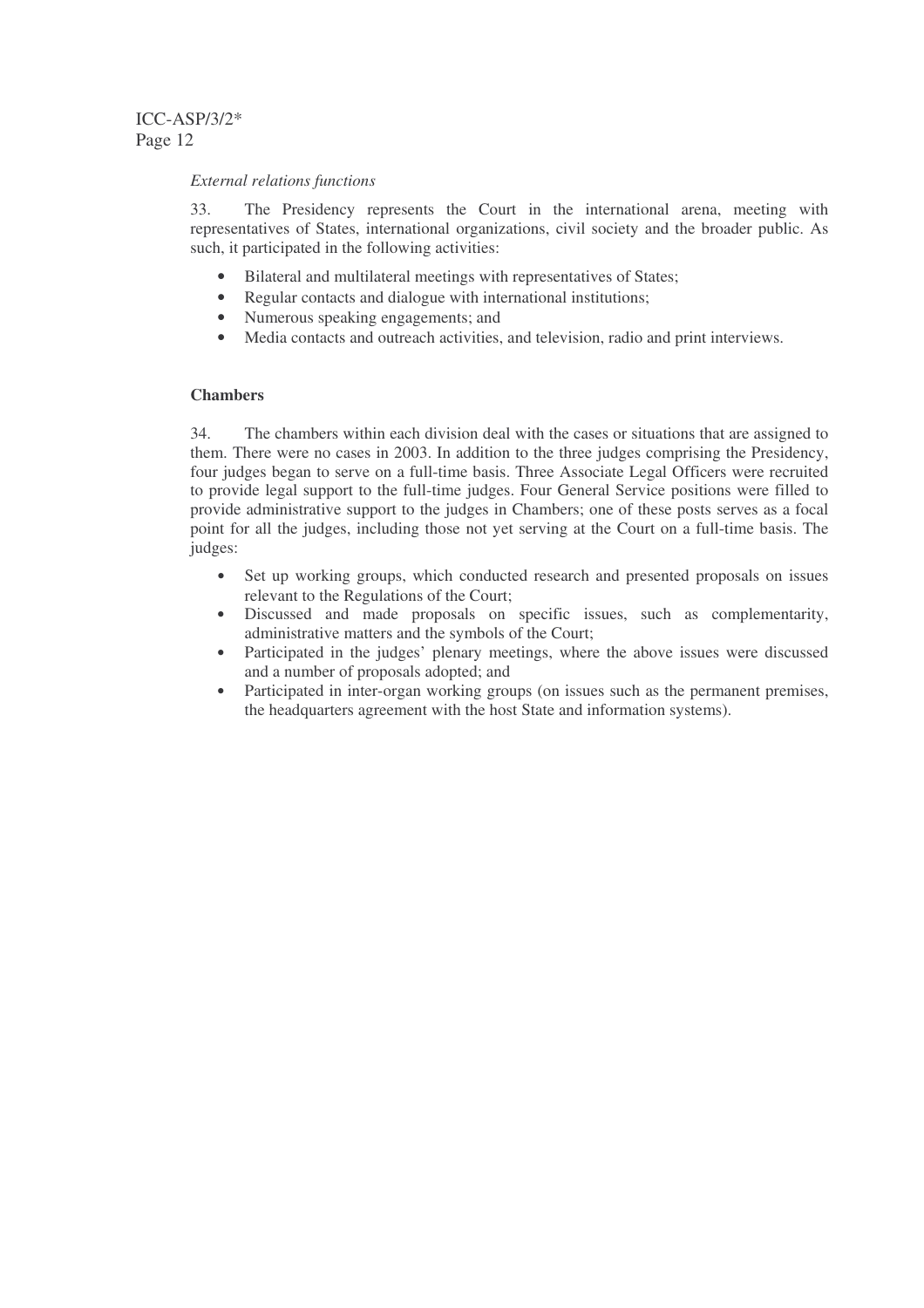# **2. Office of the Prosecutor**

# **Immediate Office of the Prosecutor**

35. After public consultation, the Immediate Office of the Prosecutor (IOP) took several key strategic decisions that will guide the work of the Office. It decided to adopt a collaborative approach vis-à-vis the international community, a positive approach to complementarity and a policy of targeted prosecutions (aimed at those persons most responsible). Furthermore, it elected to operate a small and flexible office with a variable number of investigation teams, all of which will rely on broad networks of support. A draft policy paper on these matters was circulated and posted on the web site for comment: revisions were made based on the comments received. The draft Regulations of the Office were also developed and made available on the web site.

36. Key organizational decisions were also taken. The structure of the Office was adjusted to reflect its major functions. This included the creation of three divisions in charge of: (a) jurisdiction, complementarity and cooperation; (b) investigations; and (c) prosecutions.

37. The recruitment of senior staff members for all operational and administrative entities within the Office and the selection of candidates for election to the post of Deputy Prosecutor were major activities in 2003.

38. The IOP established relations and working understandings with the other organs of the Court and with States Parties. The Prosecutor analysed the communications received and directed the analysis of those situations potentially warranting investigation and prosecution. The Prosecutor announced that the situation in Ituri in the Democratic Republic of the Congo would be the first to be followed closely.

### *Main tasks/projects*

- Held a public hearing in June 2003, as well as press conferences and meetings with experts and representatives;
- Adopted key strategic decisions that will guide the Office, and developed a policy paper following public consultation;
- Directed the consultation process regarding the organization of the Office;
- Established the External Relations and Complementarity Unit (now the Jurisdiction, Complementarity and Cooperation Division);
- Decided to appoint two Deputy Prosecutors with functional responsibilities (investigation and prosecution);
- Recruited the senior managerial staff for all operative and administrative entities within the Office;
- Selected candidates for election to the post of Deputy Prosecutor (Investigations);
- Built working relations with the other organs of the Court and States Parties;
- Directed analysis of communications received and of situations of concern; and
- Decided to follow closely the situation in Ituri in the Democratic Republic of the Congo.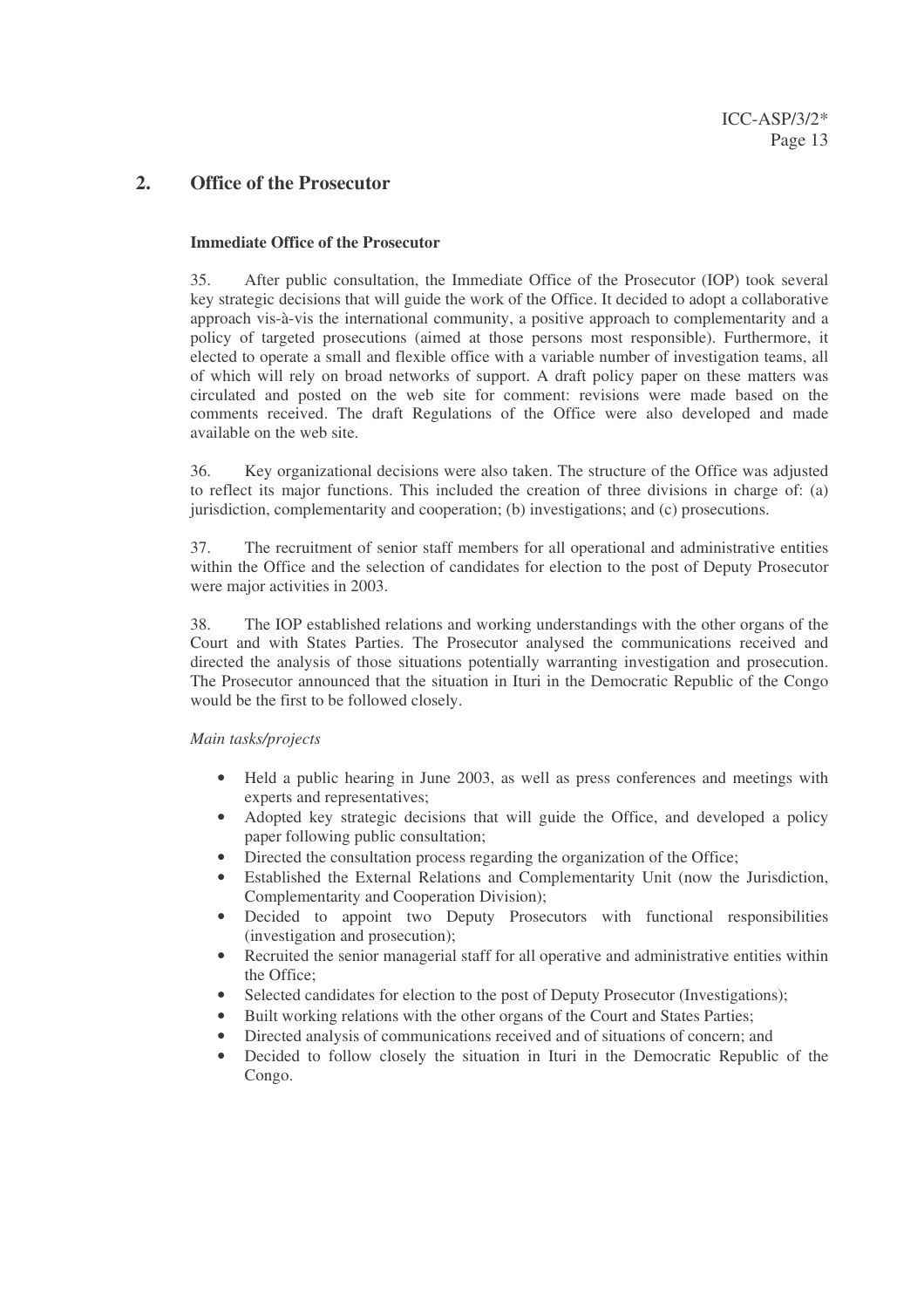### **Services Section**

(Budget 2003: (a) Administrative Unit; (b) Information and Evidence Section)

39. The Services Section was established during the 2003 financial year. It comprises the former Information and Evidence Section (originally established within the Investigation Division) and the Administrative Unit (directly subordinate to the Prosecutor).

40. The Services Section provides all necessary support to all entities of the Office, in particular as regards budget establishment, budget negotiation, financial information, administrative services in the field of human resources, administration of the Office's clerkship and visiting professionals programmes, language services and IT services relevant to the Office.

41. It also provides all services relevant to the reception, registration and secure storage of all communications received under article 15 of the Rome Statute and of all information and potential evidence submitted to the Office.

# *Main tasks/projects*

- Established and maintained the communications register and general correspondence register databases, also discharging reporting and statistical functions;
- Established an interim storage area for the safe storage of documents and information;
- Registered and reviewed all communications received under article 15 of the Rome Statute since 1 July 2002;
- Prepared reports on all communications received by the Office;
- Drafted the terms of reference for the document management system (as a major stakeholder in the realization project for this core system);
- Represented the Office on the IT Task Force;
- Prepared the technical section of the budget proposal for 2004 (in close consultation with the Legal Advisory and Policy Section); negotiated the budget for the Office with the Committee on Budget and Finance and the Assembly of States Parties;
- Established a Language Services Unit providing administrative support and coordination for all translation requests;
- Provided assistance to the Legal Advisory Section in preparing the swearing-in of the Prosecutor and the first public hearing; and
- Organized the swearing-in of the Deputy Prosecutor (Investigations).

# **Legal Advisory Section**

(Budget 2003: Legal Advisory and Policy Section)

42. The Section was established under the budget for the 2002/2003 financial period to provide independent specialist legal advice and legal drafting, in particular for questions pertaining to jurisdiction and notably the scope of the Court's subject-matter jurisdiction.

43. The Chief of the Section led the start-up team of the Office of the Prosecutor (OTP) and the Section therefore played a much broader role in 2003 than had been envisaged in the first budget. The main accomplishments of the Section are reflected in the following list.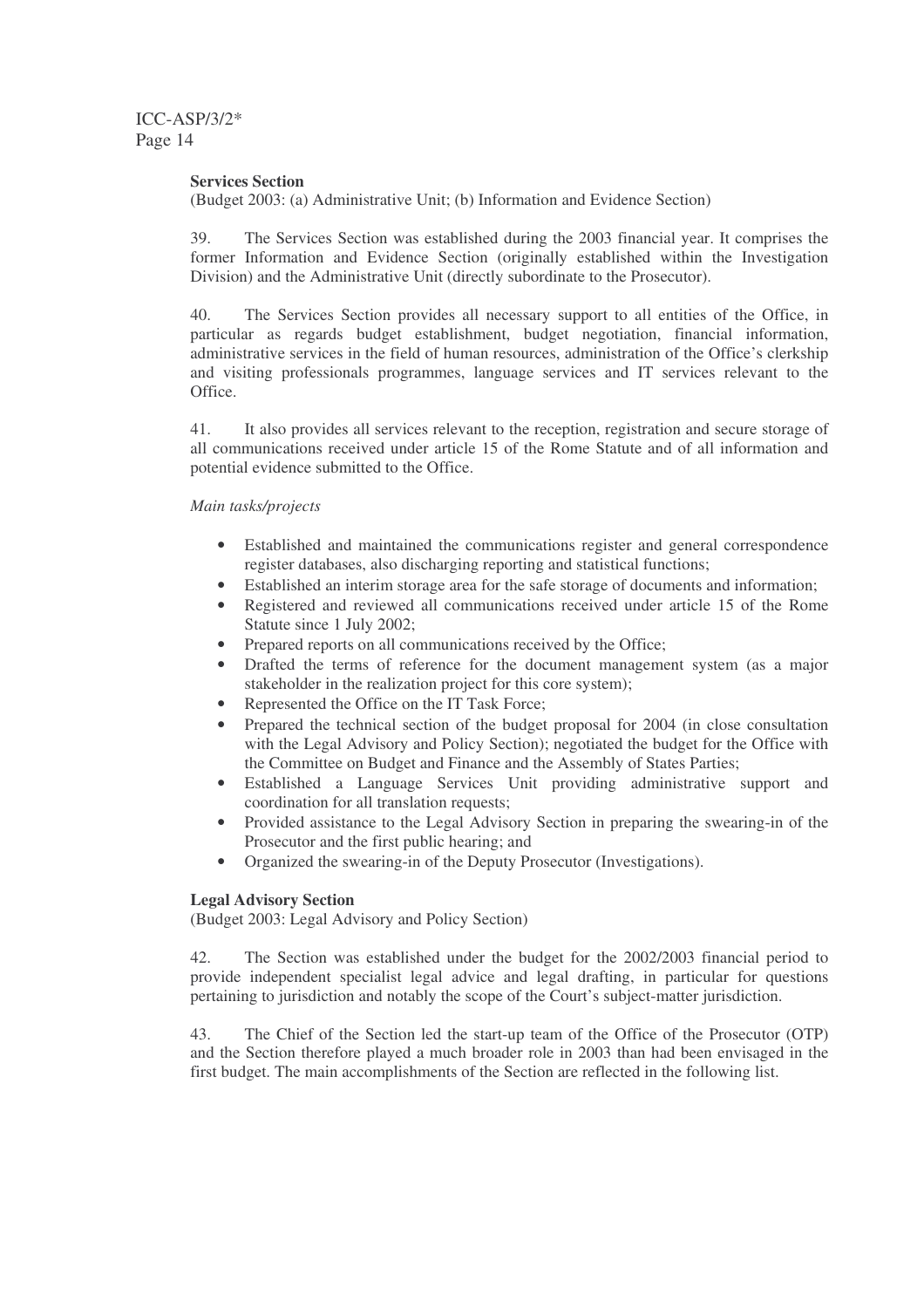### *Main tasks/projects*

- Prepared memoranda on law on communication and other memoranda;
- Started the process of developing suitable online legal tools for ICC-OTP staff, including a case matrix and a judicial database;
- Organized regular ICC-OTP guest lectures as part of the OTP's training activities;
- Developed a system for the use of external legal experts, and started developing contacts with universities and other external stakeholders in the ICC-OTP academic network;
- Negotiated intention agreements with Interpol and Eurojust;
- Initiated, defined the mandate of, coordinated and followed up several expert consultation processes, including those on:

The draft Regulations of the ICC-OTP and a code of conduct The length of proceedings Investigations and the State cooperation regime of the Rome Statute Complementarity in practice Management, policy and legal challenges that may confront the ICC-OTP during its first years of operation Information management systems

- Planned and organized in consultation with the Prosecutor-elect his swearing-in ceremony and the first public hearing of the ICC-OTP;
- Prepared, in cooperation with colleagues, the basis of the ICC-OTP budget for the second financial period, pursuant to instructions from the Prosecutor-elect;
- Developed and populated the ICC-OTP web sub-site;
- Developed, promoted and initially administered the clerkship and visiting professionals programmes of the ICC-OTP; and
- Provided extensive human resources assistance until 1 October 2003.

### **Jurisdiction, Complementarity and Cooperation Division**

(Budget 2003: External Relations and Complementarity Unit)

44. Under the Rome Statute, the Prosecutor is required to address the fundamental prerequisites of jurisdiction and admissibility before proceeding with any investigations or prosecutions. The experience gained by the Office in its first few months has highlighted the unique challenges and issues facing the ICC given its:

- (a) Open-ended jurisdiction (requiring the analysis of multiple situations of potential jurisdiction):
- (b) Complementarity regime (requiring the assessment of national proceedings); and
- (c) Lack of a direct enforcement arm (requiring cooperation from States and organizations).

45. Accordingly, a specialized unit (the External Relations and Complementarity Unit) was established to deal with these issues. (Based on subsequent experience, the unit was renamed the "Jurisdiction, Complementarity and Cooperation Division" in order better to reflect its functions, the significance of the issues it handles and the need for specialized analysis and expertise.)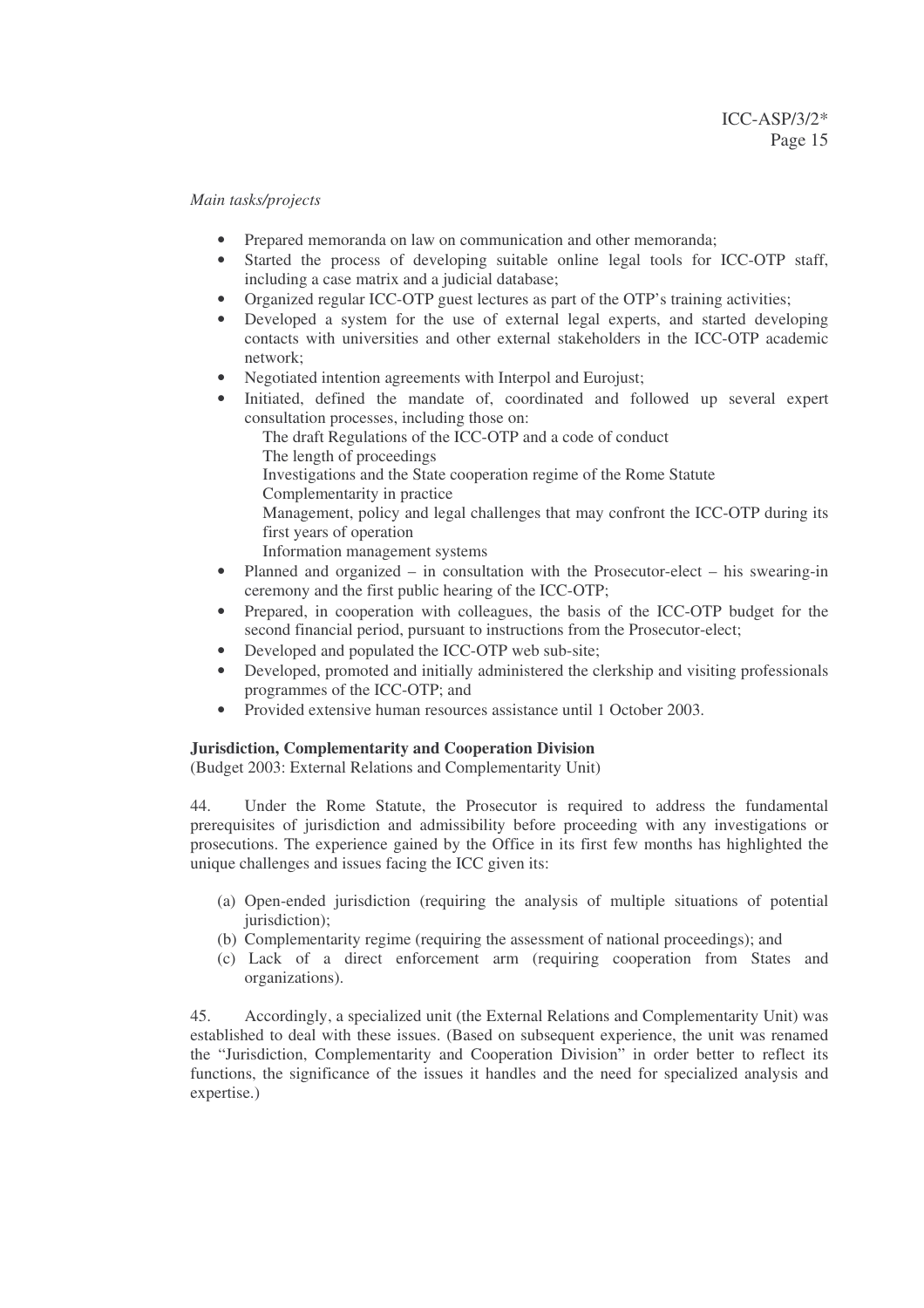46. The External Relations and Complementarity Unit analysed communications received by the Office under article 15(2) of the Rome Statute in order to determine whether the information provided a basis for further analysis and action. The Unit also conducted in-depth analysis of all situations potentially warranting the exercise of ICC jurisdiction by monitoring alleged crimes, relevant national proceedings and pertinent developments, and by preparing reports. The Unit prepared recommendations on two situations potentially warranting investigation.

47. The Unit initiated and fostered positive relations with the relevant States and intergovernmental and non-governmental organizations in order to build a foundation for cooperation with OTP activities. The Unit developed informal arrangements for cooperation with key actors in relation to potential situations of jurisdiction.

# *Main tasks/projects*

- Established the Unit immediately after the inauguration of the Chief Prosecutor;
- Participated in the public hearing and in press conferences and other events;
- Built constructive relations with the relevant States and intergovernmental and nongovernmental organizations;
- Recruited staff for the Unit; and
- Reviewed communications received by the Office from July 2002 onwards (a total of 736 communications had been received by 31 December 2003).

# **Investigation Division**

48. The Investigation Division comprised the Analysis Section and the Investigation Section. Both entities were restructured during the 2003 budget period and placed under the direct supervision of the Deputy Prosecutor (Investigations). The organization chart has been changed for 2004 in order to bring it into line with new operational requirements. The new structure of the Investigation Division for 2004 is based on Investigation Teams on the one hand and an Investigations Planning and Support Section on the other. They report directly to the Deputy Prosecutor (Investigations). The Investigations Planning and Support Section is composed of three units: an Operational Support Unit, a Gender and Children's Unit and an Investigative Strategies and Analysis Unit.

49. The Deputy Prosecutor (Investigations) was elected by the Assembly of States Parties during the second session in September 2003 and was sworn in on 3 November 2003. He took up office immediately.

50. The reorganization of the Investigation Division was initiated in 2003 and will be completed in 2004. The recruitment of staff for all established posts also started in 2003. With a basic investigative and analytical capacity, the Division provided information and analysis on material handed over to the Office.

### *Main tasks/projects*

- Restructured the Investigation Division;
- Defined a team-based investigation model;
- Recruited initial staff for the examination and analysis of information received by the **Office**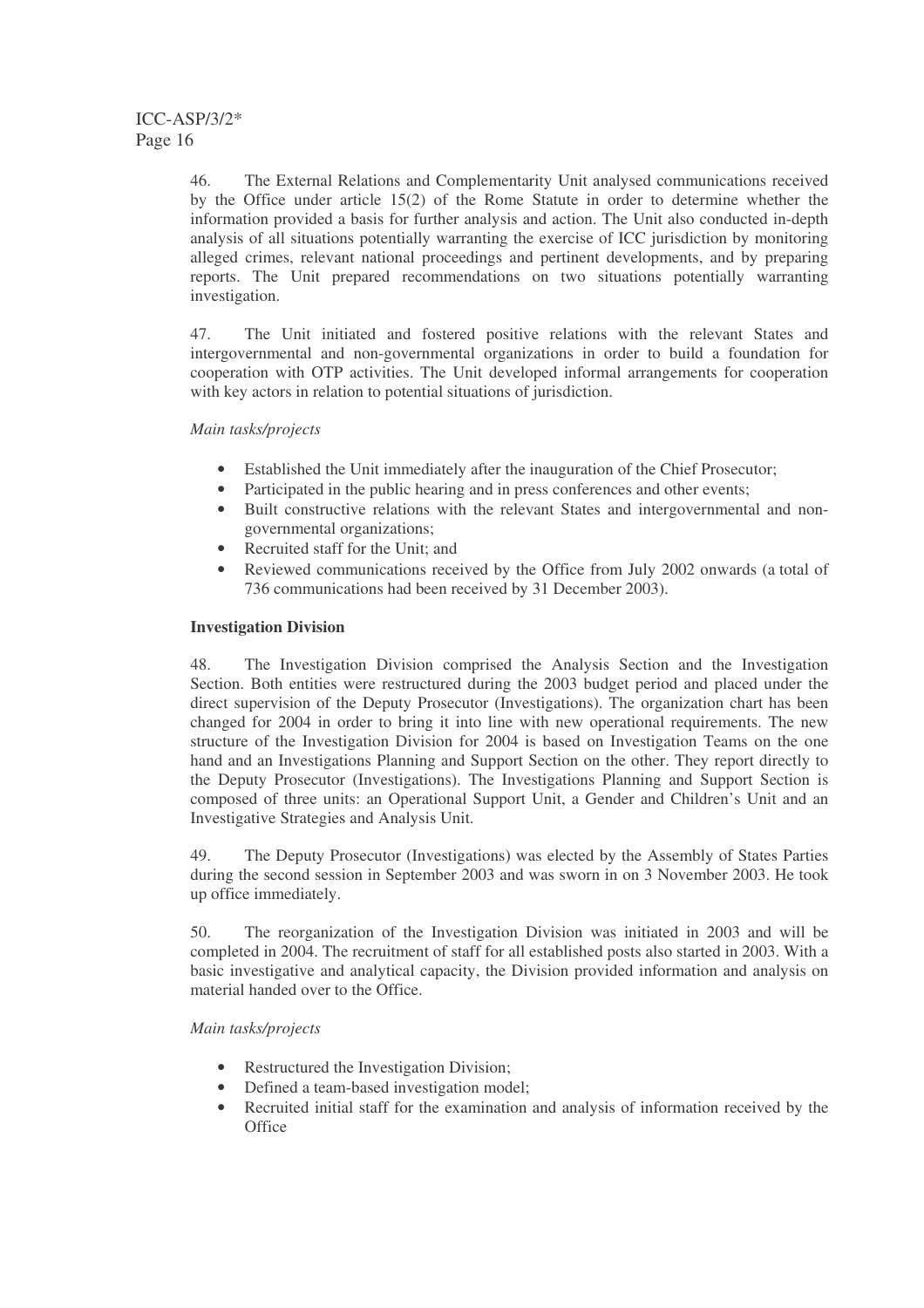- Prepared job descriptions in keeping with the new structure; recruited senior staff for the Division;
- Conducted fact analysis as appropriate; and
- Established contacts with professional institutions.

# **Prosecution Division**

51. This Division is responsible for the preparation and conduct of all trial and appeals proceedings. It comprises the Prosecution Section and the Appeals Section.

52. As trial activities necessarily follow on from the phases in which information is initially analysed and the situation then investigated (article 53 of the Statute), trial activities could not have been expected during the first financial period.

53. The Prosecution Division will be headed by the Deputy Prosecutor (Prosecutions), who will be elected during the third session of the Assembly of States Parties in September 2004. Until then, the Division is being directed by the Prosecutor.

54. Activities in 2003 focused on defining staff member profiles for the two sections in light of the organizational decisions made by the Prosecutor.

*Main tasks/projects*

- Defined profiles and skill sets for staff members of the Division;
- Designed workflow and business procedures with regard to the participation of staff members of the Division in the analysis and investigation phases;
- Drew up job descriptions and vacancy announcements; and
- Initiated the process of recruitment of senior members of the Division (finalized in January 2004 with the recruitment of a Senior Appeals Counsel and two Senior Prosecutors).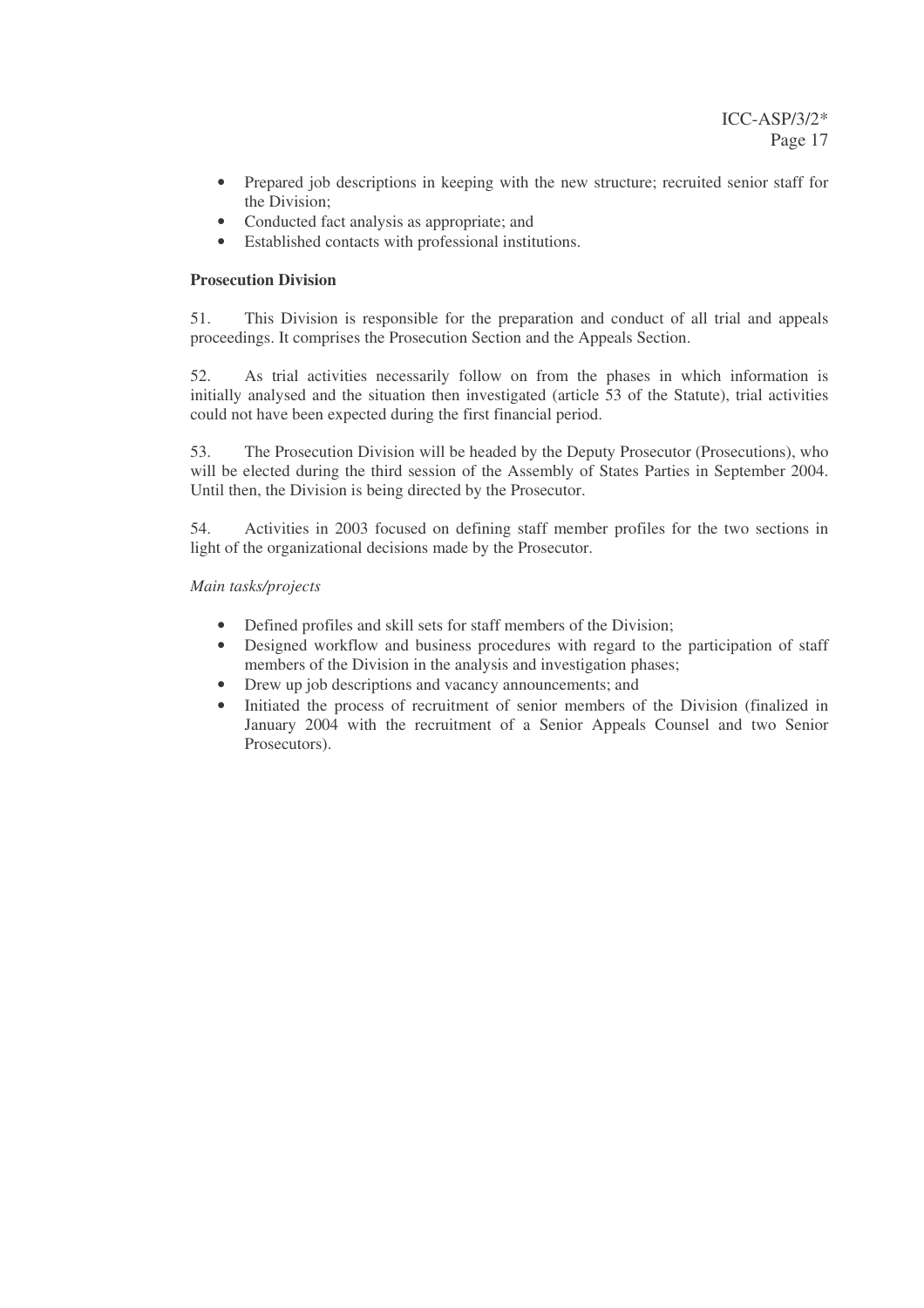# **3. Registry**

# **Office of the Registrar**

55. During 2003 the Registrar continued to organize the Registry by defining its management structure and implementing the necessary control mechanisms.

56. With regard to the management structure, an organization chart, defined on the basis of the Statute, the Rules of Procedure and Evidence and the Financial Rules, was adopted after consultation with the Presidency and the Office of the Prosecutor. A meeting on the structures of the Court was held on 21 January 2004 in order to ensure that the respective structures of the organs were coherent and compatible with one another.

57. With regard to the implementation of the necessary control mechanisms, the Registrar decided to assign to the Controller responsibility for the prior control and clearance of expenses, particularly those involving personnel costs. Moreover, administrative procedures have been reviewed or are currently under review in order to ensure effective control and to establish accountability.

# *Immediate Office of the Registrar*

58. In accordance with article 43 of the Rome Statute, the sub-programme objective is to assist the Registrar in dealing with the non-judicial aspects of the administration and servicing of the Court, victims and counsel, without prejudice to the functions and powers of the Prosecutor as set forth in article 42 of the Statute. An important area of work was related to the admission of the Court into the United Nations Joint Staff Pension Fund, and the Registrar is pleased to announce that the General Assembly approved the participation of the Court in the Fund during its session in December 2003.

59. The main achievements of the Office were as follows:

- Creation of an effective and efficient structure to accomplish the tasks assigned to the Registrar under the Rome Statute and the Rules of Procedure and Evidence;
- Provision of efficient oversight of internal management;
- Provision of oversight of relations with the host State, e.g. concerning interim premises, permanent premises, detention facilities, security, high-profile events, and the headquarters agreement with the host State;
- Raising awareness of the mandate of the Court;
- Engaging in dialogue with civil society and experts in fields related to the work of the Court;
- Engaging in regular dialogue with representatives of States Parties as well as highprofile personalities; and
- Ensuring that high-quality services were provided to the other organs.

In order to realize the above achievements, it was necessary for the Registrar to conduct negotiations and discussions with the other heads of organ and their staff on a daily basis.

### *Office of Internal Audit*

60. The chief of the Office has been recruited and will report for duty in July 2004.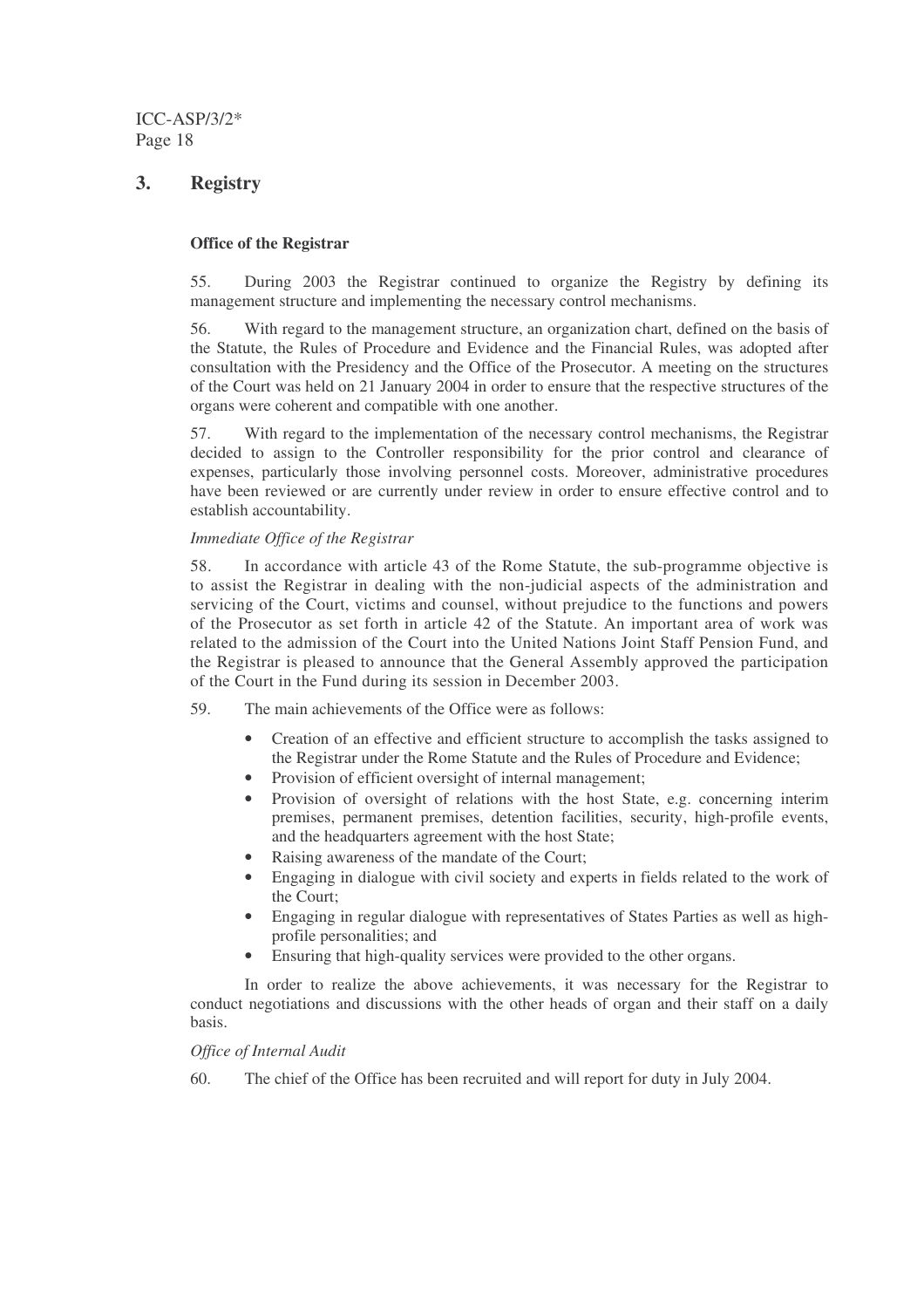### *Legal Advisory Section*

- 61. The Legal Advisory Section contributed to:
	- The admission of the Court into the International Labour Organization Administrative Tribunal (ILOAT);
	- The adoption of the Staff Regulations;
	- The admission of the Court into the United Nations Joint Staff Pension Fund (UNJSPF);
	- The adoption by the United Nations General Assembly of a resolution authorizing negotiations on the UN/ICC Relationship Agreement;
	- The finalization of a policy on administrative issuances and the establishment of a central registry for all issuances of the Court; and
	- The substantial progress made in negotiations on the headquarters agreement with the host State.

### *Security and Safety Section*

- 62. The Section:
	- Established a 24-hour security regime and a 24-hour presence at the seat of the Court, and conducted routine management of the security contractor;
	- Established a 100 per cent screening policy for persons and packages entering the Court (there have been two serious incidents at the Arc involving incoming post);
	- Recruited all necessary staff within the Security and Safety Section;
	- Organized training, clothing and equipment for the Section so that it was "fit for role", and created a small security training unit;
	- Established working relationships and protocols with the host State security agencies and with the other tenants of the Arc;
	- Presented security briefings to all staff;
	- Delivered security and safety and accident prevention briefings to all contractors, and developed an emergency response plan;
	- Established a fully operational Pass and ID office and issued ID access cards to all staff;
	- Maintained ongoing liaison with the task force to provide advice and define operational requirements pertaining to the construction of the physical security infrastructure at the seat of the Court;
	- Purchased and deployed a wide range of specialist equipment, including screening equipment, in order to permit the section to operate; and
	- Provided security support to a wide range of additional projects, including special ceremonies.

63. With regard to overtime reduction measures, the Security and Safety Section has developed and implemented flexible work-hours and scheduling arrangements aimed at maximizing the resources available through the use of flexible working practices. Within its ranks, it has appointed a dedicated Scheduling and Operational Planning Officer, whose main task is to schedule work, to manage resources and personnel to ensure maximum efficiency, and to coordinate all other activities, including the deployment of contracted staff.

64. The Security and Safety Section currently outsources basic security, screening and reception functions to a Dutch security company. This allows the ICC to streamline the use of ICC security staff. The net effect is that only an absolute minimum number of ICC security staff work during official holidays and other days when overtime is normally accrued.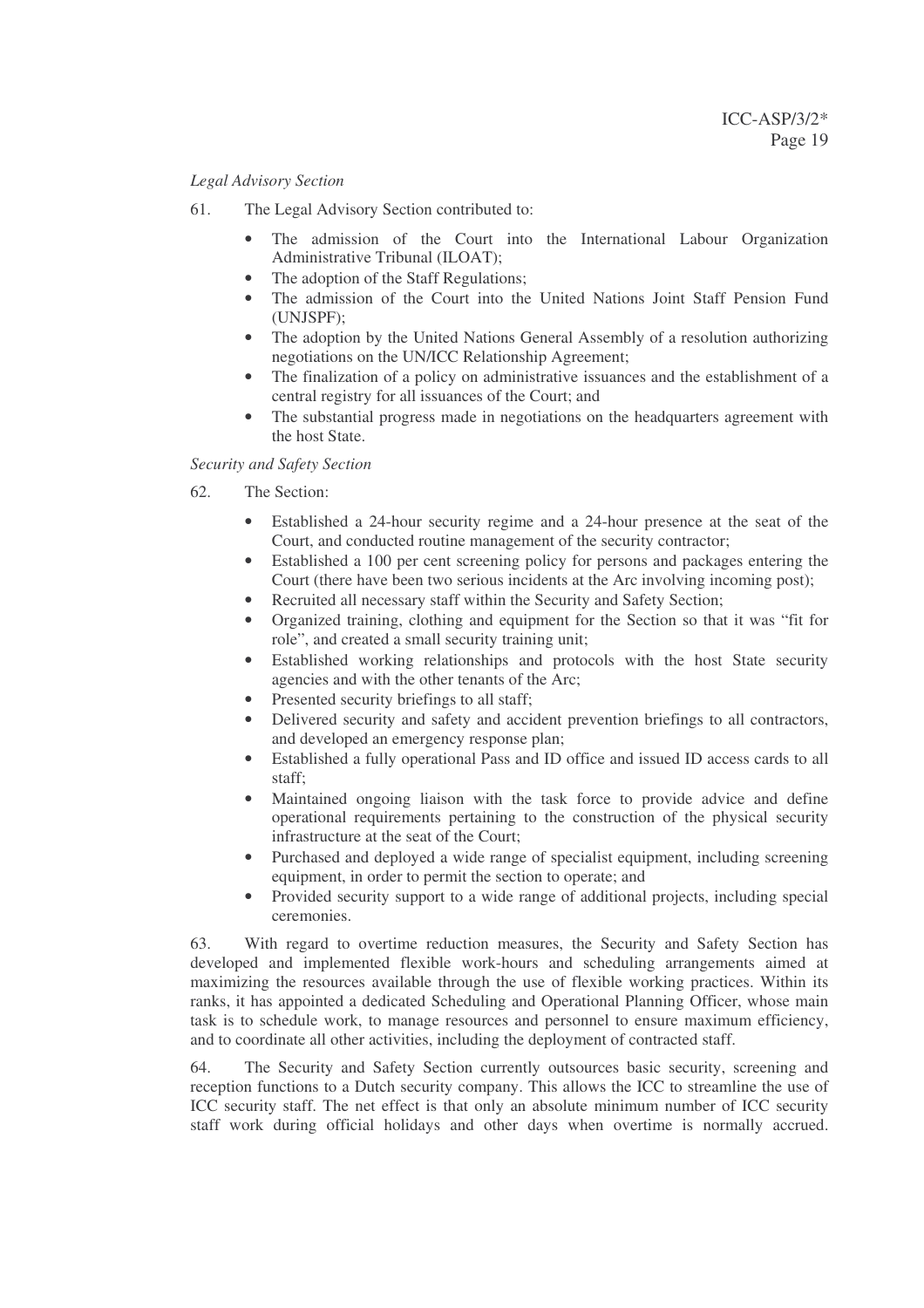Outsourced security staff are cheaper than ICC security staff. However, they have to be closely supervised and trained by the ICC in order to be effective. Outsourcing also frees up ICC security staff for the more demanding or sensitive tasks and for special events or projects. This outsourcing will be reviewed on an annual basis and related decisions will be reported to the Committee as appropriate.

# **Common Administrative Services Division**

(Budget 2003: Common Services Division)

65. The position of Director of the Division remained vacant during 2003. An interim Manager of the Division was contracted in December 2003 and will stay in post until the recruitment of the Director has been finalized. The vacancy announcement is currently under review and is expected to be finalized prior to September 2004.

66. The main tasks of the Division were to establish operational procedures, to prepare the groundwork for supporting the Court in its judicial and investigative activities, and to lay the foundations for the establishment of Service Level Agreements.

*Human Resources Section*

67. The Human Resources Section:

- Participated actively in the Inter-Organ Working Group on the drafting of the Staff Rules for the Court;
- Processed 160 contracts against established posts, 58 temporary staff contracts, 46 contracts for consultants and individual contractors, 46 contracts for short-term language staff, 39 education grant claims and 10 rental subsidy claims;
- Developed a staff administration database which generates letters appointing and servicing staff, performs audits and generates monthly staff reports and statistical data;
- Set up the human resources web page on the ICC web site and populated it with vacancy announcements, application guidelines and the recruitment status of vacancies;
- Produced the main human resources administration work processes and procedures in connection with the implementation of the ERP system;
- Advertised 172 vacancy announcements, received and processed nearly 12,000 applications for advertised positions, and sent 142 offers for budgeted posts to be filled; and
- Organized language courses in French, English and Dutch.

# *Budget and Control Section* (Budget 2003: Budget Section)

68. The chief of the Budget Section resigned in summer 2003. His replacement has been on board since April 2004. In the meantime, the United Nations Office on Drugs and Crime agreed to provide a budget officer on loan for a period of four months from November 2003.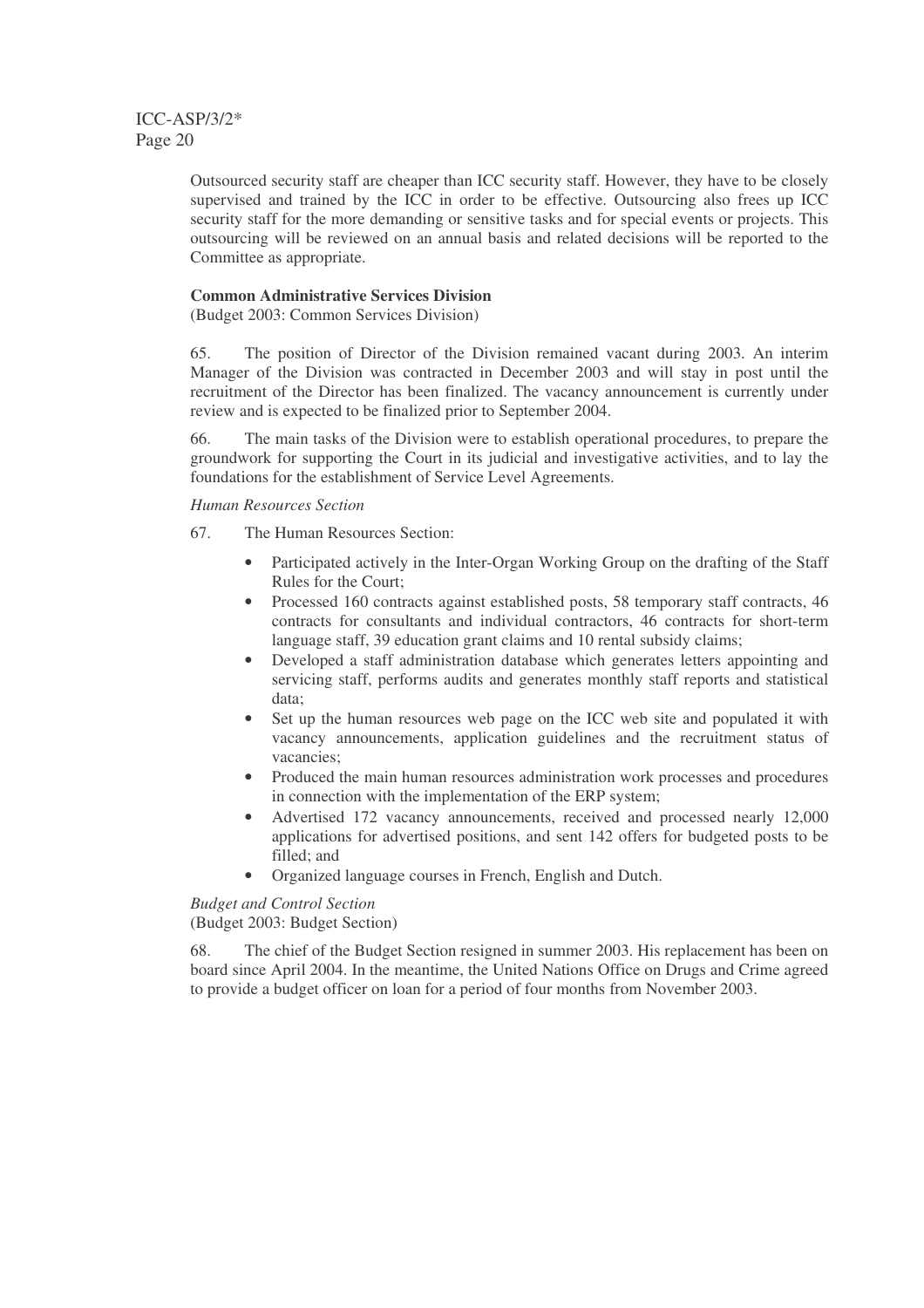- 69. The Budget and Control Section:
	- Prepared the proposed programme budget for 2004;
	- Issued the approved programme budget for 2004 ("purple book") in December  $2003$
	- Produced the main budgetary work processes and procedures in connection with the implementation of the ERP system;
	- Developed an allotment account code structure and an allotment system, closely linked with the organizational structure;
	- Initiated and implemented the delegation of financial authority to programme managers;
	- Set up the panel of Certifying Officers;
	- Prepared guidelines on administration and certification;
	- Organized related training sessions for programme managers;
	- Prepared and issued instructions for the preparation of the proposed programme budget for 2005; and
	- Organized a training seminar on results-based budgeting and results-based management.

### *Finance Section*

70. In the Finance Section, the Payroll Officer was recruited and has been on board since late 2003. The Section:

- Established and developed the following systems:
	- Assessments of contributions of States Parties, including the monitoring of contributions received and contributions in arrears, and contributions of new States Parties;
	- Payroll for all staff and judges, including the pension contributions of staff;
	- Other payments to staff, judges, contractors and vendors in accordance with the Court's Financial Regulations and Rules; and
	- Accounting system and preparatory work for production of financial statements for the first financial period.
- Opened the Court's bank accounts, including savings accounts for surplus funds, bank accounts for the receipt of voluntary contributions and bank accounts for the Trust Fundfor Victims; and
- Produced the main financial work processes and procedures in connection with the implementation of the enterprise resource planning (ERP) system.

### *General Services Section*

71. The Section provided the Court with day-to-day services and continued to recruit its own staff. Major accomplishments during the year included:

- Providing travel, visa/protocol and relocation services to all staff members;
- Reviewing and offering input on building issues affecting the Court, such as the location of the permanent seat, the new courtroom, the pre-trial chamber, parking issues, building maintenance issues, the relocation of the Security and Safety Section, and office space allocation;
- Completing the year-end inventory in accordance with the Financial Regulations and Rules;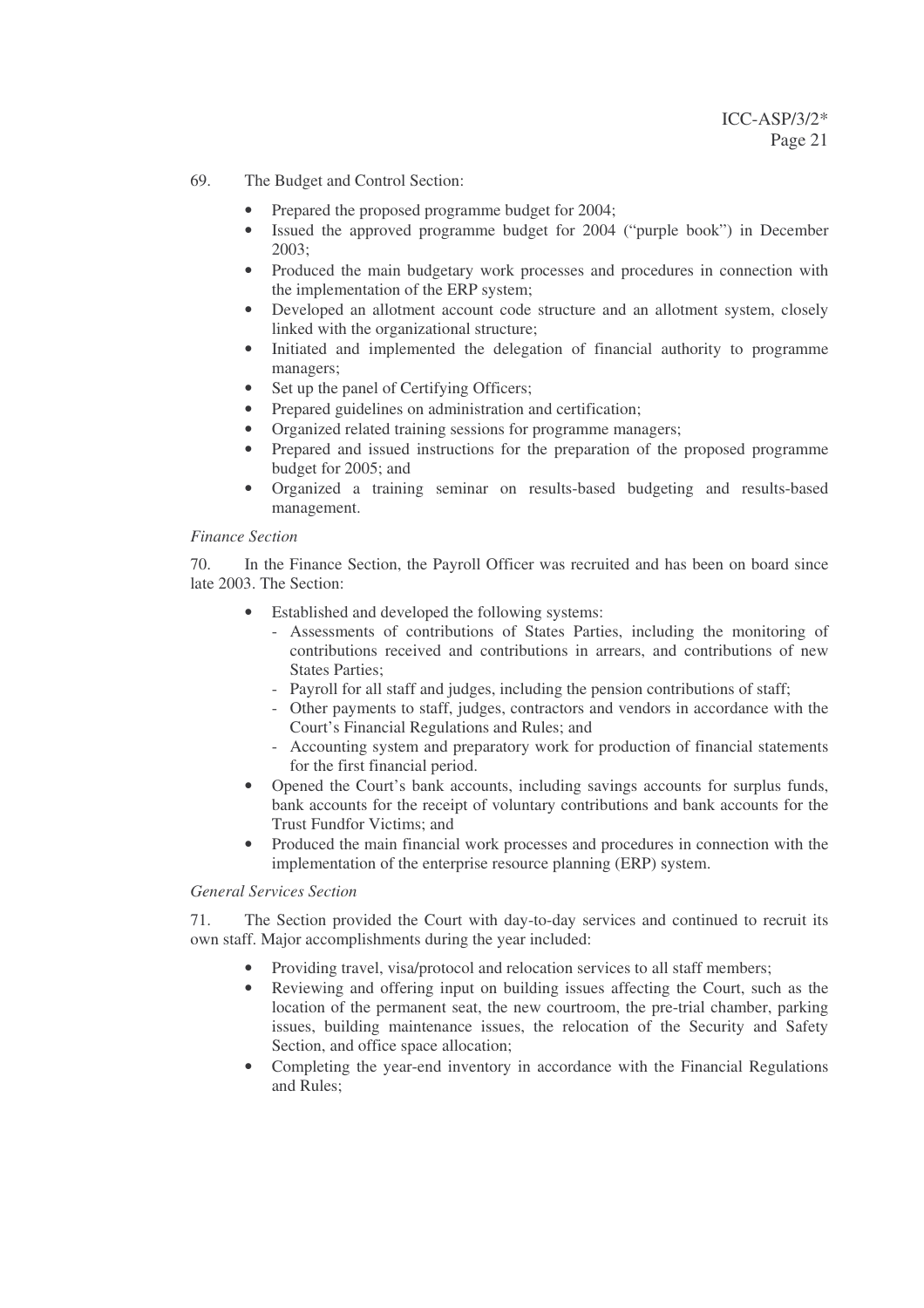- Assigning a Records Manager to work with the Information Technology and Communication Section on Registry issues involving the Electronic Document Management System (EDMS) and the interface of the ERP system;
- Providing the test criteria for the EDMS pilot for the Registry and performing the actual testing on the TRIM system to determine whether or not the test criteria had been met;
- Providing input into the processes involved in the ERP project through the Travel Unit, the Logistics and Transport Unit and the Facilities Management Unit ;
- Procuring seven vehicles for the Court, as well as furniture, office supplies and other equipment;
- Drafting travel, protocol, and logistics and transport policies; and
- Finalizing the structure of the section so that it comprises four units the Facilities Management Unit, the Logistics and Transport Unit, the Records Management/Archives Unit and the Travel Unit. At the end of 2003, the Section had 17 staff members on board. It now has 26 staff members.

72. The Section was able to minimize overtime costs by using flexible work-hours and providing compensatory time-off. General temporary assistance was used only in order to hire two handymen and a supply assistant.

73. In 2003, the Section had an initial budget for the provision of goods and services of  $€1,807,100$ . Savings were made in most line items by virtue of the lower number of staff actually on board and lower maintenance costs. There was a need to increase the allotment for cleaning services (as the Court gradually took over all floors in the A wing of the building), additional furniture (as some costs increased and provisions were necessary for library furniture), and additional chairs, shelving units and toner supplies (as this was not included in the original allotment).

# *Information Technology and Communication Section*

74. Strategic planning decisions on standards, architecture and information systems delivery were taken with regard to the information service and information technology provided to the ICC. The Section recruited 17 technical staff members in order to build teams to address the needs of the organization. An initial IT Task Force was established to provide governance over information technology implementations and to review strategic plans. Under this guidance, the following goods and services were provided. The Section:

- Set up a secure network infrastructure, paying attention to isolating the networks of the OTP, Registry and other operational units based on their stated requirements;
- Installed and maintained desktop computers, laptops, e-mail, mobile phones, printers, presentation tools and other related office automation services for approximately 280 users;
- Completed the specifications, procurement and product selection, initial planning and configuration phase of the ERP and EDMS for installation throughout the Court;
- Assisted with the design of business and functional specifications for a Court management system (the ERP system situation report is presented separately);
- Delivered a fully functional intranet, including interim finance, human resources, travel, procurement, and general service key and space management applications for the Registry;
- Delivered various software applications to the Office of the Prosecutor; and
- Provided infrastructure and audiovisual support, including video post-production support, for major events and meetings held at the ICC and other external locations.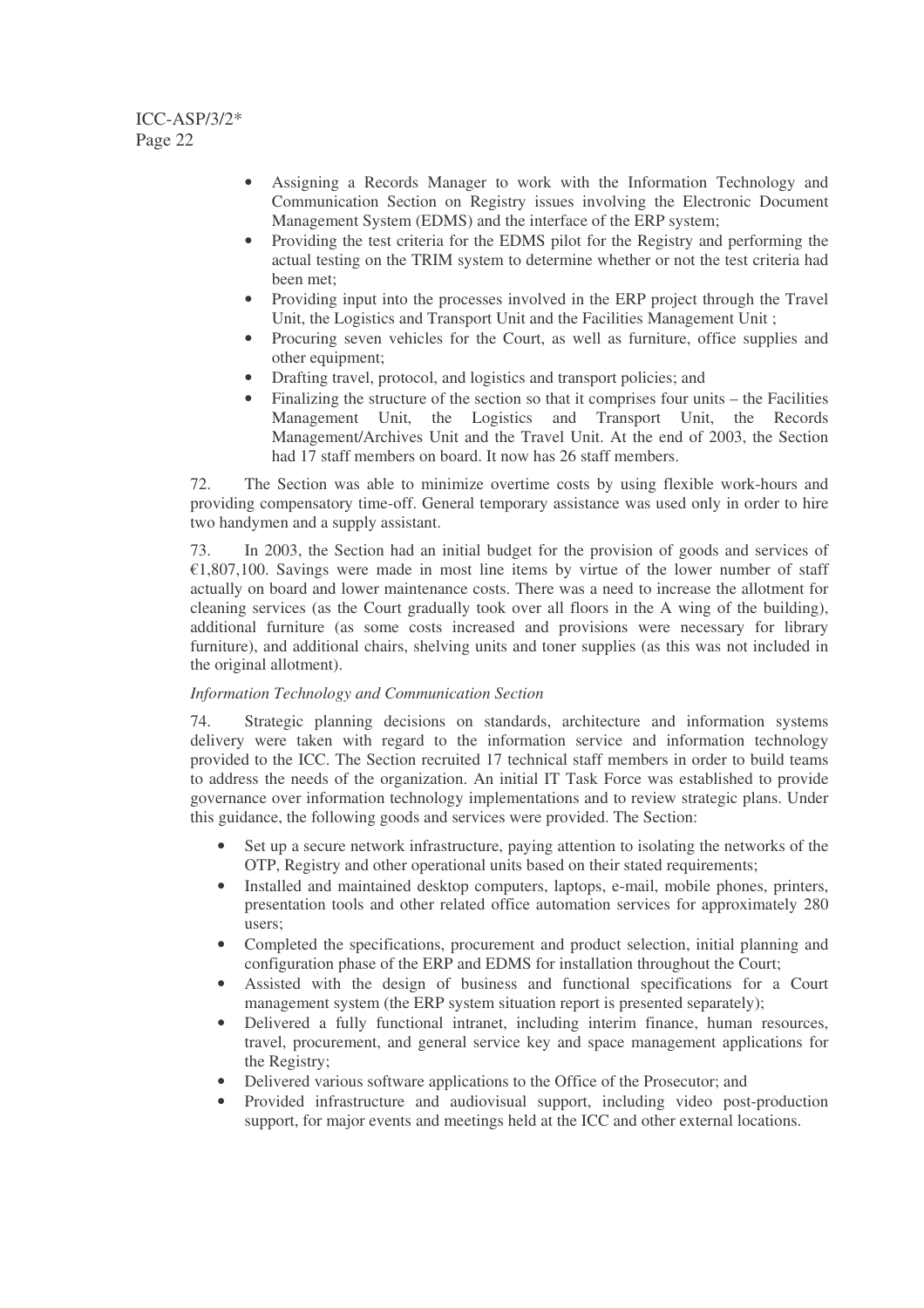75. The Section reduced overtime by staggering the availability of its support staff. One staff member works from 8.30 a.m. to 5.30 p.m. and another from 9 a.m. to 6 p.m.. Until now this has been sufficient to cover the core hours of the organization.

### *Procurement Section*

76. The staffing level of the Procurement Section nearly reached its target. The last vacant position - for a P-2 Contracts Officer - is currently under recruitment.

77. The Section's main achievements during 2003 were: :

- Drafting of administrative instructions and procedures relating to procurement;
- Review of the filing system; and
- Initiation of a contract management system by enhancing the procurement database system.

# **Public Information and Documentation Section**

### *Outreach*

78. Briefings on the status of the International Criminal Court were identified as one of the priorities of the 2003 communications plan.

- Briefings organized: 166;
- Number of individuals briefed: 4,000;
- Leaflets distributed: 6,000 in English and French, 400 in Arabic, 1,000 in Russian;
- ICC basic documents distributed: 800 copies of the Rome Statute and 500 copies of the Rules of Procedure and Evidence; and
- Total number of enquiries from the public answered: 4,000.

### *Media relations*

79. The Section coordinated all matters related to the media coverage of the inaugural ceremony of the ICC and the swearing-in ceremonies of the Prosecutor, Deputy Prosecutor and Registrar.

- Media briefings organized: 12 (for the Office of the Registrar and the Office of the Prosecutor);
- Press conferences: 4:
- Individual media interviews arranged: 150;
- Press releases and information kits prepared: 30 press releases;
- Total press releases distributed: 4,500 to a list of 1,600 journalists; and
- Clippings collected: 3,500 articles on or related to the ICC (English and French).

### *ICC web site*

80. The first stage in the development of the ICC web site was completed. The second stage was initiated.

- Live webcast of the inaugural ceremony of the judges with 6,000 hits;
- Video archive of the inaugural ceremony of the Prosecutor:
- Photo archive; and
- Average number of hits on the web site per month: 500,000.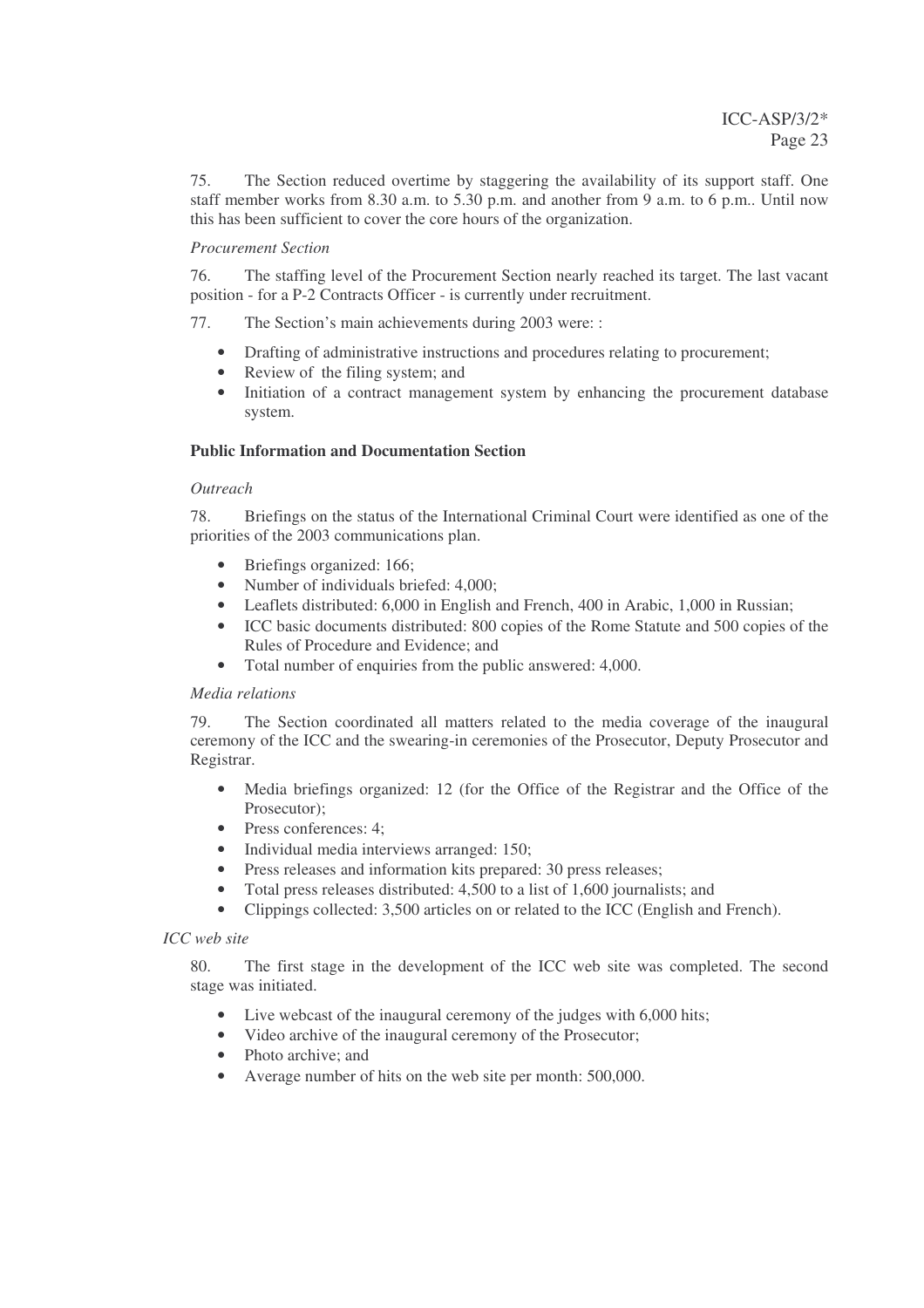# *ICC photographic archive*

# 81. The collection contains 700 photographs relating to the ICC.

# *Printing of materials*

- Rome Statute: 1,000 (English);
- Official records of the first Assembly: 300 in English and 150 in French;
- Official records of the second Assembly: 250 in English and 100 in French;
- Practical booklets (Rome Statute and Rules of Procedure and Evidence): 350 in English and 200 in French;
- General leaflet on the ICC (French and English): 7,000;
- General leaflet on the ICC (Arabic): 400; and
- Leaflet on the Film Festival on Justice: 2,500.

# *Library*

82. The Librarian came on board in July. Her first major task was to devise a strategic plan of expected achievements for 2003, which were communicated to the judges' plenary in November. Priority was initially given to arranging immediate access to major electronic legal databases, providing urgent materials to the different organs of the Court (such as dictionaries and IT manuals) and committing the book vote for 2003.

83. The Library's major achievements were as follows::

- Development of the Library collection by committing  $E231,000$  for books, back sets of journals and law reports, and work tools for the organs of the Court;
- Finalization of over 200 serial subscriptions for 2004 in consultation with the organs of the Court;
- Trials of various legal databases such as Westlaw, LexisNexis and HeinOnline and arrangement of access to the UNODS and UN Treaty Series databases;
- Launching of the ICC Library intranet;
- Presentation of a session on the Library at the judges' plenary;
- Establishment of a document delivery and courier service between the ICC and the Peace Palace Library;
- Recruitment of a Library Assistant and a Technical Services Librarian;
- Writing of specifications for the hosting service;
- Selection and ordering of office equipment such as trolleys, shelves and label machines; and
- Organization of training on LexisNexis for 20 staff members of the ICC.

# **Division of Court Services**

(Budget 2003: part of the Judicial Services Division)

### *Court Management Section*

- *84.* In 2003, the Section's activities included:
	- Supervising the construction of the pre-trial and trial chambers: these hightechnology courtrooms allow proceedings to be broadcast and to be managed electronically. Reception in the pre-trial chamber is an ongoing issue;
	- Selecting an electronic court management system that satisfies the specific requirements of the Section: a proof of concept has been submitted to the potential vendors who are being consulted on an ongoing basis, although the choice of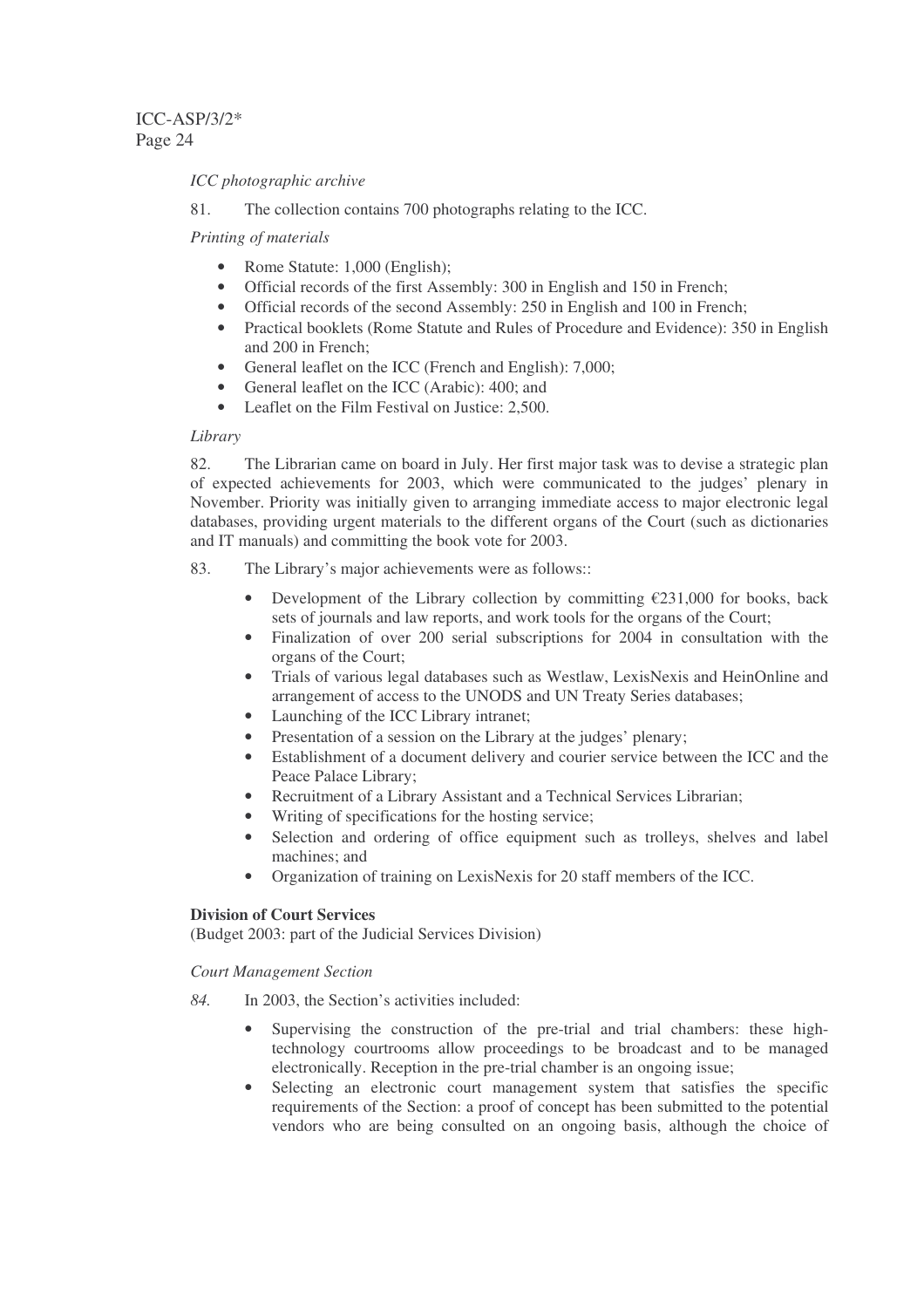vendor has not yet been finalized. The requirements for the sections within the Division of Court Services and the Division of Victims and Counsel have been defined;

- Putting in place a filing/archiving procedure: both an electronic management system and a "traditional" hard-copy system are being used as the former has not yet been finalized;
- Drafting the Regulations of the Registry: this process is ongoing and is largely dependent upon the finalization of the Regulations of the Court, especially as regards the electronic management system; and
- Setting out the future structure of the Section and scheduling recruitment.

85. The Section intends to use a shift system since its activities are directly linked to proceedings based on the Office of the Prosecutor's assumptions.

# *Detention Section*

86. Drafting of provisions governing detention: The Section has undertaken substantive and operational activities in furtherance of its task of developing regulations governing detention. More specifically, chapters on detention to be inserted in the Regulations of the Court and the Regulations of the Registry have been drafted. All provisions relating to detainees' substantive rights or potentially affecting the proceedings have been inserted in the Regulations of the Court, while all practical provisions pertaining to detainees' effective rights and procedural modalities have to be inserted in the Regulations of the Registry.

87. Location of the detention centre: At the request of the Registrar, the Section proposed and evaluated the several possible detention centre locations available to the Court. The Section also proposed and evaluated provisional solutions for the period 2004-2006 in case detainees arrive before the detention centre project is finalized.

88. Proper management of the Section: The Detention Section has also developed policies for the proper and efficient running of the detention centre and the efficient management of the Section. Furthermore, the Section has created a database to manage all data, provided books and materials on detention matters, and drafted texts to be included on the Court's web site.

# *Court Interpretation and Translation Section*

89. During the first six months of 2003, the provision of translation and interpretation services was handled by the Procurement Section. Since there was no translation and interpretation section to speak of in the first half of 2003, the work was outsourced locally. A French translator/reviser was recruited in June 2003. It was only after this first Professional member of staff was recruited that more attention was paid to the selection of freelance translators. An obvious choice for any organization without a translation department but needing translations on a regular basis is to outsource to translation agencies. This has proved to be a trial and error experience, with most translation agencies failing to meet the required standard. As for interpretation, the directory of AIIC, the international professional association of conference interpreters, has been used and a concerted effort made to recruit freelance interpreters locally.

90. With the arrival of an experienced Administrative Assistant in the summer of 2003, a translation and revision request procedure was introduced and basic requirements established. A database of freelance translators was created and statistical data are now being processed on a regular basis. Following the recruitment of the Chief of the Court Interpretation and Translation Section (CITS) in September 2003, administrative procedures were developed to include interpretation requests. These procedures are set out in an official internal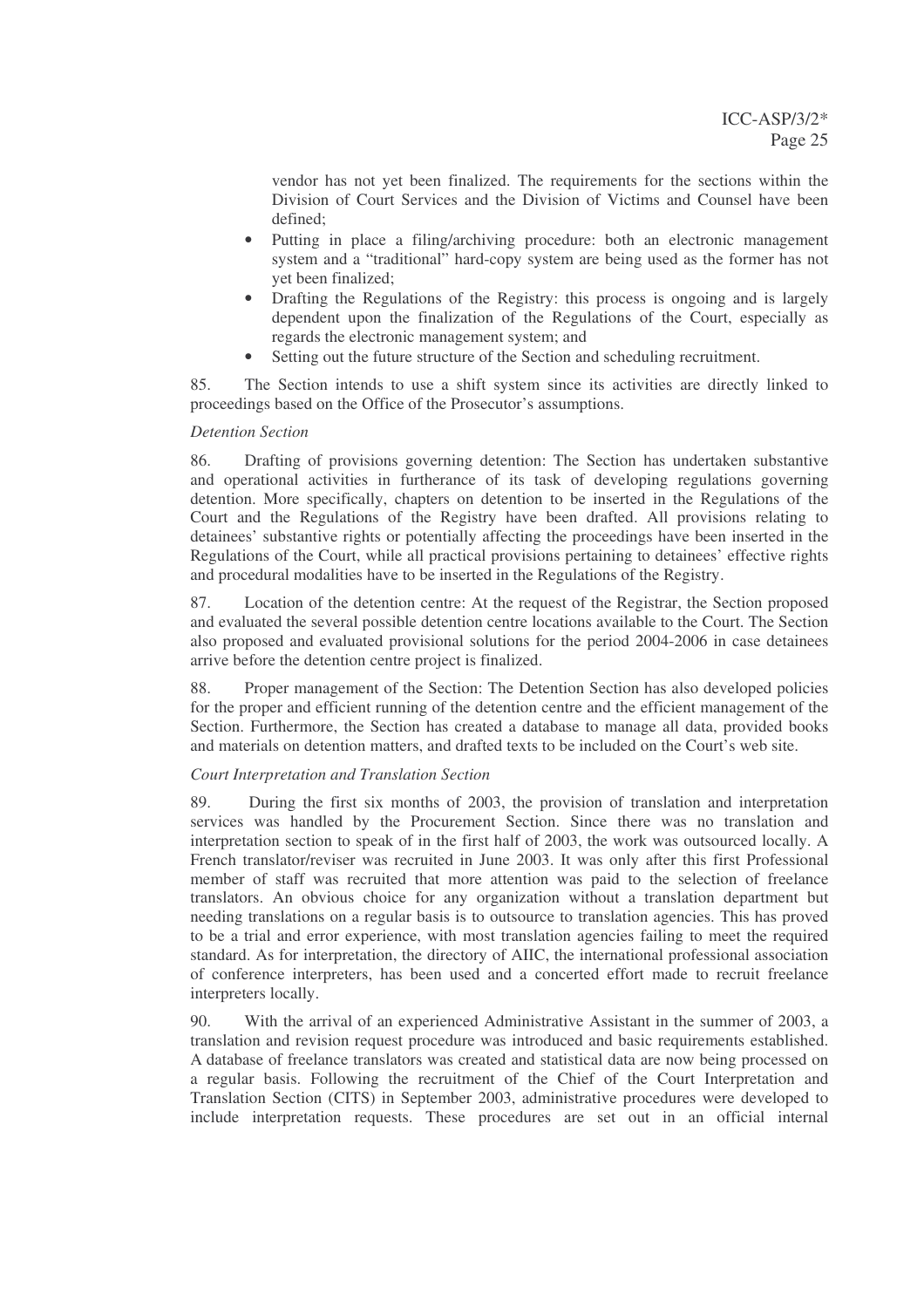> memorandum and also appear on the CITS intranet page, where there is a direct link to the forms needed.

> 91. The database of freelancers is expanding on a daily basis, with many professionals around the world expressing an interest in working for the ICC. The Section's ambition is to have access to a wide variety of external translators and interpreters from as many different backgrounds as possible. For reasons of good housekeeping, freelance interpreters are recruited locally whenever possible.

> 92. Recruitment of in-house language staff**:** Eight vacancies were advertised in December 2003 and all of the posts have now been filled.

> 93. Training**:** Two in-house translators benefited from training provided by an interpretation consultant over a three-week period in November 2003. The trainees were given basic simultaneous interpretation training to enable CITS to cover in-house meetings by partly using its own staff, thus becoming more cost-effective. Training continues with a view to expanding the programme in the second half of 2004.

> 94. Regulatory instruments**:** With a view to establishing its mandate in the Regulations of the Registry, CITS finalized the first drafts of the Directives for Translators, the Directives for Interpreters and the Code of Conduct for the Language Staff of the ICC in December 2003. The three basic documents define requirements and obligations with respect to the provision of language services by CITS. The essential points will be included in the Regulations of the Registry.

# *Victims and Witnesses Unit*

95. The first staff member of the Unit was recruited in September 2003. From this point onwards, the activities of the Unit comprised:

- Continuing with recruitment;
- Making preliminary contact with some potential external partners;
- Analysing provisions of the Statute and the Rules relating to victims and witnesses;
- Proposing a work-flow for the Registry relating to victims and witnesses, and defining the role of the Section;
- Designing seminars;
- Proposing a draft code of conduct for investigators;
- Identifying States with witness protection capability and establishing contact with these States; and
- Working with different sections of the Court in order to coordinate the negotiation of relocation agreements.

### **Division of Victims and Counsel**

(Budget 2003: part of the Judicial Services Division)

### *Victims Participation and Reparations Unit*

96. In 2003, the Victims Participation and Reparations Unit (VPRU) engaged in the following activities:

- Continuing the recruitment of staff;
- Drafting the Regulations of the Court on the participation of victims in proceedings;
- Drafting the relevant Regulations of the Registry;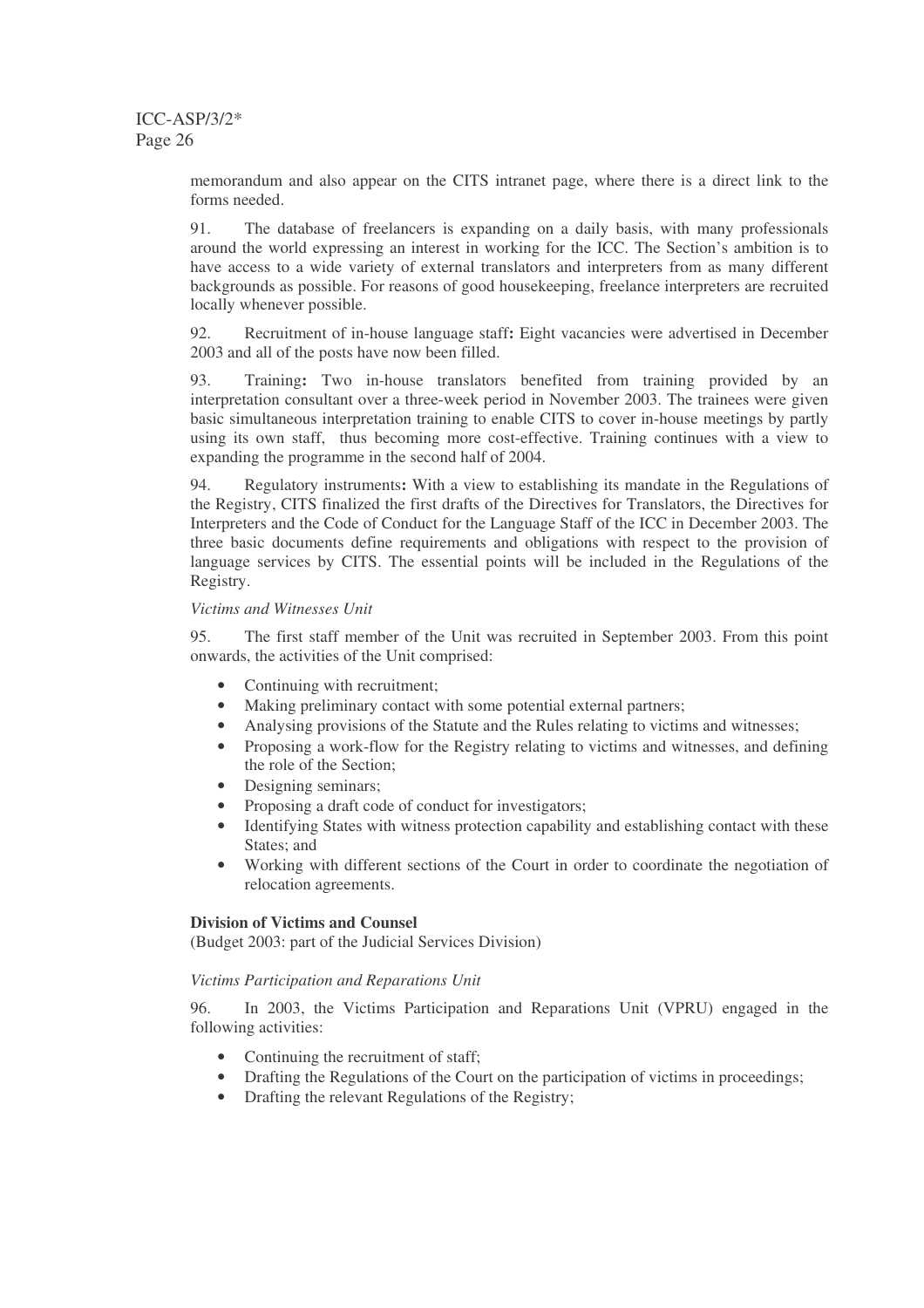- Conducting research on issues surrounding the legal representation of victims and diverse models of reparations;
- Organizing two expert seminars on the participation of victims in proceedings and on reparations for victims, which took place in October and December 2003;
- Organizing a public consultation via the Internet in November 2003, which was open to all those wishing to provide input on victim issues in the context of the ICC;
- Establishing a library on victim issues, which serves as a documentation centre open to all ICC staff and which, in the near future, will be open to all users of the ICC Library. Information packages have been prepared for the staff of the Court;
- Making preparations for the Victims' Mandate Awareness Campaign. This entails creating a standard application form for the participation of victims in proceedings and a booklet that will provide guidance to victims, legal representatives and civil society organizations filling out the form. In coordination with the Victims and Witnesses Unit, effective dissemination and outreach strategies were developed to provide information to victims;
- Producing specialized training programmes and materials dealing with victims' rights for lawyers, civil society organizations and academic institutions in order to provide them with clear guidance on ICC proceedings; and
- Developing secure databases in cooperation with other sections in order to manage information related to victims' requests to participate in proceedings or to obtain reparations.

*Defence Counsel Unit*

- 97. Major achievements in 2003 included:
	- Drafting a code of professional conduct for counsel;
	- Setting up a temporary list of counsel;
	- Participating in the drafting of regulations;
	- Preparing a legal aid payment system;
	- Defining administrative procedures;
	- Conducting research on issues related to legal aid:
	- Organizing a seminar on defence issues with experts from lawyers' associations, NGOs and ad hoc tribunals;
	- Holding consultations with the legal profession; and
	- Participating in events related to defence issues and carrying out missions to meet different representatives from Bar associations, NGOs, universities and public defence offices, among others.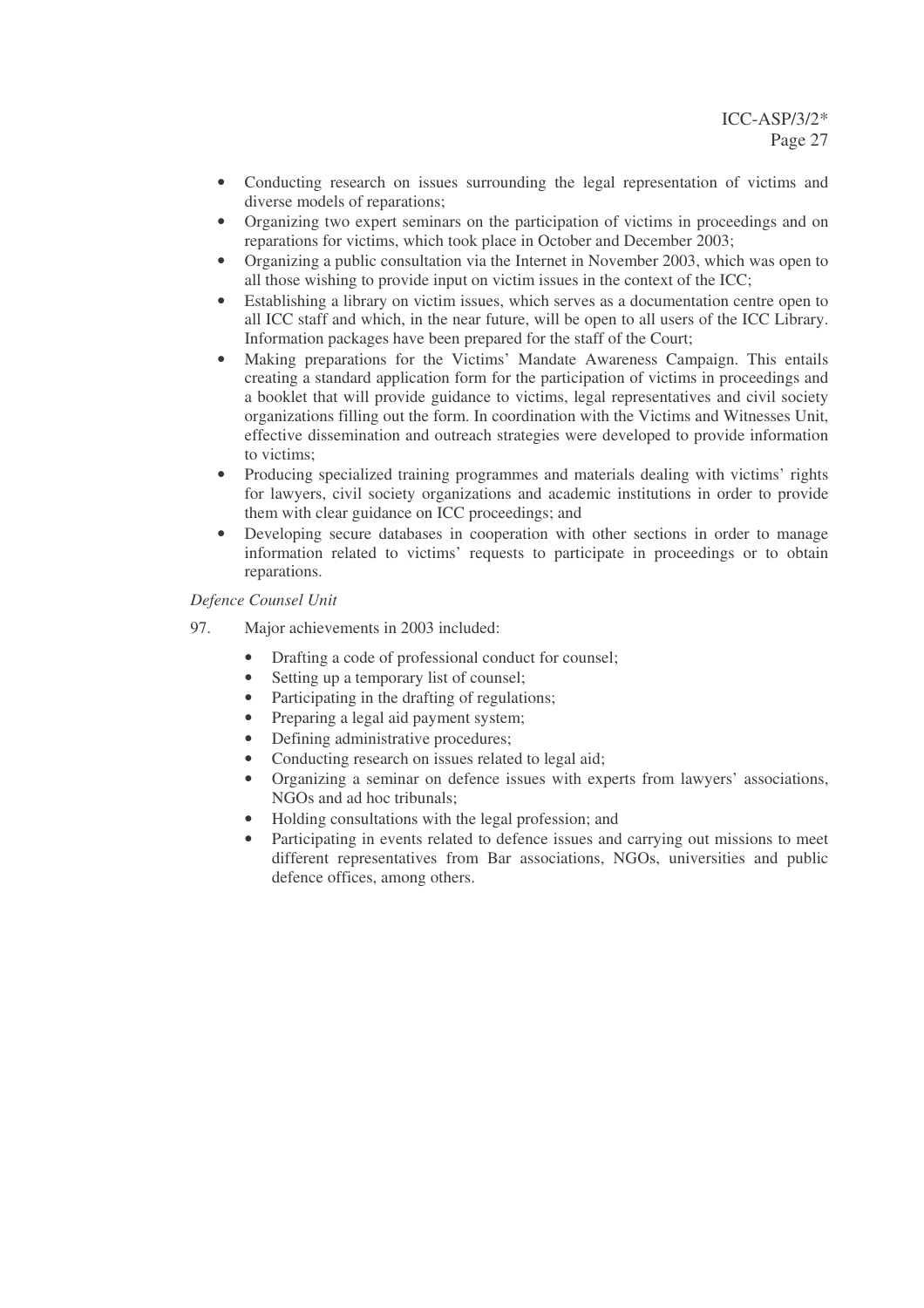[Intentionally left blank]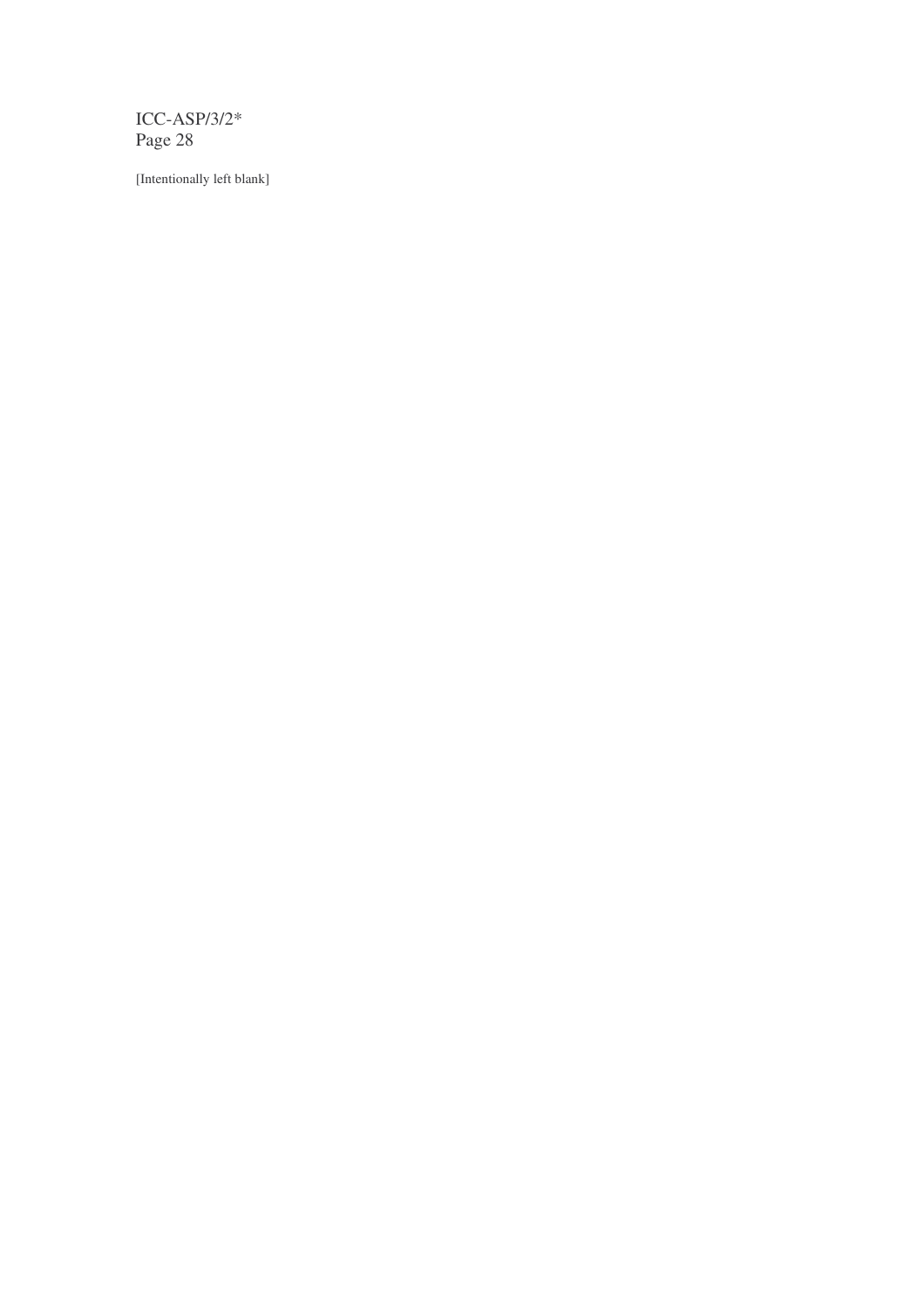# **III. PROPOSED PROGRAMME BUDGET FOR 2005**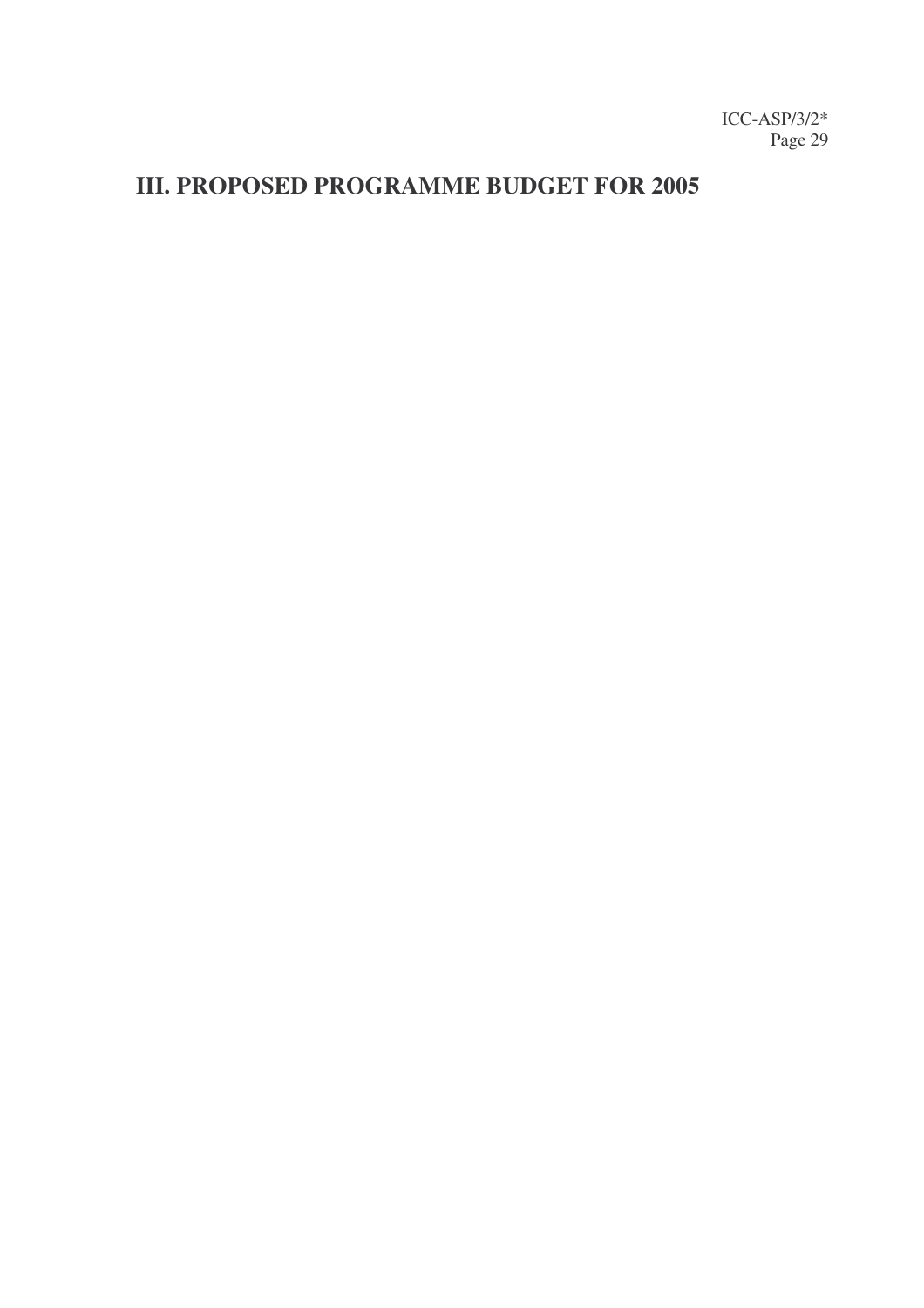[Intentionally left blank]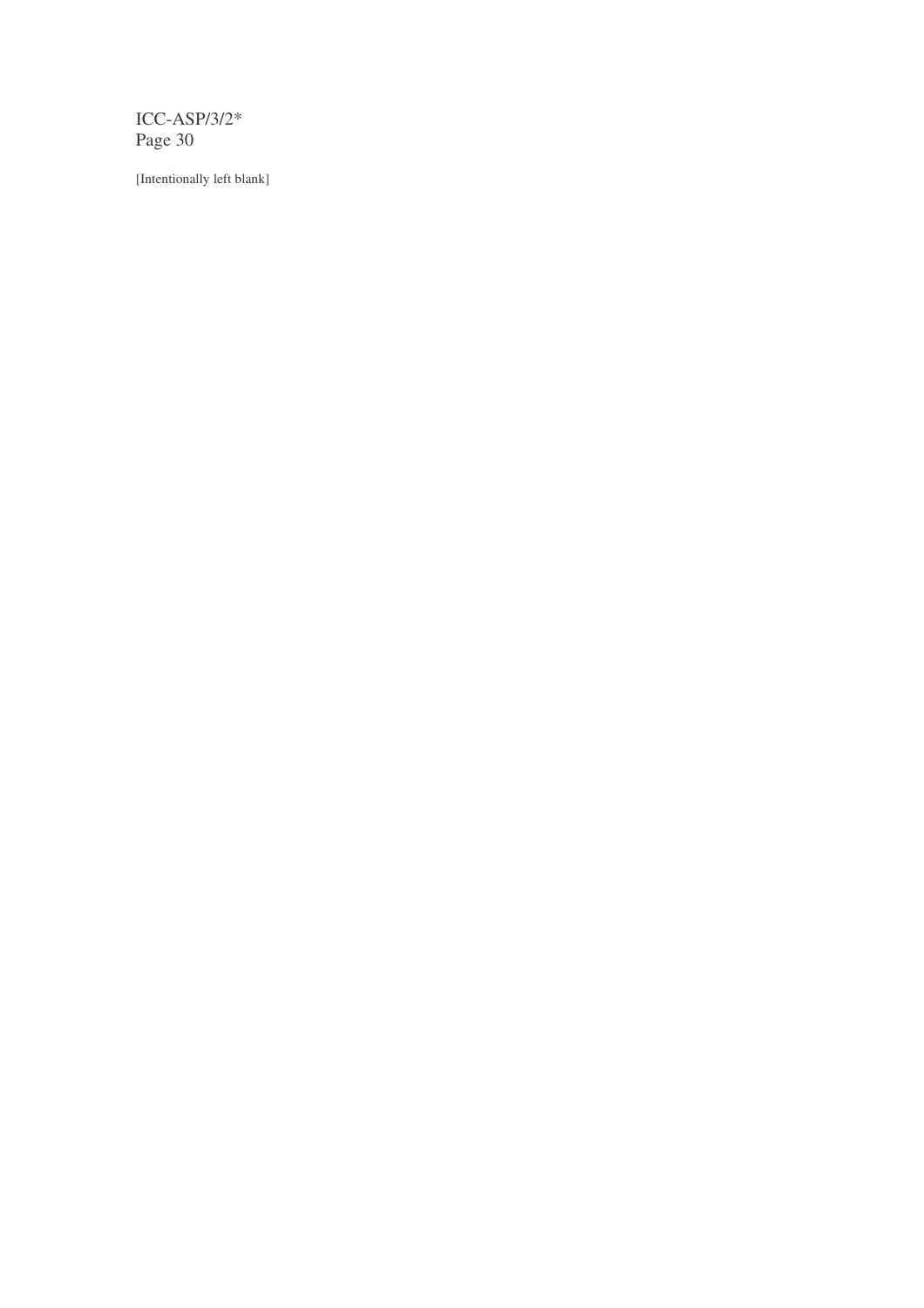# **A. Major Programme I: Judiciary**

Comparison of budget and expenditure 2002-2005

| <i>Item</i>                                        | Expenditure<br>2002-2003 | Appropriation<br>2004 | Proposed budget 2005<br>(thousands of euros) |             | Resource growth |                |                 |
|----------------------------------------------------|--------------------------|-----------------------|----------------------------------------------|-------------|-----------------|----------------|-----------------|
|                                                    |                          |                       | Core                                         | Conditional | Total           | Amount         | Percentage      |
| Salaries, allowances and common<br>costs of judges | 1,168                    | 4,207                 | 4,011                                        |             | 4,011           | $-196$         | -5              |
| Professional staff                                 |                          | 908                   | 2,070                                        | 236         | 2,306           | 1,398          | 154             |
| General Service staff                              |                          | 348                   | 688                                          |             | 688             | 340            | 98              |
| Subtotal staff                                     |                          | 1,256                 | 2,758                                        | 236         | 2,994           | 1,738          | 138             |
| General temporary assistance                       |                          | 91                    | 100                                          | 200         | 300             | 209            | 230             |
| Overtime                                           |                          | 15                    | 5                                            |             | 5               | $-10$          | $-67$           |
| Consultants                                        |                          | 62                    | 50                                           |             | 50              | $-12$          | $-19$           |
| Subtotal other staff                               |                          | 168                   | 155                                          | 200         | 355             | 187            | 111             |
| Travel                                             | 350                      | 119                   | 140                                          |             | 140             | 21             | 18              |
| Hospitality                                        | 4                        | 10                    | 11                                           |             | 11              |                | 10 <sup>1</sup> |
| Contractual services                               |                          | 21                    | 25                                           |             | 25              | $\overline{4}$ | 19              |
| Supplies and materials                             |                          |                       | 4                                            |             | 4               | $\overline{4}$ | 100             |
| Subtotal non-staff                                 | 354                      | 150                   | 180                                          |             | 180             | 30             | 20              |
|                                                    |                          |                       |                                              |             |                 |                |                 |
| <b>Total - Major Programme I</b>                   | 1,522                    | 5,781                 | 7,104                                        | 436         | 7,540           | 1,759          | 30              |

# **Introduction**

The Judiciary's proposed major programme budget for 2005 is divided into two programmes:

- 1. The Presidency; and
- 2. Chambers.

Each programme submission follows the structure set out below:

- *Introduction* explaining the structure and functions of the programme;
- *Objectives* setting out, inter alia, the expected accomplishments and the indicators of achievement by which the expected accomplishments will be measured;
- *Final output* describing the work product of the programme; and
- *Resource requirements* providing a breakdown of the staff and non-staff requirements.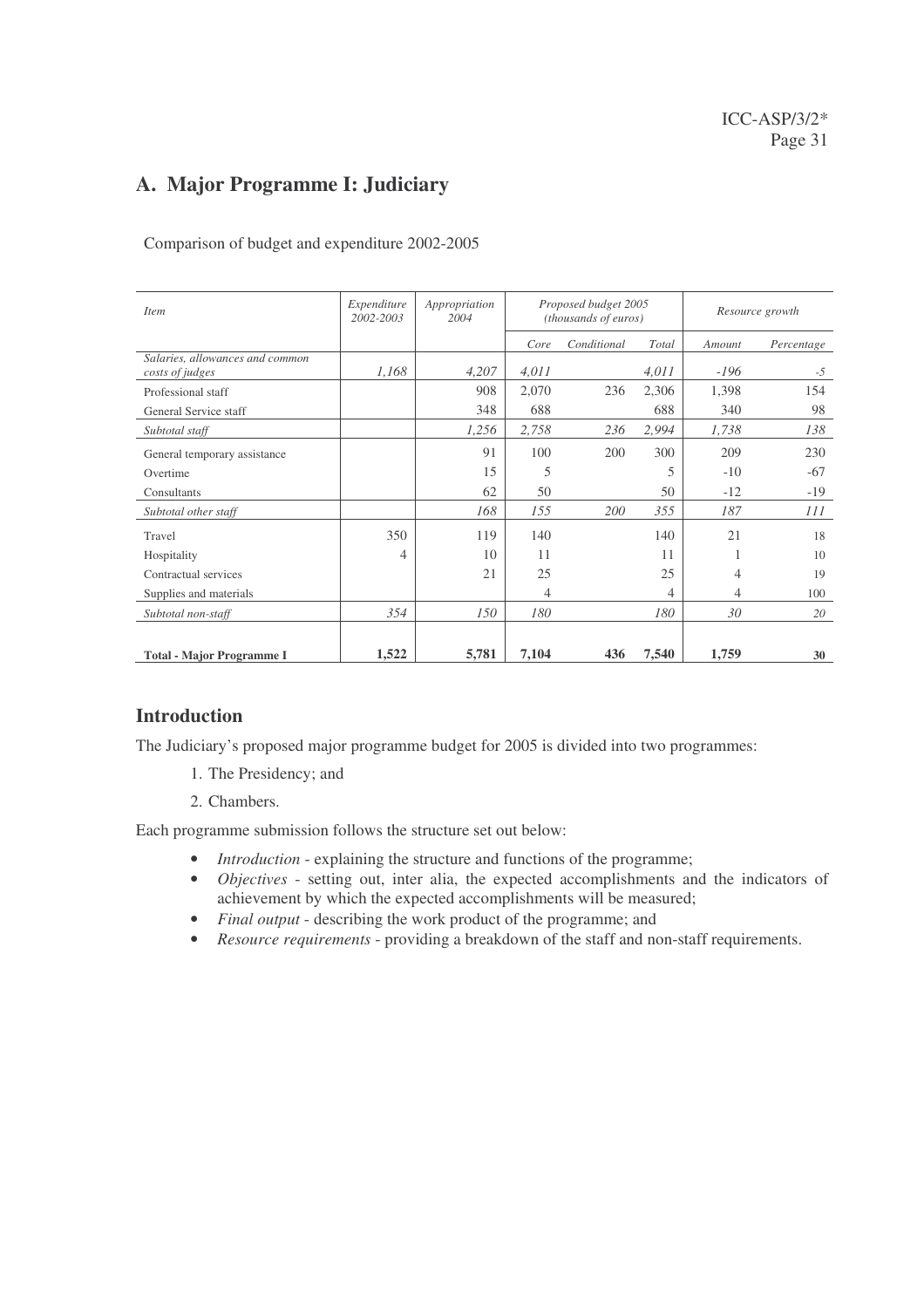# **1. Programme 1100: Presidency**

#### *Introduction*

Structure of the Presidency

98. The Presidency is composed of the President and the First and Second Vice-Presidents (article 35(2) of the Rome Statute). The Presidency is currently supported by (a) the P-5 Chef de Cabinet; (b) the P-3 Legal Adviser † assigned to judicial functions; and (c) three General Service staff, two of whom directly support the President and the Chef de Cabinet.

99. The three existing P-2 Associate Legal Adviser posts will be redeployed to Chambers in 2005 as a reflection of their functions as judicial support staff (the advisers provide legal support to the President and Vice-Presidents in their capacities as judges).

100. The Presidency budget for 2005 reflects the need to expand staff numbers in order to respond effectively to projected increases in the workload of the Presidency as the judicial activity of the Court begins to expand rapidly. Correspondingly, the 2005 budget foresees a core staff for the Immediate Office of the President composed of: a P-3 Administrative Officer, a P-3 External Relations Adviser, a P-2 Associate Legal Adviser, and a P-1 Special Assistant to the President. In addition, in order to respond to the growing administrative and liaison functions of the Judiciary arising out of the first cases and proceedings heard by Chambers, the post of a P-2 Associate Administrative Officer is requested on a conditional basis. The Associate Administrative Officer will provide administrative support with respect to the work of all three divisions in Chambers.

101. All of the requested and redeployed posts are described and justified in the resource requirements section of this document.

# Functions

102. The President is the head of the Court and exercises overall responsibility for the Court and its proper administration. The Presidency's functions are grouped into three main areas of activity which are described in detail below. First, the Presidency fulfils an administrative function. Second, the Presidency is assigned judicial duties as set out in the Statute and other instruments. Third, the Presidency conducts external relations activities by representing the Court in the international arena and participating in outreach activities.

<sup>†</sup> Please note that all legal support positions termed "officer" in previous budgets will hereinafter be classified as "adviser". This applies to the previously approved posts of Associate Legal Officer and Legal Officer as well as to all proposed posts.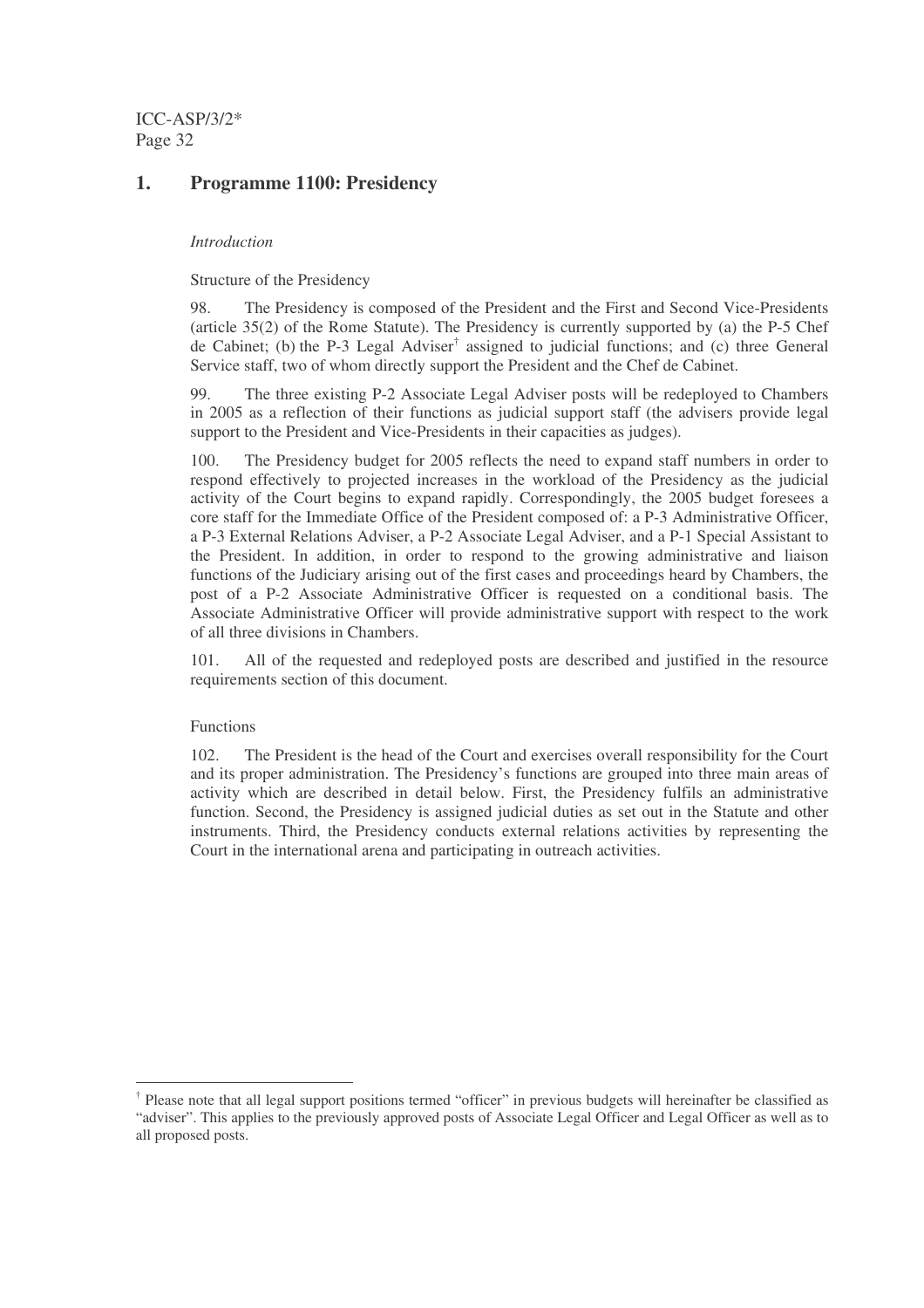| <i>Item</i>                  | Appropriation<br>2004 | Proposed budget 2005<br>(thousands of euros) |             |       |          | Resource growth |  |  |
|------------------------------|-----------------------|----------------------------------------------|-------------|-------|----------|-----------------|--|--|
|                              | Total                 | Core                                         | Conditional | Total | Amount   | Percentage      |  |  |
| Judges                       | 635                   | 701                                          |             | 701   | 66       | 10              |  |  |
| Professional staff           | 319                   | 467                                          | 41          | 508   | 189      | 59              |  |  |
| General Service staff        | 97                    | 160                                          |             | 160   | 63       | 65              |  |  |
| Subtotal staff               | 416                   | 627                                          | 41          | 668   | 252      | 61              |  |  |
| General temporary assistance |                       | 100                                          |             | 100   | 100      | 100             |  |  |
| Overtime                     | 15                    | 5                                            |             | 5     | $-10$    | $-67$           |  |  |
| Consultants                  | 31                    | 50                                           |             | 50    | 19       | 61              |  |  |
| Subtotal other staff         | 46                    | 155                                          |             | 155   | 109      | 237             |  |  |
| Travel                       | 83                    | 80                                           |             | 80    | $-3$     | $-4$            |  |  |
| Hospitality                  | 10                    | 10                                           |             | 10    | $\Omega$ | $\Omega$        |  |  |
| Subtotal non-staff           | 93                    | 90                                           |             | 90    | $-3$     | $-3$            |  |  |
| Total programme              | 1,190                 | 1,573                                        | 41          | 1,614 | 424      | 36              |  |  |

#### 103. The proposed budget of the Presidency in 2005 is shown in the following table.

#### *Objectives*

Administrative function:

104. There are three facets to the Presidency's administrative function. The first two correspond to the Presidency's two-way relationship with the Registry. First, the Presidency fulfils an oversight function with regard to the Registry's effective delivery of administrative services to the Court. Under article 38(3)(a) of the Statute, the Presidency is responsible for the "proper administration of the Court, with the exception of the Office of the Prosecutor". Article 43(2) sets out that the Registrar, the principal administrative officer of the Court, "shall exercise his or her functions under the authority of the President of the Court". In the exercise of this oversight function, the Presidency coordinates and cooperates with the Registry. In discharging its responsibility for the proper administration of the Court, the Presidency works with and seeks concurrence from the Prosecutor on issues of mutual concern.

105. Second, the Presidency is a client receiving services from the Registry. This means that it must liaise on an ongoing basis with the Registry to ensure the effective delivery of administrative services to the Presidency and Chambers (including human resources, information technology and general services).

106. Lastly, the Presidency is responsible for the internal administration of the Judiciary, which encompasses staff issues as well as financial and budgetary matters. The Presidency's duties in this regard may be broken down into two broad categories. The first involves providing support on all administrative issues arising out of proceedings and the day-to-day running of Chambers, and liaising with the other organs of the Court on the administrative needs of Chambers. The second category involves all administrative matters affecting both the Presidency and Chambers, including financial and budgetary issues.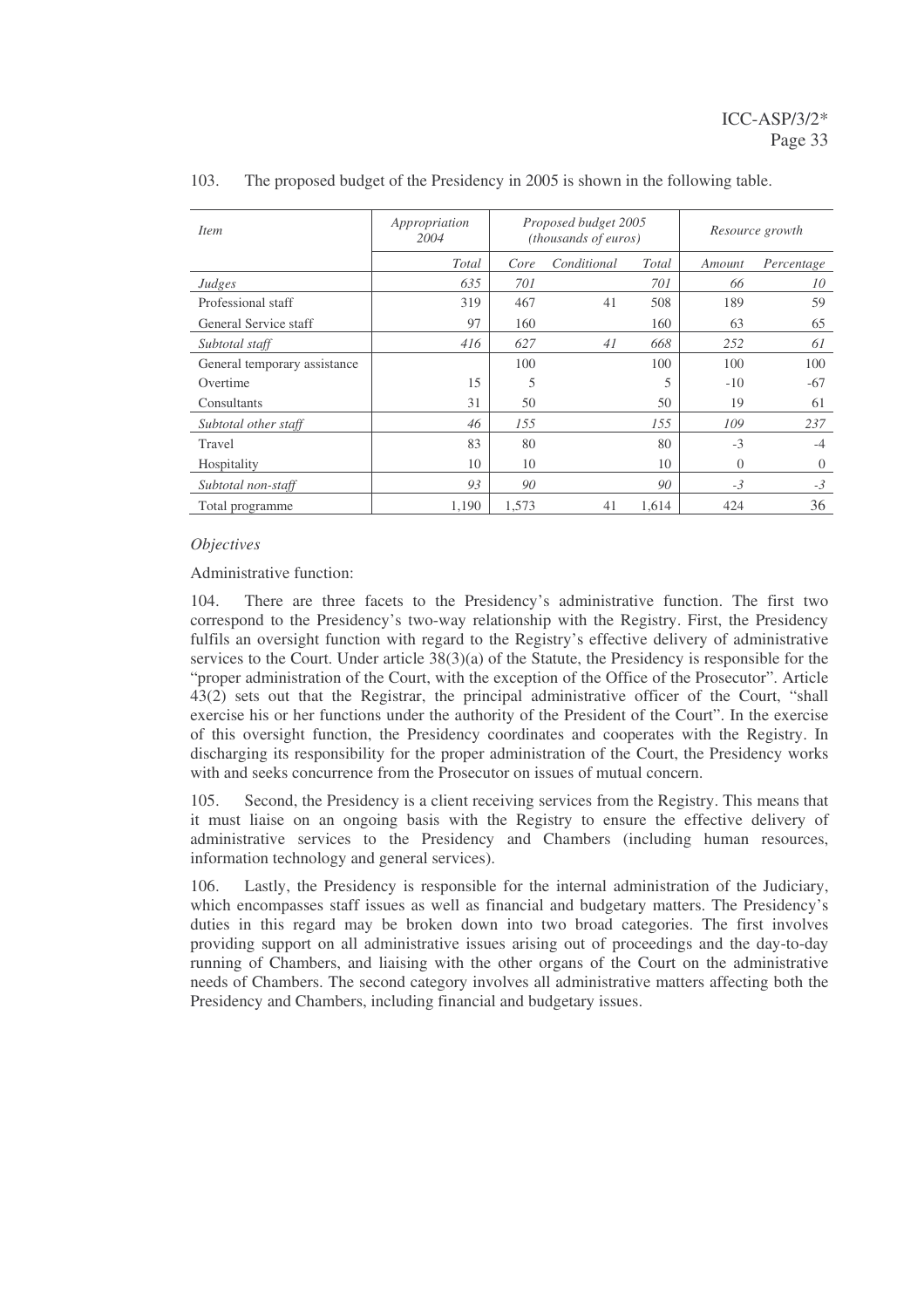The overall administrative objective of the Presidency is:

• To ensure the proper administration of the Court by means of managerial oversight, coordination and cooperation.

| <i>Expected accomplishments</i>                                                                                                                                            | Indicators of achievement                                                                                                                                                                                                                                                                           |
|----------------------------------------------------------------------------------------------------------------------------------------------------------------------------|-----------------------------------------------------------------------------------------------------------------------------------------------------------------------------------------------------------------------------------------------------------------------------------------------------|
| of<br>Effective management and delivery<br>Registry services within the limits of the<br>available human and financial resources.                                          | Timely delivery of output<br>and<br>$\bullet$<br>administrative services to the Court<br>(finance, human resources,<br>general<br>services, security).<br>Expression of satisfaction<br>by<br>the<br>Presidency and Chambers<br>with<br>the<br>delivery of services provided by<br>the<br>Registry. |
| Improved communication and coordination<br>amongst the organs of the International<br>Criminal Court.                                                                      | Greater effectiveness<br>of<br>the<br>$\bullet$<br>communication and<br>coordination<br>mechanisms linking the organs.<br>Continued convergence amongst organs<br>on policy issues of critical importance.                                                                                          |
| Effective and strategic internal administration<br>of the Judiciary; provision of administrative<br>support in connection with the work of the<br>Presidency and Chambers. | Timely recruitment and placement of<br>legal and administrative support staff.<br>Efficient management of budgetary funds<br>and monitoring of annual expenditure.<br>Timely and effective delivery<br>- of<br>administrative services to the Presidency<br>and Chambers.                           |

Judicial function:

107. The Presidency has two main judicial functions: it provides administrative support in connection with the judicial work of Chambers and performs specific exclusive judicial functions conferred upon it by the Statute, the Rules of Procedure and Evidence and the Regulations of the Court.

108. The Presidency's administrative support functions involve, inter alia, determining the composition of the chambers, coordinating the chambers' judicial work and providing support in connection with updates of the Regulations of the Court.

109. Its exclusive judicial functions include enforcing sentences and fines; establishing a code of judicial ethics; dealing with matters relating to counsel and legal assistance; handling cooperation issues and concluding bilateral arrangements; and dealing with excusals and disciplinary matters.

The overall judicial objective of the Presidency is:

• To oversee and support the fair, open and effective conduct of proceedings and to fulfil all exclusive judicial functions assigned to the Presidency.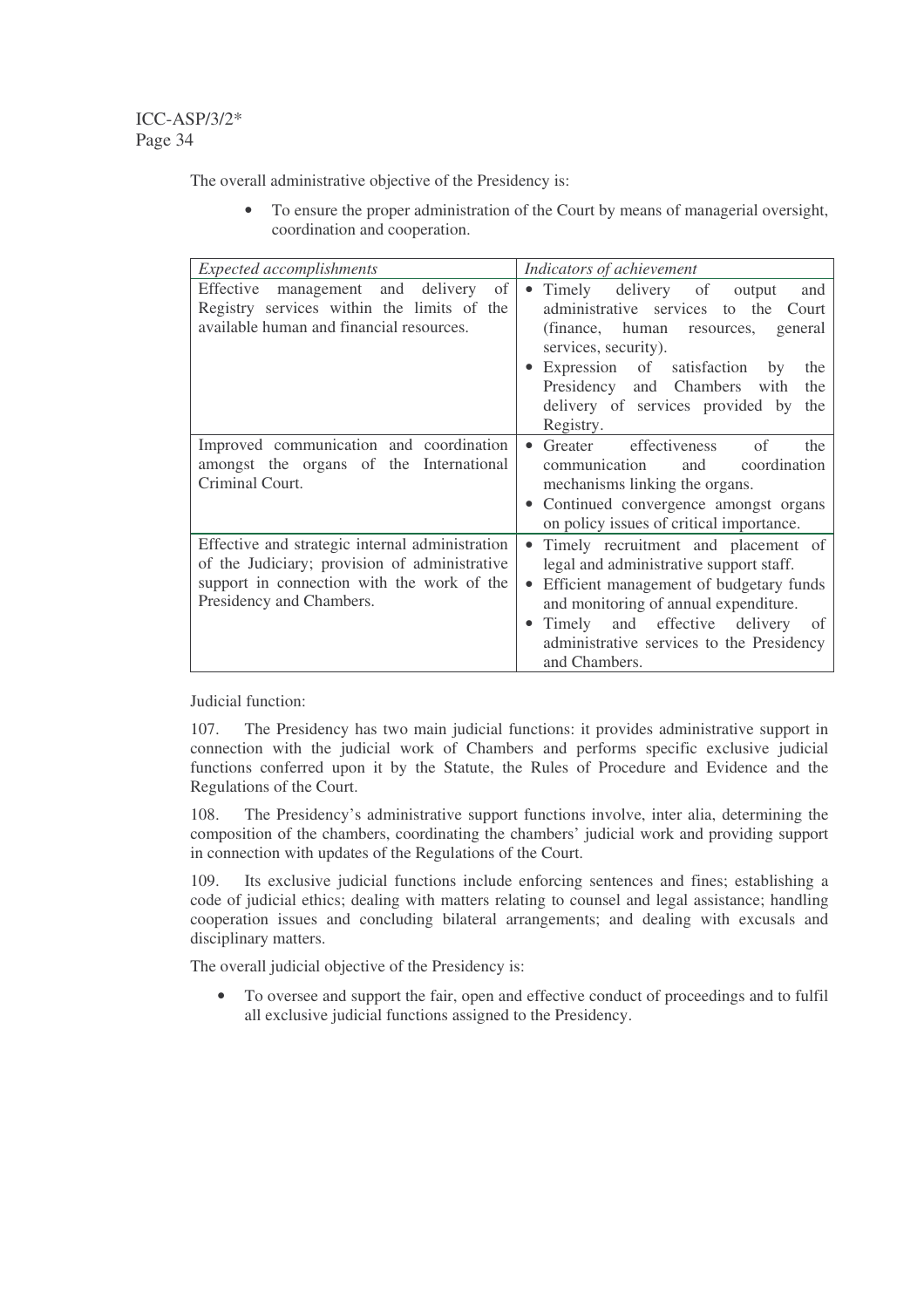| Expected accomplishments                | Indicators of achievement                             |  |  |  |
|-----------------------------------------|-------------------------------------------------------|--|--|--|
| Effective management of and support for | • Properly constituted chambers.                      |  |  |  |
| the judicial work of Chambers.          | • Effective coordination of work between<br>chambers. |  |  |  |
|                                         | • Provision of assistance in adapting the rules       |  |  |  |
|                                         | and regulations of the Court, as required.            |  |  |  |
| Proper exercise of judicial functions   | • Timely and fair resolution of all judicial          |  |  |  |
| assigned to the Presidency under the    | issues to be dealt with by the Presidency.            |  |  |  |
| relevant legal instruments.             |                                                       |  |  |  |

External relations function:

110. The Presidency represents the Court in the international arena with a view to fixing it in the political and institutional landscape. The Presidency's external relations function contributes to fostering relations with States Parties, non-States Parties, international organizations, non-governmental organizations, academic institutions, the media, civil society and the broader public in order to enhance understanding of the role of the Court. This function is attributed to the President.

111. In the exercise of this function, the President is responsible for high-level external relations and communications, including diplomatic, outreach and media activities. In this role, the President is supported by the Immediate Office of the President which also coordinates the strategic planning and implementation of external relations and outreach activities.

The overall external relations objective of the Presidency is:

• To broaden global understanding of and support for the work of the ICC by representing the Court in the international arena.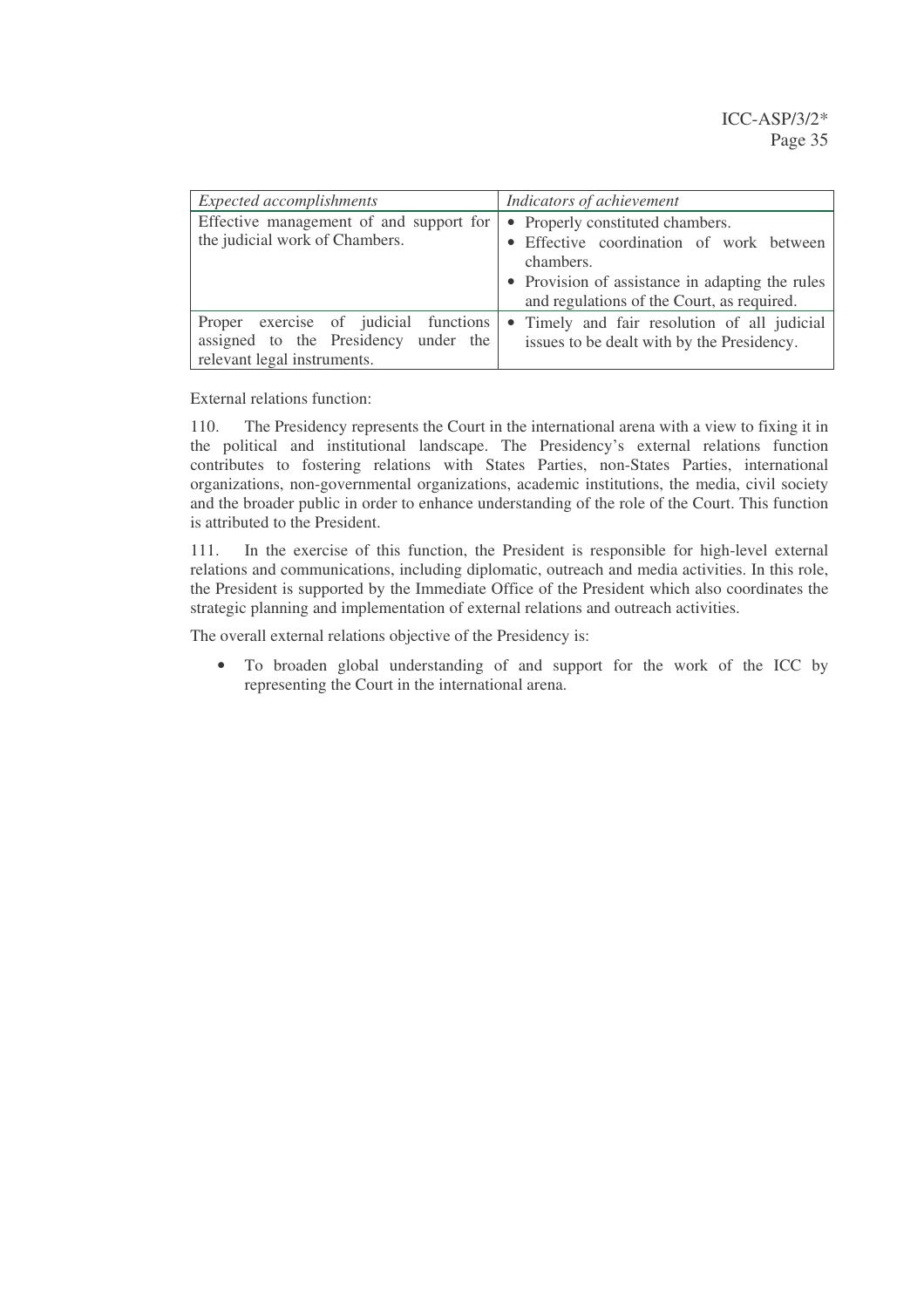| Indicators of achievement                                                                   |
|---------------------------------------------------------------------------------------------|
| • Increase in support from governments both                                                 |
| domestically and in international forums.                                                   |
| introducing<br>Progress<br>in<br>national                                                   |
| implementing legislation.                                                                   |
| Progress in signing and concluding specific<br>agreements forging cooperation beneficial to |
| the work of the Court.                                                                      |
| Progress in the status of ratifications.                                                    |
| • Increase in the number of institutional                                                   |
| relationships between the ICC and global                                                    |
| regional<br>intergovernmental<br>and                                                        |
| organizations.                                                                              |
| Effective implementation of the Relationship                                                |
| Agreement with the United Nations.                                                          |
| • Increase in awareness and dialogue among                                                  |
| organizations<br>intergovernmental<br>with                                                  |
| respect to the role of international justice                                                |
| and the ICC in post-conflict situations.                                                    |
| Development of education and training                                                       |
| programmes for lawyers in international                                                     |
| criminal law by academic, professional and                                                  |
| educational institutions.                                                                   |
| Increased dialogue on international justice                                                 |
| and the role of the ICC during discussions                                                  |
| within international conferences,<br>non-                                                   |
| governmental organizations and academic<br>forums.                                          |
| Increase in media awareness and positive                                                    |
| reporting in connection with the work of the                                                |
| Court.                                                                                      |
|                                                                                             |

# *Final output*

Administrative function:

- Hold institutional meetings:
	- Inter-organ meetings (Coordination Council and working group meetings);
	- Regular meetings between members of the Presidency and the Registrar; and
	- Regular meetings between representatives of the Presidency and the Head of Administrative Services.
- Cooperate and collaborate on specific issues:
	- Meetings with representatives of all organs to discuss specific projects such as the UN Relationship Agreement, the headquarters agreement with the host State, the New York liaison office and the permanent premises in The Hague;
	- Working groups on issues such as the Information Systems Task Force, court management systems, human resources, etc; and
	- Ongoing input on administrative issues and policies of concern to the Court.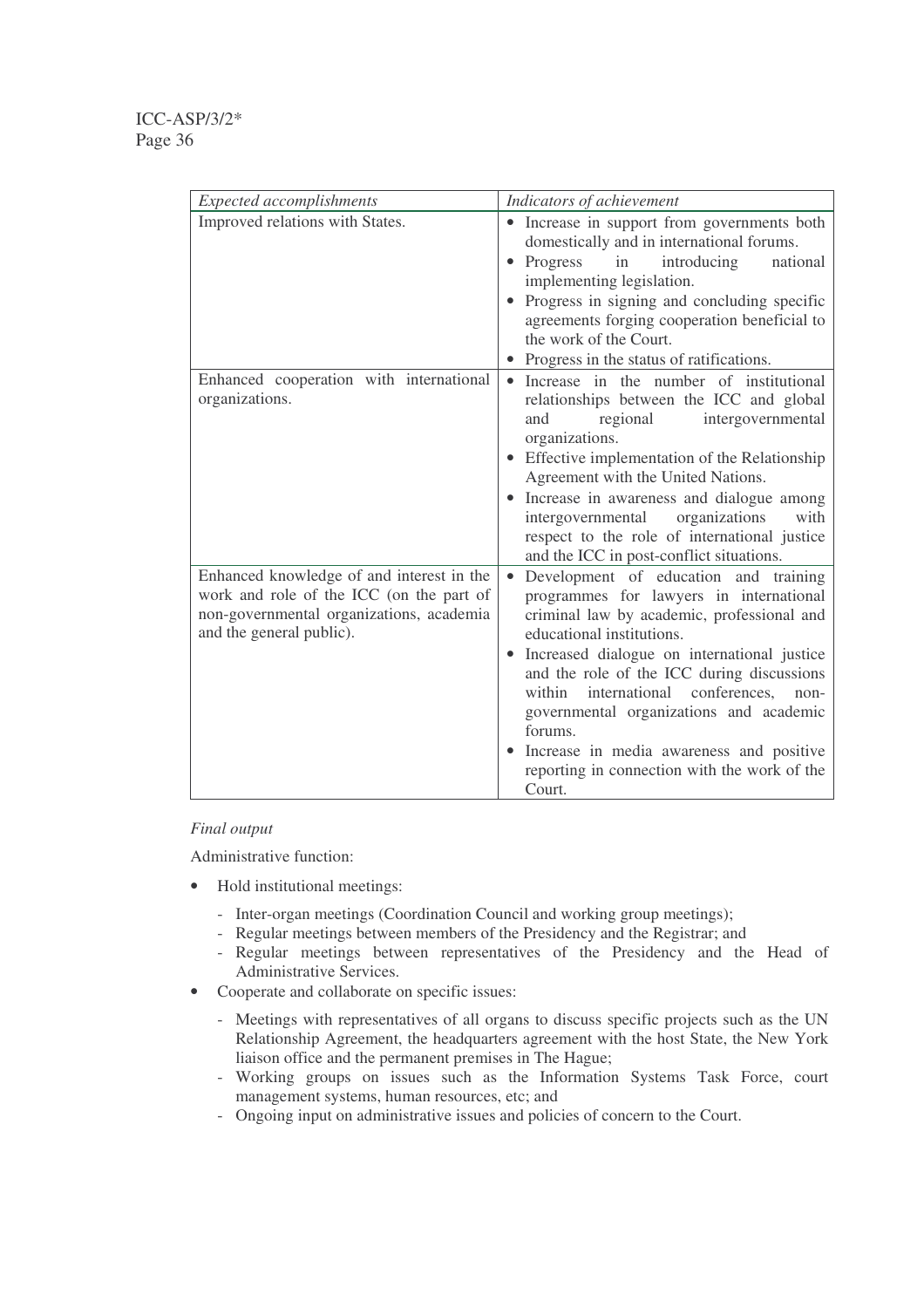Judicial function:

- Constitute the chambers;
- Convene, organize and participate in judges' plenaries;
- Hold regular meetings with the legal support staff of Chambers;
- Monitor developments in proceedings;
- Hold periodic meetings with the other organs of the Court;
- Submit proposals to amend or modify the Rules of Procedure and Evidence and the Regulations of the Court;
- Handle cooperation and enforcement issues (including cooperation agreements, agreements with non-States Parties, and the enforcement of sentences, fines and forfeiture measures, etc.);
- Resolve judicial issues as provided for under the Court's relevant legal instruments (including excusals, disciplinary matters and the termination of contracts); and
- Establish a code of judicial ethics.

External relations function:

112. Activities performed in support of the Presidency's external relations function include the preparation of speeches, presentations and papers given in order to explain the Court to a variety of audiences. These activities also involve researching, networking, keeping abreast of developments in international relations and international law, and receiving and providing information about any developments relevant to the Court.

113. During 2005, the following substantive output will be delivered:

- Speaking engagements: The President will participate in speaking engagements and thereby explain the role of the Court to a wide variety of international audiences;
- Media contacts: The President will engage in media contact and outreach activities, and participate in television, radio and print interviews;
- Bilateral and multilateral meetings with State representatives;
- Regular contacts and dialogue with international institutions;
- Contribution to education programmes, including seminars, conferences and training sessions; and
- Diplomatic briefings: In cooperation with the other organs, the Presidency will host diplomatic briefings to update representatives of States Parties and other States on the progress of the work of the Court. Such briefings are designed to foster contacts and ongoing relationships with diplomatic missions in The Hague.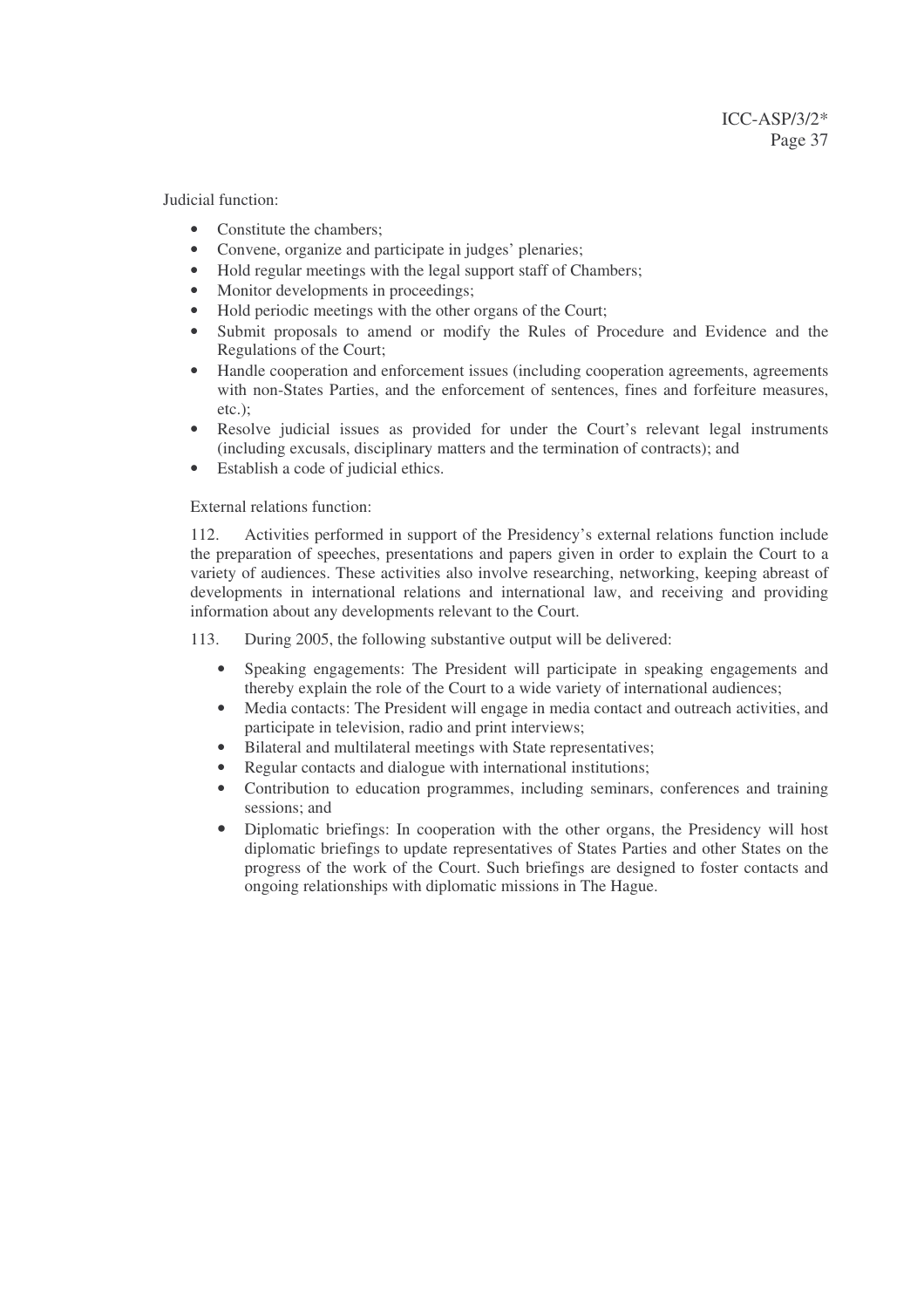#### *Resource requirements*

| <b>Item</b>                     | Post table<br>2004 | Post table<br>2005 |             |        | Proposed budget 2005<br><i>(thousands of euros)</i> |             |       |  |
|---------------------------------|--------------------|--------------------|-------------|--------|-----------------------------------------------------|-------------|-------|--|
|                                 |                    | Core               | Conditional | Total  | Core                                                | Conditional | Total |  |
| Judges                          | 3                  | 3                  |             | 3      | 701                                                 |             | 701   |  |
| Professional staff              | 5                  | 6                  | 1           | $\tau$ | 467                                                 | 41          | 508   |  |
| General Service staff           | 3                  | 3                  |             | 3      | 160                                                 |             | 160   |  |
| Subtotal staff                  | 8                  | 9                  | 1           | 10     | 627                                                 | 41          | 668   |  |
| General temporary<br>assistance |                    |                    |             |        | 100                                                 |             | 100   |  |
| Overtime                        |                    |                    |             |        | 5                                                   |             | 5     |  |
| Consultants                     |                    |                    |             |        | 50                                                  |             | 50    |  |
| Subtotal other staff            |                    |                    |             |        | 155                                                 |             | 155   |  |
| Travel                          |                    |                    |             |        | 80                                                  |             | 80    |  |
| Hospitality                     |                    |                    |             |        | 10                                                  |             | 10    |  |
| Subtotal non-staff              |                    |                    |             |        | 90                                                  |             | 90    |  |
| Total programme                 |                    |                    |             |        | 1,573                                               | 41          | 1,614 |  |

#### (i) Staff requirements

Core resources:

#### *Judges' salaries and special allowances*

114. The core resources consist of the salaries of the three full-time judges of the Presidency and funds for education grants, home leave, death and disability pensions, and insurance for service-incurred sickness and accidents.

115. Furthermore, in accordance with the Conditions of Service and Compensation of the Judges of the International Criminal Court (ICC-ASP/2/10, part III), a special allowance is paid to the President at the rate of 10 per cent of his annual remuneration. Based on a salary of €180,000, the President's special allowance therefore amounts to €18,000. A special allowance of €100 per day is paid to the First or Second Vice-President when standing in for the President, subject to a maximum of €10,000 each per year.

# *One P-3 Administrative Officer (administrative function)*

116. Given the substantial workload inherent in the Presidency's administrative function, an Administrative Officer dedicated to such issues is needed. The Administrative Officer assists the Presidency with all three facets of its administrative function. The Officer assists the Presidency in overseeing and supervising the administration of the Court, and liaises with the Registry to help ensure the effective delivery of human resources, information technology and general services to the Presidency and Chambers. In addition, the Administrative Officer deals with all non-judicial administrative matters relating to the internal administration of the Presidency and Chambers, including financial and budgetary issues.

117. Since spring 2004, this post has been financed using general temporary assistance funds. However, as these responsibilities are of a permanent nature, the post has now been included in the 2005 budget.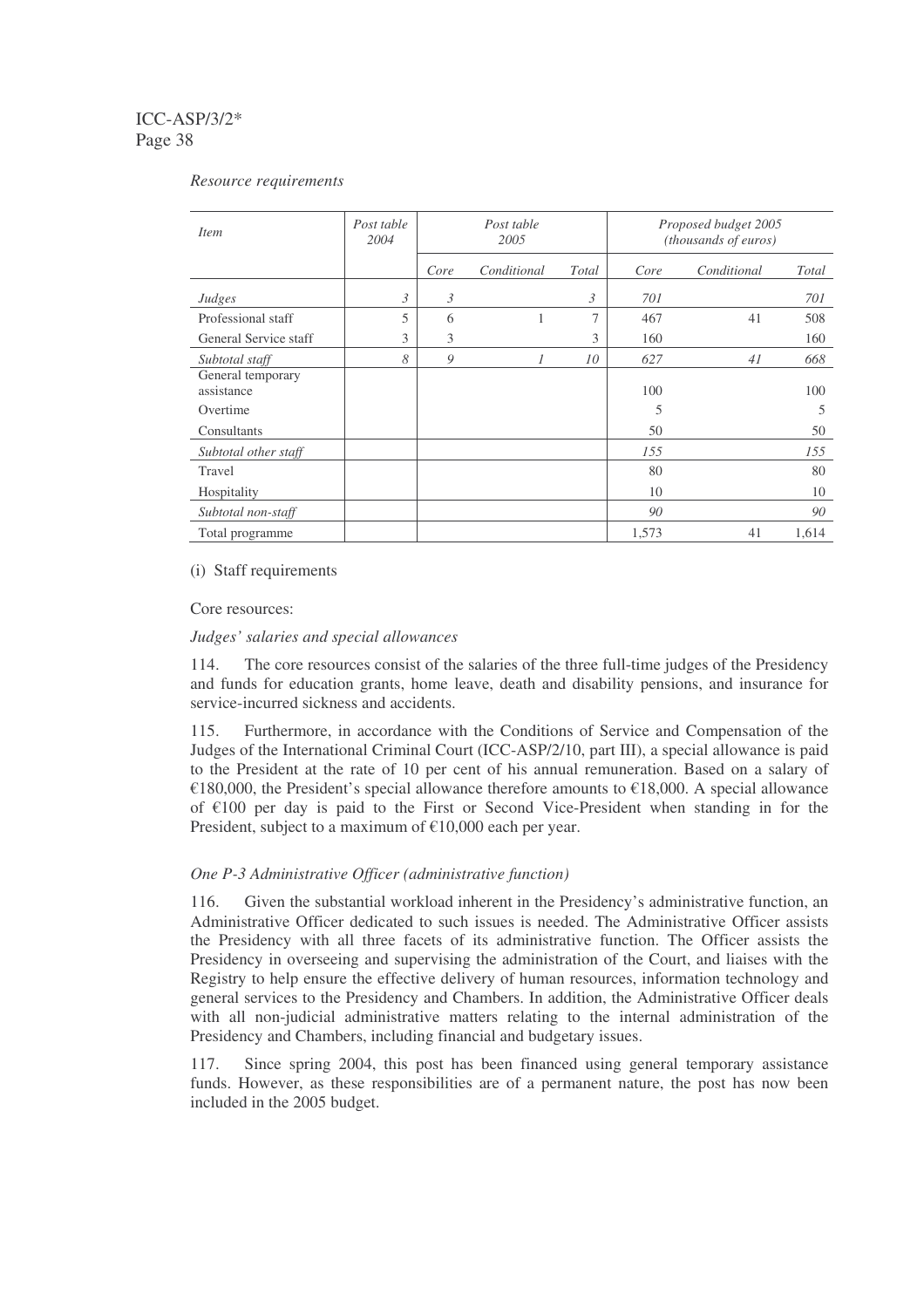### *One P-2 Associate Legal Adviser (judicial function)*

118. The Presidency is responsible for the administration of Chambers and is assigned exclusive responsibility for a number of judicial functions set out in the Statute, the Rules of Procedure and Evidence and the Regulations of the Court. The Associate Legal Adviser will assist the Legal Adviser in providing direct support in the exercise of judicial functions such as the administration of Chambers, disciplinary proceedings, counsel issues, court administration and the enforcement of sentences and terms of imprisonment.

119. The Regulations of the Court, adopted by the judges in May 2004, provide for the creation of an Advisory Committee on Legal Texts. This Committee is mandated to consider and report on proposals for amendments to the Rules of Procedure and Evidence, the Elements of Crimes and the Regulations of the Court. Under regulation 4, paragraph 6, the President may, as appropriate, designate one person to assist this Committee. In addition to the other judicial functions mentioned above, the Associate Legal Adviser will assist the Advisory Committee by coordinating the work of its members, acting as the focal point for the organs of the Court on all issues relating to the Committee's work and providing the Committee with administrative and legal support.

### *One P-3 External Relations Adviser (external relations function)*

120. The External Relations Adviser supports the Presidency in the fulfilment of its diplomatic, representative and communications responsibilities. The Adviser provides diplomatic and political advice and assists in dealings with national authorities, intergovernmental and non-governmental organizations and all other relevant bodies. The Adviser will also coordinate responses to the large volume of communications and correspondence received by the President and oversee the drafting of speeches and presentations to be delivered by the President. The External Relations Adviser is involved in the planning and implementation of external relations and outreach activities and strategies.

121. Furthermore, the External Relations Adviser may assist the President in the negotiation of cooperation agreements with States Parties or of ad hoc arrangements with non-States Parties. To this end, the External Relations Adviser may also establish and maintain contact with State officials and accompany the President on international visits in order to provide him with direct support in this aspect of his functions.

# *One P-1 Special Assistant to the President (overall support)*

122. The Special Assistant to the President provides general assistance to the President and the members of his staff in all three of the President's main areas of activity. Rather than focusing on one of the three functions, the Special Assistant will be assigned to work on specific projects with members of the President's staff. Duties include preparing the minutes of meetings and drafting papers, speaking notes, presentations and selected correspondence on specific issues. The Special Assistant will also conduct research as requested, typically for the purpose of preparing background papers for the President's engagements or analysing particular issues arising out of the different functions exercised by the President.

#### *Redeployment of three P-2 posts to Chambers – Associate Legal Advisers*

123. The three existing P-2 Associate Legal Adviser posts in the Presidency mainly provide judicial support to the President and Vice–Presidents in their capacities as judges. To reflect this functionality, the Presidency requests the redeployment of all three posts to Chambers in keeping with its legal support staff structure.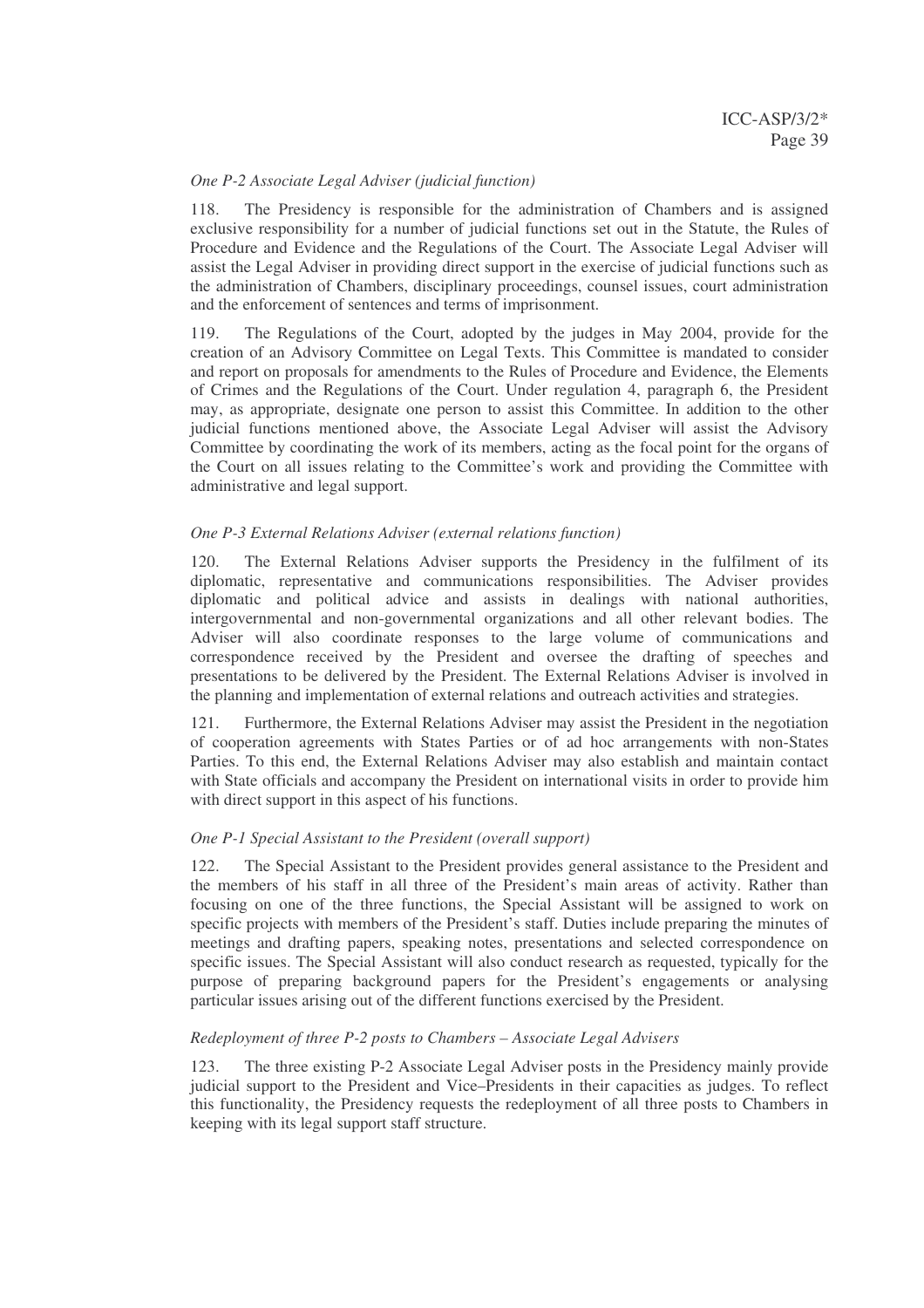## *Redeployment of one GS-PL post to the Presidency - Assistant to the President*

124. This post was approved in the 2002-2003 budget. Whilst budgeted for in the General Services Section, it was functionally intended for the use of the Presidency. As of 2005, the Presidency will include this position as one of its core posts. The Presidency therefore requests the redeployment of the above post from the General Services Section to the Presidency. In return, the Presidency requests the redeployment of a GS-OL post from the Presidency to the General Services Section in order to fill the gap created.

### *General temporary assistance*

125. A budget for general temporary assistance is requested in order to meet unforeseen increases in the workload. Owing to the unpredictable volume of work in the Presidency's various fields of responsibility and uncertainty as to the nature of the work that will need to be done in the coming year, general temporary assistance is the most practical way to meet additional demands.

### *Overtime*

126. In accordance with ICC policy, the Presidency minimizes the use of overtime. It has been the practice to offer compensatory time-off instead of overtime whenever possible. As overtime budgets have not been fully used in previous years, the overtime budget for 2005 has been reduced.

# *Consultants*

127. Consultants will be hired by the Presidency on an ad hoc basis to provide expertise where this knowledge is not otherwise available within the Court. Consultants will advise the Presidency or Chambers on specialist topics relating to particular aspects of a given issue or case before the Court. Such persons might include experts from fields such as political science, cultural anthropology, history, psychology or forensics.

128. Experts may also be recruited in locations away from the seat of the Court in order to provide local expertise on a particular case or situation, and would be hired to assist the Court with specific issues for fixed periods of time. They may also be involved in the training of legal support staff in fields of expertise not otherwise represented within the Court.

129. The 2004 budget included separate allotments for the Presidency and Chambers amounting to €30,800 each. Since the Presidency will hire consultants to assist both itself and Chambers, the estimate provided for the Presidency covers the requirements of both organs. As a result, no consultancy estimate is included in the Chambers submission.

# Conditional resources:

130. One post will be filled in keeping with the workload of the Presidency and Chambers, as determined by the Prosecutor's assumptions for the year 2005. These duties will be performed for part of the year by existing staff within the Presidency and Chambers until the workload of Chambers grows in response to the projected cases.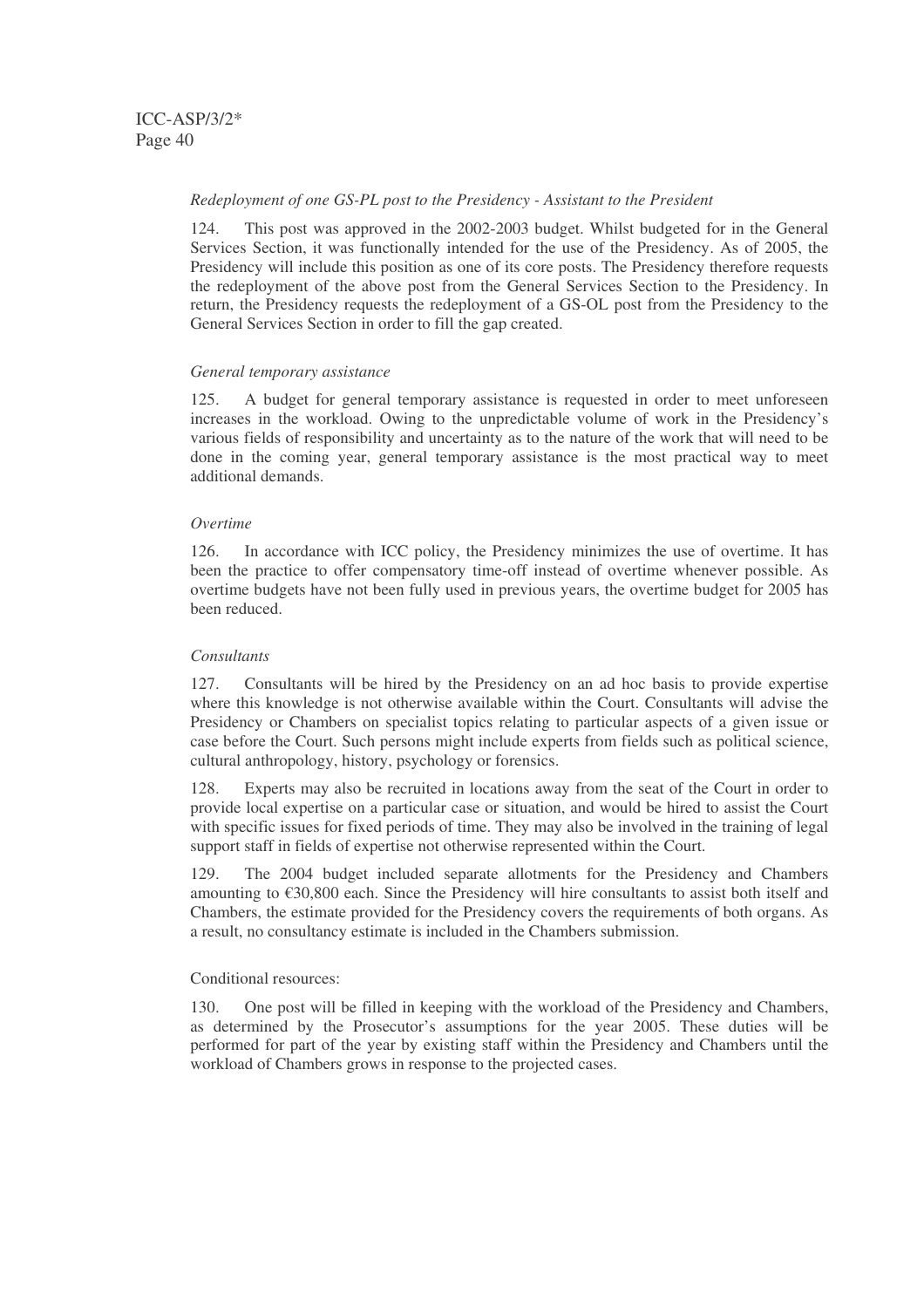#### *One P-2 Associate Administrative Officer*

131. The Associate Administrative Officer serves Chambers as a whole. The Officer deals with all staff-related issues within Chambers and, in particular, assists the judges in recruiting and appraising legal support staff assigned to the judges and divisions of Chambers. The rising number of staff members will require an appropriate management capacity. In addition, the growing workload of Chambers will lead to an increased need to manage administrative matters within Chambers and to liaise with the Registry for the purpose of coordinating the delivery of case-related services.

132. The Associate Administrative Officer represents the interests of Chambers in meetings with other heads of section and liaises with the Registry on administrative matters affecting the conduct of proceedings in the chambers.

133. The Associate Administrative Officer will be brought in on 1 July 2005 and serve for a total period of six months. Recruitment to this post is timed to coincide with the presence of a larger contingent of legal support staff within Chambers, the continued build-up of its judicial workload and the incidence of case-related issues needing to be dealt with.

#### (ii) Non-staff requirements

#### Core resources:

### *Travel*

134. As part of the Presidency's outreach functions, the President, or another judge acting on his behalf, is required to travel to different events around the world, such as conferences and high-level meetings, in order to explain the work of the Court. In the vast majority of cases, the policy of the Presidency is for the organizers of such events to cover all travel costs. Where this is not possible and the event is deemed to be of particular importance to the work of the Court, travel costs are covered from this budget. In addition, as part of the Presidency's external relations activities, the President must travel to meet with representatives of governments and the diplomatic community.

135. In addition to travel necessitated by outreach and external relations functions, the President or representatives of the Presidency may also be required to travel in order to carry out the exclusive judicial functions assigned to the Presidency, which involve, inter alia, the negotiation of cooperation agreements with States Parties and ad hoc arrangements with non-States Parties. The exercise of these functions will involve reporting, administrative work and background research. It is foreseen that the President may be accompanied by a staff member to assist with this additional work.

136. The Presidency is also required to travel to the Assembly of States Parties in New York and to meetings with representatives of the United Nations (in the latter case to discuss issues such as cooperation between the two institutions).

# *Hospitality*

137. In fulfilling the Presidency's representative functions, members of the Presidency host important visitors both at and away from the seat of the Court. A hospitality policy is currently being finalized by the Registry.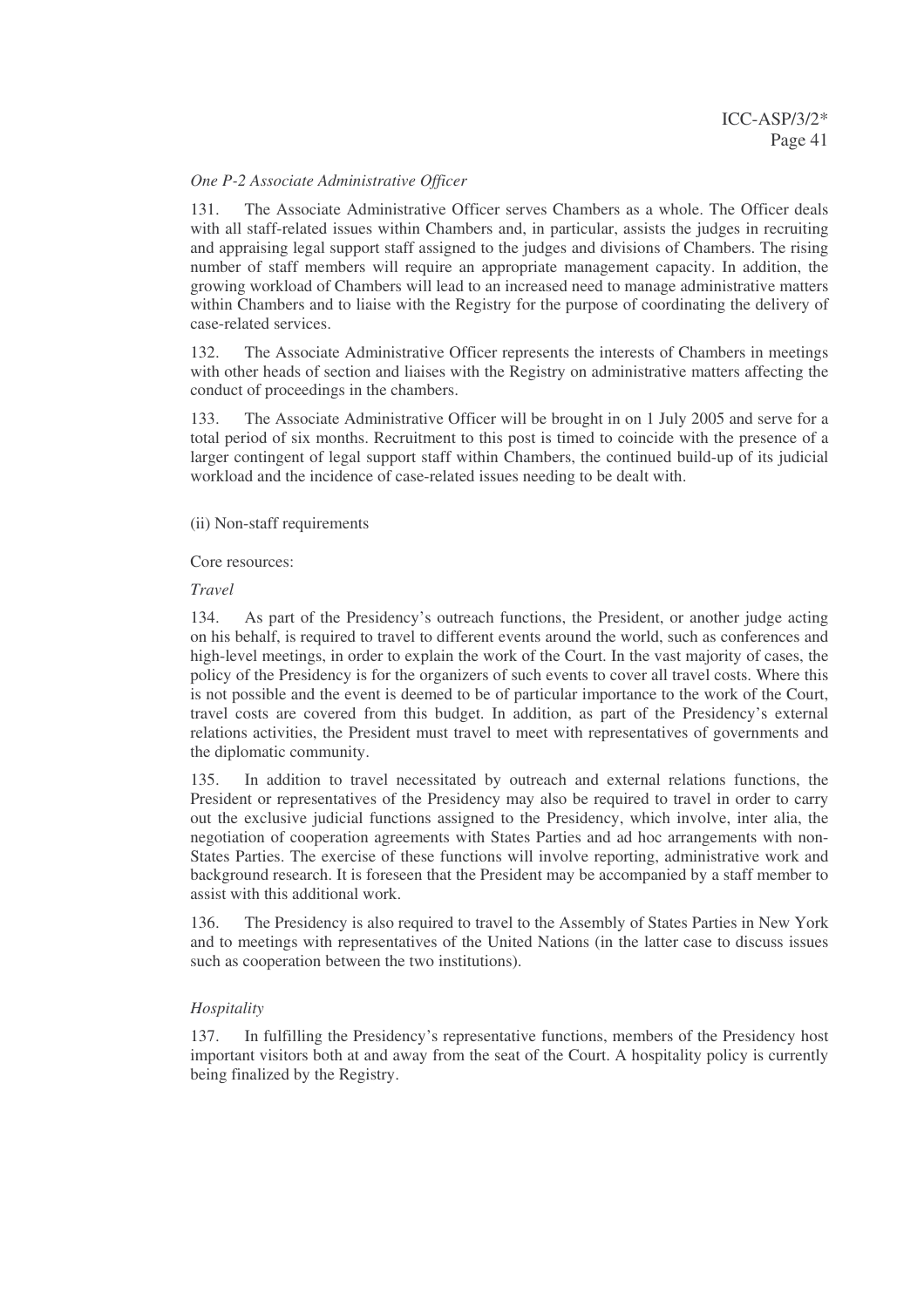138. The hospitality estimates are based on the invitations received by the President from senior government officials, international lawyers and members of the diplomatic community during 2003 and 2004 – invitations that the President is expected to return in kind. The estimates were calculated using the average of the lunch and dinner costs incurred by a crosssection of embassies in The Hague.

# **2. Programme 1200: Chambers**

# *Introduction*

# Structure of Chambers

139. Chambers consists of the judges of the Court: for the purposes of the budget, the President and First and Second Vice-Presidents are included in the Presidency. Chambers is structured into three divisions: a Pre-Trial Division (PTD), a Trial Division (TD) and an Appeals Division (AD). Each division can consist of several chambers. Pursuant to the Regulations of the Court adopted by the judges in May 2004, the judges of each chamber will elect a presiding judge from among their members to carry out the functions conferred upon him or her by the Statute and the Rules. In addition, the judges of each division may elect one of their members as president of that division in order to oversee the administration of the division.

140. Chambers is currently supported by: (a) eighteen P-2 Associate Legal Advisers who provide legal support to all the judges by conducting research and assisting in the drafting and preparation of decisions and judgments; and (b) eight General Service staff who provide the judges with administrative assistance.

141. The 2005 budget submission foresees the beginning of a gradual process of recruitment. Officers and legal advisers will be hired over the coming years to support the judges and meet the growing work of Chambers as the Court starts to handle a number of situations and cases. During their plenary meeting in March 2004, the judges discussed and approved the eventual structure of Chambers, which is set out in greater detail below. Not all of the posts described are requested for 2005; the Chambers budget submission reflects only those posts required to meet the anticipated workload determined on the basis of the Prosecutor's assumptions. The posts requested for the coming year are described and justified in the resource requirements section of this document.

# Proposed eventual structure of Chambers

142. The eventual structure of Chambers will be such that once the Court has a full docket of cases each division will be advised by three legal advisers with particular expertise and extensive experience. They will be assigned to a division based on its specific needs: the Trial Division and the Appeals Division will each have three P-4 Legal Advisers while the Pre-Trial Division will have two P-4 Legal Advisers and one P-5 Senior Legal Adviser in investigative matters. These advisers will serve their division as a whole and will provide legal advice to Chambers on complex questions of procedural and substantive law. One General Service-level Administrative Assistant will also be assigned to each division and report to the president thereof.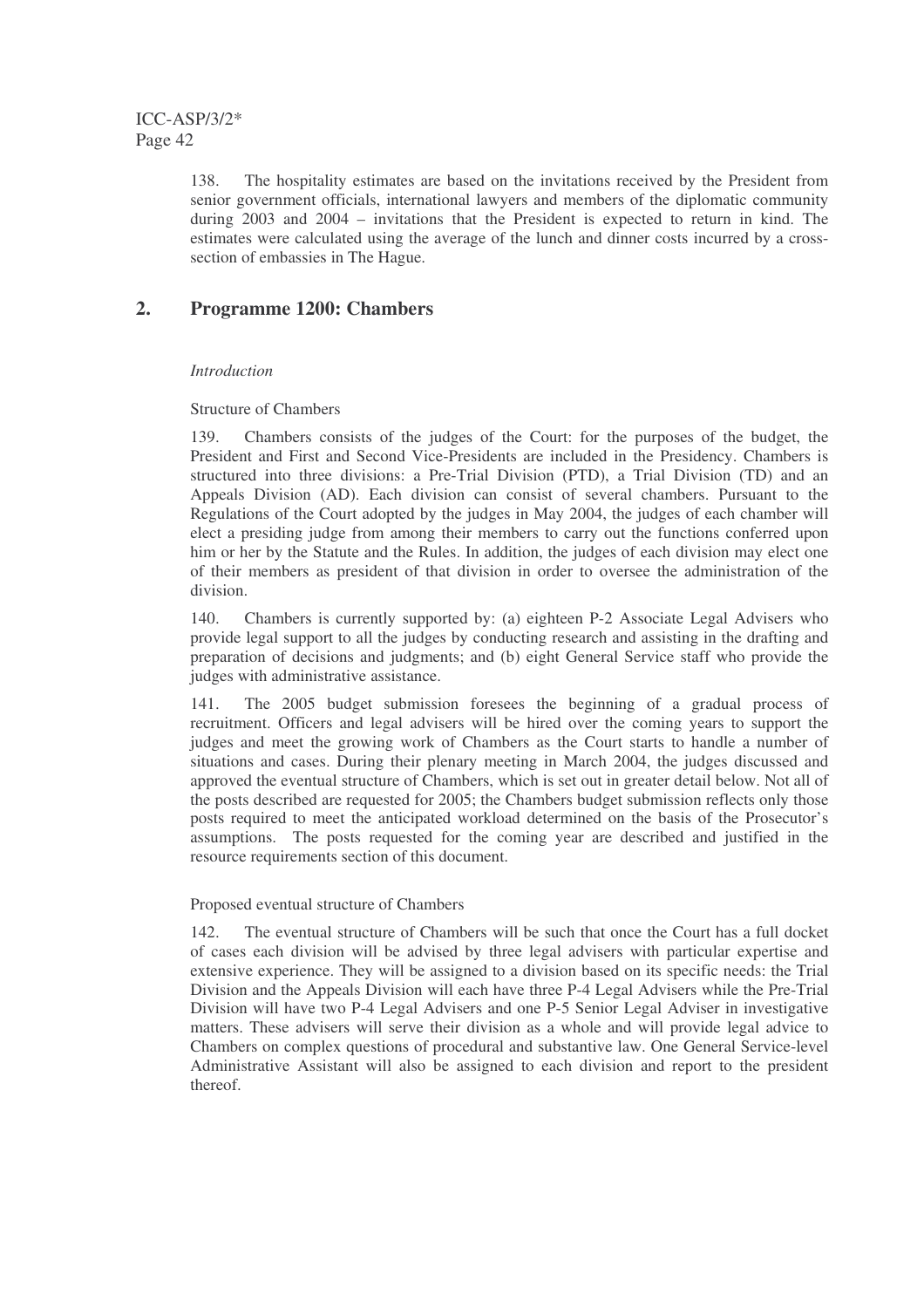143. In addition, it is planned that another legal officer will be recruited at the P-4 level to serve all the divisions and to support Chambers by serving as the focal point for judges and staff in connection with all research and editing activities. This officer will assist in the development of an ICC database of jurisprudence and commentaries (which in addition to the jurisprudence of the ICC will include, inter alia, the jurisprudence of the ad hoc and mixed tribunals). Secondly, this person will provide editorial support to the legal support staff of Chambers in the preparation of judgments in order to ensure consistency and harmonization in referencing and drafting.

144. To complete the organizational structure, each judge will eventually be assigned a P-3 Legal Adviser who, together with the P-2 Associate Legal Adviser, will form an individual judge's legal support team. The P-3 Legal Advisers assigned to individual judges act as a judge's first port of call on all issues and assist the judge with all case-related matters. The aim is that the support team should centre on the judges who control the flow of work and the decision-making process; in so doing, the team will ensure that the judges have the requisite research capabilities and legal support and advice at their disposal.

#### Functions

145. Chambers, consisting of the three divisions and the various chambers within each division, conducts proceedings and takes all necessary judicial decisions in accordance with the Statute, the Rules of Procedure and Evidence and other relevant legal instruments.

| <i>Item</i>                          | Appropriation<br>2004 | Proposed budget 2005<br>( <i>thousands of euros</i> ) |             |       |                | Resource growth |
|--------------------------------------|-----------------------|-------------------------------------------------------|-------------|-------|----------------|-----------------|
|                                      | Total                 | Core                                                  | Conditional | Total | Amount         | Percentage      |
| Judges                               | 3,572                 | 3,310                                                 |             | 3,310 | $-262$         | $-7$            |
| Professional staff                   | 589                   | 1,603                                                 | 195         | 1,798 | 1,209          | 205             |
| General Service staff                | 251                   | 528                                                   |             | 528   | 277            | 110             |
| Subtotal staff                       | 840                   | 2,131                                                 | 195         | 2,326 | 1,486          | 177             |
| General temporary<br>assistance      | 91                    |                                                       | 200         | 200   | 109            | 120             |
| Consultants                          | 31                    |                                                       |             |       | $-31$          | $-100$          |
| Subtotal other staff                 | 122                   |                                                       | 200         | 200   | 78             | 64              |
| Travel                               | 36                    | 60                                                    |             | 60    | 24             | 67              |
| Hospitality                          |                       |                                                       |             |       |                | 100             |
| Contractual services<br>Supplies and | 21                    | 25                                                    |             | 25    | $\overline{4}$ | 19              |
| materials                            |                       | 4                                                     |             | 4     | $\overline{4}$ | 100             |
| Subtotal non-staff                   | 57                    | 90                                                    |             | 90    | 33             | 58              |
| Total programme                      | 4,591                 | 5,531                                                 | 395         | 5,926 | 1,335          | 29              |

The proposed budget of Chambers for 2005 is shown in the table below.

#### *Objectives*

• To ensure the conduct of fair, effective and open proceedings in accordance with the Statute and other relevant legal instruments, and in so doing to safeguard the rights of all parties.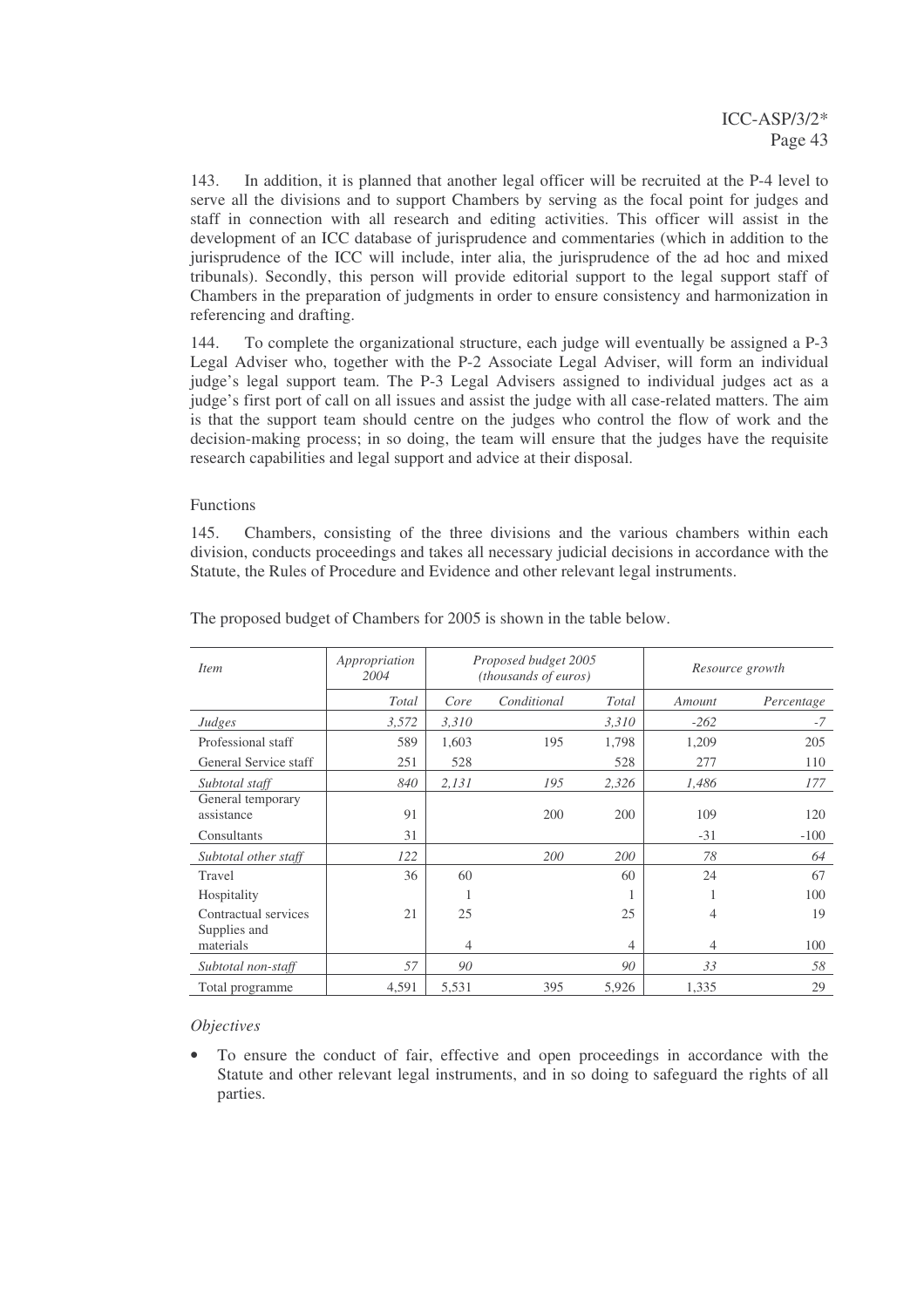| Expected accomplishments                                                                     | Indicators of achievement                                                                                                                                                           |
|----------------------------------------------------------------------------------------------|-------------------------------------------------------------------------------------------------------------------------------------------------------------------------------------|
| Properly operating proceedings.                                                              | Well-organized proceedings with no undue<br>$\bullet$<br>delays.<br>Transparent and accessible proceedings<br>conducted without prejudice to the rights of<br>any of the parties.   |
| Effective management of and support for<br>the legal and administrative work of<br>Chambers. | Effective allocation of staff based on the<br>$\bullet$<br>needs of Chambers.<br>Proper functioning of the judicial support<br>systems necessary for the operation of the<br>Court. |

# *Final output*

- Hear cases and oversee other hearings;
- Analyse evidence, deliberate, issue both oral and written preliminary rulings, address everyday motions filed by parties, render interlocutory decisions and hand down judgments;
- Oversee the administration of the divisions (President of Division);
- Address proposals to amend and/or modify the Rules of Procedure and Evidence or the Regulations of the Court;
- Attend and participate in the judges' plenaries;
- Participate in conferences and conduct outreach activities in consultation with the Presidency; and
- Work on specific issues such as IT, complementarity, in situ trials, the headquarters agreement with the host State, the permanent premises, victims, the defence, ongoing legal education and symbolic matters.

| <i>Item</i>                     | Post table<br>2004 | Post table<br>2005 |                |       | Proposed budget 2005<br>(thousands of euros) |             |       |  |
|---------------------------------|--------------------|--------------------|----------------|-------|----------------------------------------------|-------------|-------|--|
|                                 |                    | Core               | Conditional    | Total | Core                                         | Conditional | Total |  |
| Judges                          | 15                 | 15                 |                | 15    | 3,310                                        |             | 3,310 |  |
| Professional staff              | 15                 | 21                 | 3              | 24    | 1,603                                        | 195         | 1,798 |  |
| General Service staff           | 8                  | 11                 |                | 11    | 528                                          |             | 528   |  |
| Subtotal staff                  | 23                 | 32                 | $\mathfrak{Z}$ | 35    | 2,131                                        | 195         | 2,326 |  |
| General temporary<br>assistance |                    |                    |                |       |                                              | 200         | 200   |  |
| Subtotal other staff            |                    |                    |                |       |                                              | 200         | 200   |  |
| Travel                          |                    |                    |                |       | 60                                           |             | 60    |  |
| Hospitality                     |                    |                    |                |       |                                              |             |       |  |
| Contractual services            |                    |                    |                |       | 25                                           |             | 25    |  |
| Supplies and materials          |                    |                    |                |       | $\overline{4}$                               |             | 4     |  |
| Subtotal non-staff              |                    |                    |                |       | 90                                           |             | 90    |  |
| Total programme                 |                    |                    |                |       | 5,531                                        | 395         | 5,926 |  |

#### *Resource requirements*

*Please note that the proposals for Chambers are based on the Office of the Prosecutor's analysis, investigation and prosecution assumptions for 2005. A table matching the requirements of Chambers with the assumptions and timeline presented by the Prosecutor follows the justification provided below.*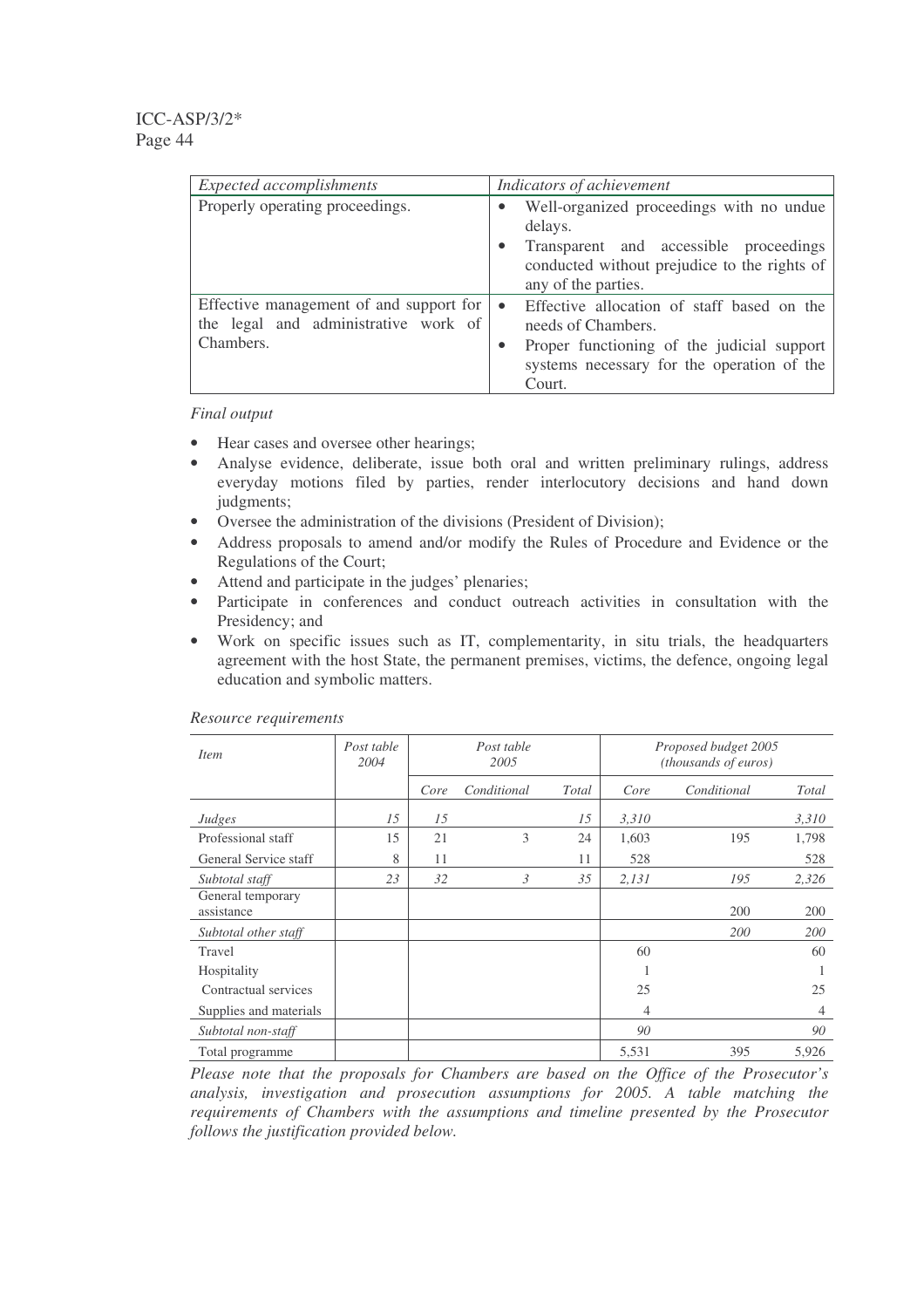146. The full complement of the core structure of Chambers will not be required in 2005. Consequently, staff will be recruited in accordance with the Prosecutor's assumptions, which will determine the workload of Chambers in the coming year.

#### (i) Staff requirements

#### Core resources:

#### *Judges' salaries and special allowances*

147. At issue are the salaries of the 13 full-time judges of Chambers, and funds for education grants, home leave, death and disability pensions, and insurance for service-incurred sickness and accidents.

148. Furthermore, as two trial judges will begin to serve on a full-time basis as of June 2005, this category also includes their relocation costs and salaries (for five months each as non-full-time judges and seven months each as full-time judges).

#### *Legal Advisers assigned to divisions*

149. Five P-4 Legal Adviser posts and one P-5 Senior Legal Adviser post are proposed for 2005. Three of these are core posts: the Trial and Appeals Divisions will each be assigned one P-4 Legal Adviser while the Pre-Trial Division will be assigned a P-5 Senior Legal Adviser. The advisers provide legal support and advice when the presiding judge of a particular chamber requests such assistance through the President of the Division. While the P-2 legal staff directly support individual judges in their daily duties and ongoing case-related work, the P-4 advisers (and the P-5 senior adviser in the Pre-Trial Division) provide legal advice to the chambers within the relevant Division on complex questions of procedural and substantive law that arise during the life of a case. They are not assigned to a particular judge but rather provide advice and support to the Division as a whole.

#### *One P-5 Senior Legal Adviser in investigative matters*

150. The P-5 Senior Legal Adviser is important at the pre-trial stage of the proceedings as this stage requires multiple areas of expertise and specialized knowledge of the different stages of an investigation. In addition, the Senior Legal Adviser will liaise with the Office of the Prosecutor, and with defence representatives, victims and States when necessary.

#### *Two P-4 Legal Advisers*

151. The Trial and Appeals Divisions will each be assigned a P-4 Legal Adviser.

#### *Three Administrative Assistants (one per Division)*

152. Each Division will be supported by an Administrative Assistant who will report directly to the President of the Division.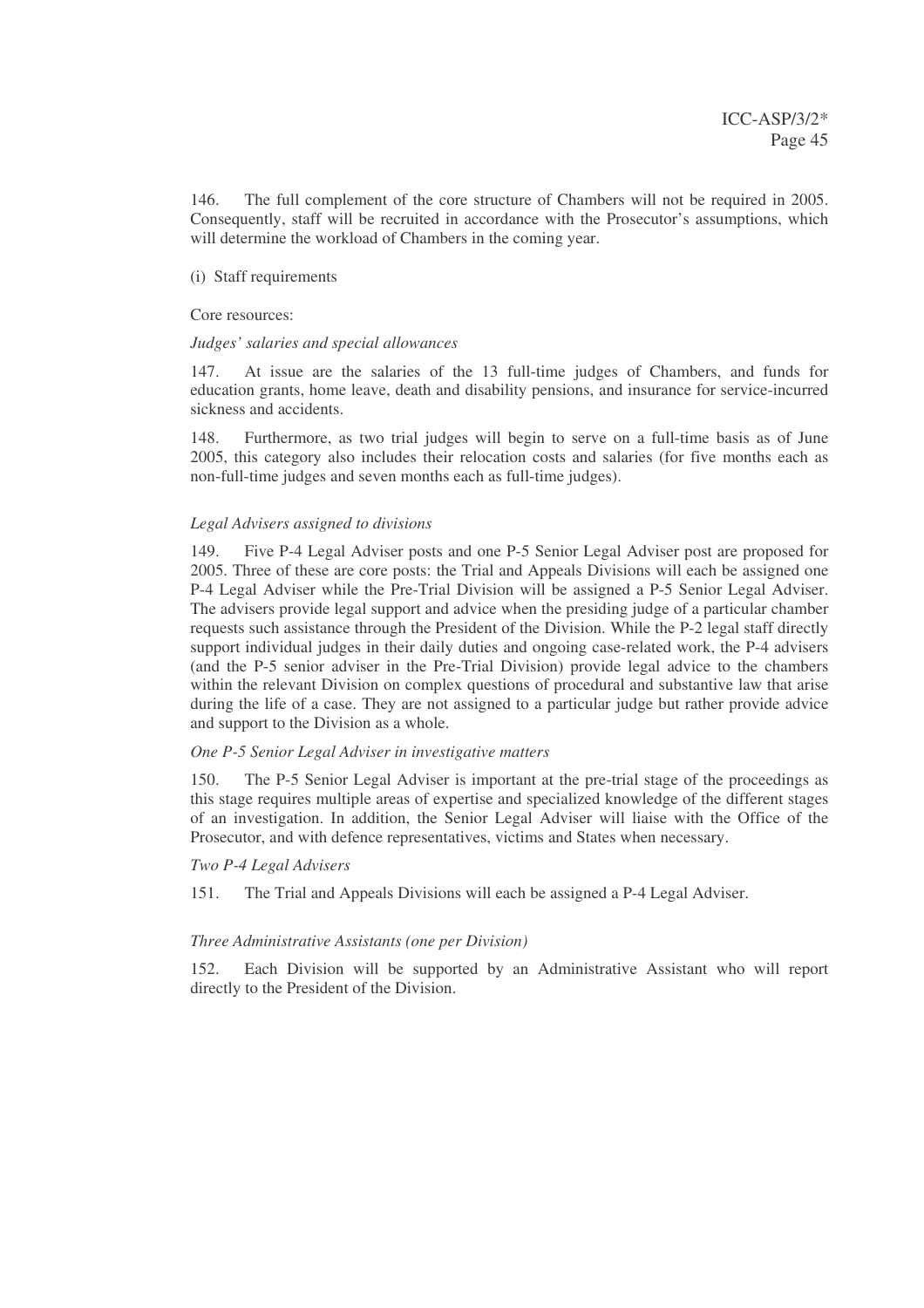Conditional resources:

*Three P-4 Legal Advisers*

Three additional P-4 Legal Advisers are required (one per Division).

### *General temporary assistance*

153. In view of the unpredictable volume of work in Chambers, general temporary assistance is the most practical and flexible way to meet any additional demands. It will be used to hire short-term staff when the workload of Chambers so requires. The staffing requirements for Chambers that are reflected in this budget proposal are based on a very conservative phasing-in of the ultimate structure of Chambers. However, in order to ensure the readiness of Chambers to deal with unforeseen increases in the workload of the Judiciary, general temporary assistance funds are requested to ensure flexibility within Chambers.

### (ii) Non-staff requirements

Core resources:

## *Travel*

154. Judges will have to enter into contact with national judicial authorities on issues such as complementarity and cooperation, and will also be required to participate in certain outreach activities, including academic conferences and speaking engagements. To date, the judges have already received two invitations from national authorities to visit judicial institutions. To the extent possible, the policy of Chambers is for the organizers of the trip or event to cover all travel costs. This may not always be possible; where the meeting or event is deemed to be of particular importance to the work of the Court, travel costs are covered from this budget.

# *Hospitality*

155. In 2004, the hospitality budget was used to cover catering needs during the judges' plenary meetings at the seat of the Court as this specific expense had not been budgeted for elsewhere by the Court. Three plenaries are planned for 2005 for the purpose of updating the Regulations of the Court, discussing Court business and participating in training as part of a judicial education programme (see below).

#### *Contractual services*

156. The core concept of training is still being developed by one of the judges of the Court. The training programme envisages a judicial education programme that will contribute to ensuring the efficiency and fairness of proceedings by providing the judges with training in procedural and substantive matters. The programme will also make allowance for the judges' varying experience and the differing legal traditions. Although this new training programme for the judges will be introduced in 2005, the budgetary requirements for Chambers training are being kept at the same level as in 2004. The ICC will endeavour to find additional external funding for training courses.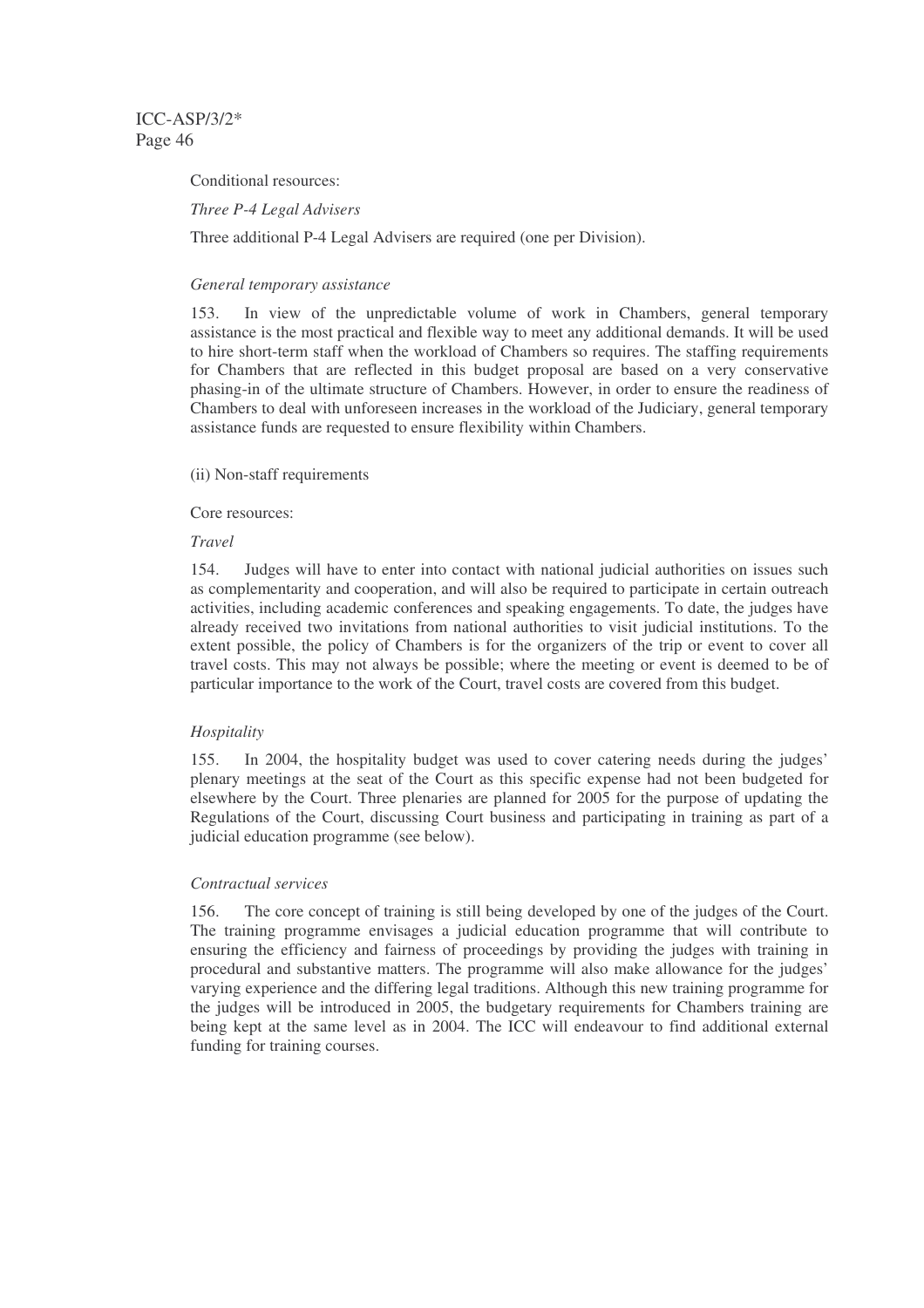# *Supplies and materials*

157. Associate Legal Advisers will assist in court during proceedings and are required to wear robes in keeping with the custom and practice of the international tribunals. Although the number of legal support staff will exceed 18 during 2005, only six robes are requested as they will be shared by the staff required to attend proceedings.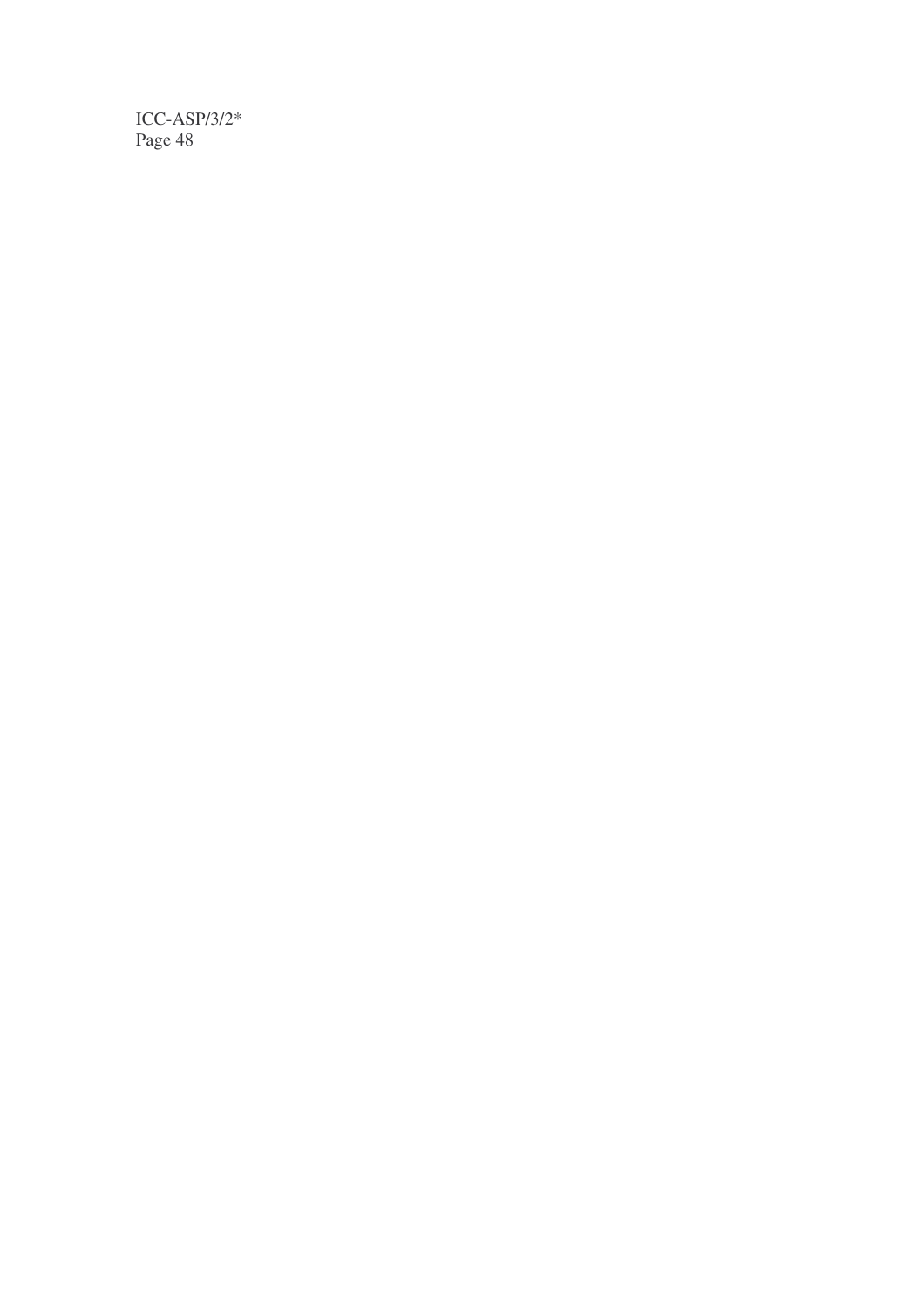**Requirements of Chambers based on the assumptions and timeline presented by the Prosecutor**

| <b>Situations</b>          | <b>Divisions</b> | 2005                                                                                       | <b>Total</b> |
|----------------------------|------------------|--------------------------------------------------------------------------------------------|--------------|
|                            |                  | Feb<br>July<br>Sept<br>Oct<br>Mar<br>May<br>Nov<br><b>Dec</b><br>Aug<br>Jan<br>Apr<br>June |              |
|                            |                  |                                                                                            |              |
| <b>Situation I</b>         | <b>TD</b>        | <b>Trial</b>                                                                               |              |
|                            |                  | <b>TD: 1 P-4</b>                                                                           | 1 P-4 TD     |
|                            |                  | $TD: 1 P-4$                                                                                | 1 P-4 TD     |
|                            | <b>AD</b>        | <b>AD:</b> 1 P-4                                                                           | 1 P-4 AD     |
|                            |                  | <b>AD: 1 P-4</b>                                                                           | 1 P-4 AD     |
|                            |                  |                                                                                            |              |
| <b>Situation II case 1</b> | <b>PTD</b>       | <b>Investigations</b>                                                                      |              |
|                            |                  | <b>PTD: 1 P-5</b>                                                                          | 1 P-5 PTD    |
|                            | <b>TD</b>        | <b>Trial</b>                                                                               |              |
|                            |                  |                                                                                            |              |
| <b>Situation II case 2</b> | <b>PTD</b>       | <b>Investigations</b><br><b>PT Proceedings</b>                                             |              |
|                            |                  | <b>PTD: 1 P-4</b>                                                                          | 1 P-4 PTD    |
|                            |                  |                                                                                            |              |
| <b>Situation III</b>       | <b>PTD</b>       | <b>Investigations</b>                                                                      |              |
|                            |                  |                                                                                            |              |
|                            |                  |                                                                                            | $5P-4$       |
|                            |                  |                                                                                            | $1P-5$       |

TD <sup>=</sup> Trial Division AD <sup>=</sup> Appeals Division PTD <sup>=</sup> Pre-Trial Division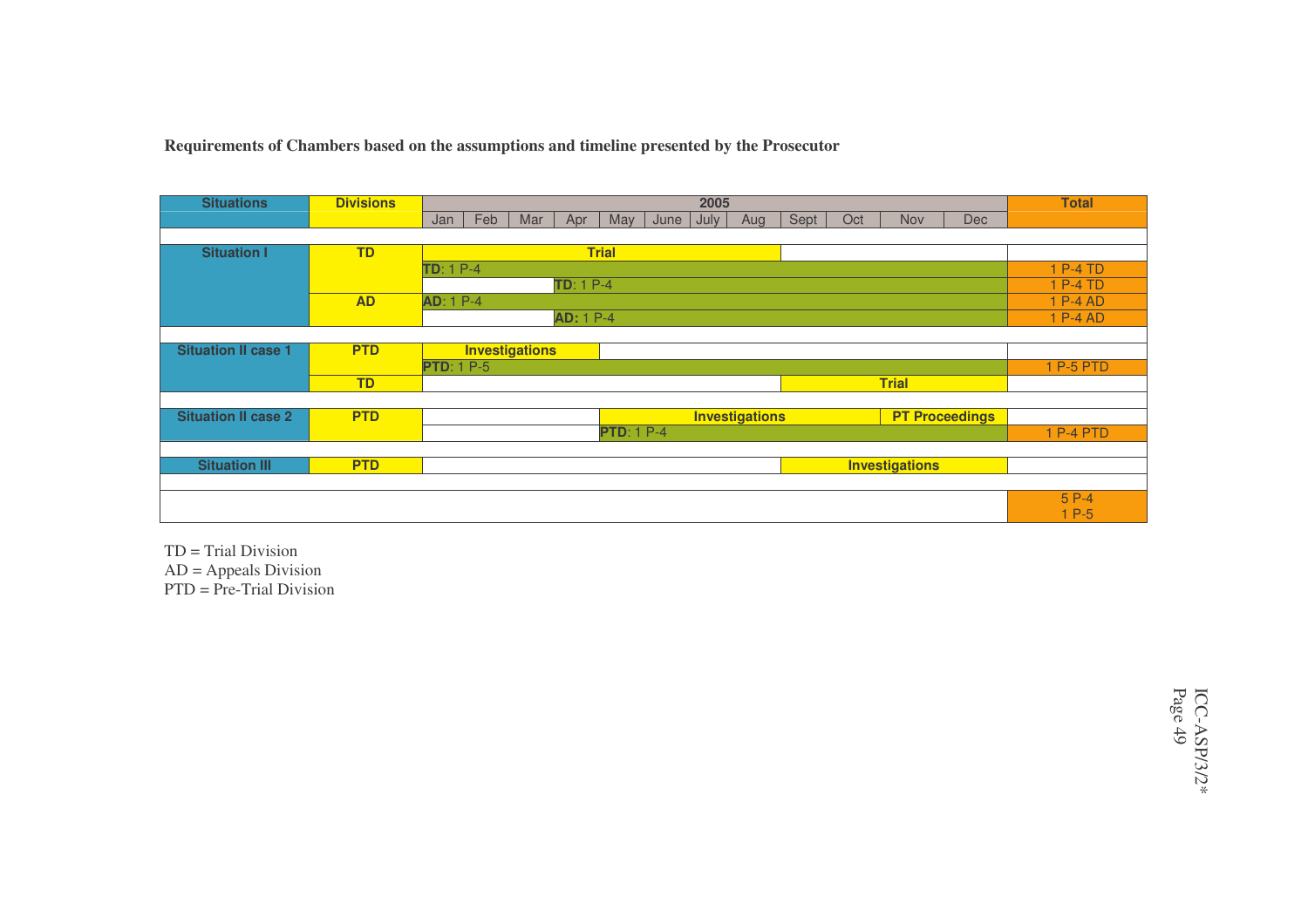# **B. Major Programme II: Office of the Prosecutor**

| <i>Item</i>                                 | Expenditure<br>2002-2003* | Appropriation<br>2004 | Proposed budget 2005<br>(thousands of euros) |             |        | Resource growth |            |
|---------------------------------------------|---------------------------|-----------------------|----------------------------------------------|-------------|--------|-----------------|------------|
|                                             |                           |                       | Core                                         | Conditional | Total  | Amount          | Percentage |
| Professional staff                          |                           | 5,748                 | 8,750                                        | 1,725       | 10,475 | 4,727           | 82         |
| General Service staff                       |                           | 1,107                 | 1,771                                        | 539         | 2,310  | 1,203           | 109        |
| Subtotal staff                              | 885                       | 6,855                 | 10,521                                       | 2,264       | 12,785 | 5,930           | 86         |
| General temporary<br>assistance             | 310                       | 3,761                 | 398                                          | 1,428       | 1,826  | $-1,935$        | $-51$      |
| Overtime                                    |                           | 31                    | 15                                           | 15          | 30     | $-1$            | $-3$       |
| Consultants                                 | 36                        | 200                   | 175                                          |             | 175    | $-25$           | $-13$      |
| Subtotal other staff                        | 346                       | 3,992                 | 588                                          | 1,443       | 2,031  | $-1,961$        | $-49$      |
| Travel                                      | 121                       | 1,261                 | 793                                          | 957         | 1,750  | 489             | 39         |
| Hospitality                                 | 5                         | 10                    | 10                                           |             | 10     |                 |            |
| Contractual services                        |                           | 821                   | 217                                          | 524         | 741    | $-80$           | $-10$      |
| General operating expenses                  |                           |                       | 50                                           |             | 50     | 50              | 100        |
| Supplies and materials                      |                           |                       | 26                                           | 25          | 51     | 51              | 100        |
| Furniture and equipment                     |                           | 1,102                 | 519                                          | 275         | 794    | $-308$          | $-28$      |
| Subtotal non-staff                          | 126                       | 3,194                 | 1,615                                        | 1,781       | 3,396  | 202             | 6          |
| <b>Total - Major</b><br><b>Programme II</b> | 1,357                     | 14,041                | 12,724                                       | 5,488       | 18,212 | 4,171           | 30         |

Comparison of budget and expenditure 2002-2005

\* The 2002-2003 expenditure figures are not representative owing to the fact that a separate OTP budget was not established in that financial period.

#### *Overview*

158. The number of posts requested and the infrastructure proposed in the 2005 budget of the Office of the Prosecutor (OTP) reflect a careful analysis of the basic functions that must be budgeted for to enable the Office to fulfil its statutory mandate. The Office has retained a basic strategy of costeffectiveness, which entails keeping a small, permanent staff at headquarters while assembling teams based on situational needs and relying on national cooperation. The Office has endeavoured to keep administrative functions as lean as possible, increasing only the resources needed for operational functions and reducing the number of new posts required.

159. In 2005, the Office plans to conduct one full trial, begin a second and carry out two new investigations. The increases in the operational divisions are necessitated by these new activities. The support and administrative sections have been downsized from their previous levels to optimize integration with the Registry.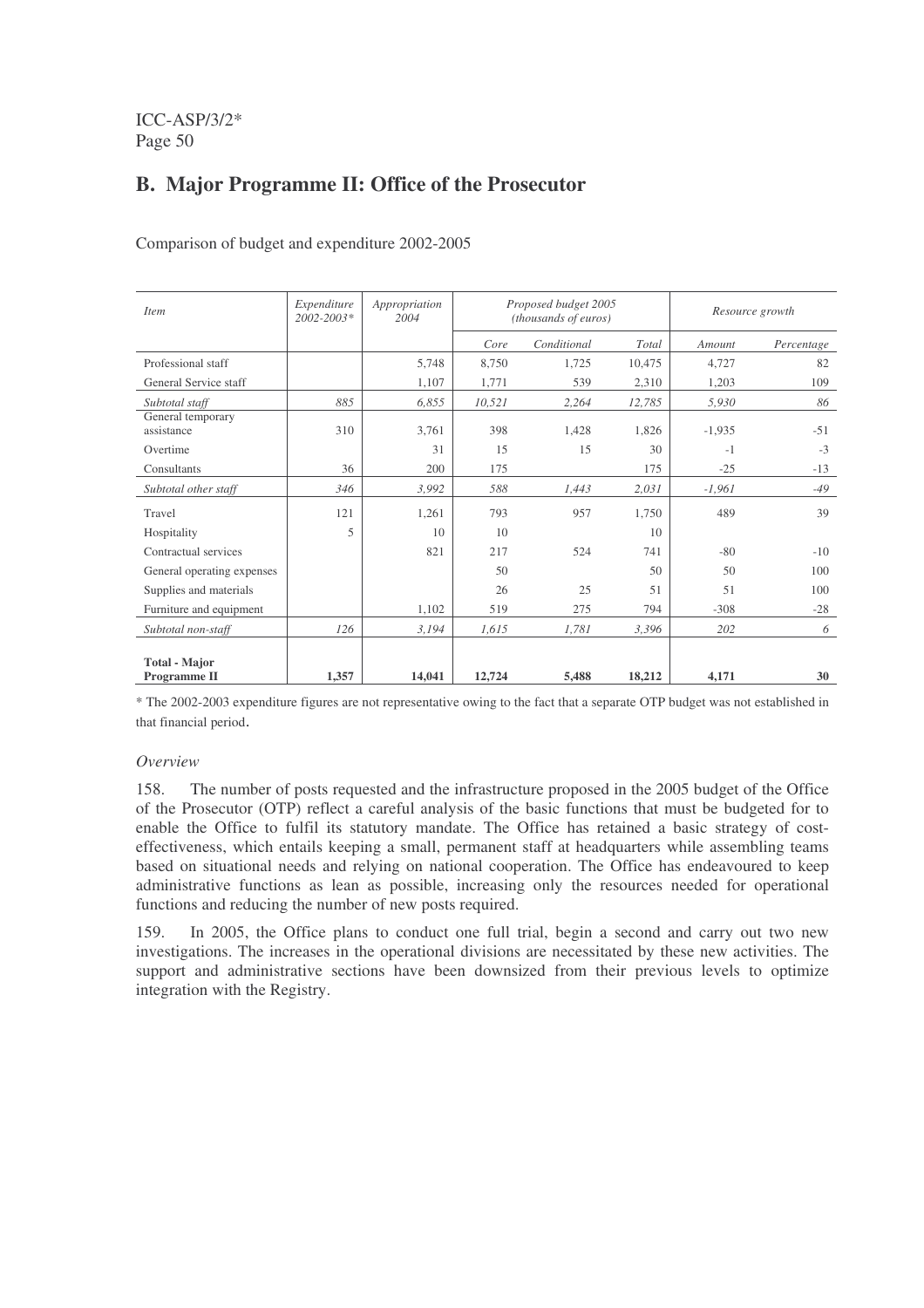160. The core budget has increased by 2.5 per cent compared to last year. All but three of the new posts are conditional.<sup>‡</sup> Most of them are assigned to the investigation or trial teams and all the increases are connected to the initiation of new investigations or trials. Conditional posts will be filled only if the need arises.

## *Assumptions*

161. This budget submission is based on the following assumptions concerning the level of the OTP's case-specific activities in 2005. A distinction is made between the first phase – information analysis (article  $15(2)$ ), the second phase – investigation, and the third phase – prosecution:

- In 2005, the Jurisdiction, Complementarity and Cooperation Division (JCCD) will review a projected 2,000 communications and conduct phase II analyses for eight situations (as per regulation 5 of the Office of the Prosecutor).
- There will be three situations under investigation or in the trial phase in 2005:
	- $\triangleright$  Situation I is budgeted to enter the trial phase in 2005, for one case only.
	- $\triangleright$  Situation II will yield investigations in two different cases. One of them will go to trial during 2005; the other will go to the Pre-Trial Chamber. The budget provision requested for this situation is *conditional*.
	- $\triangleright$  Situation III will yield an investigation in 2005 and will result in one case being sent to the Pre-Trial Chamber. This situation has not yet been identified; however, maintaining the OTP's capacity to begin a third investigation will be critical in terms of combating impunity and bolstering the deterrent effect of the Court. The budget provision requested for this situation is *conditional*.
	- $\triangleright$  Situation IV is assumed to enter the advanced analysis stage of the first phase from the second quarter of 2005, as a result of ongoing monitoring activities and analysis of the communications received under article 15 of the Statute. It is unlikely that an investigation proper will commence during the 2005 financial year. The OTP will try to phase in this case in order to use the available budgeted resources. At this stage a fourth investigation team is not being considered.

162. The above assumptions will be affected by three important factors. First, investigations will be affected by security conditions, as the OTP will be conducting investigations in changing environments, sometimes in the midst of ongoing conflicts. Second, these assumptions are predicated upon the availability of external resources to assist in carrying out arrests. Third, the length of trials will be determined by the decisions of the judges.

#### *Organizational structure*

163. The Office of the Prosecutor comprises an Immediate Office, various support units, and three operational divisions.

<sup>&</sup>lt;sup>‡</sup> *Core* posts are those which are needed to keep the Court running at minimum capacity when it has no cases but which provide the ability to deal with one case in zero deployment time. *Conditional posts* are those which ensure that the ICC has the additional capacity to pursue cases: they are calculated on a case-by-case basis. Conditional staff can only be hired for a specific case. The OTP believes this distinction will allow the Office to maintain cost-efficiency while ensuring that it has the flexibility to adapt to additional needs as they arise. Perhaps most importantly, this approach allows the Assembly of States Parties to exercise control over the cost of the Court by using its discretion to increase or reduce the number of conditional posts in a given budget proposal.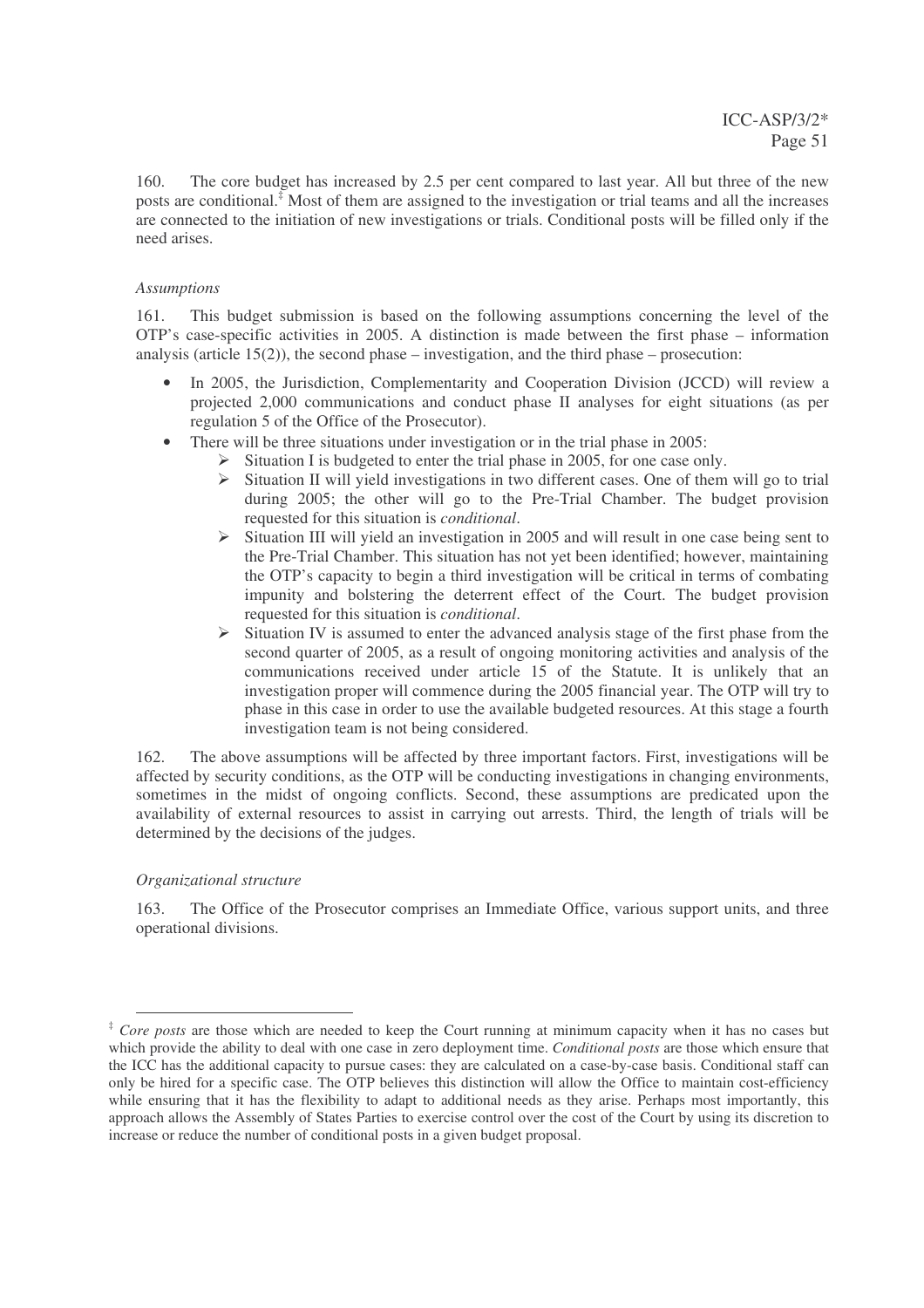164. The Services Section supports the Office of the Prosecutor in all administrative and technological matters and serves as the OTP's point of liaison with the Registry. The Section comprises the following units: a General Administration Unit; a Language Services Unit; a Knowledge-Base Unit; and an Information and Evidence Unit.

165. Additional support functions include a Staff Strategy Unit, a Public Information Unit and a Legal Advisory Section. They are described in further detail in the sub-programme narratives below.

166. The strategic approach adopted for these sections and units is to employ a small number of people to assist in the creation of OTP strategy while leaving the bulk of the administration of the Office in the hands of the Registry. In addition to strategic functions, a small amount of administrative and service capacity must be situated within the OTP in order to maintain confidentiality where necessary. For example, the OTP must have its own translators in order to be able to translate its sensitive or highly confidential documents. As mentioned below, the total number of posts in the Prosecutor's support sections and units has been reduced in the 2005 budget.

167. The Jurisdiction, Complementarity and Cooperation Division analyses information and evaluates factual and legal issues relating to jurisdiction and complementarity, as required under articles 42, 15 and 53 of the Statute, and secures the cooperation that is essential for effective investigation and prosecution. This Division plays a critical role in implementing the Office's policy of maintaining costefficiency through complementarity and cooperation. A thorough analysis of complementarity issues will be essential for the sound selection of situations and cases, thereby reducing challenges and unnecessary litigation. By respecting and encouraging the exercise by States of their primary responsibility to investigate and prosecute, the Division will help to prevent an overburdening of the Court.

168. The Investigation Division carries out all stages of investigatory work and collaborates with the Prosecution Division during trial. The Division comprises lawyers and experts based at headquarters who coordinate the work of specialized teams tailored to each specific situation. It coordinates cooperation with national investigators and prosecutors in the light of case needs. The Investigation Division will expand during the 2005 budget cycle as the OTP is to begin two new investigations in 2005.

169. The Prosecution Division comprises the trial and appeals lawyers who will present cases before the judges. The staff of the Division will increase because it will be conducting two cases before the Trial Chamber (one from Situation I and one from Situation II) and two cases before the Pre-Trial Chamber (one from Situation II and one from Situation III). To enhance efficiency through streamlining of resources, trial teams will be kept very small. The Prosecution Division will therefore also contain a small group of lawyers to support the teams when necessary and to lend expertise and support to other divisions when assistance from trial lawyers is needed.

# *Redeployment of posts*

170. As the OTP moves from its start-up phase to becoming an operational prosecutorial office, its fundamental approach is to strengthen its operational capacity and reduce administrative and support resources to a minimum. In order to accomplish this, the OTP has focused on its core functions, concentrating administrative services and reducing them from their 2004 budget levels.

171. Major redeployments have taken place from the Immediate Office of the Prosecutor (IOP) in order to restructure the support sections and units and, in one case, to allow for the creation of a Jurisdiction, Complementarity and Cooperation Division (JCCD). For example, two of the major support positions redeployed from the Immediate Office were a Special Assistant to the Prosecutor (P-1) and a Controller (P-3). The head of the JCCD will serve as the Chef de Cabinet of the Prosecutor.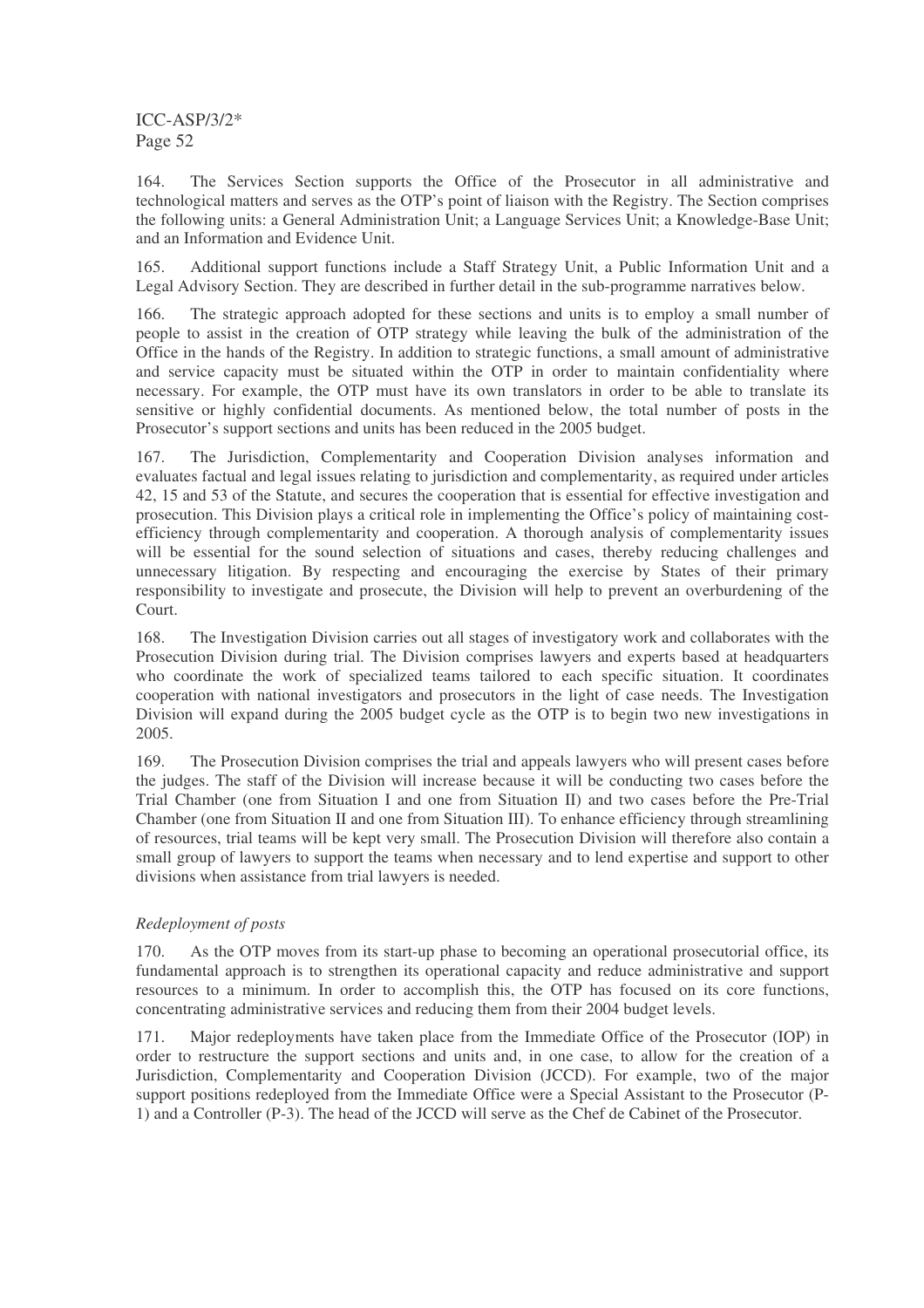Specific changes are as follows:

- The former External Relations and Complementarity Unit, which was part of the Immediate Office, is now the JCCD. This change reflects a recognition of the specific needs of the ICC, a global court based on a system of national complementarity. The Rome Statute provisions on jurisdiction and admissibility create a requirement for the OTP to conduct fact-finding missions and analyses relating to national institutions, and to work to secure cooperation from States. Both functions call for staff with different expertise and profiles from those found in a classic prosecutorial office or in other operational divisions of this Office.
- The former Public Information Unit, which used to form part of the IOP, has become one of the support units. This change is purely structural and does not reflect any increase in staff.
- The former Knowledge-Base Section is now a unit and has been integrated into the Services Section. Its staff has been reduced as part of the general move towards relying more on the capacity of the Registry. All technical areas will be handled by the Registry wherever possible; however, the OTP knowledge base is required in order to maintain the confidentiality and availability of the information used and produced by the Office.
- The former Legal Advisory and Policy Section has been renamed the Legal Advisory Section (LAS) and some of its former posts have been redeployed to the operational divisions of the OTP. The Section is now tightly focused on providing legal advice to the Prosecutor and the heads of the operational divisions. The change reflects a decision to increase LAS specialization in the crimes on which the Office is working, and to enhance efficiency by integrating legal expertise into all the operational divisions.
- The Staff Strategy Unit has been created as an OTP support function. In order to maintain his independence and exercise his authority as prescribed in article 42(1) and (2), the Prosecutor must retain ultimate control over the human resources of his Office. Administrative support is in the hands of the Registry, but the Staff Strategy Unit executes strategic, organizational, tactical and operational decisions on behalf of the Prosecutor, and deals with disciplinary, managerial and training issues relating to his staff.
- The Investigation Division has been restructured to meet needs that have become evident as the Division has become operational over the past year. The former Analysis Section, Experts Unit and Unit for Victims have been combined to form the Investigation Planning and Support Section, whose various sub-units can be seen in the sub-programme narrative below. The composition of each Investigation Team has also been slightly altered.

A detailed overview of all redeployments can be found in annex III.

# *Additional posts in 2005*

- Sub-programme 2100, which includes the IOP and all support sections and units, will not gain any *core* posts. The Services Section may gain some *conditional* posts in order to help with the operational demands of investigations and trials (e.g. posts solely for translation and evidence processing).
- The JCCD will gain one new *core* post at the P-3 level and two new *conditional* posts at the P-2 level.
- The growth in the Investigation Division is almost entirely confined to *conditional* posts introduced to deal with case-related work; up to twenty *conditional* posts are requested, ranging from P-4 to GS level positions. One *core* post has been added.
- The Prosecution Division will gain one *core* post and up to fourteen *conditional* posts.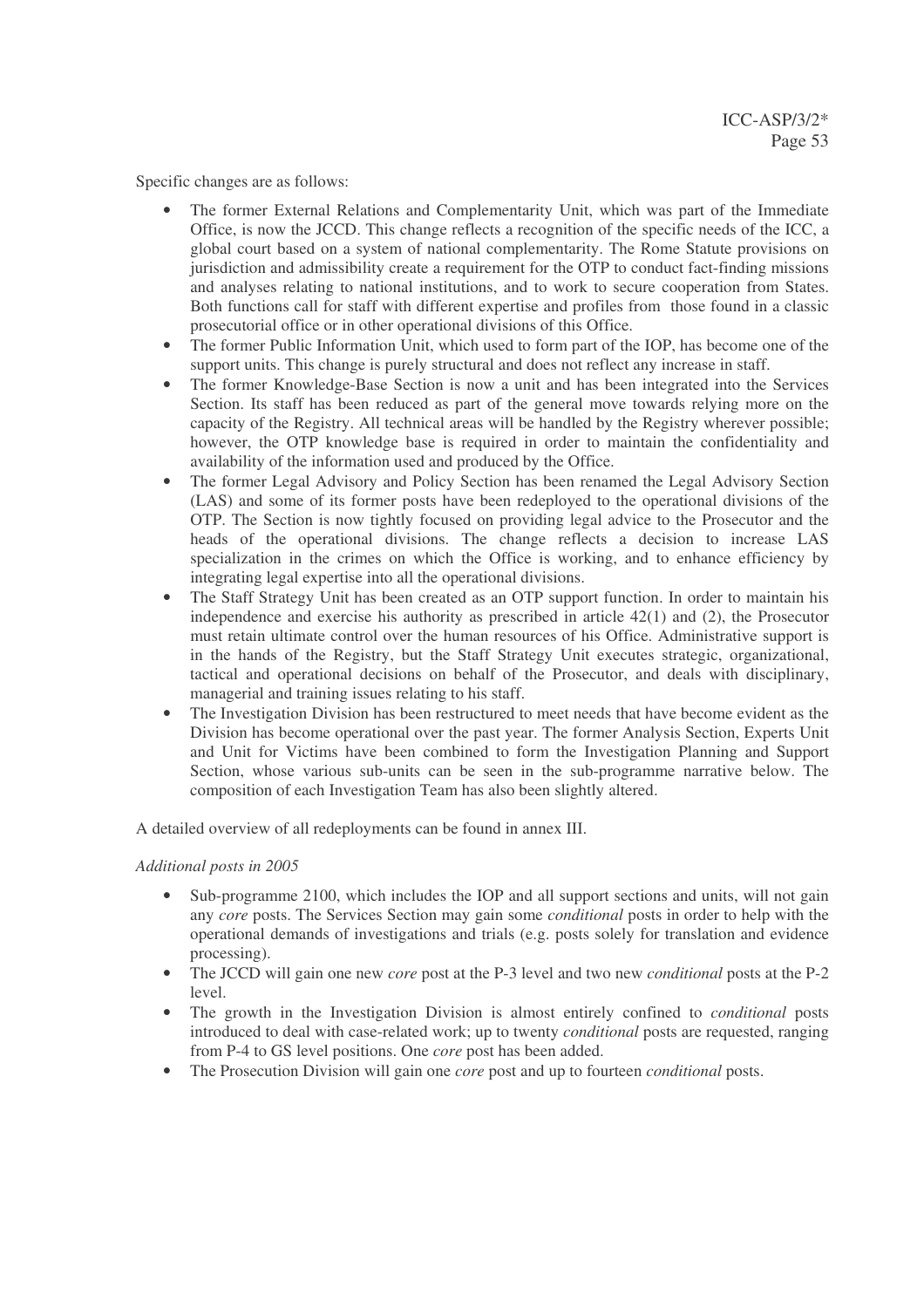# **1. Programme 2100: Prosecutor**

#### *Introduction*

The Office of the Prosecutor is structured as follows:

- Sub-programme 2110: Immediate Office of the Prosecutor
- Sub-programme 2120: Services Section
- Sub-programme 2130: Legal Advisory Section
- Sub-programme 2140: Staff Strategy Unit
- Sub-programme 2150: Public Information Unit

| <b>Item</b>                                   | Appropriation<br>2004 | Proposed budget 2005<br>(thousands of euros) |             |       | Resource growth |            |
|-----------------------------------------------|-----------------------|----------------------------------------------|-------------|-------|-----------------|------------|
|                                               | Total                 | Core                                         | Conditional | Total | Amount          | Percentage |
| Professional staff                            | 2,369                 | 1,973                                        | 148         | 2,121 | $-248$          | $-10$      |
| General Service staff                         | 695                   | 761                                          | 84          | 845   | 150             | 22         |
| Subtotal staff                                | 3,064                 | 2,734                                        | 232         | 2,966 | -98             | $-3$       |
| General temporary<br>assistance               | 1,295                 | 330                                          | 744         | 1,074 | $-221$          | $-17$      |
| Overtime                                      | 31                    | 15                                           | 15          | 30    | $-1$            | $-3$       |
| Consultants                                   | 200                   | 175                                          |             | 175   | $-25$           | $-12$      |
| Subtotal other staff                          | 1,526                 | 520                                          | 759         | 1,279 | $-247$          | -16        |
| Travel                                        | 463                   | 141                                          | 53          | 194   | $-269$          | $-58$      |
| Hospitality                                   | 10                    | 10                                           |             | 10    |                 |            |
| Contractual services                          | 733                   | 217                                          | 424         | 641   | $-92$           | $-13$      |
| General operating<br>expenses<br>Supplies and |                       | 50                                           |             | 50    | 50              | 100        |
| materials                                     |                       | 26                                           | 25          | 51    | 51              | 100        |
| Furniture and                                 |                       |                                              |             |       |                 |            |
| equipment                                     | 186                   | 351                                          |             | 351   | 165             | 88         |
| Subtotal non-staff                            | 1,392                 | 795                                          | 502         | 1,297 | $-95$           | $-7$       |
| Total programme                               | 5,982                 | 4,049                                        | 1,493       | 5,542 | $-440$          | $-7$       |

# **(a) Sub-programme 2110: Immediate Office of the Prosecutor §**

### *Introduction*

172. The Immediate Office of the Prosecutor comprises a small team of professional and administrative support staff assisting the Prosecutor. Under the direction of the Prosecutor, and in collaboration with other divisions where appropriate, the Immediate Office is responsible for assisting the Prosecutor in articulating OTP policy, and for internal and external coordination. The staff of the Immediate Office carry out discrete research tasks and other projects that may arise in assisting the Prosecutor to execute his responsibilities. The Immediate Office also receives and answers external correspondence and arranges all aspects of the Prosecutor's external activities and meetings.

<sup>§</sup> At present, the duties commonly assigned to a chef de cabinet are performed by the Director of the Jurisdiction, Complementarity and Cooperation Division.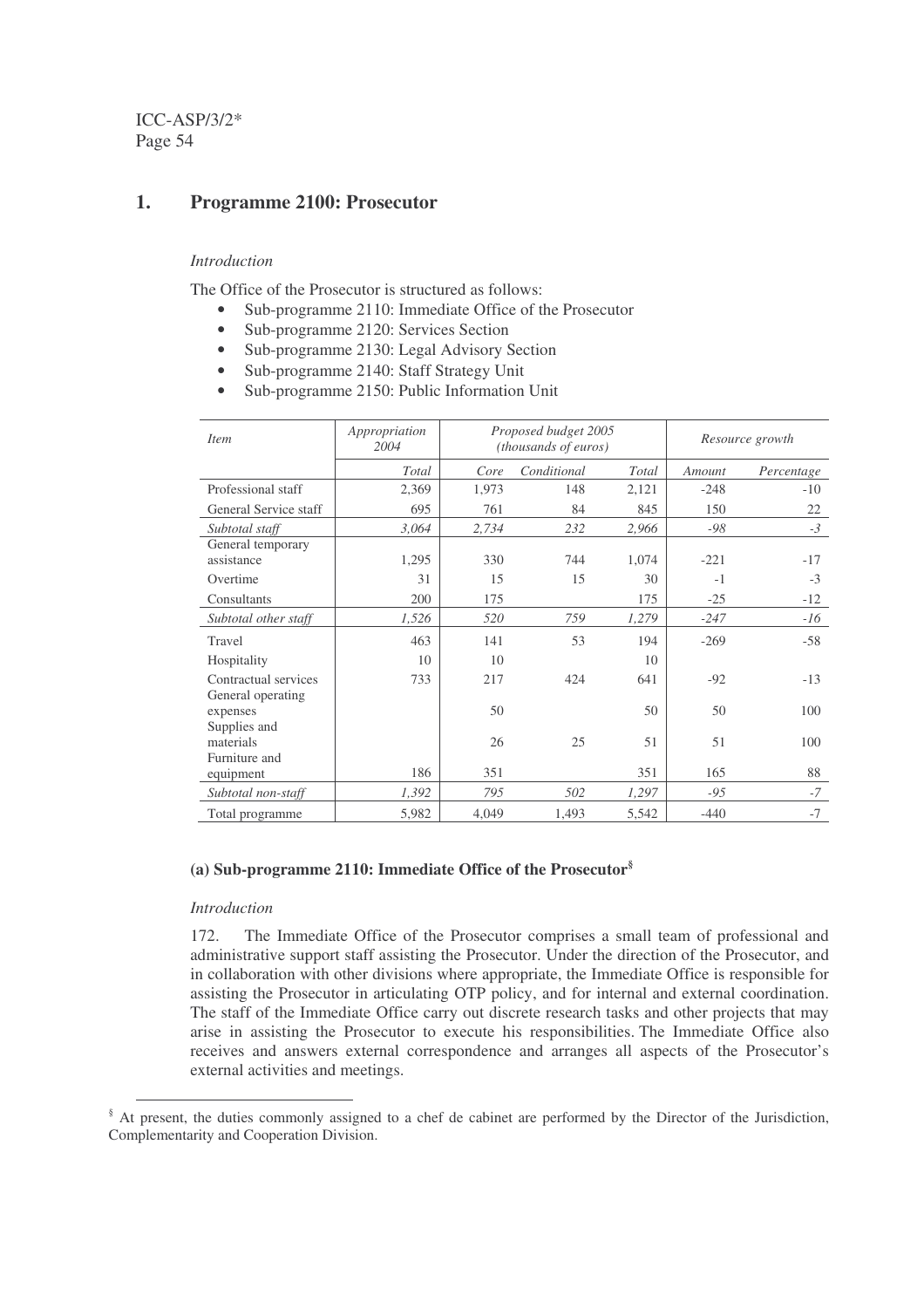## *Objectives*

- To assist in the organization of the Immediate Office of the Prosecutor, including the coordination of OTP policy and external contacts;
- To provide in-house expertise and research skills for short- and long-term projects commissioned by the Prosecutor; and
- To achieve coordination with other divisions and sections as appropriate in order to assist the Prosecutor in accepting invitations, attending conferences, scheduling meetings, maintaining correspondence, etc.

| Expected accomplishments                                                                                                                                                                                                                                                       | Indicators of achievement                                                                  |  |  |  |
|--------------------------------------------------------------------------------------------------------------------------------------------------------------------------------------------------------------------------------------------------------------------------------|--------------------------------------------------------------------------------------------|--|--|--|
| Effective overall coordination of all internal<br>OTP policies, external communications and<br>meetings, as well as coordinated communication<br>among divisions and their heads as regards other<br>substantive and administrative matters (on behalf)<br>of the Prosecutor). | • Satisfaction of division heads and<br>other staff members with internal<br>coordination. |  |  |  |
| Availability of staff to execute immediate and                                                                                                                                                                                                                                 | • High-quality, substantive                                                                |  |  |  |
| long-term research, to write speeches, to edit                                                                                                                                                                                                                                 | work                                                                                       |  |  |  |
| papers and presentations, etc.                                                                                                                                                                                                                                                 | available on demand.                                                                       |  |  |  |
| Highly organized Immediate Office that meets                                                                                                                                                                                                                                   | • Administrative needs met quickly and                                                     |  |  |  |
| all the Prosecutor's administrative needs.                                                                                                                                                                                                                                     | efficiently.                                                                               |  |  |  |

### *Final output*

- Appropriate and thoughtful correspondence drafted on behalf of the Prosecutor according to his instructions;
- Papers, conference presentations, speeches and memoranda prepared and research tasks executed on demand;
- Well-organized daily schedule, filing systems, contact databases, travel planning and reimbursement, and efficient fulfilment of all other relevant administrative needs; and
- Presentations to visiting groups.

## *Resource requirements*

| <i>Item</i>           | Post table 2004 | Post table 2005 |             | Proposed budget 2005<br><i>(thousands of euros)</i> |      |             |       |
|-----------------------|-----------------|-----------------|-------------|-----------------------------------------------------|------|-------------|-------|
|                       |                 | Core            | Conditional | Total                                               | Core | Conditional | Total |
| Professional staff    | 3               | 3               |             | 3                                                   | 345  |             | 345   |
| General Service staff | ◠               | っ               |             |                                                     | 110  |             | 110   |
| Subtotal staff        |                 | 5               |             |                                                     | 455  |             | 455   |
| Consultants           |                 |                 |             |                                                     | 175  |             | 175   |
| Subtotal other staff  |                 |                 |             |                                                     | 175  |             | 175   |
| Travel                |                 |                 |             |                                                     | 80   |             | 80    |
| Subtotal non-staff    |                 |                 |             |                                                     | 80   |             | 80    |
| Total sub-programme   |                 |                 |             |                                                     | 710  |             | 710   |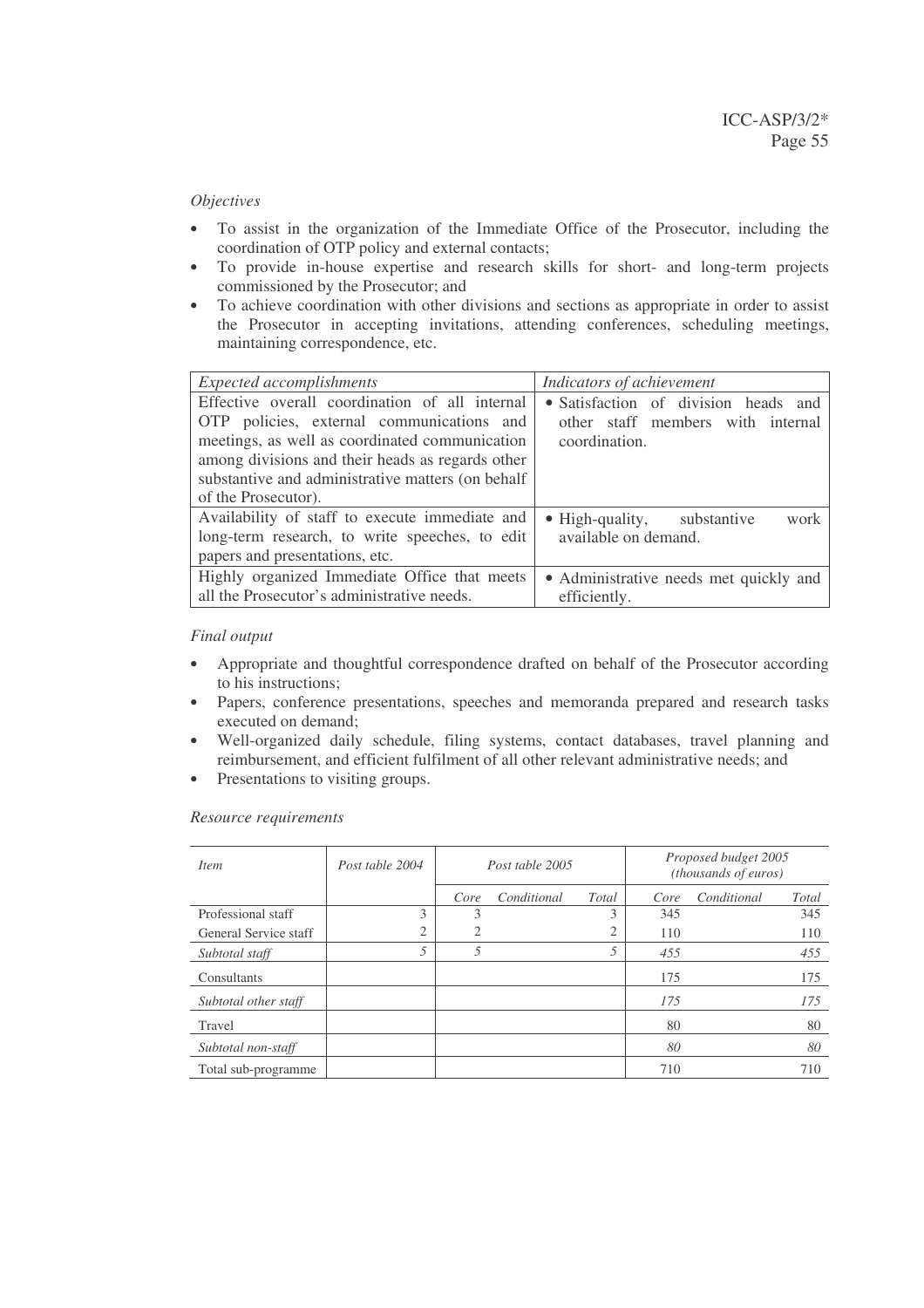(i) Staff requirements

173. For the 2005 financial year no new core or conditional posts are requested for the Immediate Office of the Prosecutor.

Core resources:

174. Consultants are used in the Office of the Prosecutor only for the following purposes and under the following conditions:

- For a specific task;
- For a limited period of time;
- Possessing proven expert knowledge that goes beyond that existing within the Office; and
- Providing advice and performing tasks that do not require a permanent presence at the seat of the Court.

175. The Office of the Prosecutor's entire consultancy budget is centralized within the Immediate Office. Consultants are appointed subject only to a decision by the Prosecutor or one of his deputies.

(ii) Non-staff requirements

Core resources:

176. Travel costs are foreseen for missions undertaken by the Prosecutor to New York, Europe and regions where investigations are being conducted. The main purpose of such missions is to liaise with governments, intergovernmental and non-governmental organizations, and representatives from the private sector.

# Conditional resources:

The Immediate Office of the Prosecutor requests no conditional resources.

# **(b) Sub-programme 2120: Services Section**

#### *Introduction*

177. The Services Section supports the Office of the Prosecutor in all administrative and technological matters. It acts as the OTP's point of liaison with the Registry. The Services Section comprises four different areas, all of which serve the entire Office of the Prosecutor.

178. General Administration handles the OTP's budget and financial matters (including procurements), takes care of the administrative component of human resources services for the OTP, and administers the Office's clerkship and visiting professionals programmes.

179. The Language Services Unit provides all translation services requested by members of the OTP during the analysis, investigation, trial and appeal stages.

180. The Knowledge-Base Unit provides specialized technology-based services and maintains the OTP's databases with a view to building a long-term case-independent knowledge resource for the future. As a result of the restructuring process, the formerly separate Knowledge-Base Section has now been integrated in order to streamline responsibilities and services in the field of support and administration.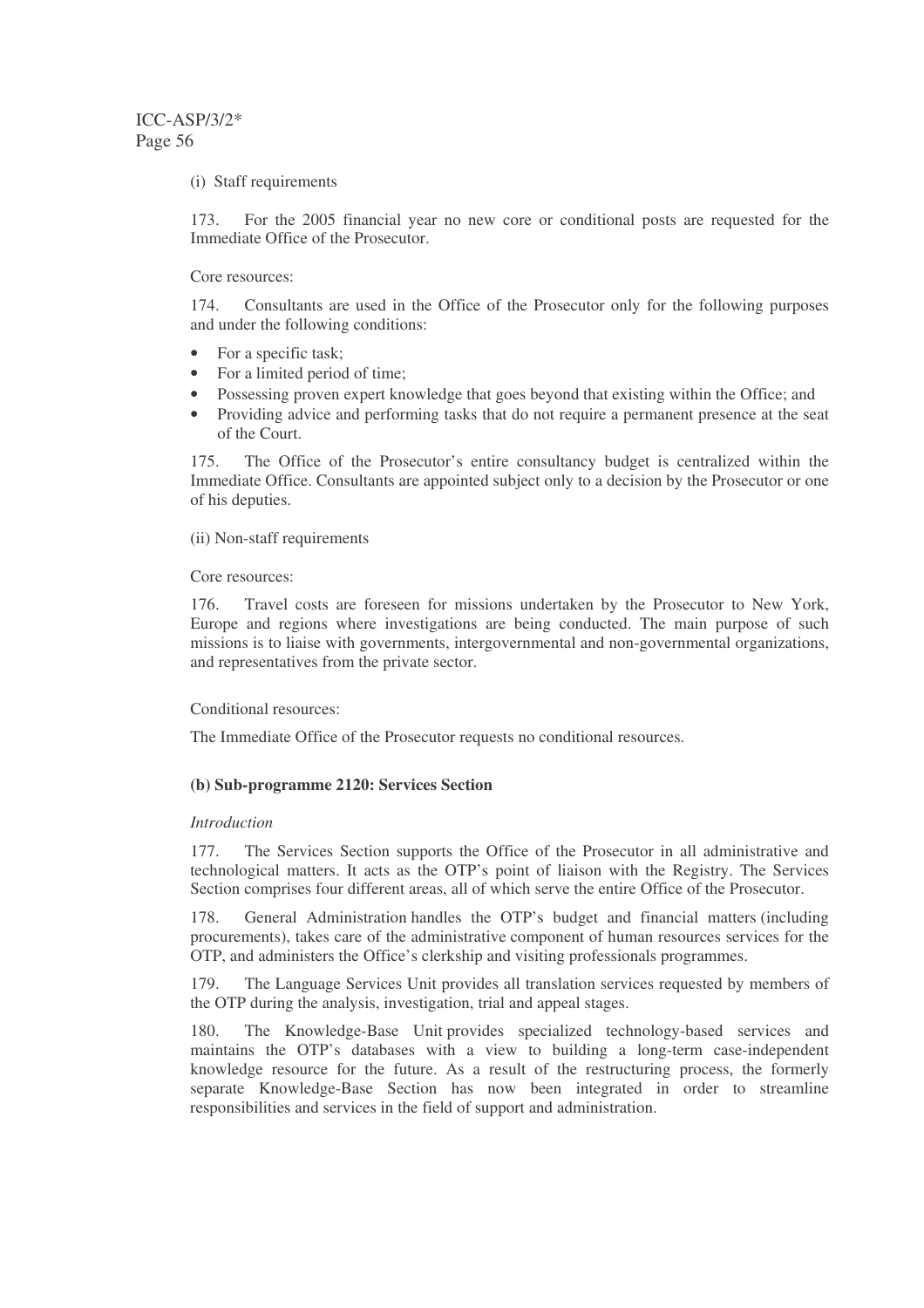181. The Information and Evidence Unit is in charge of the secure reception, storage (including electronic storage) and handling of all physical evidence and potential trial exhibits. The Unit also performs the function of evidence custodian and, under article 15 of the Rome Statute, receives, acknowledges and stores communications received by the Prosecutor as well as referrals of situations from States or the Security Council.

#### *Objectives*

- To provide professional administrative support to the Office of the Prosecutor, in close cooperation with the relevant sections of the Registry. Support will be provided to staff members, consultants, visiting professionals and clerks, and will focus in particular on financial matters and budgeting, performance measurements and high-quality language services;
- To organize and provide all services related to analysis and evidence-presentation technology, including the Office of the Prosecutor's central database, which will function as a knowledge base. The knowledge base will store information on all matters relevant to the disclosure of material, thereby helping to ensure the fairness of proceedings. It will further assist analysts, investigators, legal advisers and trial specialists by providing them with up-to-date software and adequate evidence-management support functions;<sup>\*\*</sup>
- To ensure the complete registration and the secure and confidential storage of all physical and potential evidence, demonstrating reliability in the process and thereby gaining the trust of external information providers; and
- To receive, register, store, acknowledge, conduct an initial review of, and forward all referrals received either from a State Party under article 14 or from the Security Council under article 13(b) and all communications received under article 15.

<sup>\*\*</sup> A "knowledge base" is a permanent source of information on matters of jurisdiction and admissibility, factual backgrounds, and cultural, ethnic, socio-economic, demographic and linguistic issues.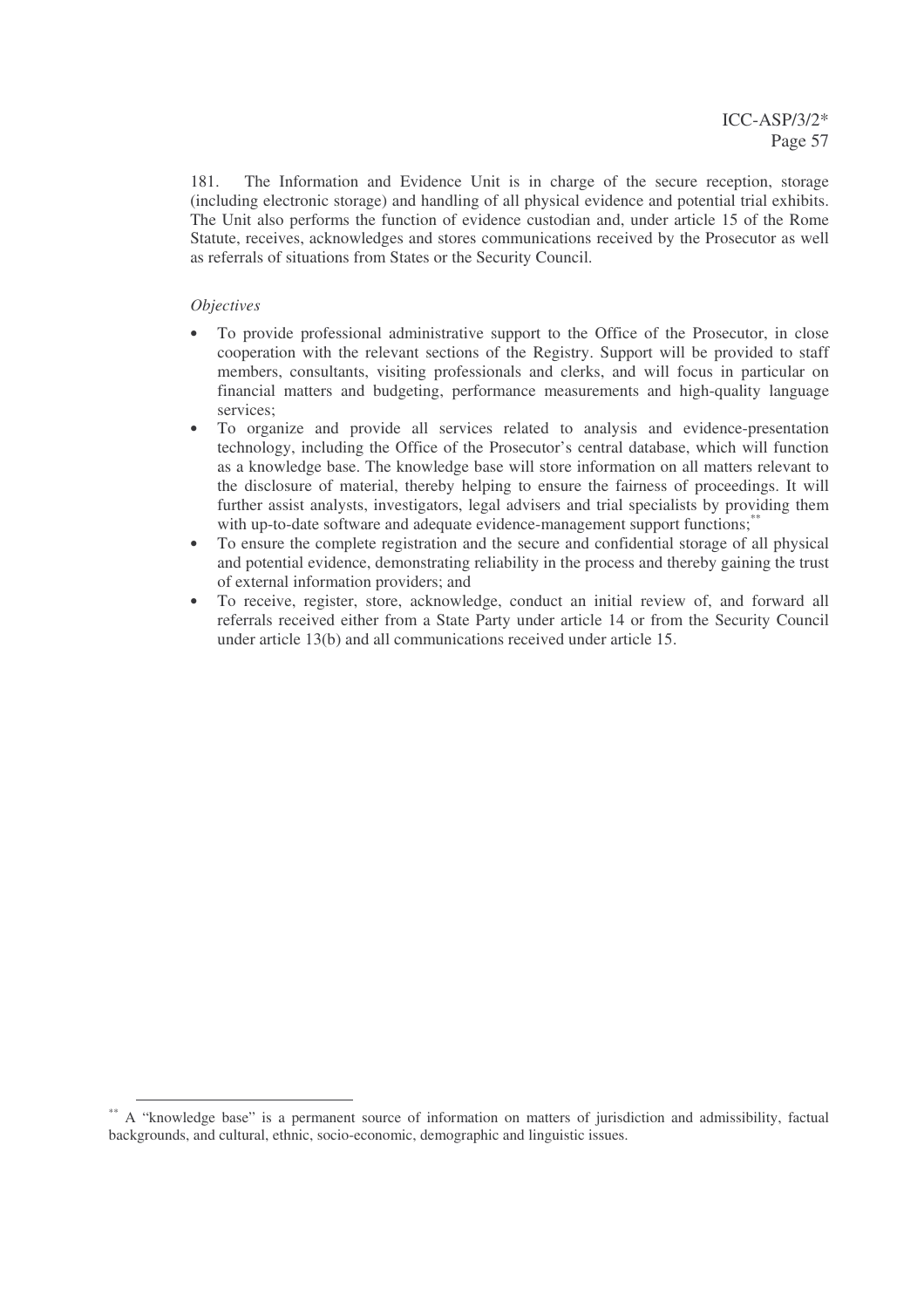| <b>Expected accomplishments</b>                                                                                                                                                                                                                                                                                                                                                                                   | Indicators of achievement                                                                                                                                                                                                                                                                                                                   |
|-------------------------------------------------------------------------------------------------------------------------------------------------------------------------------------------------------------------------------------------------------------------------------------------------------------------------------------------------------------------------------------------------------------------|---------------------------------------------------------------------------------------------------------------------------------------------------------------------------------------------------------------------------------------------------------------------------------------------------------------------------------------------|
| Implementation of transparent and objective<br>administrative and budgetary procedures for<br>the Office of the Prosecutor, including Service<br>Level Agreements with service providers in<br>the Registry.                                                                                                                                                                                                      | Well-monitored expenses in accordance<br>$\bullet$<br>with the budget, and use of standard<br>cost operation models for precise case-<br>related cost calculations and future<br>budgeting activities.                                                                                                                                      |
| Translation of incoming materials and of work<br>produced by the Office.                                                                                                                                                                                                                                                                                                                                          | Complete, high-quality and timely<br>$\bullet$<br>translation of all relevant documents.                                                                                                                                                                                                                                                    |
| Delivery of hardware<br>and<br>software<br>applications to support all stages of the<br>proceedings; establishment of a knowledge<br>base and a legal expert system; reception and<br>secure storage of all case-related information<br>all forms of potential evidence;<br>and<br>maintenance of defined levels of security; and<br>distribution and tracking of files in hard-copy<br>and/or electronic format. | Trust placed by information providers<br>٠<br>Office's security<br>the<br>and<br>in<br>confidentiality policies, demonstrated in<br>part by the number of sources and the<br>quality of confidential information<br>provided.<br>Effective<br>evidential security<br>$\bullet$<br>and<br>disclosure procedures that satisfy all<br>parties. |
| Provision of all defined services.                                                                                                                                                                                                                                                                                                                                                                                | Motivated staff members relying on the<br>$\bullet$<br>services of the Services Section.<br>Maximum number of participants in the<br>$\bullet$<br>Office's clerkship programme.                                                                                                                                                             |

# *Final output*

- Annual budget for the Office of the Prosecutor with regular reviews and monitoring of expenses;
- Translations of documents;
- Training programmes and satisfaction surveys for all IT users; and
- Permanent knowledge management services.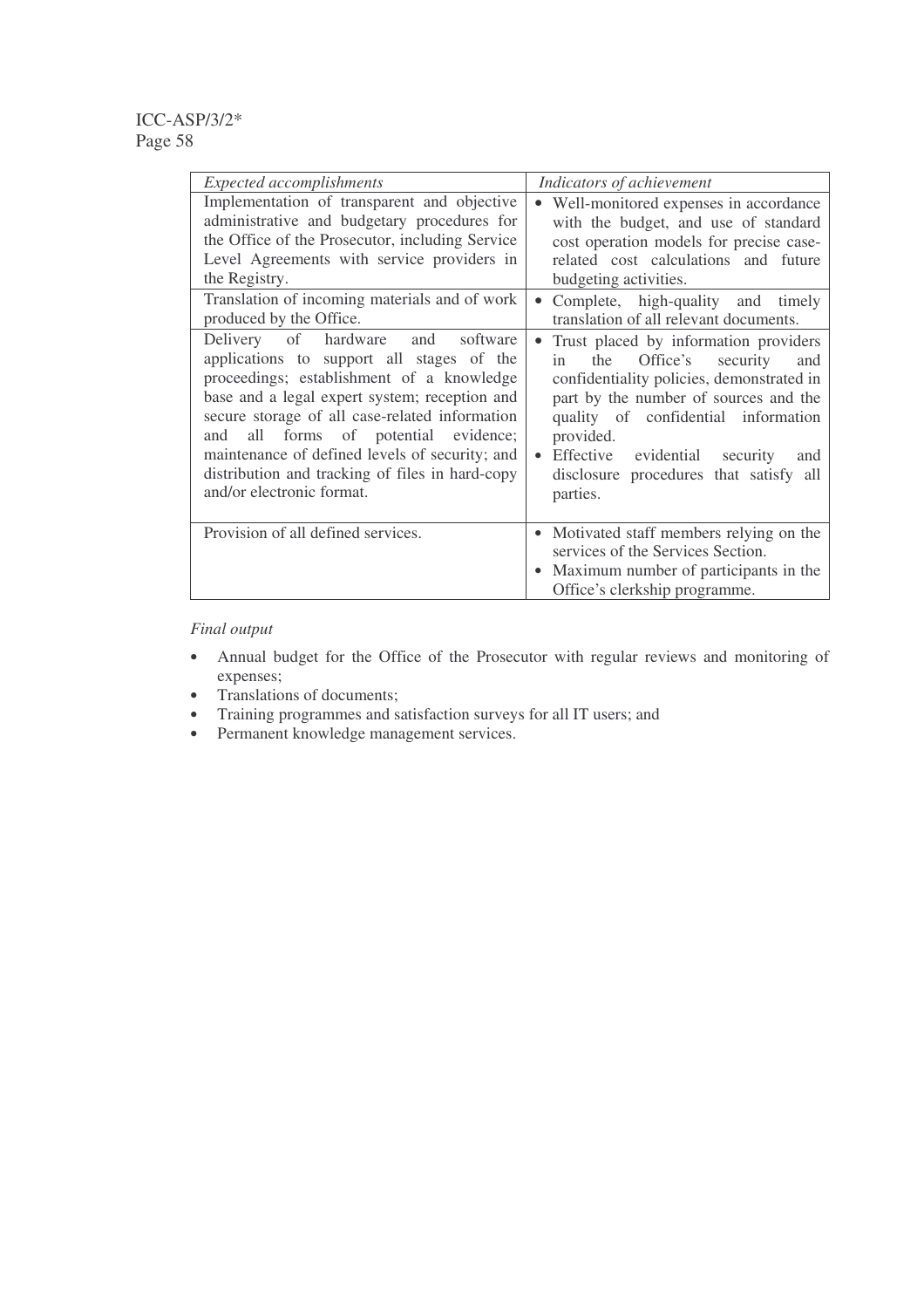#### *Resource requirements*

| <b>Item</b>                                   | Post<br>table<br>2004 | Post table<br>2005 |             |       |       |             |       | Proposed budget 2005<br><i>(thousands of euros)</i> |  |
|-----------------------------------------------|-----------------------|--------------------|-------------|-------|-------|-------------|-------|-----------------------------------------------------|--|
|                                               |                       | Core               | Conditional | Total | Core  | Conditional | Total |                                                     |  |
| Professional staff                            | 10                    | 10                 | 3           | 13    | 892   | 148         | 1,040 |                                                     |  |
| General Service staff                         | 10                    | 10                 | 3           | 13    | 501   | 84          | 585   |                                                     |  |
| Subtotal staff                                | 20                    | 20                 | 6           | 26    | 1,393 | 232         | 1,625 |                                                     |  |
| General temporary<br>assistance               |                       |                    |             |       | 99    | 744         | 843   |                                                     |  |
| Overtime                                      |                       |                    |             |       | 15    | 15          | 30    |                                                     |  |
| Subtotal other staff                          |                       |                    |             |       | 114   | 759         | 873   |                                                     |  |
| Travel                                        |                       |                    |             |       | 20    | 53          | 73    |                                                     |  |
| Hospitality                                   |                       |                    |             |       | 10    |             | 10    |                                                     |  |
| Contractual services                          |                       |                    |             |       | 70    | 424         | 494   |                                                     |  |
| General operating<br>expenses<br>Supplies and |                       |                    |             |       | 50    |             | 50    |                                                     |  |
| materials<br>Furniture and                    |                       |                    |             |       | 16    | 25          | 41    |                                                     |  |
| equipment                                     |                       |                    |             |       | 351   |             | 351   |                                                     |  |
| Subtotal non-staff                            |                       |                    |             |       | 517   | 502         | 1,019 |                                                     |  |
| Total sub-programme                           |                       |                    |             |       | 2,024 | 1,493       | 3,517 |                                                     |  |

#### (i) Staff requirements

Core resources:

182. For the 2005 financial year no new core posts are requested for the Services Section.

General temporary assistance is required to cover peaks in the translation workload. Provision is made for 12 work months of translation capacity at the P-3 level.

183. Overtime is calculated for General Service staff engaged in information retention and storage (scanning, indexing and physical storage). Although the general policy is to avoid any financial compensation, a peak load of incoming information (e.g. a mass action in the form of communications under article 15) may be covered only through paid overtime. The payment of accrued overtime must also be foreseen for circumstances in which staff members resign without taking compensation time prior to their departure.

#### Conditional resources:

184. Conditional posts in the Services Section are being established for translation and evidence-processing purposes only. Both categories are subject to the following conditions: (i) that at least one investigation under article 54 is being undertaken and the States Parties have been so notified in accordance with article 18(1); *and* (ii) that the existing capacity of the Services Section for processing incoming evidence and translations has been exhausted. The latter condition is met only when it would take more than 72 hours to process incoming evidence following its arrival at the seat of the Court or to produce a translation using in-house capacity following receipt of the request.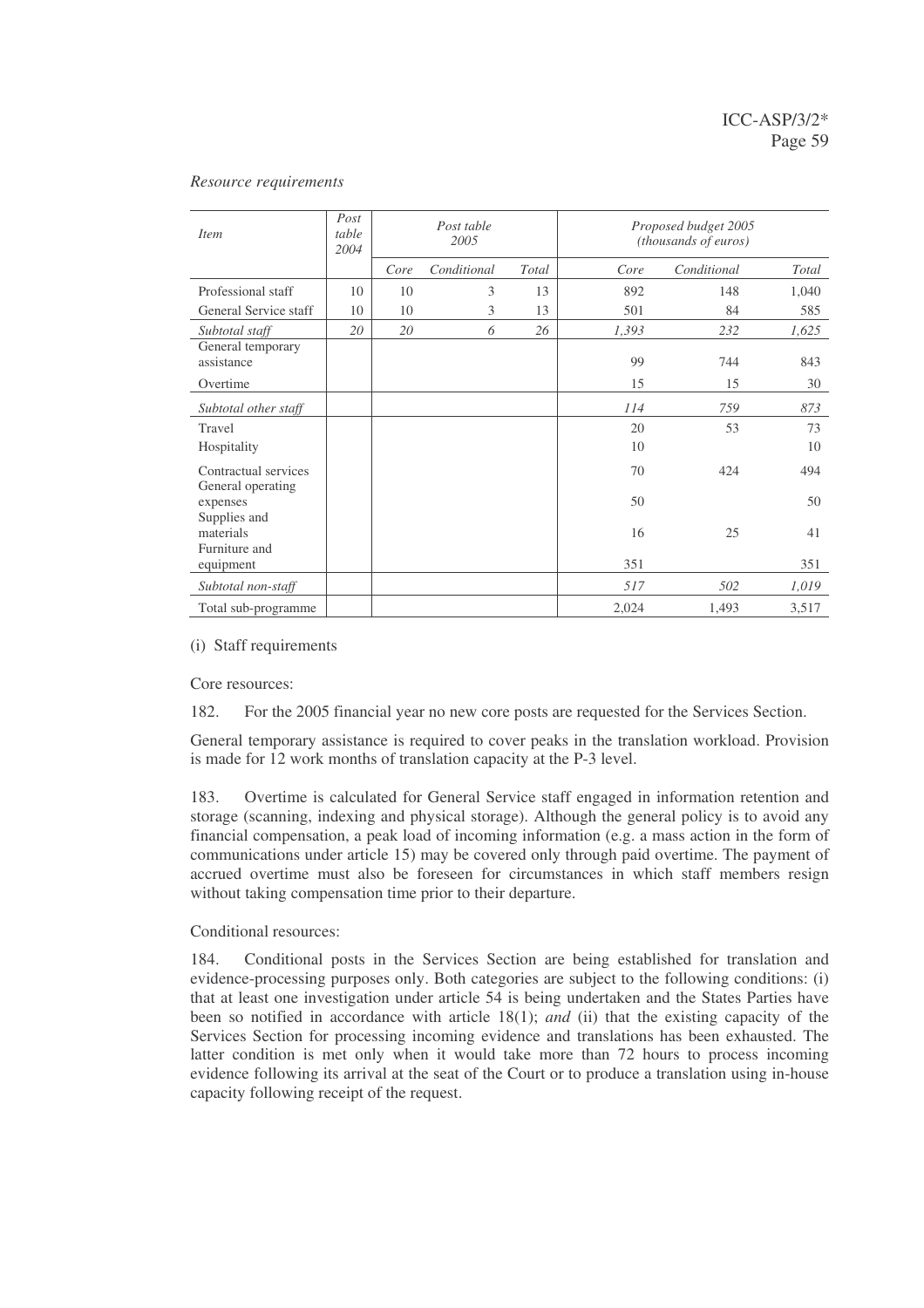185. Provision is made for three P-3 translators and three GS-OL Evidence Assistants, each for six work months.

186. General temporary assistance is required in the area of interpretation and translation to cover immediate workload peaks and short-term requirements that cannot be satisfied through regular recruitments. Provision is made for 72 work months of translator capacity (P-3) and for 120 work months of field interpreter capacity (GS-PL, local salary scale) in order to ensure translation and interpretation coverage.

187. Overtime compensation is intended to pay accrued overtime in the area of evidence processing. It is highly likely that at peak times the Evidence Assistants will have to work overtime and will not be able to take their allotted compensation time since this might cause a backlog in the processing of incoming evidence, which would be a major obstacle to a speedy investigation.

(ii) Non-staff requirements

Core resources:

188. Travel costs cover missions effected by the Senior Manager (two missions related to budgetary and administrative matters), the Language Coordinator (three missions to intergovernmental organizations and/or universities to establish and maintain contact in order to be able to recruit translators and interpreters – especially of non-European languages – at short notice), the Knowledge Base Manager (one visit to the LegalTech conference per year plus one mission to a university conference regarding knowledge management) and the Head of the Information and Evidence Unit (one mission).

189. Hospitality costs are intended for functions organized for officials from outside the OTP (government representatives and executives of intergovernmental and non-governmental organizations). The funds required for the entire Office are administered centrally within the Services Section.

190. Contractual translation services are required to cover translations from non-working languages into English or French. External services are required in particular for the translation of incoming communications, since approximately 40 per cent of all communications received under article 15 are written in non-working languages.

191. Maintenance costs cover the updating of software licences purchased in 2004, the maintenance of OTP scanners (in particular cleaning, adjusting of the mechanical parts and renewal of lighting components) and the maintenance of OTP cameras, tape recorders and digitization equipment.

192. Supplies and books for the entire Office of the Prosecutor are budgeted for within the Services Section. The amount covers subscriptions to legal publications, reference works and dictionaries, and special databases such as Jane's Defence. It also covers evidence-preservation supplies such as acid-free folders and boxes, seals, bar-code labels for indexing and delimiting purposes, and supplies for the preservation of forensic evidence.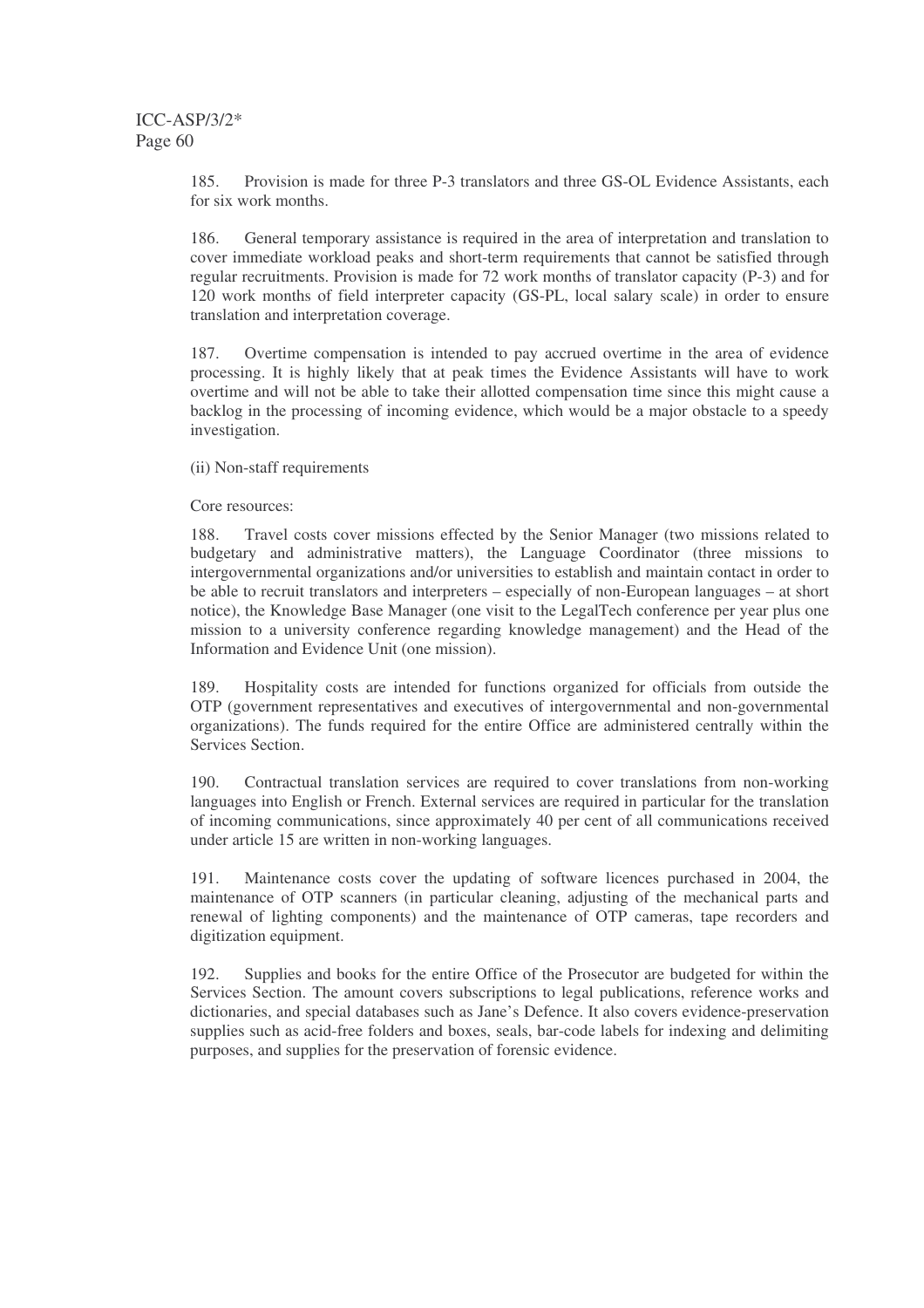193. Equipment costs are calculated to cover additional licences for evidence management software (e.g. Ringtail CaseBook, server licences and named-user licences), entity depiction software (Analyst's Notebook, ten licences), geodata software (ArcView server and client licences), bar-coding software for delimiting documents (including wireless bar-code readers – five sets), translation software (Systran Premium including language packs – six licences), and database software (server and client licences). The requested amount also covers hardware that is used and maintained by the OTP exclusively. As a party to the trials, OTP must protect data immediately related to cases from being compromised. These machines must be run separately and will not be connected to the common network permanently. Seven servers are requested – three program servers, three file and database servers, and one backup server with operating system, backup software (Veritas) and database server licences. In addition, two more scanners for the processing of incoming evidence (including scanning and OCR software) and miscellaneous standard software applications (MS Visio, MS Project and voice recognition software) are requested.

### Conditional resources:

194. Travel costs cover field missions effected to preserve evidence and to escort evidence that needs special protection in order to ensure a complete chain of custody and to avoid contamination. Mission costs are based on economy-class airfares to countries in the central African region plus terminal expenses and DSA.

195. Contractual translation services cover all needs for translation from non-working languages into working languages that cannot be met by the in-house capacity. The amount calculated would cover approximately 4,000 pages, depending on the source language.

196. Additional supplies may be needed to retain and preserve evidence, especially forensic evidence. These resources may not be used until the core resources have been exhausted.

# **(c) Sub-programme 2130: Legal Advisory Section**

#### *Introduction*

197. The Legal Advisory Section provides legal advice to the Prosecutor and the operational divisions of the Office. It develops and maintains online legal tools, such as commentaries on the elements of crimes and key procedural issues. It provides legal training within the Office. Lastly, the Section coordinates an external academic network for the Office.

#### *Objectives*:

- To provide legal advice and training within the Office on request;
- To develop and maintain online legal tools, such as commentaries on the elements of crimes and key procedural issues; and
- To coordinate the academic network of the Office (through the use of the OTP-extranet, among other tools).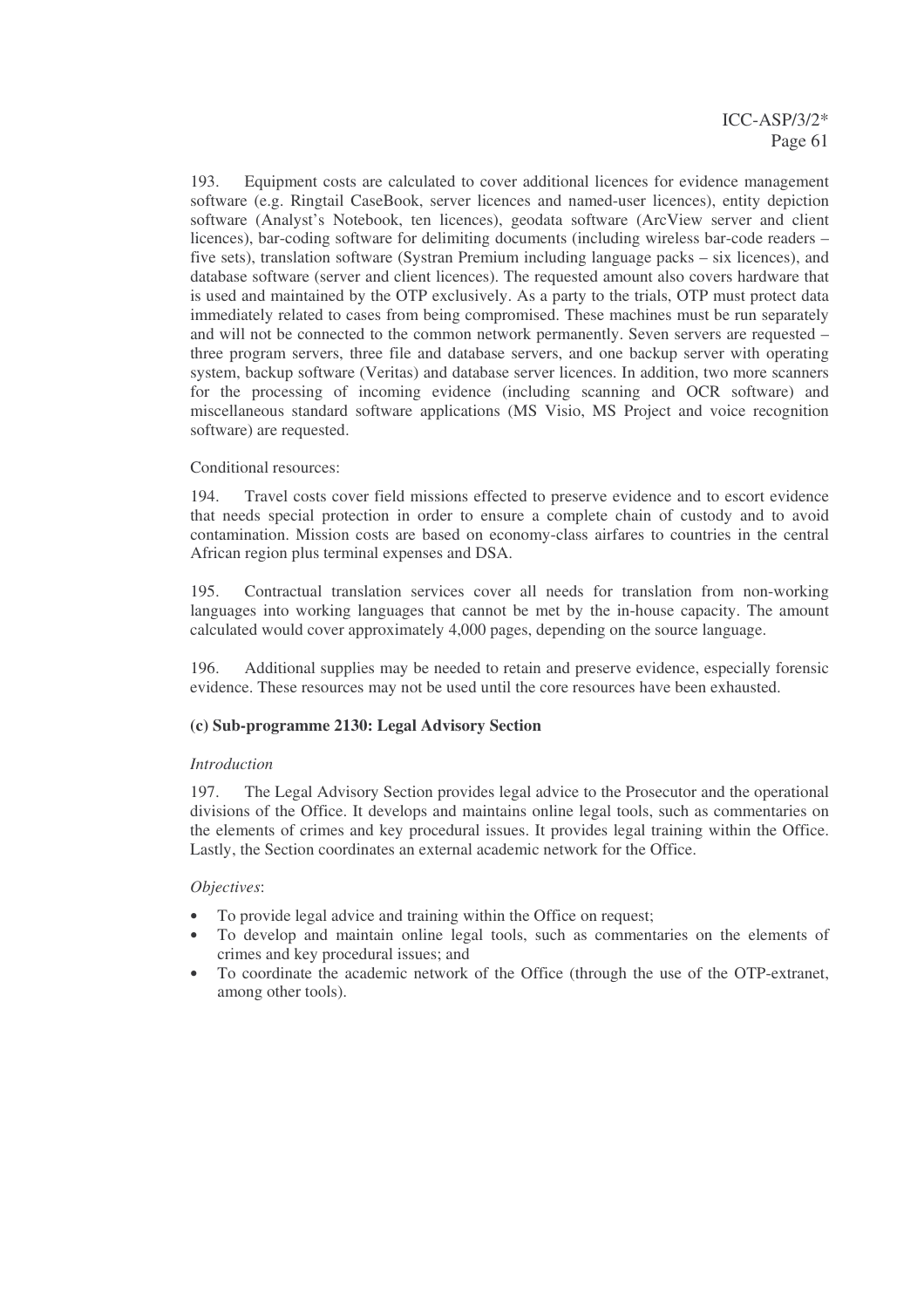| Expected accomplishments                                                                                                                                                                     | Indicators of achievement                                                                                                                                           |
|----------------------------------------------------------------------------------------------------------------------------------------------------------------------------------------------|---------------------------------------------------------------------------------------------------------------------------------------------------------------------|
| Proper understanding of and response to client                                                                                                                                               | • Client satisfaction, including active                                                                                                                             |
| needs.                                                                                                                                                                                       | use of online legal tools by staff.                                                                                                                                 |
| Provision of client-friendly,<br>practical<br>and<br>motivating legal training.                                                                                                              | • Full conformity with the ICC legal<br>infrastructure.<br>• Broad participation by staff in legal<br>training that is deemed useful and not<br>disruptive to work. |
| Effective linkage between the OTP and relevant<br>academic networks, and development and<br>maintenance of online legal tools based on solid<br>legal analysis and proper source indication. | • Use of existing external legal expertise<br>and in-house online legal tools.                                                                                      |

# *Final output*

• Excellent work product in the areas of legal advice, legal drafting, online legal tools, legal training and academic network services.

### *Resource requirements*

| <i>Item</i>                     | Post table 2004 | Post table<br>2005 |             |                | Proposed budget 2005<br>(thousands of euros) |             |       |
|---------------------------------|-----------------|--------------------|-------------|----------------|----------------------------------------------|-------------|-------|
|                                 |                 | Core               | Conditional | Total          | Core                                         | Conditional | Total |
| Professional staff              | 3               | 3                  |             | 3              | 316                                          |             | 316   |
| General Service staff           |                 |                    |             |                | 50                                           |             | 50    |
| Subtotal staff                  | 4               | $\overline{4}$     |             | $\overline{4}$ | 366                                          |             | 366   |
| General temporary<br>assistance |                 |                    |             |                | 231                                          |             | 231   |
| Subtotal other staff            |                 |                    |             |                | 231                                          |             | 231   |
| Travel                          |                 |                    |             |                | 8                                            |             | 8     |
| Subtotal non-staff              |                 |                    |             |                | 8                                            |             | 8     |
| Total sub-programme             |                 |                    |             |                | 605                                          |             | 605   |

# (i) Staff requirements

198. For the 2005 financial year no new core or conditional posts are requested for the Legal Advisory Section.

199. General temporary assistance is required to cover workload peaks at short notice. In keeping with the decision to reduce the staff in this Section to a core of highly competent experts, a roster of external legal specialists was established to support the Section. These and other external specialists will contribute to its work on a short-term basis according to the ad hoc needs of the Office and will be supervised by the Section's senior legal experts. Provision is made for ten work months at the P-4 level and eighteen work months at the P-2 level.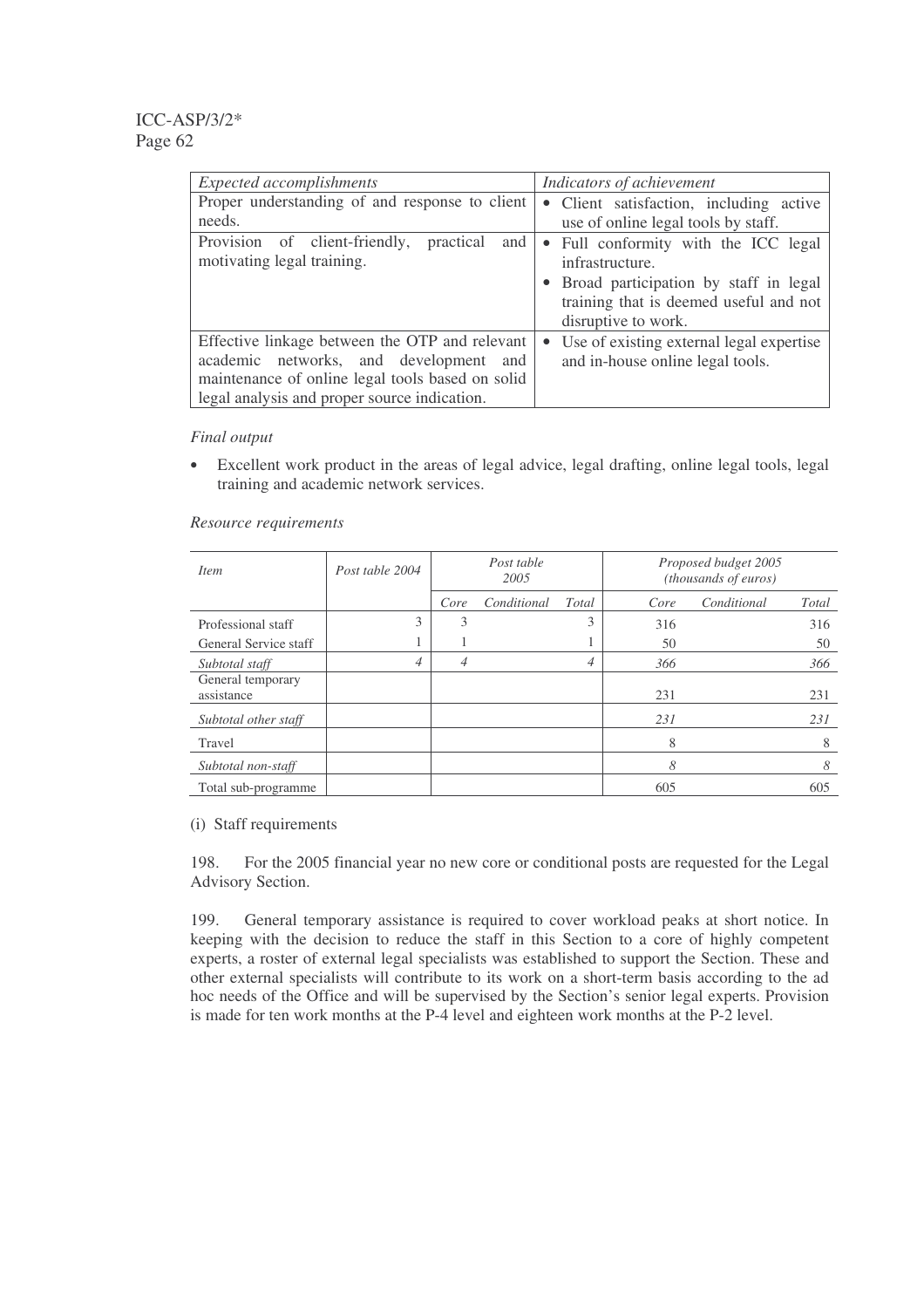(ii) Non-staff requirements

Core resources:

200. Travel costs cover missions undertaken by a representative for the purpose of attending legal conferences, visiting institutions and carrying out training within Europe. The Legal Advisory Section is responsible for establishing and maintaining the judicial experts network and must liaise with the appropriate institutions. Five missions within Europe, each averaging three days, are foreseen.

Conditional resources:

201. The Legal Advisory Section requests no conditional resources.

### **(d) Sub-programme 2140: Staff Strategy Unit**

### *Introduction*

202. The Staff Strategy Unit, created in 2004, advises the Prosecutor and the senior managers of the Office on all matters pertaining to the management and development of human resources, such as strategy, policies, regulations and rules, recruitment and training. It serves as a point of liaison with the Personnel Services Section of the Registry.

#### *Objectives*

- To maintain and update the strategic plan for the organizational structure and human resources of the Office;
- To guarantee that the needs of the Office are taken into account in the ICC's policies, regulations and rules by participating in their establishment and modification;
- To recruit and select competent personnel; and
- To develop and implement efficient training programmes for managerial, Professional, and General Service staff, and to assess the effectiveness of the programmes.

| Expected accomplishments                                                                                                            | Indicators of achievement                                                                                                                                                                                                                                               |  |  |  |  |
|-------------------------------------------------------------------------------------------------------------------------------------|-------------------------------------------------------------------------------------------------------------------------------------------------------------------------------------------------------------------------------------------------------------------------|--|--|--|--|
| Achievement of the missions of the Office,<br>including a streamlined<br>organizational<br>structure.                               | Budgetary control and efficient use of<br>$\bullet$<br>resources.                                                                                                                                                                                                       |  |  |  |  |
| Uniform and efficient hiring processes that<br>through<br>induction<br>foster<br>spirit<br>team<br>programmes.                      | Satisfaction of<br>the<br>Office's<br>$\bullet$<br>requirements in terms of the quality and<br>quantity of competent personnel.<br>Annual training plans to<br>satisfy<br>training needs<br>identified<br>(in<br>coordination with the<br>Registry's<br>training unit). |  |  |  |  |
| Achievement and maintenance of appropriate<br>geographical representation and gender balance<br>in accordance with ICC regulations. | • Lowest possible vacancy rate (less than<br>10% of the advertised positions) with<br>appropriate geographical distribution<br>and gender balance.                                                                                                                      |  |  |  |  |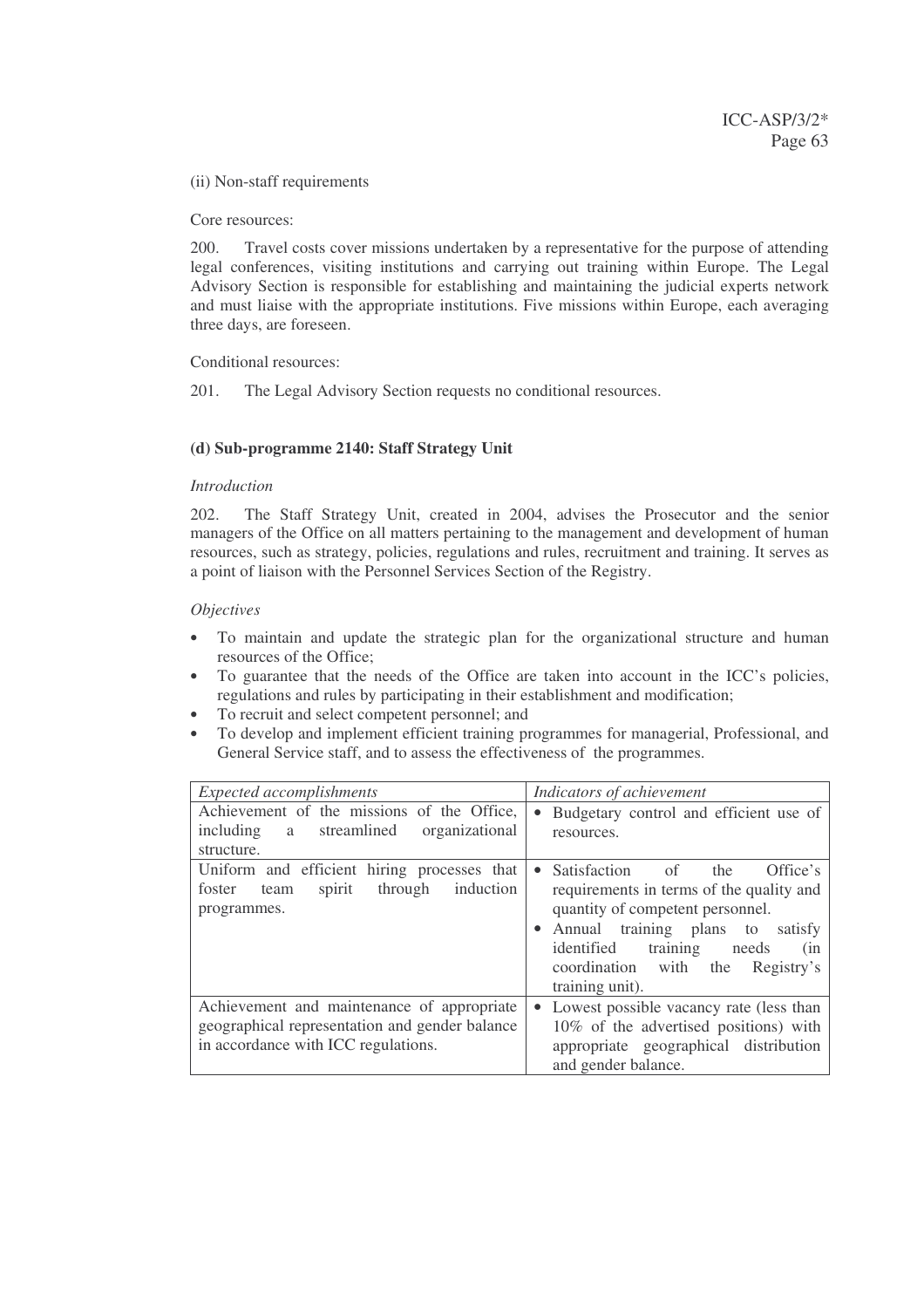#### *Final output*

- Approved code of regulations and rules dealing with staff rights and obligations;
- Competent, innovative, integrated and motivated staff, who meet the geographical distribution and gender balance requirements;
- Various materials, including an employee manual (electronic), a quarterly staffing table and statistical reports on various training activities; and
- Induction programme for OTP members.

#### *Resource requirements*

| <i>Item</i>            | Post table 2004 | Post table 2005 |             |                | Proposed budget 2005<br>(thousands of euros) |             |       |
|------------------------|-----------------|-----------------|-------------|----------------|----------------------------------------------|-------------|-------|
|                        |                 | Core            | Conditional | Total          | Core                                         | Conditional | Total |
| Professional staff     | $\overline{c}$  | $\overline{c}$  |             | $\overline{c}$ | 214                                          |             | 214   |
| General Service staff  |                 |                 |             |                | 50                                           |             | 50    |
| Subtotal staff         | 3               | 3               |             | 3              | 264                                          |             | 264   |
| Travel                 |                 |                 |             |                | 8                                            |             | 8     |
| Contractual services   |                 |                 |             |                | 120                                          |             | 120   |
| Supplies and materials |                 |                 |             |                | 10                                           |             | 10    |
| Subtotal non-staff     |                 |                 |             |                | 138                                          |             | 138   |
| Total sub-programme    |                 |                 |             |                | 402                                          |             | 402   |

### (i) Staff requirements

203. For the 2005 financial year no new core or conditional posts are requested for the Staff Strategy Unit.

#### (ii) Non-staff requirements

# Core resources:

204. Travel costs are foreseen for missions undertaken by the Senior Manager to attend conferences held by human resources-related organizations such as the International Civil Service Commission, the International Labour Organization (in particular to represent the Office in litigation before the Administrative Tribunal) and other institutions. Provision is made for five missions (four within Europe and one to New York).

205. The training budget comprises all travel costs and training fees for the Office's entire staff, and the travel costs of external trainers contracted to conduct in-house training of OTP staff. It is envisaged that in-house training will be used to the maximum extent possible, especially for all basic training and inductions for new staff members, and training in subjects relevant to a large group of employees. For special subjects (IT, forensics, etc), training may take place at the training provider's location.

206. Contractual services consist of fees payable to external trainers. An average fee of  $\epsilon$ 1,000 per trainer per day is the basis for the calculation. External trainers may be recruited only for specific subjects in respect of which in-house knowledge is insufficient.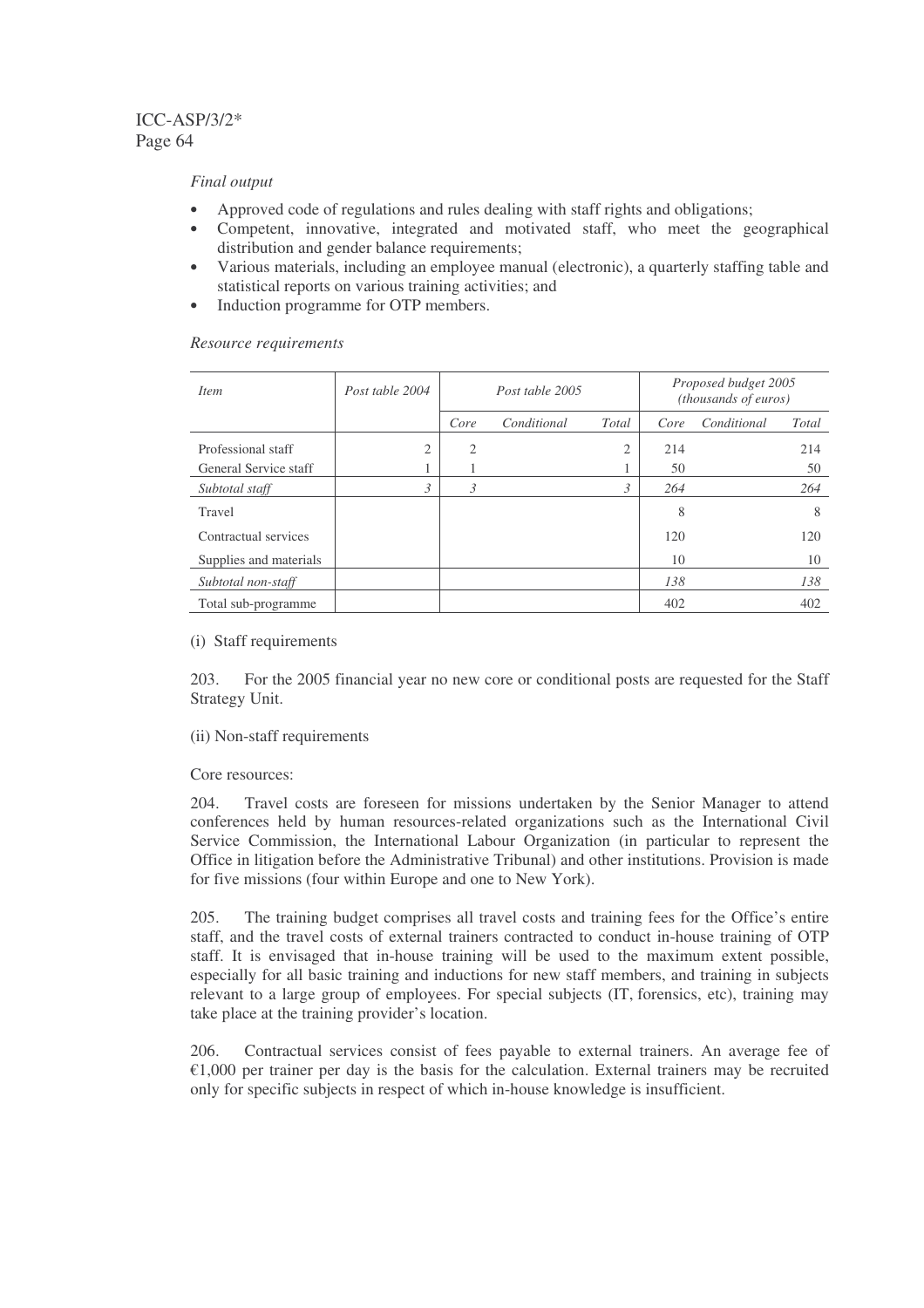207. For training material such as booklets, manuals, work tools and media support,  $\epsilon$ 20,000 is required to cover the needs of the Office.

Conditional resources:

208. The Staff Strategy Unit requests no conditional resources.

# **(e) Sub-programme 2150: Public Information Unit**

#### *Introduction*

209. The OTP will rely on the Registry for the general dissemination of information and will develop a small outreach capacity specifically tailored to OTP needs in order to maintain confidentiality where necessary. This Public Information Unit will achieve two goals:

- (a) Increase trust and understanding in specific communities around the world in order to receive assistance with investigations and prosecutions; and
- (b) Amplify the deterrent effect of the cases prosecuted by fostering the flow of information and public understanding of the OTP's case-specific work.

210. For each situation it investigates, the OTP must solicit support and assistance from the different national police forces and prosecutors, from local and international non-governmental organizations, from companies operating both locally and internationally, and from all relevant intergovernmental organizations. The OTP will have to balance the different and sometimes contradictory interests of these actors. Reaching different audiences around the world and working with them on a permanent basis will require a strategic approach.

211. Through a Public Information Adviser, the Public Information Unit will create and execute strategies for all OTP constituencies by using its thorough knowledge of the structure and activities of the Office and adopting a strategic approach to meeting its operational needs and consolidating the deterrent effect. In addition to this strategic function, the Public Information Unit will execute all OTP-specific media outreach activities on behalf of the Prosecutor through a Spokesperson.

#### *Objectives*

- To promote understanding of the work of the Office among the public and the "communities of interest" affected by its work, thereby facilitating the conduct of investigations and trials;
- To contribute to the ICC's deterrent effect by increasing awareness of the OTP's work; and
- To disseminate information and handle media queries.

| <i>Expected accomplishments</i>                                                             | Indicators of achievement   |
|---------------------------------------------------------------------------------------------|-----------------------------|
| Development of a network of contacts with $\bullet$ Satisfaction of the Prosecutor with the |                             |
| members of key communities.                                                                 | work with such communities. |

#### *Final output*

- A coordinated strategic plan for external OTP communications and execution of that plan; and
- Positive interaction with different communities.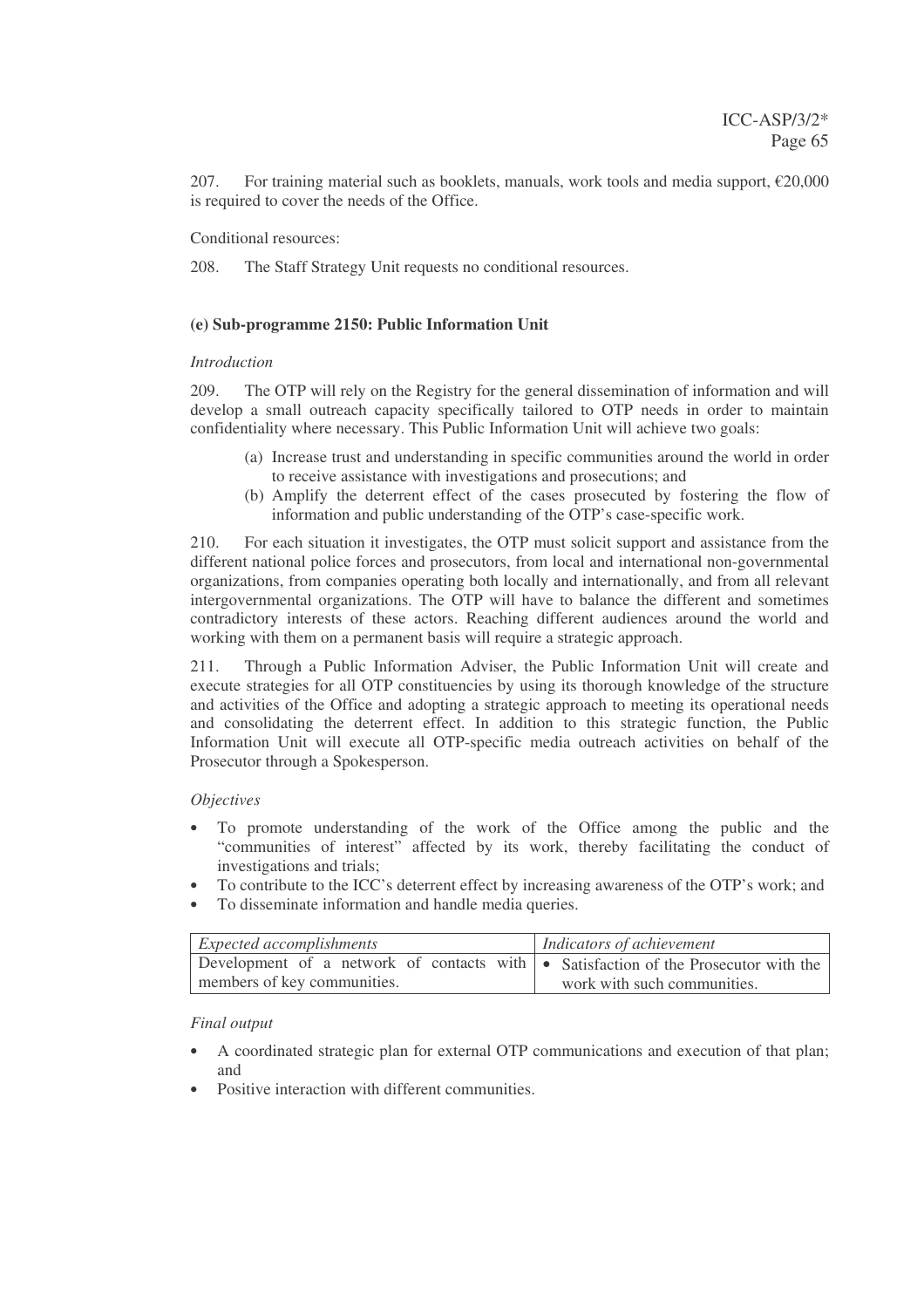### *Resource requirements*

| <i>Item</i>           | Post table 2004 | Post table 2005 |             |        | Proposed budget 2005<br>(thousands of euros) |             |       |
|-----------------------|-----------------|-----------------|-------------|--------|----------------------------------------------|-------------|-------|
|                       |                 | Core            | Conditional | Total  | Core                                         | Conditional | Total |
| Professional staff    | $\mathcal{D}$   | $\overline{2}$  |             | ◠<br>∠ | 206                                          |             | 206   |
| General Service staff |                 |                 |             |        | 50                                           |             | 50    |
| Subtotal staff        | $\mathfrak{Z}$  | 3               |             | 3      | 256                                          |             | 256   |
| Travel                |                 |                 |             |        | 25                                           |             | 25    |
| Contractual services  |                 |                 |             |        | 27                                           |             | 27    |
| Subtotal non-staff    |                 |                 |             |        | 52                                           |             | 52    |
| Total sub-programme   |                 |                 |             |        | 308                                          |             | 308   |

(i) Staff requirements

212. For the 2005 financial year no new core or conditional posts are requested for the Public Information Unit.

(ii) Non-staff requirements

Core resources:

213. The Spokesperson will accompany the Prosecutor on some of his missions to ensure that press contacts during these missions are satisfactory.

214. Contractual services encompass the photographers or camera teams brought in to cover public events organized by the Prosecutor away from headquarters, the processing and distribution of material, and the rental of appropriate facilities for press conferences abroad, in particular on the territory of countries where investigations are being conducted.

Conditional resources:

215. The Public Information Unit requests no conditional resources.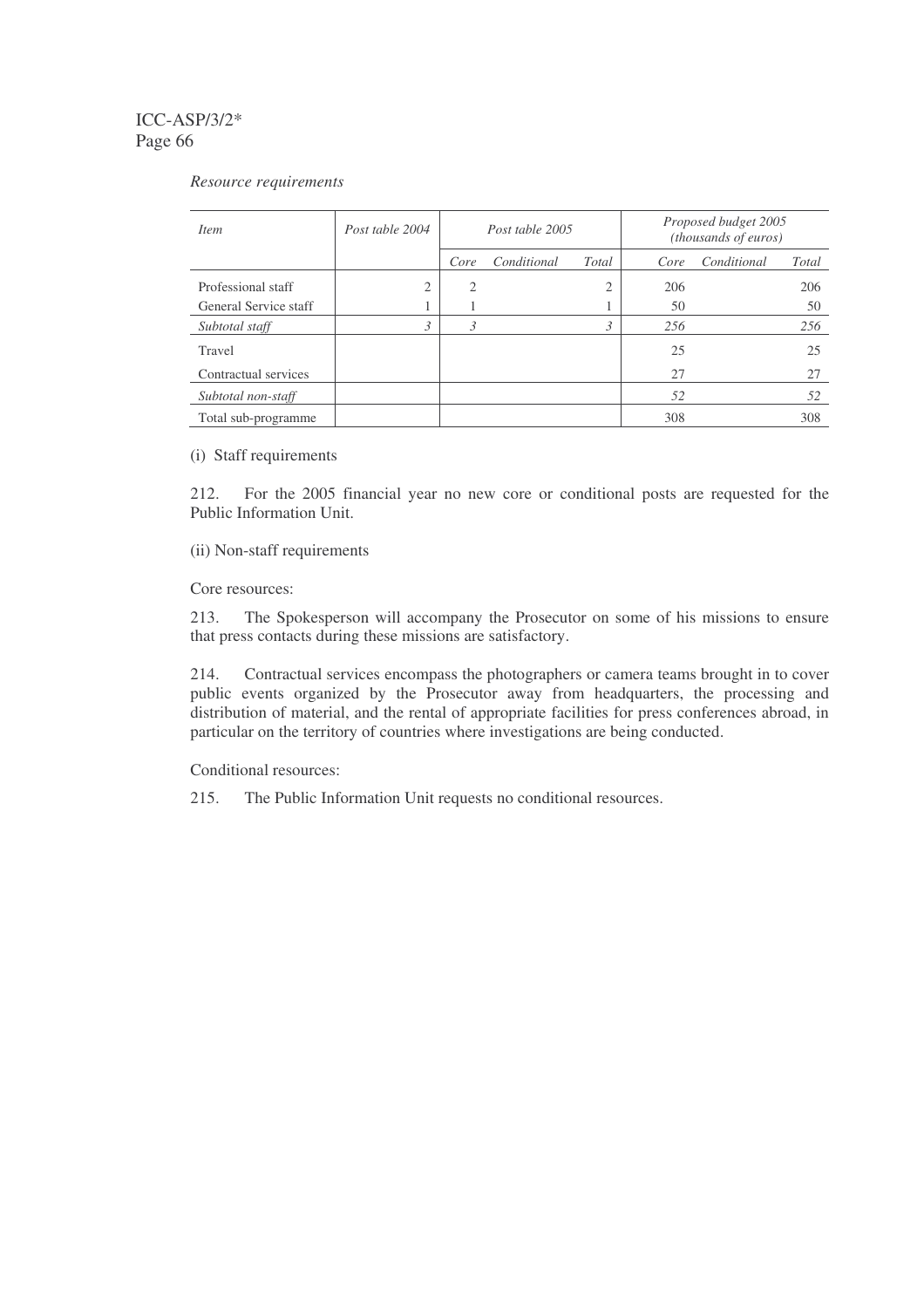# **2. Programme 2200: Jurisdiction, Complementarity and Cooperation Division**

### *Introduction*

216. The Jurisdiction, Complementarity and Cooperation Division (JCCD) provides specialist analysis and legal expertise on the issues of jurisdiction, complementarity and cooperation, which are the essential preconditions for effective investigation and prosecution.

217. The experience gained by the Office in its first months of operation has highlighted several unique challenges and issues facing the Prosecutor of the ICC, in comparison with other institutions. First, unlike other international courts, the ICC does not have jurisdiction restricted to one defined situation but comparatively open-ended jurisdiction. This requires a capacity to analyse the factual and legal aspects of multiple situations of potential jurisdiction. Indeed, article 42 of the Statute identifies the evaluation of information as the third major responsibility of the Office of the Prosecutor, in addition to the conduct of investigations and prosecutions. Second, unlike other national and international courts, the ICC does not have primary but complementary jurisdiction. This requires a specialized capacity to assess national proceedings in accordance with article 17. Finally, unlike national prosecution services, the Office does not have its own police and national systems to rely upon and, unlike UN courts, does not have the pre-established backing of enforcement powers under Chapter VII of the UN Charter. This makes it necessary to develop networks of cooperation with States and organizations.

218. A specialized unit, originally called the External Relations and Complementarity Unit, was established to deal with these issues. However, in light of the volume and complexity of the issues encountered and based on the recommendations of independent experts consulted by the Office, the Unit was converted into the JCCD. The change reflects the fact that these issues are distinct and important matters that require dedicated analysis and expertise. It also highlights the central role given in the policy of the Office to the principle of complementarity and to forging strong cooperation with the international community. It is expected that successes in these areas will significantly reduce the resource demands placed upon the Court.

The Jurisdiction, Complementarity and Cooperation Division is structured as follows:

- Sub-programme 2210: Office of the Director of Division
- Sub-programme 2220: Situation Analysis Section
- Sub-programme 2230: Jurisdiction and International Cooperation Section

| <i>Item</i>                                 | Appropriation 2004 <sup>§§</sup> | Proposed budget 2005 |             |              | Resource growth |            |  |
|---------------------------------------------|----------------------------------|----------------------|-------------|--------------|-----------------|------------|--|
|                                             | Total                            | Core                 | Conditional | Total        | Amount          | Percentage |  |
| Professional staff<br>General Service staff |                                  | 1.044<br>100         | 123         | 1,167<br>100 | 1.167<br>100    | 100<br>100 |  |
| Subtotal staff                              |                                  | 1.144                | 123         | 1.267        | 1.267           | 100        |  |
| General temporary<br>assistance             |                                  | 68                   |             | 68           | 68              | 100        |  |
| Subtotal other staff                        |                                  | 68                   |             | 68           | 68              | 100        |  |
| Travel                                      |                                  | 330                  |             | 330          | 330             | 100        |  |
| Subtotal non-staff                          |                                  | 330                  |             | 330          | 330             | 100        |  |
| Total programme                             |                                  | 1.542                | 123         | 1.665        | 1.665           | 100        |  |

<sup>&</sup>lt;sup>§§</sup> Owing to the conversion of the Unit into the JCCD, no separate 2004 budget appropriation exists for this programme.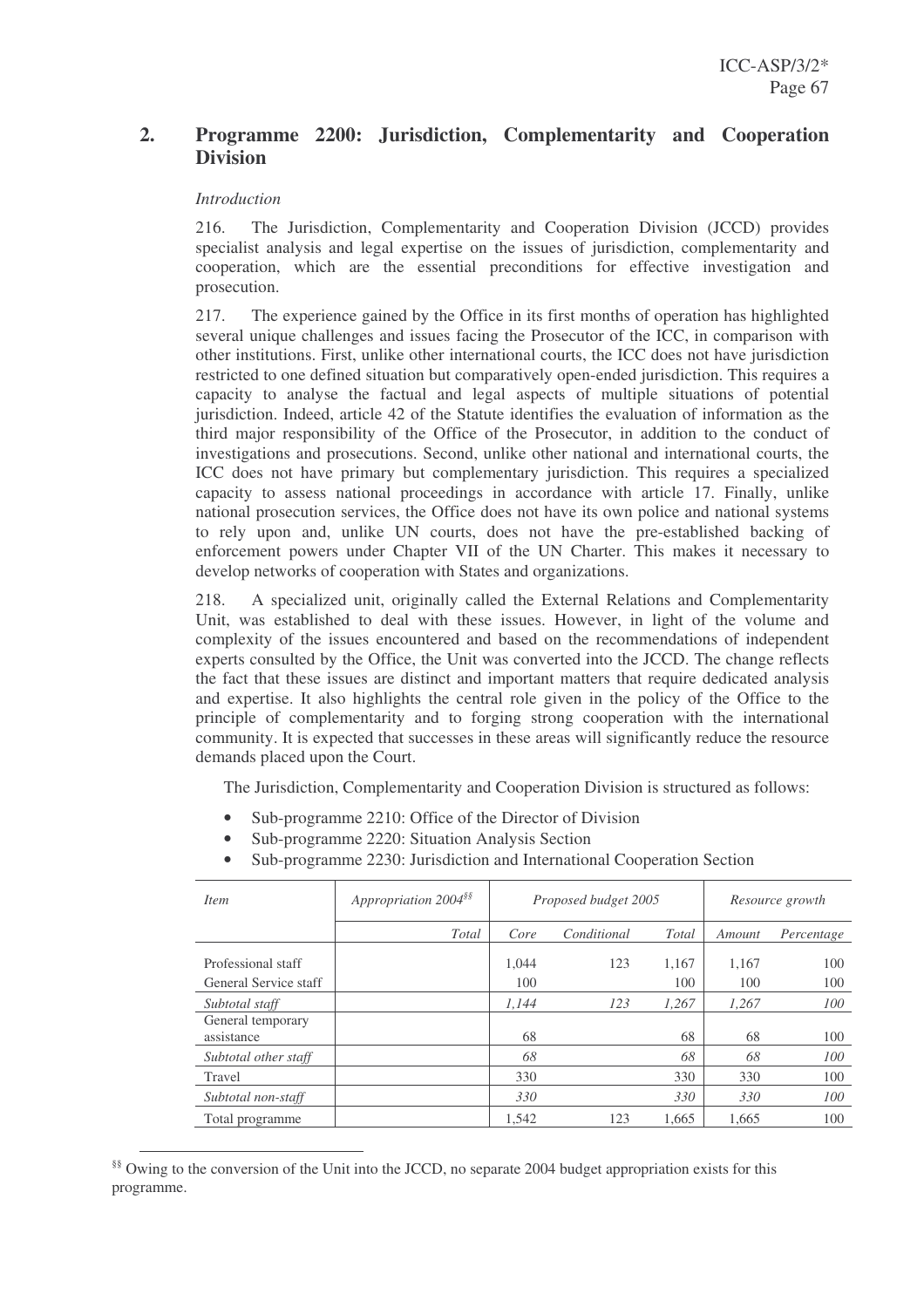# **(a) Sub-programme 2210: Office of the Director of Division**

# *Introduction*

219. The Office of the Director will manage the JCCD and supervise the activities it carries out.

# *Objectives*

• Effective management and supervision of the activities of the JCCD in order to ensure that the Division provides timely and accurate analysis and advice.

| Expected accomplishments                                  | Indicators of achievement                |  |  |  |
|-----------------------------------------------------------|------------------------------------------|--|--|--|
| Productive, efficient and collegial internal              | • Quality of the Division's work.        |  |  |  |
| organization.                                             |                                          |  |  |  |
| Collaboration with other divisions, sections and          | • Efficient<br>cooperation with other    |  |  |  |
| units of the Office and with other organs of the          | divisions, sections and units of the     |  |  |  |
| Court.                                                    | Office and other organs of the Court.    |  |  |  |
| Provision of sound factual analysis and legal             | • Satisfaction with the factual analysis |  |  |  |
| advice.                                                   | and legal advice of the JCCD; a          |  |  |  |
|                                                           | minimal number of challenges to OTP      |  |  |  |
|                                                           | determinations on jurisdiction and       |  |  |  |
|                                                           | admissibility, and upholding of OTP      |  |  |  |
|                                                           | decisions by the Court.                  |  |  |  |
| Constructive<br>with<br>relations<br><b>States</b><br>and | • Support and assistance provided by the |  |  |  |
| organizations.                                            | international community to the OTP.      |  |  |  |

# *Final output*

- Effective management of the Division;
- High-quality reports, analyses, opinions and recommendations prepared by the Division; and
- Cooperation arrangements and agreements.

*Resource requirements*

| <i>Item</i>           | Post table 2004 | Post table<br>2005 |             |                                 | Proposed budget 2005<br><i>(thousands of euros)</i> |             |       |  |
|-----------------------|-----------------|--------------------|-------------|---------------------------------|-----------------------------------------------------|-------------|-------|--|
|                       |                 | Core               | Conditional | Total                           | Core                                                | Conditional | Total |  |
| Professional staff    |                 |                    |             |                                 | 143                                                 |             | 143   |  |
| General Service staff |                 |                    |             |                                 | 50                                                  |             | 50    |  |
| Subtotal staff        | 2               | C                  |             | <sup><math>\supset</math></sup> | 193                                                 |             | 193   |  |
| Travel                |                 |                    |             |                                 | 15                                                  |             | 15    |  |
| Subtotal non-staff    |                 |                    |             |                                 | 15                                                  |             | 15    |  |
| Total sub-programme   |                 |                    |             |                                 | 208                                                 |             | 208   |  |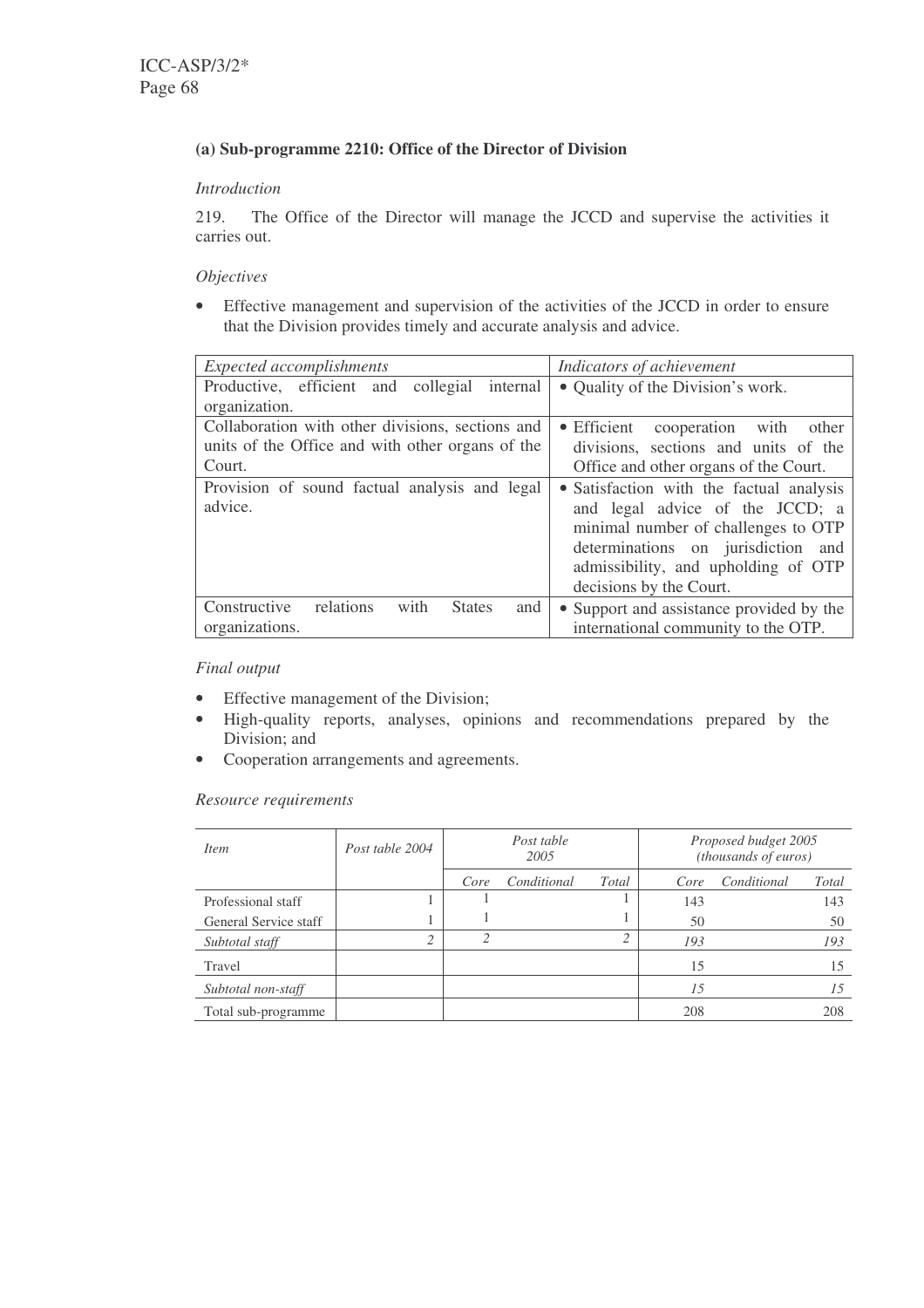### (i) Staff requirements

For the financial year 2005 no new core or conditional posts are requested.

### (ii) Non-staff requirements

Core resources:

220. The Director of Division, who also performs the duties of Chef de Cabinet of the Prosecutor, will have to travel to countries in order to conclude agreements and liaise with government officials and to accompany the Prosecutor where appropriate. Provision is made for two missions within Europe and four missions outside Europe.

Conditional resources:

221. The Office of the Director requests no conditional resources.

### **(b) Sub-programme 2220: Situation Analysis Section**

### *Introduction*

222. The Situation Analysis Section provides in-depth factual analysis of situations of interest, as required under articles 15 and 53 of the Statute. Analysis will be carried out for up to eight situations of interest. By gathering preliminary information on the nature and scale of reported crimes, the Situation Analysis Section provides the necessary factual background for timely and informed decisions in accordance with the requirements of the Statute. The Section systematically collects information relevant to admissibility (national proceedings, legislation, institutions) and the interests of justice, and produces analytical reports in conjunction with the Jurisdiction and International Cooperation Section. The Section also assists the Investigation Teams by contributing ongoing analysis relating to issues of admissibility, cooperation challenges and opportunities, and other important contextual matters.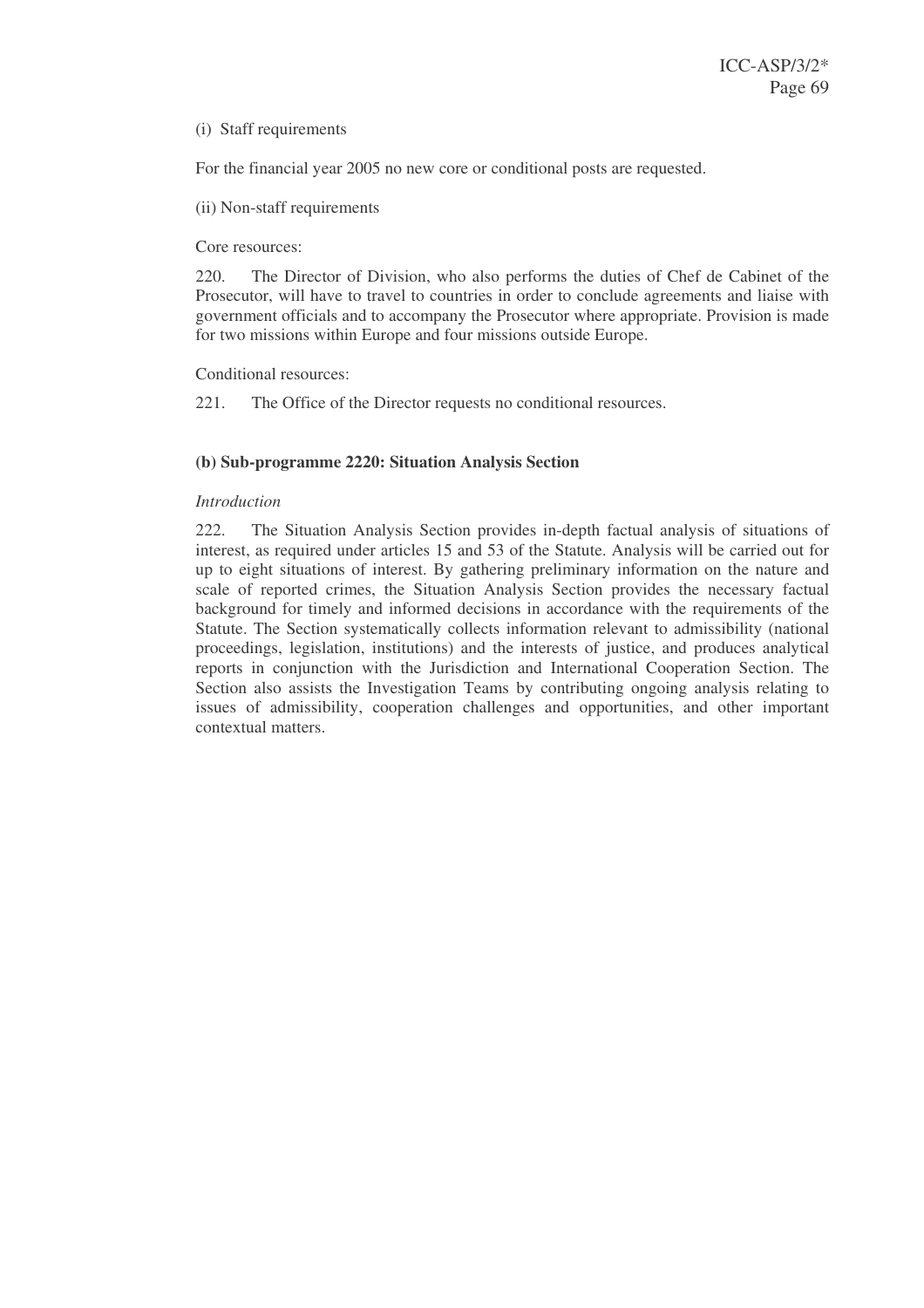# *Objectives*

- To seek information and carry out ongoing analysis relating to the situations in which crimes have allegedly been committed; and
- To provide the Jurisdiction and International Cooperation Section, the Investigation Teams and the Prosecutor with the information and analysis necessary to assess the statutory requirements for jurisdiction and admissibility.

| Expected accomplishments                                                                                                                                                                                             | Indicators of achievement                                                                                                    |
|----------------------------------------------------------------------------------------------------------------------------------------------------------------------------------------------------------------------|------------------------------------------------------------------------------------------------------------------------------|
| Analysis of eight situations of interest at a<br>time, and development of the factual<br>requirements relevant to a determination of<br>whether or not to initiate an investigation<br>under article 53 and rule 48. | • Quality and timeliness of analyses and<br>reports, including reports to the<br>Executive Committee and senior<br>managers. |
| Provision of ongoing analysis and support for<br>the investigation and prosecution of cases.                                                                                                                         | • Sound decisions regarding<br>the<br>selection of situations and cases.                                                     |

### *Final output*

- Reports, analyses and advice on situations of interest;
- Reports on facts and context facilitating decisions regarding whether or not to proceed with a given investigation; and
- Integrated investigation plans.

### *Resource requirements*

| <i>Item</i>           | Post table 2004 | Post table<br>2005 |             |       | Proposed budget 2005<br>( <i>thousands of euros</i> ) |             |       |
|-----------------------|-----------------|--------------------|-------------|-------|-------------------------------------------------------|-------------|-------|
|                       |                 | Core               | Conditional | Total | Core                                                  | Conditional | Total |
| Professional staff    | $\overline{4}$  | 5                  | 2           | 7     | 407                                                   | 123         | 530   |
| General Service staff |                 |                    |             |       |                                                       |             |       |
| Subtotal staff        | 4               | 5                  | 2           | 7     | 407                                                   | 123         | 530   |
| General temporary     |                 |                    |             |       |                                                       |             |       |
| assistance            |                 |                    |             |       | 34                                                    |             | 34    |
| Subtotal other staff  |                 |                    |             |       | 34                                                    |             | 34    |
| Travel                |                 |                    |             |       | 133                                                   |             | 133   |
| Subtotal non-staff    |                 |                    |             |       | 133                                                   |             | 133   |
| Total sub-programme   |                 |                    |             |       | 574                                                   | 123         | 697   |

# (i) Staff requirements

Core resources:

# *One Analyst (P-3)*

223. This Analyst is required because of the unexpected number of complex situations warranting analysis by the Office. The Office requires an additional Analyst with advanced expertise and experience in order to fulfil its statutory responsibility to assess the factors under article 53 of the Statute with respect to a large number of situations. The Analyst is required to assemble accurate, timely and thorough information on crimes, national proceedings and systems, and factors potentially relevant to the interests of justice (article 53 of the Statute). This will facilitate objective and well-informed decisions regarding whether or not to initiate investigations.

224. In order to cover workload peaks and to avoid creating backlogs or missing unique opportunities, the Section needs a small amount of resources to acquire additional working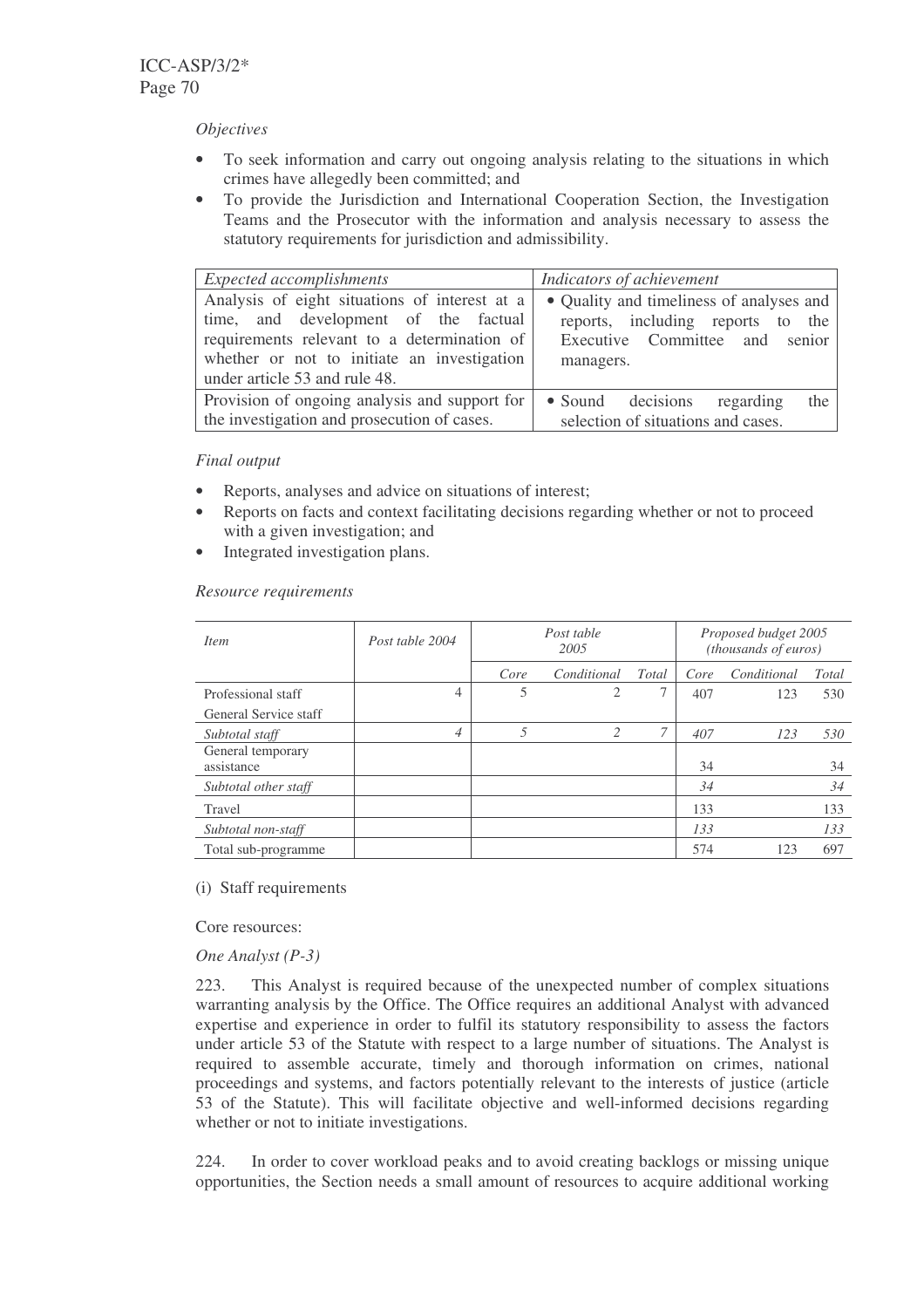capacity at short notice. The budget proposal foresees five work-months of temporary assistance at the P-2 level.

### Conditional resources:

# *Two Associate Analysts (P-2)*

225. The Associate Analysts will be integrated into joint analysis teams and the Investigation Teams in order to carry out fact-finding tasks and analyse developments relevant to matters of jurisdiction and admissibility and the interests of justice. Their participation will ensure a consistent, integrated approach to these issues in conformity with article 53(2) of the Statute. Issues of admissibility must be continually assessed as particular suspects are identified in order to determine whether they are subject to national proceedings and whether such proceedings are genuine. The Associate Analysts will also gather information and provide advice on contextual issues and challenges and on opportunities for cooperation. The Associate Analysts will help to coordinate and streamline cooperation requests issued to States, thereby promoting consistency and reducing unnecessary demands on States Parties.

### (ii) Non-staff requirements

### Core resources:

226. The Section's staff will be required to travel in order to collect factual information on situations under analysis and to develop information-collection networks. Provision is made for one seven-day mission per situation under advanced analysis, and for twelve missions outside Europe and eight missions within Europe. The purpose of these missions is to conduct analysis work in situ and to liaise with governments or other institutions in order to receive additional information under article 15(2) of the Statute.

### Conditional resources:

227. The Situation Analysis Section has no other conditional requirements.

### **(c) Sub-programme 2230: Jurisdiction and International Cooperation Section**

### *Introduction*

228. The duties of the Jurisdiction and International Cooperation Section are fourfold. First, the Section provides specialist legal analysis and recommendations on issues of jurisdiction, complementarity and cooperation in relation to situations under analysis or investigation. Second, the Section is responsible for the initial legal analysis of incoming communications and the provision of prompt and meaningful responses to senders of communications, as required under article 15(2) and (6) of the Statute. Third, the Section implements OTP policy with respect to complementarity, both by building tools to assess national proceedings and by working within the limits of available resources to encourage genuine national proceedings where possible. Successes in this area may dramatically reduce the resource demands on the Court by rendering costly ICC proceedings unnecessary. Fourth, the Section negotiates cooperation agreements with relevant States, entities and intergovernmental and non-governmental organizations. The Section also works more generally to build networks of support and cooperation and to establish and maintain regular contacts with States and organizations as a framework for assistance with the work of the Office.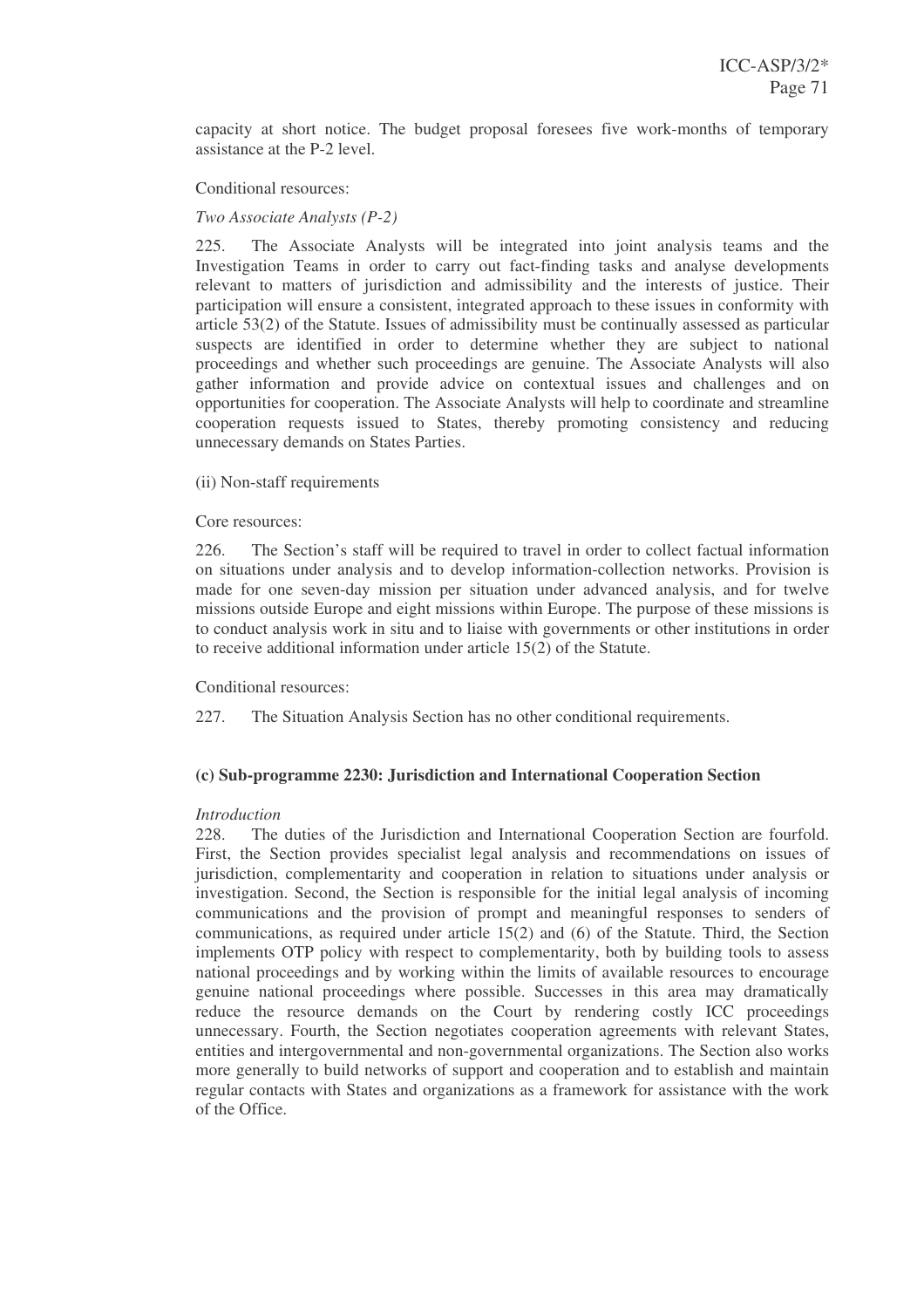# *Objectives*

- To provide continuing legal analysis relating to the statutory requirements for jurisdiction and admissibility;
- To conduct the initial review of communications (in conjunction with the Information and Evidence Unit), to provide prompt and meaningful responses to all those who bring alleged crimes to the attention of the Prosecutor and, where appropriate, to seek further analysis of communications;
- To engage in monitoring and dialogue regarding national proceedings in order to satisfy the statutory complementarity requirements and OTP policy objectives; and
- To establish and maintain relations with States and organizations, to build support for the work of the OTP and to establish and channel cooperation arrangements and agreements relevant to the work of the Investigation and Prosecution Divisions.

| <b>Expected accomplishments</b>                                                                                                                                                                | Indicators of achievement                                                                                                                                                                                                                                                                                                                                                                                               |  |  |  |
|------------------------------------------------------------------------------------------------------------------------------------------------------------------------------------------------|-------------------------------------------------------------------------------------------------------------------------------------------------------------------------------------------------------------------------------------------------------------------------------------------------------------------------------------------------------------------------------------------------------------------------|--|--|--|
| Timely and accurate analysis of jurisdiction<br>and admissibility issues on an ongoing basis.                                                                                                  | Accurate analysis and satisfaction of<br>$\bullet$<br>statutory requirements for jurisdiction<br>and admissibility.                                                                                                                                                                                                                                                                                                     |  |  |  |
| Timely initial analysis of communications and<br>provision of responses to all senders of<br>communications.                                                                                   | Initial review<br>of<br>incoming<br>$\bullet$<br>communications<br>completed<br>and<br>acknowledgements<br>or<br>responses<br>provided within one month of receipt.                                                                                                                                                                                                                                                     |  |  |  |
| standards<br>Procedures and<br>developed<br>for<br>assessing national proceedings and dialogue<br>undertaken<br>potential<br>with<br>prosecuting<br>authorities.                               | Effective interaction with States and<br>$\bullet$<br>relevant organizations in promoting<br>and assisting national proceedings.                                                                                                                                                                                                                                                                                        |  |  |  |
| of<br>Negotiation<br>other<br>agreements<br>and<br>arrangements with States and organizations for<br>the provision of information and other forms of<br>support in relation to OTP activities. | supervision<br>Conclusion and<br>of<br>$\bullet$<br>cooperation agreements.<br>Creation of specific procedures and<br>$\bullet$<br>arrangements for handling confidential<br>information provided by States and<br>organizations, ensuring compatibility<br>with the Statute.<br>Regular meetings held<br>by<br>the<br>Prosecutor (and other OTP staff) with<br>representatives of States Parties and<br>organizations. |  |  |  |

# *Final output*

- Analytical reports and recommendations on jurisdiction, admissibility and cooperation issues;
- Reports and recommendations on communications and situations of interest, integrating legal and factual requirements; and
- Conclusion of cooperation agreements.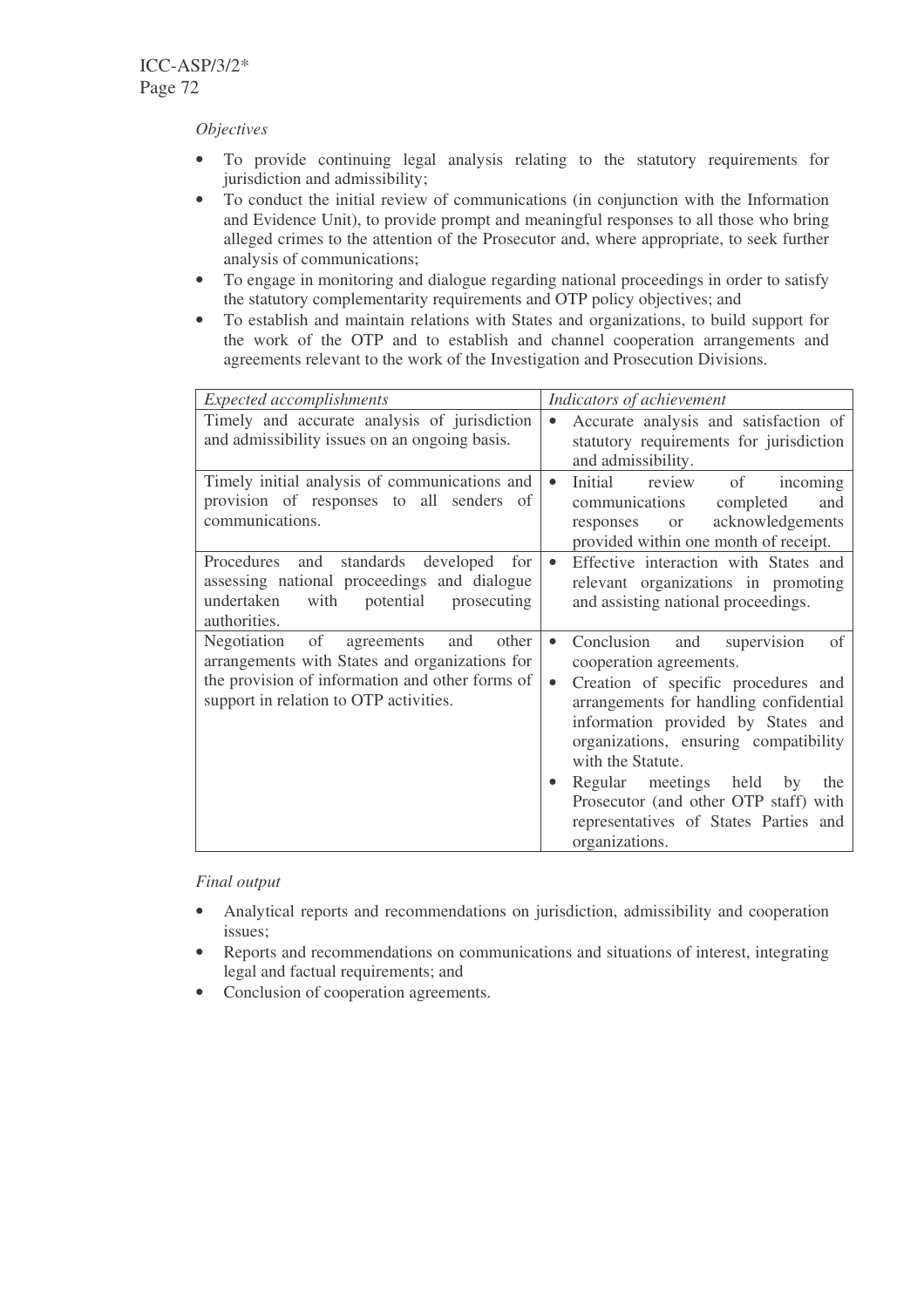# *Resource requirements*

| <i>Item</i>           | Post table 2004 | Post table<br>2005 |             |       | Proposed budget 2005<br><i>(thousands of euros)</i> |             |       |
|-----------------------|-----------------|--------------------|-------------|-------|-----------------------------------------------------|-------------|-------|
|                       |                 | Core               | Conditional | Total | Core                                                | Conditional | Total |
| Professional staff    | 5               | 5                  |             | 5     | 494                                                 |             | 494   |
| General Service staff |                 |                    |             |       | 50                                                  |             | 50    |
| Subtotal staff        | 6               | 6                  |             | 6     | 544                                                 |             | 544   |
| General temporary     |                 |                    |             |       |                                                     |             |       |
| assistance            |                 |                    |             |       | 34                                                  |             | 34    |
| Subtotal other staff  |                 |                    |             |       | 34                                                  |             | 34    |
| Travel                |                 |                    |             |       | 182                                                 |             | 182   |
| Subtotal non-staff    |                 |                    |             |       | 182                                                 |             | 182   |
| Total sub-programme   |                 |                    |             |       | 760                                                 |             | 760   |

# (i) Staff requirements

229. For the financial year 2005 no new core or conditional posts are requested.

# Core resources:

230. In order to cover workload peaks and to avoid creating backlogs or missing unique opportunities, the Section needs a small amount of resources to acquire additional working capacity at short notice. The budget proposal foresees five work-months of temporary assistance at the P-2 level.

# (ii) Non-staff requirements

# Core resources:

231. Section members will need to travel in order to build up a network of cooperation agreements and arrangements and in order to gain firsthand knowledge of facts relating to the issues of admissibility and jurisdiction (e.g. whether national institutions are in place and are able and willing to carry out genuine investigations and prosecutions). Two seven-day missions per situation under advanced analysis, as well as six missions within Europe and twelve missions outside Europe are envisaged. The purpose of these missions is to negotiate agreements, secure cooperation and obtain relevant information regarding the admissibility of potential cases.

# Conditional resources:

232. The Jurisdiction and International Cooperation Section requests no conditional resources.

# **3. Programme 2300: Investigation Division**

# *Introduction*

233. The Investigation Division participates in the analysis preceding an investigation from a crime perspective, carries out all stages of investigatory work and collaborates with the Prosecution Division during trial. The Division comprises lawyers and experts based at headquarters who will support the work of specialized teams tailored to each specific situation. The Division coordinates cooperation with national investigators and prosecutors in accordance with case needs.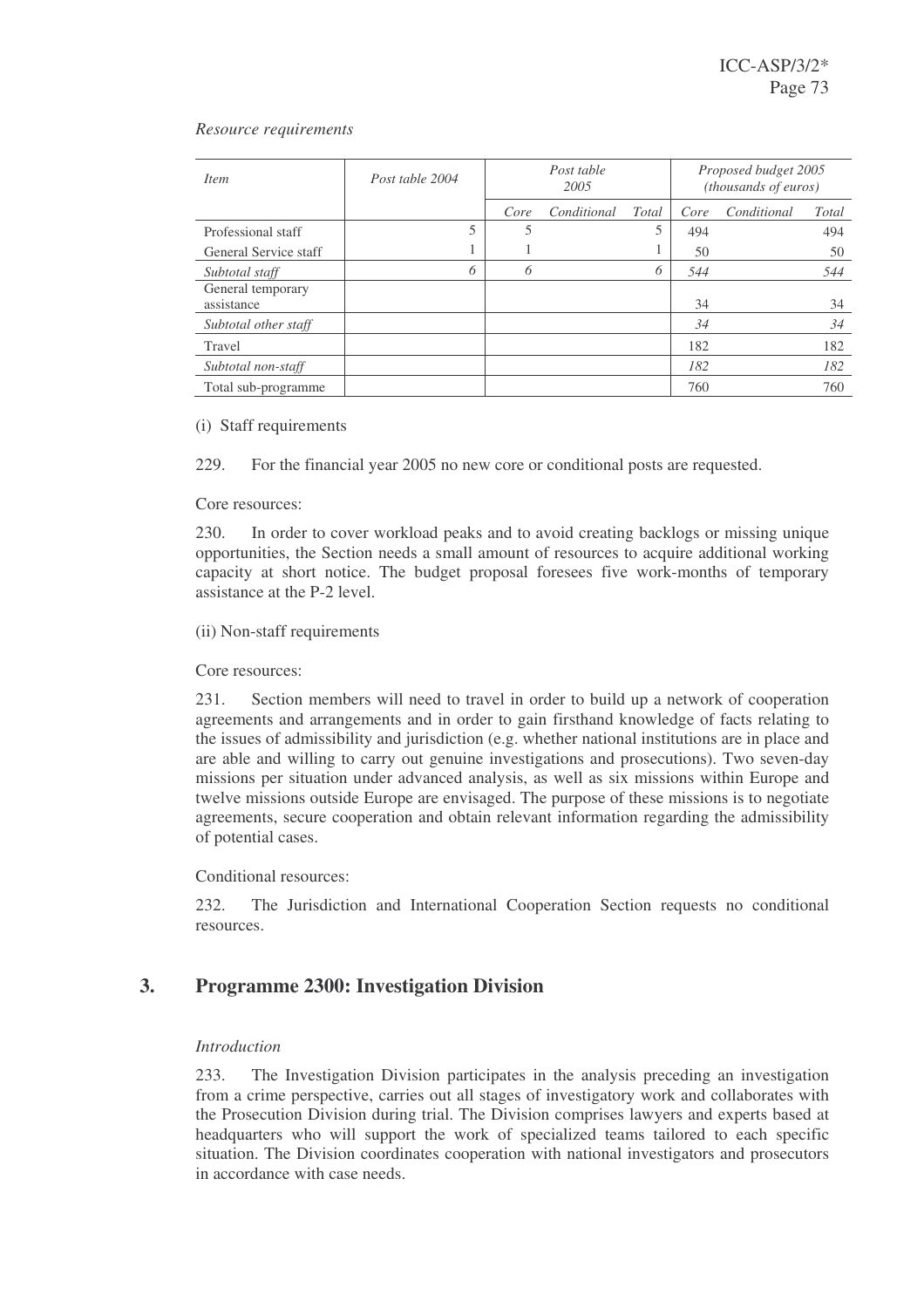The Investigation Division is structured as follows:

- Sub-programme 2310: Office of the Deputy Prosecutor for Investigations
- Sub-programme 2320: Investigations Planning and Support Section
- Sub-programme 2330: Investigation Teams

| <i>Item</i>                              | Appropriation<br>2004 | Proposed budget 2005<br>(thousands of euros) |             |              | Resource growth |            |  |
|------------------------------------------|-----------------------|----------------------------------------------|-------------|--------------|-----------------|------------|--|
|                                          | Total                 | Core                                         | Conditional | <b>Total</b> | Amount          | Percentage |  |
| Professional staff<br>General Service    | 2,355                 | 3.958                                        | 705         | 4,663        | 2.308           | 98         |  |
| staff                                    | 247                   | 710                                          | 386         | 1,096        | 849             | 344        |  |
| Subtotal staff                           | 2.602                 | 4,668                                        | 1.091       | 5,759        | 3.157           | 121        |  |
| General temporary<br>assistance          | 2,242                 |                                              | 684         | 684          | $-1,558$        | $-70$      |  |
| Subtotal other staff                     | 2,242                 |                                              | 684         | 684          | $-1,558$        | $-70$      |  |
| Travel                                   | 666                   | 270                                          | 855         | 1,125        | 459             | 69         |  |
| Contractual<br>services<br>Furniture and | 76                    |                                              | 100         | 100          | 24              | 32         |  |
| equipment                                | 916                   | 168                                          | 275         | 443          | $-473$          | $-52$      |  |
| Subtotal non-staff                       | 1.658                 | 438                                          | 1,230       | 1,668        | 10              |            |  |
| Total programme                          | 6.502                 | 5.106                                        | 3,005       | 8,111        | 1.609           | 25         |  |

# **(a) Sub-programme 2310: Office of the Deputy Prosecutor for Investigations**

# *Introduction*

234. The Office of the Deputy Prosecutor for Investigations supports the Deputy Prosecutor in the administration and supervision of all investigation activities.

# *Objectives*

- To assist the Prosecutor in the development and management of the OTP;
- To develop a strategy for the Investigation Division and translate it into annual objectives and a budget;
- To oversee liaison with the Registry's Victims and Witnesses Unit and Victims Participation and Reparation Section; and
- To support and supervise the Investigation Teams and the Investigative Planning and Support Section.

| <i>Expected accomplishments</i>                      | Indicators of achievement                     |
|------------------------------------------------------|-----------------------------------------------|
| Organization of the Investigation Division and       | Organized Division and effective<br>$\bullet$ |
| its collaboration with the other OTP divisions,      | collaboration with external actors            |
| the Registry and key international partners.         | when necessary.                               |
| Crime base analysis for eight situations being       | Expected number of analyses<br>$\bullet$      |
| analysed by the JCCD.                                | undertaken in conjunction with                |
|                                                      | the JCCD.                                     |
| Advanced analysis to determine the nature and        | Expected number of analyses<br>$\bullet$      |
| feasibility of an investigation for four situations, | undertaken.                                   |
| two of which will be finalized.                      |                                               |
| Launch of three investigations, one of which will    | $\sigma$<br>number<br>Expected<br>$\bullet$   |
| be finalized.                                        | investigations<br>and/or<br>begun             |
|                                                      | finalized.                                    |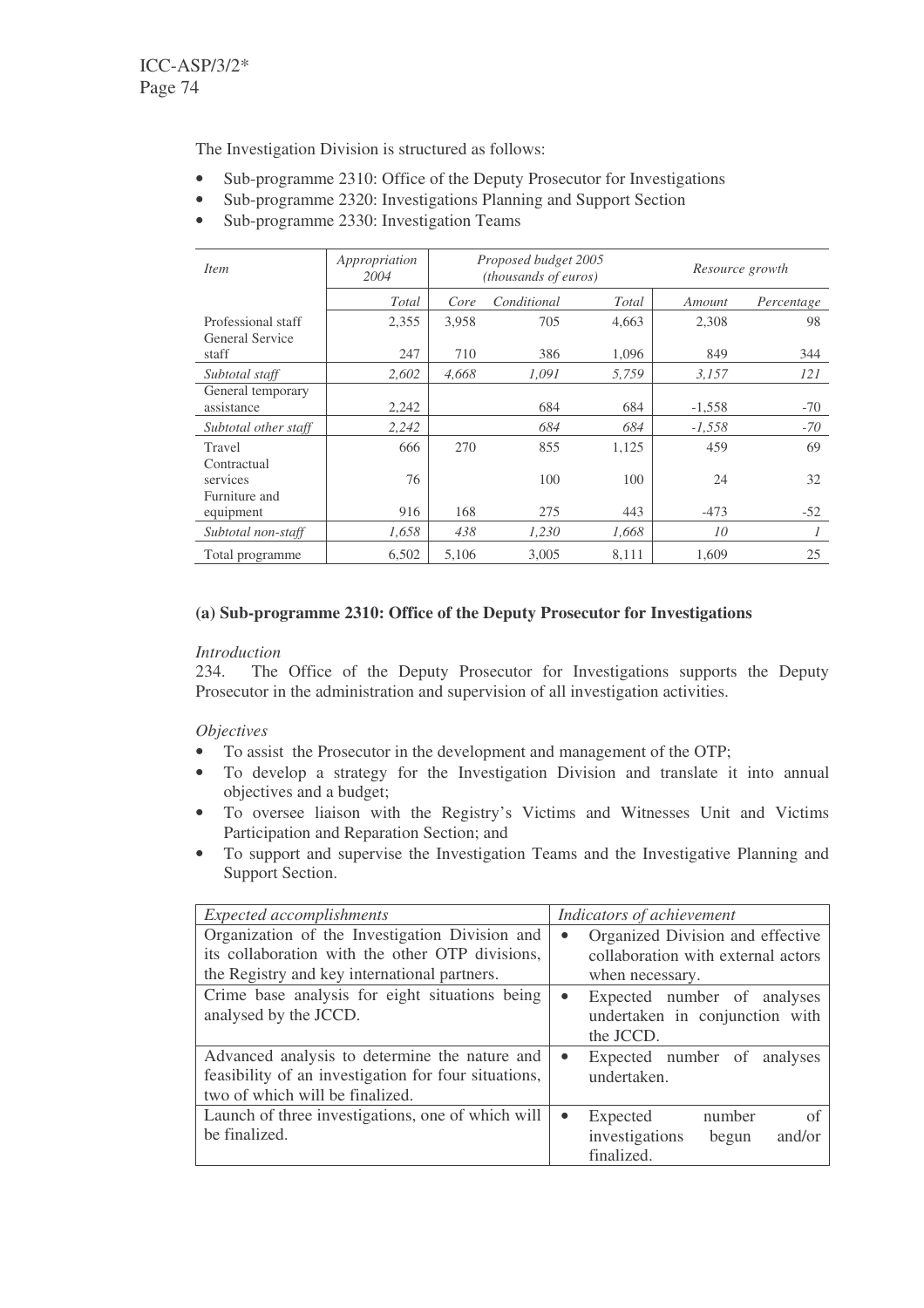# *Final output*

- Investigation Division organized; and
- Progress reports on the ongoing analyses and investigations.

# *Resource requirements*

| <i>Item</i>        | Post table 2004 | Post table 2005 |             |               | Proposed budget 2005<br><i>(thousands of euros)</i> |             |       |  |
|--------------------|-----------------|-----------------|-------------|---------------|-----------------------------------------------------|-------------|-------|--|
|                    |                 | Core            | Conditional | Total         | Core                                                | Conditional | Total |  |
| Professional staff |                 |                 |             |               | 180                                                 |             | 180   |  |
| General Service    |                 |                 |             |               |                                                     |             |       |  |
| staff              |                 |                 |             |               | 50                                                  |             | 50    |  |
| Subtotal staff     | 2               | 2               |             | $\mathcal{L}$ | 230                                                 |             | 230   |  |
| Travel             |                 |                 |             |               | 10                                                  | 15          | 25    |  |
| Subtotal non-staff |                 |                 |             |               | 10                                                  | 15          | 25    |  |
| Total sub-         |                 |                 |             |               |                                                     |             |       |  |
| programme          |                 |                 |             |               | 240                                                 | 15          | 255   |  |

### (i) Staff requirements

235. The Office of the Deputy Prosecutor for Investigations has no conditional staffing requirements.

# (ii) Non-staff requirements

Core resources:

236. The Deputy Prosecutor will be required to travel in order to visit States and intergovernmental organizations directly linked to investigative activities (e.g. Interpol) and non-governmental organizations capable of providing relevant information. Three missions in Europe and one mission outside Europe are envisaged.

# Conditional resources:

237. Assuming that investigations are initiated under article 53 of the Rome Statute, the Deputy Prosecutor will have to travel to the territory of the States concerned in order to supervise investigative activities and to liaise with governments and representatives of other institutions. Provision is made for three missions outside Europe.

# **(b) Sub-programme 2320: Investigations Planning and Support Section**

### *Introduction*

238. The Investigations Planning and Support Section will comprise three units: an Operational Support Unit, a Gender and Children's Unit (in response to the provisions of article 42(9) of the Rome Statute) and an Investigative Strategies and Analysis Unit (based at headquarters).

239. The Operational Support Unit has three main areas of responsibility: first, to organize field investigations and liaise with teams in the field; second, to ensure that the necessary security procedures for investigations are developed and applied; and, third, to manage the inflow of information into the Investigation Division.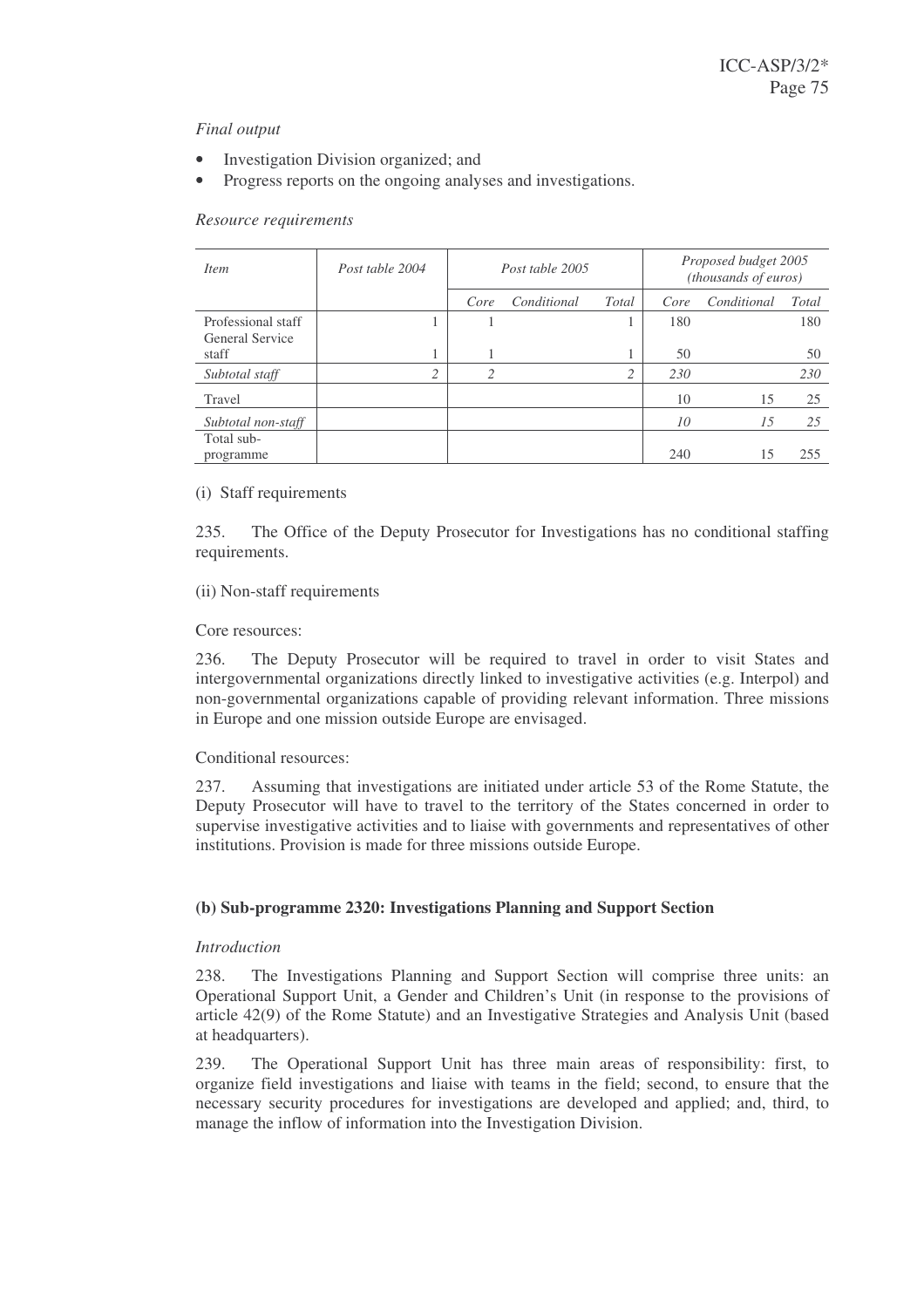240. The Gender and Children's Unit has been created to fulfil the mandate of article 42(9). Pursuant to the statutory recognition of the issues of gender and sexual violence and violence against children, the Unit will: provide prior expertise and training to investigation staff members taking the testimony of victims of such crimes; oversee the quality of the Investigation Teams' work by monitoring whether appropriate methods and techniques are being employed in the field and, where necessary, dispatching its Associate Victims Experts to the field. The Unit will also provide expertise on any other specific issues that may arise during the course of investigations. Lastly, the Unit will liaise with the Victims Participation and Reparation Section in the Registry.

241. The Investigative Strategies and Analysis Unit develops and implements new strategies for undertaking investigations. It conducts analysis in support of the various divisions and Investigation Teams within the Office of the Prosecutor. Lastly, it works to create and maintain a network linking the OTP with various professional groups within national systems.

# *Objectives*

- To offer, on request, factual analysis to the Jurisdiction, Cooperation, and Complementarity Division so that the Executive Committee can determine the need for further analysis or investigation in a particular situation;
- To develop and update investigation plans in collaboration with the relevant Investigation Teams;
- To oversee the quality and progress of investigations and to report on a regular basis to the Executive Committee;
- To pursue investigative steps and provide the necessary support and protection to victims and witnesses, in cooperation with the Registry and the Investigation Teams;
- To ensure the implementation and coordination of support to field operations;
- To create cooperative structures with external organizations in order to support the Investigation Teams; and
- To support the prosecutorial activities of the Prosecution Division.

| Expected accomplishments                                                                            | Indicators of achievement                                                                        |
|-----------------------------------------------------------------------------------------------------|--------------------------------------------------------------------------------------------------|
| Analysis of four situations, two of which will be<br>finalized.                                     | Analysis and support performed as<br>$\bullet$<br>planned and to the satisfaction of<br>clients. |
| Creation of networks allowing the organization<br>to function in a flexible and cost-effective way. | Progress made towards achieving<br>$\bullet$<br>robust and effective networks of<br>cooperation  |
| Assessment of issues related to investigations of<br>gender crimes and crimes against children.     | Approved and implemented policy.<br>$\bullet$                                                    |

# *Final output*

- Reports on the crime base and organizations; and
- Policy on investigations related to gender crimes and crimes against children.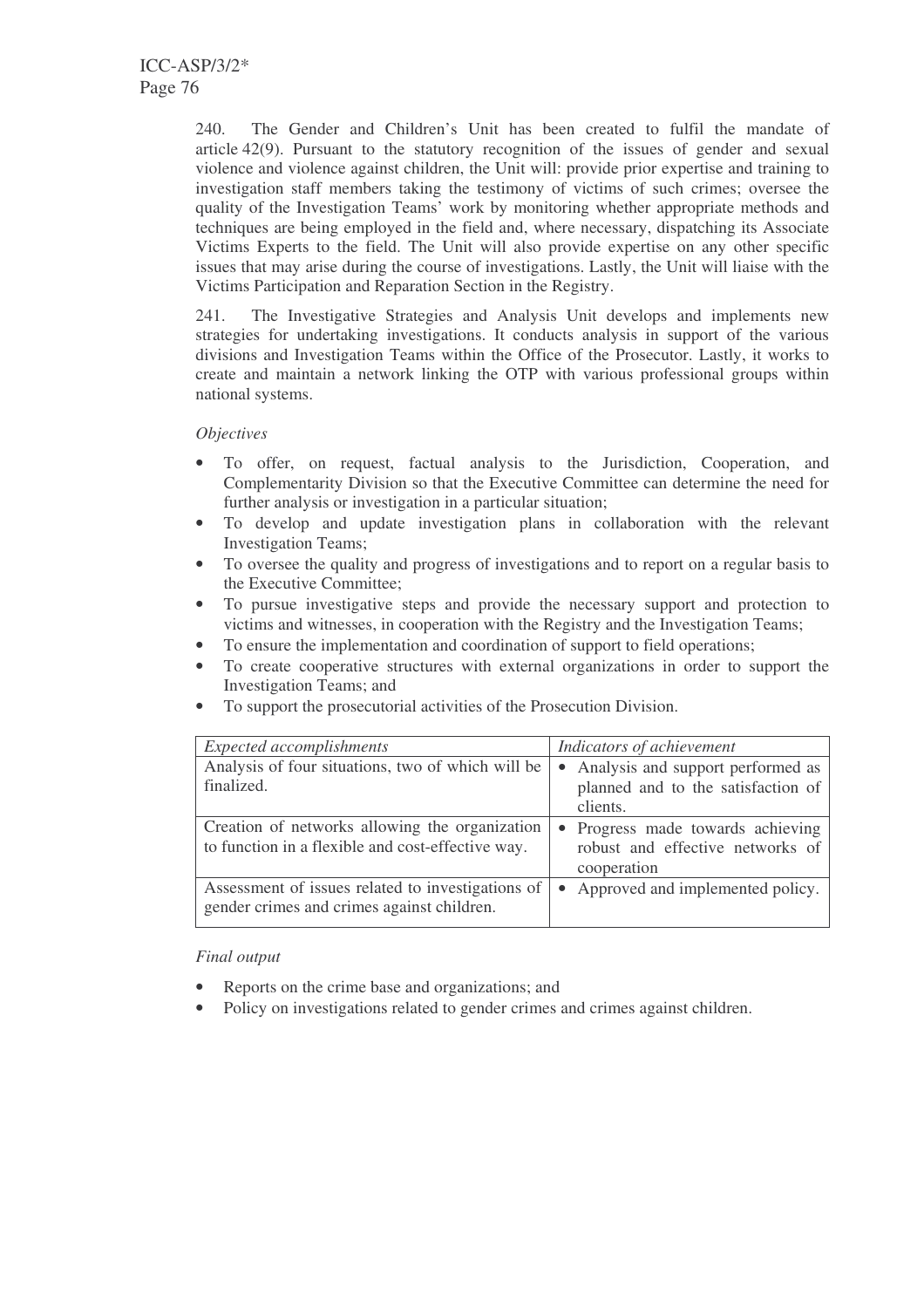# *Resource requirements*

| <i>Item</i>           | Post table 2004 | Post table 2005 |                |       | Proposed budget 2005<br><i>(thousands of euros)</i> |             |       |  |
|-----------------------|-----------------|-----------------|----------------|-------|-----------------------------------------------------|-------------|-------|--|
|                       |                 | Core            | Conditional    | Total | Core                                                | Conditional | Total |  |
| Professional staff    | 21              | 21              |                | 22    | 2,097                                               | 82          | 2,179 |  |
| General Service staff | 6               |                 | 3              | 10    | 340                                                 | 111         | 451   |  |
| Subtotal staff        | 27              | 28              | $\overline{4}$ | 32    | 2.437                                               | 193         | 2,630 |  |
| Travel                |                 |                 |                |       | 260                                                 |             | 260   |  |
| Furniture and         |                 |                 |                |       |                                                     |             |       |  |
| equipment             |                 |                 |                |       | 118                                                 |             | 118   |  |
| Subtotal non-staff    |                 |                 |                |       | 378                                                 |             | 378   |  |
| Total sub-programme   |                 |                 |                |       | 2,815                                               | 193         | 3.008 |  |

# (i) Staff requirements

Core resources:

### *One Administrative Assistant (GS-OL)*

242. In the Investigations Planning and Support Section, only one new core post is proposed for 2005: an Administrative Assistant. The Assistant is required in light of the increasing workload and will work in combination with the personal assistant to the Deputy Prosecutor to ensure sufficient coverage of the working hours of the Deputy Prosecutor and the Chief of the Investigations Planning and Support Section.

### Conditional Resources:

### *One Local Liaison Coordinator (P-3)*

243. A conditional P-3 Local Liaison Coordinator post will serve to guide a small team of Local Liaison Assistants. This conditional requirement is dependent on the field activities carried out by the Investigation Teams. The Coordinator is needed to plan the work of the Investigation Division and to assist in executing that work by making local contacts for the purpose of facilitating investigations and assessing on-the-ground needs, progress made and relations with the OTP. The Coordinator will select, train and monitor his or her local assistants; assess needs and plan local outreach activities; and coordinate work with the Registry in order to interact beneficially with local communities during the investigation and trial phases.

### *Three Data Entry Clerks (GS-OL)*

244. A vast amount of information will be coming into the OTP during investigations. Information that has been evaluated by analysts or investigators in a team will need to be integrated into the system by the data entry clerks. The three requested posts are conditional and will be filled only if the Section's standing data-entry capacity has been exhausted owing to increased investigation activities.

### (ii) Non-staff requirements

### Core Resources:

245. Missions to the field will be necessary for the Section Chief, the analysts and the experts working in the Gender and Children's Unit. It is envisaged that approximately 108 flights and 324 days in situ will be necessary. Based on an average flight cost of  $\epsilon$ 1,500 and a daily subsistence allowance (DSA) rate of  $\epsilon$ 250, this amounts to a total of  $\epsilon$ 260,000.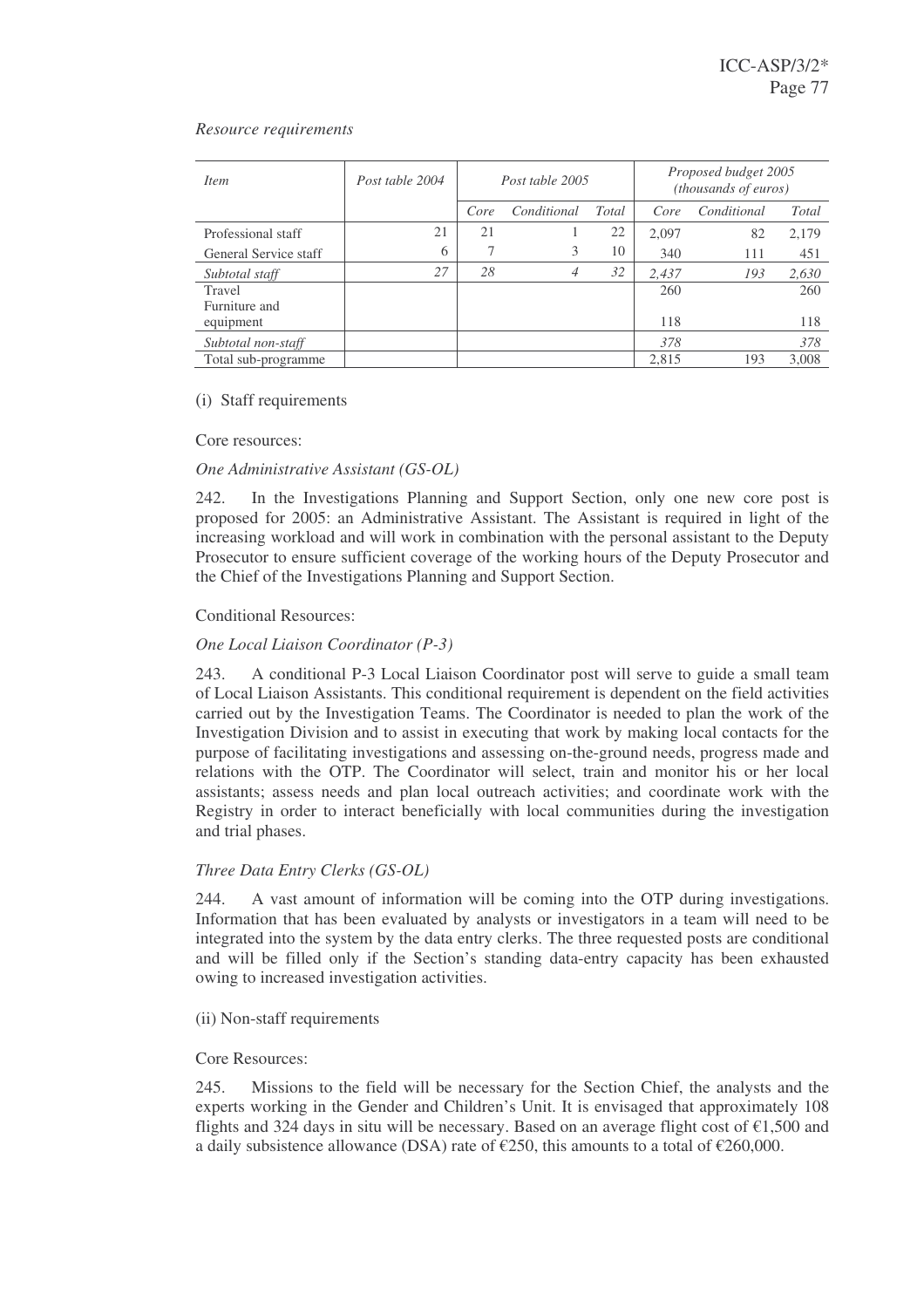Equipment needs comprise:

- (a) Maps for the eight situations being monitored and, more generally, maps of different regions of the world at different scales (including military, agricultural, industrial and ethnic maps);
- (b) Secure storage capacity complying with NATO standards, including two stand-alone PC systems complying with the TEMPEST standard (see NATO-Rule AMSG 720B);
- (c) Satellite photographs of areas and crime scenes at different scales (obtained from commercial vendors);
- (d) Temporary storage within the field office (steel boxes); and
- (e) Two additional sets of audiovisual equipment consisting of a TV screen, a DVD player and a video recorder in a cabinet – required for in-depth analysis of audiovisual material recorded by the OTP or obtained from other sources.

# **(c) Sub-programme 2330: Investigation Teams**

### *Introduction*

246. Investigation Teams are assembled and assigned in the light of with specific situations – which may comprise more than one case – and are tasked with executing an investigation plan. They work from OTP headquarters as well as in the field and are supported by the Investigations Planning and Support Section. The Investigation Teams receive legal assistance from the Prosecution Division during the investigation phase. During the trial phase, a team will send several of its members to assist the Prosecution Division in preparing the case.

247. The resources needed for each case will change and evolve over time. The OTP has therefore chosen to assemble a limited number of permanent staff. This core group will be aided by temporary staff members who will be brought on board on an ad hoc basis, and by the networks that have been created with other institutions.

# *Objectives*

- To develop and update investigation plans in collaboration with the Investigations Planning and Support Section;
- To perform the necessary investigations in an impartial, efficient and cost-effective manner; and
- To support the prosecution activities of the Prosecution Division.

| <i>Expected accomplishments</i>                        | Indicators of achievement          |
|--------------------------------------------------------|------------------------------------|
| Approval of three investigation plans by the $\bullet$ | Performance of all investigations  |
| Prosecutor and execution of the plans, one of          | as planned, producing results that |
| which will be ready for trial.                         | meet the requirements<br>for       |
|                                                        | prosecuting the case.              |

# *Final output*

- Three investigation plans; and
- One investigation report transmitted to the Prosecution Division.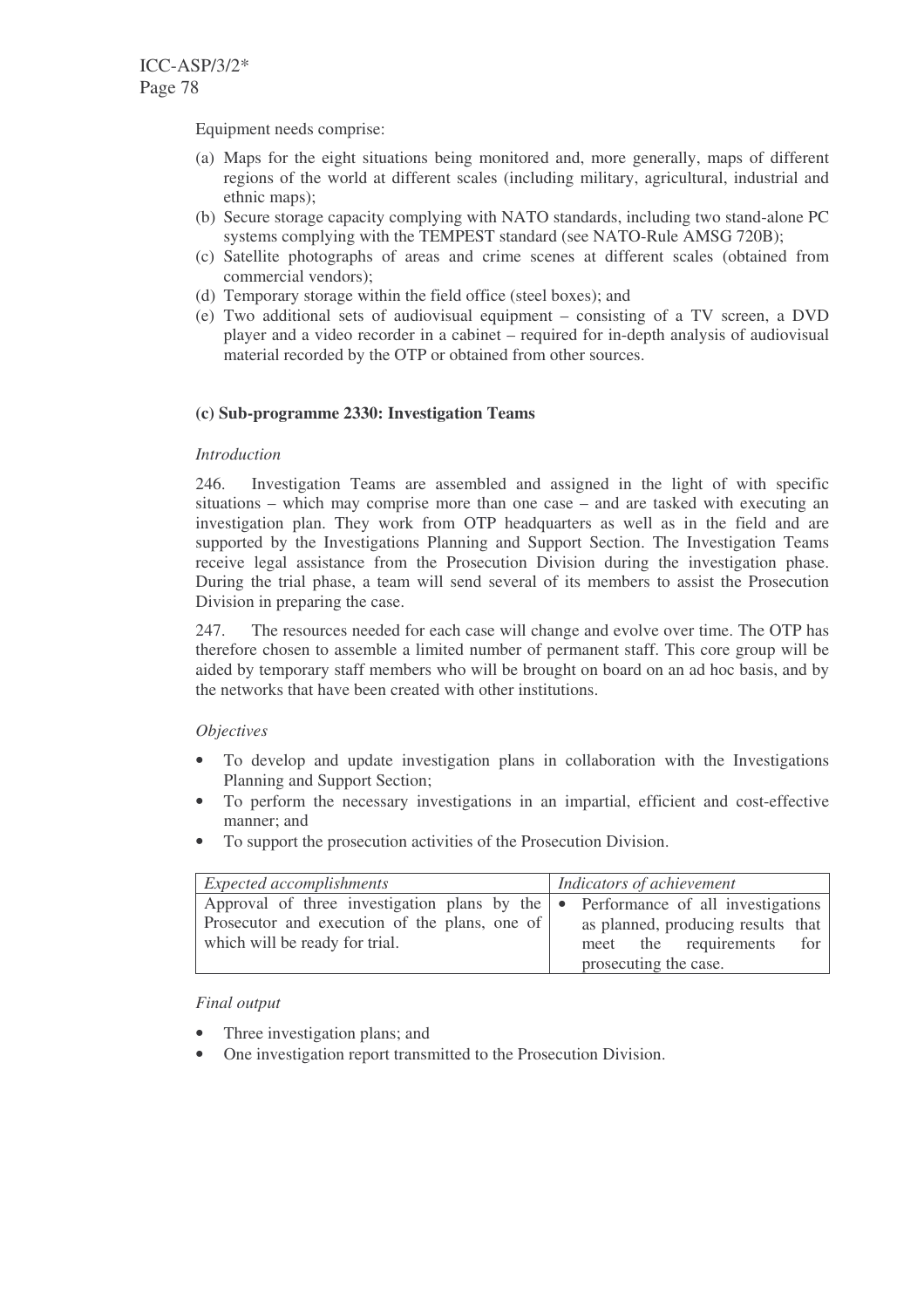| <i>Item</i>                           | Post table 2004 | Post table 2005 |             |       | Proposed budget 2005<br><i>(thousands of euros)</i> |             |       |
|---------------------------------------|-----------------|-----------------|-------------|-------|-----------------------------------------------------|-------------|-------|
|                                       |                 | Core            | Conditional | Total | Core                                                | Conditional | Total |
| Professional staff                    | 20              | 20              | 10          | 30    | 1,681                                               | 623         | 2,304 |
| General Service staff                 | 6               | 6               | 6           | 12    | 320                                                 | 275         | 595   |
| Subtotal staff                        | 26              | 26              | 16          | 42    | 2,001                                               | 898         | 2,899 |
| General temporary<br>assistance       |                 |                 |             |       |                                                     | 684         | 684   |
| Subtotal other staff                  |                 |                 |             |       |                                                     | 684         | 684   |
| Travel                                |                 |                 |             |       |                                                     | 840         | 840   |
| Contractual services<br>Furniture and |                 |                 |             |       |                                                     | 100         | 100   |
| equipment                             |                 |                 |             |       | 50                                                  | 275         | 325   |
| Subtotal non-staff                    |                 |                 |             |       | 50                                                  | 1,215       | 1,265 |
| Total sub-programme                   |                 |                 |             |       | 2.051                                               | 2,797       | 4.848 |

### *Resource requirements*

### (i) Staff requirements

### Conditional resources:

### *Investigation Team III*

248. For 2005, the OTP is making provision for a third Investigation Team consisting of the same personnel as the other two teams (one P-4 Team Leader, two P-3 Investigators, one P-3 Country/Regional Expert, one P-3 Field Office Manager, two P-2 Associate Investigators, one P-2 Case Analyst, two P-1 Assistant Investigators, one GS-PL Field Interpreter, one GS-OL Investigation Assistant and one GS-OL Field Office Assistant).

249. The third team will be hired only if the investigation of a third situation is initiated pursuant to article 53 of the Rome Statute.

# *Three Local Liaison Assistants (GS-PL)*

250. Where security conditions permit, and under the supervision of the Local Liaison Coordinator, the Local Liaison Assistants will work alongside the Investigation Teams in the field (one per team). They will be hired from the local population and will perform outreach duties in furtherance of the OTP's investigative and trial activities. They will work to combat misinformation regarding the activities of the Office, manage local expectations (which can be unrealistically high), help to build the trust of leaders and community organizations, and take the pulse of the local people with whom investigators must interact in order to gather testimony and evidence. They will work with the VPRS to coordinate efforts and effect a smooth transition from the investigation phase to the trial phase and then the post-trial phase.

251. All of these posts are conditional and will be contingent upon the work of the Investigation Teams and security conditions on the ground.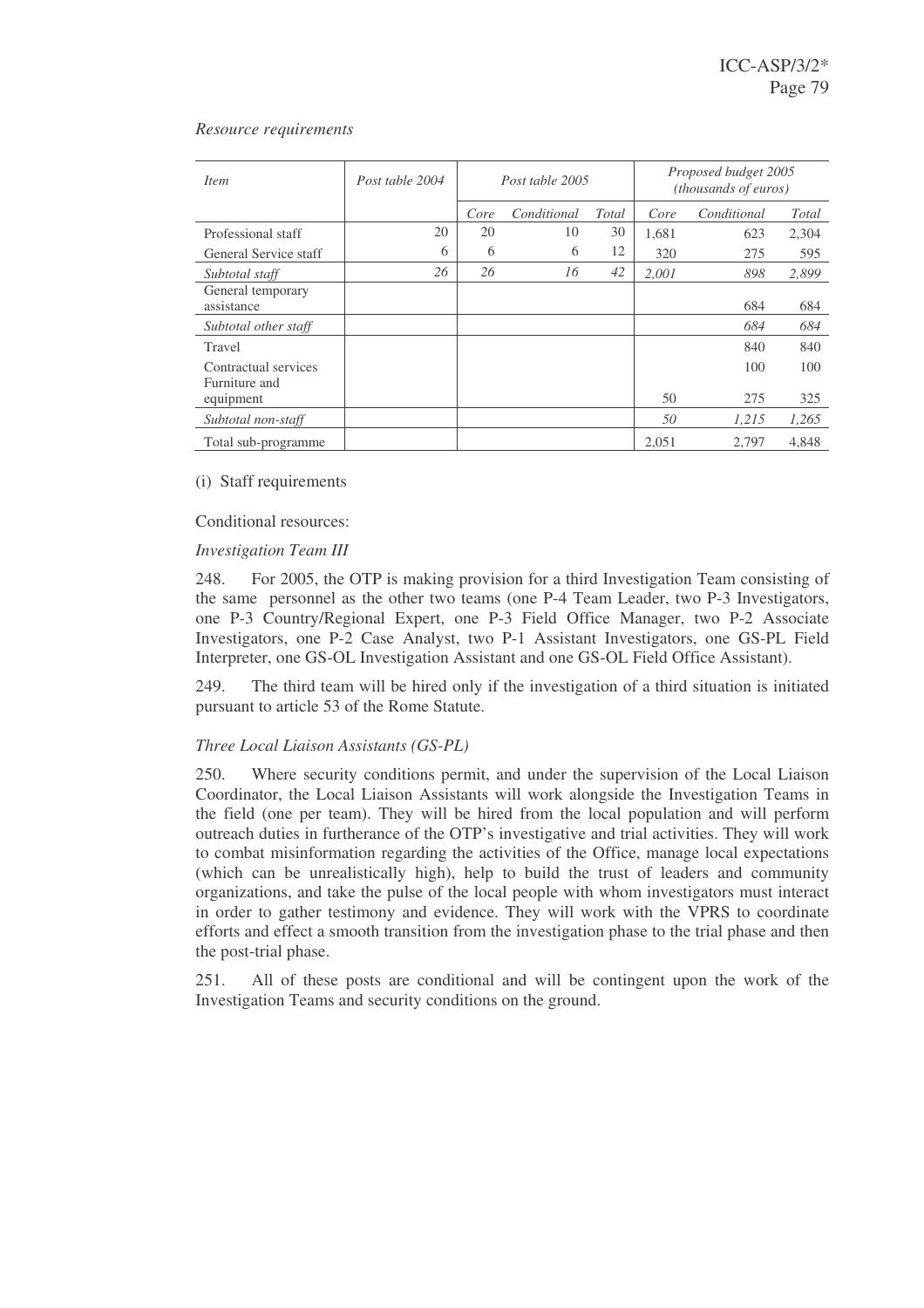252. If investigations are initiated under article 53 and the States Parties are so notified in accordance with article 18 but the standing core and conditional capacity has been exhausted or an unforeseen peak in the workload has arisen (e.g. larger groups of witnesses, complex evidence, discovery of a mass grave or similar circumstances), additional investigative capacity may become necessary. In this event, 36 work-months at the P-3 level, twelve work-months at the P-2 level and 12 work-months at the GS-OL level have been budgeted for by way of temporary assistance.

253. If an investigation is initiated under article 53 and the States Parties are so notified pursuant to article 18, a need may arise for additional local field interpretation, in particular if investigations are conducted in remote areas where local dialects are spoken. In this event, 120 work-months at the GS-PL level (local salaries) are foreseen for temporary field interpretation services.

(ii) Non-staff requirements

### Core resources:

254. Equipment costs cover the maintenance of all hardware procured in 2003 and 2004 (namely cameras, GPS transmitters, secure communication devices and other items) and the acquisition of forensic equipment (such as tamper-proof evidence tape, gloves, evidence bags and tags, inhalation protection masks, disposable overalls, water purifiers, insect sprays, first-aid kit refills, replacement batteries and miscellaneous items).

### Conditional resources:

255. If investigations are initiated under article 53 and the States Parties are so notified in accordance with article 18, travel to the countries concerned will be necessary. In the light of this year's experience and the information provided to the Office, approximately 198 flights and 1,850 days in the field will be required. Based on an average flight cost of €3,000 and a DSA rate of €120, the total amount required comes to €840,000.

256. If forensic evidence has to be preserved and exhumations and autopsies undertaken, forensic expertise will need to be added to the investigation teams on a contractual basis. This will require  $\epsilon$ 100,000, on the assumption that some of the forensic experts will be seconded to the Court *gratis* and provide their services in accordance with article 44(4). It will be necessary in any case to rent morgues and forensic equipment and to supervise examinations.

257. The equipment required falls into two categories: (i) personal protective kits issued to every member of the OTP investigating in the field; and (ii) team kits.

258. Personal kits consist of appropriate clothing (waterproof trousers, hat, fleece, Gore-Tex jackets, leather boots) and personal equipment (sleeping bag, mosquito net, Leatherman tool, Maglite, water bottle, first-aid kit). The cost of the personal kits is calculated on the basis of 29 new sets, including five for general temporary assistance staff and ten for locally recruited investigators.

259. The two team kits will each consist of: trunks, Gore-Tex bivvy bags, night lamps, sewing kits, portable cookers and paste/tablets, 2ft x 1ft solar panels, bungee cords, padlocks for boxes and heavy duty holdalls, vehicle chargers for mobile telephones, GPS transmitters (GARMIN or similar), digital cameras and memory, digital videos and memory, wet film cameras and lenses, video cameras and tape, laptops with flight cases, pen drives (512MB, encrypted), digital audio recorders, and sundry cabling/memory cards, at a total cost of  $\epsilon$ 237,000.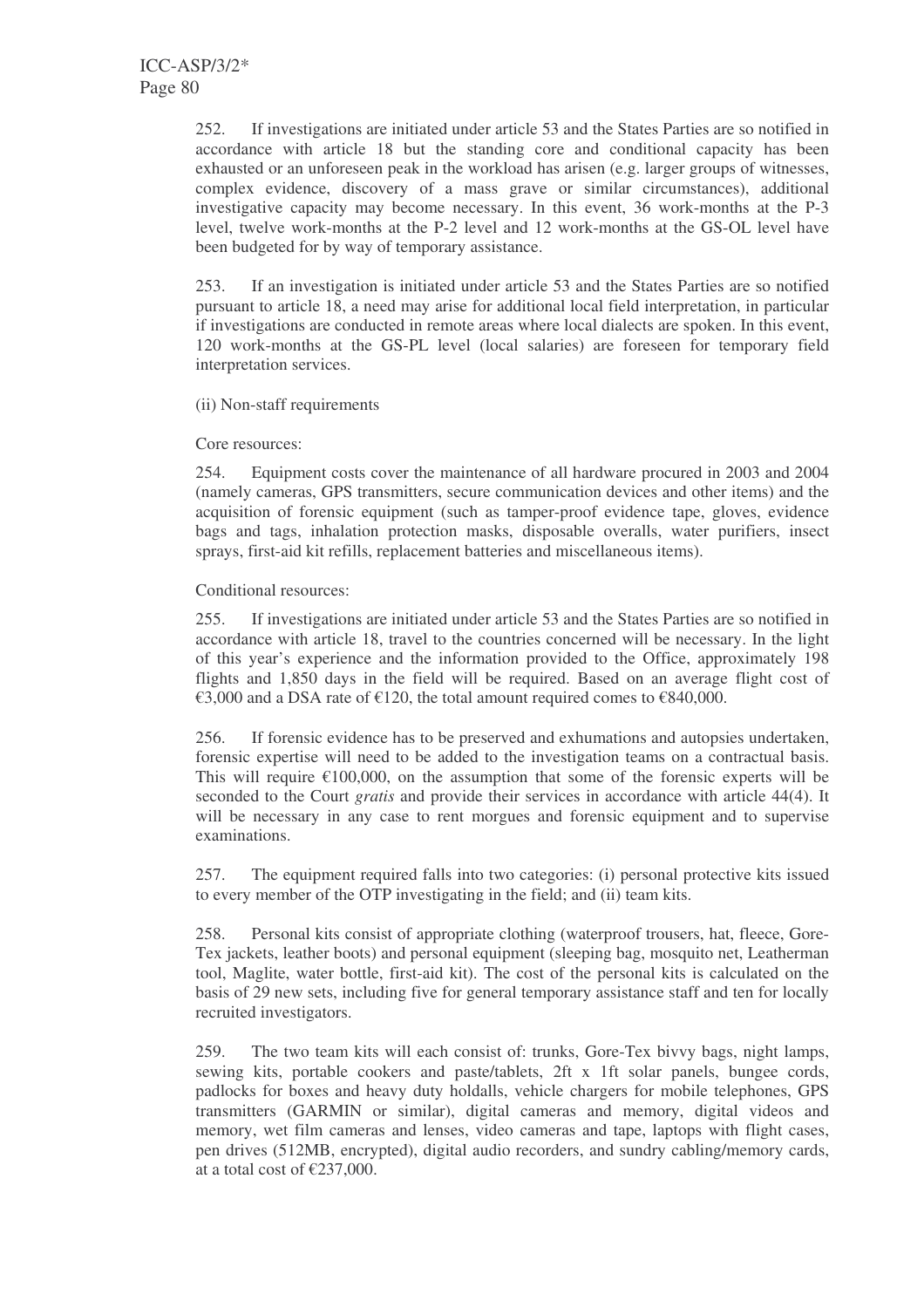260. Additionally, a secure telephone and fax communications set is required. Lastly, mobile telephones (prepaid and purchased locally for reasons of confidentiality) and prepaid call time are requested.

# **4. Programme 2400: Prosecution Division**

# *Introduction*

261. The Prosecution Division comprises the trial and appeals lawyers who will present cases before the International Criminal Court.

The Prosecution Division is structured as follows:

- Sub-programme 2410: Office of the Deputy Prosecutor for Prosecutions
- Sub-programme 2420: Prosecution Section
- Sub-programme 2430: Appeals Section

| <i>Item</i>                     | Appropriation<br>2004 |       | Proposed budget 2005<br>(thousands of euros) |       | Resource growth |            |
|---------------------------------|-----------------------|-------|----------------------------------------------|-------|-----------------|------------|
|                                 | Total                 | Core  | Conditional<br>Total                         |       | Amount          | Percentage |
| Professional staff              | 1.024                 | 1.775 | 749                                          | 2.524 | 1.500           | 146        |
| General Service staff           | 165                   | 200   | 69                                           | 269   | 104             | 63         |
| Subtotal staff                  | 1.189                 | 1.975 | 818                                          | 2.793 | 1.604           | 135        |
| General temporary<br>assistance | 224                   |       |                                              |       | $-224$          | $-100$     |
| Subtotal other staff            | 224                   |       |                                              |       | $-224$          | $-100$     |
| Travel                          | 132                   | 52    | 49                                           | 101   | $-31$           | $-23$      |
| Contractual services            | 12                    |       |                                              |       | $-12$           | $-100$     |
| Subtotal non-staff              | 144                   | 52    | 49                                           | 101   | $-4.3$          | $-30$      |
| Total programme                 | 1,557                 | 2,027 | 867                                          | 2,894 | 1,337           | 86         |

### **(a) Sub-programme 2410: Office of the Deputy Prosecutor for Prosecutions**

### *Introduction*

262. The Office of the Deputy Prosecutor for Prosecutions will implement and supervise all prosecution activities undertaken by the Office of the Prosecutor.

# *Objectives*

- To direct all prosecution activities and provide effective management of the Prosecution Division; and
- To supervise investigation activities in cooperation with the Deputy Prosecutor for Investigations.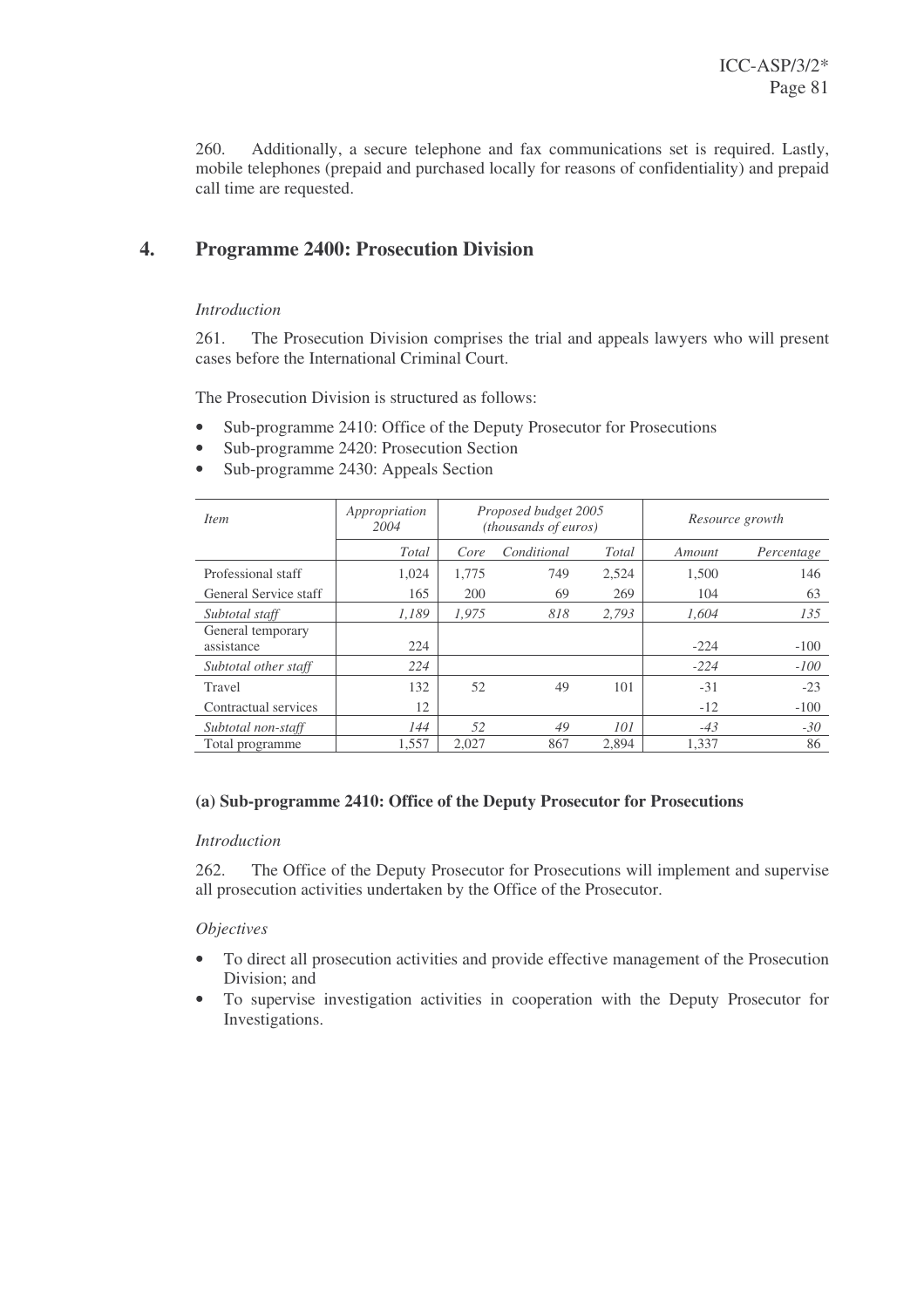| Expected accomplishments                       | Indicators of achievement                        |  |  |  |  |
|------------------------------------------------|--------------------------------------------------|--|--|--|--|
| Governance of all prosecution activities.      | Quality of the work of the<br>$\bullet$          |  |  |  |  |
|                                                | Division's prosecutors, especially               |  |  |  |  |
|                                                | as regards written submissions                   |  |  |  |  |
|                                                | and oral advocacy before the                     |  |  |  |  |
|                                                | Court.                                           |  |  |  |  |
| Prosecutorial supervision of all investigation | Quality of the<br>cooperation<br>$\bullet$       |  |  |  |  |
| activities.                                    | Division's<br>the<br><b>between</b>              |  |  |  |  |
|                                                | prosecutors and members of other                 |  |  |  |  |
|                                                | divisions and the Legal Advisory                 |  |  |  |  |
|                                                | Section.                                         |  |  |  |  |
| Establishment<br>of defined<br>and<br>regular  | implementation<br>Efficient<br>- of<br>$\bullet$ |  |  |  |  |
| communication procedures among the divisions   | senior<br>management decisions                   |  |  |  |  |
| of the Office of the Prosecutor.               | within the Division.                             |  |  |  |  |

# *Final output*

- Effective management of the Division;
- Proper sharing of information; and
- Short lines of authority.

### *Resource requirements*

| <i>Item</i>           | Post table 2004 | Post table 2005 |             |               | Proposed budget 2005<br>( <i>thousands of euros</i> ) |             |       |
|-----------------------|-----------------|-----------------|-------------|---------------|-------------------------------------------------------|-------------|-------|
|                       |                 | Core            | Conditional | Total         | Core                                                  | Conditional | Total |
| Professional staff    |                 |                 |             |               | 180                                                   |             | 180   |
| General Service staff |                 |                 |             |               | 50                                                    |             | 50    |
| Subtotal staff        | ∍               |                 |             | $\mathcal{D}$ | 230                                                   |             | 230   |
| Travel                |                 |                 |             |               | 10                                                    | 15          | 25    |
| Subtotal non-staff    |                 |                 |             |               | 10                                                    | 15          | 25    |
| Total sub-programme   |                 |                 |             |               | 240                                                   |             | 255   |

# (i) Staff requirements

263. For the financial year 2005 no new core or conditional posts are requested.

(ii) Non-staff requirements

### Core resources:

264. The Deputy Prosecutor for Prosecutions will be required to travel in order to visit States and intergovernmental organizations in connection with trial activities (e.g. the ad hoc Tribunal for Rwanda or the Special Court for Sierra Leone) and non-governmental organizations capable of providing the Division with relevant information. Three missions in Europe and one mission outside Europe are envisaged.

# Conditional resources:

265. Assuming that there is an investigation under article 53 of the Rome Statute, the Deputy Prosecutor will have to travel to the territory of the States concerned in order to represent the Division, supervise trial-related activities (e.g. a site visit) and liaise with governments and representatives of other institutions. Provision is made for three missions outside Europe.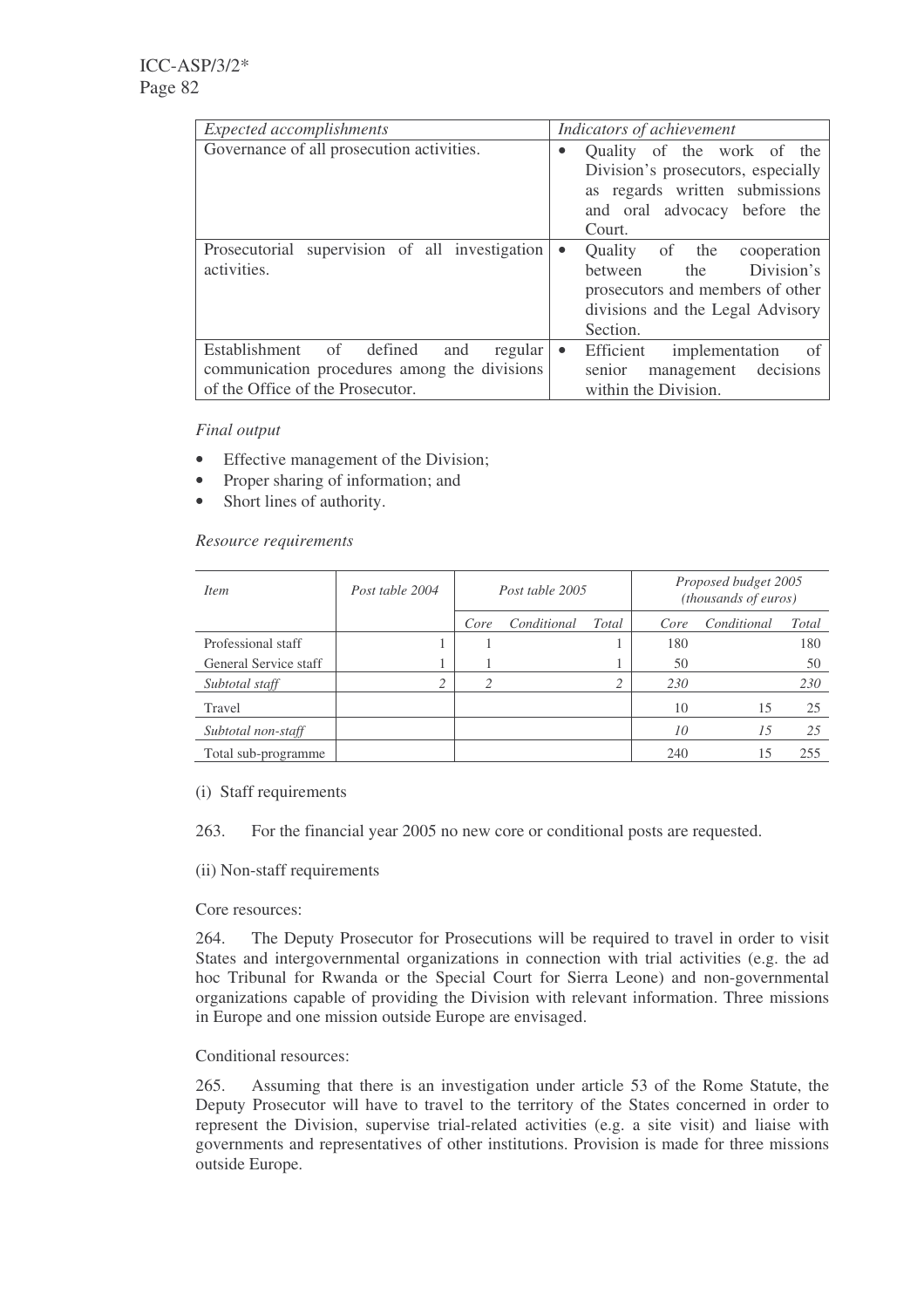# **(b) Sub-programme 2420: Prosecution Section**

# *Introduction*

266. The Prosecution Section litigates cases before the Pre-Trial and Trial Divisions and gives advice to the Investigations Division on investigative and case preparatory activities. It is responsible for drafting the documents containing charges under article  $61(3)(a)$ . Lastly, it is responsible for legal submissions, especially on questions of evidence and procedure.

# *Objectives*

- To litigate cases before the Trial Division and case-related issues before the Pre-Trial Division;
- To direct and supervise investigative and case preparatory activities, subject to instructions from the Deputy Prosecutor for Prosecutions and in cooperation with the Investigation Division; and
- To provide legal support to teams conducting analysis and investigation.

| Expected accomplishments                                                                                                                                         | Indicators of achievement                                                                                                            |
|------------------------------------------------------------------------------------------------------------------------------------------------------------------|--------------------------------------------------------------------------------------------------------------------------------------|
| Preparation of the OTP's court submissions and<br>litigation in the courtroom (in cooperation with<br>the Legal Advisory Section and the Appeals<br>Section).    | Quality of written submissions<br>$\bullet$<br>and oral advocacy before the<br>Court.                                                |
| Supervision of teams conducting analysis and<br>investigation and participation in the preparation<br>of investigation plans and in investigative<br>activities. | Implementation of investigations<br>$\bullet$<br>that achieve the investigative<br>objectives in a directed and<br>efficient manner. |
| Establishment of complete structures for case<br>support of all trial activities.                                                                                | Reduction of the time-span for the<br>$\bullet$<br>preparation of Court activities.                                                  |

# *Final output*

- Effective management of in-court litigation;
- Investigation plans that are clearly defined and incorporate consideration of investigative objectives and legal standards;
- Investigations that meet investigative objectives in a time- and cost-effective manner;
- Ongoing review of investigation and prosecution strategies; and
- Adequate quality control of all investigation and prosecution activities.

# *Resource requirements*

| <i>Item</i>           | Post table 2004 | Post table 2005 |             |                | Proposed budget 2005<br><i>(thousands of euros)</i> |             |       |  |
|-----------------------|-----------------|-----------------|-------------|----------------|-----------------------------------------------------|-------------|-------|--|
|                       |                 | Core            | Conditional | Total          | Core                                                | Conditional | Total |  |
| Professional staff    | 11              | 12              | 10          | 22             | 1,206                                               | 635         | 1,841 |  |
| General Service staff | 2               | 2               | 2           | $\overline{4}$ | 100                                                 | 69          | 169   |  |
| Subtotal staff        | 13              | 14              | 12          | 26             | 1.306                                               | 704         | 2,010 |  |
| Travel                |                 |                 |             |                | 36                                                  | 24          | 60    |  |
| Subtotal non-staff    |                 |                 |             |                | 36                                                  | 24          | 60    |  |
| Total sub-programme   |                 |                 |             |                | 1.342                                               | 728         | 2.070 |  |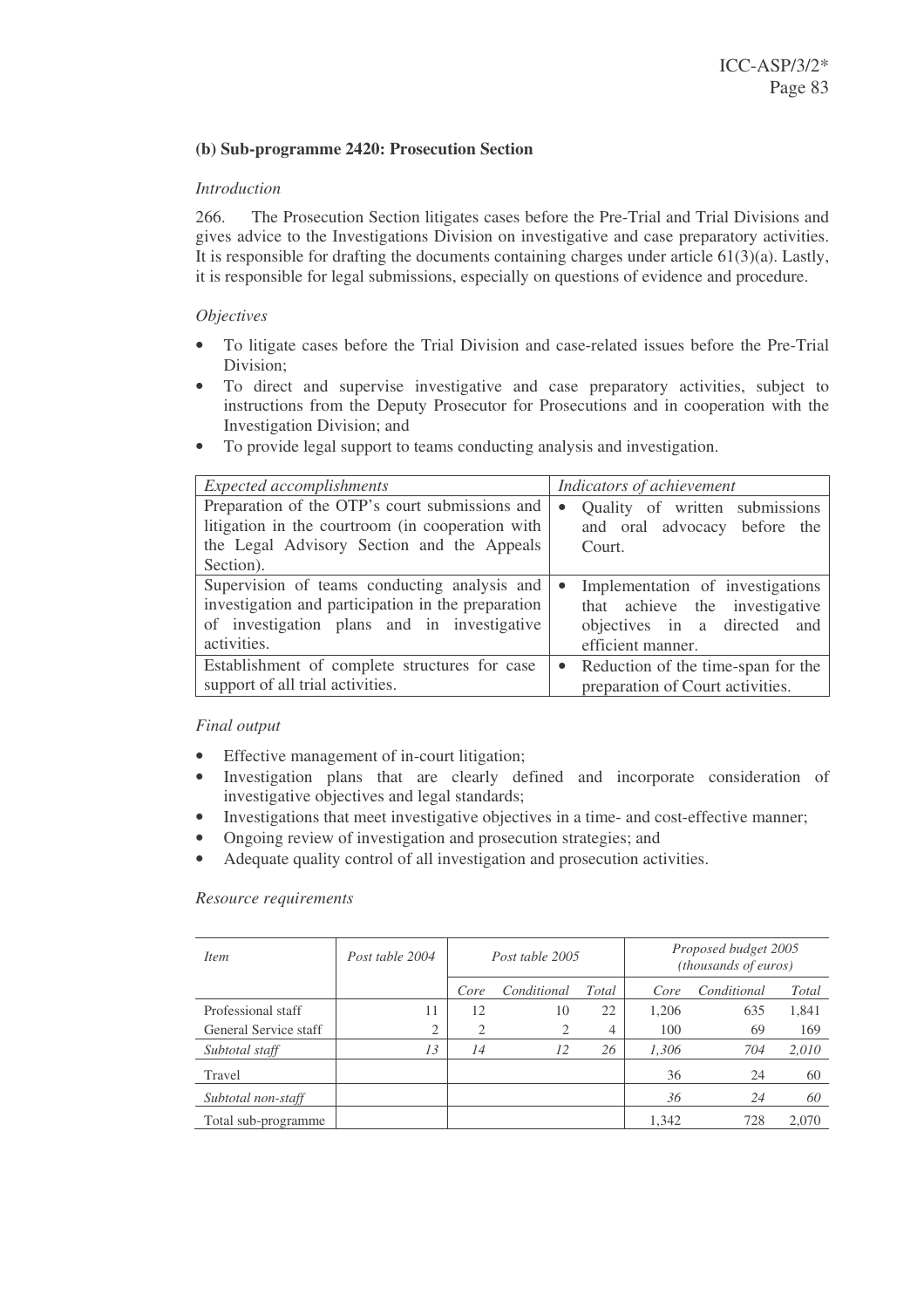# (i) Staff requirements

Core resources:

*One Trial Lawyer (P-3)*

267. In the Prosecution Section, only one new core post is proposed for 2005: a Trial Lawyer (P-3), who will join the core staff created through posts established in 2003 and 2004. In 2005, this member of staff will: (1) handle pre-trial litigation arising in the investigative phase of the two situations currently under analysis, assuming formal investigations are commenced; (2) advise the JCCD and the Investigation Division on legal questions arising in the course of those investigations; and (3) continue to formulate and implement protocols designed to ensure the admissibility of evidence and compliance with the OTP's duties under the Rome Statute during the investigative and prosecution phases.

### Conditional resources:

268. It is proposed that the Prosecution Section introduce between one and twelve conditional posts in 2005, depending on the number of trials and investigations commenced that year.

269. An initial team of trial lawyers will be hired only if the following condition is met: one of the situations currently under analysis proceeds to trial in 2005. The Office of the Prosecutor proposes to use a small but experienced trial team consisting of one Senior Trial Lawyer (P-5), two Trial Lawyers (P-4), one Associate Trial Lawyer (P-2), one Case Manager (P-1) and one Prosecution Assistant (GS-OL). The Senior Trial Lawyer and the Trial Lawyers will have primary responsibility for managing the trial and will call and cross-examine the witnesses; they must therefore be extremely experienced. The Associate Trial Lawyer will support the more senior trial attorneys by performing research, helping to draft briefs and, potentially, examining witnesses whose testimony is less complex. The Case Manager will maintain the files and exhibits that are selected for presentation in court. The Prosecution Assistant will provide support to the whole team. It is anticipated that a team of this composition could be used in any case involving four or fewer defendants.

270. A second, additional team of trial lawyers consisting of the same personnel will be hired if – and only if – a second trial commences in 2005.

271. Either or both of the trial teams can be terminated in 2005 if it becomes apparent during the course of the year that one or both of the anticipated trials will not be conducted in 2005.

272. In the event that a trial is conducted and also concluded in 2005, the lawyers from that trial team will be available to work on new investigations. However, lawyers will not, as a rule, move immediately from trial to trial because a lawyer who supported a particular investigation is expected to follow that investigation through to trial. In this way, the OTP will maximize legal and factual expertise at trial and minimize the loss of collected knowledge of a case.

273. Two middle-level Trial Lawyers (P-3) will be hired in 2005 only if the following conditions are met: (1) situations currently under analysis have progressed to the trial stage; (2) those trials are ongoing; (3) the OTP notifies States Parties of new investigations in accordance with article 18(1); and (4) the standing capacity of the Prosecution Section is exhausted. If the situations currently under analysis proceed to trial before or during 2005, leaving the lawyers associated with those cases unavailable to assist with other OTP work, additional middle-level lawyers may be hired to support new investigations if necessary. It is anticipated that these lawyers, like the lawyers hired before them, will follow their cases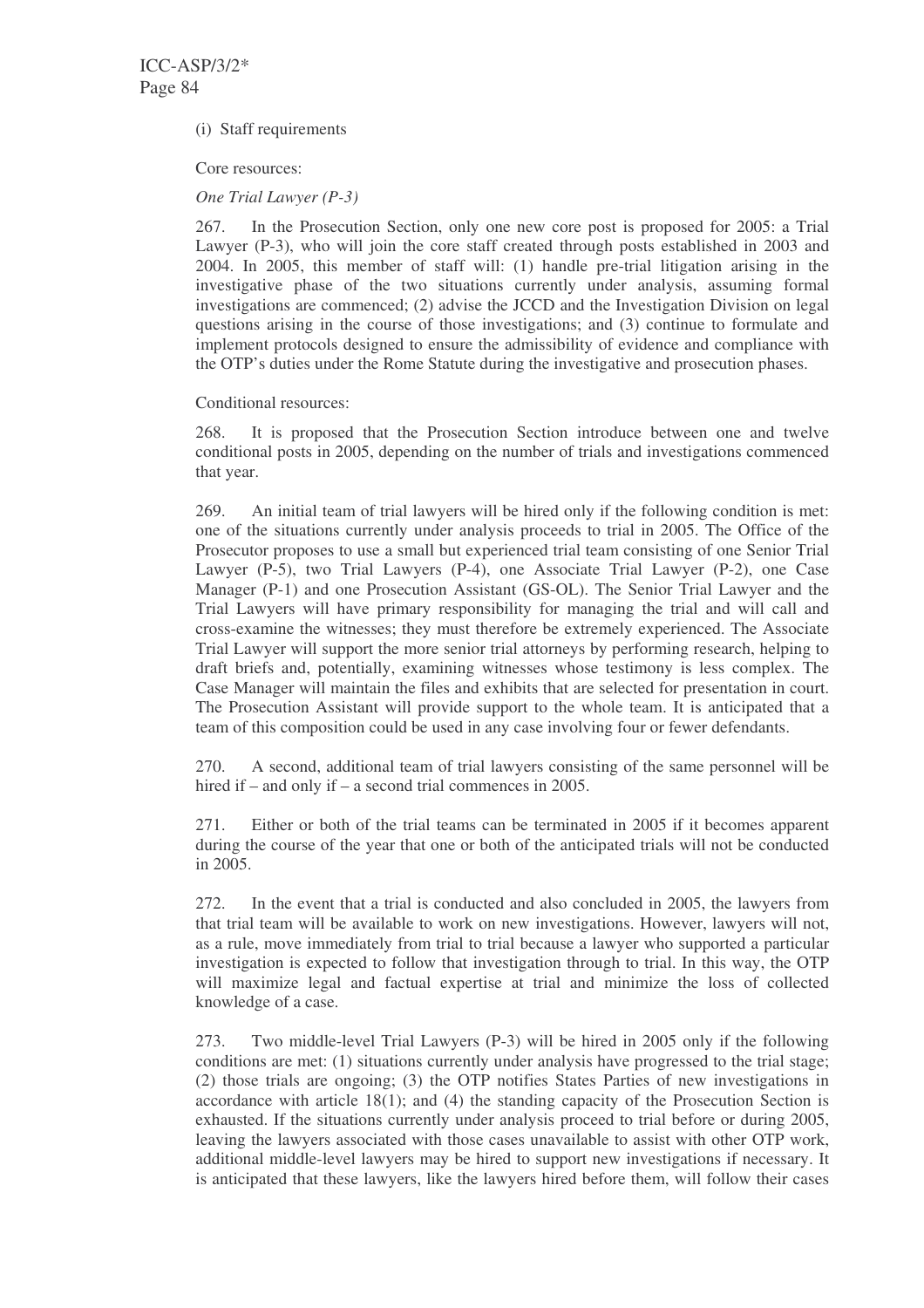through to trial. A maximum of one new P-3 will be hired for each new investigation. Either or both conditional posts may be terminated if it becomes apparent that one or both of the anticipated new investigations will not be commenced in 2005.

(ii) Non-staff requirements

# Core resources:

274. Travel costs are foreseen for missions related to the supervision of investigative activities in the field and to trial preparation, in particular the proofing of witnesses, the identification of expert witnesses and institutions, and investigative activities under article 56 of the Statute. Provision is made for six missions outside Europe and three missions in Europe.

### Conditional resources:

275. Assuming that there are at least two investigations under article 53, the travel budget will have to be increased to make provision for an additional four missions outside Europe and two missions within Europe.

# **(c) Sub-programme 2430: Appeals Section**

# *Introduction*

276. The Appeals Section advises the investigation, pre-trial and trial teams. It litigates in appellate proceedings before the Appeals Division and prepares legal submissions concerning interlocutory and final appeals proceedings.

# *Objectives*

- To evaluate the merits of potential or actual appeals and interlocutory appeals from decisions of the Pre-Trial or Trial Chambers;
- To prepare legal submissions to the Appeals Chamber; and
- To exercise primary responsibility over the litigation of appeals, acting either as appellant or respondent and in close cooperation with the Prosecution Section and the Legal Advisory Section.

| Expected accomplishments |  |  |  |  |  | Indicators of achievement                                                      |  |  |
|--------------------------|--|--|--|--|--|--------------------------------------------------------------------------------|--|--|
|                          |  |  |  |  |  | Preparation and conduct of appeals and • Quality of the written submissions to |  |  |
| interlocutory appeals.   |  |  |  |  |  | the Appeals Chamber and the oral                                               |  |  |
|                          |  |  |  |  |  | advocacy before that Chamber.                                                  |  |  |
|                          |  |  |  |  |  | • Quality and efficiency of the                                                |  |  |
|                          |  |  |  |  |  | evaluation of potential appeals from                                           |  |  |
|                          |  |  |  |  |  | decisions rendered by the Pre-Trial                                            |  |  |
|                          |  |  |  |  |  | or Trial Chambers.                                                             |  |  |

# *Final output*

- Independent and efficient determination of the merits of potential appeals from decisions of the Pre-Trial or Trial Chambers; examination of the merits of appeals lodged by other parties; and
- Speedy, efficient and high-quality appellate proceedings that provide the Appeals Chamber with the best arguments and precedents.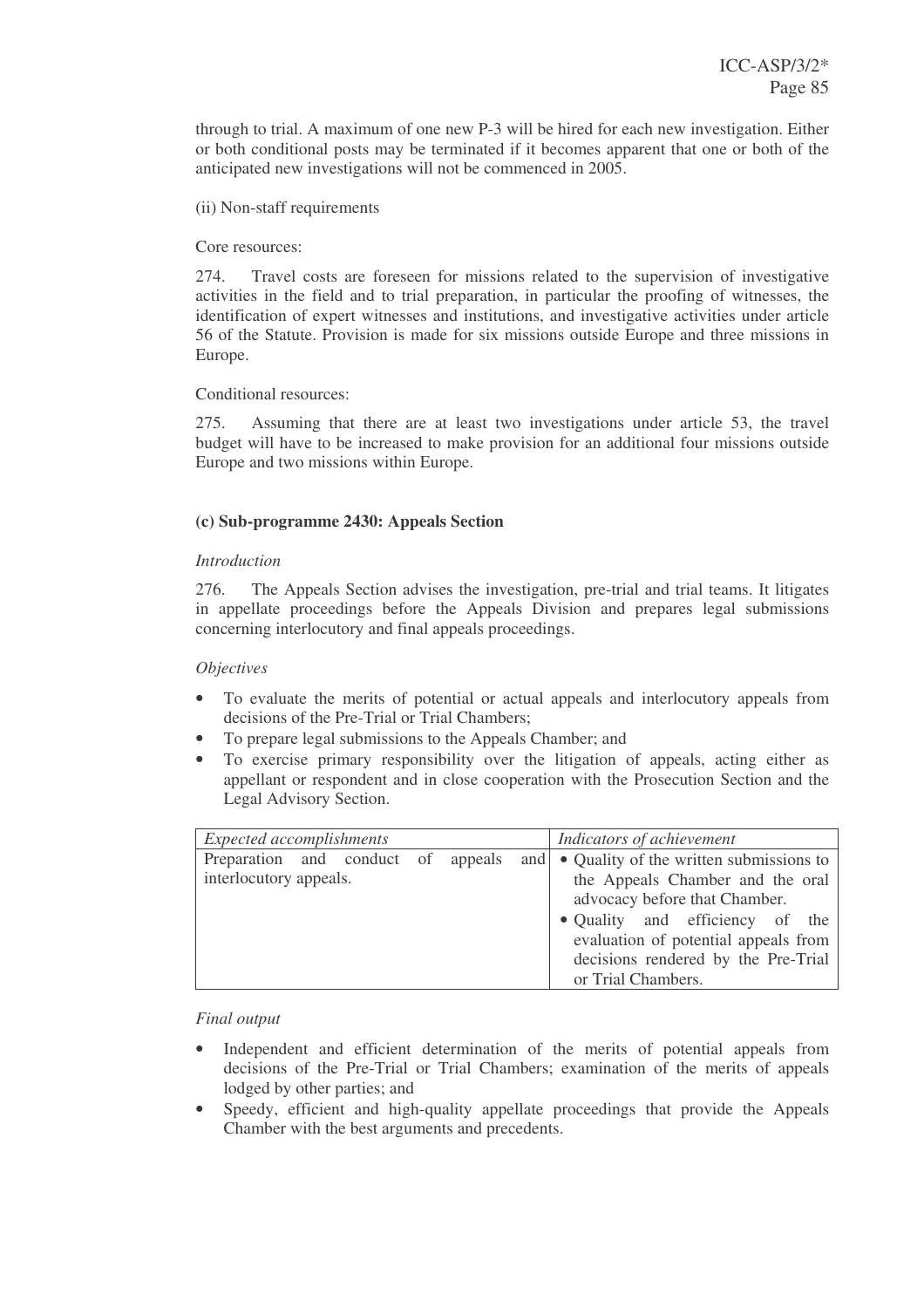# ICC-ASP/3/2\* Page 86

# *Resource requirements*

| <i>Item</i>           | Proposed budget 2005<br>Post table 2004<br>Post table 2005<br><i>(thousands of euros)</i> |      |             |       |      |             |       |
|-----------------------|-------------------------------------------------------------------------------------------|------|-------------|-------|------|-------------|-------|
|                       |                                                                                           | Core | Conditional | Total | Core | Conditional | Total |
| Professional staff    | $\overline{4}$                                                                            | 4    |             | 6     | 389  | 114         | 503   |
| General Service staff |                                                                                           |      |             |       | 50   |             | 50    |
| Subtotal staff        | 5                                                                                         | 5    | 2           | ⇁     | 439  | 114         | 553   |
| Travel                |                                                                                           |      |             |       | 6    | 10          | 16    |
| Subtotal non-staff    |                                                                                           |      |             |       |      | 10          | 16    |
| Total sub-programme   |                                                                                           |      |             |       | 445  | 124         | 569   |

# (i) Staff requirements

For the financial year 2005 no new core posts are requested.

# Conditional resources:

277. In the Appeals Section, both of the new positions are conditional. The proposed budget affords the Appeals Section the ability to hire two Appeals Counsel, one P-3 and one P-4. Each post will be filled only if the Appeals Section is unable to handle the appeals caseload without additional staff. It is assumed that one trial will commence and conclude in 2005 and that new investigations will lead to more pre-trial litigation and subsequent interlocutory appeals. If these assumptions are correct, the caseload of the Appeals Section can be expected to increase dramatically in the course of 2005.

# (ii) Non-staff requirements

# Core resources:

278. A limited travel budget is foreseen to cover the needs of this Section (one mission within Europe and one outside, neither longer than five days).

# Conditional resources:

279. Assuming that there are at least two investigations under article 53, the need for travel will increase in order to deal with interlocutory and other appeals. To cover these needs, two additional missions outside Europe are foreseen.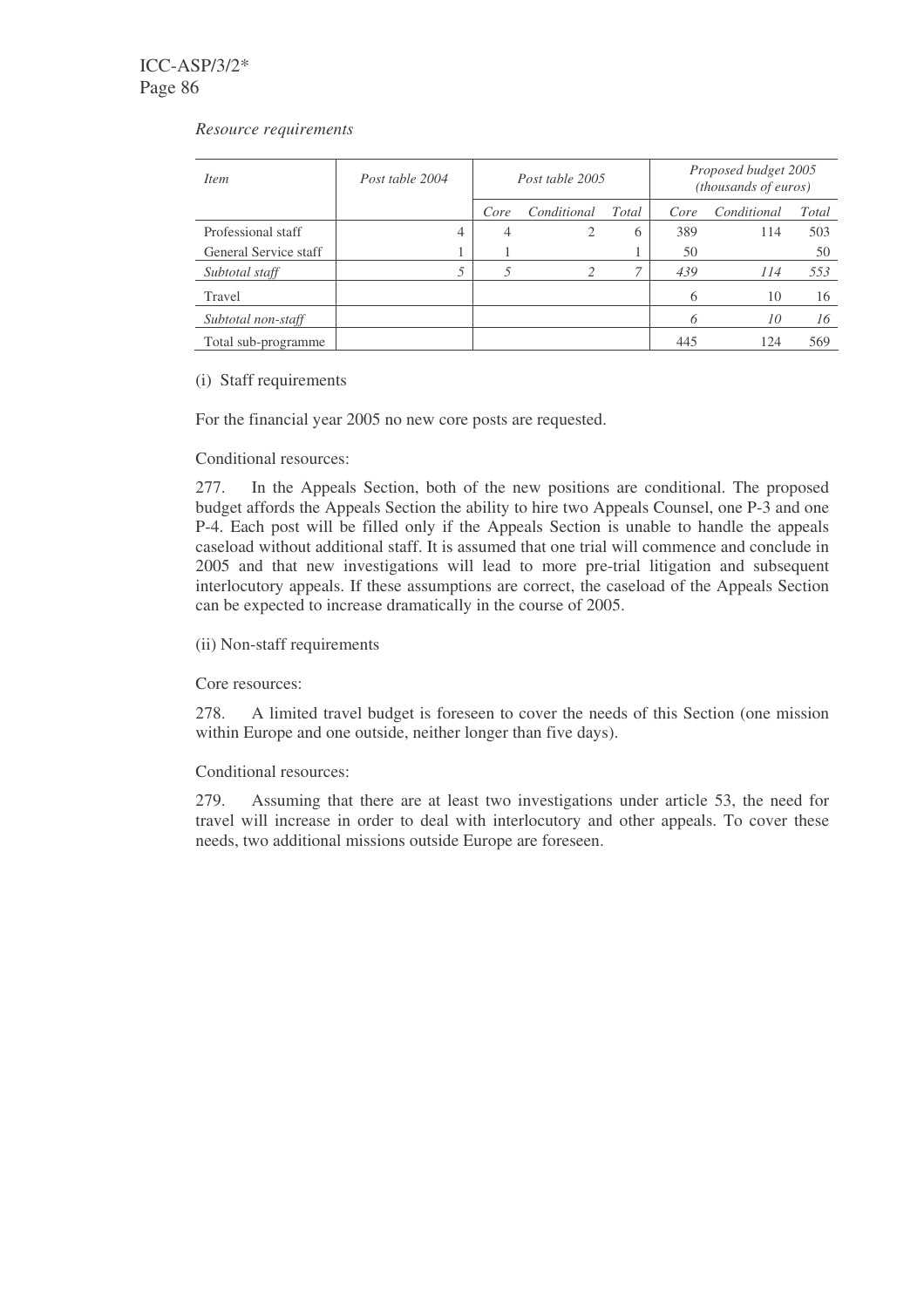# **C. Major Programme III: Registry**

| <i>Item</i>                        | Expenditure<br>2002-2003 | Appropriation<br>2004 | Proposed budget 2005<br>(thousands of euros) |             |        | Resource growth |            |
|------------------------------------|--------------------------|-----------------------|----------------------------------------------|-------------|--------|-----------------|------------|
|                                    |                          |                       | Core                                         | Conditional | Total  | Amount          | Percentage |
| Professional staff                 |                          |                       | 9,757                                        | 1,219       | 10,976 |                 |            |
| General Service staff              |                          |                       | 7,276                                        | 836         | 8,112  |                 |            |
| Subtotal staff                     | 5,333                    | 10,798                | 17,033                                       | 2,055       | 19,088 | 8,290           | 77         |
| General temporary assistance       | 562                      | 1,060                 | 517                                          | 80          | 597    | $-463$          | $-44$      |
| Temporary assistance for meetings  |                          |                       | 300                                          |             | 300    | 300             | 100        |
| Overtime                           |                          | 544                   | 244                                          | 68          | 312    | $-232$          | $-43$      |
| Consultants                        | 34                       | 539                   | 277                                          |             | 277    | $-262$          | $-49$      |
| Subtotal other staff               | 596                      | 2,143                 | 1,338                                        | 148         | 1,486  | $-657$          | $-31$      |
| Travel                             | 199                      | 909                   | 269                                          | 369         | 638    | $-271$          | $-30$      |
| Hospitality                        | 17                       | 20                    | 10                                           |             | 10     | $-10$           | $-50$      |
| Contractual services               | 2,383                    | 11,150                | 4,338                                        | 3,128       | 7,466  | $-3,684$        | $-33$      |
| General operating expenses         | 1,600                    | 1,011                 | 4,272                                        | 1,810       | 6,082  | 5,071           | 502        |
| Supplies and materials             | 531                      | 672                   | 729                                          | 48          | 777    | 105             | 16         |
| Furniture and equipment            | 4,533                    | 3,947                 | 2,377                                        | 763         | 3,140  | $-807$          | $-20$      |
| Subtotal non-staff                 | 9,263                    | 17,709                | 11,995                                       | 6,118       | 18,113 | 404             | 2          |
| <b>Total – Major Programme III</b> | 15,192                   | 30,650                | 30,366                                       | 8,321       | 38,687 | 8,037           | 26         |

Comparison of budget and expenditure 2002-2005

# *Introduction*

280. The Registry endeavours to maintain the highest standards of efficiency and quality in the administrative and judicial support it provides to the Judiciary and the Office of the Prosecutor.

281. In addition, the Registry, as the fourth organ of the Court, is guided in its work by other obligations laid down in the Rome Statute, the Rules of Procedure and Evidence and other relevant documents. Among these obligations, the Registrar is responsible for a series of functions related to victims and witnesses. These functions go beyond ensuring victim and witness protection to encompass facilitating victim participation at all stages of the proceedings. The provision of timely and requisite support to defence teams in order to guarantee expeditious and fair trials is a further major aspect of the work of the Registry. Other crucial portfolios derive from the Registrar's responsibility for ensuring the Court's internal security and meeting the requirement to serve as a channel of communication. In addition, to promote the most efficient and economic use of the Court's premises, the Registry has made provision for anticipated investment in that area.

282. The Registry strives to carry out all tasks stipulated in the relevant documents in a transparent and efficient way with a view to contributing to a high quality of justice at the International Criminal Court.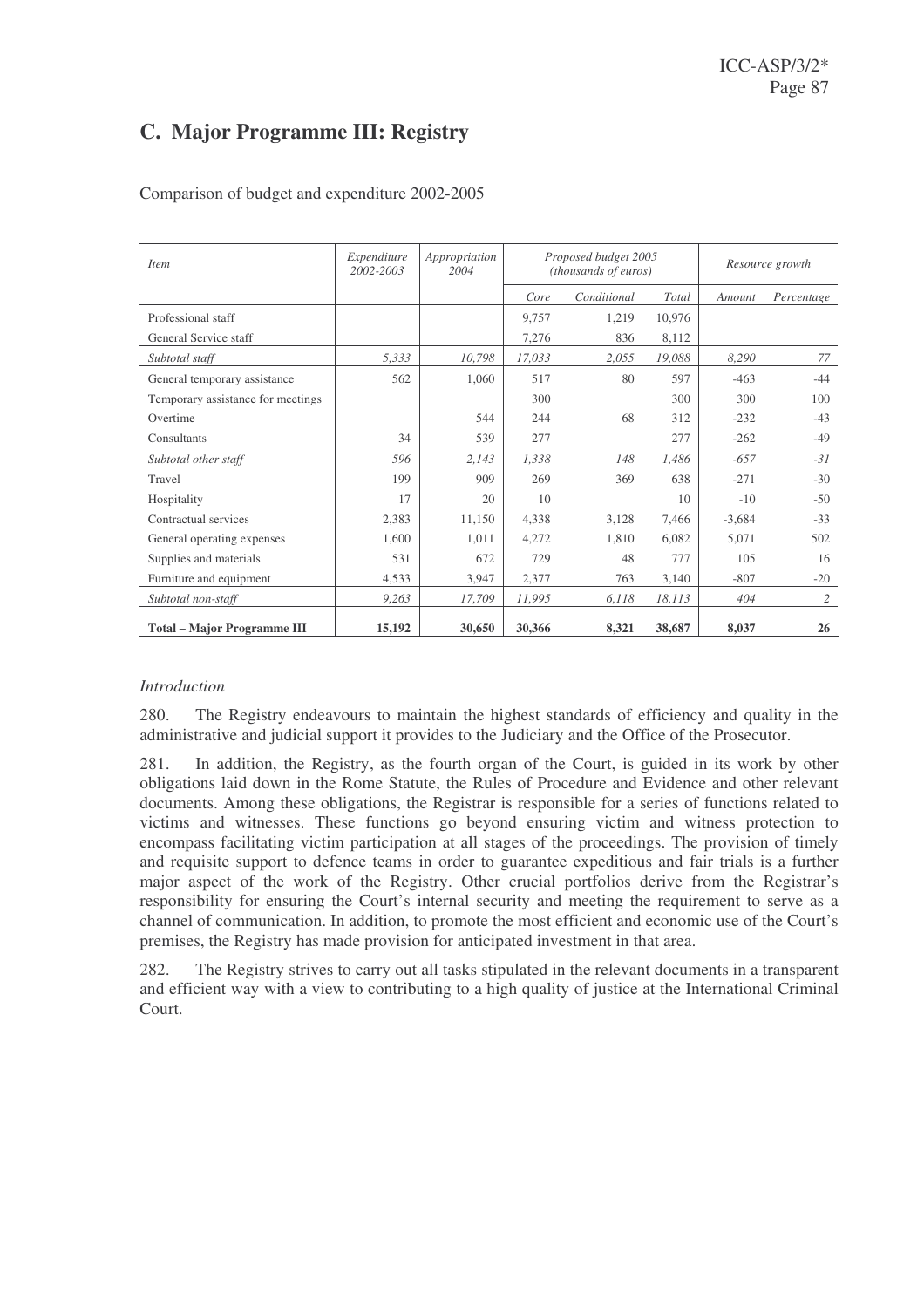# **1. Programme 3100: Office of the Registrar**

# *Introduction*

283. The programme of the Office of the Registrar consists of four sub-programmes. These sub-programmes include the Immediate Office of the Registrar, the Office of Internal Audit, the Legal Advisory Services Section and the Security and Safety Section.

| <i>Item</i>                                    | Appropriation<br>$2004*$ | Proposed budget 2005<br>( <i>thousands of euros</i> ) |             |       | Resource growth |            |
|------------------------------------------------|--------------------------|-------------------------------------------------------|-------------|-------|-----------------|------------|
|                                                | Total                    | Core                                                  | Conditional | Total | Amount          | Percentage |
| Professional staff                             |                          | 1,536                                                 |             | 1,536 | 1,536           | 100        |
| General Service staff                          |                          | 2,153                                                 | 139         | 2,292 | 2,292           | 100        |
| Subtotal staff                                 |                          | 3,689                                                 | 139         | 3,828 | 3,828           | 100        |
| General temporary<br>$assistance$ <sup>#</sup> |                          | 185                                                   |             | 185   | 185             | 100        |
| Overtime                                       |                          | 97                                                    |             | 97    | 97              | 100        |
| Consultants                                    |                          |                                                       |             |       |                 | 100        |
| Subtotal other staff                           |                          | 282                                                   |             | 282   | 282             | 100        |
| Travel                                         |                          | 60                                                    | 202         | 262   | 262             | 100        |
| Hospitality                                    |                          | 10                                                    |             | 10    | 10              | 100        |
| Contractual services<br>General operating      |                          | 1,027                                                 | 6           | 1,033 | 1,033           | 100        |
| expenses                                       |                          | 80                                                    |             | 80    | 80              | 100        |
| Supplies and materials                         |                          | 68                                                    | 8           | 76    | 76              | 100        |
| Furniture and equipment                        |                          | 122                                                   |             | 122   | 122             | 100        |
| Subtotal non-staff                             |                          | 1,367                                                 | 216         | 1,583 | 1,583           | 100        |
| Total programme                                |                          | 5,338                                                 | 355         | 5,693 | 5,693           | 100        |

\* The Office of the Registrar was restructured following an internal reorganization of the Registry. There is therefore no separate 2004 appropriation for this programme.

# To cover peak periods, extended sick leave and maternity leave for the entire Registry.

# **(a) Sub-programme 3110: Immediate Office of the Registrar**

# *Introduction*

284. The main role of the Immediate Office of the Registrar is to provide strategic support to the Registrar with a view to ensuring, in a coordinated and effective manner, the overall managerial oversight and control of the Registry. In addition, the Immediate Office assists the Registrar in undertaking various activities and projects aimed at widening support for and understanding of the mandate of the Registry in the international arena.

# *Objectives*

The Registrar's responsibilities are:

- To provide efficient and high-quality administrative support to the Presidency and Chambers, the Office of the Prosecutor and the Registry itself;
- To offer effective and high-quality judicial support to the Division of Court Services;
- To serve as a channel of communication of the Court and to manage its internal security; and
- To develop effective mechanisms to assist victims, witnesses and defence teams with a view to safeguarding their rights in accordance with the Statute and the Rules of Procedure and Evidence.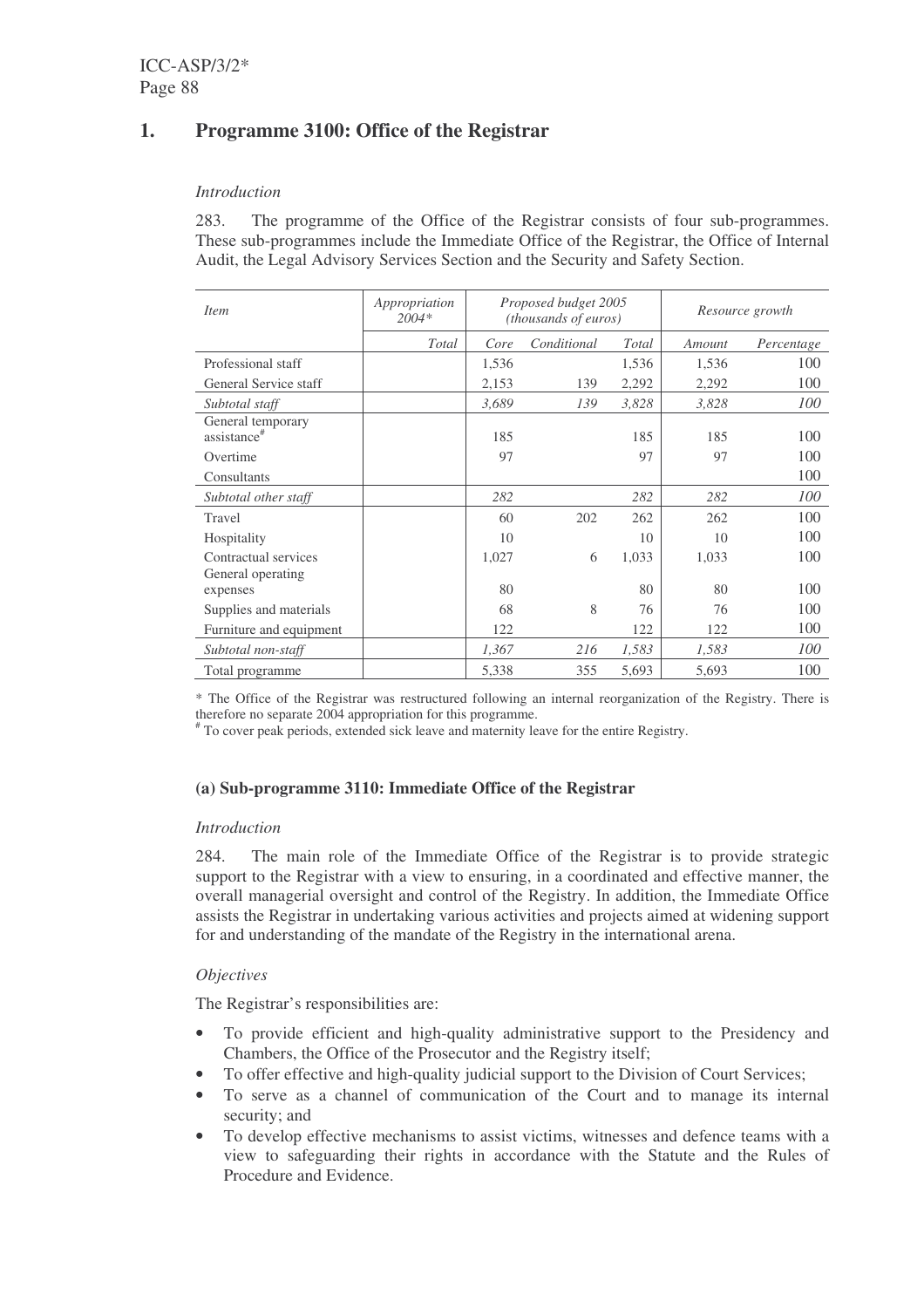| <b>Expected accomplishments</b>                                                                                                                                            | Indicators of achievement                                                                                                                                                                                                                                                                                                                                                                                                                                              |
|----------------------------------------------------------------------------------------------------------------------------------------------------------------------------|------------------------------------------------------------------------------------------------------------------------------------------------------------------------------------------------------------------------------------------------------------------------------------------------------------------------------------------------------------------------------------------------------------------------------------------------------------------------|
| Effective management systems in place.                                                                                                                                     | • Effective<br>coordination<br>of<br>work<br>between the divisions.<br>$\bullet$ Regular<br>effective dialogue<br>and<br>between the Registrar and the Heads<br>of Division.                                                                                                                                                                                                                                                                                           |
| Continuous and consistent oversight<br>and<br>monitoring of the activities falling under the<br>Registrar's responsibility; further development<br>of the tableau de bord. | • Timely and accurate output provided<br>by the divisions.                                                                                                                                                                                                                                                                                                                                                                                                             |
| Efficient and effective coordination between<br>the Registry, the OTP and the Judiciary at the<br>highest level.                                                           | · Decisions widely supported by all<br>organs of the Court.                                                                                                                                                                                                                                                                                                                                                                                                            |
| Strengthened relations with States Parties and<br>the permanent Secretariat.                                                                                               | • Progress made towards the enactment<br>of implementing legislation.<br>• Progress made<br>in<br>signing<br>and<br>concluding the<br>Agreement<br>on<br>Privileges and Immunities and other<br>agreements relevant to the work of<br>the Court.<br>• Periodic meetings with States Parties'<br>diplomatic<br>representatives<br>(e.g.<br>briefings, visits, meetings and other<br>events).<br>· Provision of timely and accurate<br>management information to States. |
| Enhanced cooperation between the ICC and<br>international<br>and<br>intergovernmental<br>organizations in areas relevant to the work of<br>the Registry.                   | • Increase in the number of contacts<br>various<br>international<br>with<br>and<br>intergovernmental organizations.<br>• Conclusion<br>of partnership<br>and<br>cooperation agreements relevant to<br>the Registry.                                                                                                                                                                                                                                                    |
| Strengthened dialogue and cooperation with<br>civil society (non-governmental organizations,<br>academia, etc.).                                                           | • Increase in awareness of the work of<br>the Registry.                                                                                                                                                                                                                                                                                                                                                                                                                |

# *Final output*

- Regular meetings with Heads of Division;
- Periodic inter-organ meetings (Coordination Council and meetings between Chefs de Cabinet);
- Regular meetings between the Registrar and the Presidency, the Prosecutor and the Director of the Secretariat of the Assembly of States Parties;
- Speaking engagements*:* speeches, papers, articles and presentations;
- Media contacts: the Registrar has contact with the media, engages in external communication and participates in television, radio and print interviews;
- Bilateral and multilateral meetings with representatives of States Parties;
- Regular contact and dialogue with international institutions and international organizations;
- Regular meetings with representatives of civil society; and
- Approval of relevant legal documents produced by the divisions of the Registry.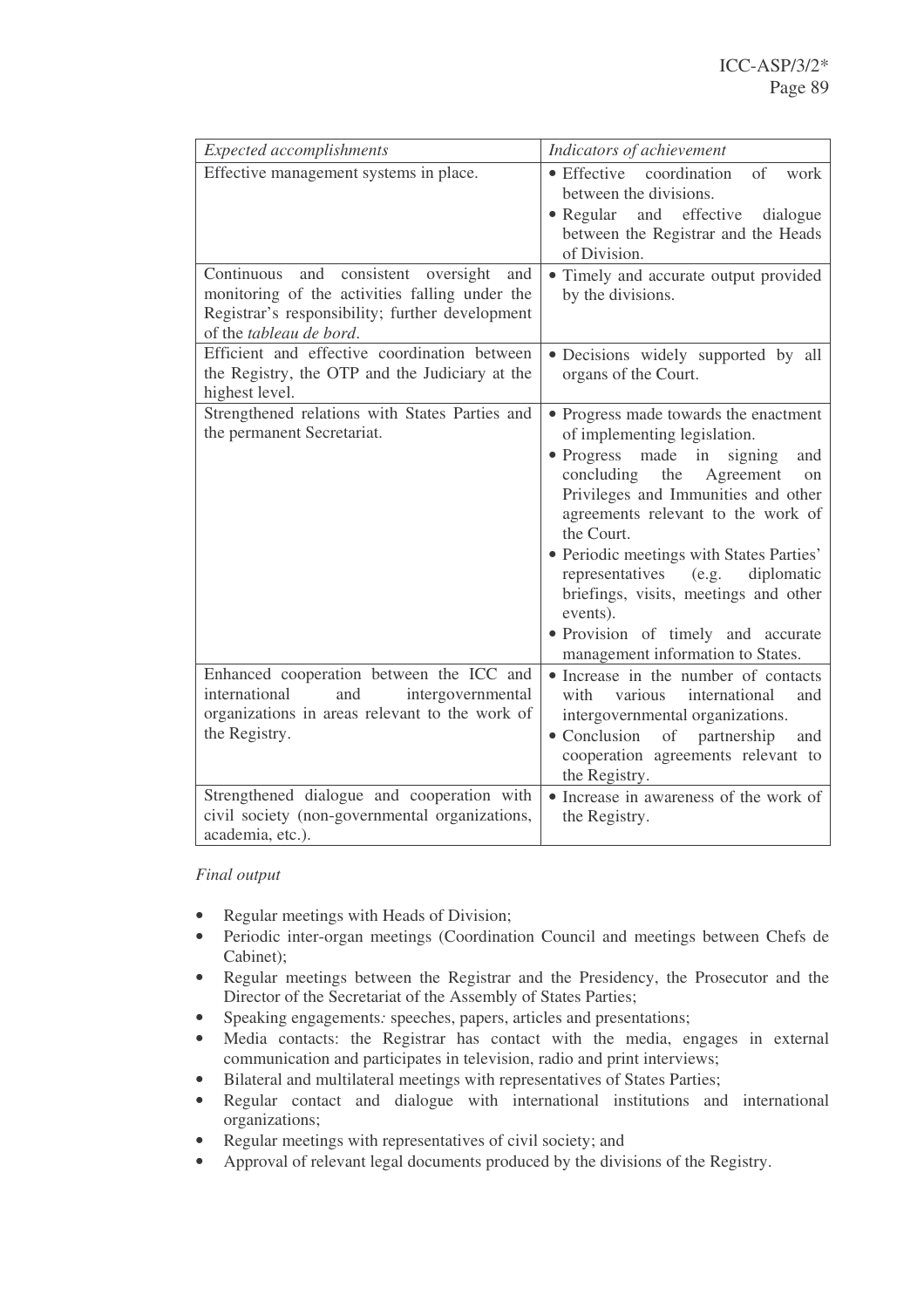# ICC-ASP/3/2\* Page 90

# *Resource requirements*

| <i>Item</i>                     | Post table 2004 | Post table 2005 |             |       | Proposed budget 2005<br><i>(thousands of euros)</i> |             |       |
|---------------------------------|-----------------|-----------------|-------------|-------|-----------------------------------------------------|-------------|-------|
|                                 |                 | Core            | Conditional | Total | Core                                                | Conditional | Total |
| Professional staff              | 3               | $4*$            |             | 4     | 437                                                 |             | 437   |
| General Service staff           | 2               | 3               |             | 3     | 149                                                 |             | 149   |
| Subtotal staff                  | 5               |                 |             | 7     | 586                                                 |             | 586   |
| General temporary<br>assistance |                 |                 |             |       | 180                                                 |             | 180   |
| Subtotal other staff            |                 |                 |             |       | 180                                                 |             | 180   |
| Travel                          |                 |                 |             |       | 30                                                  |             | 30    |
| Hospitality                     |                 |                 |             |       | 10                                                  |             | 10    |
| Subtotal non-staff              |                 |                 |             |       | 40                                                  |             | 40    |
| Total sub-programme             |                 |                 |             |       | 806                                                 |             | 806   |

\*This figure includes one post redeployed from Public Information and Documentation Section

### (i) Staff requirements

Core resources:

### *One GS-OL staff member*

285. The incumbent will lend administrative and general secretarial support to the Registrar and the Chef de Cabinet as well as to the Professional staff in the Immediate Office of the Registrar.

# (ii) Non-staff requirements

### Core resources:

*Travel*

286. Travel funds cover workshops and seminars, in particular those pertaining to the external relations functions of the Office, and cooperation with international jurisdictions.

# *Hospitality*

287. The conduct of official business by the Registrar may include hospitality expenses such as the provision of meals, organizing receptions, etc.

# **(b) Sub-programme 3120: Office of Internal Audit**

### *Introduction*

288. The Office of Internal Audit will conduct planned audits and reviews as well as ad hoc audits and reviews in order to address specific concerns.

### *Objectives*

• To ensure accountability for the proper use of the Court's resources.

| <i>Expected accomplishments</i>                                           |  |  |  | Indicators of achievement |  |  |
|---------------------------------------------------------------------------|--|--|--|---------------------------|--|--|
| Identification of possible weaknesses in • Improved accountability of the |  |  |  |                           |  |  |
| management and business processes.                                        |  |  |  | Court.                    |  |  |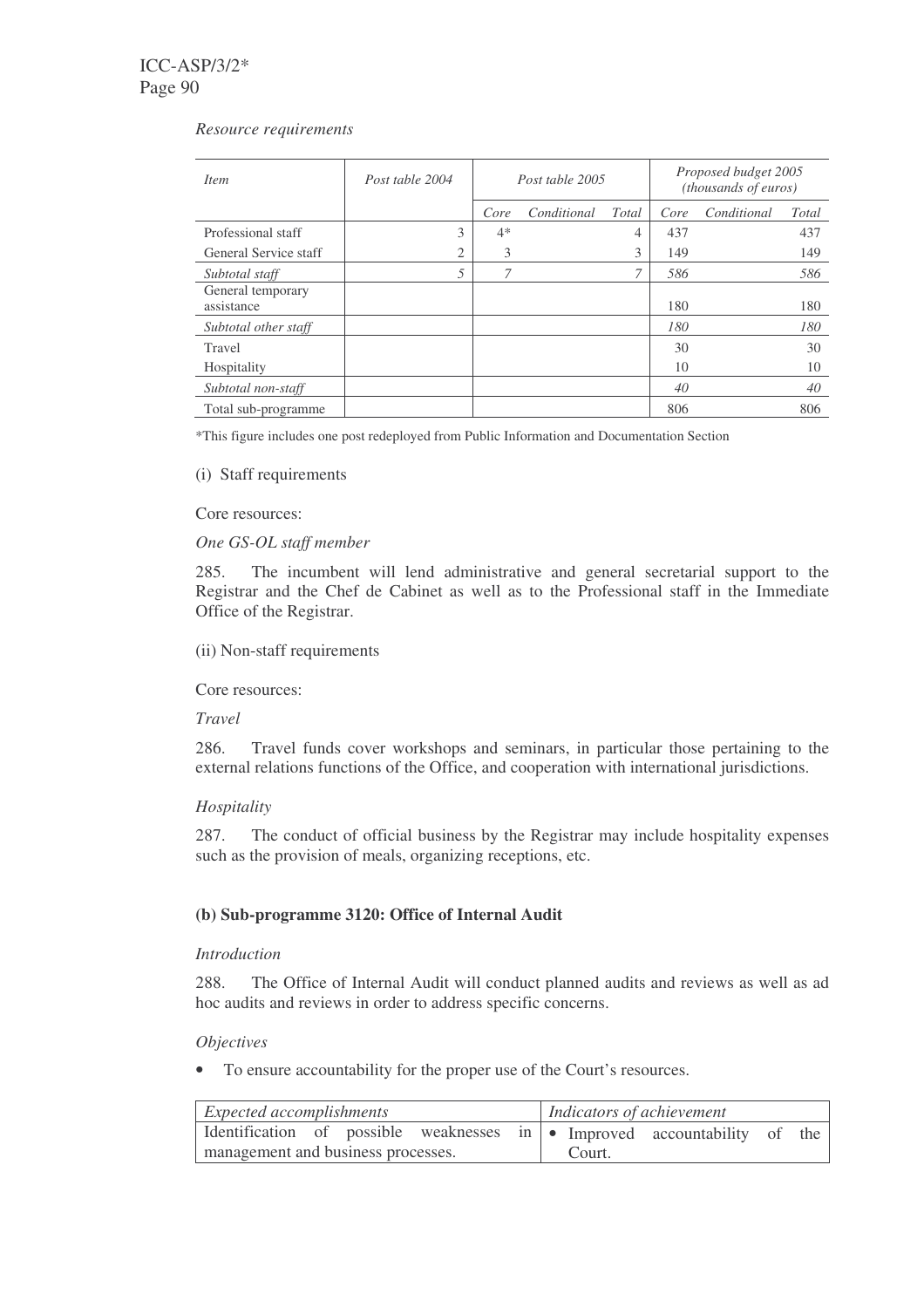# *Final output*

Reports on planned or ad hoc audits and reviews.

# *Resource requirements*

| <i>Item</i>           | Post table 2004<br>Post table 2005 |      |             |       |      | Proposed budget 2005<br>( <i>thousands of euros</i> ) |       |
|-----------------------|------------------------------------|------|-------------|-------|------|-------------------------------------------------------|-------|
|                       |                                    | Core | Conditional | Total | Core | Conditional                                           | Total |
| Professional staff    |                                    |      |             |       | 232  |                                                       | 232   |
| General Service staff |                                    |      |             |       | 50   |                                                       | 50    |
| Total sub-programme   |                                    |      |             |       | 282  |                                                       | 282   |

The Office's resource requirements remain unchanged.

# **(c) Sub-programme 3130: Legal Advisory Services Section**

### *Introduction*

The Section's core functions include:

- Providing legal advice on the legislative and operational arrangements governing staffing and the supply of goods and services to the Court, as well as handling claims arising therefrom;
- Advising on legal issues relating to the implementation and interpretation of the Court's administrative policies and directives;
- Acting as liaison between the Court and other international bodies such as the United Nations Joint Staff Pension Fund (UNJSPF), the Administrative Tribunal of the International Labour Organization (ILOAT), the United Nations Administrative Tribunal (UNAT) and the International Criminal Tribunal for the former Yugoslavia (ICTY), these relationships being pertinent to the work or functioning of the Court; and
- Drafting and/or reviewing all the Court's internal policies and guidelines, and assisting in their implementation and interpretation.

# *Objectives*

- To provide unified legal advisory services to the Presidency, Chambers, the Office of the Prosecutor and the Registry in order to ensure legal consistency in the application and interpretation of all the constitutive instruments of the Court and international law;
- To protect the legal interests of the Court and its staff; and
- To minimize the legal exposure of the Court.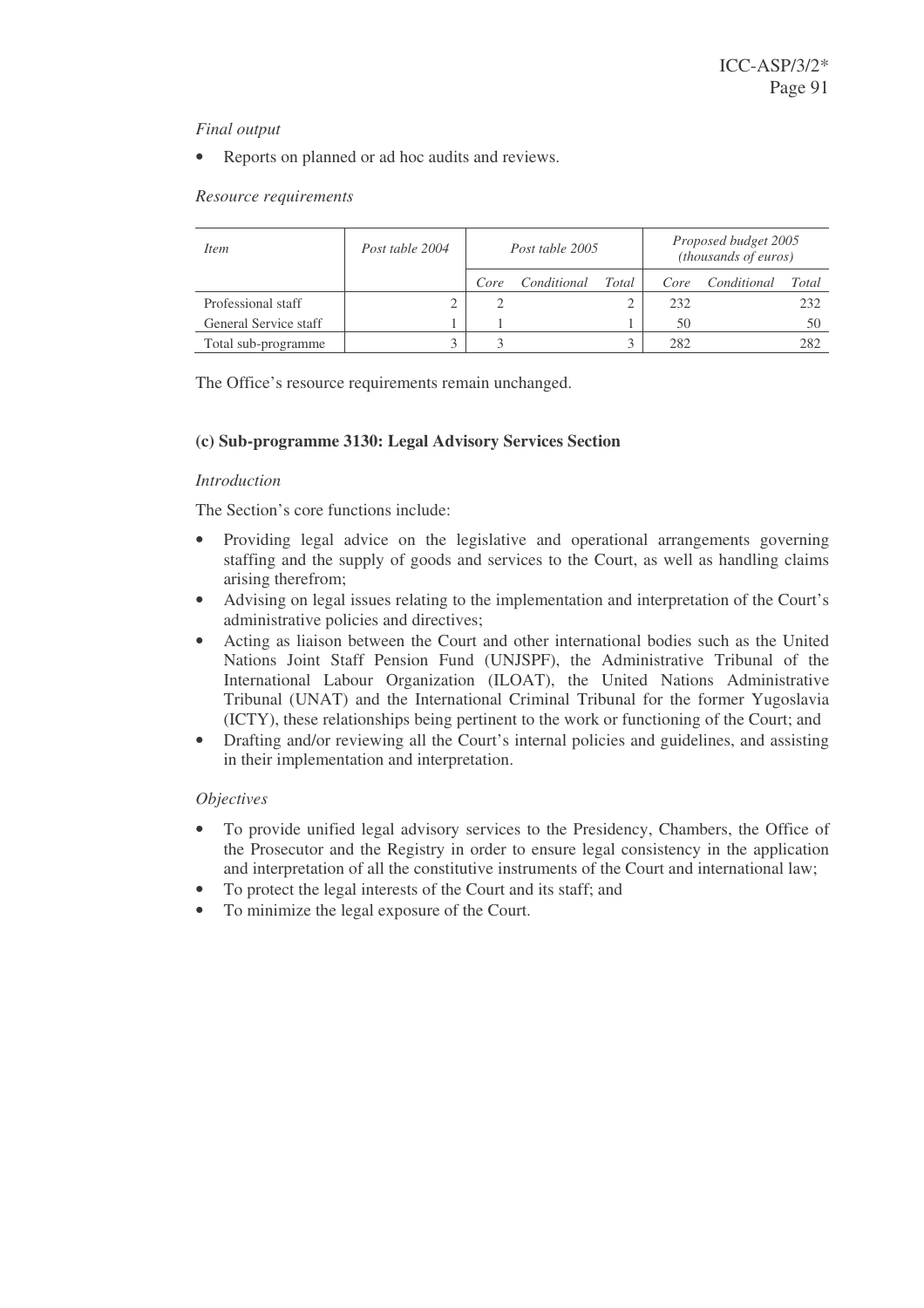| <b>Expected accomplishments</b>                                                                                                                                                                                                    | Indicators of achievement                                                                                                                                                                                                                                     |
|------------------------------------------------------------------------------------------------------------------------------------------------------------------------------------------------------------------------------------|---------------------------------------------------------------------------------------------------------------------------------------------------------------------------------------------------------------------------------------------------------------|
| Provision of timely, sound and consistent legal<br>advice in all core areas dealt with by the<br>Section to the Registry, the Presidency,<br>Chambers, the Office of the Prosecutor and,<br>where appropriate, the States Parties. | Acknowledgement by other sections<br>and organs that timely, sound and<br>consistent advice has been provided<br>to them by the Legal Advisory<br>Services Section which enables<br>them to discharge their functions<br>appropriately.                       |
| Progress made in drafting and adopting<br>agreements and<br>international<br>other<br>legal<br>instruments.                                                                                                                        | Number of agreements and other<br>$\bullet$<br>legal instruments concluded and<br>adopted by the Court.                                                                                                                                                       |
| Provision of assistance to States in complying<br>with their obligations to cooperate efficiently<br>with the Court.                                                                                                               | $\bullet$<br>Level<br>of<br>cooperation<br>and<br>coordination between the Office of<br>the Prosecutor and the Registry in<br>the area of State cooperation.<br>Quality of liaison and cooperation<br>with States Parties and, if necessary,<br>other States. |
| Assessment of whether States' implementing<br>legislation serves the purpose of the Statute.                                                                                                                                       | Increased compliance with<br>$\bullet$<br>the<br>Statute.                                                                                                                                                                                                     |
| Minimal legal exposure of the Court.                                                                                                                                                                                               | No claims or a reduction in the<br>$\bullet$<br>number of claims against the Court.                                                                                                                                                                           |
| Effective cooperation between the different<br>organs of the Court regarding internal legal<br>documents.                                                                                                                          | Increased level of cooperation and<br>$\bullet$<br>coordination on operational aspects<br>of the Court.                                                                                                                                                       |
| Well-informed and educated legal staff who are<br>abreast of all developments pertinent to the<br>Court.                                                                                                                           | Frequency of the use of the Section<br>$\bullet$<br>by other organs and sections of the<br>Court.                                                                                                                                                             |

# *Final output*

- Negotiated and finalized agreements headquarters agreement with the host State, Relationship Agreement with the UN, enforcement agreements and relocation agreements;
- Advisory services on the Court's Staff Rules, the conditions of service of the judges, and the interpretation and application of all the Court's instruments;
- Assistance provided to all sections of the Court in establishing relevant and appropriate policies and directives; and
- Focal point for the Court's contractual obligations.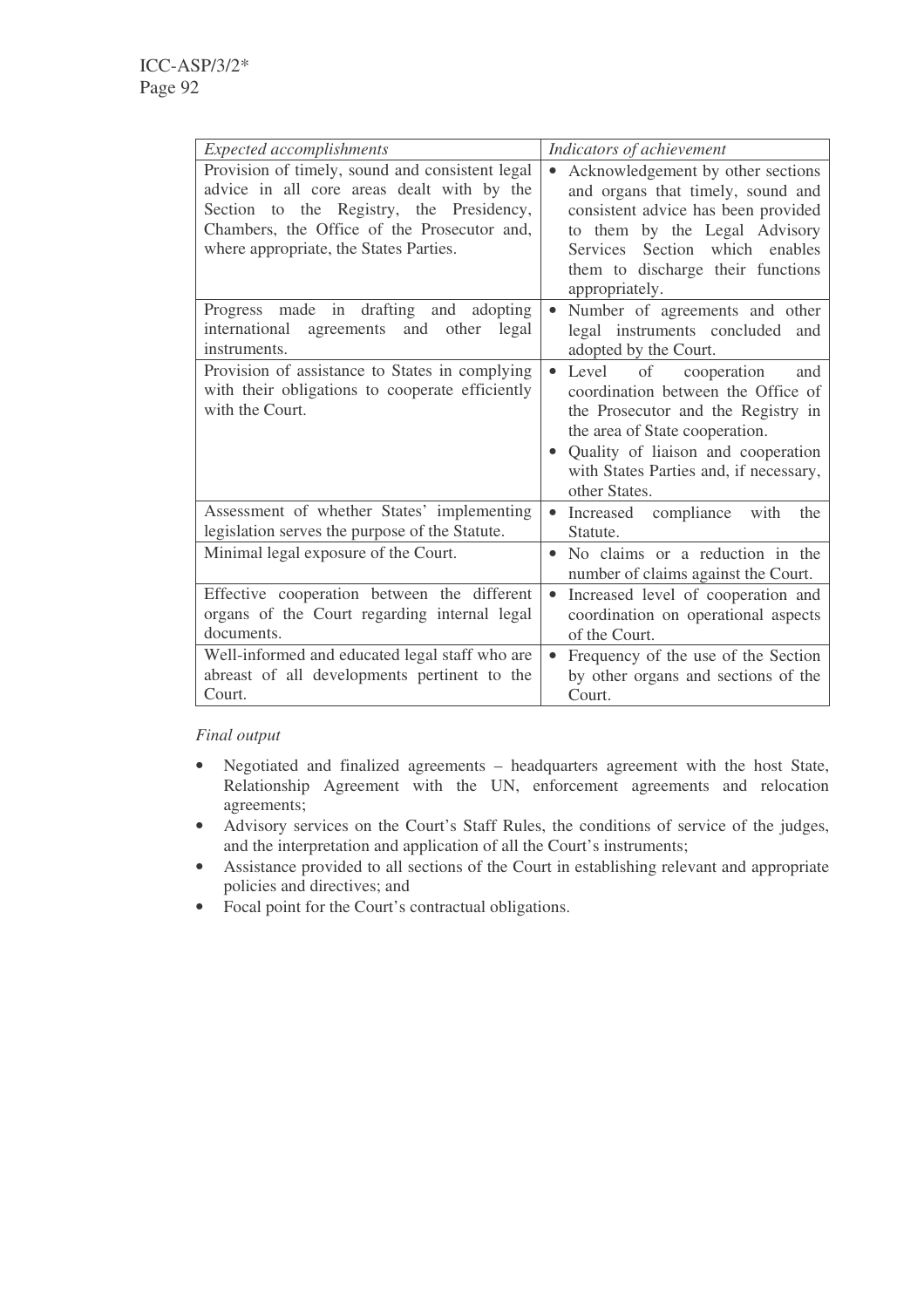# *Resource requirements*

| <i>Item</i>                     | Post table 2004 | Post table 2005 |             | Proposed budget 2005<br><i>(thousands of euros)</i> |                             |             |       |
|---------------------------------|-----------------|-----------------|-------------|-----------------------------------------------------|-----------------------------|-------------|-------|
|                                 |                 | Core            | Conditional | Total                                               | Core                        | Conditional | Total |
| Professional staff              | 5               | 5               |             | 5                                                   | 478                         |             | 478   |
| General Service staff           | 2               | 2               |             | 2                                                   | 100                         |             | 100   |
| Subtotal staff                  | 7               |                 |             | 7                                                   | 578                         |             | 578   |
| General temporary<br>assistance |                 |                 |             |                                                     | 5                           |             |       |
| Subtotal other staff            |                 |                 |             |                                                     |                             |             |       |
| Travel                          |                 |                 |             |                                                     | 15                          |             | 15    |
| Contractual services            |                 |                 |             |                                                     | $\mathcal{D}_{\mathcal{L}}$ |             |       |
| Subtotal non-staff              |                 |                 |             |                                                     | 17                          |             | 17    |
| Total sub-programme             |                 |                 |             |                                                     | 600                         |             | 600   |

### (i) Staff requirements

Core resources:

### *General temporary assistance*

289. Such assistance would be required for the purpose of drafting and reviewing further headquarters agreements with States where field offices are to be established, drafting and reviewing cooperation agreements with States Parties, and providing general support relating to legal, operational and administrative matters.

### (ii) Non-staff requirements

# Core resources:

# *Travel*

290. The negotiation of various agreements with States Parties and other international organizations is an ongoing process. It is envisaged that staff from the Section will travel to a number of countries in Africa, Europe and Asia in order to negotiate: (i) witness and victim relocation agreements and enforcement agreements; (ii) implementing legislation; and (iii) memoranda of understanding on cooperation. Travel to New York and Geneva will be required in order to attend meetings with the UN in conformity with the Relationship Agreement.

### *Contractual services*

291. From time to time, the Legal Advisory Services Section may require external legal expertise on issues arising in the performance of its core functions. A consultant will be required to provide legal opinion and advice on national legislation in the Netherlands, specialized areas of law such as taxation and employment law, and other specialized areas as and when necessary.

# **(d) Sub-programme 3140: Security and Safety Section**

### *Introduction*

292. The prime responsibility of the Section is to ensure the security and safety of all persons within the ICC premises and to afford protection to ICC property, premises and information systems both in The Hague and in the field.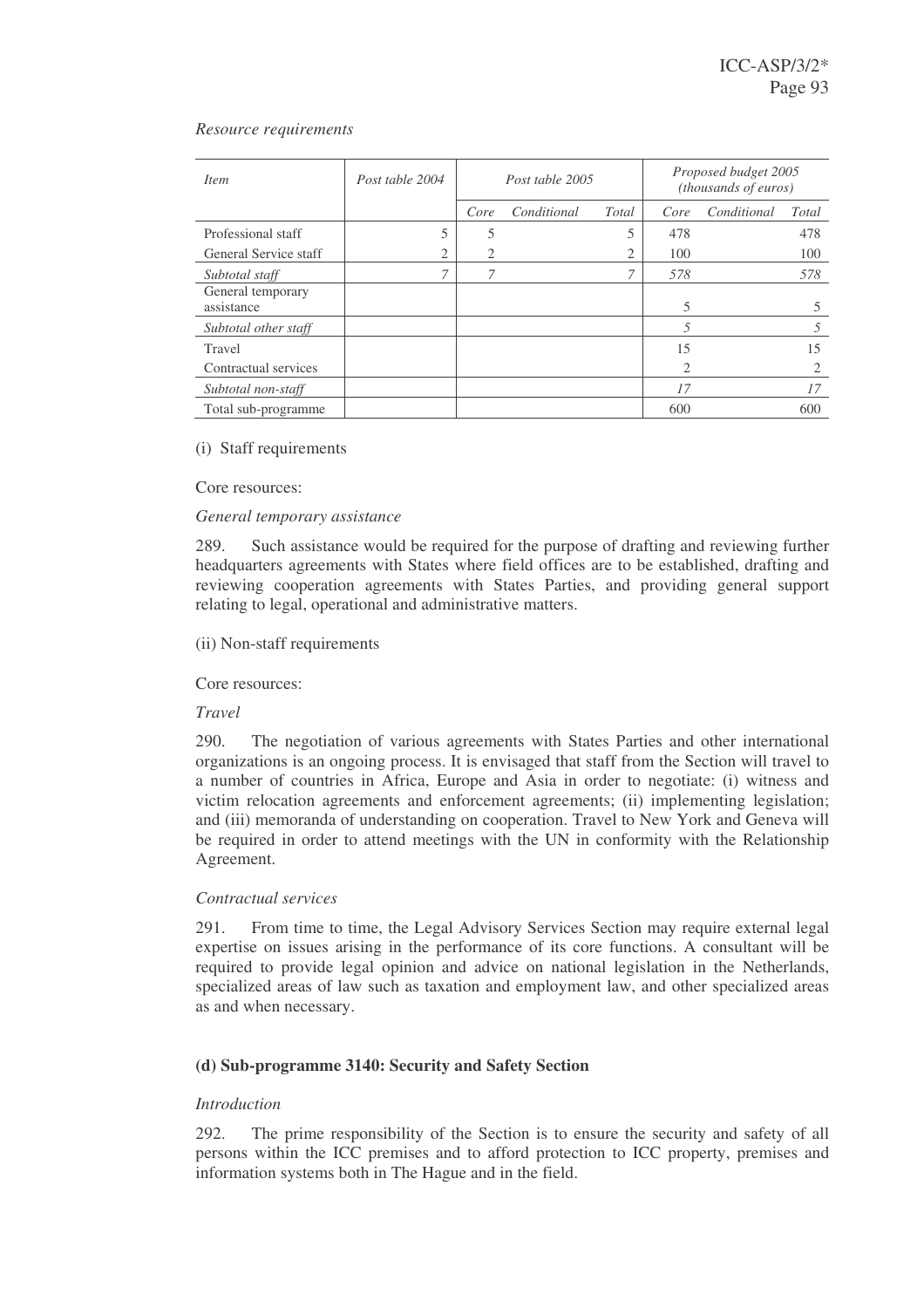# *Objectives*

- To promote a safe and secure working environment at headquarters by operating 24 hour control rooms and applying security screening, visitor control, emergency response and detainee custody procedures;
- To perform core field security duties, ranging from providing security for field presences to effecting close protection missions, as well as assessing threats, planning evacuations, tracking staff and monitoring compliance with international safety standards;
- To oversee information assurance by developing policies and procedures designed to ensure the availability, integrity and confidentiality of information systems;
- To provide security support by investigating incidents and handling all activities relating to personnel security clearance, security training, fire prevention, inventory control, financial management, systems maintenance, and Pass and ID; and
- To liaise with other international bodies in order to minimize security costs.

| Expected accomplishments                                                                                                                                                                                                                                                              | Indicators of achievement                                                                                                                                                                                                                                                                                                                                 |
|---------------------------------------------------------------------------------------------------------------------------------------------------------------------------------------------------------------------------------------------------------------------------------------|-----------------------------------------------------------------------------------------------------------------------------------------------------------------------------------------------------------------------------------------------------------------------------------------------------------------------------------------------------------|
| Creation and continued maintenance of a<br>secure and safe environment within the seat of                                                                                                                                                                                             | Creation of a safe and secure<br>working environment for all staff,                                                                                                                                                                                                                                                                                       |
| the Court.                                                                                                                                                                                                                                                                            | witnesses, visitors and detainees.                                                                                                                                                                                                                                                                                                                        |
| Protection of the information<br>processing<br>systems and data utilized by the Court through<br>the development and implementation of the<br>information security standards, policies and<br>procedures necessary to ensure the security,<br>integrity and availability of ICC data. | Development and implementation of<br>$\bullet$<br>information security policies.<br>Training of staff in the application<br>$\bullet$<br>of information security measures.<br>Assistance in moving the Court<br>towards ISO17799 compliance and<br>certification.<br>Development of resilience in the<br>electronic infrastructure<br>of<br>the<br>Court. |
| Security and safety of ICC staff, property,<br>information and assets in the field.                                                                                                                                                                                                   | Development and implementation of<br>security policies and practices<br>pertaining to the field or areas of<br>investigative operations.<br>Increase in the level of security<br>readiness,<br>and<br>awareness<br>in<br>compliance with internationally<br>accepted standards.<br>Provision of an adequate security<br>response capability in the field. |

# *Final output*

- Safe and secure working environment for all staff, witnesses, visitors and detainees;
- Implementation of information security policies and training:
- ISO17799 compliance and certification;
- Adequate physical security and security awareness of staff deployed in the field, in compliance with internationally accepted standards; and
- Adequate security response capability in the field.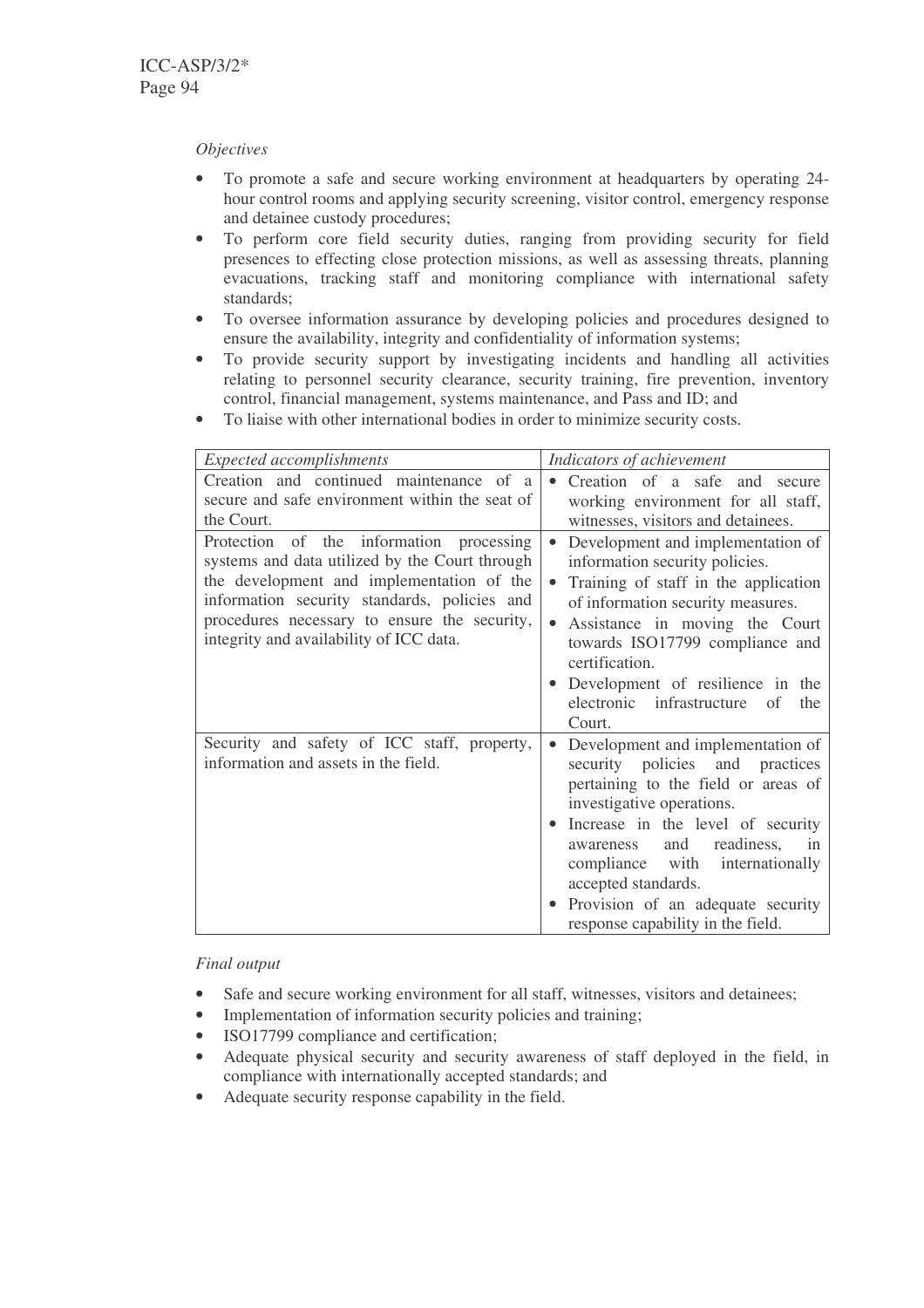| <i>Item</i>                   | Post table 2004 | Post table 2005 |             |       | Proposed budget 2005<br><i>(thousands of euros)</i> |             |       |
|-------------------------------|-----------------|-----------------|-------------|-------|-----------------------------------------------------|-------------|-------|
|                               |                 | Core            | Conditional | Total | Core                                                | Conditional | Total |
| Professional staff            | 4               | 4               |             | 4     | 389                                                 |             | 389   |
| General Service staff         | 36              | 37              | 5           | 42    | 1,854                                               | 139         | 1,993 |
| Subtotal staff                | 40              | 41              | 5           | 46    | 2,243                                               | 139         | 2,382 |
| Overtime                      |                 |                 |             |       | 97                                                  |             | 97    |
| Subtotal other staff          |                 |                 |             |       | 97                                                  |             | 97    |
| Travel                        |                 |                 |             |       | 15                                                  | 202         | 217   |
| Contractual services          |                 |                 |             |       | 1,025                                               | 6           | 1,031 |
| General operating<br>expenses |                 |                 |             |       | 80                                                  |             | 80    |
| Supplies and materials        |                 |                 |             |       | 68                                                  | 8           | 76    |
| Furniture and<br>equipment    |                 |                 |             |       | 122                                                 |             | 122   |
| Subtotal non-staff            |                 |                 |             |       | 1,310                                               | 216         | 1,526 |
| Total sub-programme           |                 |                 |             |       | 3,650                                               | 355         | 4,005 |

#### *Resource requirements*

(i) Staff requirements

Core resources:

*Information Security Officer*

293. A P-4 post from the Immediate Office of the Registrar was redeployed to the Security and Safety Section as post of the Information Security Officer. Due to the critical importance of the post and in order to attract applicants, the Information Security Officer post has been re-advertised at the P-4 level. Earlier, the Security and Safety Section had been trying to recruit an information security specialist at the P-3 level but the ICC has been unable to compete with the private sector in terms of salary and related benefits. Currently the function of Information Security Officer is being outsourced to a consultant.

The existing P-3 post is being redeployed to the Public Information and Documentation Section.

### *Information Security Compliance Analyst (GS-OL)*

294. This new post is required as the Court will be e-based. A technically qualified General Service support staff member will be deployed to conduct electronic security investigations and routine internal audit tests, to assist with preventive staff training and awareness, to report on evolving information threats and to monitor the various information systems for threats or incidences of non-compliance.

Conditional resources:

#### *Five Security Officers*

295. It is envisaged that, depending on threat assessments and varying requirements, a maximum of five ICC security officers (GS-OL) may be deployed to the ICC field office. Funding is required for 12 months at the GS-OL level.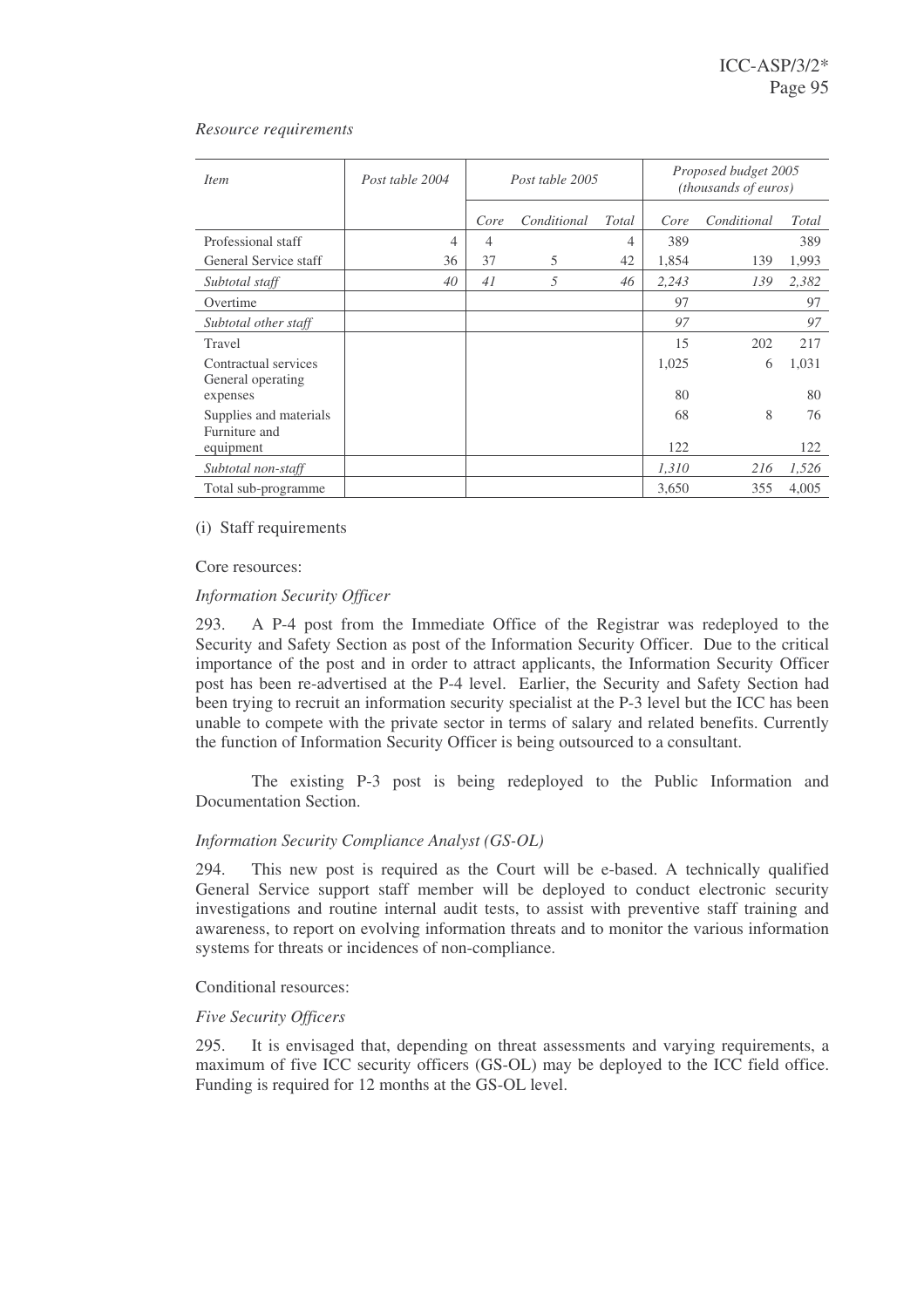### *Overtime*

296. The total overtime requirement is 2,644 hours. It will be used to cover official holidays, unpredicted extended working hours and VIP visits. In addition, security officers provide round-the-clock security, and the evening and night shifts have a 10 per cent additional night differential entitlement.

### (ii) Non-staff requirements

Core resources:

### *Travel*

297. The Chief of Security or his representative will need a minimum of four shortduration trips in order to attend meetings and carry out liaison activities.

### *Contractual services*

298. External security training includes firearms training and basic fire safety and first aid training. Contractual services also cover the outsourced security contract which makes provision for a range of security-related functions at ICC headquarters (key holding and response service and a provision for VIP residence security digital telephone lines). In addition, an external agency performs the security vetting of personnel.

### *General operating expenses*

299. Equipment maintenance involves servicing screening equipment and maintaining the access control system, the closed circuit television system, firearms, the electronic key management system and the fire detection system.

### *Supplies and materials*

300. The supplies required include consumables for the access control system, pistol ammunition and cleaning items, paper targets and other specialized sundry items. Other supplies include concealed body armour, uniform and patrol equipment (including footwear), and protective equipment for handling detainees.

### *Furniture and equipment*

301. The following items must be purchased: X-ray machines, walk-through metal detectors, an electronic key control system and a portable alarm system. Furthermore, as the ICC becomes more operational, detainee security and transportation equipment will need to be purchased.

### Conditional resources:

### *Travel*

302. There will be a maximum of five security officers deployed in the field during the course of 2005 (an average of two and a half security officers over the whole year). Funds are required for DSA and travel. In addition, funds are required for field office inspections and assessment trips for the Chief of Security and the Field Security Officer.

### *Contractual services*

303. Field security training will be required in subjects such as stress and hostage management, general survival skills and cultural sensitization. Funding will be used to cover the costs of external advisers providing training at the ICC.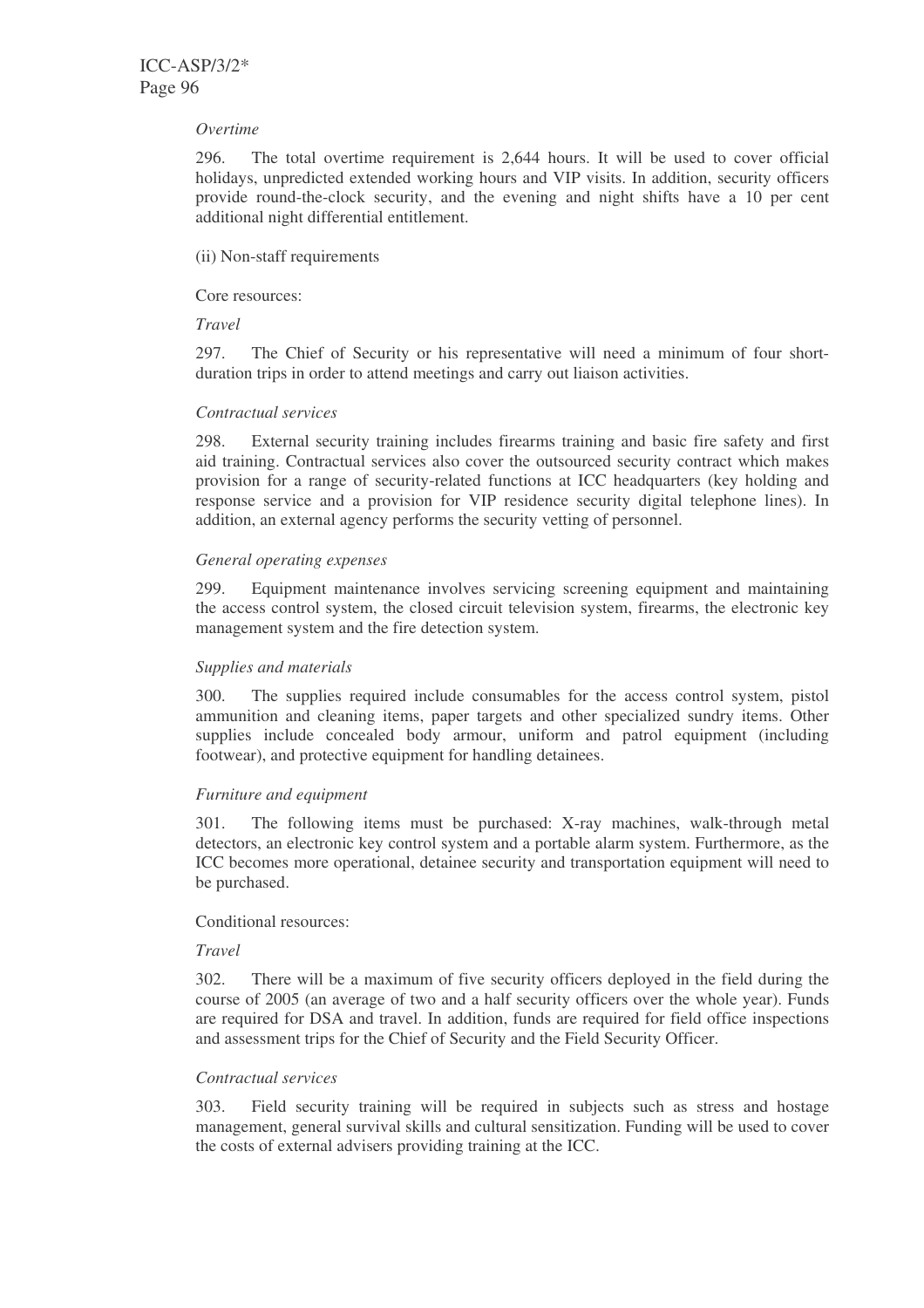# *Supplies and materials*

304. These funds cover the purchase of additional field service uniform items, such as lightweight and washable trousers, windbreakers, lightweight shirts and polo shirts which are required for work in difficult conditions in tropical environments.

# **2. Programme 3200: Common Administrative Services Division**

### *Introduction*

305. The Common Administrative Services Division is the Court's common administrative platform. It provides resources and services as effectively and efficiently as possible, without prejudice to the functions and powers of the Prosecutor.

306. The Division supports the Presidency, Chambers, the Office of the Prosecutor, the Registry and the Secretariat of the Assembly of States Parties.

307. The Division is setting up a system to ensure professional, reliable, cost-effective and standard service provision, based on service level management. The Division will establish yearly service level agreements and manage and report on the level of service actually delivered. In the future, these service level agreements will also be used to establish the budget and the cost of the services required by the Court.

The Common Administrative Services Division is structured as follows:

- Sub-programme 3210: Office of the Director
- Sub-programme 3220: Human Resources Section
- Sub-programme 3230: Budget and Control Section
- Sub-programme 3240: Finance Section
- Sub-programme 3250: General Services Section
- Sub-programme 3260: Information and Communication Technologies Section
- Sub-programme 3270: Procurement Section

| <i>Item</i>                               | Appropriation<br>$2004*$ |        | Proposed budget 2005<br>( <i>thousands of euros</i> ) | Resource growth |        |            |
|-------------------------------------------|--------------------------|--------|-------------------------------------------------------|-----------------|--------|------------|
|                                           | <b>Total</b>             | Core   | Conditional                                           | Total           | Amount | Percentage |
| Professional staff                        |                          | 3,590  |                                                       | 3,590           | 3,590  | 100        |
| General Service staff                     |                          | 3,480  | 251                                                   | 3,731           | 3,731  | 100        |
| Subtotal staff                            |                          | 7,070  | 251                                                   | 7,321           | 7,321  | 100        |
| General temporary<br>assistance           |                          | 122    | 20                                                    | 142             | 142    | 100        |
| Overtime                                  |                          | 147    | 58                                                    | 205             | 205    | 100        |
| Consultants                               |                          | 213    |                                                       | 213             | 213    | 100        |
| Subtotal other staff                      |                          | 482    | 78                                                    | 560             | 560    | 100        |
| Travel                                    |                          | 79     |                                                       | 79              | 79     | 100        |
| Contractual services<br>General operating |                          | 2,359  | 153                                                   | 2,512           | 2,512  | 100        |
| expenses                                  |                          | 2,878  | 377                                                   | 3,255           | 3,255  | 100        |
| Supplies and materials                    |                          | 476    | 40                                                    | 516             | 516    | 100        |
| Furniture and equipment                   |                          | 2,255  | 763                                                   | 3,018           | 3,018  | 100        |
| Subtotal non-staff                        |                          | 8,047  | 1,333                                                 | 9,380           | 9,380  | 100        |
| Total programme                           |                          | 15,599 | 1,662                                                 | 17,261          | 17,261 | 100        |

\* The Common Administrative Services Division was created following an internal reorganization of the Registry. There is therefore no separate 2004 appropriation for this programme.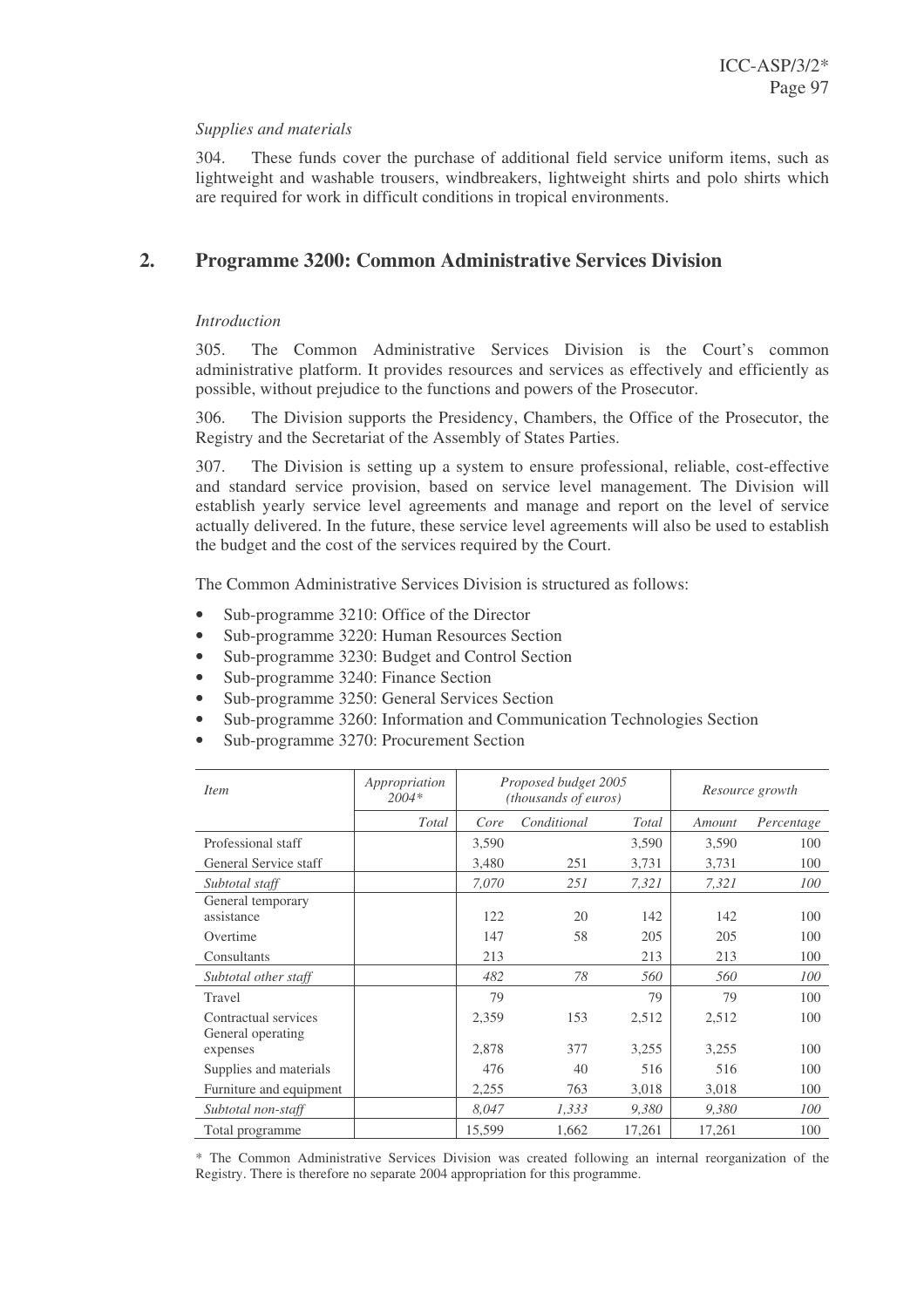# **(a) Sub-programme 3210: Office of the Director**

# *Introduction*

308. The main task of the Office of the Director is to provide guidance to, and to support the work of the sections under its authority and to ensure that a common platform is established and maintained for the services and resources required by the Court.

# *Objectives*

- To ensure the creation and maintenance of a common service and resource platform for the Court; and
- To support the work of the Division's sections.

| Expected accomplishments                                                                     | Indicators of achievement     |  |  |  |  |
|----------------------------------------------------------------------------------------------|-------------------------------|--|--|--|--|
| Establishment of service level management.                                                   | • Management of service level |  |  |  |  |
|                                                                                              | agreements with clients.      |  |  |  |  |
| Coordination and communication with sections. $\bullet$ Transparency of information,         |                               |  |  |  |  |
|                                                                                              | regular meetings.             |  |  |  |  |
| Provision of coaching and guidance to sections. $\bullet$ Appraisal and development reports. |                               |  |  |  |  |

# *Final output*

- Service level agreements and reports on accomplishments issued to all organs; and
- Efficient, service-oriented and motivated staff within the Division.

| <i>Item</i>           | Post table 2004 |      | Post table 2005   |   |     | Proposed budget 2005<br><i>(thousands of euros)</i> |       |
|-----------------------|-----------------|------|-------------------|---|-----|-----------------------------------------------------|-------|
|                       |                 | Core | Conditional Total |   |     | Core Conditional                                    | Total |
| Professional staff    |                 |      |                   |   | 143 |                                                     | 143   |
| General Service staff |                 |      |                   |   | 50  |                                                     | 50    |
| Subtotal staff        |                 |      |                   | っ | 193 |                                                     | 193   |
| Total sub-programme   |                 |      |                   |   | 193 |                                                     | 193   |

# (i) Staff requirements

309. No new core or conditional staff are requested for the Office of the Director for the 2005 financial year.

# (ii) Non-staff requirements

310. No non-staff requirements are requested for the Office of the Director for the 2005 financial year.

# **(b) Sub-programme 3220: Human Resources Section**

# *Introduction*

311. The Human Resources Section is responsible for recruitment, the administration of entitlements, staff development and training, and health and social welfare services. The Section is directed and supervised by a Chief and consists of the Recruitment and Placement Unit, the Staff Administration and Monitoring Unit, the Training and Development Unit and the Health and Welfare Unit. During 2005, the Section will focus on finalizing the recruitment of core staff, finalizing the rules and mechanisms for staff administration,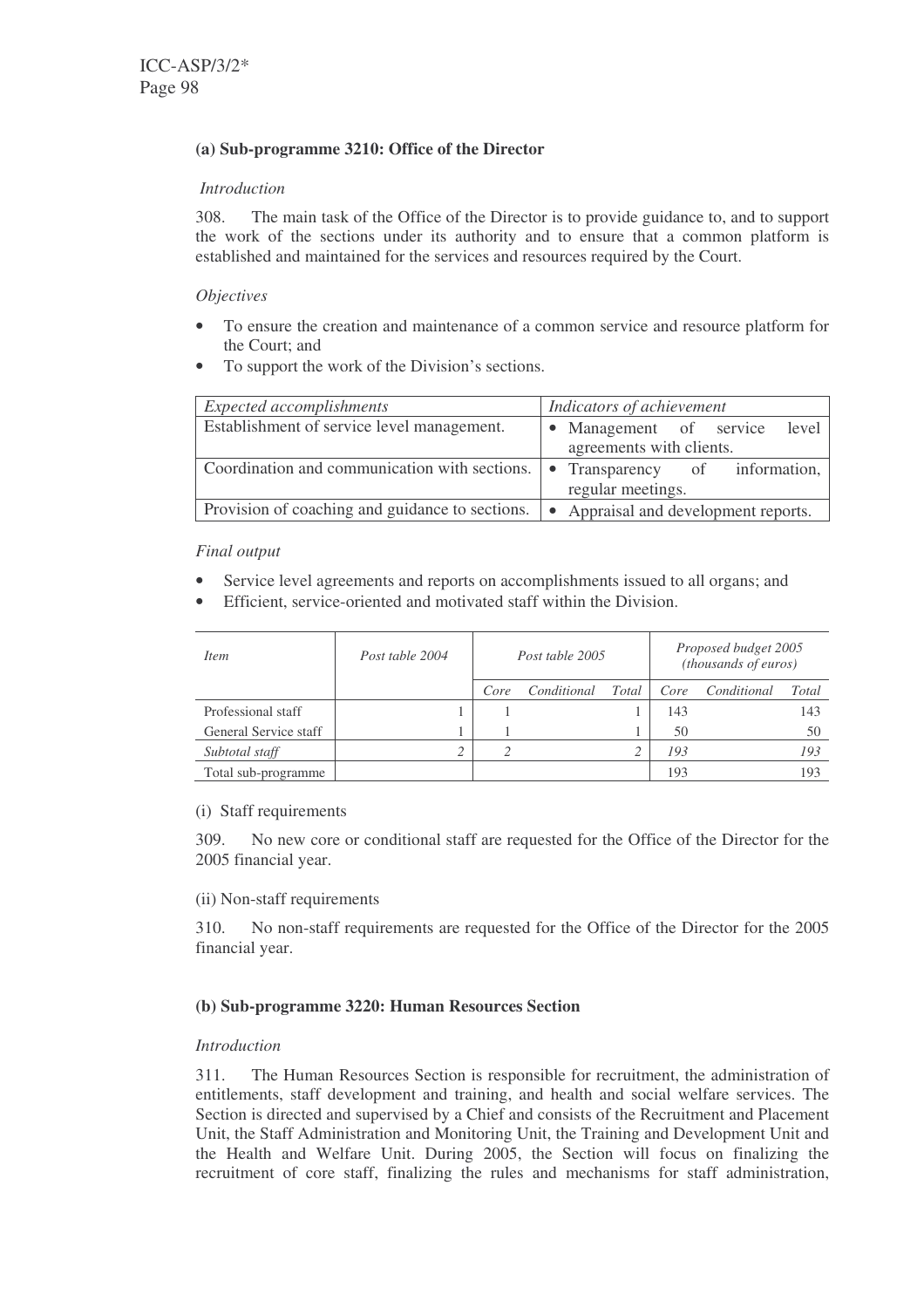building up a comprehensive training and development programme, ensuring staff health and welfare, and implementing the enterprise resource planning (ERP) system.

### *Objectives*

• To develop and sustain a high-quality human resources management system that ensures that the International Criminal Court can carry out its functions efficiently and effectively.

| <i>Expected accomplishments</i>                                                                                                                                                                                                                                                        | Indicators of achievement                                                                                                                                                                                                                                                                                                                                                                                                                                                                  |
|----------------------------------------------------------------------------------------------------------------------------------------------------------------------------------------------------------------------------------------------------------------------------------------|--------------------------------------------------------------------------------------------------------------------------------------------------------------------------------------------------------------------------------------------------------------------------------------------------------------------------------------------------------------------------------------------------------------------------------------------------------------------------------------------|
| An enhanced system for forecasting and<br>planning staffing needs and for recruiting,<br>placing and promoting personnel; the system<br>will help programme managers to select<br>highly qualified and motivated candidates<br>based on readily available and accurate<br>information. | Degree of satisfaction expressed by<br>$\bullet$<br>users with regard to the quality and<br>timeliness of services provided.<br>Performance measure: Survey to be<br>conducted.<br>Improvement in gender balance and<br>geographical representation within<br>the staff.<br>Performance measure: Percentages of<br>women and different nationalities.<br>• More multi-skilled staff.<br>Performance measure: Increase in<br>participation in staff development and<br>training programmes. |

### *Final output*

312. During 2005, the following output will be delivered:

- (a) Competitive entry process:
	- (i) Provision of substantive and secretariat support services in the context of the staff selection system;
	- (ii) Screening of applications for vacant posts; and
	- (iii) Proactive support for the internship and visiting professionals programmes.
- (b) Staff administration:
	- (i) Monitoring and review of all personnel actions related to human resources administration;
	- (ii) Administration of staff in accordance with the Staff Regulations and Staff Rules: initial offers of appointment and extensions of appointment;
	- (iii) Provision of advice to management and staff on all aspects of human resources management policies and staff administration; and
	- (iv) Processing of contracts for short-term staff, consultants and individual contractors.
- (c) Training and development:
	- (i) Implementation of a comprehensive performance appraisal system;
	- (ii) Organization of training programmes for the whole of the Court;
	- (iii)Organization of language programmes in the Court's official languages; and
	- (iv) Organization of orientation programmes for new staff.
- (d) Health and staff welfare services:
	- (i) Organization of medical examinations;
	- (ii) Organization of medical and psychological consultations and counselling; and
	- (iii)Issuance of travel health advisories.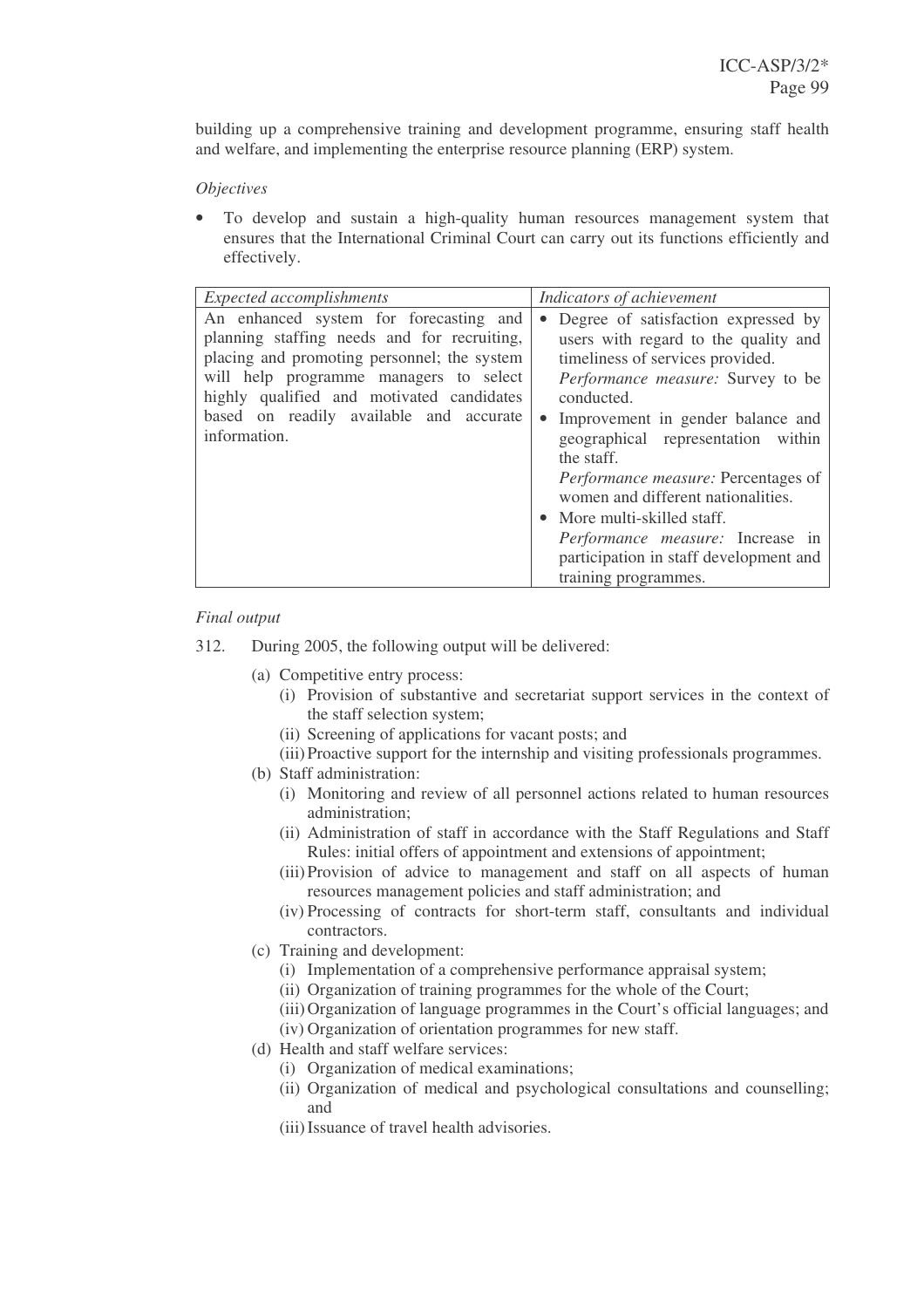### *Resource Requirements*

| <i>Item</i>                                    | Post table 2004 | Post table 2005 |             |              | Proposed budget 2005<br><i>(thousands of euros)</i> |             |         |
|------------------------------------------------|-----------------|-----------------|-------------|--------------|-----------------------------------------------------|-------------|---------|
|                                                |                 | Core            | Conditional | <b>Total</b> | Core                                                | Conditional | Total   |
| Professional staff                             | 6               | $5*$            |             | 5            | 537                                                 |             | 537     |
| General Service staff                          | 9               | 10              |             | 10           | 520                                                 |             | 520     |
| Subtotal staff                                 | 15              | 15              |             | 15           | 1,057                                               |             | 1,057   |
| General temporary<br>assistance<br>Consultants |                 |                 |             |              | 3                                                   | 20          | 20<br>3 |
| Subtotal other staff                           |                 |                 |             |              | 3                                                   | 20          | 23      |
| Travel                                         |                 |                 |             |              | $\mathcal{E}$                                       |             | 3       |
| Contractual services<br>General operating      |                 |                 |             |              | 517                                                 |             | 517     |
| expenses                                       |                 |                 |             |              | 51                                                  |             | 51      |
| Subtotal non-staff                             |                 |                 |             |              | 571                                                 |             | 571     |
| Total sub-programme                            |                 |                 |             |              | 1,631                                               | 20          | 1,651   |

\*One professional post was redeployed as a conditional post to the General Services Section.

### (i) Staff requirements

### Core resources:

313. The required core staff are necessary for maintaining basic human resources services. The total number of staff in the Section is the same as in the 2004 budget. Given the increase in staff numbers across the entire organization, one additional General Service (GS-OL) position is needed to cope with the growing staff administration workload. To keep the Section's staff numbers stable in 2005, the post of Staff Welfare Officer (P-3) has been redeployed to the General Services Section on a conditional basis for 2005.

# *Consultants*

314. The consultancy resources are required to finance external advice regarding the revision of the ICC's staff contract system.

### Conditional resources:

### *General temporary assistance*

315. Should the ICC's various units and sections wish to recruit conditional staff, the Recruitment and Placement Unit will need additional personnel to deal with the workload.

### (ii) Non-staff requirements

Core resources:

*Travel*

316. Resources are requested to enable Section staff to undertake necessary travel.

### *Contractual services*

317. Resources are needed to fund staff insurance for service-incurred accidents and sickness, to finance medical service requirements and to provide general and language training to all staff members.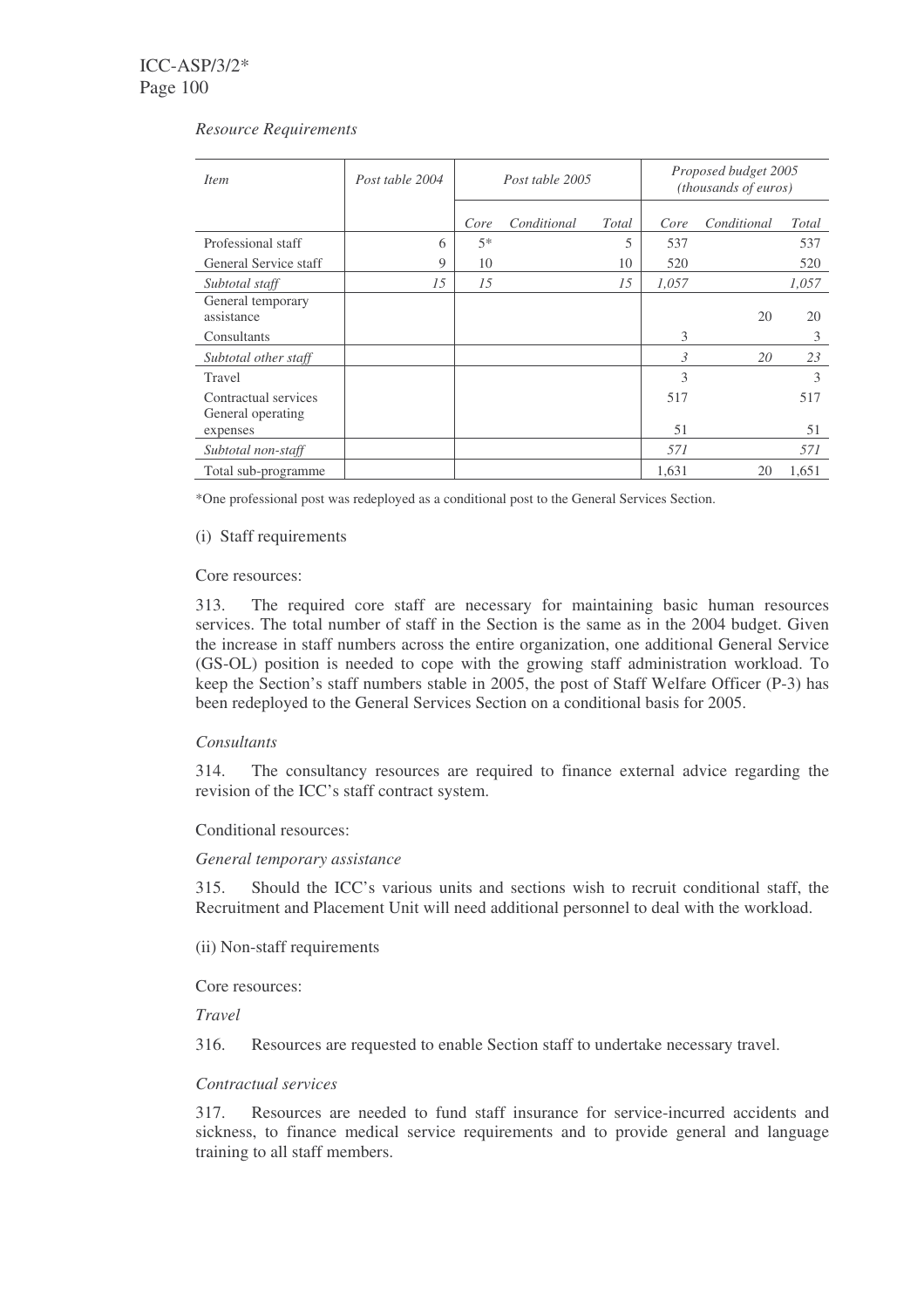# *General operating expenses*

318. Resources are requested to provide medical evacuation services and to pay the relevant contributions to the appropriate administrative tribunals.

# **(c) Sub-programme 3230: Budget and Control Section**

### *Introduction*

319. The core functions of the Budget and Control Section are to prepare the programme budget and to manage and control all regular budgetary and extrabudgetary funds.

### *Objectives*

- To ensure sound budgetary monitoring and, in so doing, to provide timely services to all organs of the Court; and
- To implement the ERP system.

| Expected accomplishments                                                                                                                               | Indicators of achievement |  |  |  |
|--------------------------------------------------------------------------------------------------------------------------------------------------------|---------------------------|--|--|--|
| Effective management of the programme of $\bullet$ Timely delivery of output and<br>work using the limited staff and financial<br>resources available. | services.                 |  |  |  |
| Effective and efficient budgetary control and $\bullet$ Minimal deviation of expenditure<br>monitoring of expenditure.                                 | from the appropriation.   |  |  |  |

### *Final output*

- Preparation of the 2006 programme budget;
- Issuance of allotment advice; and
- Setting-up of effective expenditure control.

### *Resource requirements*

| <i>Item</i>           | Post table 2004 | Post table 2005 |             |       | Proposed budget 2005<br>(thousands of euros) |             |       |
|-----------------------|-----------------|-----------------|-------------|-------|----------------------------------------------|-------------|-------|
|                       |                 | Core            | Conditional | Total | Core                                         | Conditional | Total |
| Professional staff    |                 | $2*$            |             | ◠     | 214                                          |             | 214   |
| General Service staff |                 |                 |             |       | 50                                           |             | 50    |
| Subtotal staff        |                 |                 |             |       | 264                                          |             | 264   |
| Travel                |                 |                 |             |       |                                              |             |       |
| Subtotal non-staff    |                 |                 |             |       |                                              |             |       |
| Total sub-programme   |                 |                 |             |       | 268                                          |             | 268   |

\*One professional post was redeployed to the Budget and Control Section.

### (i) Staff requirements

Core resources:

320. During the recent restructuring, the Budget and Control Section was made part of the Common Administrative Services Division. It is now proposed to strengthen the Budget and Control Section by redeploying one vacant P-3 post from the former Administrative Services Section to the Budget and Control Section.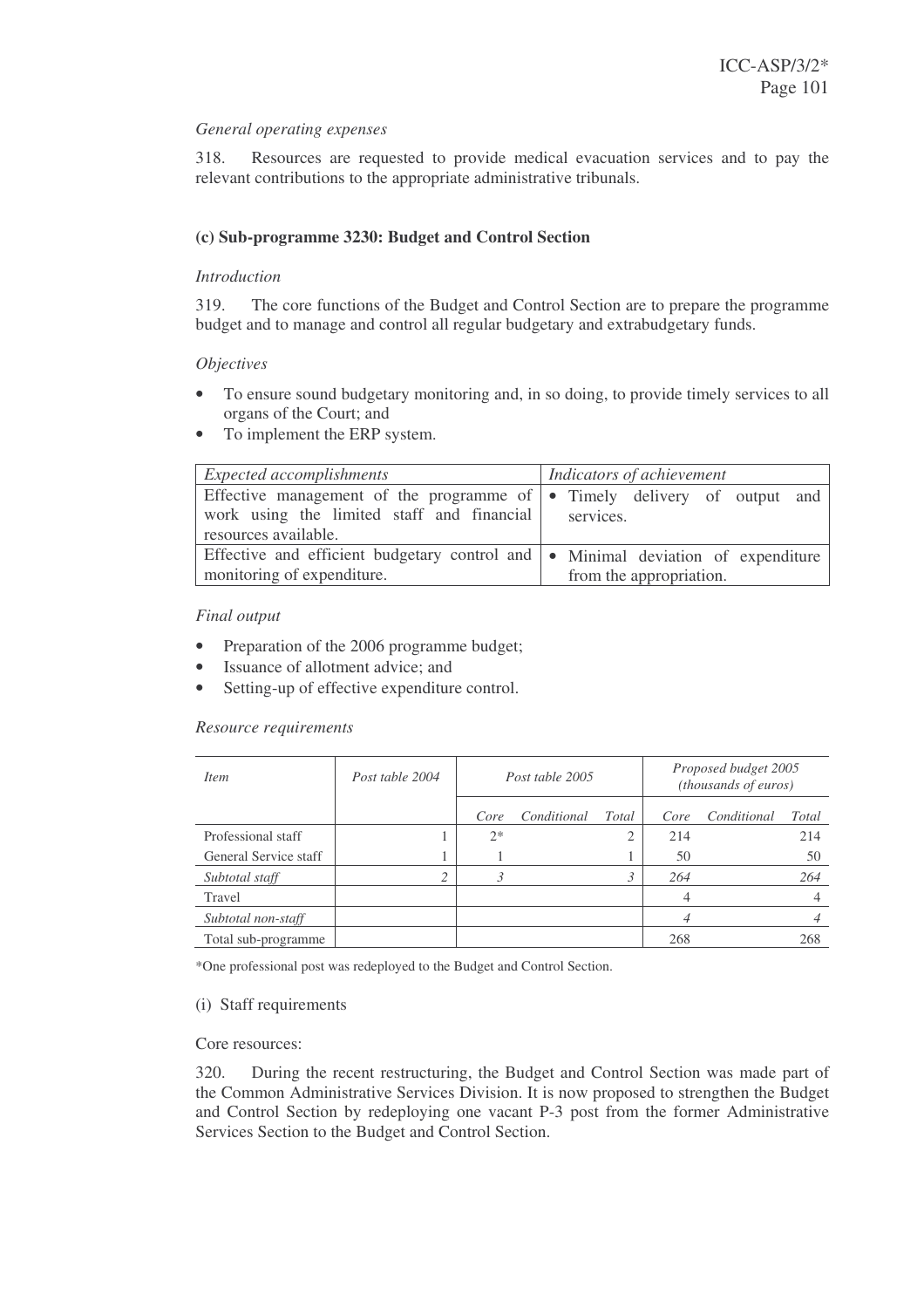# (ii) Non-staff requirements

Core resources:

*Travel*

321. Travel costs should cover one mission to Geneva or New York to attend coordination meetings on budget and control matters.

# **(d) Sub-programme 3240: Finance Section**

# *Introduction*

322. The Finance Section is responsible for the financial administration of the Court.

*Objectives*

- To provide effective and efficient financial services to the Court;
- To implement the ERP system in close collaboration with the Budget, Procurement and Human Resources Sections (payroll); and
- To liaise with external auditors.

| <i>Expected accomplishments</i>                                                                   | Indicators of achievements                                                                                                                              |  |  |  |
|---------------------------------------------------------------------------------------------------|---------------------------------------------------------------------------------------------------------------------------------------------------------|--|--|--|
| Timely and efficient processing of financial<br>transactions, ensuring accuracy and general       | • Processing of invoices and other<br>payments in a timely manner.                                                                                      |  |  |  |
| integrity.                                                                                        |                                                                                                                                                         |  |  |  |
| Production of accurate and transparent financial                                                  | • Favourable audit reports.                                                                                                                             |  |  |  |
| statements.                                                                                       |                                                                                                                                                         |  |  |  |
| Full implementation of the ERP system for<br>payments, payroll, cash management and<br>reporting. | • Processing of financial transactions<br>with maximum accuracy<br>and<br>efficiency, and availability of<br>updated information and online<br>reports. |  |  |  |

*Final output*

- ERP system fully implemented; and
- Financial transactions completed within the specified time frames.

*Resource requirements*

| <i>Item</i>           | Post table 2004 | Post table 2005 |               |       | Proposed budget 2005<br><i>(thousands of euros)</i> |             |       |
|-----------------------|-----------------|-----------------|---------------|-------|-----------------------------------------------------|-------------|-------|
|                       |                 | Core            | Conditional   | Total | Core                                                | Conditional | Total |
| Professional staff    | $8*$            | 6               |               | 6     | 583                                                 |             | 583   |
| General Service staff | 10              | 10              | 3             | 13    | 501                                                 | 84          | 585   |
| Subtotal staff        | 18              | 16              | $\mathcal{E}$ | 19    | 1,084                                               | 84          | 1,168 |
| Consultants           |                 |                 |               |       | 5                                                   |             | 5     |
| Subtotal other staff  |                 |                 |               |       | 5                                                   |             | 5     |
| Travel                |                 |                 |               |       | 6                                                   |             | 6     |
| Contractual services  |                 |                 |               |       | 60                                                  |             | 60    |
| General operating     |                 |                 |               |       |                                                     |             |       |
| expenses              |                 |                 |               |       | 50                                                  |             | 50    |
| Subtotal non-staff    |                 |                 |               |       | 116                                                 |             | 116   |
| Total sub-programme   |                 |                 |               |       | 1,205                                               | 84          | 1,289 |

\* This figure includes two posts from the former Administrative Services Section which have now been deployed elsewhere.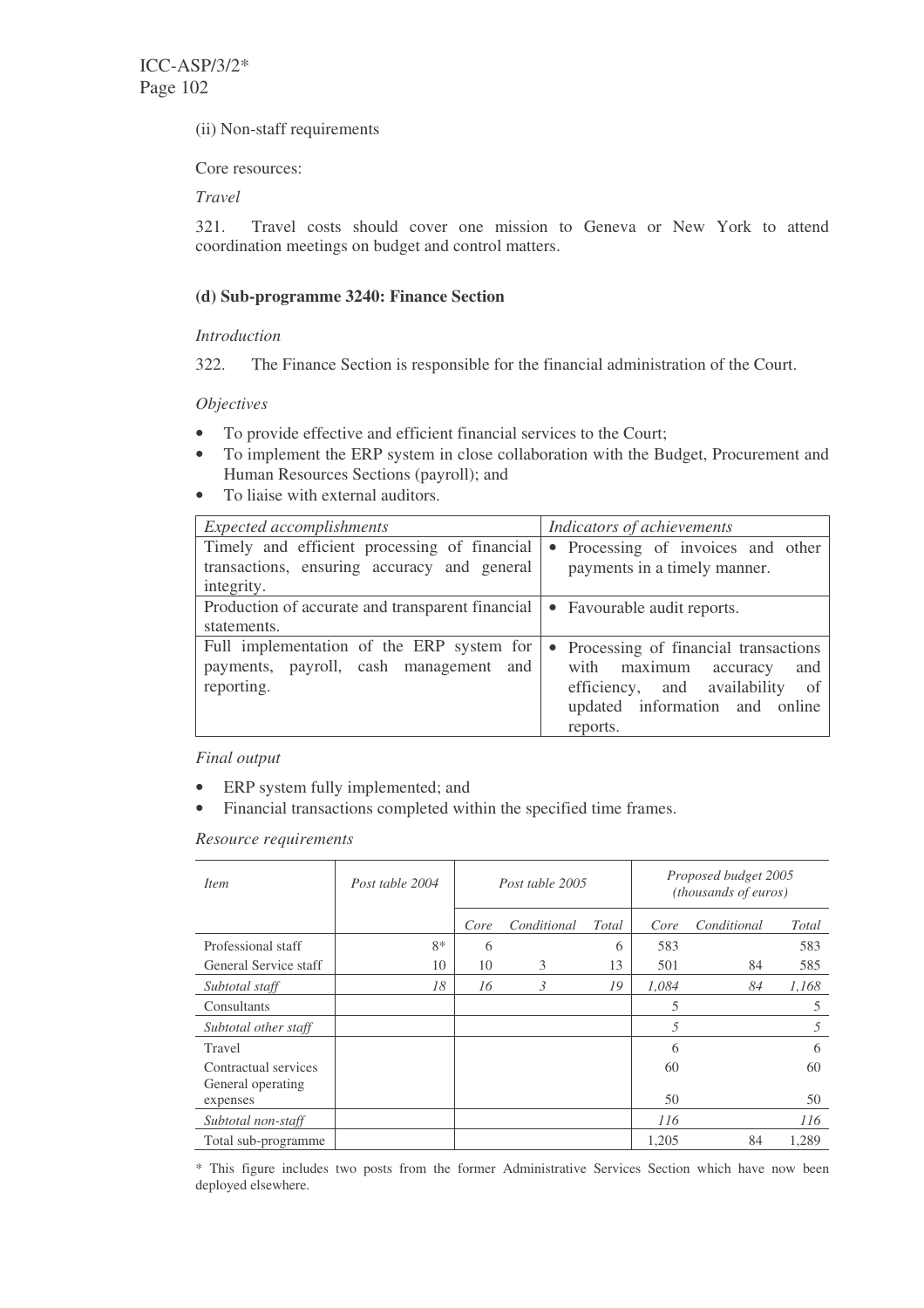### (i) Staff requirements

#### Conditional resources:

### *Three GS-OL Finance Assistants*

323. One GS-OL Finance Assistant is required for each of the main units within the Finance Section: the Accounts Unit, the Payroll Unit and the Disbursements Unit. They are needed in the first half of the year as it is anticipated that ERP implementation will be finalized at that point. They are needed in the second half of the year to accommodate the additional volume of staff at the Court as well as the start of Court cases and related work.

### *Consultants*

324. Provision is made for one consultant to travel to The Hague to assist with the implementation of the ERP system in the Finance Section.

### (ii) Non-staff requirements

#### Core resources:

#### *Travel*

325. It is envisaged that two trips will be undertaken by the Finance Section: one to UN Headquarters in New York to deal with financial issues and the other to attend meetings regarding the Financial Regulations and Rules and updates thereof.

#### *Consultants*

326. Provision is made for one Finance Assistant to attend training seminars on banking and treasury services. This will help the Section to keep abreast of developments in these areas and thereby make the Court's treasury service more efficient and cost-effective.

#### *General operating expenses*

327. Provision is made for external audit services and bank charges.

#### **(e) Sub-programme 3250: General Services Section**

#### *Introduction*

The main functions of the General Services Section are as follows:

- Facilities Management Unit: The FMU is responsible for maintaining the premises (including cleaning offices), providing maintenance services for the premises, planning and executing minor projects, maintaining building systems and providing utilities. Within the current facilities of the ICC, the Unit controls space allocation, the ordering of furniture, the key plan system, ICC rental agreements and the requisitioning of special equipment for the facility and Unit. The Unit is also involved in ongoing planning for the permanent premises;
- Travel Unit: This Unit is responsible for travel, relocation, visas and privileges. It arranges official staff and non-staff travel, reserves tickets for staff on assignment at the ICC, organizes repatriation travel and arranges the shipment of personal effects to and from the ICC. The Unit also assists staff with official visa applications and Dutch ID cards and helps with driving licences, tax exemptions, motor vehicle applications, tax reimbursements, etc;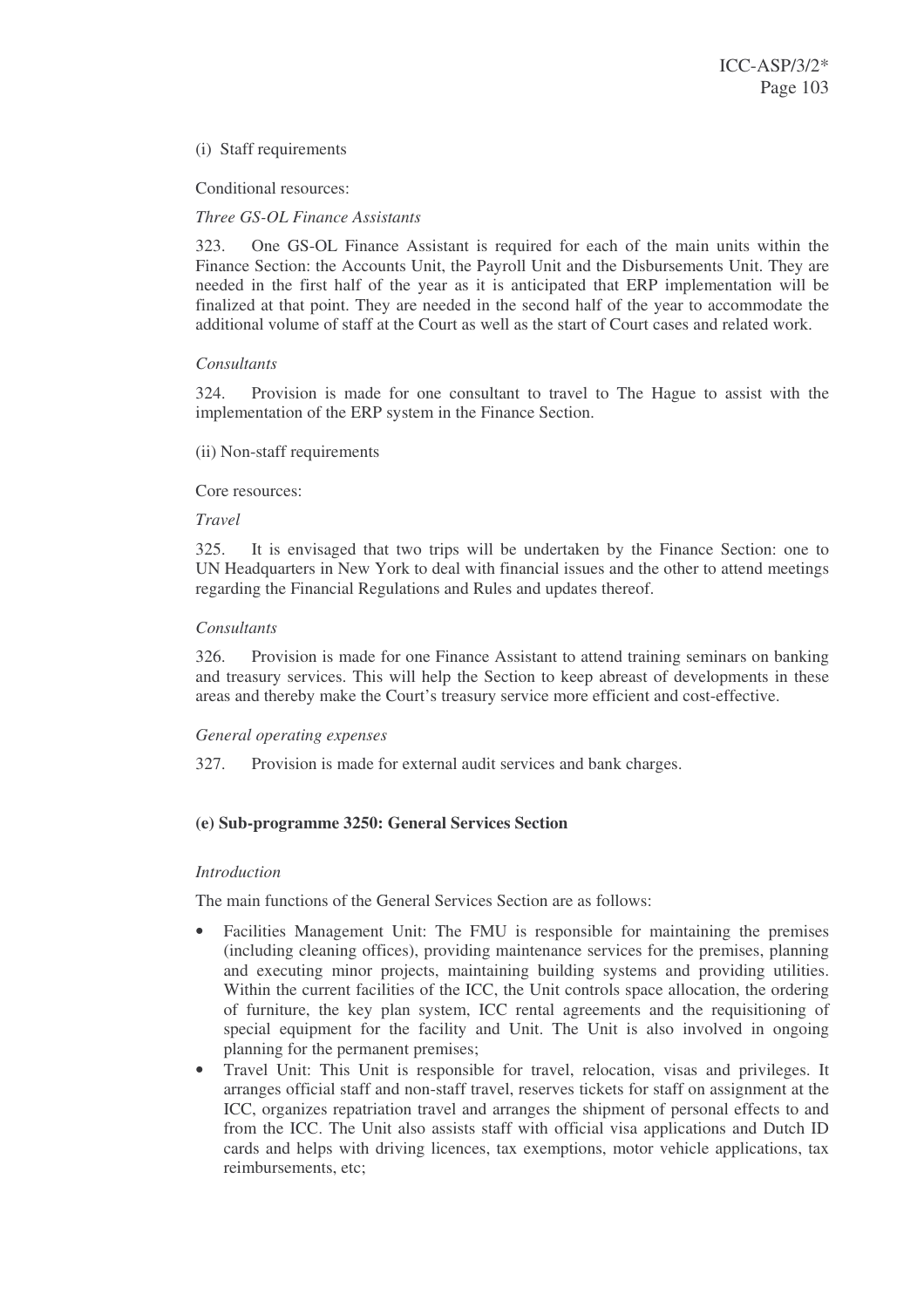- Records Management/Archiving Unit: This Unit provides document, record-keeping and archival services for the Registry, ensures the distribution of official documents, and provides pouch and mail services for the entire ICC. The Unit is involved in the Registry's input into the Electronic Document Management System and will provide scanning, auditing and legacy document input for the Registry once the system is operational; and
- Logistics and Transportation Unit: The Unit provides the ICC with supply services (expendable office supplies, office equipment, photocopying paper, toner, inter-task communication (ITC) supplies, photocopier rentals, and petrol, oil and lubricant for vehicles). The Unit also takes delivery of and inspects goods received by the ICC, oversees the property control and inventory management of ICC assets, prepares special claims against the ICC, obtains general insurance and vehicle insurance for ICC assets, and controls and manages vehicle assets.

### *Objectives*

• To strengthen the provision of essential administrative support services in the areas of travel, facilities management, records management, and logistics and transport for the staff of the ICC in order to meet operational and basic support requirements in 2005.

| <i>Expected accomplishments</i>                                                                              | Indicators of achievement                                                                                                                                                                    |
|--------------------------------------------------------------------------------------------------------------|----------------------------------------------------------------------------------------------------------------------------------------------------------------------------------------------|
| Improvement in the quality of services for<br>end-users.                                                     | Increase in the amount of services<br>$\bullet$<br>provided within the allotted time<br>limits.                                                                                              |
| Improvement in the number of end-users<br>relying on electronic applications set in place<br>by the Section. | Increase in the use of the record-<br>keeping system for storing and<br>retrieving information.<br>Increase in the number of requests<br>for services provided using online<br>applications. |
| Improvement in the timely provision of goods<br>and support activities.                                      | Increase in the accuracy of budget<br>forecasts.<br>Increase in the<br>control<br>and<br>monitoring of expenditure.                                                                          |

### *Final output*

- Year-end report issued on inventory and equipment;
- ICC staff trained to use the Electronic Document Management System (EDMS);
- Supplies, equipment and furniture requisitioned to meet planned requirements;
- Expenditure for goods and services provided by the Section within the allotment;
- Action on requests for services involving travel, facilities management, records management, and logistics and transport through the increased use of online applications;
- Projects and maintenance of facilities carried out according to funding allocations; and
- Policies and procedures related to the Section's activities.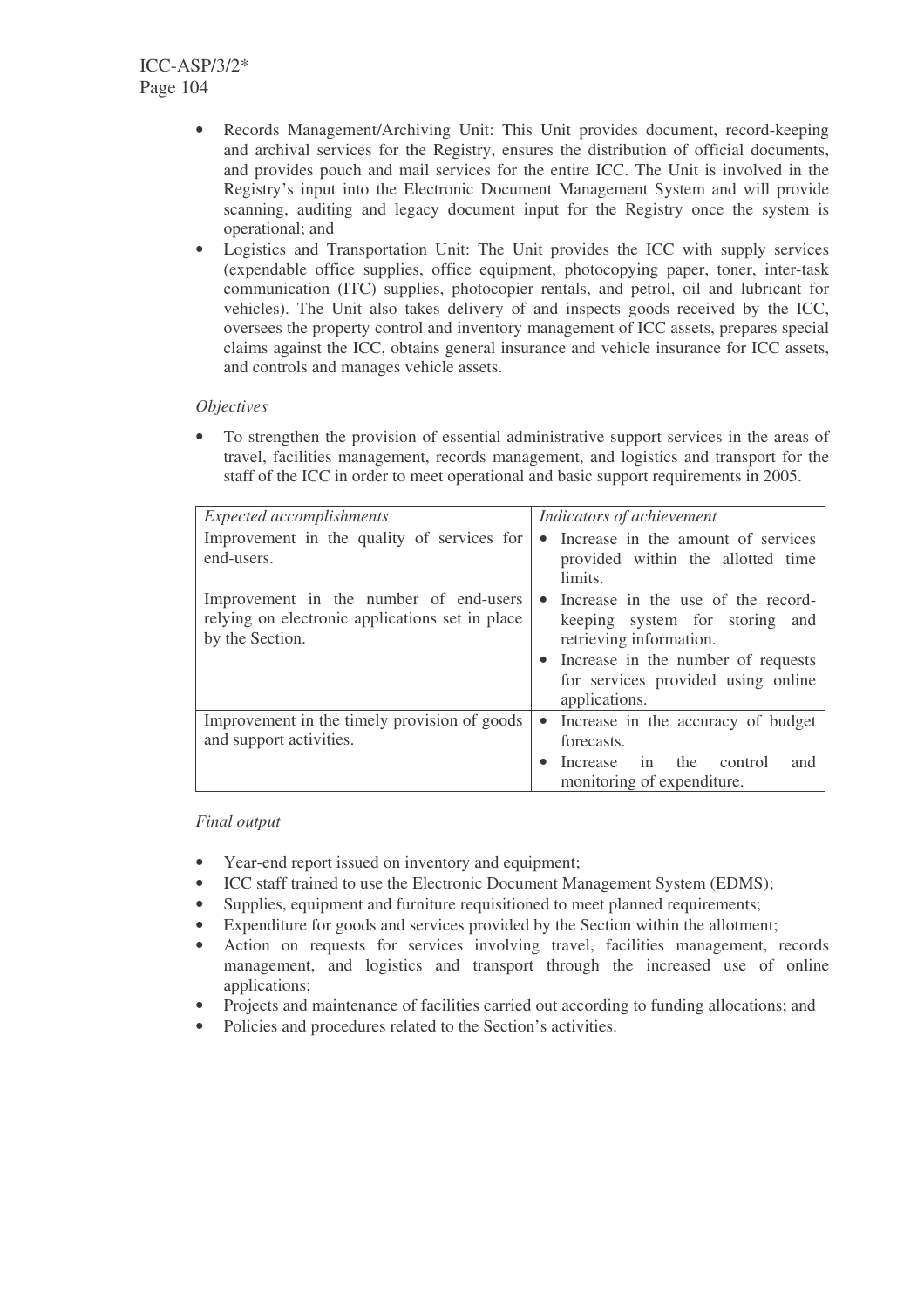| <i>Item</i>                               | Post table 2004 | Post table 2005 |                |       |       | Proposed budget 2005<br><i>(thousands of euros)</i> |       |  |
|-------------------------------------------|-----------------|-----------------|----------------|-------|-------|-----------------------------------------------------|-------|--|
|                                           |                 | Core            | Conditional    | Total | Core  | Conditional                                         | Total |  |
| Professional staff                        | 6               | 6               | $1*$           | 7     | 620   |                                                     | 620   |  |
| General Service staff                     | 22              | 24              |                | 24    | 1,190 |                                                     | 1,190 |  |
| Subtotal staff                            | 28              | 30              | $\overline{I}$ | 31    | 1,810 |                                                     | 1,810 |  |
| General temporary<br>assistance           |                 |                 |                |       | 12    |                                                     | 12    |  |
| Overtime                                  |                 |                 |                |       | 40    |                                                     | 40    |  |
| Consultants                               |                 |                 |                |       | 5     |                                                     | 5     |  |
| Subtotal other staff                      |                 |                 |                |       | 57    |                                                     | 57    |  |
| Travel                                    |                 |                 |                |       | 6     |                                                     | 6     |  |
| Contractual services<br>General operating |                 |                 |                |       | 322   |                                                     | 322   |  |
| expenses                                  |                 |                 |                |       | 1,712 | 115                                                 | 1,827 |  |
| Supplies and materials<br>Furniture and   |                 |                 |                |       | 333   |                                                     | 333   |  |
| equipment                                 |                 |                 |                |       | 668   |                                                     | 668   |  |
| Subtotal non-staff                        |                 |                 |                |       | 3,041 | 115                                                 | 3,156 |  |
| Total sub-programme                       |                 |                 |                |       | 4,908 | 115                                                 | 5,023 |  |

#### *Resource requirements*

\* One P-3 post has been redeployed from Human Resources to General Services Section as conditional post.

#### (i) Staff requirements

Core resources:

### *Facilities Services Clerk (GS-OL)*

328. The increase in the FMU's workload will create a requirement for an additional clerk to assist in raising requisitions, processing invoices, processing help-desk queries, keeping data in the FMU's information system, issuing keys from the key issue point, controlling meeting rooms and assisting with special events. The further expansion of the Court will increase the Court's need for everyday services and this staff member will also be tasked with that function.

### *Facilities Technician (GS-OL)*

329. A post is required for a technician to assist in servicing, maintaining and making adjustments to the security systems in place in the ARC complex – including the access control systems, security booths, screening devices and closed circuit cameras. The technician will also address the power and energy demands of the ICC at all points of operation so as to ensure smooth and continuous feed to essential systems (particularly the trial venues) and to restore vital systems in the event of an electrical malfunction. This staff member will work in tandem with the heating, ventilation and air-conditioning (HVAC) technician to ensure that all critical systems are covered in the event of sickness or leave. Overtime will also be reduced by staggering technicians' working hours.

#### *General temporary assistance*

330. This funding is requested for replacements for drivers, clerks, handymen and other Section staff during peak periods. One position is requested to assist with the input of legacy documents into the EDMS system.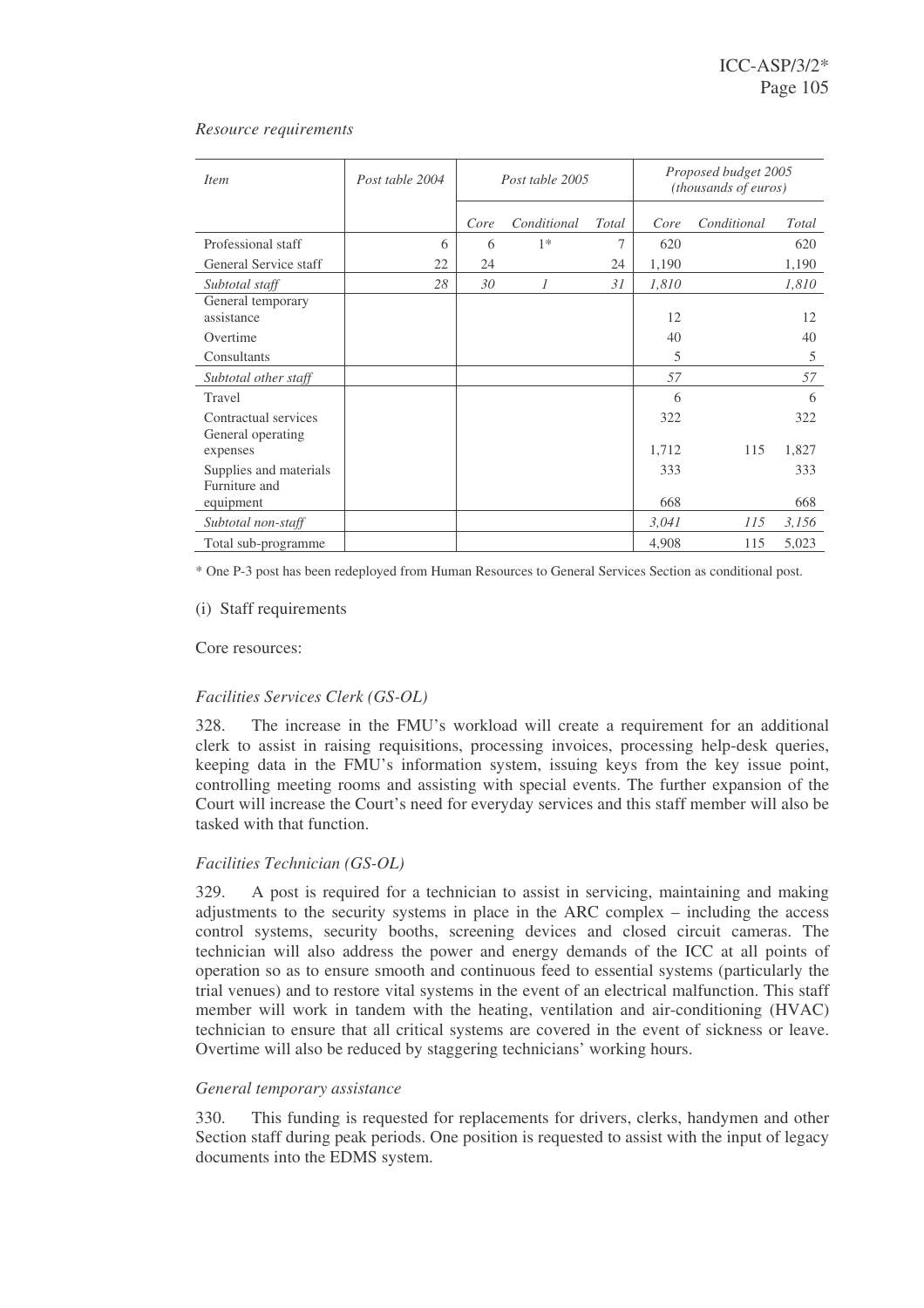### *Overtime*

331. Overtime is required for drivers (for weekend and evening work), travel staff (for peak travel booking periods), FMU staff (for weekend and evening work) and recordkeeping staff (for the inputting of legacy documents). Compensatory time-off and staggered starting hours will be used in lieu of payment to the extent possible.

### *Consultants*

332. Funding is requested to employ consultants for FMU projects, e.g. a structural engineer to advise on floor load limits.

### Conditional Resources:

### *Facilities Project Officer – Permanent Premises (P-3)*

333. This conditional, redeployed post is required in order to address the needs of the permanent premises development process. The incumbent will be required to: participate in the Inter-Organ Committee on the Permanent Premises and in meetings between this group and the ICC Taskforce, the Government Building Agency (RGD) and other host State partners; facilitate the process of development of the architectural brief; liaise with the RGD during the process of development of the architectural brief; and liaise with and manage the consultancy of the architectural process auditors.

### (ii) Non-staff requirements

#### Core resources:

### *Travel*

334. There may be requirements for Section staff to attend functions on behalf of the Court or to meet with counterparts in other organizations. Minimal funding is requested for this purpose.

#### *Contractual services*

335. Training is an integral part of staff development. Funding has therefore been requested for: travel staff so that they can receive training in fares, ticketing and Galileo reservations and therefore provide a better service; logistics, records management and facilities management staff so that they can participate in seminars, conferences and user forums and learn about the latest information and trends in these specialized fields; and facilities management staff so that they can attend safety and equipment courses in order to enhance their skills. Additional funding has been set aside for short conferences and meetings in Europe.

336. Funding is also requested for external printing, which will cover general printing services, business cards, modifications to stationary (after the Court's logo has been agreed upon), judicial legal documents and the printing requirements of the Public Information and Documentation Section (PIDS), the Court Interpretation and Translation Section (CITS), the Victims and Witnesses Unit (VWU), the Victims Participation and Reparations Section (VPRS), the Court Management Section (CMS) and defence counsel. Other contractual services cover the costs of document reproduction, sanitary supplies, wall moving and chair cleaning.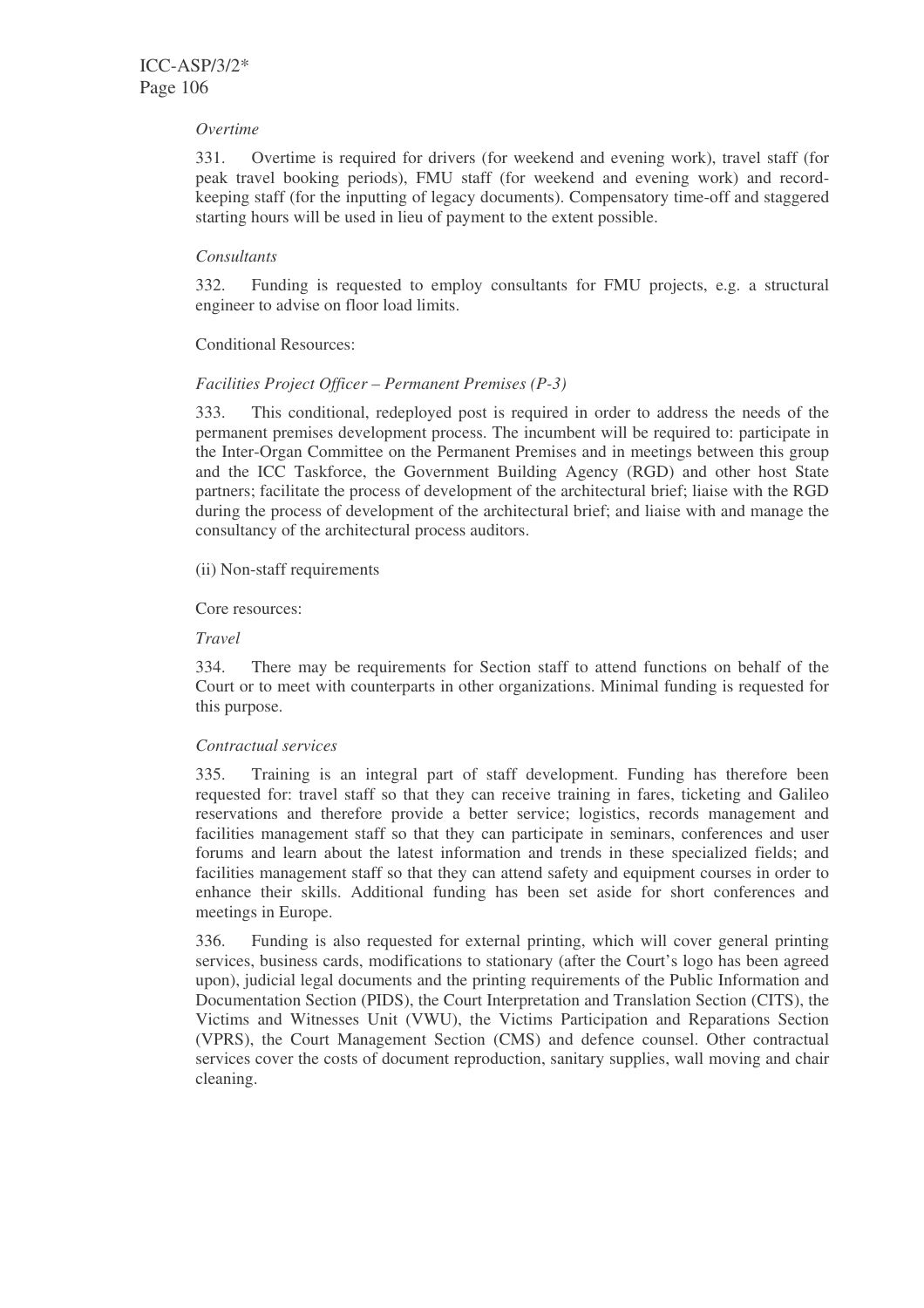#### *General operating expenses*

337. Funding is requested for cleaning services provided to the A, C and D wings as well as to Saturnusstraat. The same locations will require maintenance services such as waste disposal, key cutting, painting, plumbing and upkeep of the grounds. Minor alterations to premises include works at Saturnusstraat, in the cashier's office and in the patch rooms. Funding for utilities is required for the provision of water, electricity, gas and heating to the ARC complex, Saturnusstraat and the parking area. There is a requirement for funding to rent Xerox photocopy machines, the Galileo travel reservation system and vending machines. Funding is requested for postage and courier services provided to the ICC. Funding is needed to maintain office equipment, furniture, drink dispensers, water coolers, the access control system, court reporting machines, medical equipment and cafeteria equipment. Funding is requested for the maintenance of seven vehicles and ancillary transport equipment and the acquisition of spare parts. General insurance is needed for the building in order to cover liability, glass, business interruption and the inventory. Vehicles require funds to cover insurance, membership of the Netherlands motorists' association ANWB and insurance tax. Funds are also requested for taxi services that cannot be met by ICC vehicles and for car parking permits, airport permits, airport access permits for drivers, pest control and other miscellaneous services.

### *Supplies and materials*

338. Expendable office supplies are requested for all persons working at the ICC, including consultants, interns and general temporary assistance staff. A standard rate of  $\epsilon$ 10 per person per month was used to make the calculation. Funding must also cover photocopying paper; toner supplies for printers, plotters, fax machines and colour photocopy machines; ITC supplies; petrol, oil and lubricant for vehicles; suits for drivers and work clothes for facilities management and logistics personnel; and miscellaneous supplies and materials such as flags, photocopier supplies, specialized office supplies, sign-writing machine consumables, franking machine consumables, archival quality storage material, court reporter machine consumables and medical supplies.

#### *Furniture and equipment*

339. Funding is requested for the workstation furniture of all staff, general temporary assistance personnel and consultants, and for whiteboards, bookcases, flip charts, limited library furniture sets, fire resistant cabinets and map cabinets. Office equipment required will include shredders, safes, calculators, paper cutters, a franking machine, a weighing scale and non-consumable items. New transport equipment is also needed. Funding is further requested for trolleys for the courtroom, digital cameras, Stentura and Grand Jean stenograph machines, medical equipment and replacement cafeteria equipment.

#### Conditional resources:

#### *General operating expenses*

340. These expenses are requested to meet the potential need for a field office in 2005 and the utilities required there. They also cover freight charges, local transportation costs and miscellaneous equipment.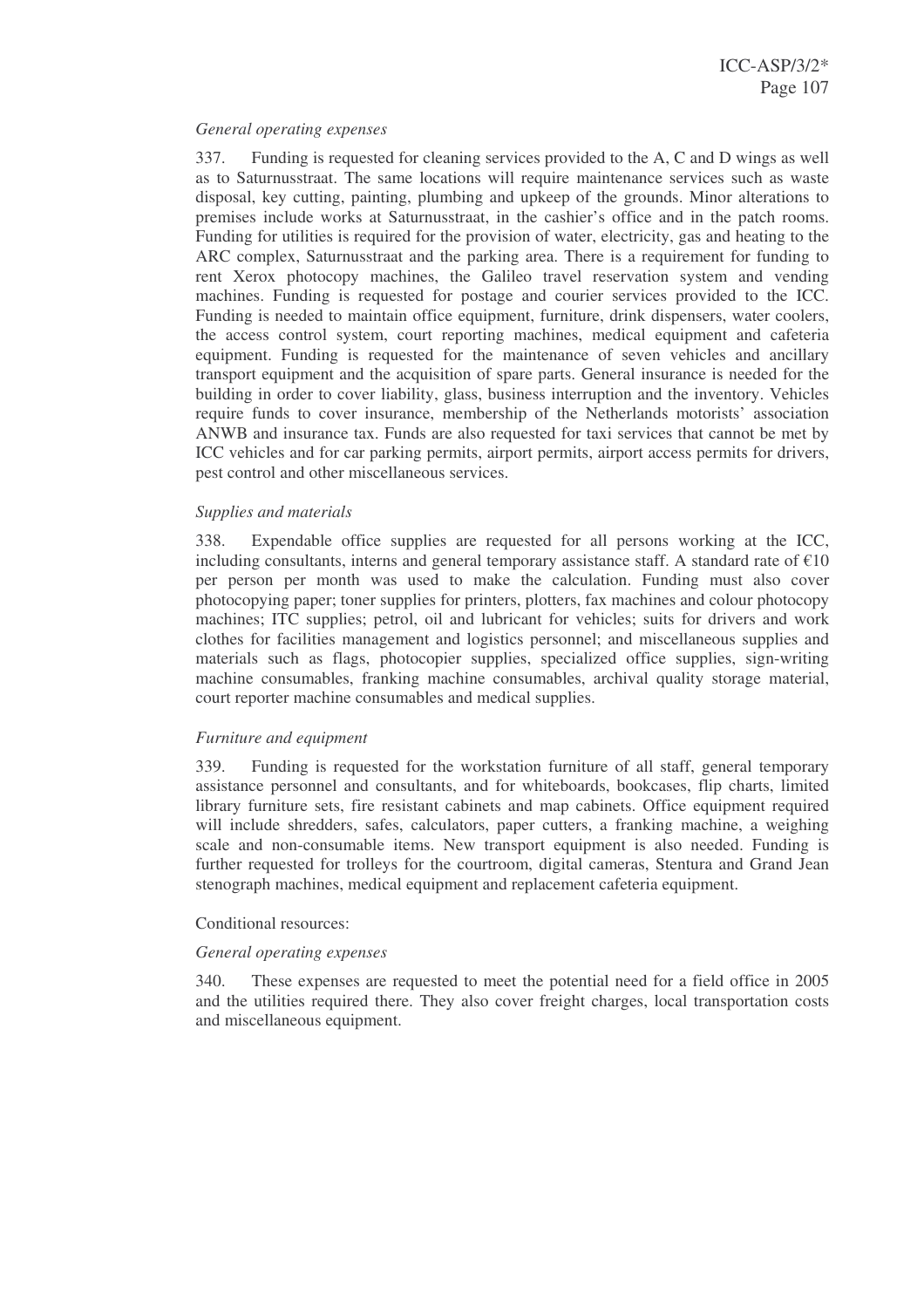## **(f) Sub-programme 3260: Information and Communication Technologies Section**

## *Introduction*

341. The Information and Communication Technologies Section (ICTS) provides information systems solutions and infrastructure services to all organs of the Court. The Section installs and maintains information systems that take advantage of ongoing developments in the information technology and audiovisual sector. The services are targeted at the core processes of the Court and business continuity. The Section intends to work towards information security certification and to introduce a fully encrypted network. It is also the Court's objective to move towards an e-Court model. The strategic decision to do so will rely on information systems playing a key part. The core elements of the ERP system and the electronic document management system are in their implementation phase; other core suites of judicial applications are in their preparation phase.

342. The Section's core requirements will cover the further build-up of technical infrastructure, all maintenance contracts, consumption of telecom utilities and basic office automation services.

## *Objectives*

- To meet the demands of a growing organization by building up the technical infrastructure;
- To eliminate redundant and repetitive data entry through the use of commercial off-theshelf integrated information systems; and
- To handle maintenance contracts for hardware, software and infrastructure in order to ensure the continuous availability of services to the organization.

| <i>Expected accomplishments</i>                                                                                                      | Indicators of achievement                                                                                                                                                         |
|--------------------------------------------------------------------------------------------------------------------------------------|-----------------------------------------------------------------------------------------------------------------------------------------------------------------------------------|
| Continued investment in building up the core<br>infrastructure.                                                                      | Reliable network infrastructure and<br>$\bullet$<br>introduction of formal<br>service<br>procedures.                                                                              |
| Reduced overhead from heterogeneous<br>application software environments.                                                            | Improved availability of information<br>$\bullet$<br>on demand.                                                                                                                   |
| Continued operation of the organization's<br>investments in IT and communication.                                                    | Reduced amount of non-availability.<br>$\bullet$                                                                                                                                  |
| Ability to share information freely within the<br>organization using secure encryption,<br>encapsulation and authentication methods. | Secure access to the Court's data<br>$\bullet$<br>and controlled access to other Court<br>information by means of authorized<br>access.                                           |
| Better use of the organization's resources.                                                                                          | Reduced number of calls<br>for<br>$\bullet$<br>assistance to the service desk.<br>• Higher quality of responses to<br>incidents and better management of<br>computing facilities. |

### *Final output*

- Robust network infrastructure;
- Better management reporting applications;
- Maintenance and systems contracts finalized; and
- Provision of goods and services formalized.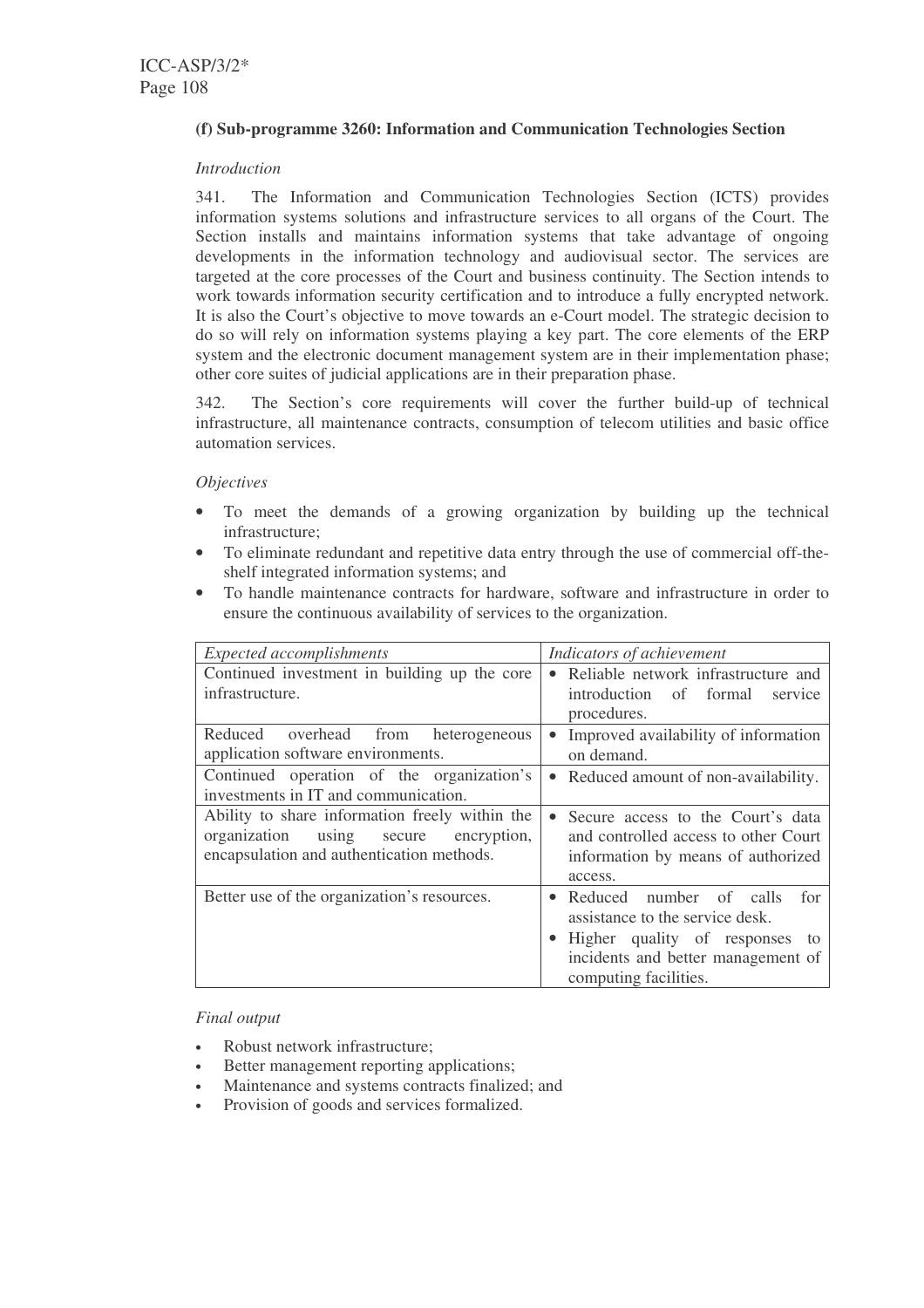| <i>Item</i>                                   | Post table 2004 | Post table 2005 |             |              |       |             |       | Proposed budget 2005<br>( <i>thousands of euros</i> ) |  |
|-----------------------------------------------|-----------------|-----------------|-------------|--------------|-------|-------------|-------|-------------------------------------------------------|--|
|                                               |                 | Core            | Conditional | <b>Total</b> | Core  | Conditional | Total |                                                       |  |
| Professional staff                            | 11              | 14              |             | 14           | 1,214 |             | 1,214 |                                                       |  |
| General Service staff                         | 16              | 20              | 6           | 26           | 958   | 167         | 1,125 |                                                       |  |
| Subtotal staff                                | 27              | 34              | 6           | 40           | 2,172 | 167         | 2,339 |                                                       |  |
| General temporary<br>assistance               |                 |                 |             |              | 100   |             | 100   |                                                       |  |
| Overtime                                      |                 |                 |             |              | 107   | 58          | 165   |                                                       |  |
| Consultants                                   |                 |                 |             |              | 200   |             | 200   |                                                       |  |
| Subtotal other staff                          |                 |                 |             |              | 407   | 58          | 465   |                                                       |  |
| Travel                                        |                 |                 |             |              | 60    |             | 60    |                                                       |  |
| Contractual services                          |                 |                 |             |              | 1,460 | 153         | 1,613 |                                                       |  |
| General operating<br>expenses<br>Supplies and |                 |                 |             |              | 1,065 | 262         | 1,327 |                                                       |  |
| materials<br>Furniture and                    |                 |                 |             |              | 140   | 40          | 180   |                                                       |  |
| equipment                                     |                 |                 |             |              | 1,587 | 763         | 2,350 |                                                       |  |
| Subtotal non-staff                            |                 |                 |             |              | 4,312 | 1,218       | 5,530 |                                                       |  |
| Total sub-programme                           |                 |                 |             |              | 6,891 | 1,443       | 8,334 |                                                       |  |

### *Resource requirements*

### (i) Staff requirements

Core resources:

### *Business Processes Analyst/Project Manager (P-4)*

343. This post will significantly reduce the costs of outsourcing expensive business process work. The ICC wishes to have an information system project office to ensure that any information system follows a business or organizational process. This staff member is required to ensure that all projects and systems reflect the ICC business processes and subprocesses relevant to the mission and objectives of the various organs, using the common descriptive techniques and methodology agreed within the ICC. The person's duties include identifying constraints; building process models and process engineering; and assisting other working groups in understanding work processes so as to enable them to develop solutions based on these proposals. This position also ensures that all integration points between the various enterprise systems follow the same organizational standard. The Business Process Analyst/Project Manager will work with selected members of individual organs and employ formal techniques to provide analysis of current and future business processes, costs, benefits and risks as well as to establish user acceptance criteria. The staff member will ensure that projects achieve user satisfaction and will manage relationships throughout.

### *Document Management Systems Officer (P-2)*

344. The Section has recently completed the first release of an Electronic Document Management System throughout the organization. This post is required to ensure that the profiles of users are properly maintained, that the systems remain properly configured and that the integrity of information in the storage area network (SAN) is not compromised. The post also ensures ongoing document control and conformity of usage to the agreed policies. This post will also ensure that all system issues – like system updates, new version releases and compliance with best practices – are properly controlled under the ISO 17799 (information security) regime. In addition to these responsibilities, this staff member will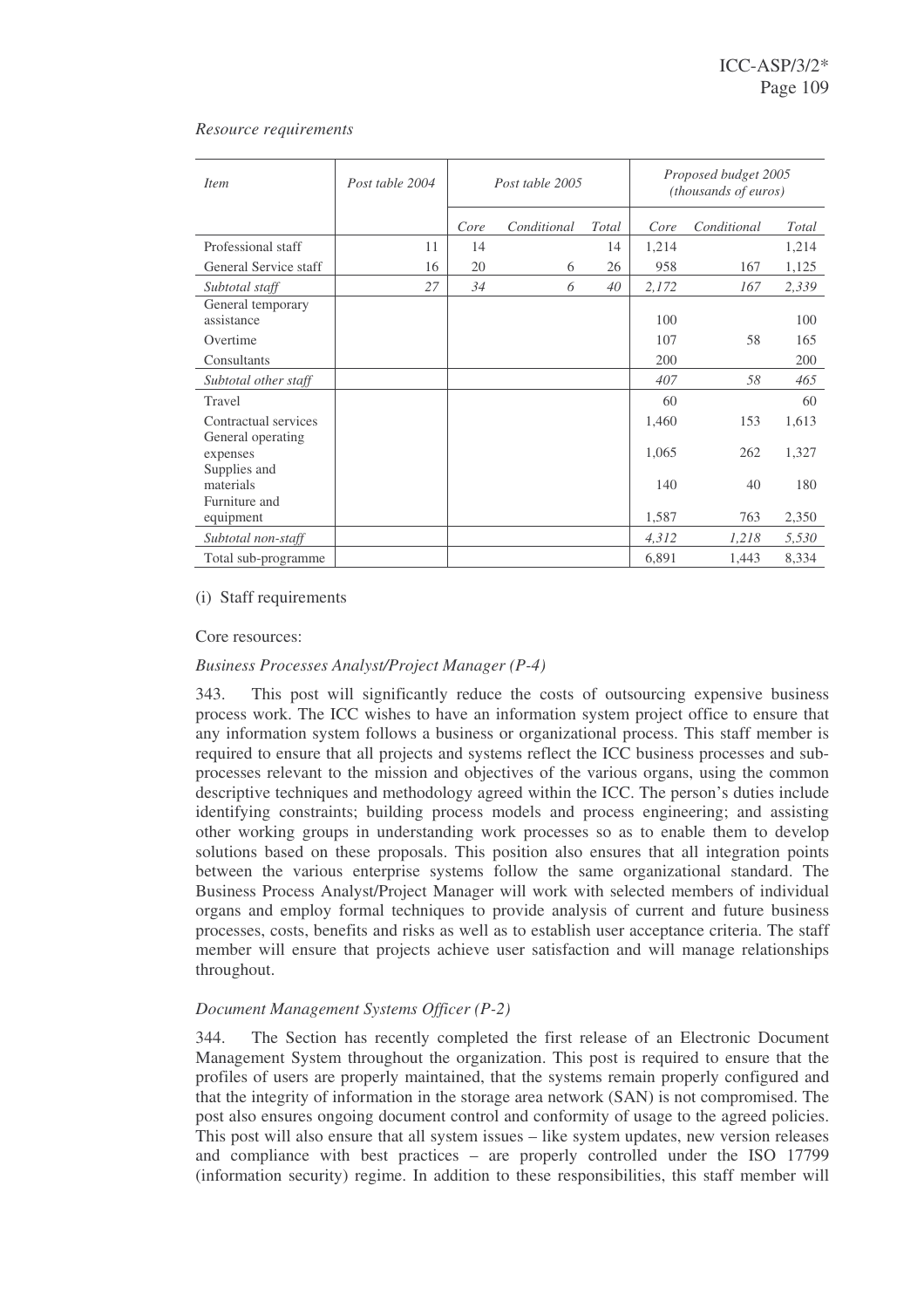administer the document-based ICTS quality management and quality assurance system which ensures that all ICC information systems projects are documented to industry standards, thereby guaranteeing that any changes made to the organizational processes are performed. All changes to information systems will be driven and managed by the question answering (QA) system.

### *Court Management Systems Officer (P-2)*

345. The Court is in the process of procuring a Court management system and an e-Court solution. This staff member will be required to manage all technical and operational aspects of the court management system by, inter alia, gathering further user requirements, analysing those requirements and translating them across to the system, and providing overall maintenance and programme changes under the change and quality management regime of the Section together with the stakeholders in the Court Management Unit. This person will ensure that the required change and quality management procedures are in place to govern all change requests and to ensure that the Court management and e-Court systems are kept up-to-date with other applications and Court information architecture. This staff member is also required to ensure that the integrity and security of the application is not compromised. He or she will work closely with the Information Security Officers of the ICTS and the Security Section. This post will cover tasks associated with the database of the Victims and Witnesses Unit.

### *Network Support Technician (GS-OL)*

346. The Section currently has one Network Technical Assistant. To provide the organization with the agreed service levels, two positions are required in order to ensure continuity and quality of service. This position also bears the functional responsibility of ensuring that the administration of the network is functioning properly.

### *System Support Technician - email (GS-OL)*

347. The Section currently has two System Support Technicians. To provide the organization with the agreed service levels, three positions are required in order to ensure continuity and quality of service. This position also bears the functional responsibility of ensuring that the various systems are functioning properly. When staff numbers within an organization exceed 350, the standard requirement for system administrators is such that a dedicated resource is needed to administer the e-mail system. Furthermore, since the organization will have the document management, court management and ERP systems to administer, a core of three system administrators will be required. The Registry is also expected to provide increased services to the OTP, since their systems are separate from the other organs. This also requires a separation of staff functions for security reasons.

### *Two IT Assistants (GS-OL)*

348. The Section's service desk is currently staffed by three full-time staff members. The industry standard for this type of support is one support staff member for every 75 users. A core staffing level of 400 staff members would therefore require five assistants. However, taking into consideration the internship programme and consultants, we estimate that we would regularly have to support 550+ users (including their laptops, personal digital assistants (PDAs), etc.), which would require seven support staff. The Section requests two more posts to bring the number to five – making the ratio one support post for every 100 staff members. Any additional users over and above this limit would require the Section to request the additional post in the conditional staff requirements.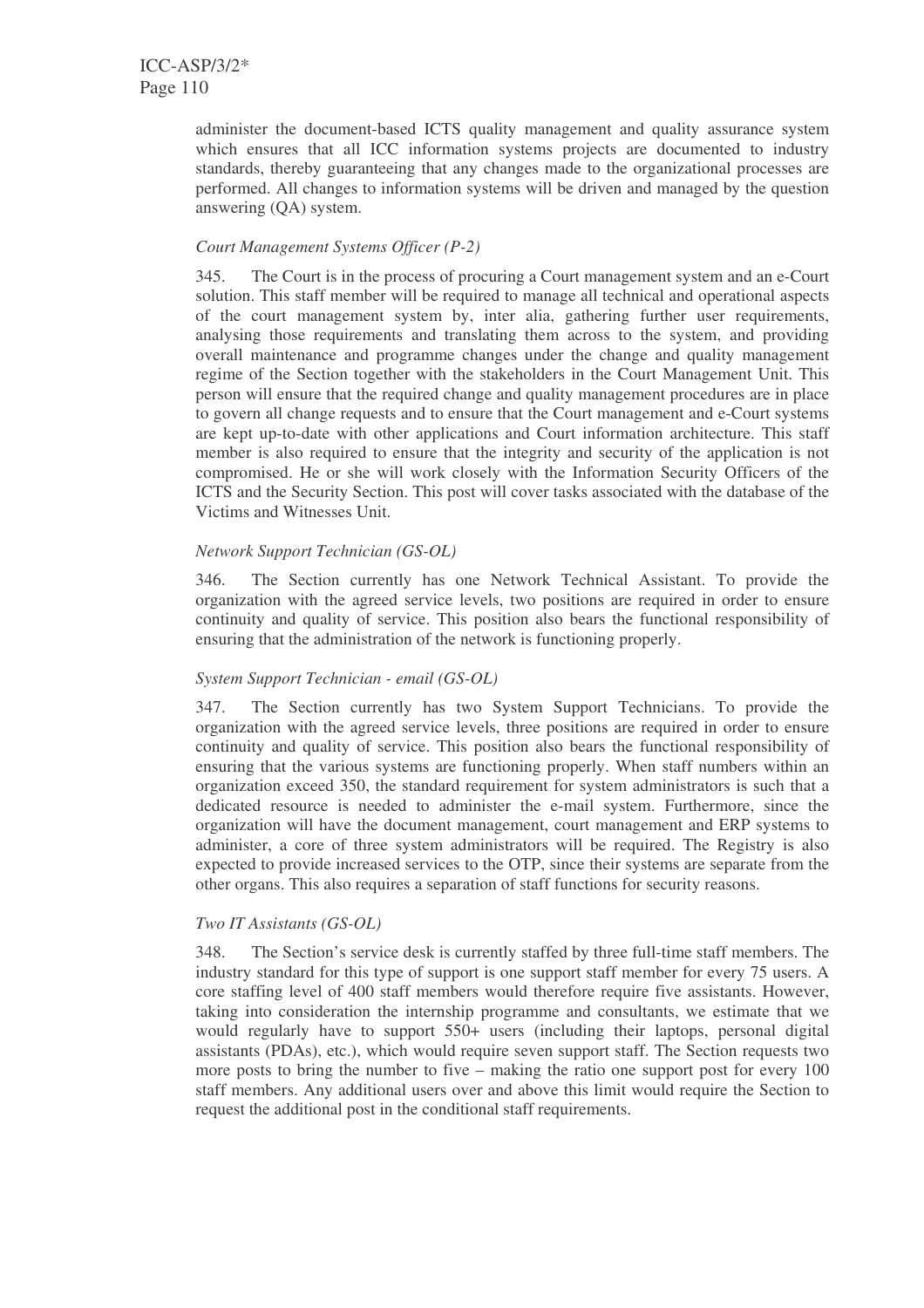### *General temporary assistance*

349. Funding is requested to replace core staff during peak periods and to carry out special projects that require urgent resources of a specific nature that should not be covered by expensive consultants.

### *Overtime*

350. In order to maintain a high level of availability, most operational changes to the network and software systems need to be done outside core working hours. The Section uses compensatory time-off and staggered working hours to reduce the overtime requirement; however, this is not always sufficient if demands from the organization to provide stable services and support are high. Funds are therefore needed to cover these requirements.

351. The Section also wishes to introduce an on-call service for first- and second-level General Service support staff. The notification of network problems after working hours during the week and on weekends will require proactive intervention in order to restore services for the start of business the next working day. General Service support staff will be required to carry mobile telephones outside working hours and will be expected to be available in case they have to report for duty. Having to carry a work telephone and be within an hour's journey of the ICC is a burden upon the staff. This service should be formalized as a formal on-call service.

### *Consultants*

352. Funding is requested to bring in consultants to assist the ICC in achieving international accreditation for its information security procedures when handling classified and sensitive data. This provision also covers a request for consultancy for the purpose of setting up the formal procedures for disaster recovery and business continuity from an ICT perspective.

#### Conditional resources:

### *IT Service Desk Supervisor (GS-OL)*

353. A situation or case will increase staffing levels. Increased staffing levels will require additional office automation systems and network profile set-ups across the entire ICT spectrum. As the IT service team grows, a senior staff member at the GS-OL level will be required to supervise the activities of the service desk so as to ensure that the Section performs at the agreed service levels.

#### *Telephony Technical Assistant (GS-OL)*

354. A situation or case will increase staffing levels. Increased staffing levels will require additional telephone services and automation.

### *Application Programmer (GS-OL)*

355. When implementing information systems, the Section has to satisfy itself and the Court that it holds the processing of information in the highest regard. To this end, a small team of programmers is required to install, test, maintain, document and provide technical support for application integration, data integrity and new software releases, and to modify existing systems for specific user needs. These programmers will typically support the ERP system, the Electronic Document Management System and the Court management system, the victims and witnesses databases, and other smaller applications under development.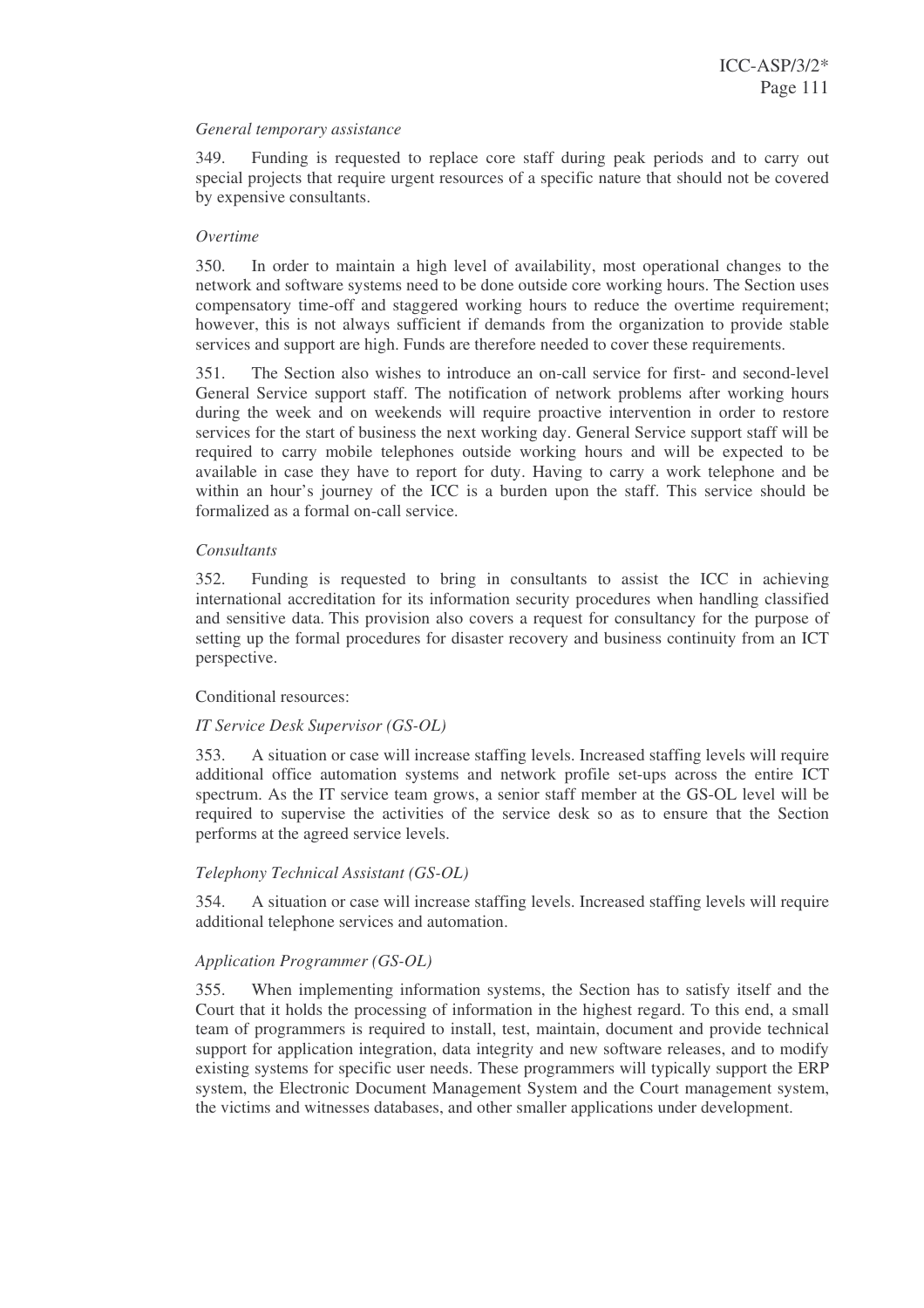## *IT Assistant (GS-OL)*

356. A situation or case will increase staffing levels. Increased staffing levels will require additional user support.

### *Database Technical Assistant (GS-OL)*

357. A situation or case will increase staffing levels. Increased staffing levels will require additional database support.

### *Senior Audiovisual Technician (GS-OL)*

358. The Section currently has one Audiovisual Technical Assistant. To provide the organization with the agreed service levels, two positions are required in order to ensure continuity and quality of service and in order to manage the video-streaming services running on the network. This position also bears the functional responsibility of ensuring that the audiovisual equipment is functioning properly.

### *Overtime*

359. Additional funding will be requested as organizational increases occur and increased support for Court sessions is required.

360. If the number of users increases as planned and more mission-critical Court-related systems are introduced, a second on-call team may be required.

### (ii) Non-staff requirements

Core resources:

*Travel*

361. Travel is requested only where essential for supporting the infrastructure.

### *Contractual services*

362. Contractual services comprise data processing services and software maintenance. The organization has a growing list of commercial applications that require maintenance and support. Funding is requested for new and existing outsourced contracts in order to develop further and deliver the enterprise resource planning system and the Electronic Document Management System and to implement the Electronic Court System. The aim is to increase security within the applications, to guarantee availability, to integrate new modules into in-Court and e-Court systems and to ensure proper validation and controls between the applications. The funding requests also reflect the requirement to maintain existing smaller commercial off-the-shelf systems that have been purchased to meet intermediate needs while the integrated systems are being developed.

363. Training is required to keep the staff up to date with changes in technologies and the responses to those changes. Funding is requested so that staff are kept abreast of developments and are therefore able to change and upgrade systems continuously. The maintenance of applications, hardware and software requires staff to refresh the necessary skill sets to service the Court's ICT investments.

#### *General operating expenses*

364. General operating expenses are requested to maintain communications, maintain EDP and audiovisual equipment and lease communication and Internet lines. The funding covers the maintenance of servers for the local area networks including the SAN; remote access to e-mail and data encryption tools; servers for the high-availability applications; video-conferencing; and the two-way radio system.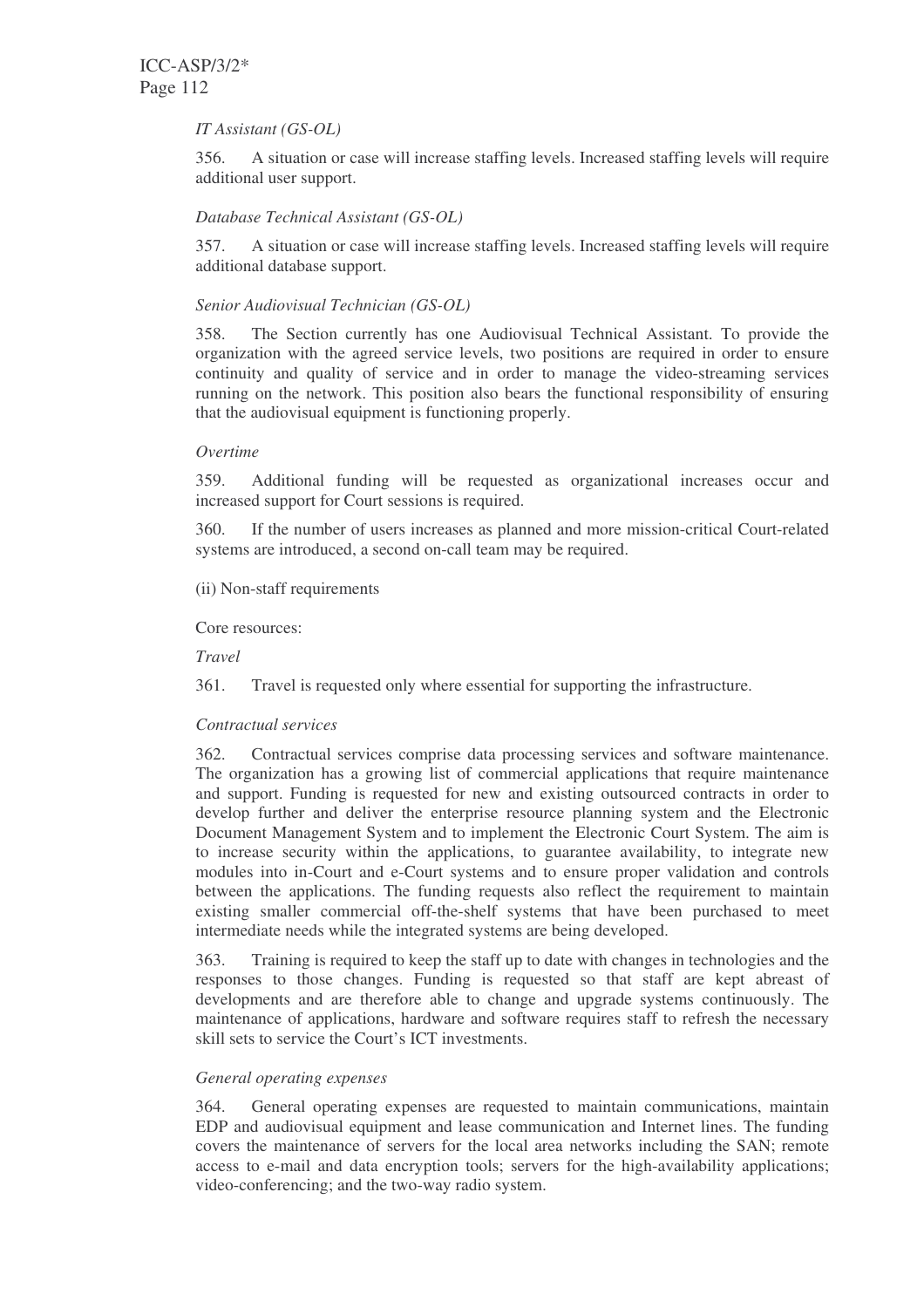### *Supplies and materials*

365. This funding covers the limited procurement of DVDs, CDs and other specialized equipment.

### *Furniture and equipment*

366. Funding is requested to continue building up the technical infrastructure, to provide goods and services, to store and process data safely, to acquire office automation equipment including additional fixed and mobile telephones, and to purchase network servers for the purpose of providing better network security, availability and data encryption solutions.

### Conditional resources:

### *Contractual services*

367. Resources will be requested as the user base for database licences, application software and telephone facilities increases.

### *General operating expenses*

368. Resources will be requested in line with the increase in staff (including interns, consultants and general temporary assistance staff). The resources would cover additional communication equipment, hardware maintenance and communications maintenance.

### *Supplies and materials*

369. Additional funding will be requested as staffing levels increase and an actual Court case generates more requests for supplies and materials.

### *Furniture and equipment*

370. Funding covers the arrival of new users for whom additional office automation software, telephones and servers would be needed. Added capacity in the storage area network is envisaged as the Court takes on cases and produces more data.

### **(g) Sub-programme 3270: Procurement Section**

#### *Introduction*

371. The International Criminal Court procures required commodities through competitive solicitations.

#### *Objectives*

• To ensure that the Court receives maximum value for its purchases, that contracts are administered effectively, and that the relevant Financial Regulations and Rules are strictly complied with.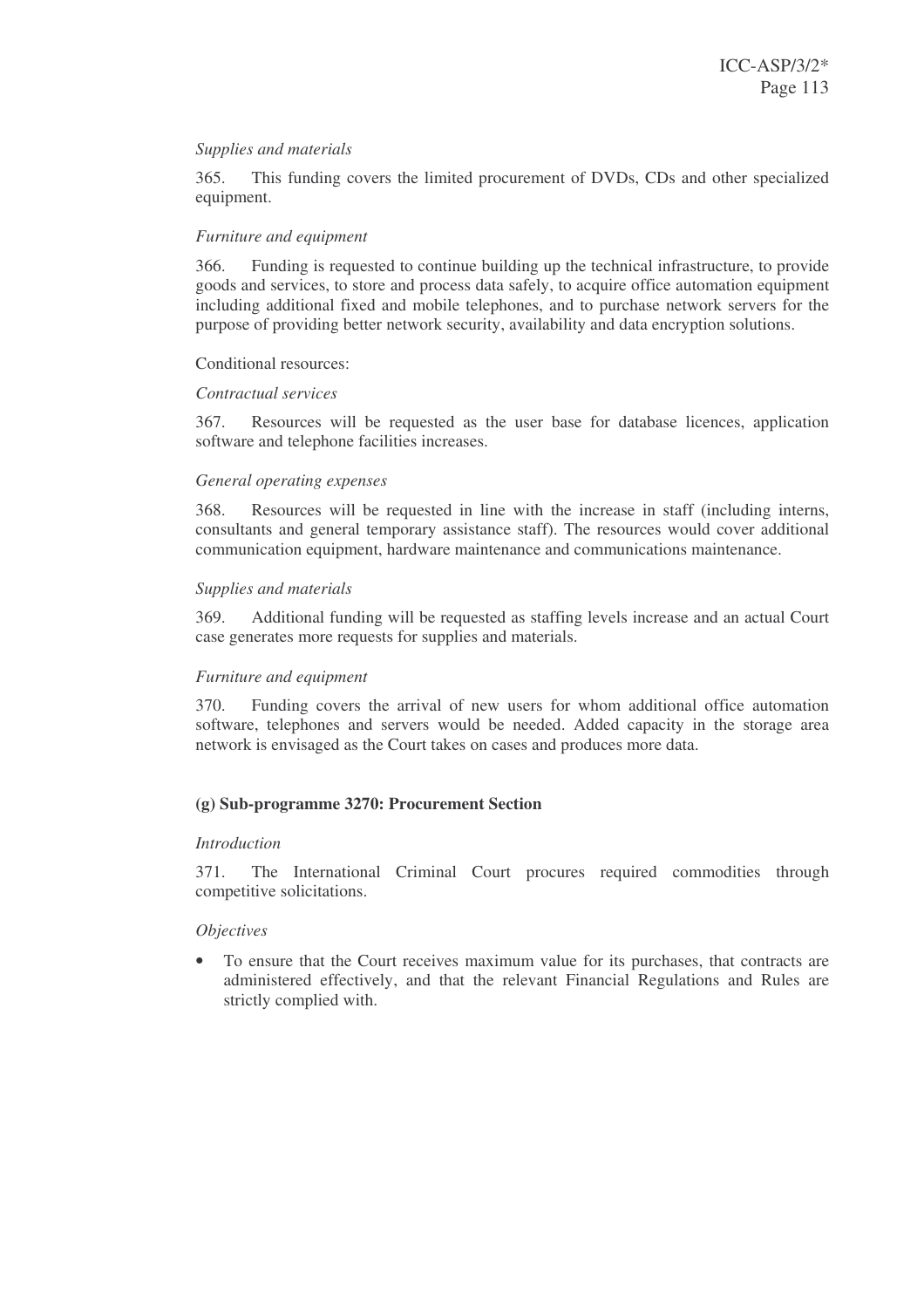| Expected accomplishments                                                                                                  | Indicators of achievement                                                                                                                   |
|---------------------------------------------------------------------------------------------------------------------------|---------------------------------------------------------------------------------------------------------------------------------------------|
| Increased level of simplicity, transparency and<br>effectiveness of procurement administrative<br>procedures.             | • Degree of satisfaction expressed by<br>Court users with the transparency,<br>simplicity and efficiency of the<br>procurement process.     |
| Performance of the necessary bidding exercises<br>for all contracts on which the Court cooperates<br>with the host State. | • Direct contracting with suppliers for<br>all contracts from the host State.                                                               |
| Implementation of the new ERP system.                                                                                     | • Proper functioning of the new<br>system, training of procurement<br>staff in the system and processing of<br>all transactions through it. |

## *Final output*

- Performance of bidding exercises for all contracts on which the Court cooperates with the host State; and
- Implementation of the new ERP system.

### *Resource requirements*

| <i>Item</i>                     | Post table 2004 | Post table 2005 |             | Proposed budget 2005<br><i>(thousands of euros)</i> |      |             |       |  |
|---------------------------------|-----------------|-----------------|-------------|-----------------------------------------------------|------|-------------|-------|--|
|                                 |                 | Core            | Conditional | Total                                               | Core | Conditional | Total |  |
| Professional staff              | 3               | 3               |             | 3                                                   | 279  |             | 279   |  |
| General Service staff           | 4               | 4               |             | 4                                                   | 211  |             | 211   |  |
| Subtotal staff                  |                 |                 |             | 7                                                   | 490  |             | 490   |  |
| General temporary<br>assistance |                 |                 |             |                                                     | 10   |             | 10    |  |
| Subtotal other staff            |                 |                 |             |                                                     | 10   |             | 10    |  |
| Supplies and materials          |                 |                 |             |                                                     |      |             | 3     |  |
| Subtotal non-staff              |                 |                 |             |                                                     | 3    |             | 3     |  |
| Total sub-programme             |                 |                 |             |                                                     | 503  |             | 503   |  |

#### (i) Staff requirements

#### Core resources:

#### *General temporary assistance*

372. The Procurement Section must have the ability to hire general temporary staff where necessary in order to perform post-implementation activities relating to the new ERP system and in order to cover specific peak workload periods during contract renewals at the beginning of the new financial year.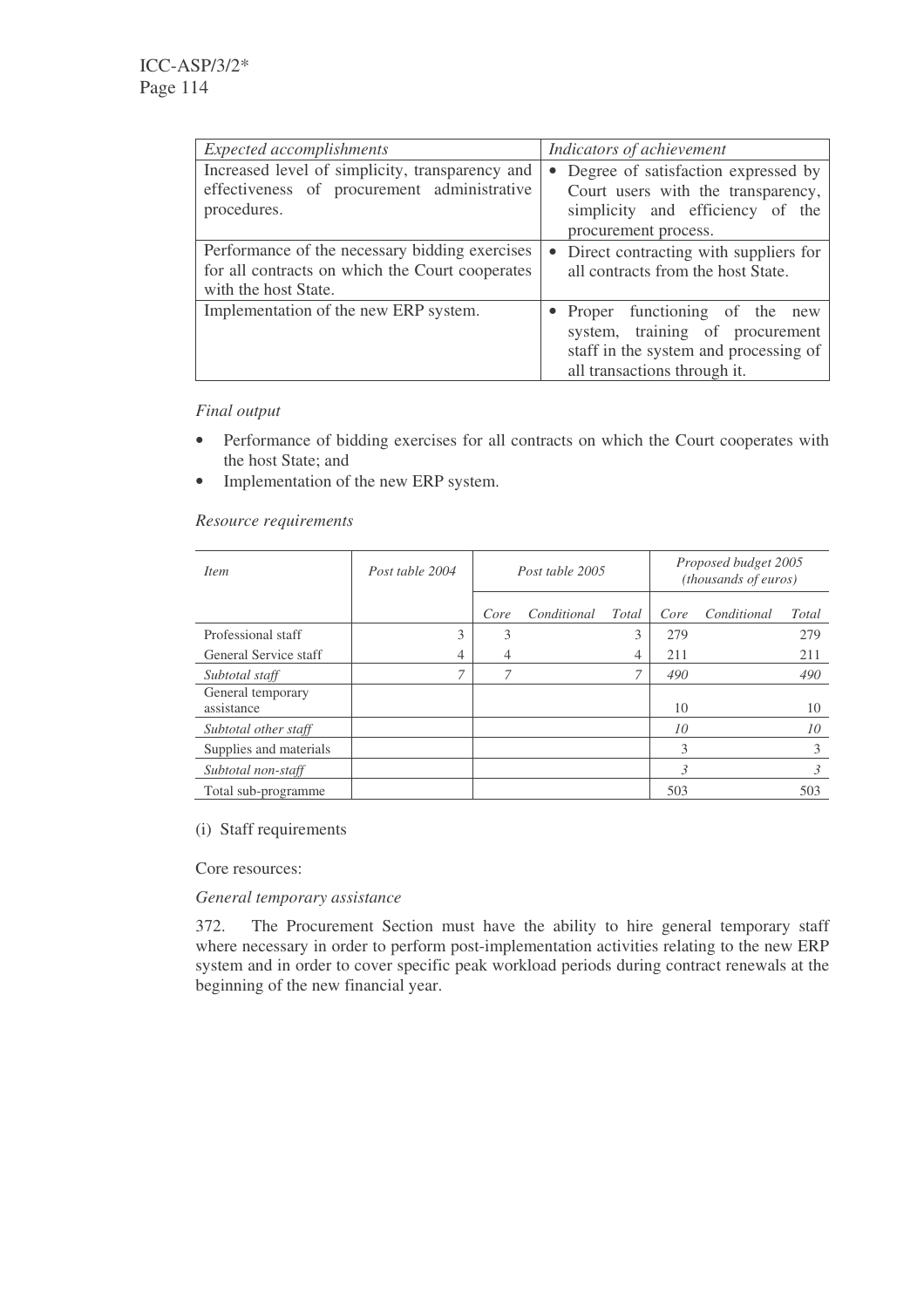(ii) Non-staff requirements

Core resources:

### *Supplies and materials*

373. All international organizations and companies use financial information published by independent financial advisers such as Dun & Bradstreet. In order to protect the interests of the Court, it is necessary for the Procurement Section to obtain such financial information prior to finalizing contractual agreements.

# **3. Programme 3300: Division of Court Services**

#### *Introduction*

374. The Division of Court Services consists of the Court Management Section (CMS), the Court Interpretation and Translation Section (CITS), the Detention Section (DS) and the Victims and Witnesses Unit (VWU), all of which fall under the direct supervision of the Head of Division.

| <i>Item</i>                                                 | Appropriation<br>$2004*$ | Proposed budget 2005<br><i>(thousands of euros)</i> |             |       | Resource growth |            |
|-------------------------------------------------------------|--------------------------|-----------------------------------------------------|-------------|-------|-----------------|------------|
|                                                             | Total                    | Core                                                | Conditional | Total | Amount          | Percentage |
| Professional staff                                          |                          | 3,098                                               | 949         | 4,047 | 4,047           | 100        |
| General Service staff                                       |                          | 1,127                                               | 390         | 1,517 | 1,517           | 100        |
| Subtotal staff                                              |                          | 4,225                                               | 1,339       | 5,564 | 5,564           | 100        |
| General temporary<br>assistance<br>Temporary assistance for |                          | 30                                                  | 30          | 60    | 60              | 100        |
| meetings                                                    |                          | 300                                                 |             | 300   | 300             | 100        |
| Overtime                                                    |                          |                                                     | 10          | 10    | 10              | 100        |
| Consultants                                                 |                          | 35                                                  |             | 35    | 35              | 100        |
| Subtotal other staff                                        |                          | 365                                                 | 40          | 405   | 405             | 100        |
| Travel                                                      |                          | 82                                                  | 159         | 241   | 241             | 100        |
| Contractual services                                        |                          | 335                                                 | 168         | 503   | 503             | 100        |
| General operating<br>expenses                               |                          | 1,314                                               | 1,329       | 2,643 | 2,643           | 100        |
| Subtotal non-staff                                          |                          | 1,731                                               | 1,656       | 3,387 | 3,387           | 100        |
| Total programme                                             |                          | 6,321                                               | 3,035       | 9,356 | 9,356           | 100        |

\* The Division of Court Services was created following an internal reorganization of the Registry. There is therefore no separate 2004 appropriation for this programme.

### **(a) Sub-programme 3310: Office of the Head**

#### *Introduction*

375. In addition to guiding the work of each of the Division's sections, the Office of the Head is actively engaged in: (i) overseeing all proceedings in order to contribute to efficient and fair trials – trials are to be held at the Court for the first time in 2005; (ii) preparing the annual budget; and (iii) coordinating with various sections and organs on issues relating to the Division's work. At the operational level, the Office of the Head oversees the work of the four entities under its supervision insofar as that work relates to judicial proceedings and other pertinent matters.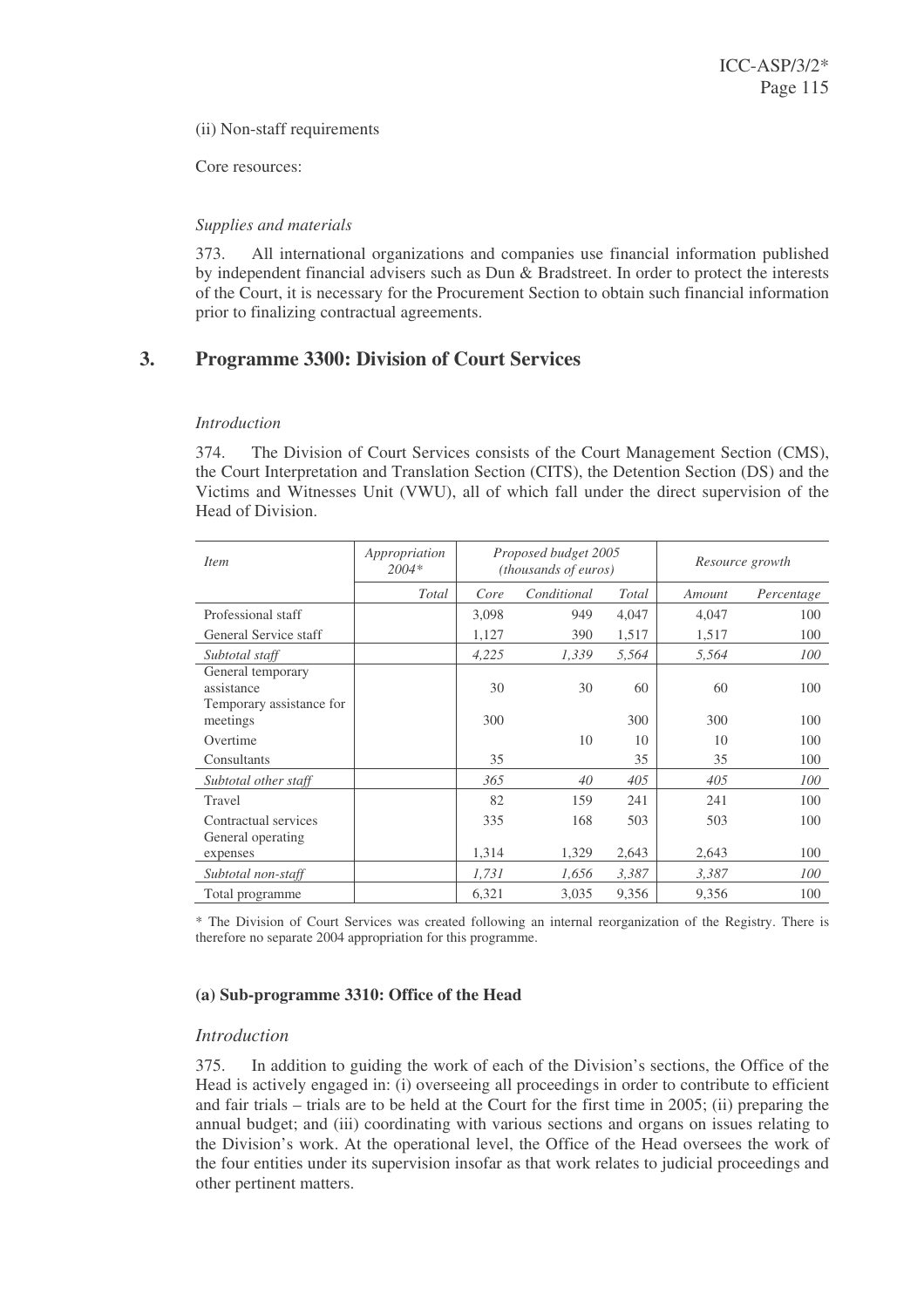## *Objectives*

- To ensure the smooth running of Court services with respect to Court management, translation and interpretation services, detention matters and witness protection; and
- To channel communications efficiently between CMS, CITS, DS, VWU and other divisions, sections and organs of the Court as well as parties to the proceedings.

| Expected accomplishments                                                            | Indicators of achievement           |
|-------------------------------------------------------------------------------------|-------------------------------------|
| Effective organization and efficiency of the $\bullet$ Successful management of the |                                     |
| work of the Division's sections.                                                    | Division's work as reflected in the |
|                                                                                     | smooth running of the judicial      |
|                                                                                     | proceedings as a consequence of the |
|                                                                                     | sections' contribution.             |

### *Final output*

• Smooth running of all operations associated with Court hearings or the work of the entire Division.

### *Resource requirements*

| <i>Item</i>                     | Post table 2004 | Post table 2005 |             |       | Proposed budget 2005<br><i>(thousands of euros)</i> |             |       |
|---------------------------------|-----------------|-----------------|-------------|-------|-----------------------------------------------------|-------------|-------|
|                                 |                 | Core            | Conditional | Total | Core                                                | Conditional | Total |
| Professional staff              |                 |                 |             |       | 125                                                 |             | 125   |
| General Service staff           |                 |                 |             |       | 50                                                  |             | 50    |
| Subtotal staff                  | 2               | 2               |             | 2     | 175                                                 |             | 175   |
| General temporary<br>assistance |                 |                 |             |       | 30                                                  | 30          | 60    |
| Subtotal other staff            |                 |                 |             |       | 30                                                  | 30          | 60    |
| Travel                          |                 |                 |             |       | 12                                                  |             | 12    |
| Subtotal non-staff              |                 |                 |             |       | 12                                                  |             | 12    |
| Total sub-programme             |                 |                 |             |       | 217                                                 | 30          | 247   |

### (i) Staff requirements

### Core resources:

*General temporary assistance*

Funds are needed to meet possible staff coverage requirements.

Conditional resources:

*General temporary assistance*

Assistance is required in the field.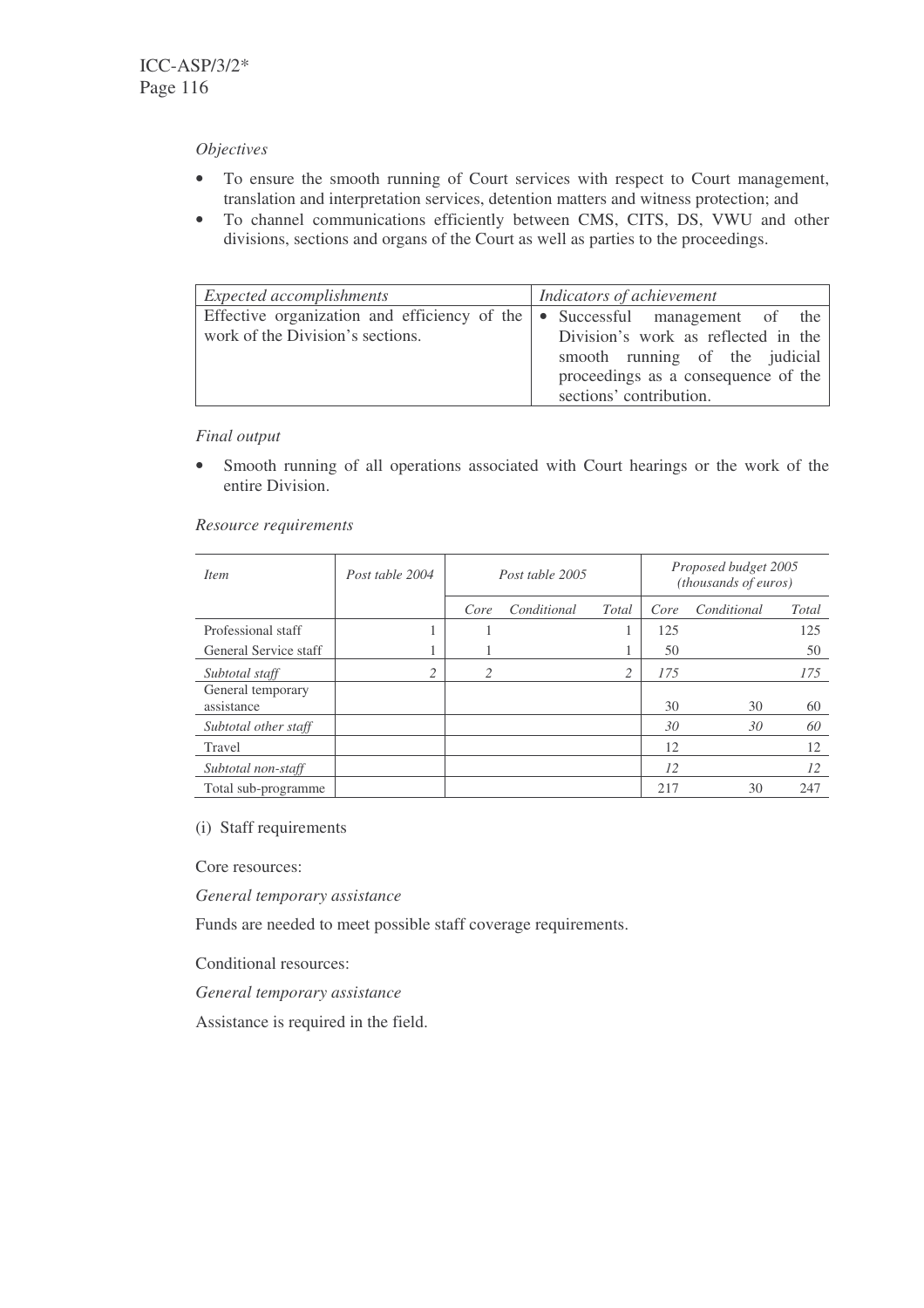### (ii) Non-staff requirements

### Core resources:

## *Travel*

376. These funds are required for workshops as well as for work-related issues such as travelling to a specific area to assess on site whether the conditions of detention are appropriate.

### **(b) Sub-programme 3320: Court Management Section**

### *Introduction*

377. The Court Management Section is in charge of the organizational support of courtroom hearings. Furthermore, the Section will be responsible for ensuring the receipt, recording and distribution of information as stipulated under rule 13(1) of the Rules of Procedure and Evidence. This entails, inter alia,: receiving documents filed during hearings, handling exhibits, preparing procedural minutes, maintaining and updating the hearings calendar, filing, indexing and distributing all case documents, and ensuring the smooth running of hearings. Furthermore, the Section will be the sole body responsible for authenticating recorded and classified documents. It will enable the institution to hold hearings by providing interpretation and transcription where required and releasing public records, while at the same time respecting security and confidentiality requirements. In addition, the Section must keep an up-to-date timetable of hearings, ensure that hearings can also be held away from the seat of the Court and provide video-conferencing services.

### *Objectives*

- To implement a central information system with a view to establishing the capability to respond rapidly to all the Court's demands;
- To develop regularly updated rules and procedures for achieving efficiency in operational matters, and to record statistical data so as to account for the Court's activities;
- To receive, record and distribute information in accordance with rule 13(1). The Section is in the process of establishing a powerful information system which will contain all the information relating to every case before the Court; and
- To uphold security and confidentiality requirements.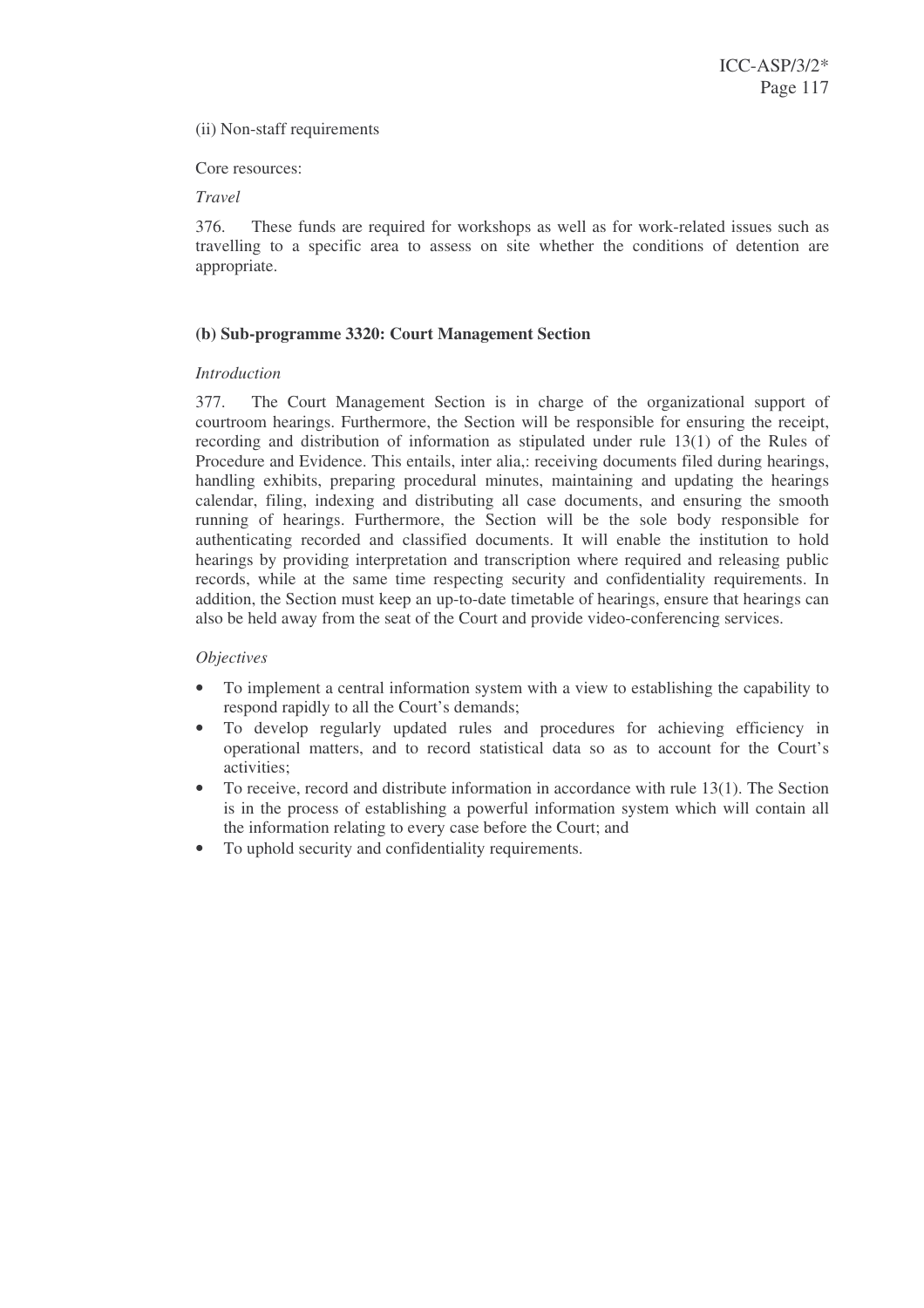| <b>Expected accomplishments</b>                             | Indicators of achievement                           |
|-------------------------------------------------------------|-----------------------------------------------------|
| Efficient processing and notification of Court              | Correct and timely access to relevant               |
| documents, by serving as an efficient channel               | documents for the participants and                  |
| of communication.                                           | judges.                                             |
| Production of a database containing<br>all                  | Production of an<br>$\bullet$<br>updated<br>and     |
| information relating to every situation and case            | accessible database.                                |
| before the Court.                                           |                                                     |
| Implementation of decisions made<br>by<br>the               | Establishment of transmission routes<br>$\bullet$   |
| chambers.                                                   | and correct notification.                           |
| $\sigma$<br>sensitive<br>Protection<br>information<br>and   | $\bullet$<br>Fulfilment<br>confidentiality<br>of    |
| preservation of records.                                    | requirements, development<br>of a                   |
|                                                             | archiving<br>policy<br>proper<br>and                |
|                                                             | availability<br>of<br>appropriate                   |
|                                                             | equipment.                                          |
| Setting of information requirements<br>in                   | • Protection of information.                        |
| accordance with the Statute, the Rules and the              | Correct distribution of and access to<br>$\bullet$  |
| Regulations.                                                | information.                                        |
| Provision of assistance and training for the e-             | Comfort of e-CMS users (including<br>$\bullet$      |
| CMS.                                                        | judges and their assistants) with the               |
|                                                             | system.                                             |
| Maintenance of the e-CMS.                                   | Timely updating of the system with                  |
|                                                             | amendments to existing regulations                  |
|                                                             | or policies.                                        |
| Establishment<br>of<br>electronic<br>$\mathbf{a}$<br>proper | Due authentication of copies where<br>$\bullet$     |
| certification system for authenticating and                 | necessary.                                          |
| recording classified documents.                             |                                                     |
| Provision for a manual certification procedure.             | • Due authentication of copies even                 |
|                                                             | where no electronic facilities are                  |
|                                                             | available.                                          |
| Maintenance of a Court calendar.                            | Court<br>Access<br>updated<br>$\bullet$<br>to<br>an |
|                                                             | schedule.                                           |
| Holding of hearings facilitated,<br>and<br>all              | Due attendance of participants.<br>$\bullet$        |
| participants and courtroom staff informed so as             | Courtroom services duly provided                    |
| to ensure their presence or participation.                  | (interpretation,<br>transcription,                  |
|                                                             | broadcasting, etc.).                                |
| Support provided for hearings away from                     | Due arrangement of video links,<br>$\bullet$        |
| headquarters.                                               | depositions and other out-of-Court                  |
|                                                             | proceedings.                                        |
| Provision of advice on procedural matters.                  | Timely and proper provision of                      |
|                                                             | information regarding procedural                    |
|                                                             | matters, in and out of Court.                       |
| Transcription of the proceedings as necessary:              | Timely release of transcriptions.<br>$\bullet$      |
| final version available to the relevant users;              | Production of indexes attached for<br>$\bullet$     |
| final version formatted for efficient use by the            | quick overview and reference to the                 |
| relevant participants; public version made                  | relevant parts.                                     |
| available.                                                  | Protection of information.                          |

# *Final output*

- Smooth running of hearings;
- Efficient support provided to the judges;
- Effective recording of information directly related to the judicial process; and
- Secure recording of information.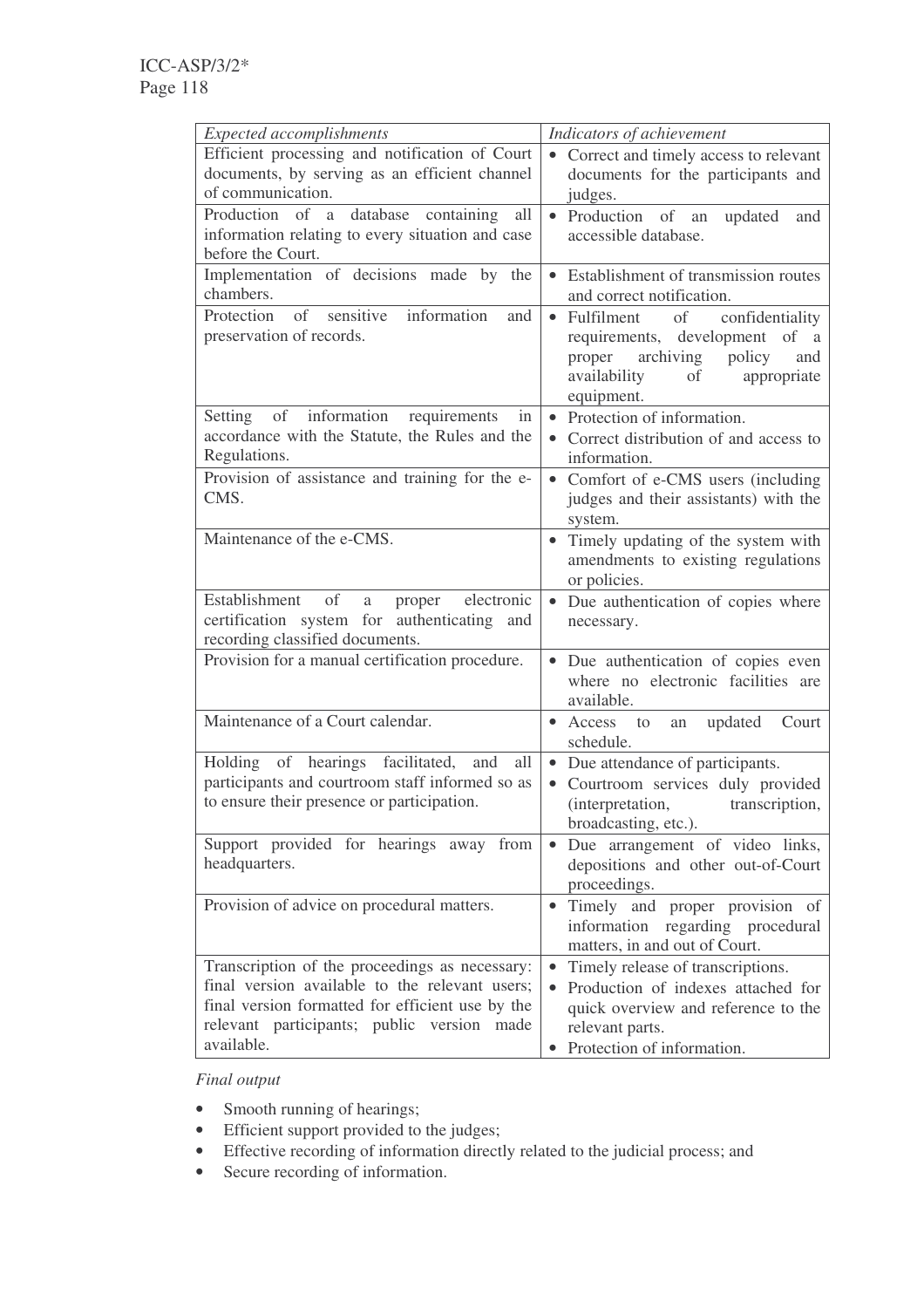#### *Resource requirements*

| <i>Item</i>           | Post table 2004 | Post table 2005 |             |       | Proposed budget 2005<br><i>(thousands of euros)</i> |             |       |
|-----------------------|-----------------|-----------------|-------------|-------|-----------------------------------------------------|-------------|-------|
|                       |                 | Core            | Conditional | Total | Core                                                | Conditional | Total |
| Professional staff    | $\overline{2}$  | $5*$            |             | 5     | 396                                                 |             | 396   |
| General Service staff | $\overline{4}$  | $14*$           |             | 14    | 643                                                 |             | 643   |
| Subtotal staff        | 6               | 19              |             | 19    | 1,039                                               |             | 1,039 |
| Overtime              |                 |                 |             |       |                                                     | 10          | 10    |
| Consultants           |                 |                 |             |       | 15                                                  |             | 15    |
| Subtotal other staff  |                 |                 |             |       | 15                                                  | 10          | 25    |
| Travel                |                 |                 |             |       |                                                     | 99          | 99    |
| Contractual services  |                 |                 |             |       |                                                     | 107         | 107   |
| Subtotal non-staff    |                 |                 |             |       |                                                     | 206         | 206   |
| Total sub-programme   |                 |                 |             |       | 1.054                                               | 216         | 1.270 |

\* One Professional post and one General Service post being redeployed to the Section are included in these figures.

#### (i) Staff requirements

### Core resources:

### *One Chief of Section (P-4)*

378. Under the authority of the Head of the Division of Court Services, the Chief of Section will supervise the entire Section.

#### *One Knowledge-Base Officer (P-3)*

379. The Knowledge-Base Officer will work on the definition of systems requirements in close collaboration with all relevant user groups (Chambers, legal officers, etc.) in order to ensure maximum usability of the systems, and will manage and maintain electronic access to confidential material. Furthermore, the Officer will be responsible for coordinating the following: the implementation of advanced document management and Court management systems (i.e. TRIM and CMS), including the technical and managerial aspects thereof; the development and implementation of relevant business procedures; the preparation of training for users of the above systems; and the documentation of relevant activities.

### *Four Court Reporters (GS-PL)*

380. Two Court Reporters will be needed for each working language as they have to change every 30 minutes. They will be responsible for the transcription of hearings and other proceedings as required in accordance with the Statute, the Rules of Procedure and Evidence, and the Regulations of the Court. They will also ensure timely access to the final version of the transcript for the transcript coordinator. Court reporters are necessary because the Regulations of the Court provide for real-time transcriptions, and the use of in-house Court Reporters is more cost-efficient than outsourcing the task (comparison of ICTY budget for outsourced transcripts and in-house court reporters). In addition, the Court Reporters will perform other tasks such as editing and proofreading where required and when available.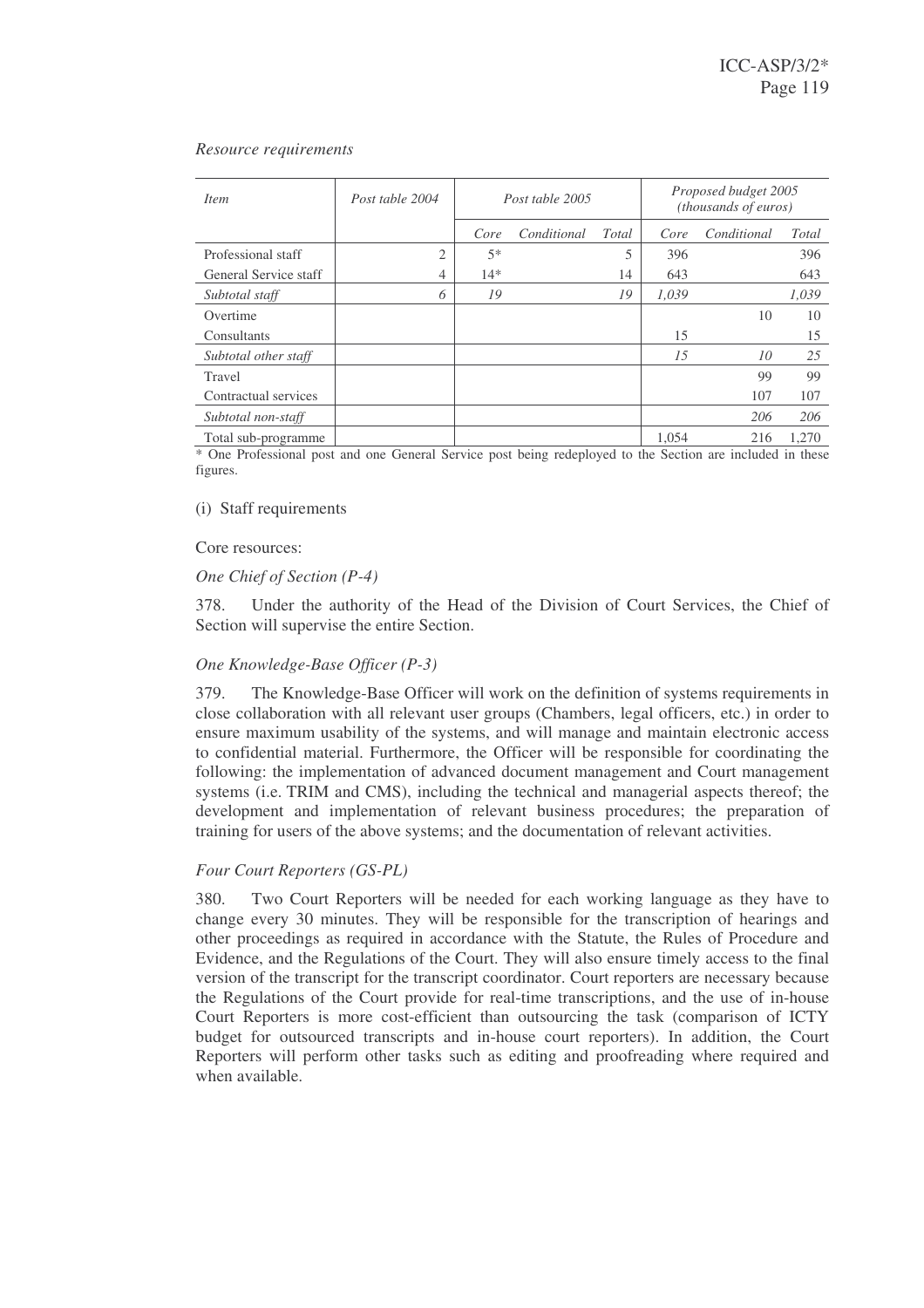## *Four Text Processing Assistants (GS-OL)*

381. Their role will be to review, proofread and correct the transcript produced by the Court Reporters in order to finalize the version in a timely manner. They will also review other documents as required. Text Processing Assistants are a necessary complement to Court Reporters if accurate real-time transcripts are to be produced. A comparison of the costs of outsourcing and hiring in-house staff shows that it is more cost-efficient to hire inhouse staff.

## *One Audiovisual Assistant (GS-OL)*

382. The Audiovisual Assistant will help the Senior Audiovisual Assistant to produce audiovisual recordings of hearings in a timely fashion and to implement the chambers' orders regarding the public nature of hearings. The Assistant will also provide technical assistance to participants during hearings and help with technical matters during hearings held away from the seat of the Court (video links, depositions, etc.).

### *Consultants*

383. Consultants are required for specific projects, such as development of the database and verification of record preservation conditions.

### Conditional Resources:

### *Overtime*

384. Provision is made for two Court Records Assistants since it is likely that submissions will be filed just before deadlines expire and that these two persons would therefore be required to work after normal working hours.

### (ii) Non-staff requirements

#### Conditional resources:

### *Travel*

385. The Section must be able to notify an individual, a government or any other relevant body of specific Court orders requiring enforcement (e.g. summonses to produce documents or summonses to appear). According to the Regulations of the Court, the relevant person or body must be notified by way of personal service. For this purpose, CMS representatives would have to travel from headquarters. The requested amount covers a maximum of eight notifications in Africa: the costs include the air fare, the estimated additional tax, the DSA and terminal expenses.

386. Furthermore, the Section must be able to provide video-conferencing services as of the preliminary investigation phase. Videoconferences last on average seven days and require the services of a Court Officer and an Audiovisual Assistant. The requested amount incorporates the air fares (no time limitation), the estimated additional tax, and the DSA and terminal expenses of two persons travelling to the Democratic Republic of the Congo or Uganda. Other expenses such as car rental are also taken into account.

387. An additional amount is required for a chamber to conduct site visits. The cost of a ten-day site visit incorporates the air fare (no time limitation), the estimated additional tax, the DSA (for ten days) and terminal expenses.

388. Please note that this amount covers one judge, one officer from Chambers, one officer from the Registry, one security officer, one lawyer and one language assistant/interpreter.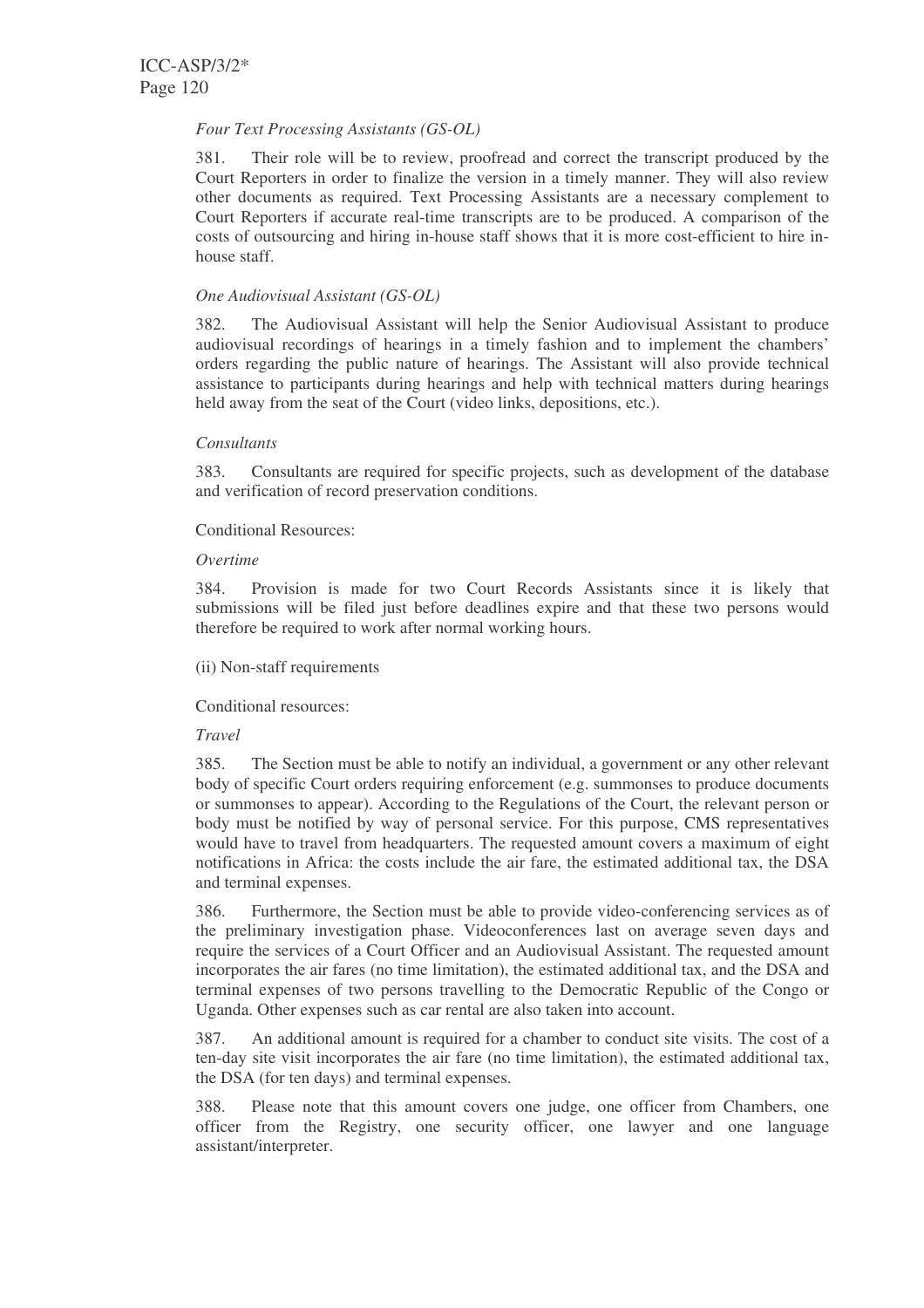### *Contractual services*

389. These funds will ensure the production of transcripts as of January 2005, pending the recruitment of the Court Reporters and Text Processing Assistants. If these persons have already been recruited, the funds could alternatively be used to conduct an exceptional Court session or a conference during a trial day.

### **(c) Sub-programme 3330: Detention Section**

#### *Introduction*

390. The Detention Section is responsible for guaranteeing the well-being of persons detained under the authority of the Court while operating an efficient system of detention. Its duties include: receiving the accused in The Hague; overseeing provisional release; liaising with the relevant authorities of the host State, custodial States and States in which prison sentences are enforced; maintaining communications with the relevant inspecting authority; and handling other detention-related issues. The Section is also in charge of supervising detention conditions so as to ensure that they comply with international standards, and is responsible for receiving and directing to the relevant authorities all requests and complaints from detained persons. Furthermore, it must liaise with other penitentiary complexes with a view to optimizing procedures and conditions, thereby ensuring cost-efficiency.

### *Objectives*

- To undertake substantive and operational activities to complement its tasks relating to the elaboration and implementation of policies, rules and regulations on detention matters;
- To finalize agreements for the daily running of the detention centre and policies for the arrival/transfer and departure of detained persons – in close coordination with the Registry Legal Advisory Section and the Netherlands authorities;
- To establish contacts with relevant institutions, associations and non-governmental organizations with respect to detention conditions and the protection of human rights;
- To develop training for custody staff; and
- To ensure that international standards on detention are respected with regard to the Court's detained persons.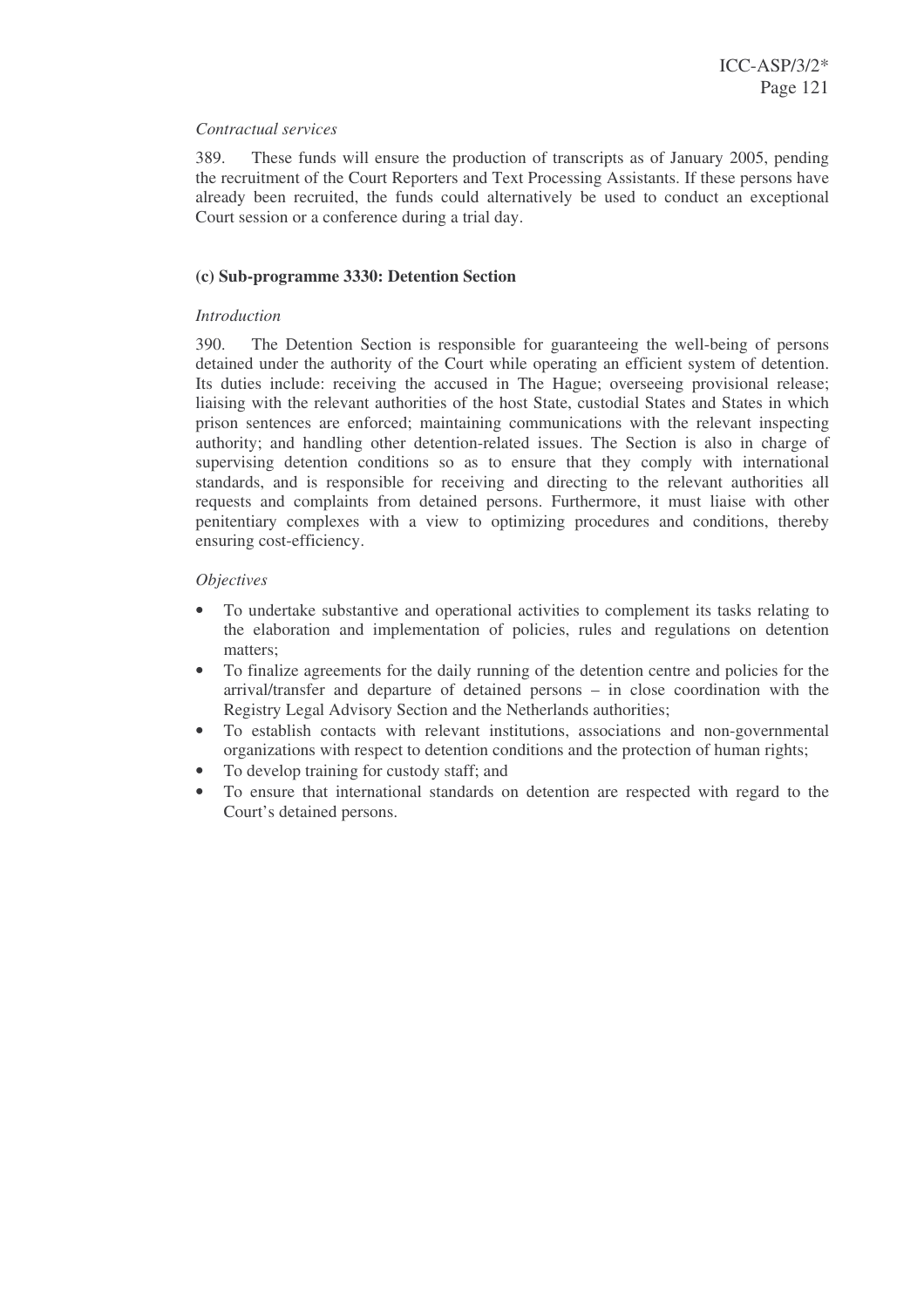| <b>Expected accomplishments</b>            | Indicators of achievement                          |
|--------------------------------------------|----------------------------------------------------|
| Full respect shown for the rights of the   | Implementation of procedures<br>and                |
| accused in the implementation of detention | internal regulations.                              |
| conditions.                                | Provision of medical and recreational<br>$\bullet$ |
|                                            | services.                                          |
|                                            | Ability to maintain a good atmosphere              |
|                                            | among custody staff and detained                   |
|                                            | persons.                                           |
| Efficient management and running of the    | Reception of detained persons upon<br>$\bullet$    |
| detention centre.                          | their arrival in the host State and at the         |
|                                            | detention centre.                                  |
|                                            | Absence of or reduction in the number<br>$\bullet$ |
|                                            | of complaints.                                     |
|                                            | Absence of or reduction in the number              |
|                                            | of disciplinary procedures.                        |
|                                            | Number of accused persons: days of<br>$\bullet$    |
|                                            | detention in the custodial State.                  |
|                                            | Number of accused persons: days of<br>$\bullet$    |
|                                            | detention at the seat of the Court.                |
|                                            | • Number of medical visits and specialist          |
|                                            | visits.                                            |
|                                            | Number of visitors: visiting hours.                |
|                                            | Number of inspections.                             |
| Running of a staff training programme.     | Ability to train staff.                            |

*Final output*

- Well-being of detained persons ensured in conformity with international standards; and
- Smooth operation of the detention centre in relation to Court activities.

*Resource requirements*

| <i>Item</i>                               | Post<br>table<br>2004 |      | Post table<br>2005 |       | Proposed budget 2005<br><i>(thousands of euros)</i> |             |       |  |
|-------------------------------------------|-----------------------|------|--------------------|-------|-----------------------------------------------------|-------------|-------|--|
|                                           |                       | Core | Conditional        | Total | Core                                                | Conditional | Total |  |
| Professional staff                        | $\overline{2}$        | $3*$ |                    | 3     | 264                                                 |             | 264   |  |
| General Service staff                     |                       |      |                    |       | 50                                                  |             | 50    |  |
| Subtotal staff                            | 3                     | 4    |                    | 4     | 314                                                 |             | 314   |  |
| Contractual services<br>General operating |                       |      |                    |       | 5                                                   |             |       |  |
| expenses                                  |                       |      |                    |       | 1.314                                               |             | 1,314 |  |
| Subtotal non-staff                        |                       |      |                    |       | 1,319                                               |             | 1,319 |  |
| Total sub-programme                       |                       |      |                    |       | 1,633                                               |             | 1,633 |  |

\* This figure includes one redeployed post.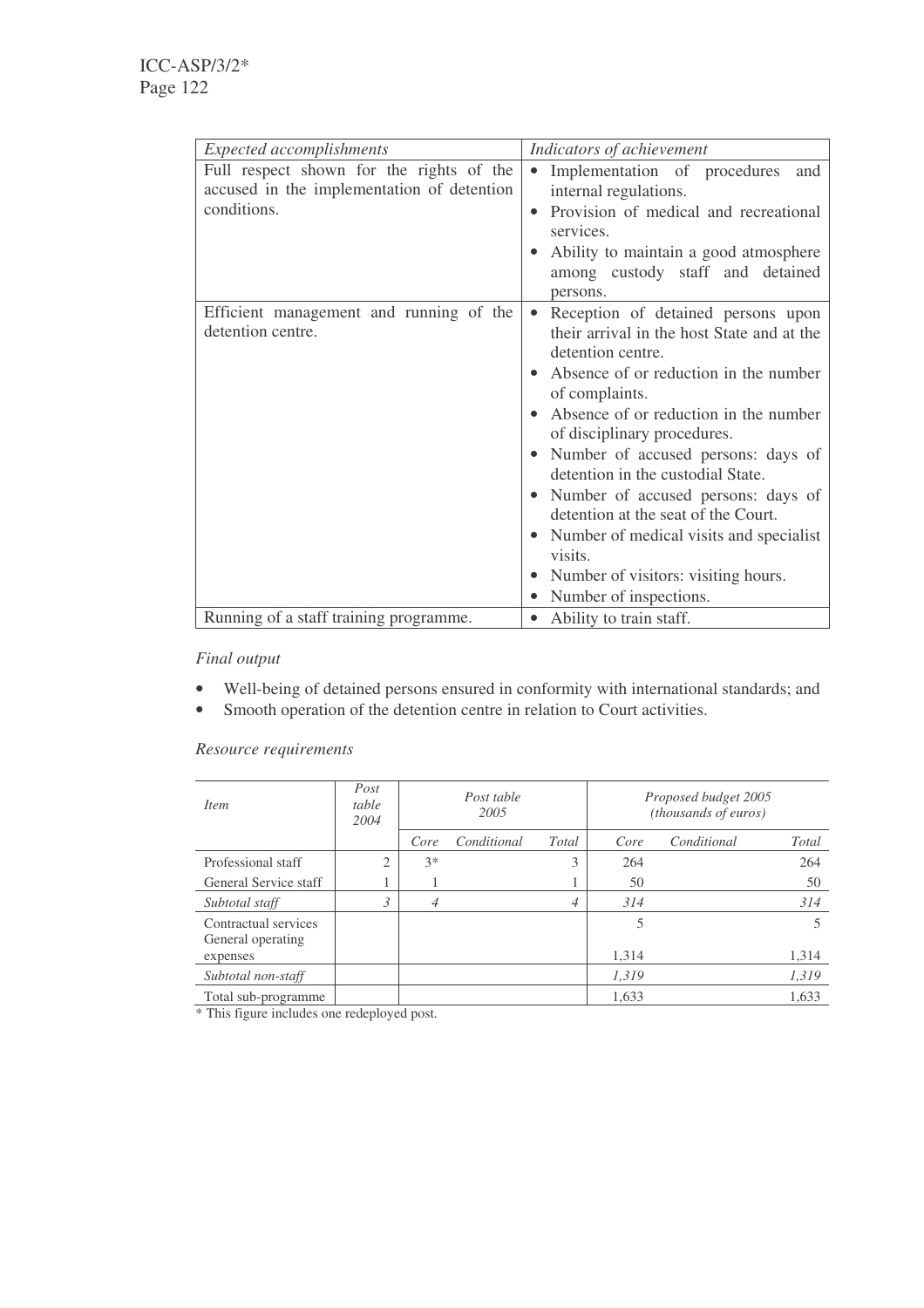### (i) Staffing requirements

#### Core resources:

### *One Associate Legal Officer (P-2)*

391. The Associate Legal Officer, a redeployed post, will be responsible for liaising with the Netherlands authorities on issues regarding the detention of accused persons. In cooperation with the Netherlands authorities and the Registry Legal Advisory Section, the Officer will deal with matters pertaining to provisional release, the transport of accused persons, etc. The Officer will also conduct research, draft legal correspondence and memoranda on detention issues, liaise with the authorities of States in which persons have been arrested in order to discuss detention conditions, and liaise with the authorities of States enforcing sentences.

### (ii) Non-staffing requirements

#### Core resources:

### *Contractual services*

392. The Section attaches great importance to the training of staff as an ongoing process which should include human rights education. Properly trained staff will be able to carry out their duties successfully and cope with the need to respect the fundamental safeguards put in place for detained persons. Considering the peculiar position of persons detained by the ICC, custody officers need a complex combination of knowledge, skills and ability in order to interact positively with individuals who may well have a range of personal problems, may sometimes be quite difficult to manage and may, in some cases, be quite dangerous. This training will be especially important if there are no ICC custody officers in 2005.

### *General operating expenses*

393. For the year 2005 it was decided to rent any detention cells required. This decision does not prejudice any subsequent decisions that will have to be taken for 2006 regarding the construction and financing of ICC detention cells. According to the latest rate communicated by the Netherlands authorities, cells are rented for  $\epsilon$ 293 per cell per day (plus exploitation costs). The amount requested will make it possible to rent a module of 12 cells (the Netherlands authorities offer packages of 12 cells). Bearing in mind that the OTP assumes that it will have four accused in each case, it will still be possible to rent enough cells for four accused per case, even if the rental price of cells increases over the year.

### **(d) Sub-programme 3340: Court Interpretation and Translation Section**

#### *Introduction*

394. The Court Interpretation and Translation Section provides the language services needed for Court business to be conducted efficiently (in particular, the conference interpretation required for hearings). The Section is required to have a body of wellqualified, flexible and responsive conference interpreters, translators and other language staff who work as a team and thus ensure reliable and adaptable language services.

395. The Section provides all necessary language services to the Presidency, Chambers and the Registry, including interpretation services for in-house meetings and specific linguistic assistance for judges. Furthermore, the Section must ensure that all service users in the Court are familiar with the procedures and categories of the language services offered.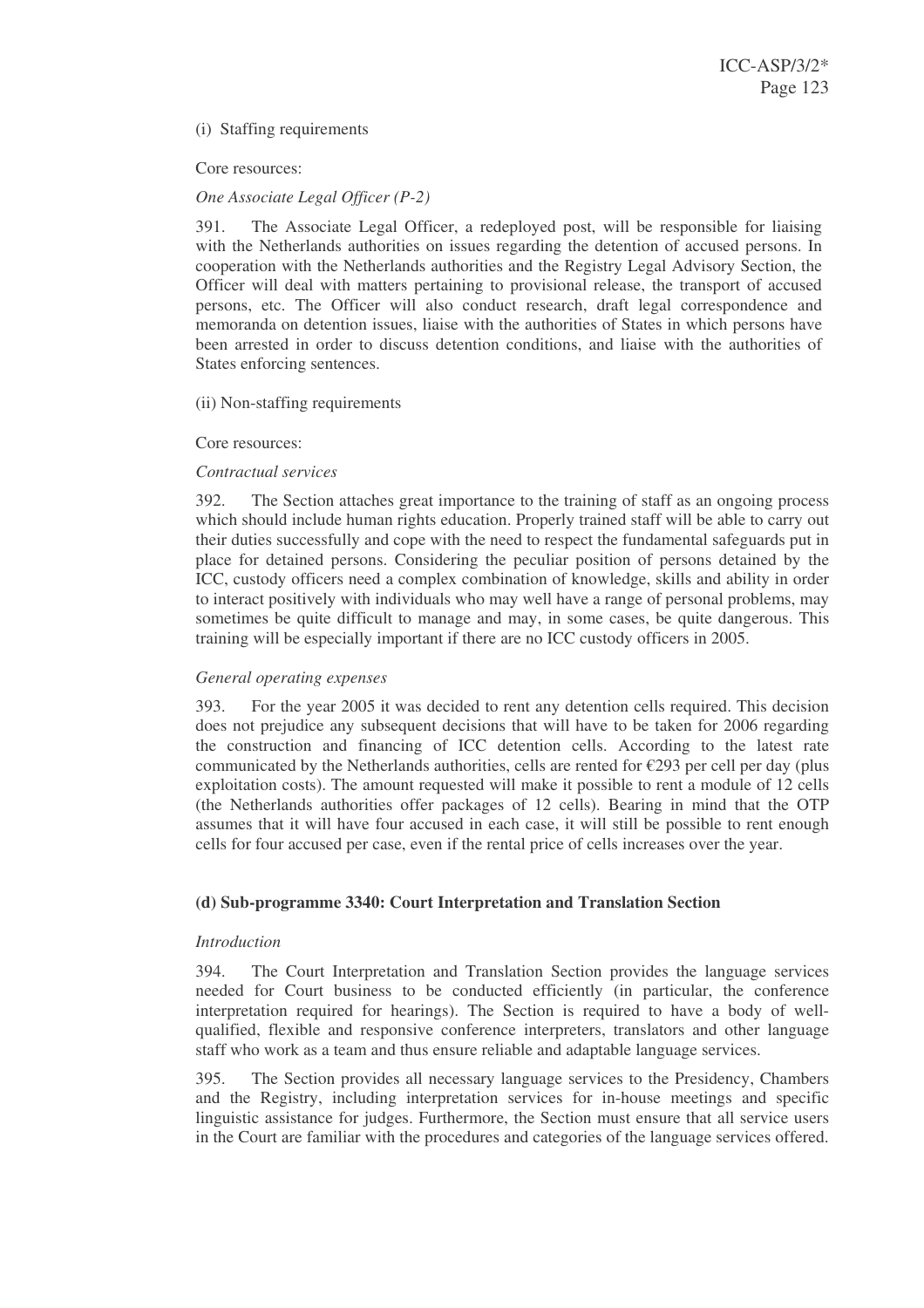## *Objectives*

- To provide language services in the form of conference interpretation and translation, which are necessary to conduct trials, press conferences, specialized seminars, diplomatic briefings and other events organized by the Presidency, Chambers and the Registry;
- To conduct training to expand knowledge, experience and readiness;
- To make effective use of language tools;
- To provide adequate language training for rare language combinations; and
- To guarantee the revision of documents that might be challenged in court.

| <b>Expected accomplishments</b>                                                                             | Indicators of achievement                                                                                                                                                                      |  |  |  |  |
|-------------------------------------------------------------------------------------------------------------|------------------------------------------------------------------------------------------------------------------------------------------------------------------------------------------------|--|--|--|--|
| Efficient<br>multilingual<br>courtroom<br><sub>or</sub><br>conference room.                                 | Smooth<br>communication<br>between<br>parties speaking different languages.                                                                                                                    |  |  |  |  |
| Accurate interpretation of court hearings and<br>other events.                                              | Fair reflection of what has been said in<br>$\bullet$<br>court or during other interpreted events<br>by all parties, as demonstrated by an<br>unambiguous transcript in English and<br>French. |  |  |  |  |
| Confidence of all parties in the ability and<br>professionalism of all Court interpreters.                  | Rigorous quality-control in addition to<br>$\bullet$<br>a transparent correction procedure.                                                                                                    |  |  |  |  |
| Expedience of hearings and other interpreted<br>events.                                                     | Timely information and delivery of<br>$\bullet$<br>related Court and other documents.                                                                                                          |  |  |  |  |
| Confident usage of legal terms and concepts<br>by interpreters.                                             | Effective<br>communication<br>between<br>French- and English-speaking judges<br>as a result of a narrowing of the<br>language gap.                                                             |  |  |  |  |
| Consistent usage of applicable terminology.                                                                 | Creation of a user-friendly database to<br>be consulted by all members of staff.                                                                                                               |  |  |  |  |
| Staff well-informed on all terminology<br>issues.                                                           | Up-to-date information-packed intranet<br>$\bullet$<br>page used by all members of staff.                                                                                                      |  |  |  |  |
| Delivery of accurately translated<br>texts<br>revised by CITS revisers to Court users and<br>other parties. | High-quality translations regardless of<br>the source language and degree of<br>difficulty.                                                                                                    |  |  |  |  |
| Flexible solutions for judges requiring short-<br>notice meetings in French and English.                    | Capacity to respond appropriately to<br>reasonable language requests.                                                                                                                          |  |  |  |  |
| Effective<br>of<br>planning<br>system<br>and<br>forecasting.                                                | Readiness for workload peaks, and<br>$\bullet$<br>redistribution of duties during slower<br>periods.                                                                                           |  |  |  |  |

### *Final output*

• Provision of accurate, efficient and reliable translation and interpretation services in relation to judicial proceedings and other Court activities.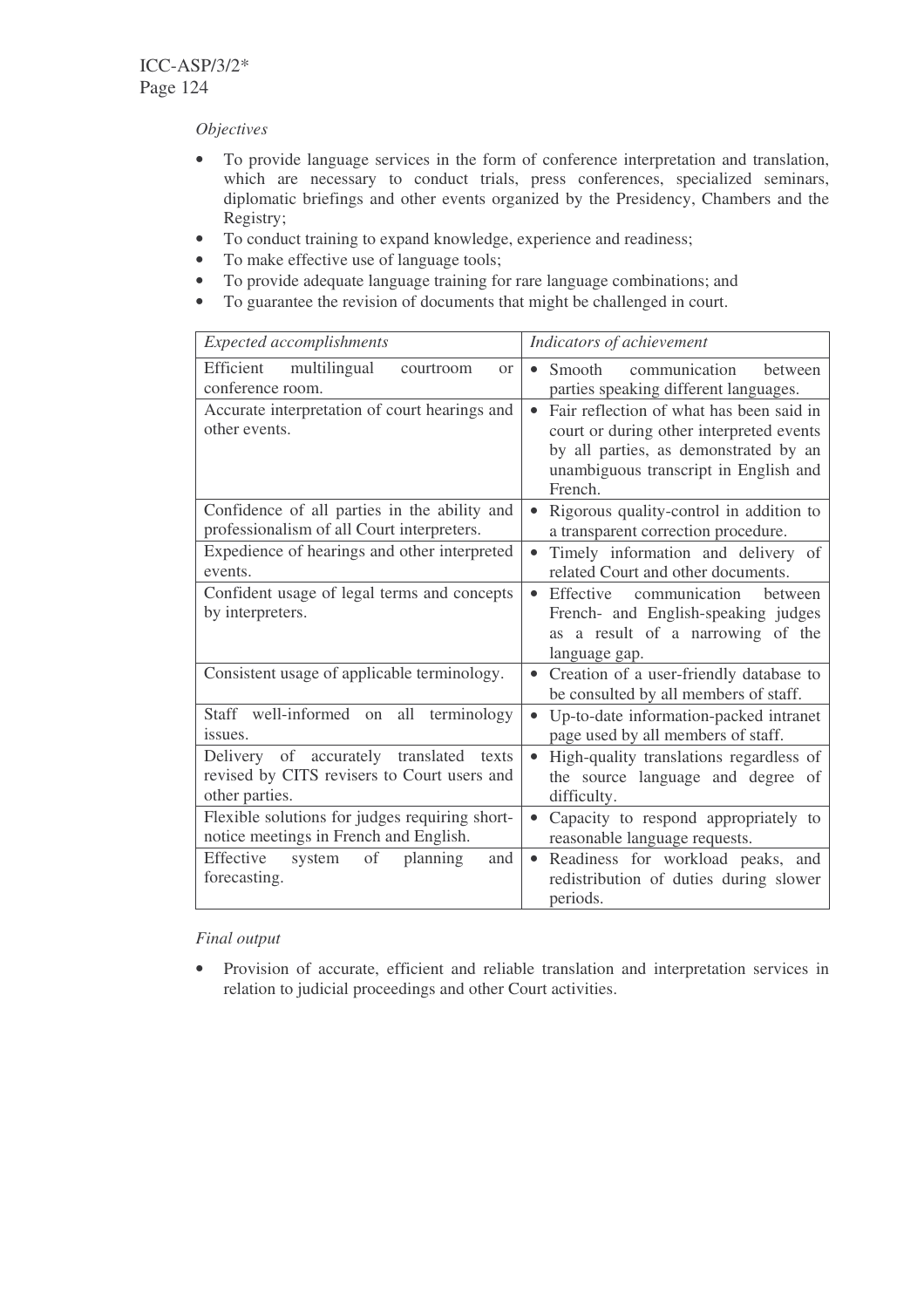## *Item Post table 2004 Post table 2005 Proposed budget 2005 (thousands of euros) Core Conditional Total Core Conditional Total* Professional staff 21 20<sup>\*</sup> 20 40 1,929 949 2,878 General Service staff  $\begin{vmatrix} 2 & 2 & 2 \end{vmatrix}$  100 100 *Subtotal staff 23 22 20 42 2,029 949 2,978* Temporary assistance for meetings and the contract of the contract of the contract of the state of the state of the state of the state of the state of the state of the state of the state of the state of the state of the state of the state of the s Consultants 20 20 *Subtotal other staff 320 320* Travel 10 5 15 Contractual services and the contractual services of the services of the services of the services of the services of the services of the services of the services of the services of the services of the services of the servi *Subtotal non-staff 310 66 376* Total sub-programme 2,659 1,015 3,674

#### *Resource requirements*

\* One P-3 post has been redeployed.

#### (i) Staff requirements

#### Core resources:

396. With the current core staff, two sets of interpretation booths are operational – two English and two French.

### *Temporary assistance for meetings*

397. Freelance interpreters are at the disposal of the Court for any events that require interpretation. Even though the preference for hiring locally is observed whenever possible, it is necessary for CITS to hire temporary assistance from Brussels or Paris for short periods since the Netherlands is a relatively small European market. Moreover, while keeping in step with the Court's judicial and non-judicial activities, the Section must also ensure that it satisfies the international standards applicable to conditions of work for interpreters.

#### *Consultants*

398. Training is necessary for junior conference interpreters, while refresher courses in *retour* interpretation are needed for all interpreters in order to ensure the high quality of interpretation required for inevitably high-profile and strenuous trials (bearing in mind the shortage of well-qualified and experienced conference interpreters and the reluctance of the few who do exist to accept fixed-term posts). As relevant and available courses have been identified and contact has been made, negotiations on course prices can be initiated. .

399. On the basis of contacts and communication with chief interpreters in other international organizations and course leaders in interpreting schools, CITS believes that a P-2 conference interpreter who has passed the Court's initial conference interpretation test would need three months of combined in-house and external training in order to become a reliable and accurate simultaneous court interpreter. In-house training would be carried out using existing resources, but additional courses would have to be purchased for junior interpreters.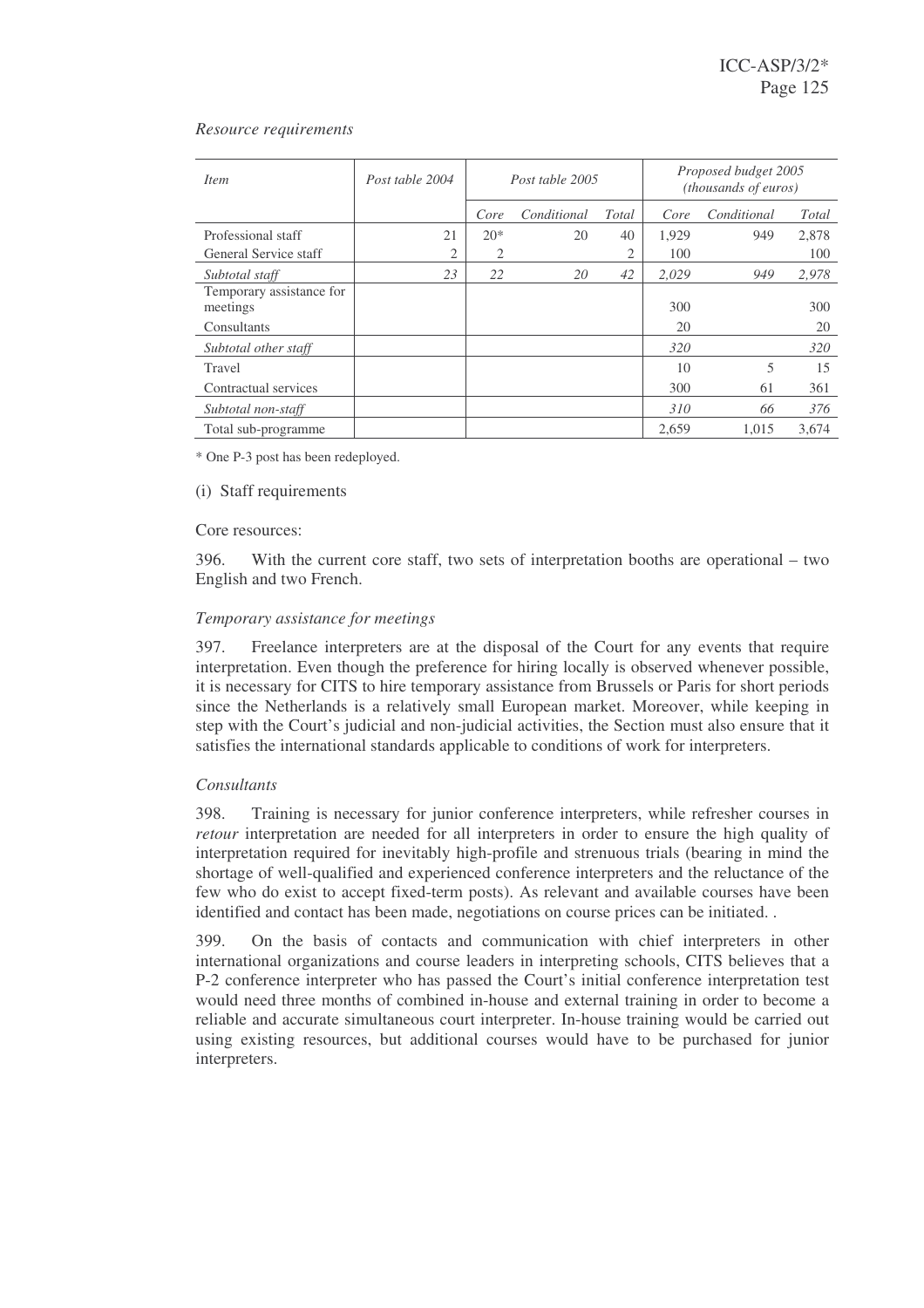Conditional resources:

400. These conditional posts mean that there will be two extra booths (for languages x and y) in addition to the existing English and French booths.

*Four short term para-interpreters – two for language x and two for language y (P-1)*

*Four short term interpreters – two for language x and two for language y (P-3)*

401. These interpreters will be needed for each language (x and y) in order to allow for the flexibility of combining whispering and conference interpretation in the courtroom.

402. The term para-professional interpreter is used in Australia, the United States of America and other countries as a category of language professional. It denotes a language professional who has had no formal training but nevertheless has considerable experience in liaison and community interpreting. Para-interpreters may be used for interpreting nonstandard languages or dialects.

403. It is understood that one of the languages and/or dialects that will be required for a trial in the Ugandan situation is Swahili. As Swahili is a recognized language, the criteria for recruiting Swahili interpreters will differ from those applied when seeking parainterpreters. However, the budget proposal also assumes that some of the witnesses and victims will speak Luo or Iteso. While Luo may be considered a language, Iteso is more commonly considered a dialect. It may not be assumed that the community interpreters trained to interpret in court will be able to interpret into and out of Iteso and English and into and out of Luo and English. Instead, it is likely that CITS will need a Swahili/Iteso booth and a Swahili/Luo booth manned by para-interpreters. CITS is researching these issues and seeking to anticipate the language/dialect patterns that are likely to emerge during trial.

## *One Head of Translation (P-4)*

404. The Head of Translation will be the focal point for the in-house training of translators and revisers and will be in charge of ensuring the supervision of internal and external translation when there is an increase in the workload.

### *Two Revisers (P-4), three Translators (P-3) and six Translators (P-2)*

Two Revisers and nine Translators will be needed for translation services.

(ii) Non-staff requirements

Core resources:

*Travel*

405. Funds are required for travel to seminars, conferences and professional meetings. The Chief of Section and the staff will need funds to ensure that the Section remains at the forefront of developments in language services.

## *Contractual services*

406. Experience shows that most translation requests come with an urgent deadline. Where translations are outsourced, this means that the Section is forced to pay a higher rate. Furthermore, all translations will require external revisers.

<sup>\*\*\*</sup> There are Swahili interpreters registered in the United Kingdom and the United States.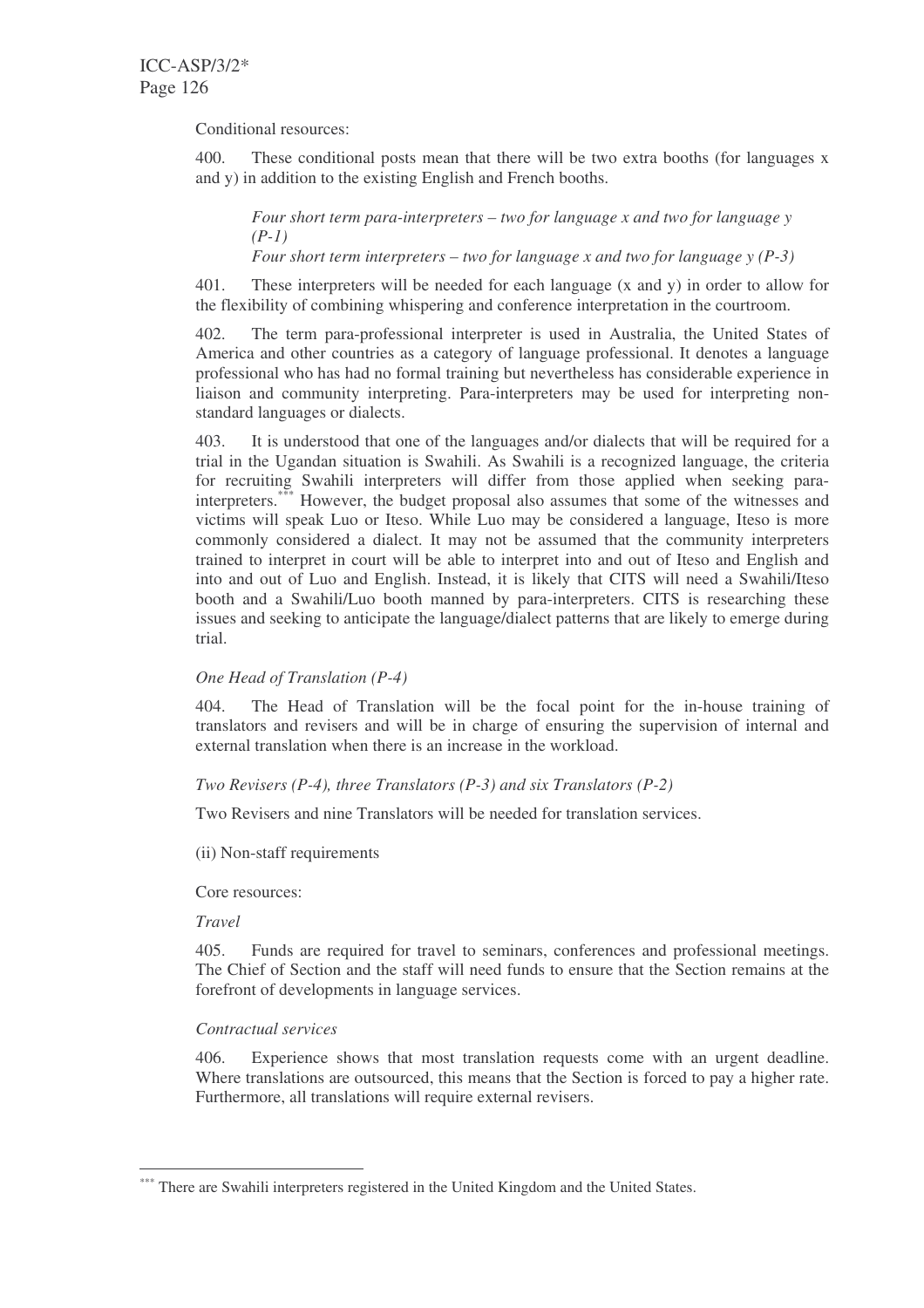407. The current budget proposal takes into account the natural expansion of the ICC into an organization that must have all of its documentation available in all six official languages. Given the unpredictability of the volume of documentation requiring translation, it is likely that translation will need to be outsourced on a regular basis, particularly into Arabic, Chinese, Russian and Spanish.

### Conditional resources:

### *Travel*

408. In the event that rare languages are used in the courtroom by persons under article 58 of the Statute, by witnesses or by a third party, services in respect of languages x or y will be needed for the trial proceedings to be conducted fairly. Four short-term P-1 parainterpreters and four short-term P-3 interpreters would be needed per language in order to provide the flexibility of combining whispering and conference interpretation in the courtroom. If either x or y is a rare language not commonly used in courtrooms in international trials, it will be important to envisage a programme to identify and train language para-professionals (community and/or liaison interpreters) who can be employed on a short-term basis to interpret for the trial in question.

### *Contractual services*

409. There will be a total of three programmes since any identified para-professional would need intensive language training (French or English) and interpretation training lasting no less than four months. This would include in-house courses, external crash courses and extra sessions provided in-house by external consultants.

### **(e) Sub-programme 3350: Victims and Witnesses Unit**

#### *Introduction*

410. The Victims and Witnesses Unit (VWU) facilitates the interaction of victims and witnesses with the Court. This involves providing  $-$  at all stages of the proceedings  $$ support, protection, and logistical and other appropriate services to victims appearing before the Court, witnesses and other persons at risk. The Unit must also ensure respect for the dignity of these persons and guard against further harm. In addition, it provides advice, training and other assistance to the organs of the Court as required, in accordance with the Court's basic legal texts.

#### *Objectives*

- To provide witnesses with appropriate support, protection and logistical and administrative assistance so that they can testify with dignity and without suffering further harm; and
- To provide effective protective measures and security arrangements, counselling and other appropriate assistance for witnesses and victims appearing before the Court and for others who are at risk on account of the testimony given by such witnesses.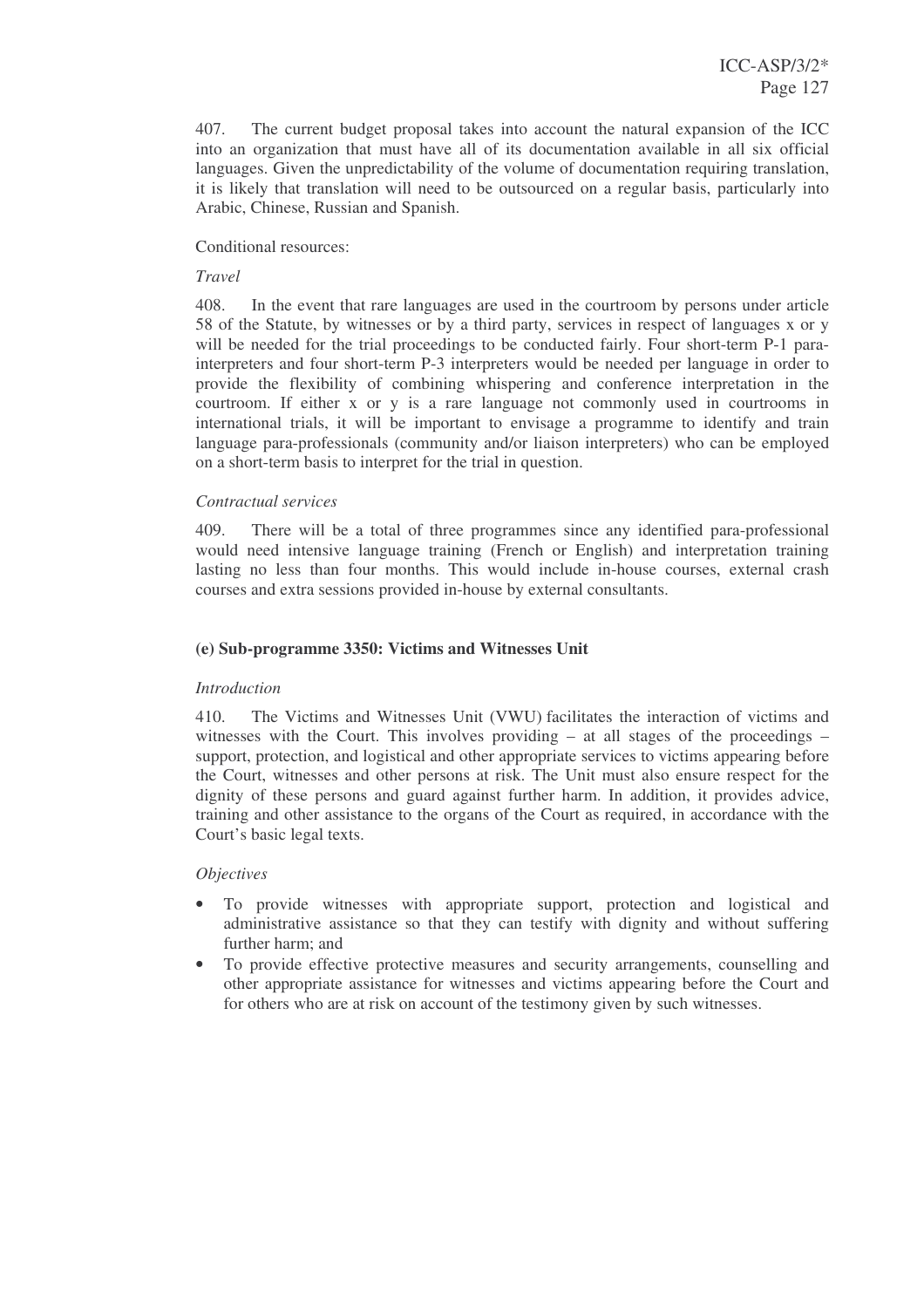| <i>Expected accomplishments</i>                                                                                                     | Indicators of achievement                                                                                                                                    |
|-------------------------------------------------------------------------------------------------------------------------------------|--------------------------------------------------------------------------------------------------------------------------------------------------------------|
| Minimization of witnesses' fears<br>and<br>avoidance of further harm in relation to<br>appearances before the Court.                | Satisfaction of those benefiting from<br>$\bullet$<br>services provided by the VWU.                                                                          |
| Promotion of the psychological and physical<br>well-being of victims and witnesses appearing<br>before the Court.                   | Creation of local capacity to support<br>$\bullet$<br>witnesses returning to their homes<br>after testifying.                                                |
| Creation, to the extent possible, of a safe and<br>comfortable environment in which victims<br>and witnesses can provide testimony. | • No witness endangered as a result of<br>inadequate protection or security.                                                                                 |
| Organization of the appearance of witnesses<br>during proceedings without any unnecessary<br>delays or difficulties.                | $\bullet$ No<br>delays<br>caused<br>Court<br>to<br>proceedings for operational reasons.<br>Successful implementation<br>of<br>effective training programmes. |

### *Final output*

• Effective services providing support, protection and assistance to witnesses.

*Resource requirements*

| <i>Item</i>           | Post table 2004 | Post table 2005 |             |       | Proposed budget 2005<br>(thousands of euros) |             |       |
|-----------------------|-----------------|-----------------|-------------|-------|----------------------------------------------|-------------|-------|
|                       |                 | Core            | Conditional | Total | Core                                         | Conditional | Total |
| Professional staff    | 4               | 4               |             | 4     | 384                                          |             | 384   |
| General Service staff |                 | 7               | 14          | 21    | 284                                          | 390         | 674   |
| Subtotal staff        | 5               | 11              | 14          | 25    | 668                                          | 390         | 1,058 |
| Travel                |                 |                 |             |       | 60                                           | 55          | 115   |
| Contractual services  |                 |                 |             |       | 30                                           |             | 30    |
| General operating     |                 |                 |             |       |                                              |             |       |
| expenses              |                 |                 |             |       |                                              | 1.329       | 1,329 |
| Subtotal non-staff    |                 |                 |             |       | 90                                           | 1.384       | 1.474 |
| Total sub-programme   |                 |                 |             |       | 758                                          | 1.774       | 2.532 |

### (i) Staff requirements

Core resources:

*One Trial Manager (GS-OL)*

411. The Trial Manager will coordinate all administrative and logistical functions pertaining to a specific trial. This includes organizing travel requests, making visa arrangements, organizing Court appearances, and dealing with specific requests such as for medical assistance. The incumbent must possess specific knowledge on how best to manage witnesses.

### *One Field Assistant (GS-OL)*

412. The Field Assistant will coordinate all VWU activities in an urban area in a country of operation; liaise with local authorities as required; assist in establishing witness field operations; report to headquarters; escort witnesses in the territory; manage the administration of the Section's field presence; develop knowledge of and links to local communities; and assist with support and protection functions.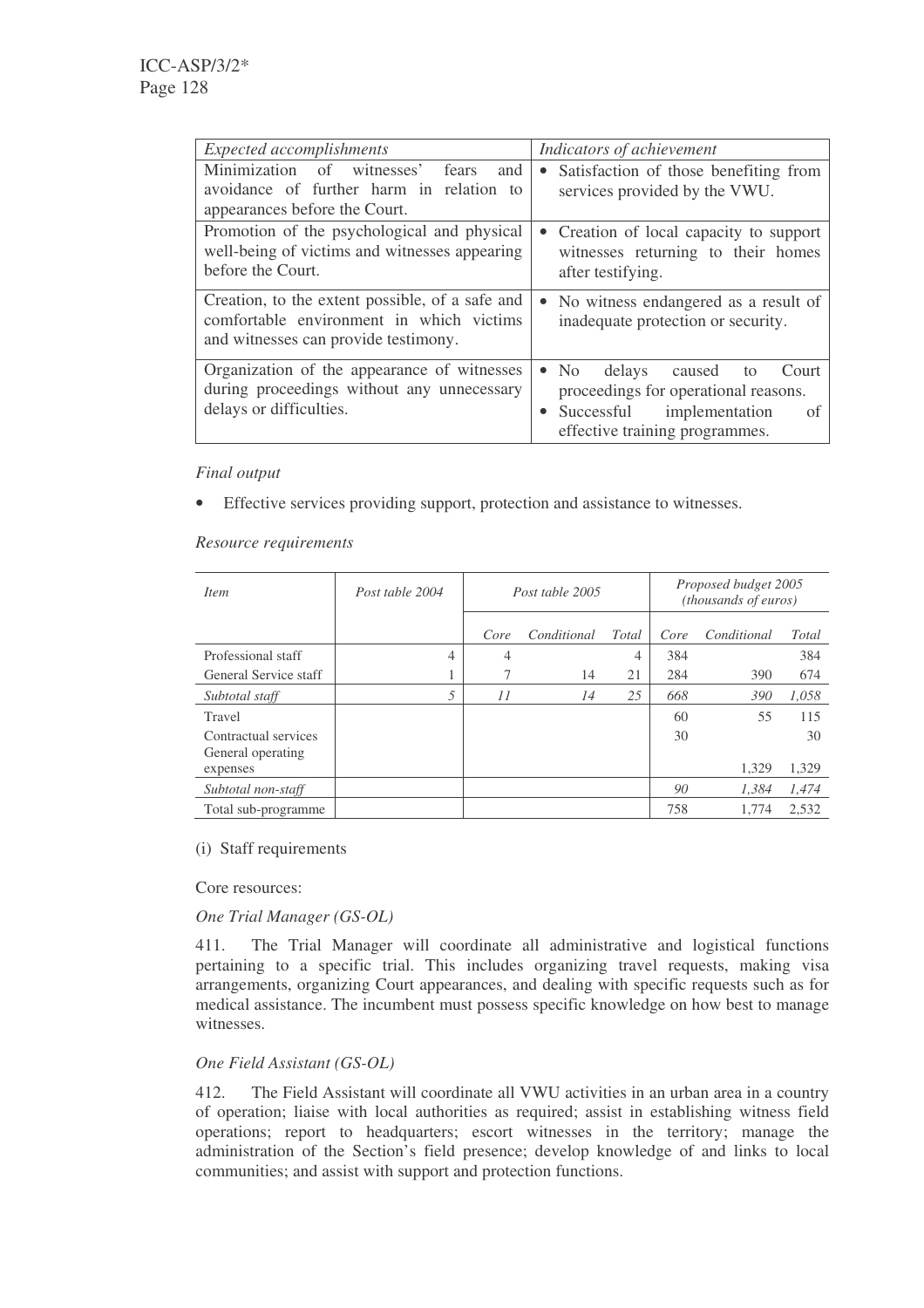### *Three Support Assistants (GS-OL)*

413. The Support Assistants will provide 24-hour care seven days a week to victims, witnesses and others (beneficiaries). In performing these functions the Support Assistants will: (i) attend to all their practical needs; (ii) accompany them at all times and support them during medical and other appointments; (iii) keep them informed of current and future happenings, thereby ensuring that they understand Court and other processes relating to their stay in the Netherlands; (iv) inform them of their rights and duties in relation to the Court; (v) ensure that they arrive on time for all appointments and Court appearances by coordinating with the bodies responsible for operations and protection, among others; (vi) monitor their physical and emotional well-being; (vii) identify their needs and alert the special police officer (SPO) when required in order to ensure that their needs are met, and (viii) act as interpreters or work with the assistance of interpreters as required. Support Assistant functions are required twenty-four hours a day, seven days a week. Consequently, Support Assistants are required to work day, evening and night shifts.

### *One Protection Assistant (GS-OL)*

414. The Protection Assistant will: assist the Protection Programme Officer in verifying financial administration and payments relating to witnesses in The Hague, verify confidential invoices, keep the Section's confidential financial records, and handle VWU financial transactions relating to the relocation of witnesses.

#### Conditional resources:

#### *One Trial Manager (GS-OL)*

See the description of the Trial Manager set out under core resources.

### *One Field Assistant (GS-OL)*

See the description of the Field Assistant set out under core resources.

#### *Four Support Assistants (GS-OL)*

See the description of the Support Assistants set out under core resources.

#### *Four Drivers/Vehicle Maintenance Clerks/Messengers (GS-OL)*

415. They will provide transportation for trial participants (victims and witnesses) and such other transportation as is determined by operational needs. In addition, they will supply clerical support as required. Two drivers are needed in each of two different countries.

#### *Four Local Administrative and Language Assistants (GS-OL)*

416. They will provide interpretation and translation services, offer cultural and social insights to international staff (including information regarding local activities) and provide clerical assistance as required.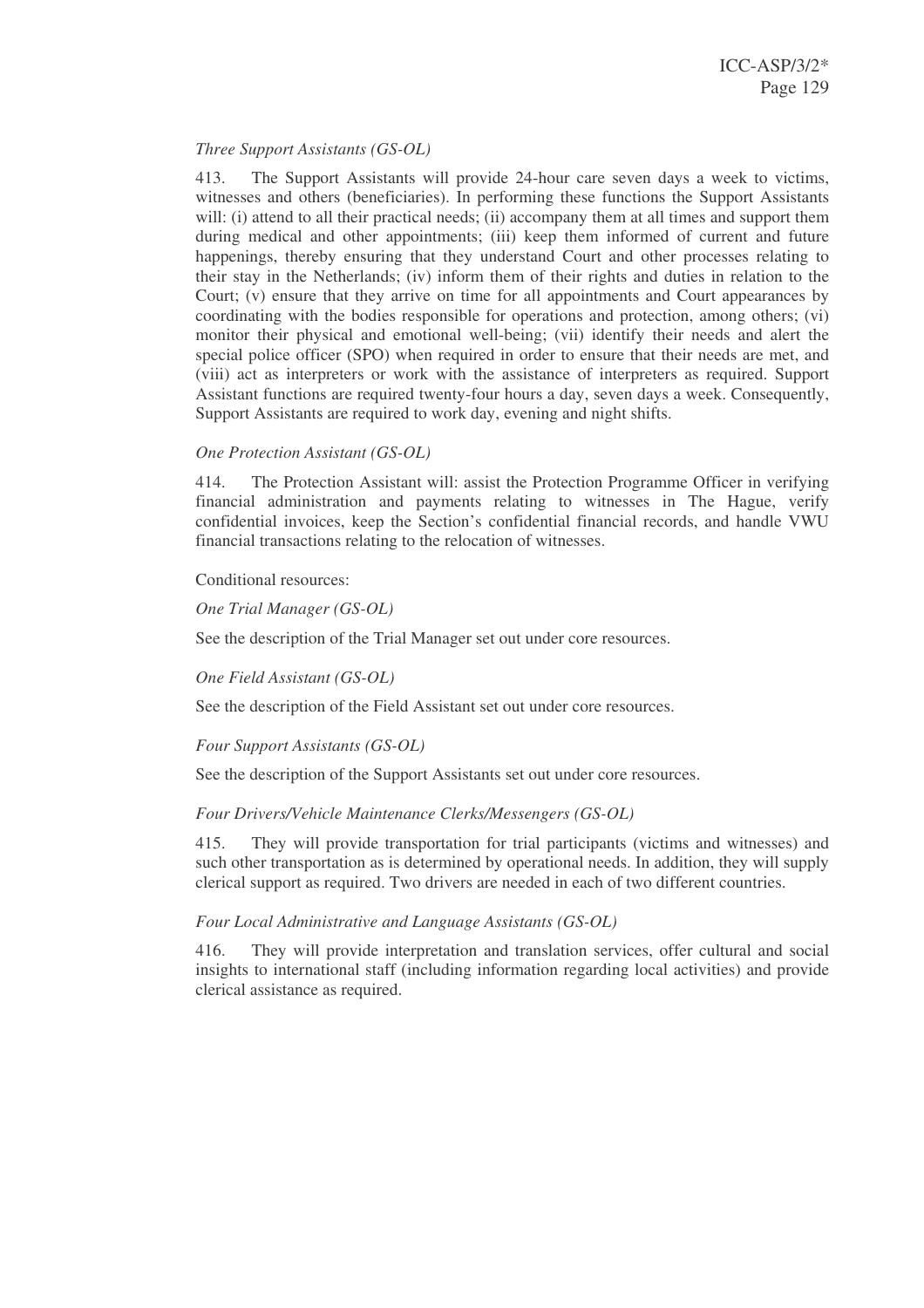### (ii) Non-staff requirements

### Core resources:

*Travel*

417. Key personnel at headquarters will be required to travel extensively so as to ensure that VWU field operations are planned thoroughly and function properly, and that the Section can extend the international network of support and protection resources for witnesses. It is estimated that the requested funds will cover a limited amount of escort travel and international travel as well as field travel for planning field operations. As there is no permanent presence in the field, the Unit's Protection and Support Officers must be able to go into the field as required. Travel funds are also to be utilized for the purpose of finalizing relocation agreements.

### *Contractual services*

418. The annual training programme relating to victims and witnesses will include a limited number of training courses and seminars for Court staff. Such training will deal with cultural sensitivity and field security (for field personnel), defensive driving (for field personnel transporting witnesses both in the field and in the Netherlands) and issues relevant to Support Assistants.

Conditional resources:

*Travel*

This comprises the costs associated with the deployment of VWU staff in mission areas.

### *General operating expenses*

419. An allocation would be required for witness expenses in the field and in the Netherlands. Witness expenses in the field cover: witnesses' travel to meetings with VWU staff in their country of residence, accommodation, meals and incidental expenses as well as contingency funds for protecting witnesses and assisting them in obtaining medical, psychological or other appropriate assistance. Witness expenses in the Netherlands cover: international travel, accommodation and meals, local travel in the country of residence for witnesses coming from areas of operations, incidental expenses, compensation for lost earnings, insurance, a contingency fund for medical emergencies, document costs, expert witness fees and DSA, and witness assistant accommodation costs.

420. Further operating funds would be used to relocate a small number of witnesses. They would cover accommodation, victims' insurance and subsistence expenses (while they are waiting in the Netherlands for permanent relocation to a third country), witness relocation expenses (in the mission area), and costs related to potential witnesses being brought to the seat of the Court for interviews.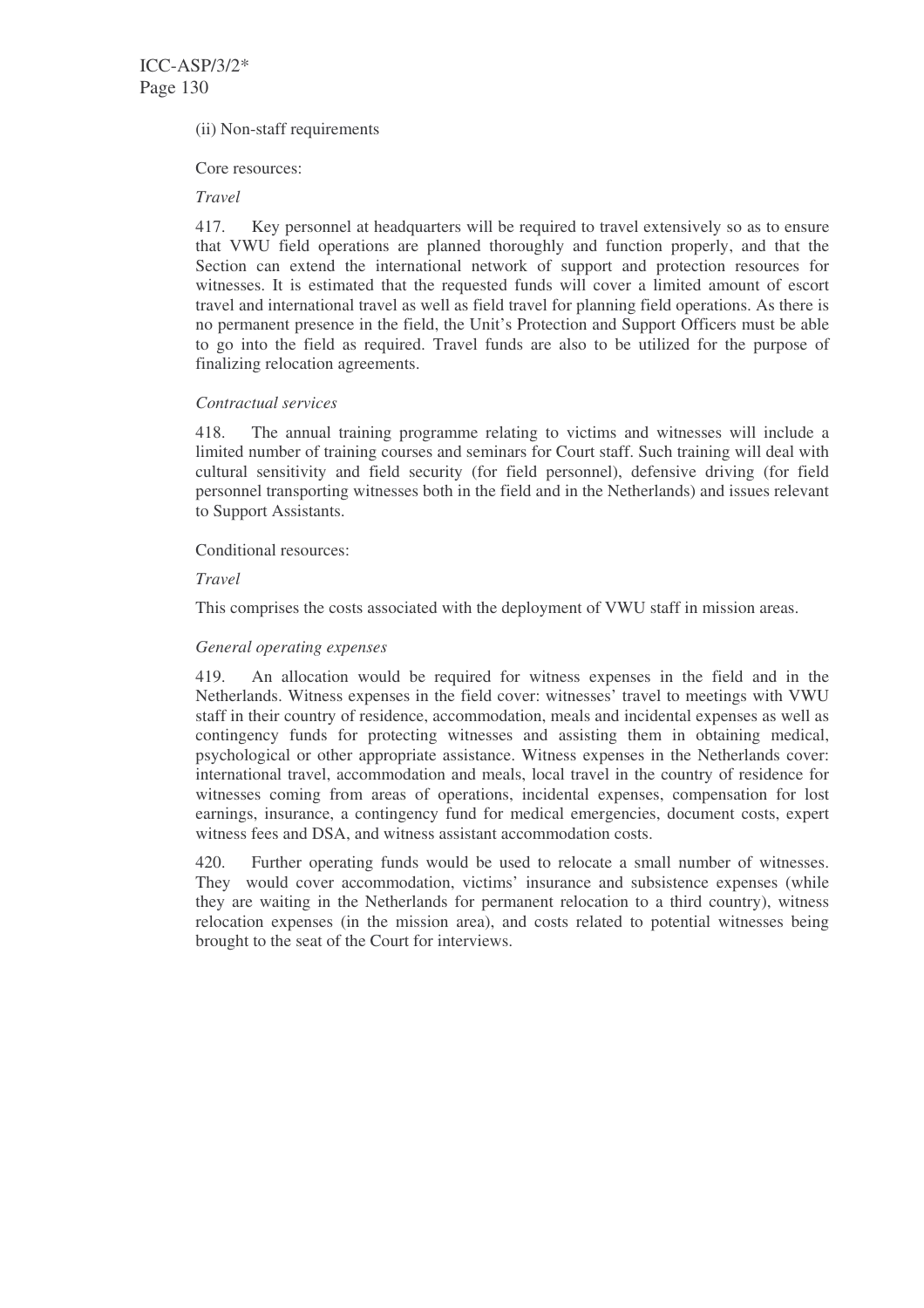# **4. Programme 3400: Public Information and Documentation Section**

### *Introduction*

421. The responsibilities of the Public Information and Documentation Section (PIDS) include conducting media relations worldwide, drafting and executing communication strategies, overseeing the content of the Court's web site, publishing judgments and decisions rendered by the Court, issuing general publications produced by the Court, and organizing specific information campaigns in support of the Court's work. Drawing on the experiences of other courts, the section will also define, support and conduct outreach activities for the Court in the field.

422. The objectives of the PIDS are to continue to publicize the activities of the Court and to create and preserve a perception of the Court as a legitimate, efficient and credible judicial institution. Special attention is given to the perception of the Court in the field, particularly in relation to the population directly affected by the Court's activities in a specific situation. To fulfil this mandate effectively, the PIDS takes into account the variety of audiences it needs to address and targets its message accordingly.

423. The 2005 budget will enable the Section to take the final steps needed to create solid support for strategizing and message formulation, and to have the immediate capacity to provide accurate and timely information on the activities of the Court. The Section's capacity does not go beyond this level. However, it relies heavily on establishing and developing international, regional and national networks that will be used to communicate the messages developed within the Court, thus minimizing the resources required to carry out the work.

The Public Information and Documentation Section is structured as follows:

- Sub-programme 3410: Office of the Head of Section
- Sub-programme 3420: Library and Documentation Centre
- Sub-programme 3430: Public Information Unit

| <i>Item</i>            | Appropriation<br>2004 | Proposed budget 2005<br>(thousands of euros) |             |       |        | Resource growth |  |
|------------------------|-----------------------|----------------------------------------------|-------------|-------|--------|-----------------|--|
|                        | Total                 | Core                                         | Conditional | Total | Amount | Percentage      |  |
| Professional staff     | 515                   | 531                                          |             | 531   | 16     | 3               |  |
| General Service staff  | 136                   | 210                                          |             | 210   | 74     | 54              |  |
| Subtotal staff         | 651                   | 741                                          |             | 741   | 90     | 14              |  |
| General temporary      |                       |                                              |             |       |        |                 |  |
| assistance             |                       | 150                                          |             | 150   | 150    | 100             |  |
| Consultants            |                       | 9                                            |             | 9     | 9      | 100             |  |
| Subtotal other staff   |                       | 159                                          |             | 159   | 159    | 100             |  |
| Travel                 |                       | 16                                           | 3           | 19    | 19     | 100             |  |
| Contractual services   | 857                   | 227                                          | 40          | 267   | $-590$ | $-69$           |  |
| General operating      |                       |                                              |             |       |        |                 |  |
| expenses               | 26                    |                                              |             |       | $-26$  | $-100$          |  |
| Supplies and materials | 187                   | 185                                          |             | 185   | $-2$   | $-1$            |  |
| Subtotal non-staff     | 1,070                 | 428                                          | 43          | 471   | $-599$ | -56             |  |
| Total programme        | 1,721                 | 1,328                                        | 43          | 1,371 | $-350$ | $-20$           |  |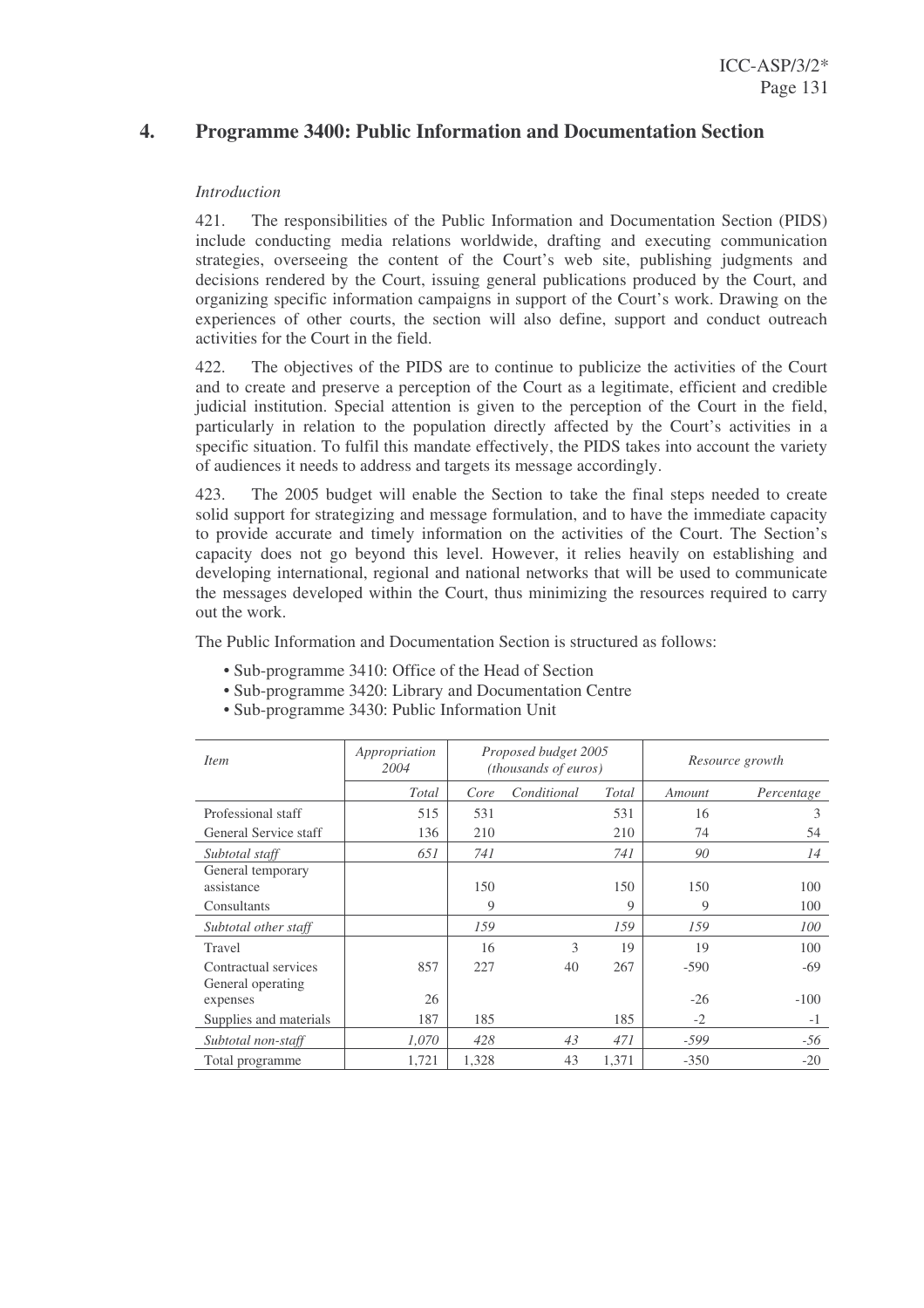424. In 2005, the Section will be headed by a P-4 staff member. The existing P-5 post has therefore been redeployed. Nevertheless, the Section needs to maintain its workforce and requires the same level of staffing as in 2004. A P-3 should therefore be redeployed to the Section to permit the redistribution of activities. As a result, the current number of posts within the Section will remain unchanged.

## **(a) Sub-programme 3410: Office of the Head**

## *Introduction*

425. The Office of the Head acts under the responsibility of the Registrar. It ensures overall supervision of the chiefs of the sub-programmes under its responsibility and provides the President, Prosecutor and Registrar with strategic guidance on communication plans.

### *Objectives*

- To manage and support the Library and Documentation Centre (LDC) and the Public Information Unit (PIU);
- To maintain effective relations with the relevant officers of the Court in respect of external communication;
- Under the overall supervision of the Registrar, to maintain relations with the relevant stakeholders of the Court; and
- Under the guidance of the heads of the four organs of the Court, to develop a communication plan for the Court as a whole, and subsequently to manage its implementation.

| Expected accomplishments                      | Indicators of achievement                   |
|-----------------------------------------------|---------------------------------------------|
| Effective organization and management of the  | • Organized Section and motivated           |
| Section.                                      | staff.                                      |
| Creation of networks to ensure the support of | Availability of support in the<br>$\bullet$ |
| key actors.                                   | international community and effective       |
|                                               | networks for use by the Court.              |
| Adoption of clear communication policies.     | Setting-up of communication                 |
|                                               | policies.                                   |

### *Final output*

- Section is organized in an effective manner;
- Senior ICC officers are informed of external actors' perception of the Court; and
- Court receives support from an increasing numbers of actors.

### *Resource requirements*

| <i>Item</i>           | Post table 2004 | Post table 2005 |             |       | Proposed budget 2005<br><i>(thousands of euros)</i> |             |       |
|-----------------------|-----------------|-----------------|-------------|-------|-----------------------------------------------------|-------------|-------|
|                       |                 | Core            | Conditional | Total | Core                                                | Conditional | Total |
| Professional staff    | ◠               | $1*$            |             |       | 117                                                 |             | 117   |
| General Service staff |                 |                 |             |       | 50                                                  |             | 50    |
| Subtotal staff        | 3               | າ               |             |       | 167                                                 |             | 167   |
| Travel                |                 |                 |             |       | 6                                                   |             | 6     |
| Subtotal non-staff    |                 |                 |             |       | Ô                                                   |             |       |
| Total sub-programme   |                 |                 |             |       | 173                                                 |             | 173   |

\* One post is redeployed to the Immediate Office of the Registrar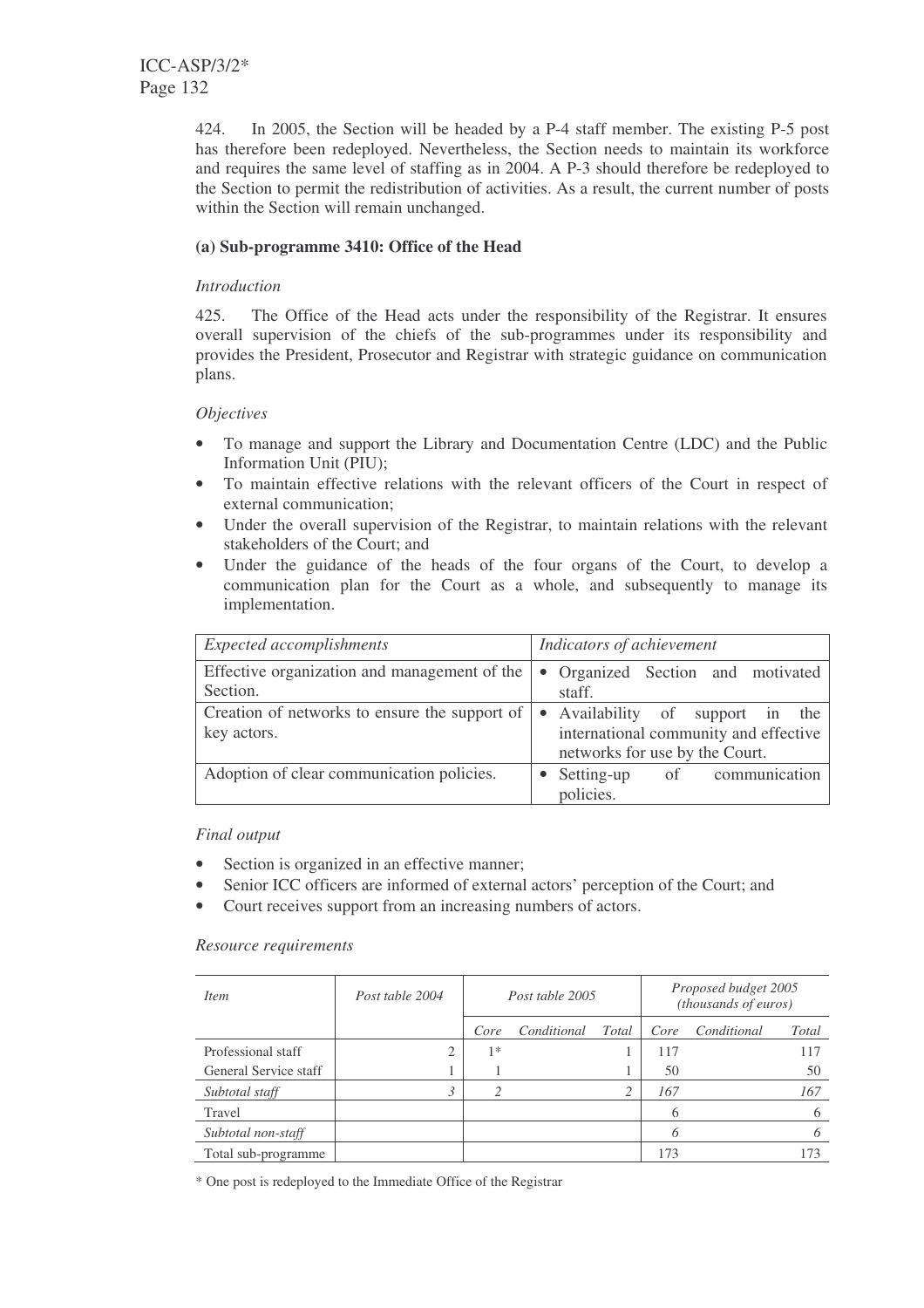### (i) Staff requirements

The Section's staff requirements remain unchanged.

(ii) Non-staff requirements

Core resources:

*Travel*

426. For most public information activities, the Section will continue to apply the rule that those who invite ICC staff to address public gatherings should pay the expenses incurred. However, practice has shown that it is essential to have a budget within the Section to allow the Head of Section to visit States and intergovernmental organizations that are directly linked with the work of the Court. The Head of Section will have to participate in seminars in order to represent both the Court and the Section and to build network capacity for the Section.

### **(b) Sub-programme 3420: Library and Documentation Centre**

#### *Introduction*

427. The permanent character of the ICC requires that the Library and Documentation Centre become an essential point of reference on international criminal justice. As such, the Library aims to provide the judges, officials of all organs and counsel with the basic resources needed to complete their work.

428. It has to be taken into account that the Library is still in its development phase and requires significant investment to enable it to build up its primary collection. The workload of the Library will increase considerably in 2005 because of the expected increase in the number of staff members joining the ICC, the first cases coming before the Court and the opening of the Library to the public, all of which will attract public interest.

#### *Objectives*

- To provide and build a client-focused resource centre that organizes and manages the effective retrieval and dissemination of information required by the Court; and
- To manage the reduced availability of services in line with budgetary constraints.

| <i>Expected accomplishments</i>                                                                                                                                                                                                                                                                                                                                               | Indicators of achievement                      |
|-------------------------------------------------------------------------------------------------------------------------------------------------------------------------------------------------------------------------------------------------------------------------------------------------------------------------------------------------------------------------------|------------------------------------------------|
| Provision of resources needed by staff to $\bullet$ Performance of a client satisfaction<br>perform tasks efficiently and effectively. This<br>includes providing a relevant and accessible<br>collection and a Library documentation and<br>reference service to meet the information and<br>research needs of the organs of the Court<br>(primary focus) and of the public. | survey with regard to the services<br>offered. |

### *Final output*

• Knowledge resources are easily accessible to all staff members.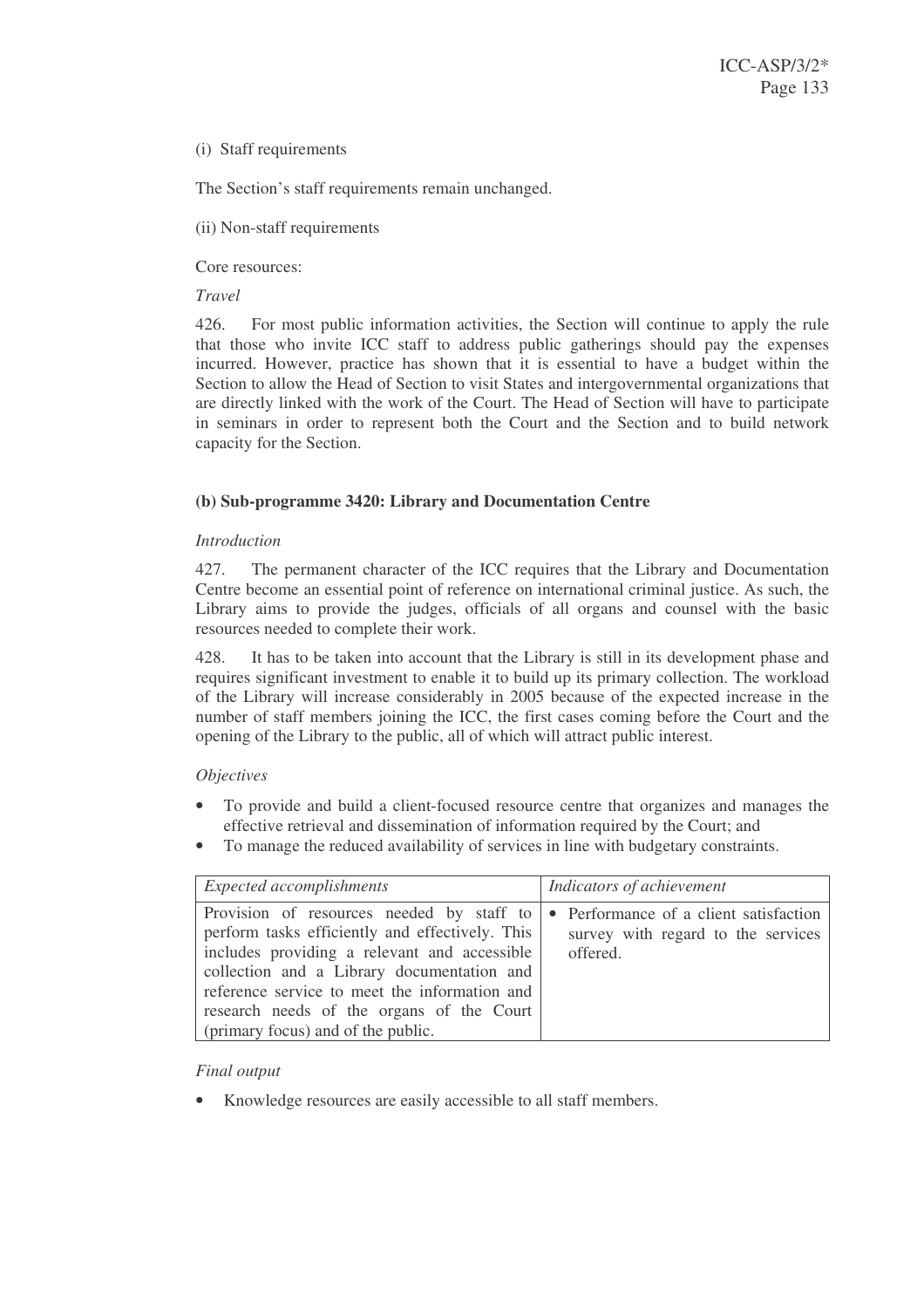# ICC-ASP/3/2\* Page 134

### *Resource requirements*

| <i>Item</i>            | Post table 2004 | Post table 2005 |             |       | Proposed budget 2005<br>(thousands of euros) |             |       |
|------------------------|-----------------|-----------------|-------------|-------|----------------------------------------------|-------------|-------|
|                        |                 | Core            | Conditional | Total | Core                                         | Conditional | Total |
| Professional staff     | ◠               | ∍               |             |       | 162                                          |             | 162   |
| General Service staff  |                 |                 |             |       | 50                                           |             | 50    |
| Subtotal staff         | 3               |                 |             | 3     | 212                                          |             | 212   |
| Supplies and materials |                 |                 |             |       | 185                                          |             | 185   |
| Subtotal non-staff     |                 |                 |             |       | 185                                          |             | 185   |
| Total sub-programme    |                 |                 |             |       | 397                                          |             | 397   |

### (i) Staff requirements

The Centre's staff requirements remain unchanged.

## (ii) Non-staff requirements

Core resources:

## *Supplies and materials*

429. The supplies and materials budget is required to establish a primary core collection, to cover the work-tool needs of the organs of the Court (for example dictionaries, IT manuals and core texts), to subscribe to a consolidation serial service to assist in ensuring that serial issues are claimed, and to cover increases in journal subscriptions and database licence agreements based on the growth in staff numbers. The 2005 budget proposal will make it impossible to achieve the significant injection of money required by the Library to build up its collection and ensure that certain major back editions of journals and law reports are purchased.

## **(c) Sub-programme 3430: Public Information Unit**

### *Introduction*

430. The three main functions of the Public Information Unit (PIU) involve overseeing media relations, outreach and public information, and management of the content of the Internet/intranet sites. Its core goals are to promote the Court as a whole and to ensure that its mandate is well understood by different audiences worldwide. It is responsible for all public information that leaves the Court. It maintains relations with media organizations all over the world, drafts information and disseminates it to the press, maintains the Court's web site and creates tools for all sections of all organs of the Court to enable them to promote their work and the activities of the ICC. The PIU is also responsible for publishing the decisions of the Court, as provided for by the Statute and Rules of Procedure and Evidence. In 2005, drawing on the experience of other international criminal courts, the PIU will also define and conduct outreach activities in the field for the Court.

431. Pursuant to the mandate entrusted to the Registrar in the Rules of Procedure and Evidence and with a view to being as efficient as possible, the PIU is positioned as a common service platform to support the specific information and documentation needs of all the organs of the Court. With the common information platform as a basis, the Court will be able to disseminate messages that fully respect the separation of powers contained in the Statute and the Rules of Procedure and Evidence.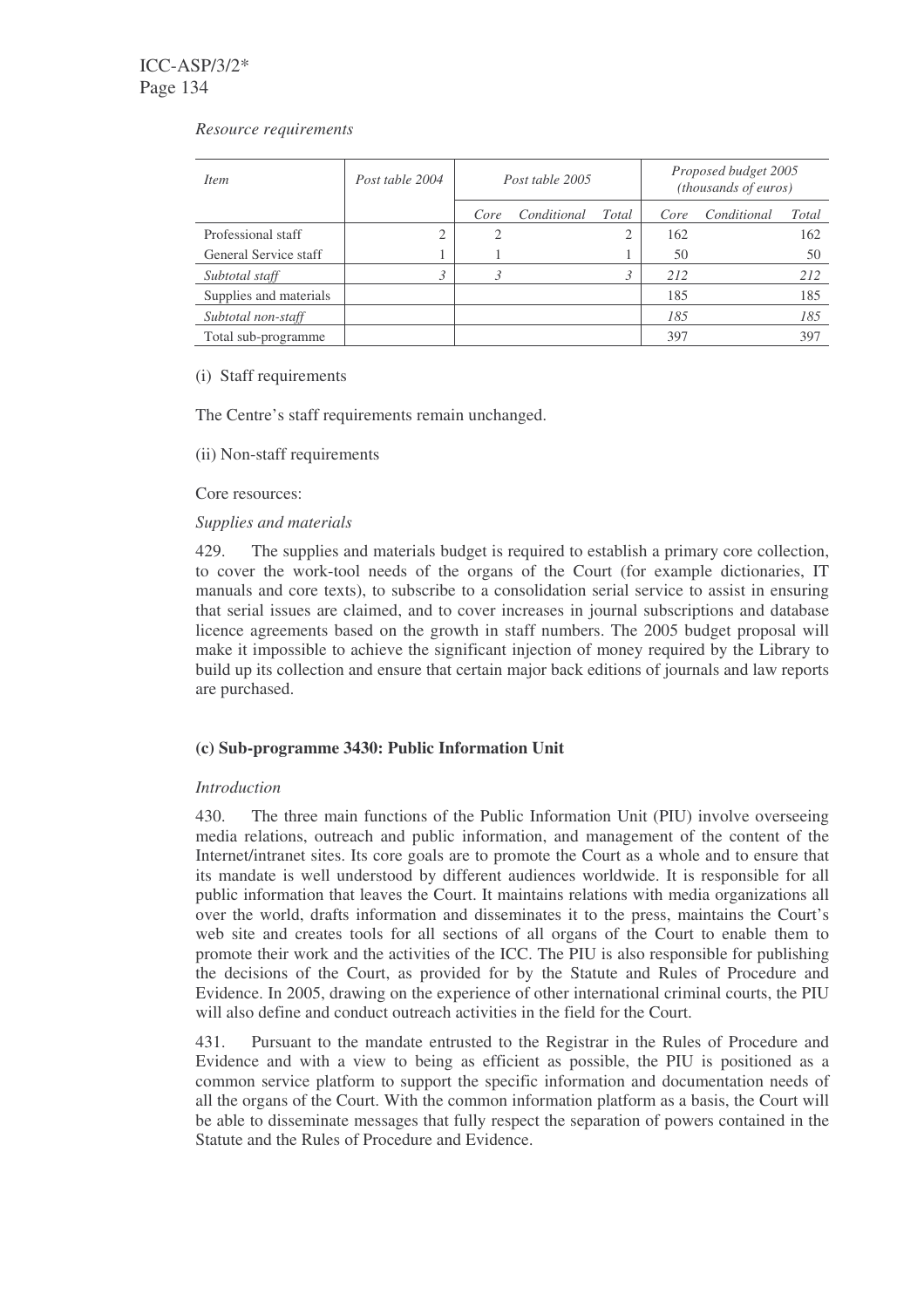432. In response to the recommendations of the CBF approved by the ASP in the 2004 programme budget, the budget for this Unit has been tightly focused on activities that have the greatest impact and are the most cost-effective. The result is that there will be no increase in staff costs in the 2005 budget and that non-staff costs will decrease as compared with the 2004 budget.

### *Objectives*

- To create and preserve a perception of the Court as a transparent, efficient and fair judicial institution;
- To promote the work of the Court with different targeted audiences, taking their specificity into account;
- To implement a communication strategy in order to explain to different targeted audiences the principles, objectives and activities of the organization – in coordination with the different organs of the Court and in keeping with the Statute;
- To set up and implement an outreach programme to explain the mandate and work of the ICC to populations in the field; and

| <b>Expected accomplishments</b>                                                                                    | Indicators of achievement                                                                                                                                                                                                                         |
|--------------------------------------------------------------------------------------------------------------------|---------------------------------------------------------------------------------------------------------------------------------------------------------------------------------------------------------------------------------------------------|
| Provision of information to the public at large<br>through media organizations.                                    | Analysis of the number and quality of<br>clippings<br>from<br>major<br>press<br>newspapers from key<br>countries<br>showing that the Court's mandate and<br>objectives are correctly understood.                                                  |
| of<br>and<br>Maintenance<br>updated<br>an<br>comprehensive web site for the Court.                                 | Constant updating of information<br>$\bullet$<br>regarding the work of the Court, and<br>an increased number of visitors to the<br>ICC web site.                                                                                                  |
| Conduct of outreach activities in the field, and<br>adaptation of communication tools to the<br>targeted audience. | Conduct of outreach activities as<br>planned,<br>appropriate<br>an<br>and<br>increasing number of different<br>publications produced by the Unit, a<br>low level of stocks, and relevancy of<br>communication<br>of<br>the<br>range<br>resources. |
| Publication of decisions in the two working<br>languages of the Court within a reasonable<br>time frame.           | Printing of judgments without undue<br>delay in the working languages of the<br>Court, and publication thereof on the<br>web site in the official languages.                                                                                      |

To ensure that "justice is seen to be done".

### *Final output*

- Key actors of the international community continue to support the work of the Court;
- The general public of the States Parties is aware of the Court's work and supports its objectives; and
- The populations directly concerned by the Court's work understand its functioning and recognize its value in the process of rendering justice.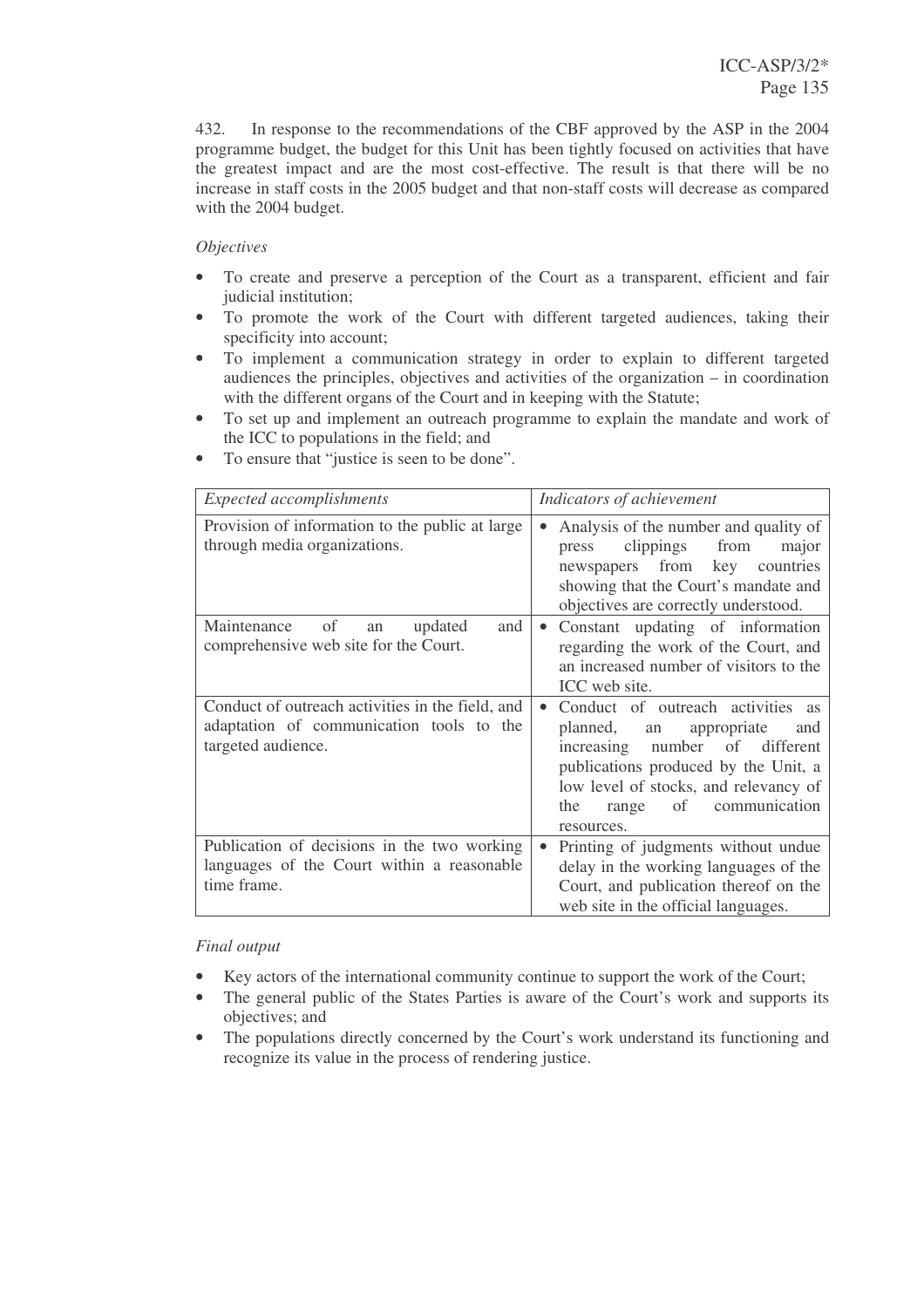# ICC-ASP/3/2\* Page 136

### *Resource requirements*

| <i>Item</i>                     | Post table 2004 | Post table 2005 |             |                |      | Proposed budget 2005<br><i>(thousands of euros)</i> |       |  |
|---------------------------------|-----------------|-----------------|-------------|----------------|------|-----------------------------------------------------|-------|--|
|                                 |                 | Core            | Conditional | Total          | Core | Conditional                                         | Total |  |
| Professional staff              | 3               | 3               |             | 3              | 252  |                                                     | 252   |  |
| General Service staff           | $\overline{2}$  | 2               |             | $\overline{c}$ | 110  |                                                     | 110   |  |
| Subtotal staff                  | 5               | 5               |             | 5              | 362  |                                                     | 362   |  |
| General temporary<br>assistance |                 |                 |             |                | 150  |                                                     | 150   |  |
| Consultants                     |                 |                 |             |                | 9    |                                                     | 9     |  |
| Subtotal other staff            |                 |                 |             |                | 159  |                                                     | 159   |  |
| Travel                          |                 |                 |             |                | 10   | 3                                                   | 13    |  |
| Contractual services            |                 |                 |             |                | 227  | 40                                                  | 267   |  |
| Subtotal non-staff              |                 |                 |             |                | 237  | 43                                                  | 280   |  |
| Total sub-programme             |                 |                 |             |                | 758  | 43                                                  | 801   |  |

(i) Staff requirements

The Unit's staff requirements remain unchanged.

### (ii) Non-staff requirements

### Core resources:

### *General temporary assistance*

433. The experience of other international criminal courts has shown that it is critical to have an outreach capacity in the regions affected most directly by the activities of the Court. While overall strategic goals will be directed from The Hague, much will also depend upon a local presence. It is therefore intended to create a local presence when required, using general temporary assistance. Some of the resources will also be used for the Court's publication programme. Experience has shown that it is cost-effective to use general temporary assistance to hire editors and designers. In addition, some funds will be used to cover extended sick leave or maternity leave.

434. As part of its outreach responsibilities, the Court will maintain the visitors programme which has proved a huge success. For example, more than 150 visits to the Court were organized in 2003 (4,000 people) and 58 visits have already been organized in the first five months of 2004 (1,750 people).

### *Consultants*

435. Some of these resources will be allocated for situation-related activities in order to provide the Unit with the relevant support, background analysis and expertise. In addition, consultants will be hired to adapt publications to the relevant targets. It is especially necessary to draw on external resources when creating audio and audiovisual materials for victims and clarifying text with simple drawings that can be understood by illiterate populations.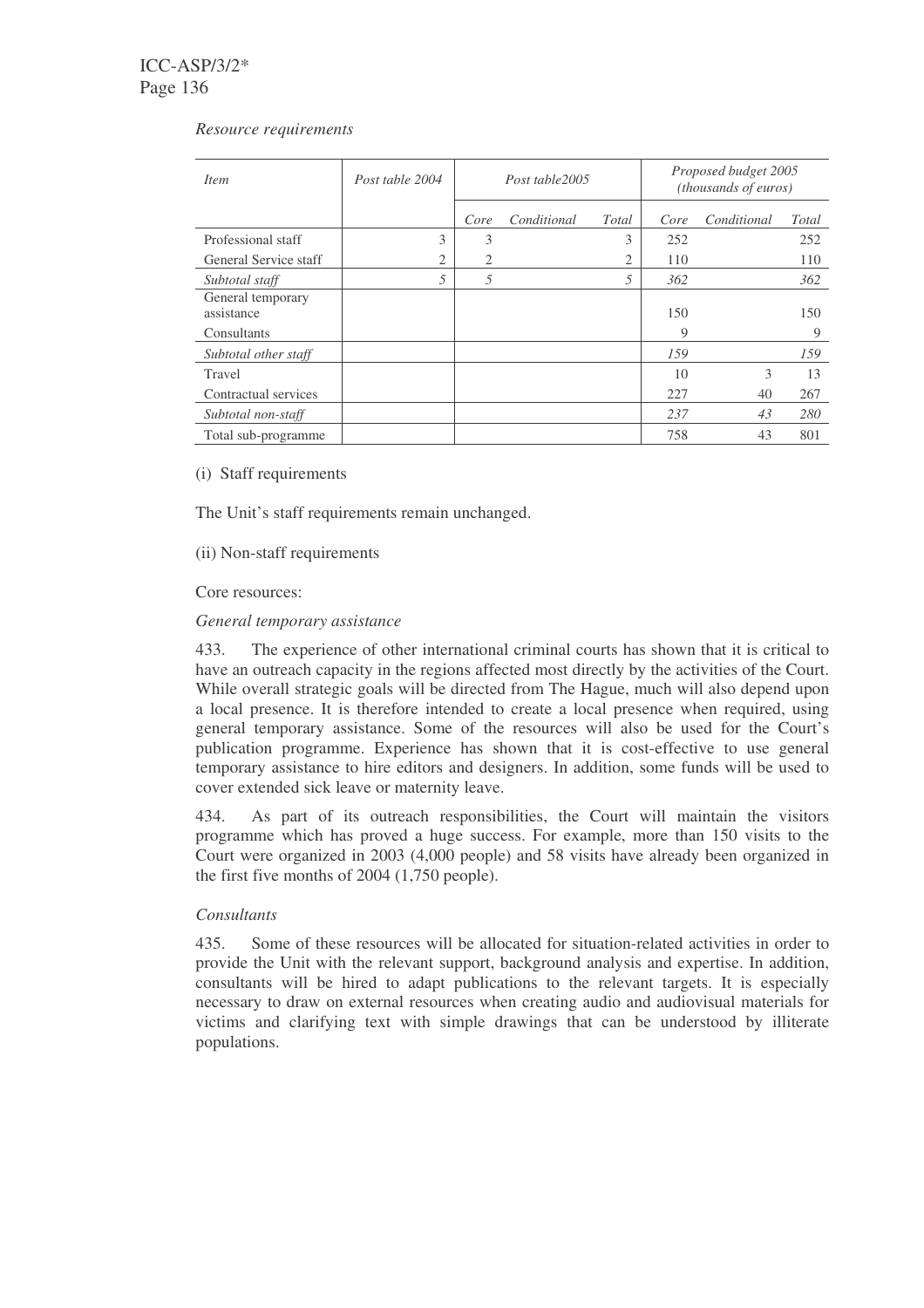#### *Travel*

436. Travel will be of particular importance due to the Court's target-oriented communication strategy. The Unit will apply the rule that those who invite ICC staff should pay for the expenses incurred. However, practice has shown that it is essential to have a budget within the Unit that allows its staff members to visit countries directly concerned by the Court's work in the field to explain the Court's mandate, activities and objectives and set up partnerships with the relevant actors in civil society, media organizations and intergovernmental organizations in the field. These activities are seen as being particularly important to the general goals of the Court. Furthermore, travel resources are needed to allow Unit staff members to participate in a limited number of conferences, especially for the purpose of maintaining communication with United Nations Headquarters in order to foster fruitful synergy.

#### *Contractual services*

437. Resources will be required to produce communication tools for the Court, especially materials for conducting outreach activities and communicating with populations in the field. While the above-requested general temporary assistance will provide the workforce to design and create these communication tools, contractual services will enable the materials to be actually produced, duplicated and distributed. Thus, some of the resources will be used to disseminate the materials, which will have to be translated into local languages and adapted for illiterate populations. Services are also needed to produce audio kits and to disseminate them – inter alia via various broadcasting companies in the field, including UN radio where available. Furthermore, supplies will be needed to duplicate audio and video resources. In keeping with the mandate of the Registrar, the Unit will continue to disseminate to the general public, lawyers and diplomats the Statute of the Court and the Official Records of the ASP and to create work tools for the Court's various organs and the legal community.

438. Outsourcing services are envisaged so that the final decisions of the Court may be published. Just as using general temporary assistance is the most effective way of creating marketing materials for the Court, so utilizing contractual services is the most effective way of publishing the Court's decisions. Once trials start, the Court will have to publish the judicial decisions – as provided by the Statute. The Court reports will be printed in the ICC's two working languages and will constitute the Court's jurisprudence: they will be distributed to libraries and the legal community around the world. The Unit will pay particular attention to distributing the Court reports to the libraries of States Parties and developing countries. Given the importance of such documents, a high-quality product is expected. In the meantime, the PIU will closely monitor ways of minimizing or sharing the costs related to such documentation and, if possible, will develop a profitable selling policy.

#### Conditional resources:

#### *Travel*

439. Part of the conditional travel budget is required to allow Unit staff members to travel to the field, to organize meetings and press conferences in the field, and to distribute material. These activities are intended to ensure that the aims of the Court are understood – with due respect for the authority of the Office of the Prosecutor – by the populations concerned. Stays in the field are particularly important because of the cultural specificities of the situations the ICC will be required to deal with.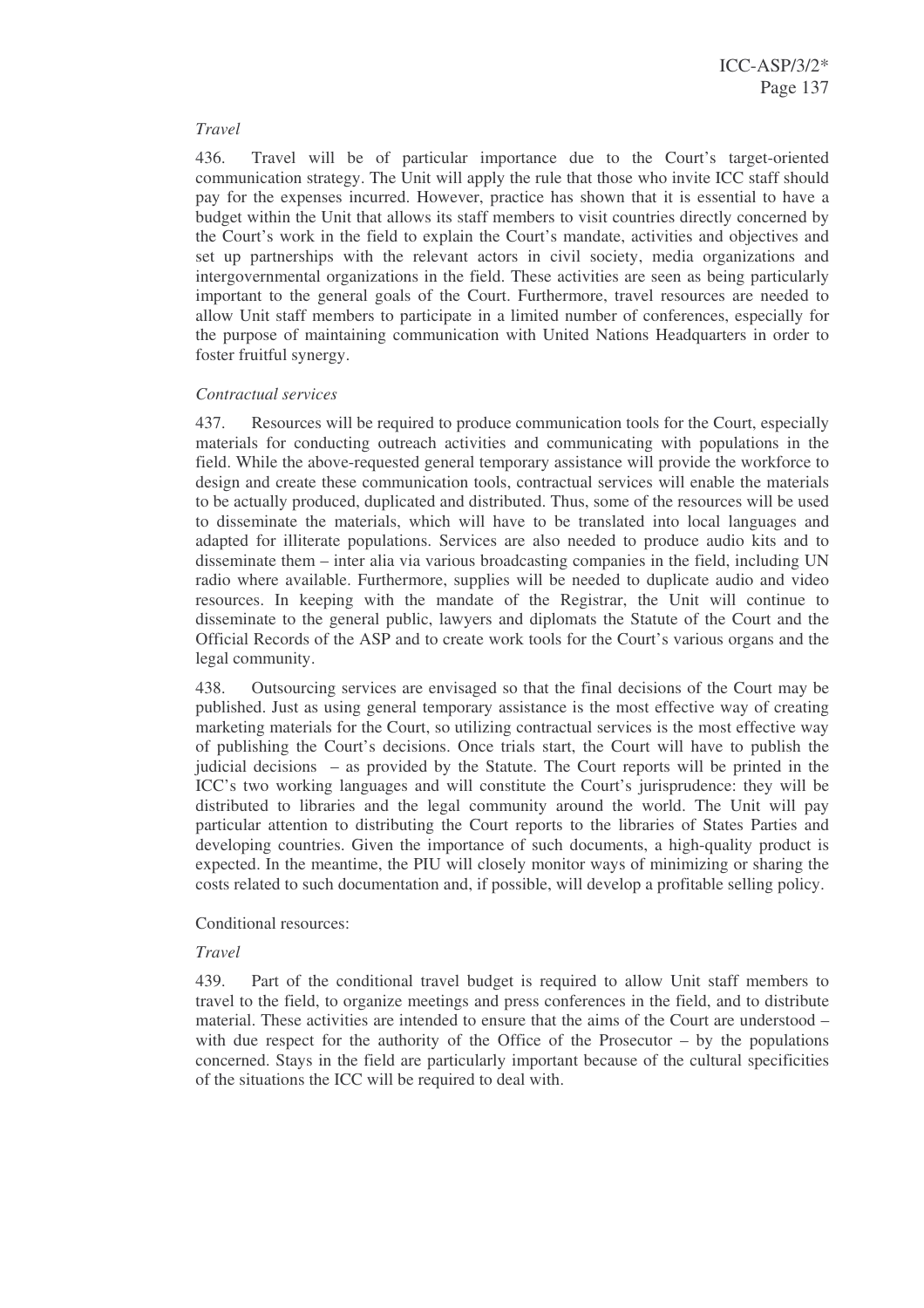### *Contractual services*

440. Once trials start, the Unit will produce and widely distribute a number of key and basic Court documents in the most relevant languages for the target audience (CD ROMs, audio and video materials, etc.). This material will have to be adapted for illiterate populations. Contractual services will therefore be needed to translate the functioning and objectives of the Court into very simple language.

# **5. Programme 3500: Division of Victims and Counsel**

### *Introduction*

441. The Division of Victims and Counsel consists of the Defence Support Section (DSS) and the Victims Participation and Reparations Section (VPRS), which are both under the direct supervision of the Office of the Head.

| <i>Item</i>                               | Appropriation<br>$2004*$ | Proposed budget 2005<br><i>(thousands of euros)</i> |             |       |        | Resource growth |  |
|-------------------------------------------|--------------------------|-----------------------------------------------------|-------------|-------|--------|-----------------|--|
|                                           | Total                    | Core                                                | Conditional | Total | Amount | Percentage      |  |
| Professional staff                        |                          | 1,002                                               | 270         | 1,272 | 1,272  | 100             |  |
| General Service staff                     |                          | 306                                                 | 56          | 362   | 362    | 100             |  |
| Subtotal staff                            |                          | 1.308                                               | 326         | 1.634 | 1.634  | 100             |  |
| General temporary<br>assistance           |                          | 30                                                  | 30          | 60    | 60     | 100             |  |
| Consultants                               |                          | 20                                                  |             | 20    | 20     | 100             |  |
| Subtotal other staff                      |                          | 50                                                  | 30          | 80    | 80     | 100             |  |
| Travel                                    |                          | 32                                                  | 5           | 37    | 37     | 100             |  |
| Contractual services<br>General operating |                          | 390                                                 | 2.761       | 3,151 | 3.151  | 100             |  |
| expenses                                  |                          |                                                     | 104         | 104   | 104    | 100             |  |
| Subtotal non-staff                        |                          | 422                                                 | 2.870       | 3,292 | 3,292  | 100             |  |
| Total programme                           |                          | 1.780                                               | 3,226       | 5,006 | 5,006  | 100             |  |

\* The Division of Victims and Counsel was created following an internal reorganization of the Registry. There is therefore no separate 2004 appropriation for this programme.

## **(a) Sub-programme 3510: Office of the Head**

#### *Introduction*

442. First and foremost, the Head of Office is faced with the hitherto unique challenge of ensuring proper implementation of the rights of victims endorsed in the Statute and the Rules of Procedure and Evidence.

443. The second major challenge lies in ensuring fair trials by guaranteeing the high quality of counsel appearing before the Court.

### *Objectives*

- To ensure the smooth running of services relating to issues regarding defence, and victim reparations and participation; and
- To ensure the efficient channelling of communications between VPRS, DSS and other divisions, sections and organs of the Court and other parties.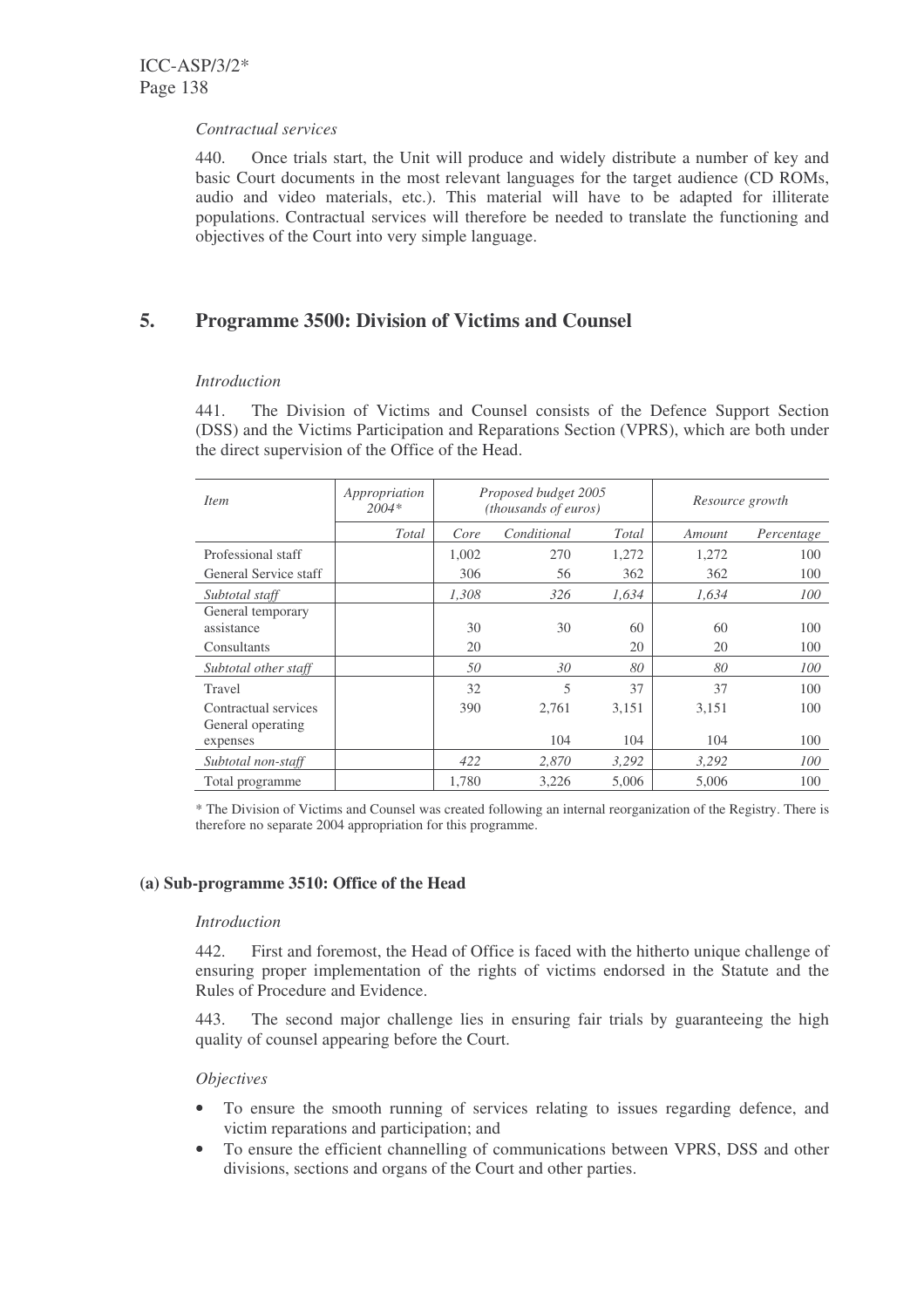| Expected accomplishments                     | Indicators of achievement           |
|----------------------------------------------|-------------------------------------|
| Effective organization and efficiency of the | • Successful management of the      |
| work of the Division's sections.             | Division's work reflected in the    |
|                                              | smooth running of judicial          |
|                                              | proceedings as a consequence of the |
|                                              | sections' contribution.             |

#### *Final output*

• Smooth running of all operations related to the work of the two sections.

#### *Resource requirements*

| <i>Item</i>                     | Post table 2004 | Post table 2005 |             |                |      | Proposed budget 2005<br><i>(thousands of euros)</i> |       |
|---------------------------------|-----------------|-----------------|-------------|----------------|------|-----------------------------------------------------|-------|
|                                 |                 | Core            | Conditional | Total          | Core | Conditional                                         | Total |
| Professional staff              |                 |                 |             | л              | 125  |                                                     | 125   |
| General Service staff           |                 |                 |             |                | 39   |                                                     | 39    |
| Subtotal staff                  | ↑               | $\overline{c}$  |             | $\overline{c}$ | 164  |                                                     | 164   |
| General temporary<br>assistance |                 |                 |             |                | 30   | 30                                                  | 60    |
| Subtotal other staff            |                 |                 |             |                | 30   | 30                                                  | 60    |
| Travel                          |                 |                 |             |                | 6    |                                                     | 6     |
| Subtotal non-staff              |                 |                 |             |                | 6    |                                                     | 6     |
| Total sub-programme             |                 |                 |             |                | 200  | 30                                                  | 230   |

# (i) Staff requirements

Core resources:

# *One Administrative Assistant to the Head (GS-OL)*

444. Owing to the increasing workload associated with the judicial functions of the Court, the Head of Division will require an Administrative Assistant to perform a range of administrative tasks assigned directly by the Head. The existing General Service post has been redeployed elsewhere.

#### *General temporary assistance*

Funds are needed to provide staff coverage should it be required.

Conditional resources:

*General temporary assistance*

Assistance is required in the field.

(ii) Non-staff requirements

Core resources:

*Travel*

These costs are for attending workshops and seminars related to the work of the Division.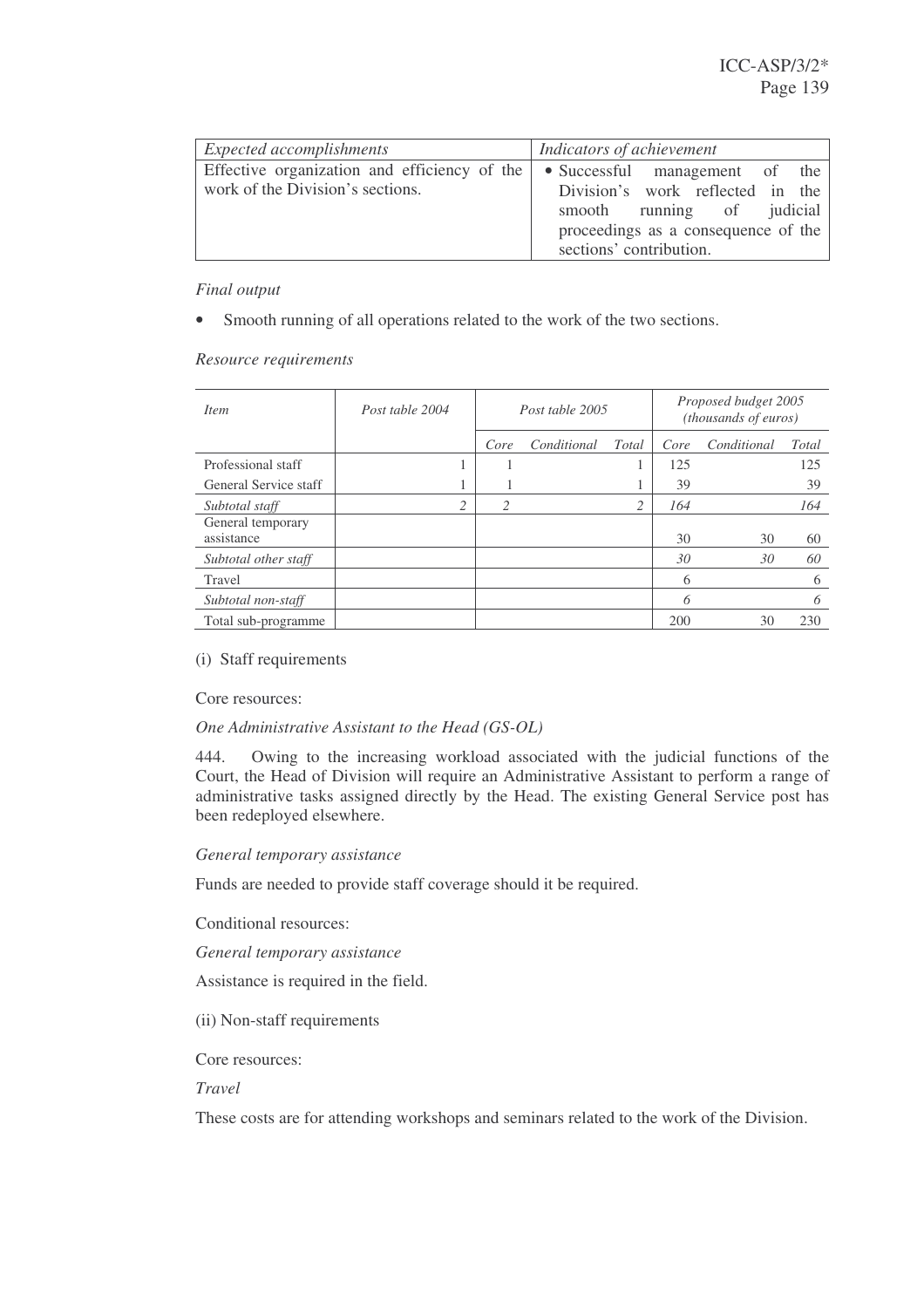# **(b) Sub-programme 3520: Defence Support Section**

# *Introduction*

445. The Defence Support Section is responsible for managing legal assistance and providing defence teams with the necessary expertise and administrative support. The Section oversees a wide range of challenging legal issues with the aim of upholding the rights of accused persons.

# *Objectives*

• To provide defence counsel with all necessary administrative assistance as appropriate in accordance with rule 14(2) of the Rules of Procedure and Evidence.

| Expected accomplishments                                                                                                                                                                                         | Indicators of achievement                                                                                                                                                                                                                           |
|------------------------------------------------------------------------------------------------------------------------------------------------------------------------------------------------------------------|-----------------------------------------------------------------------------------------------------------------------------------------------------------------------------------------------------------------------------------------------------|
| Establishment of a list of counsel which<br>takes into account the world's principal legal<br>systems and ensures equitable geographical<br>representation<br>and<br>fair<br>gender<br>representation.           | Number of applications received for<br>$\bullet$<br>inclusion in the list of counsel.<br>Number of counsel on the list of<br>$\bullet$<br>counsel.                                                                                                  |
| Establishment of a list of professional<br>investigators which takes into account the<br>world's principal legal systems and ensures<br>equitable geographical representation and<br>fair gender representation. | Number of applications received for<br>$\bullet$<br>inclusion in the list of investigators.<br>Number of investigators recognized<br>$\bullet$<br>as qualified.                                                                                     |
| Provision of timely support in terms of legal<br>assistance, and appointment of counsel,<br>assistants and professional investigators to<br>assist persons charged.                                              | Number of persons charged to whom<br>$\bullet$<br>legal assistance is provided.<br>Number of counsel appointed.<br>$\bullet$<br>Number of assistants assigned to<br>$\bullet$<br>counsel.<br>Number of investigators appointed to<br>defence teams. |
| Allocation of legal aid paid by the Court to<br>indigent defendants.                                                                                                                                             | Number of investigations carried out<br>$\bullet$<br>with respect to indigence.<br>Amount paid to appointed defence<br>$\bullet$<br>teams.                                                                                                          |
| Provision of facilities and assistance to<br>defence teams.                                                                                                                                                      | Space and material available for the<br>$\bullet$<br>use of defence teams.<br>Number of consultation requests<br>received from defence teams, and<br>answers provided.                                                                              |
| Sustained dialogue with associations and<br>others.                                                                                                                                                              | Number of interlocutors with whom<br>$\bullet$<br>dialogue is held.<br>Number of meetings attended.<br>$\bullet$<br>of<br>Results<br>meetings<br>and<br>consultations.                                                                              |

*Final output*

• Adequate system of legal assistance for accused persons.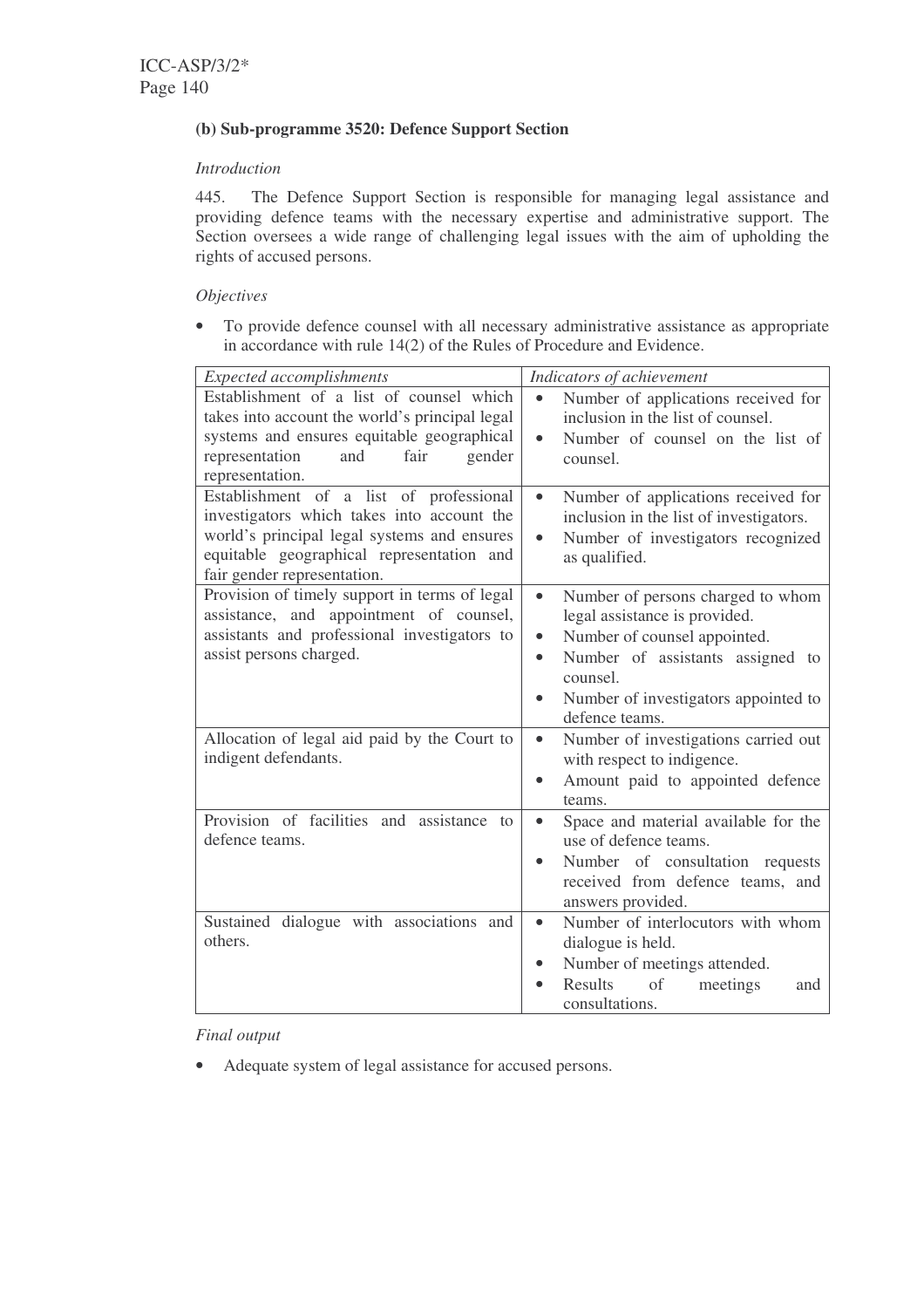#### *Resource requirements*

| <i>Item</i>           | Post table 2004 | Post table 2005 |             |       |      | Proposed budget 2005<br><i>(thousands of euros)</i> |       |
|-----------------------|-----------------|-----------------|-------------|-------|------|-----------------------------------------------------|-------|
|                       |                 | Core            | Conditional | Total | Core | Conditional                                         | Total |
| Professional staff    | $\overline{2}$  | 3               |             | 4     | 281  | 41                                                  | 322   |
| General Service staff |                 |                 |             |       | 50   |                                                     | 50    |
| Subtotal staff        | 3               | 4               |             | 5     | 331  | 41                                                  | 372   |
| Consultants           |                 |                 |             |       | 10   |                                                     | 10    |
| Subtotal other staff  |                 |                 |             |       | 10   |                                                     | 10    |
| Contractual services  |                 |                 |             |       | 40   | 2,761                                               | 2,801 |
| Subtotal non-staff    |                 |                 |             |       | 40   | 2.761                                               | 2,801 |
| Total sub-programme   |                 |                 |             |       | 381  | 2.802                                               | 3,183 |

#### (i) Staff requirements

Core resources:

#### *One Counsel (P-4)*

446. The Counsel will ensure that legal assistance and adequate facilities are provided to the defence in accordance with the Statute and the Rules and Regulations of the Court. The Counsel will serve as duty counsel during the initial stages of an investigation and, if so assigned, will act as Counsel to an accused on a permanent basis; as such, he or she will represent the accused during all stages of the proceedings before the Court.

#### *Consultants*

447. The development of both the Section and the Court's partnership with the legal community will make it necessary, inter alia, to recruit legal aid experts in order to evaluate adequately the needs of defence teams and the accuracy of defence reports and to determine whether investigators and lawyers are acting in conformity with the code of conduct.

#### Conditional resources:

#### *One Associate Counsel (P-2)*

448. The Associate Counsel will provide support to the Counsel in the daily activities of the Office by, for example, drafting documents, memoranda and legal correspondence. The Associate Counsel will also conduct research and provide support and assistance to defence counsel and accused persons in the form of research and advice, under the authority of the Counsel.

#### (ii) Non-staff requirements

#### Core resources:

#### *Contractual services*

449. One of the responsibilities of the Registrar is to cooperate in efforts to train lawyers in the law of the Statute and the Rules. Although the Court will not organize training courses, seminars should be held at the Court in order to familiarize lawyers with the characteristics and practice of the Court.

Funds will be required for the Registry to host a seminar on defence issues attended by experts and representatives of associations of counsel.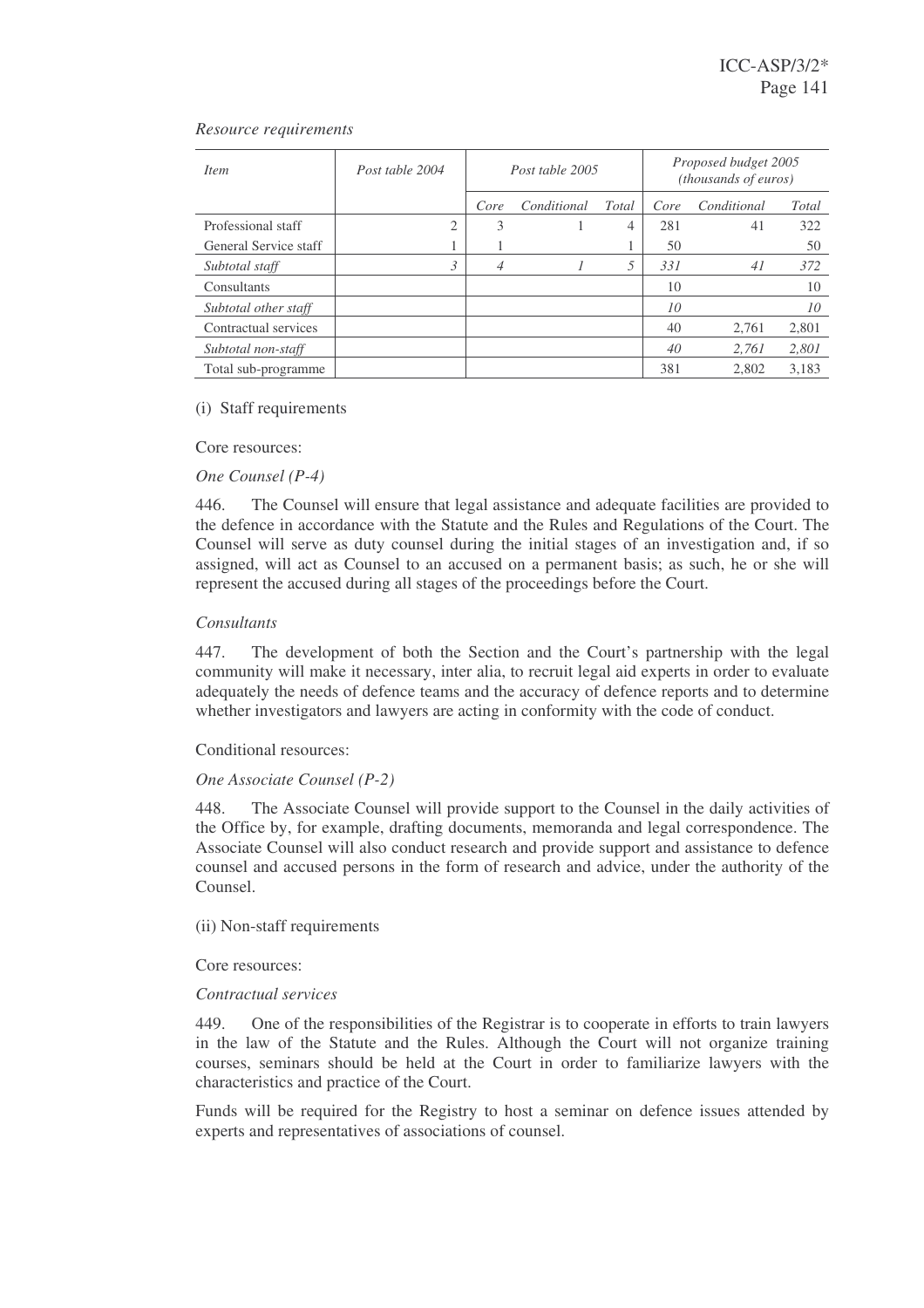Conditional resources:

*Contractual services*

450. It is envisaged that four defence teams will be required for each case.

The legal aid scheme covers the fees paid to the teams and the investigation costs distributed by the Section as appropriate.

# **(c) Sub-programme 3530: Victims Participation and Reparations Section**

# *Introduction*

451. The Victims Participation and Reparations Section seeks to fulfil the mandate of the International Criminal Court in terms of its obligations towards victims in respect of their rights to participate in proceedings and to claim reparations.

# *Objectives*

• To develop effective mechanisms to assist victims in participating in all stages of proceedings (as stipulated in article 68(3) of the Statute and elaborated upon in rules 16 and 89 to 93 of the Rules of Procedure and Evidence) and in claiming reparations (as stipulated in article 75 of the Statute and elaborated upon in rules 94 to 99 of the Rules of Procedure and Evidence). Assistance will mean, inter alia: gathering victim information, processing victims' applications, obtaining legal representation for victims, and facilitating victims' interaction with their legal representatives.

| Expected accomplishments                                                                                                                                                                                                                                                                                                                                                                                   | Indicators of achievement                                                                                                                                                                                                                                                                                             |
|------------------------------------------------------------------------------------------------------------------------------------------------------------------------------------------------------------------------------------------------------------------------------------------------------------------------------------------------------------------------------------------------------------|-----------------------------------------------------------------------------------------------------------------------------------------------------------------------------------------------------------------------------------------------------------------------------------------------------------------------|
| Clarification of expectations with regard to the<br>functions of the ICC and its proceedings.                                                                                                                                                                                                                                                                                                              | Extent of the VPRS's effective<br>$\bullet$<br>handling of victims' requests to<br>participate in proceedings or to<br>obtain reparations.<br>Avoidance of unnecessary delays<br>$\bullet$<br>or difficulties in the proceedings.                                                                                     |
| Increase in the participation of victims in ICC<br>proceedings.<br>Contribution to capacity-building in relation to<br>victim issues at the national and international<br>levels.<br>Effective participation of victims in proceedings<br>without unnecessary delay.<br>registration and presentation<br>Effective<br>- of<br>victims' requests to participate in proceedings or<br>to obtain reparations. | Standard form for applications to<br>$\bullet$<br>participate in proceedings.<br>Standard form for applications to<br>$\bullet$<br>claim reparations.<br>Secure<br>databases<br>for<br>the<br>$\bullet$<br>of<br>management<br>victims'<br>applications.<br>Training materials for victims'<br>legal representatives. |
| Effective legal representation of victims before<br>the Court, taking into consideration their<br>different interests and the Court's limited<br>resources.                                                                                                                                                                                                                                                | Legal assistance<br>for<br>system<br>$\bullet$<br>victims.<br>Number of victims aware<br>of<br>$\bullet$<br>proceedings before the Court<br>asking to participate or claiming<br>reparations.<br>Number of claims dealt with by<br>the VPRS.                                                                          |
| Effective communication with the Board of<br>Directors of the Trust Fund for Victims.                                                                                                                                                                                                                                                                                                                      | Extent of the effective handling<br>$\bullet$<br>of<br>victims'<br>claims<br>for<br>reparations.<br>Clear division of tasks.                                                                                                                                                                                          |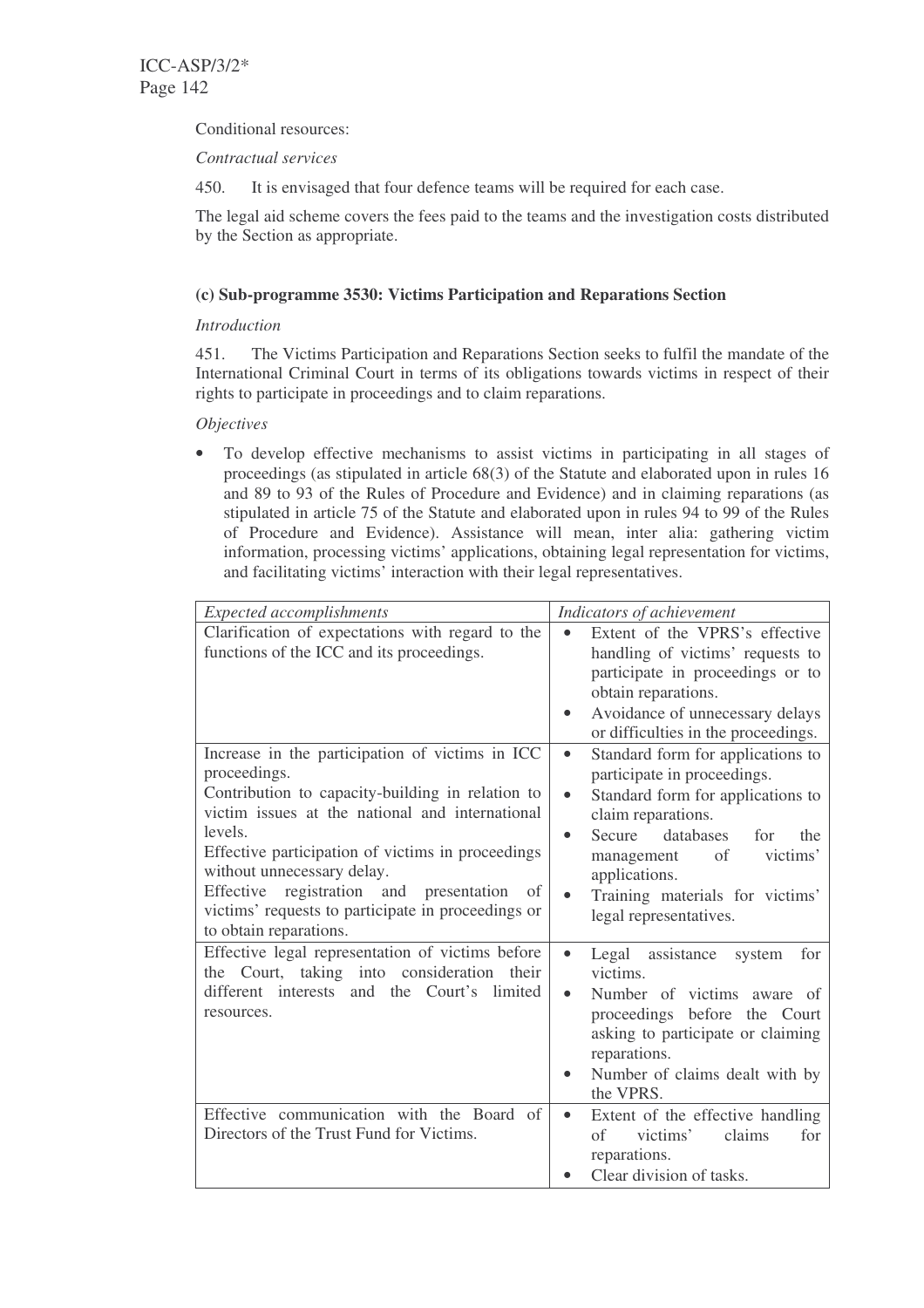# *Final output*

• Effective participation of victims which does not entail delays in the judicial process.

*Resource requirements*

| <i>Item</i>           | Post table 2004 | Post table 2005 |                |       |       | Proposed budget 2005<br>(thousands of euros) |       |
|-----------------------|-----------------|-----------------|----------------|-------|-------|----------------------------------------------|-------|
|                       |                 | Core            | Conditional    | Total | Core  | Conditional                                  | Total |
| Professional staff    | 5               | 7               | $\overline{4}$ | 11    | 596   | 229                                          | 825   |
| General Service staff | 2               | 5               | 2              | 7     | 217   | 56                                           | 273   |
| Subtotal staff        | 7               | 12              | 6              | 18    | 813   | 285                                          | 1,098 |
| Consultants           |                 |                 |                |       | 10    |                                              | 10    |
| Subtotal other staff  |                 |                 |                |       | 10    |                                              | 10    |
| Travel                |                 |                 |                |       | 26    | 5                                            | 31    |
| Contractual services  |                 |                 |                |       | 350   |                                              | 350   |
| General operating     |                 |                 |                |       |       |                                              |       |
| expenses              |                 |                 |                |       |       | 104                                          | 104   |
| Subtotal non-staff    |                 |                 |                |       | 376   | 109                                          | 485   |
| Total sub-programme   |                 |                 |                |       | 1.199 | 394                                          | 1.593 |

# (i) Staff requirements

452. The proposed new posts have been calculated on the basis of the resources needed to operate effectively – taking into consideration the creation of the Public Counsel Office for Victims further to the Regulations of the Court.

# Core resources:

# *One Principal Counsel (P-5)*

453. The Principal Counsel will ensure that victims have the necessary legal assistance (including legal research, advice and representation) and adequate facilities in accordance with the Statute, the Rules of the Court and other applicable rules.

# *One Associate Counsel (P-2)*

454. The Associate Counsel will provide support and legal assistance to the Principal Counsel and Legal Officer. The Associate Counsel will draft legal memoranda and conduct legal research.

# *One File Clerk (GS-OL)*

455. As part of the mandate to identify victims wishing to participate in proceedings and to claim reparations through a system of forms, the File Clerk will implement and support effective systems and procedures for managing the large volume of information that will be dealt with by the Section. The File Clerk will classify, store, retrieve and update information. The Clerk will process data and examine and code incoming material. The incumbent will ensure that new information is added to the files in a timely manner and that it is correctly sequenced and placed. He or she must keep the information organized and accessible so that demands for accurate information from other Section members can be met and so that other organs of the Court can share it.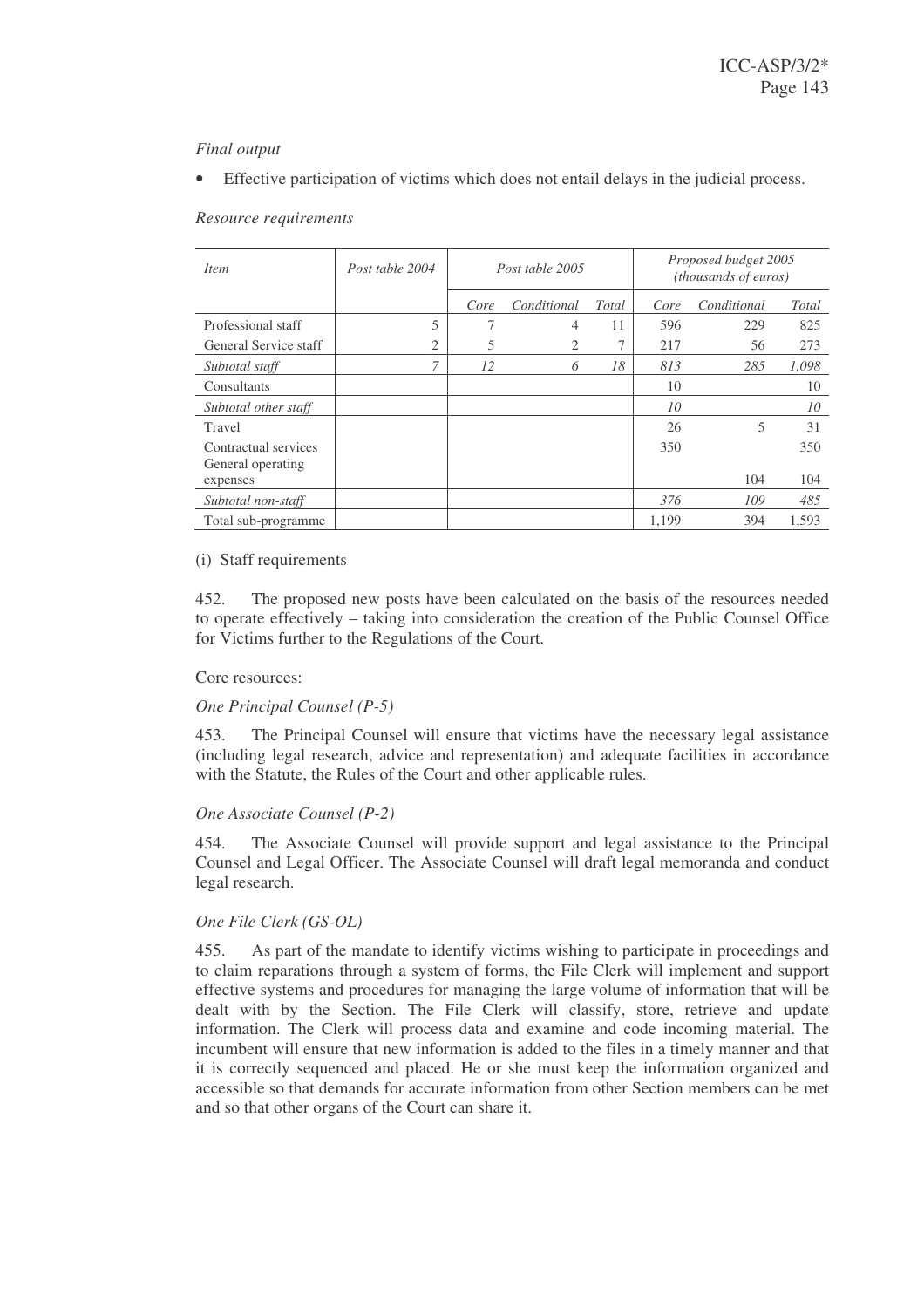# *One Documentation and Database Administrator (GS-OL)*

456. The main duties associated with this post include: acting as a focal point and/or coordinator of victims' applications and related documents, processing basic legal documents and application forms from victims willing to participate in proceedings before the Court, assisting in the implementation of an information management system for filing and managing the applications of victims and the large amount of information that will be dealt with by the Section, and acting as the administrator of the victim database.

# *One Case Manager (GS-OL)*

457. The Case Manager will coordinate all administrative and logistical functions related to a specific trial.

# *Consultants*

It is essential to continue to gain from the expertise that consultants can offer.

Conditional resources:

*Two Counsel (P-4)*

458. The Counsel will provide legal assistance and expertise to victims in accordance with the Statute, the Rules of the Court and other applicable rules.

# *Two Legal Officers (P-3)*

459. The Legal Officers will offer support to the Office with regard to any aspect of the legal representation of victims wishing to participate in proceedings.

*One File Clerk (GS-OL)*

See the description of the File Clerk set out under core resources.

# *One Documentation and Database Administrator (GS-OL)*

See the description of the Documentation and Database Administrator set out under core resources.

#### (ii) Non-staff requirements

Core resources:

#### *Travel*

460. The Section will need to have a presence in the field at various points in the proceedings. The task of the staff delegated to work in the field includes conducting on-site activities to ensure that victims receive informative material and are made aware of proceedings and their role in them, and to obtain information from victims concerning their applications to participate in proceedings. Furthermore, an ad hoc field presence will provide general support to victims, assist victims by systematizing the distribution of the standard form and helping them to fill it in, and strengthen relations between the VPRS and local and international non-governmental organizations, intergovernmental organizations and other relevant institutions.

# *Contractual services*

461. The VPRS will organize a seminar concerning its activities in support of victims. Experts will offer guidance without being paid. In such cases, the Court will need to cover travel and DSA.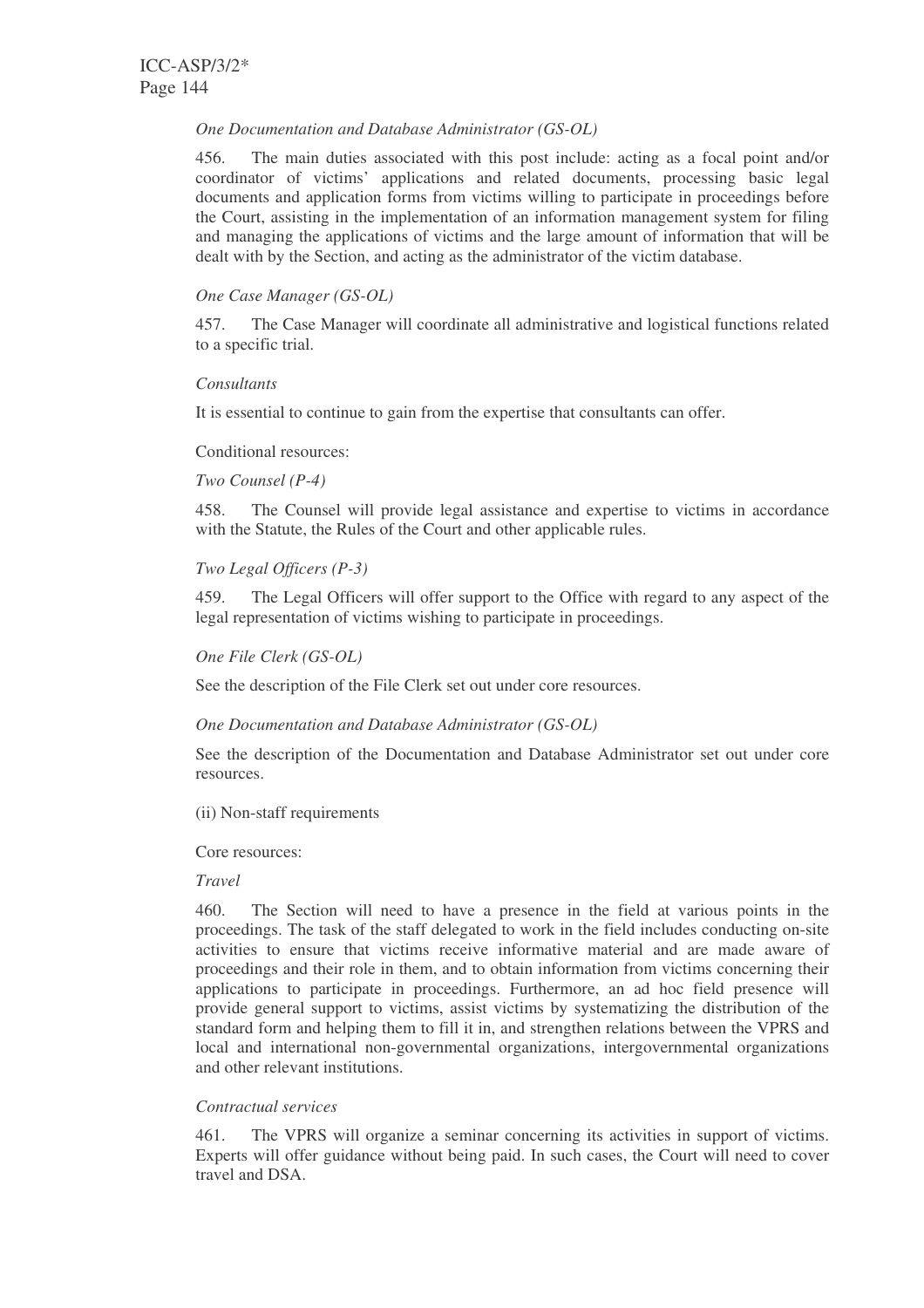462. To guarantee the participation of victims in proceedings, the VPRS will design and develop programmes aimed at training these users of the Court. Heavy emphasis will be placed on capacity-building. Working on the basis of identified training needs, the VPRS will seek to enhance the skills and competencies of those assisting victims. Training will serve to make known the practices and procedures of the ICC.

463. Provision is also made for costs associated with the obligation stipulated in rule 90(5), which allows a victim or a group of victims who lacks the necessary means to pay for a common legal representative to receive, as appropriate, financial assistance.

Conditional resources:

*Travel*

Travel costs cover trips to meetings in order to promote the activities of the Section.

#### *General operating expenses*

464. This amount will be specifically allocated for the purpose of enabling the Public Counsel Office for Victims to conduct investigative missions.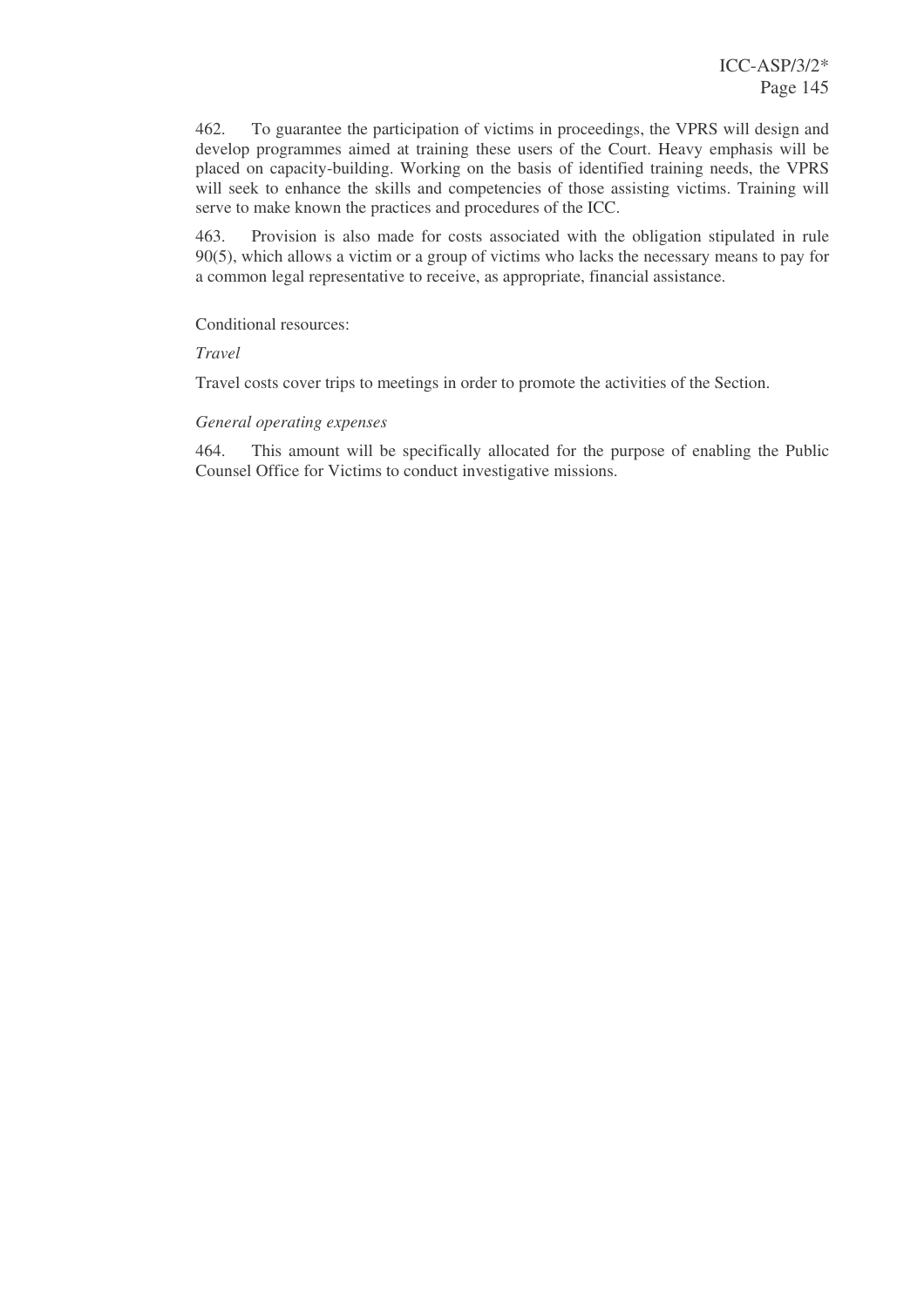# **D. Major Programme IV: Secretariat of the Assembly of States Parties**

| <i>Item</i>                          | Expenditure<br>2002-2003* | Appropriation<br>2004 | Proposed budget 2005<br>(thousands of euros) |             |       | Resource growth |            |
|--------------------------------------|---------------------------|-----------------------|----------------------------------------------|-------------|-------|-----------------|------------|
|                                      |                           |                       | Core                                         | Conditional | Total | Amount          | Percentage |
| Professional staff                   |                           | 291                   | 377                                          |             | 377   | 86              | 29         |
| General Service staff                |                           | 134                   | 217                                          |             | 217   | 83              | 62         |
| Subtotal staff                       |                           | 425                   | 594                                          |             | 594   | 169             | 39         |
| General temporary assistance         |                           | 85                    | 122                                          |             | 122   | 37              | 43         |
| Temporary assistance for<br>meetings |                           |                       | 70                                           |             | 70    | 70              | 100        |
| Overtime                             |                           |                       | 5                                            |             | 5     | 5               | 100        |
| Subtotal other staff                 |                           | 85                    | 197                                          |             | 197   | 112             | 132        |
| Travel                               |                           |                       | 96                                           |             | 96    | 96              | 100        |
| Hospitality                          |                           |                       | 10                                           |             | 10    | 10              | 100        |
| Contractual services                 |                           | 1,845                 | 1,923                                        |             | 1,923 | 78              | 4          |
| General operating expenses           |                           | 92                    | 84                                           |             | 84    | $-8$            | $-9$       |
| Supplies and materials               |                           | 4                     | 43                                           |             | 43    | 39              | 975        |
| Furniture and equipment              |                           | 148                   | 113                                          |             | 113   | $-35$           | $-24$      |
| Subtotal non-staff                   |                           | 2,089                 | 2,269                                        |             | 2,269 | 180             | 9          |
|                                      |                           |                       |                                              |             |       |                 |            |
| <b>Total - Major Programme IV</b>    |                           | 2,599                 | 3,060                                        |             | 3,060 | 461             | 18         |

Comparison of budget and expenditure 2002-2005

\* The Secretariat of the ASP was not functional in 2002-2003 and so incurred no expenditure.

# *Introduction*

465. At its second session held in New York in 2003, the Assembly of States Parties (ASP) established a Permanent Secretariat of the Assembly. It decided that the Secretariat was to be an integral part of the Court and that, for administrative purposes, the Secretariat and its staff were to be attached to the Registry. The Secretariat operates under the full authority of, and reports directly to, the Assembly. The activities for which it is responsible fall within Major Programme IV.

466. The Secretariat has a number of functions to perform. Firstly, it provides the Assembly and its subsidiary bodies with administrative and technical assistance in the discharge of their functions under the Statute. Its conference-servicing functions include: planning, preparing and coordinating the meetings of the Assembly and its subsidiary organs; receiving, translating, reproducing and distributing documents, reports and decisions of the Assembly and its subsidiary bodies; providing interpretation services at meetings; preparing, printing and circulating – if so decided by the Assembly or the Bureau – the records of the session as well as the documents of the Assembly and the Bureau; and acting as custodian for the documents in the archive of the Assembly.

467. Secondly, it provides substantive servicing for the Assembly and its organs. The substantive servicing functions include: providing legal and substantive secretariat services, such as the provision of documentation, reports and analytical summaries; providing advice within the Secretariat on legal and substantive issues relating to the work of the Assembly; and corresponding with governments, the Court, intergovernmental organizations, non-governmental organizations and other relevant bodies and individuals. In addition, the Secretariat deals with protocol and credentials matters as well as cooperation with the host State.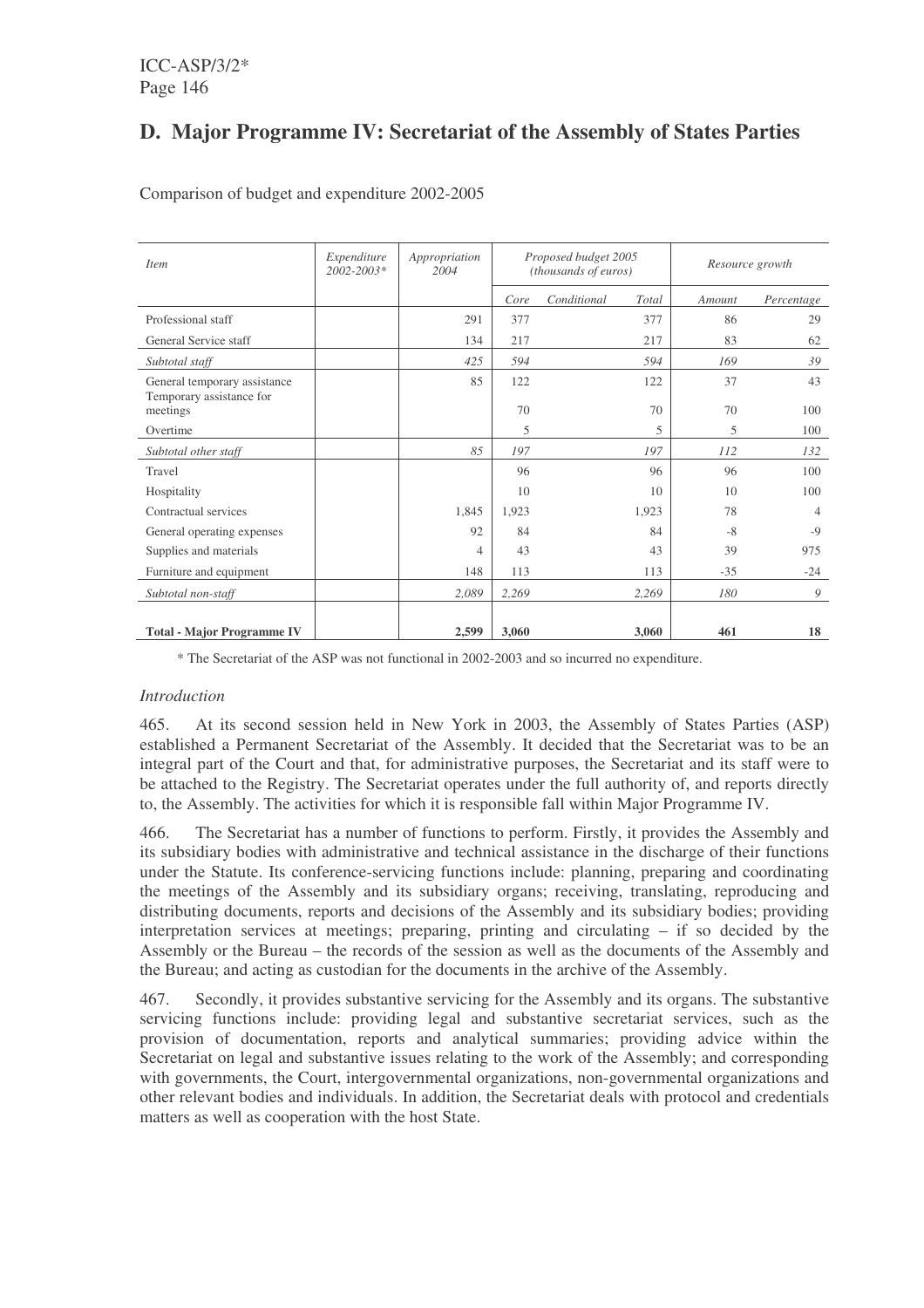468. The Secretariat also provides financial and budgetary advice to the Committee on Budget and Finance (CBF) (in particular with regard to the Financial Regulations and Rules), prepares draft resolutions on financial and budgetary needs, and formulates statements of budgetary implications. In addition, the Secretariat assists in keeping a record of signatures, ratifications and accessions to the Statute, and a record of the implementing legislation of the various States Parties. This function requires the Secretariat to assist the Assembly in promoting the signature and implementation of the Statute and in monitoring compliance.

469. The Secretariat has three Professional and three General Service staff members. However, provision has been made within the budget for the Secretariat to employ additional staff on a temporary basis when the workload or the nature of tasks so requires. The result is that the core staff of the Secretariat is fairly lean and will need to be reviewed as its workload increases.

# *Objectives*

- During 2005, the Secretariat will undertake a number of activities. Firstly, it will organize a conference of the Assembly and two meetings of the Committee on Budget and Finance. During the conference of the Assembly, the Secretariat will also service a number of subsidiary bodies of the Assembly, in particular the Special Working Group on the Crime of Aggression.
- The Secretariat will also undertake activities to promote and support the accession of States to the Statute by, inter alia: participating in national and regional efforts to promote accession; responding to States that request assistance with accession and preparatory work for the domestic implementation of the Statute; and providing assistance to the Assembly and the Bureau in their oversight functions regarding the activities of the Court. These functions will include: monitoring the payment of States Parties' contributions; supporting the Court in matters relating to non-cooperation; providing oversight and support on issues relating to privileges and immunities and the headquarters agreement with the host State; managing procedures for the settlement of disputes; and establishing and managing a Trust Fund for the participation of the least developed countries in the meetings of the Assembly.
- The Secretariat will enable the Assembly and its subsidiary organs to carry out its mandate more effectively by providing it with high-quality servicing and support. In this regard the objective of the Secretariat is to ensure that States Parties have access to conference and documentation services in accordance with the Statute.
- The Secretariat will assist the Assembly and its subsidiary bodies in all matters relating to their work (with particular emphasis on the effective scheduling and procedurally correct conduct of meetings and consultations) and will provide them with technical secretariat services. The Secretariat will continue to provide secretariat support services to the Committee on Budget and Finance, the Credentials Committee, the Trust Fund for the Least Developed Countries and the Special Working Group on the Crime of Aggression.
- In addition, the Secretariat will research and prepare analytical studies on the application and interpretation of the provisions of the Statute related to the Assembly and its subsidiary bodies. Other areas of concentration will involve: planning and coordinating conference services for the Assembly and its subsidiary bodies; preparing, coordinating and submitting documentation to the Assembly and its subsidiary bodies; analysing Assembly resolutions and coordinating their implementation; monitoring the compliance of various organs of the Court with regulations governing the timely preparation and submission of documents to the Assembly and its subsidiary bodies; identifying and acquiring additional resources to enable the Secretariat to carry out its mandate effectively and efficiently.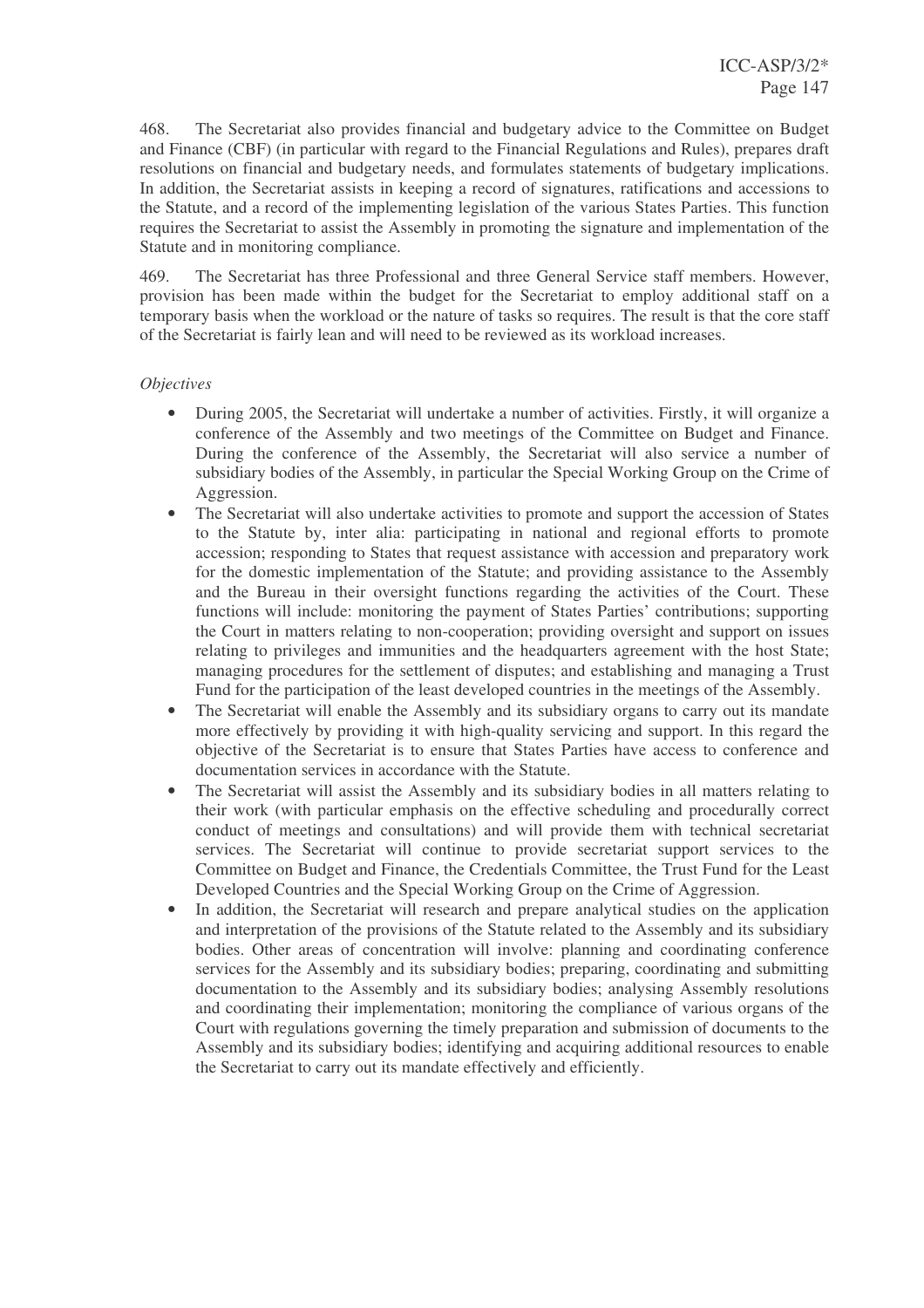| <b>Expected accomplishments</b>                                                                                                                    | Indicators of achievement                                                                                                                                                                                                                                                                                                                                                          |
|----------------------------------------------------------------------------------------------------------------------------------------------------|------------------------------------------------------------------------------------------------------------------------------------------------------------------------------------------------------------------------------------------------------------------------------------------------------------------------------------------------------------------------------------|
| Provision of high-quality legal advice to the Assembly<br>and its subsidiary bodies.                                                               | • Number of States Parties requesting<br>the Secretariat to provide assistance,<br>especially<br>in<br>the<br>form<br>of<br>documentation.                                                                                                                                                                                                                                         |
| Provision of high-quality support to the Court in matters<br>relating to cooperation.                                                              | • Number of States Parties requesting<br>information from the Secretariat<br>regarding the activities of the Court.                                                                                                                                                                                                                                                                |
| Effective monitoring of States Parties and providing<br>them with high-quality support.                                                            | · Number of States Parties paying<br>their contributions on time.<br>• Establishment of a Trust Fund for<br>the Least Developed Countries.<br>• Number of recipients of trust funds.                                                                                                                                                                                               |
| Organization of high-quality conferences of the<br>Assembly of States Parties and its subsidiary bodies.                                           | • Satisfaction of the members of the<br>Assembly and relevant bodies with<br>the annual conference.<br>• Satisfaction with the timely issuance<br>and distribution of documentation in<br>all six official languages.<br>• Timely finalization of conference<br>arrangements.<br>· Satisfaction of the States Parties<br>with the interpretation and meeting<br>services provided. |
| Enhanced availability to the States Parties of updated<br>information pertaining to the activities of the Court.                                   | • Creation of a web site for the<br>Assembly.<br>• Establishment of a newsletter.<br>• Establishment of a database for the<br>Assembly's documentation.                                                                                                                                                                                                                            |
| Provision<br>of high-quality, edited<br>and translated<br>documents released for processing,<br>production and<br>distribution in a timely manner. | • Satisfaction of States Parties with<br>quality of the editing<br>the<br>and<br>translation of documents.                                                                                                                                                                                                                                                                         |

# *Final output*

- Servicing of the Assembly of States Parties: official records of the fourth session of the ASP;
- Servicing of the subsidiary bodies of the ASP: reports of the Committee on Budget and Finance, the Working Group on the Crime of Aggression and the Bureau;

Provision of substantive servicing: ten meetings of the ASP, 16 meetings of the CBF, two meetings of the Special Working Group on the Crime of Aggression, four meetings of the Bureau, six intersessional meetings of the Working Group on the Crime of Aggression;

- Monitoring and keeping an updated list of ratifications and notifications, and monitoring and maintaining a record of national implementing legislation;
- Monitoring the payment of assessed contributions by States Parties; and
- Promotion of legal instruments: provision of legal information and advice to States on becoming parties to and fully implementing the Statute, and contribution to the development of national implementing legislation.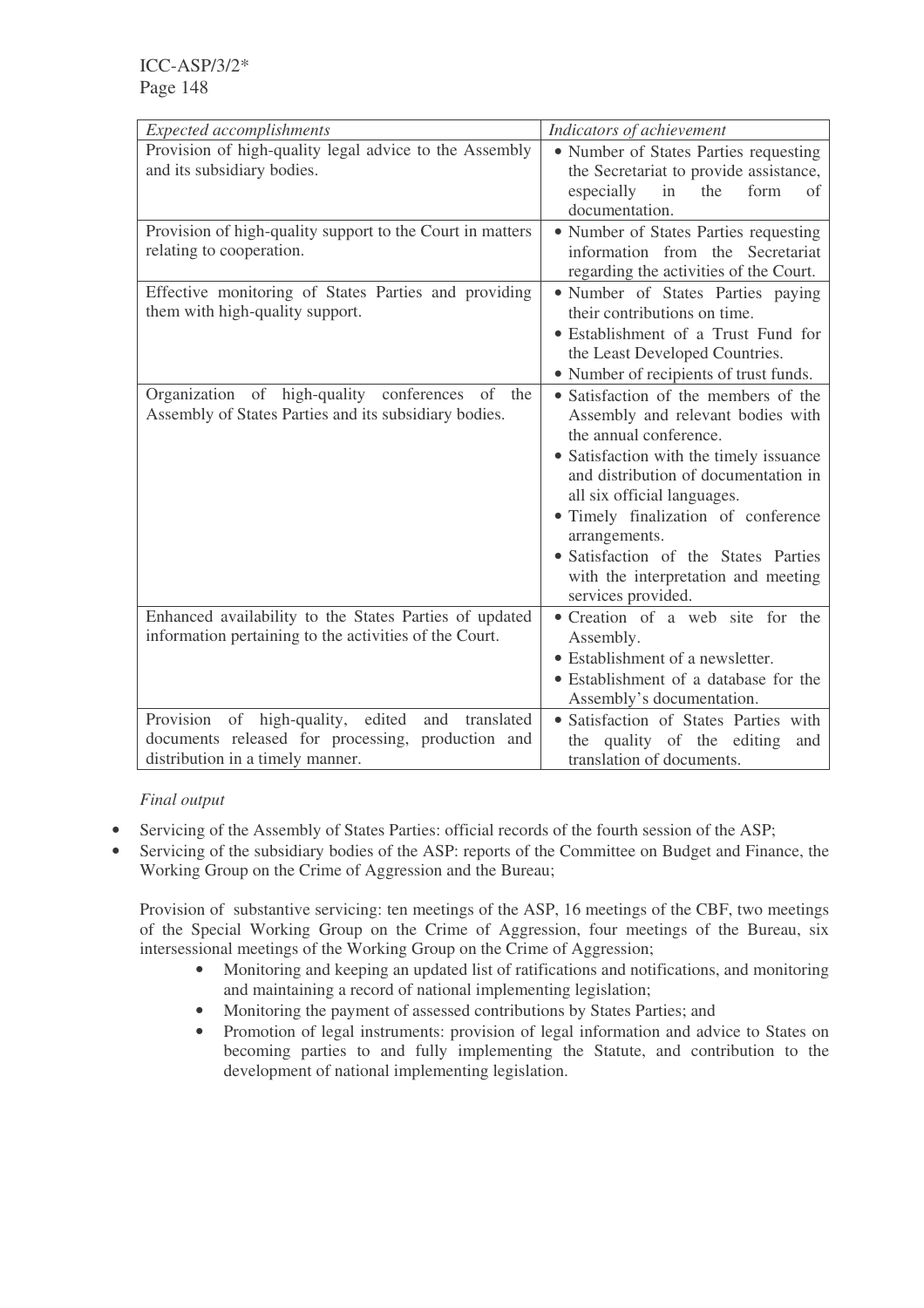### *Resource requirements*

| <i>Item</i>                       | Post table<br>2004 | Post table<br>2005 |             | Proposed budget 2005<br><i>(thousands of euros)</i> |       |             |       |
|-----------------------------------|--------------------|--------------------|-------------|-----------------------------------------------------|-------|-------------|-------|
|                                   |                    | Core               | Conditional | Total                                               | Core  | Conditional | Total |
| Professional staff                | 3                  | 3                  |             | 3                                                   | 377   |             | 377   |
| General Service staff             | 3                  | 4                  |             | $\overline{4}$                                      | 217   |             | 217   |
| Subtotal staff                    | 6                  | 7                  |             | 7                                                   | 594   |             | 594   |
| General temporary assistance      |                    |                    |             |                                                     | 122   |             | 122   |
| Temporary assistance for meetings |                    |                    |             |                                                     | 70    |             | 70    |
| Overtime                          |                    |                    |             |                                                     | 5     |             | 5     |
| Subtotal other staff              |                    |                    |             |                                                     | 197   |             | 197   |
| Travel                            |                    |                    |             |                                                     | 96    |             | 96    |
| Hospitality                       |                    |                    |             |                                                     | 10    |             | 10    |
| Contractual services              |                    |                    |             |                                                     | 1,923 |             | 1,923 |
| General operating expenses        |                    |                    |             |                                                     | 84    |             | 84    |
| Supplies and materials            |                    |                    |             |                                                     | 43    |             | 43    |
| Furniture and equipment           |                    |                    |             |                                                     | 113   |             | 113   |
| Subtotal non-staff                |                    |                    |             |                                                     | 2,269 |             | 2,269 |
| Total major programme             |                    |                    |             |                                                     | 3,060 |             | 3,060 |

470. The resource requirements for 2005 under this programme have increased slightly as a result of the Secretariat's current improved understanding of the tasks it must perform. It is expected that further adjustments will become necessary in the coming months as budgetary gaps become evident. To date, the following adjustments have been identified:

# (i) Staff requirements

# Core resources:

471. The Secretariat currently has a core staff complement of six members. For most of its activities, the Secretariat is expected to use temporary staff to perform functions which in similar organizations are performed by permanent staff. Under the 2004 budget, it was envisaged that most of the shortfall would be met through pooling staff with the Court. While this is desirable, it has proven to be complicated in practice. Most of the Court's existing staff are already operating under full schedules and Secretariat work is invariably regarded as additional work, which thus tends to impose pressure on already overstretched programmes. Even where such work is accommodated within the existing ICC work timetables, the Secretariat is expected to pay for the services provided. While the current arrangements may work in the short term, the long-term advantages are uncertain, and it may be more efficient and cost-effective to build some essential capacity within the Secretariat. Consequently, the Secretariat has identified the following function which, for reasons of expertise, effectiveness and independence, should be established within the Secretariat in 2005.

# *One GS-PL Documentalist/Archivist:*

The Documentalist/Archivist will:

- 1. Act as the document control officer for the official-series documents of the ASP and its subsidiary organs and administer the issuance thereof. These duties require the incumbent:
	- To control the workflow of documents from submission to archiving by registering, categorizing and assigning symbols to all official-series documents, and maintaining all official-series document registers;
	- To oversee the final formatting and referencing of documents; to follow up translated versions for final approval and reproduction;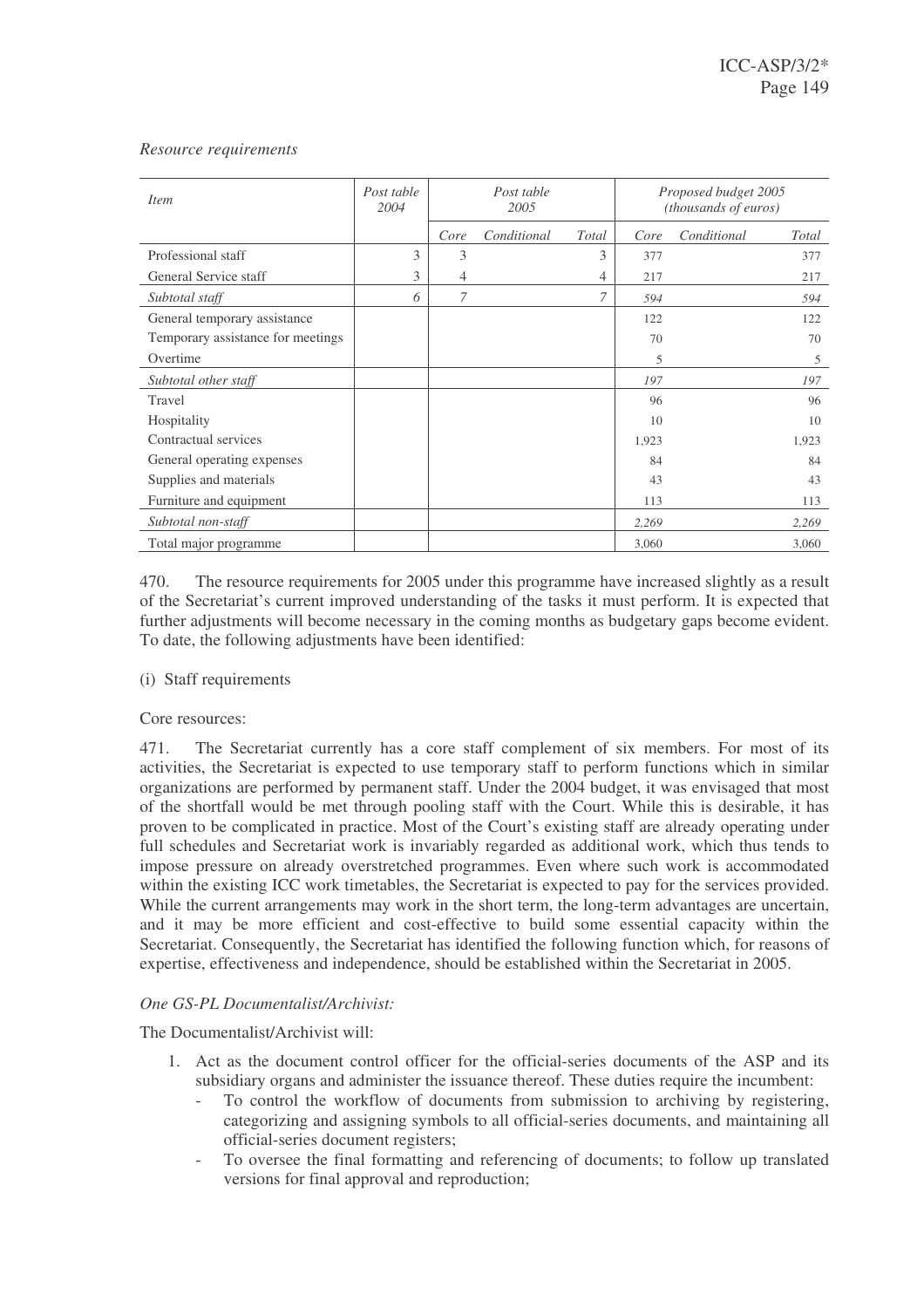- To ensure the reproduction and distribution of official documents to States Parties and other participants;
- To ensure that official documents are submitted and formatted in accordance with ASP and CBF guidelines and procedures;
- 2. Oversee the distribution of documents before and during conferences of the ASP and meetings of the CBF by, inter alia, ensuring that documentation counter activities run smoothly and establishing incoming and outgoing procedures for documents;
- 3. Set up procedures for and oversee the mailing of official documents and correspondence; set up and supervise the maintenance of the database of addressees; and
- 4. Manage the ASP archive (Secretariat archives, record management and maintenance, data storage, inventory checks, and procurement of archive equipment); provide advisory services relating to record-keeping practices and record preservation, and liaise with the Court, as required, on the transfer and/or disposal of records; oversee the digital records accessioning process; and manage system upgrades and migrations of digital archive databases.

# *General temporary assistance*

472. As already noted, the Secretariat has to rely on general temporary assistance in order to ensure the coverage of functions normally performed by permanent staff. Increased general temporary assistance support will be required for: the production, distribution and management of documentation; translation and editorial services; conference logistics; and the coordination of travel for translators. In addition, general temporary assistance is established in order to provide support to staff during peak workload periods and to provide a contingency for any meetings that may arise, especially where back-up is needed to coordinate ongoing documentation services.

473. At the P-4 level, the Secretariat will need an additional Legal Officer to assist in: preparing pre-session and in-session documentation; drafting notes for the chair of the Special Working Group on the Crime of Aggression; preparing summaries of the discussions held by the Assembly and working groups; maintaining adequate records of meetings; ensuring consistency among the different versions of documents; and conducting research on the various topics that come before the Assembly and the Working Group on the Crime of Aggression.

474. Similarly, the Secretariat will need an Editor to edit and oversee the overall quality of the documents of the Assembly and its subsidiary bodies as well as to edit conference proceedings. The Editor will also ensure that such documents have been properly translated into the official languages of the Assembly and will serve as a reference and terminology specialist.

475. At the P-3 level, the Secretariat will require a Conference Officer. During the months leading up to and including the annual conference, the Conference Officer will assist the Conference and Protocol Officer with all logistical aspects of the conference. This will mean identifying space requirements and equipment needs and assisting with registering and communicating with delegates.

476. A post will be necessary for media coordination and liaison both before and during the conference. The incumbent will organize press briefings and press conferences and prepare press releases, as required.

# *Temporary assistance for meetings*

477. The Secretariat will organize the annual session of the Assembly and incur related costs. Additional conference-related costs in 2005 are expected to arise in the following areas: reproduction/copiers, insurance, courier services, flags, media costs covering conference booklets and press kits, temporary conference assistance, a registration database, badge services, and security and travel of members of the Committee on Budget and Finance.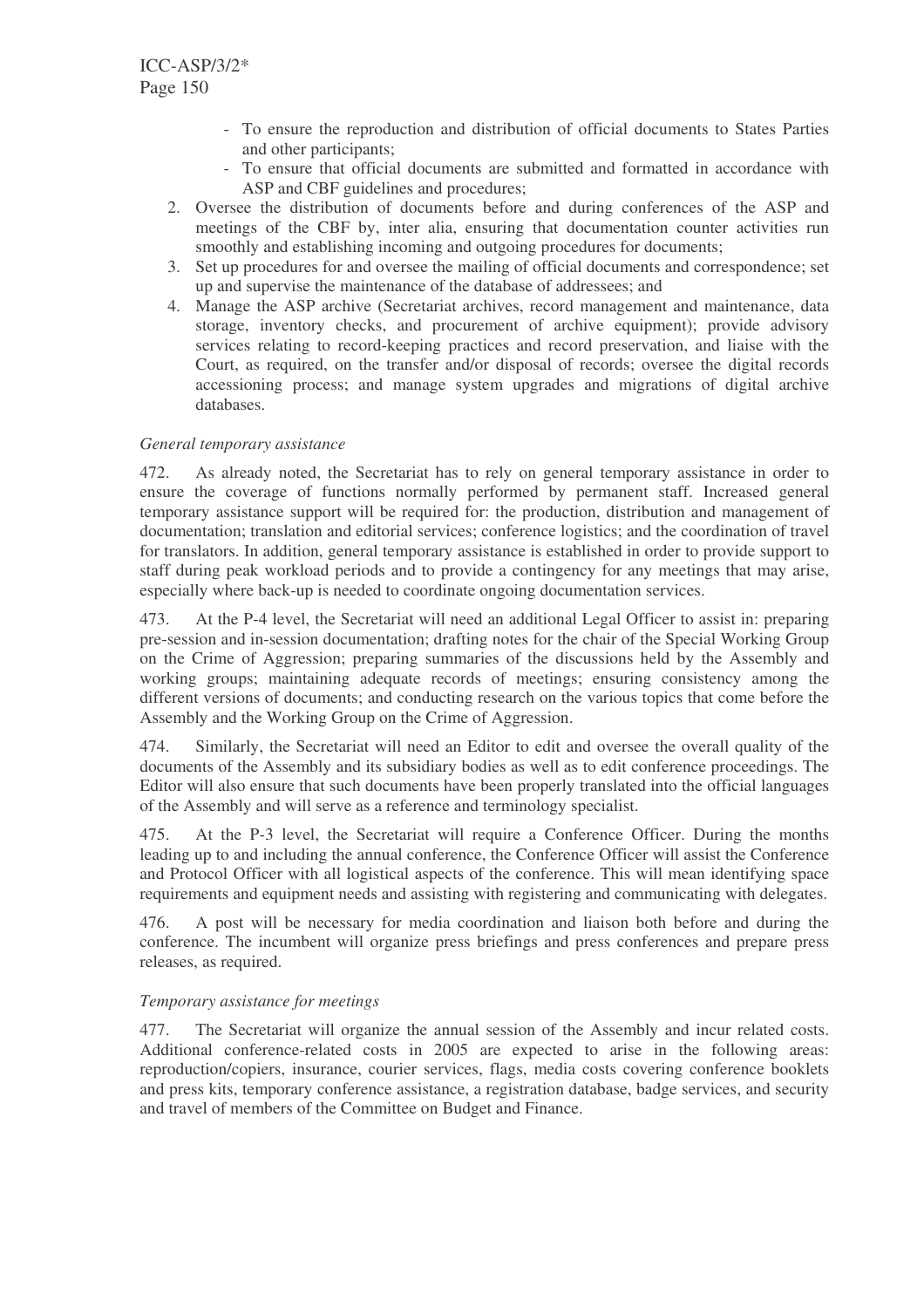#### *Overtime*

478. During meetings of the ASP and CBF it will be necessary to hire several temporary assistants to help with the distribution of documentation, photocopying, registration and the general administration of the conference. In certain instances they will be required to work after hours to prepare the next meetings. Consequently, provision has been made for a modest sum for overtime.

### (ii) Non-staff requirements

#### Core resources:

### *Travel*

479. At the moment the Secretariat is based in The Hague while the Bureau is based in New York. As this situation will most likely remain unchanged in 2005, members of the Secretariat will have to travel to New York when meetings take place in order to service them. In addition, the Secretariat will periodically be required to attend events relating to the promotion of the Statute away from The Hague – an additional five trips are budgeted for in 2005. Furthermore, travel from New York for the President of the Assembly is envisaged to enable him to perform official functions in The Hague. These will include attending the fourth session of the ASP, the meeting of the Board of Directors of the Trust Fund for Victims, and the inauguration of the Deputy Prosecutor.

480. At its meeting of 29-31 March 2004, the Committee on Budget and Finance considered the issue of Committee members travelling to CBF meetings in business class. The Committee decided that members of the Committee should indeed travel in business class. This recommendation will be considered by the Assembly at its next session and, if endorsed, will have additional budgetary implications.

# *Hospitality*

481. From time to time, the Secretariat will receive visitors from States, intergovernmental organizations and other international bodies, including non-governmental organizations. The hospitality budget covers the Secretariat.

# *Contractual services*

482. The creation of a web site for the Assembly of States Parties and the Secretariat is planned for 2005. At the moment the Secretariat has no web site of its own. It has to rely on the Court's web site to disseminate information relevant to the Assembly. This facility is currently being provided on a temporary basis on the understanding that the Secretariat will provide for its own web site infrastructure in the 2005 budget. The web site will be the ASP's primary tool in providing information to the public on its activities, mission, purpose and goals. The ASP's web site is an essential requirement for delivering information services to the States Parties, the ICC, aligned nongovernmental organizations and the public. The web site will be used as a document-intensive information dissemination tool. It will include a powerful search engine to assist with research into ASP records, activities and decisions that are in the public interest. It will also act as a reference tool and a permanent library for all of the work performed by the ASP since its establishment and will serve to preserve the history of the organization. While adequate for the needs of the Court, the current ICC web site has been targeted for reduced development and is not capable of serving the needs of the ASP in the long term. In order to preserve the identity and different mission of the ASP, the Secretariat requests that sufficient funding be made available to start this important project and bring the organization to life in the eyes of the public. It is essential that the Assembly develop its own independent corporate image. Costs for the establishment and management of the ASP web site are therefore budgeted for in 2005. The estimated cost of developing the web site and maintaining it over the first year is  $€68,000$ .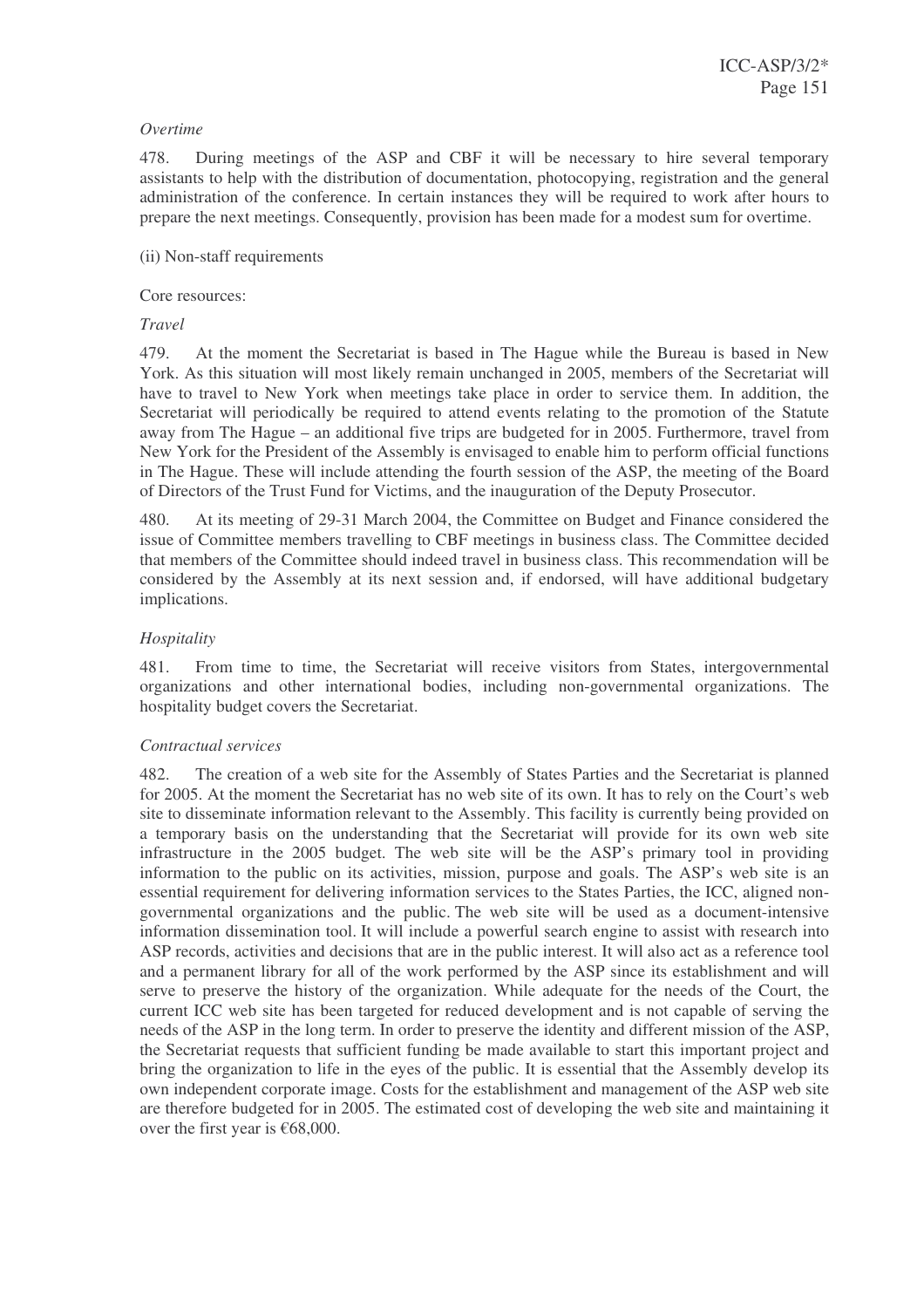ICC-ASP/3/2\* Page 152

483. Bringing in X-ray machines and metal detectors and providing on-site perimeter security for the annual session will give rise to additional expenditure. It has become clear that the ICC's security department will have to outsource this function in order to provide sufficient security guards – resulting in higher costs than budgeted for in 2004. Security costs in 2005 have been reviewed in light of the current security requirements. However, these requirements may change when the security threat levels are re-evaluated.

# *General operating expenses*

484. The additional core staff member and the large group of general temporary assistance employees hired to assist with the conference will cause office cleaning and telephone charges to rise.

# *Supplies and materials*

485. The additional core staff member and the large group of general temporary assistance employees hired to assist with the conference will affect supplies and materials costs. Further, the production of media kits and a newsletter and/or information leaflets is budgeted for in 2005.

# *Furniture and equipment*

486. The additional core staff member and the large group of general temporary assistance employees hired to assist with the conference will affect furniture and equipment costs. In addition, three archive cabinets, fire-resistant for 60 minutes, are budgeted for in 2005.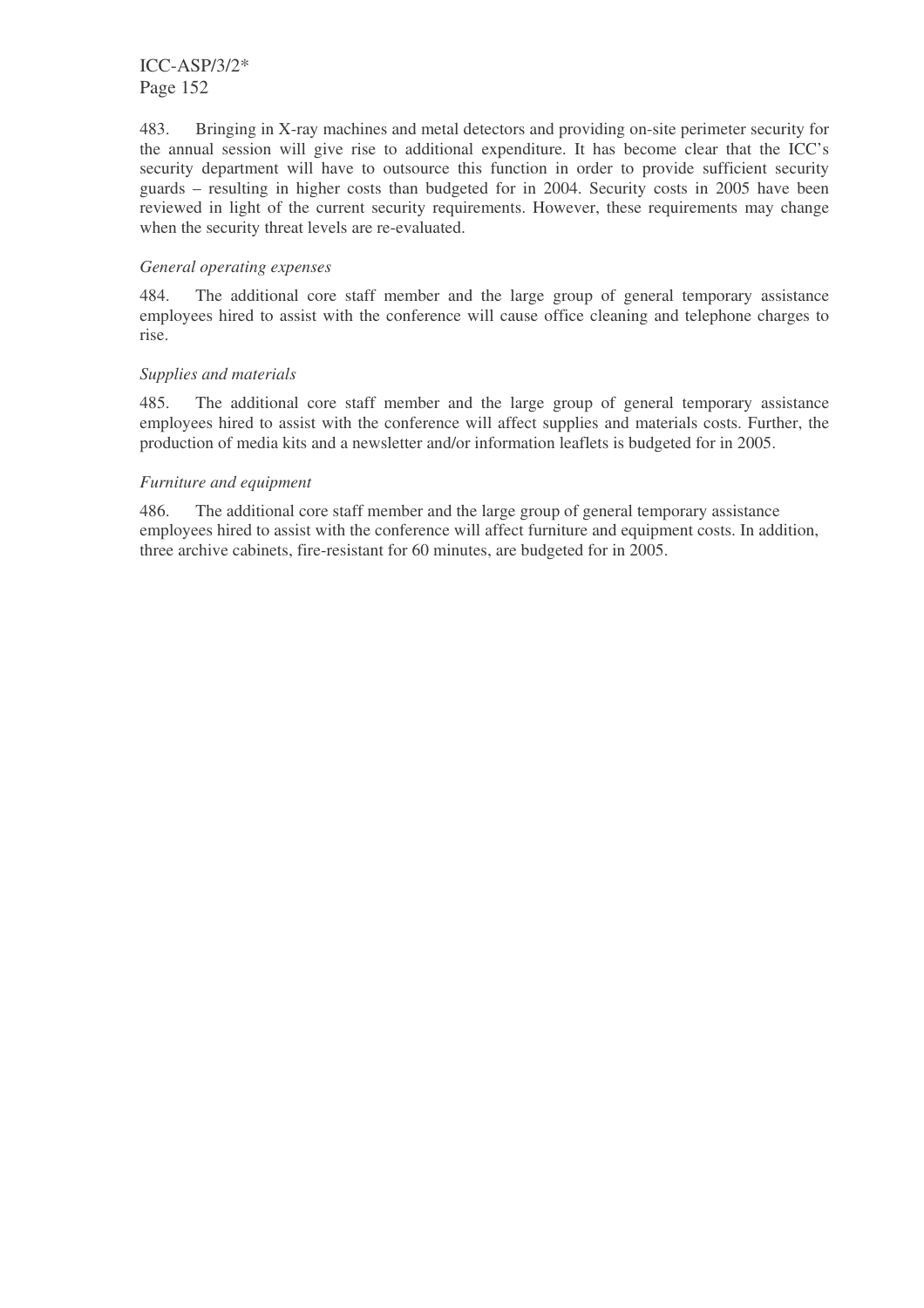# **E. Major Programme V: Investment in the Court's premises**

| <i>Item</i>                           | Expenditure<br>$2002 - 2003*$ | Proposed budget 2005<br>Appropriation<br>( <i>thousands of euros</i> )<br>$2004*$ |       |             |       | Resource growth |            |
|---------------------------------------|-------------------------------|-----------------------------------------------------------------------------------|-------|-------------|-------|-----------------|------------|
|                                       | Total                         | Total                                                                             | Core  | Conditional | Total | Amount          | Percentage |
| Consultants                           |                               |                                                                                   | 103   |             | 103   | 103             | 100        |
| Subtotal other staff                  |                               |                                                                                   | 103   |             | 103   | 103             | 100        |
| Contractual services<br>Furniture and |                               |                                                                                   | 1,200 |             | 1,200 | 1,200           | 100        |
| equipment                             |                               |                                                                                   | 762   |             | 762   | 762             | 100        |
| Subtotal non-staff                    |                               |                                                                                   | 1,962 |             | 1,962 | 1,962           | 100        |
| Total – Major<br>Programme V          |                               |                                                                                   | 2,065 |             | 2,065 | 2,065           | <b>100</b> |

Comparison of budget and expenditure 2002-2005

\* No expenditure or appropriation existed for this major programme in the 2002, 2003 or 2004 budgets.

# **1. Programme 5100: Interim premises**

# *Introduction*

487. The Court is a joint occupant of the Arc complex on a temporary basis. Given the projected time-line for the construction of the Court's permanent seat, it is expected that the term of occupation of the interim premises will extend to at least 2008 or 2009. The Court must therefore deal with two areas of responsibility as regards its premises. While the Court is obliged to contribute actively to the process leading to the construction of the permanent premises, it must also invest, together with the host State, in adapting the interim premises.

488. Major investments and significant adaptations have been made to the A and C wings in previous years. Investments in the D wing (construction and installations) are expected to be spread out over two years.

| <i>Item</i>        | Appropriation<br>$2004*$ | Proposed budget 2005<br>( <i>thousands of euros</i> ) |             |       | Resource growth |            |
|--------------------|--------------------------|-------------------------------------------------------|-------------|-------|-----------------|------------|
|                    | Total                    | Core                                                  | Conditional | Total | Amount          | Percentage |
| Consultants        |                          | 13                                                    |             | 13    | 13              | 100        |
| Subtotal other     |                          |                                                       |             |       |                 |            |
| staff              |                          | 13                                                    |             | 13    | 13              | 100        |
| Contractual        |                          |                                                       |             |       |                 |            |
| services           |                          | 1.050                                                 |             | 1,050 | 1.050           | 100        |
| Furniture and      |                          |                                                       |             |       |                 |            |
| equipment          |                          | 762                                                   |             | 762   | 762             | 100        |
| Subtotal non-staff |                          | 1,812                                                 |             | 1,812 | 1.812           | 100        |
| Total programme    |                          | 1,825                                                 |             | 1,825 | 1.825           | 100        |

\* No appropriation for this programme existed in the 2004 budget.

### *Objectives*

• To provide the Court with adequate temporary premises which allow for the most efficient and economic use of the infrastructure and work capacity.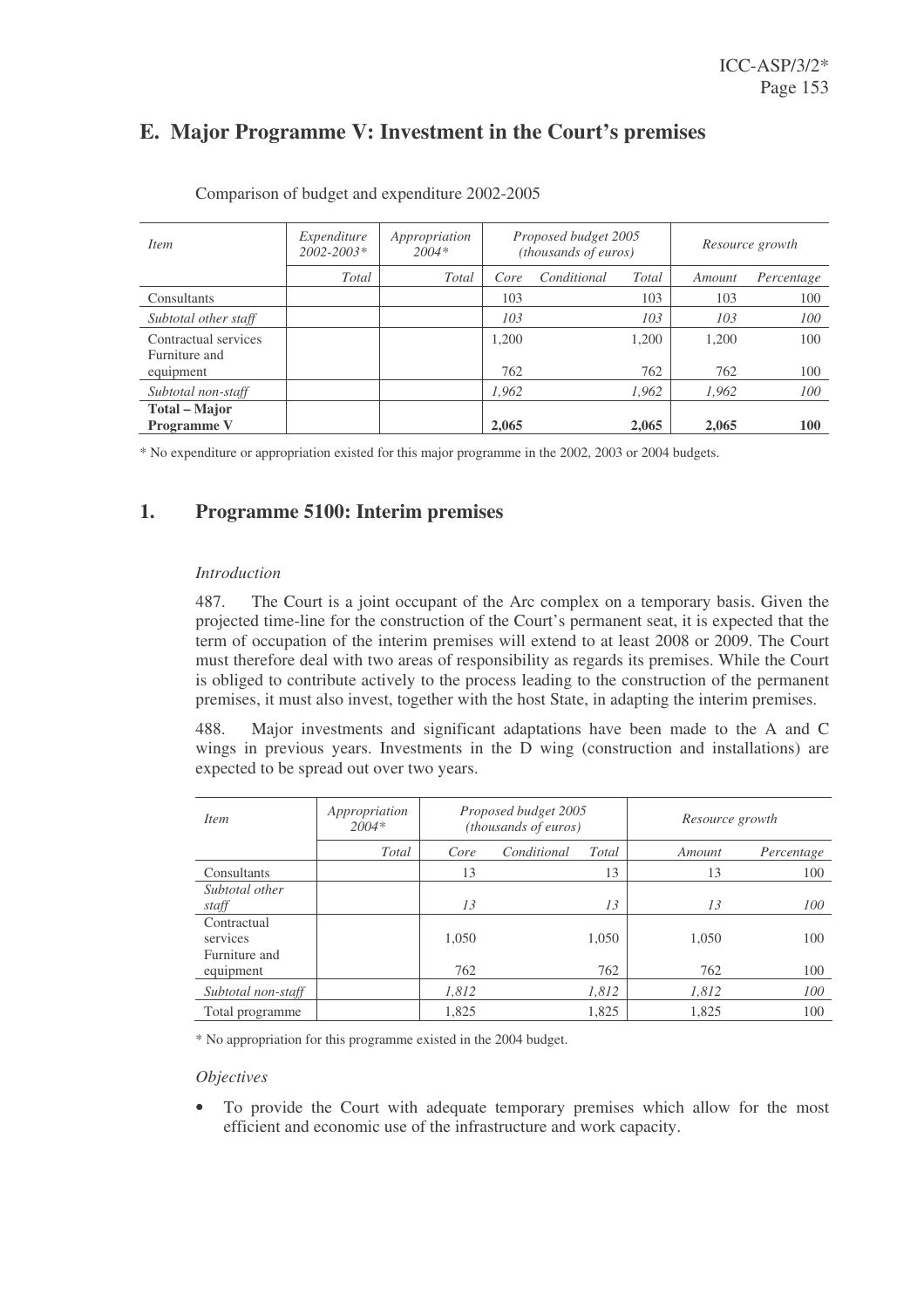| <i>Expected accomplishments</i> |               |  |  |  | Indicators of achievement                                            |  |  |  |  |
|---------------------------------|---------------|--|--|--|----------------------------------------------------------------------|--|--|--|--|
|                                 |               |  |  |  | Two courtrooms meeting the Court's • Two functioning courtrooms used |  |  |  |  |
|                                 | requirements. |  |  |  | by the Court.                                                        |  |  |  |  |

*Final output*

- Construction of a second courtroom; and
- Both courtrooms fully furnished.

#### *Resource requirements*

(i) Staff requirements

#### *Consultants*

Funds will be required to cover consultancy work.

#### (ii) Non-staff requirements

#### *Contractual services and furniture and equipment*

489. In anticipation of the need to hold two trial sessions per day at the interim premises as of 2006, the Court intends to construct a second courtroom. The building of the first courtroom has already begun. However, the host State has agreed to bear only the costs of its construction; the cost of fittings will therefore have to be borne by the Court. Mindful of the need to make the most economic use of the resources available (in particular funds, space and time), the Court proposes to construct the second courtroom within the same building as the first.

490. In view of this, the Court requires funds to cover the construction of the second courtroom and to purchase furniture and other fittings for both courtrooms. It is assumed that 50 per cent of the aforementioned costs for the two courtrooms will be covered by the 2005 budget.

# **2. Programme 5200: Permanent premises**

#### *Introduction*

491. The architectural brief for the Court's permanent premises is currently being prepared. All of the Court's requirements have to be incorporated in this brief. In order to ensure that the requirements are accurately conveyed and to guarantee a sound preparatory process, the Court will seek the assistance of outside expertise.

| <i>Item</i>             | Appropriation<br>$2004*$ | Proposed budget 2005<br>(thousands of euros) |             |       | Resource growth |            |  |
|-------------------------|--------------------------|----------------------------------------------|-------------|-------|-----------------|------------|--|
|                         | Total                    | Core                                         | Conditional | Total | Amount          | Percentage |  |
| Consultants             |                          | 90                                           |             | 90    | 90              | 100        |  |
| Subtotal other staff    |                          | 90                                           |             | 90    | 90              | 100        |  |
| Contractual<br>services |                          | 150                                          |             | 150   | 150             | 100        |  |
| Subtotal non-staff      |                          | 150                                          |             | 150   | 150             | 100        |  |
| Total programme         |                          | 240                                          |             | 240   | 240             | 100        |  |

\* No appropriation for this programme existed in the 2004 budget.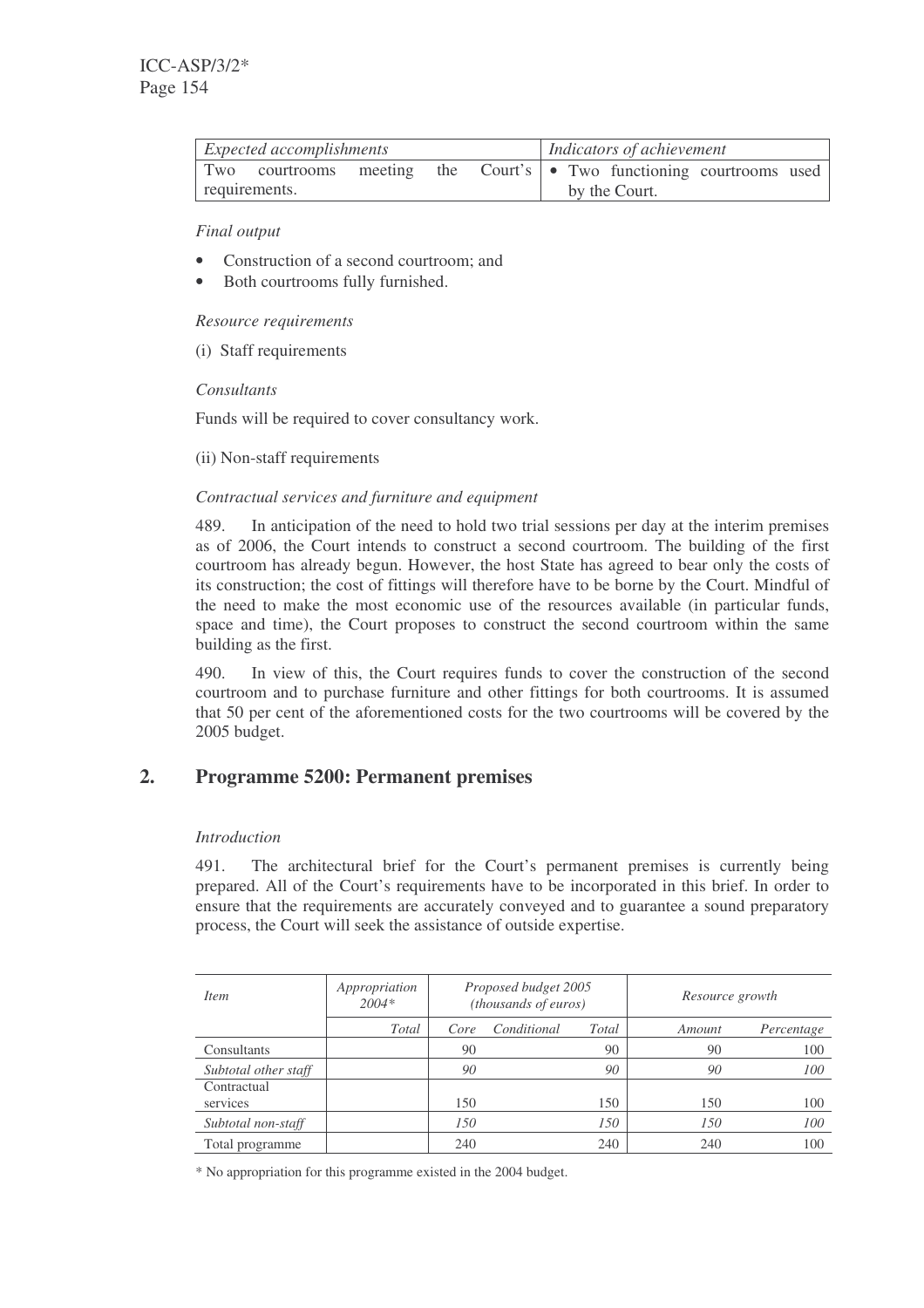# *Objectives*

• To ensure the proper preparation of the process leading to the construction of the permanent premises and, in so doing, to accommodate the needs of all the Court's organs.

| <i>Expected accomplishments</i>                                                                  | Indicators of achievement |
|--------------------------------------------------------------------------------------------------|---------------------------|
| Constructive input into the architectural brief $\bullet$ Approval of the architectural brief by |                           |
| for the permanent premises.                                                                      | the Court.                |

#### *Final output*

• Architectural brief for the permanent premises.

#### *Resource requirements*

(i) Staff requirements

#### *Consultants*

492. The expertise of consultants is required for the permanent premises in order to ensure that various indispensable tasks in 2005 are carried out to a high standard. Such tasks include finalizing the architectural brief, which will serve as the basis for all further work.

#### (ii) Non-staff requirements

#### *Contractual services*

493. Funds will be required to ensure that contractual services may be brought in to guarantee a sound preparatory process.

# **3. Programme 5300: Detention centre**

#### *Introduction*

494. The Court anticipates constructing a permanent detention centre in the near future. The final decision will depend upon the location of the permanent premises.

For the year 2005 the Court does not anticipate making any investment in the detention centre but will ensure temporary availability through other means.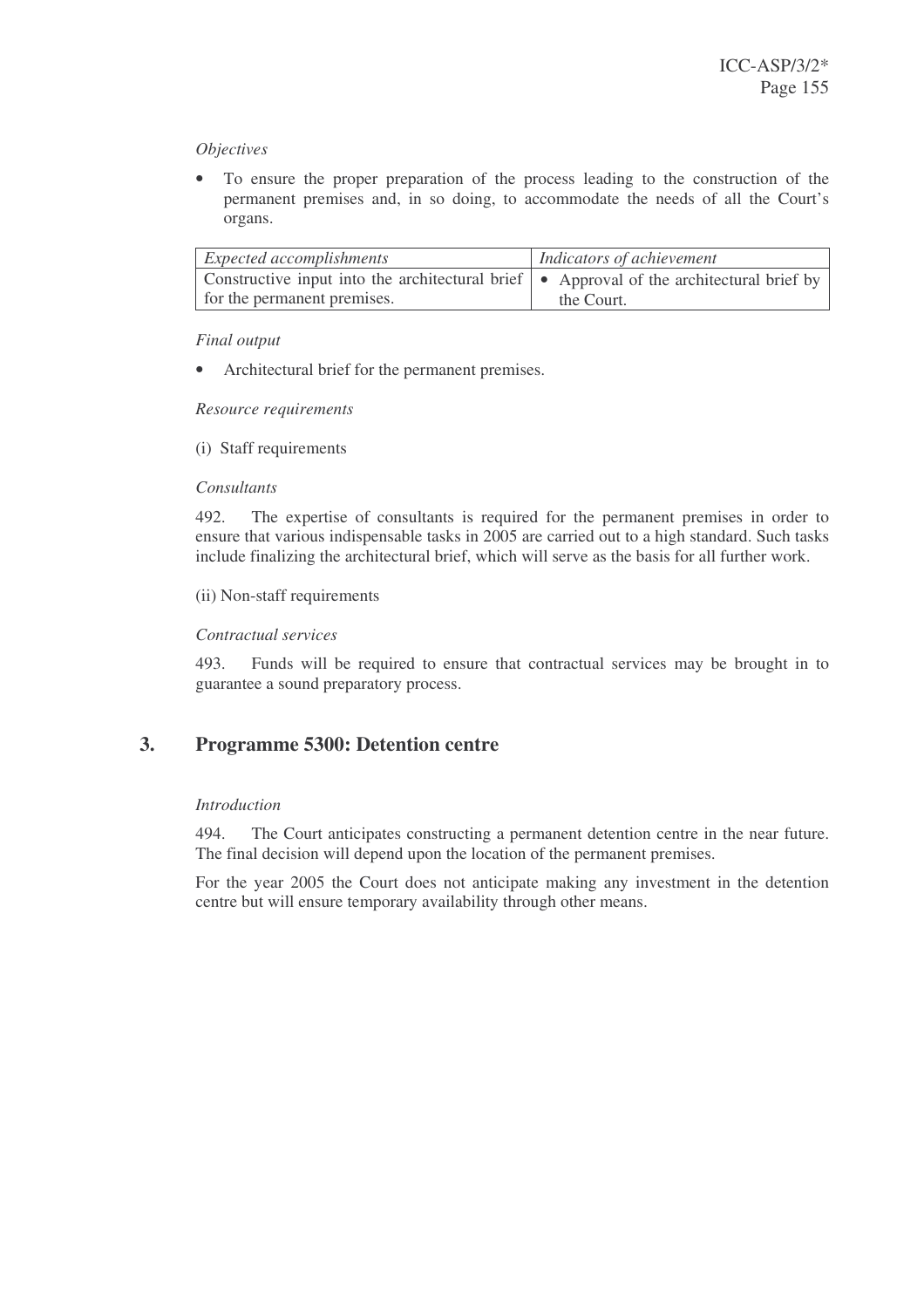# **Annex I**

# **Draft resolution of the Assembly of States Parties on the 2005 draft programme budget and the Working Capital Fund in 2005**

*The Assembly of States Parties*

1. *Appropriates* an amount of  $\epsilon$  69,564,000 for the expenses of the International Criminal Court and for the expenses of the Secretariat of the Assembly of States Parties in 2005, as follows:

Major Programme 1: Judiciary

€ 7,540,100

Major Programme 2: Office of the Prosecutor

€ 18,211,700

Major Programme 3: Registry € 38,686,900

Major Programme 4: Secretariat of the Assembly of States Parties € 3,060,300

Major Programme 5: Investment in the Court's premises

€ 2,065,000

2. *Approves* a level of  $\epsilon$  5,797,000 for the Working Capital Fund, and authorizes the Registrar to make advances from the Fund in accordance with the relevant provisions of the Financial Regulations.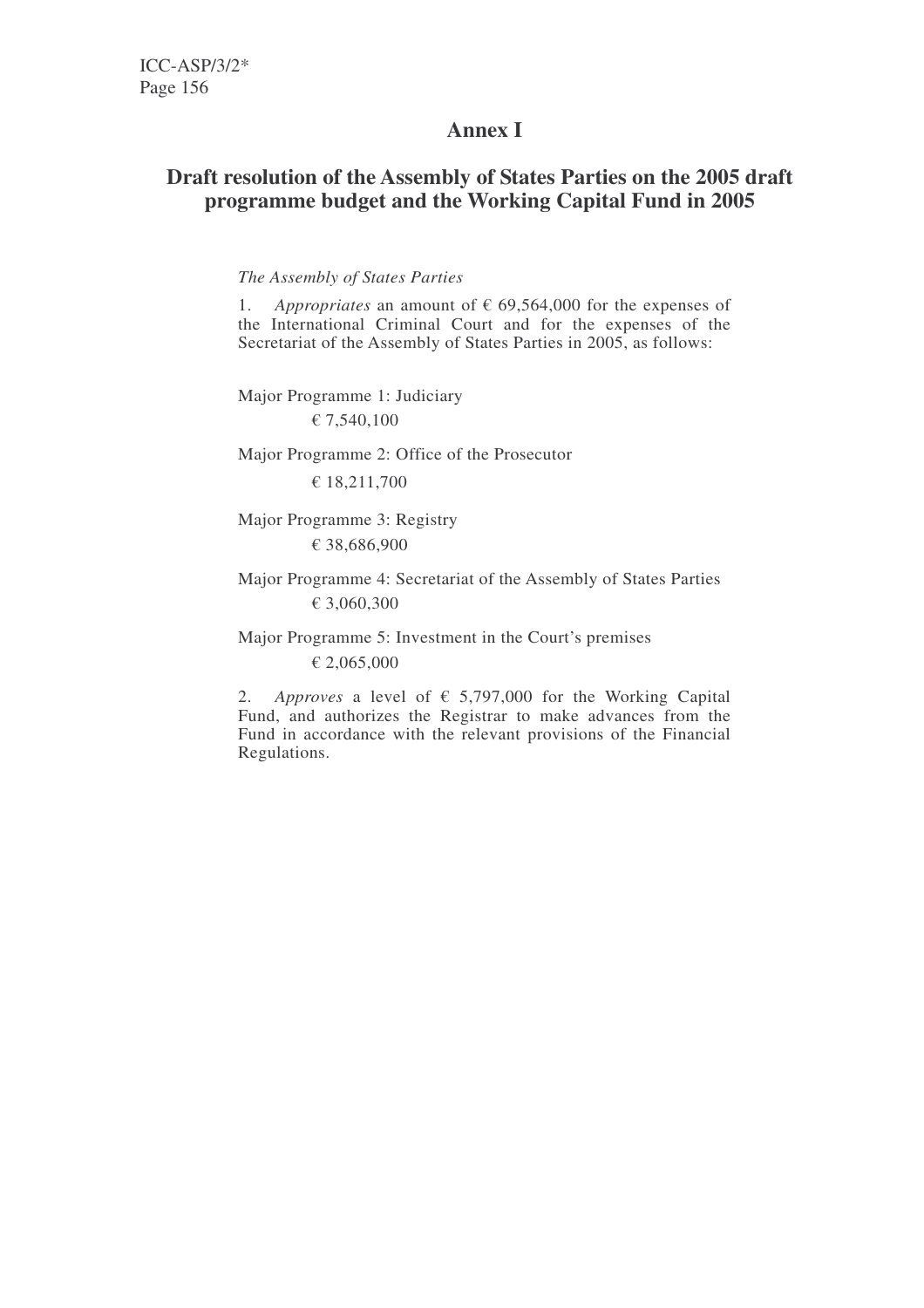# **Annex II**

# **Organizational Structure of the Court**



These organization charts reflect the current status of development of the Court and the ASP, and may be adapted as appropriate.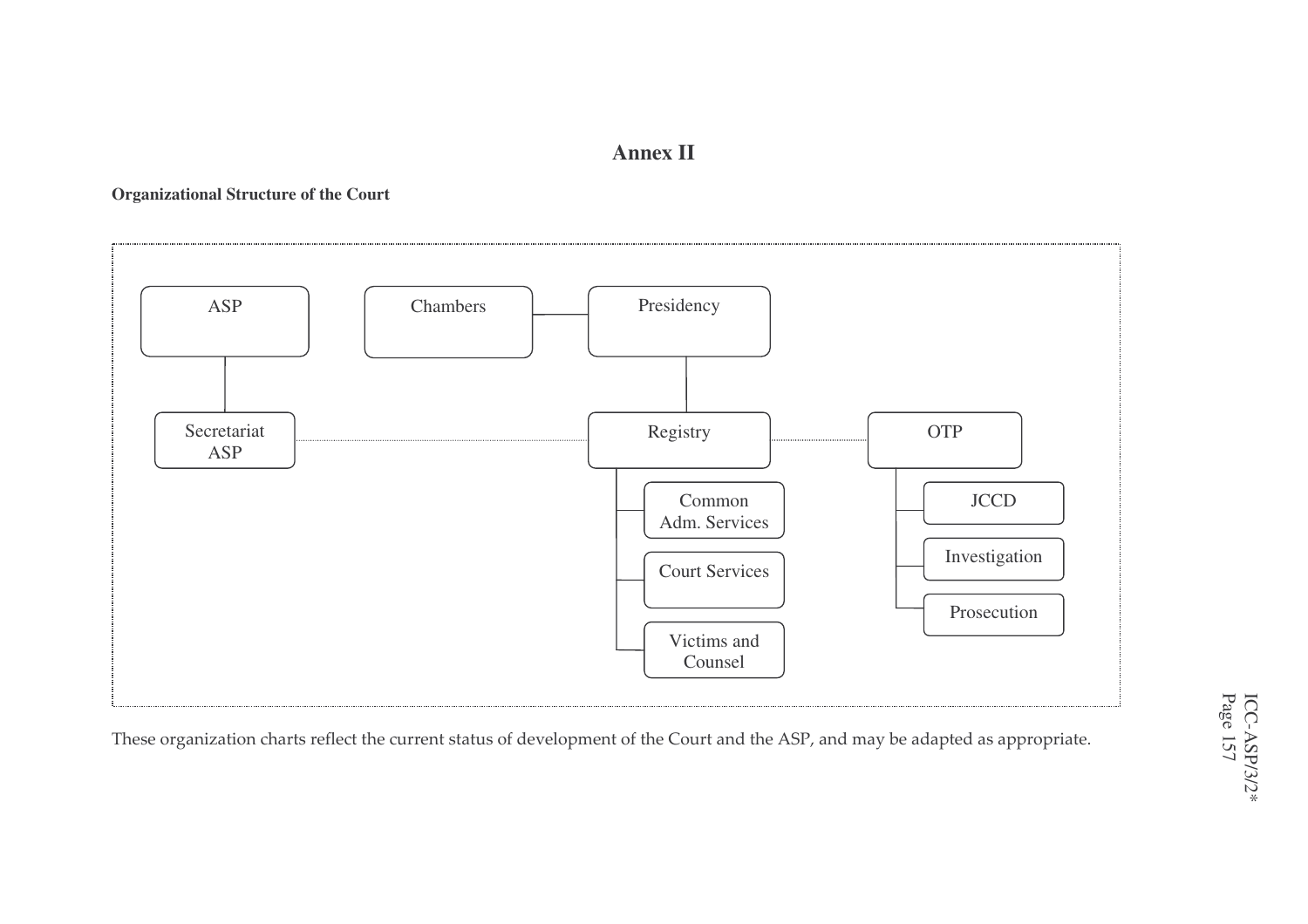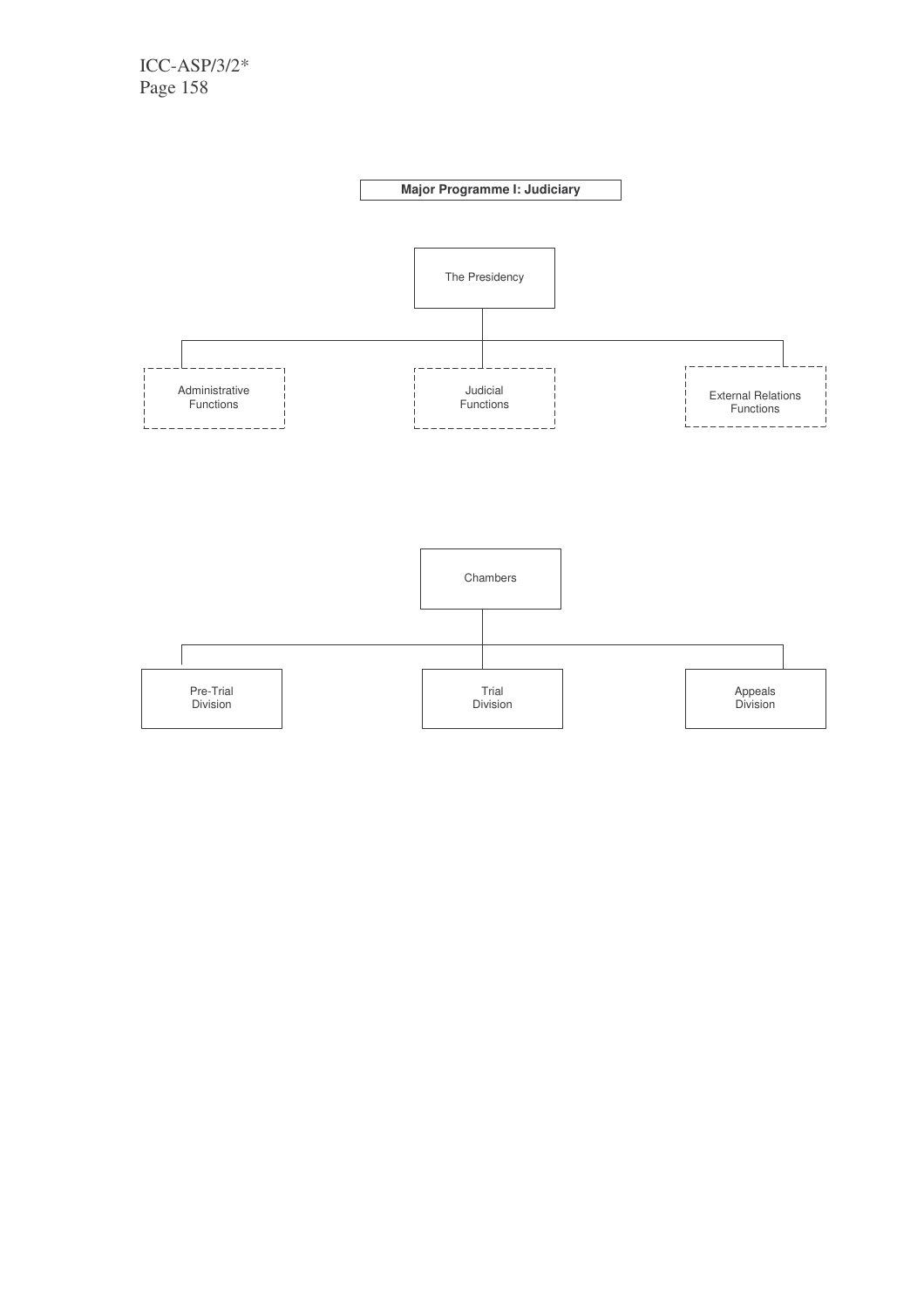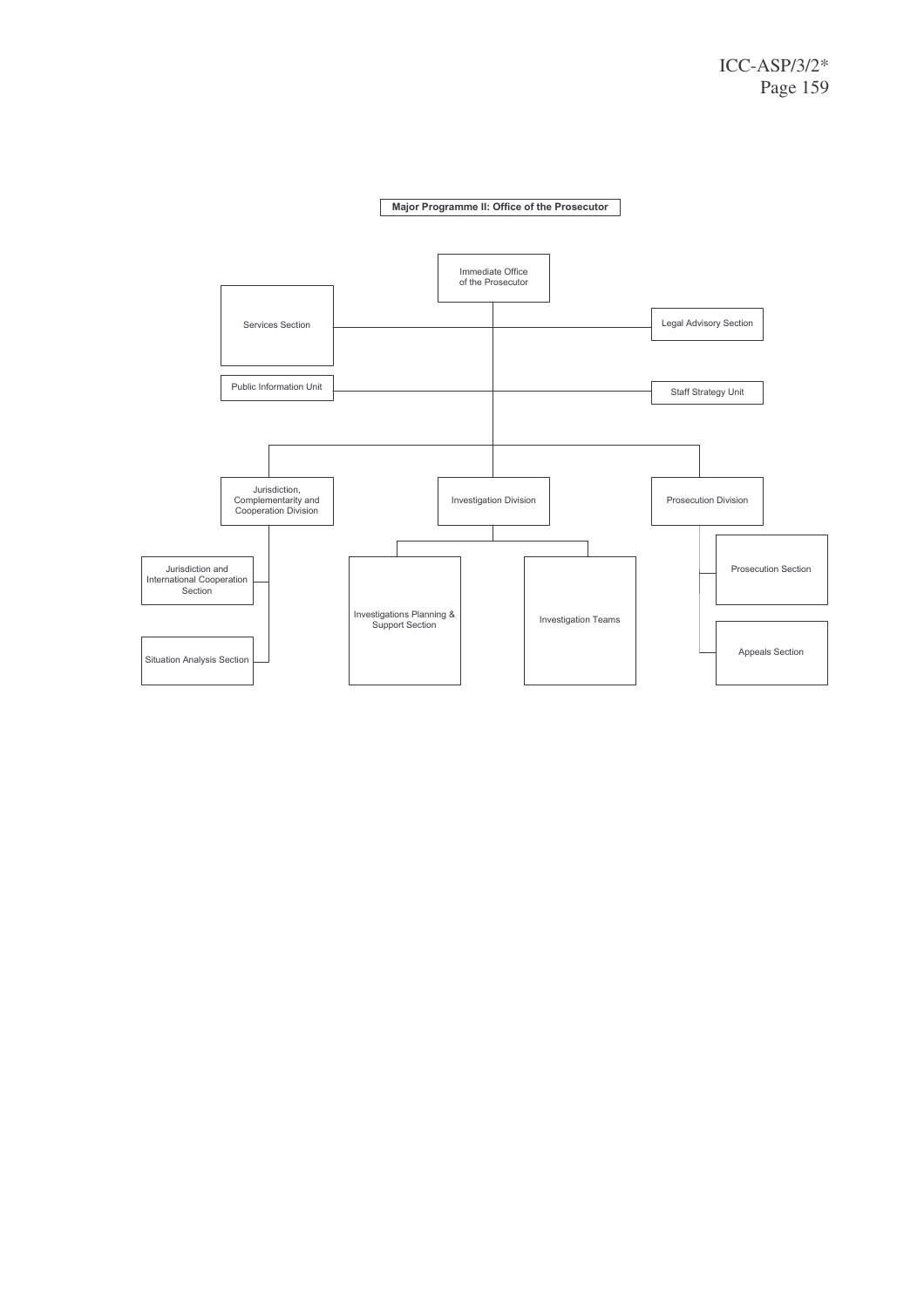

Procurement Section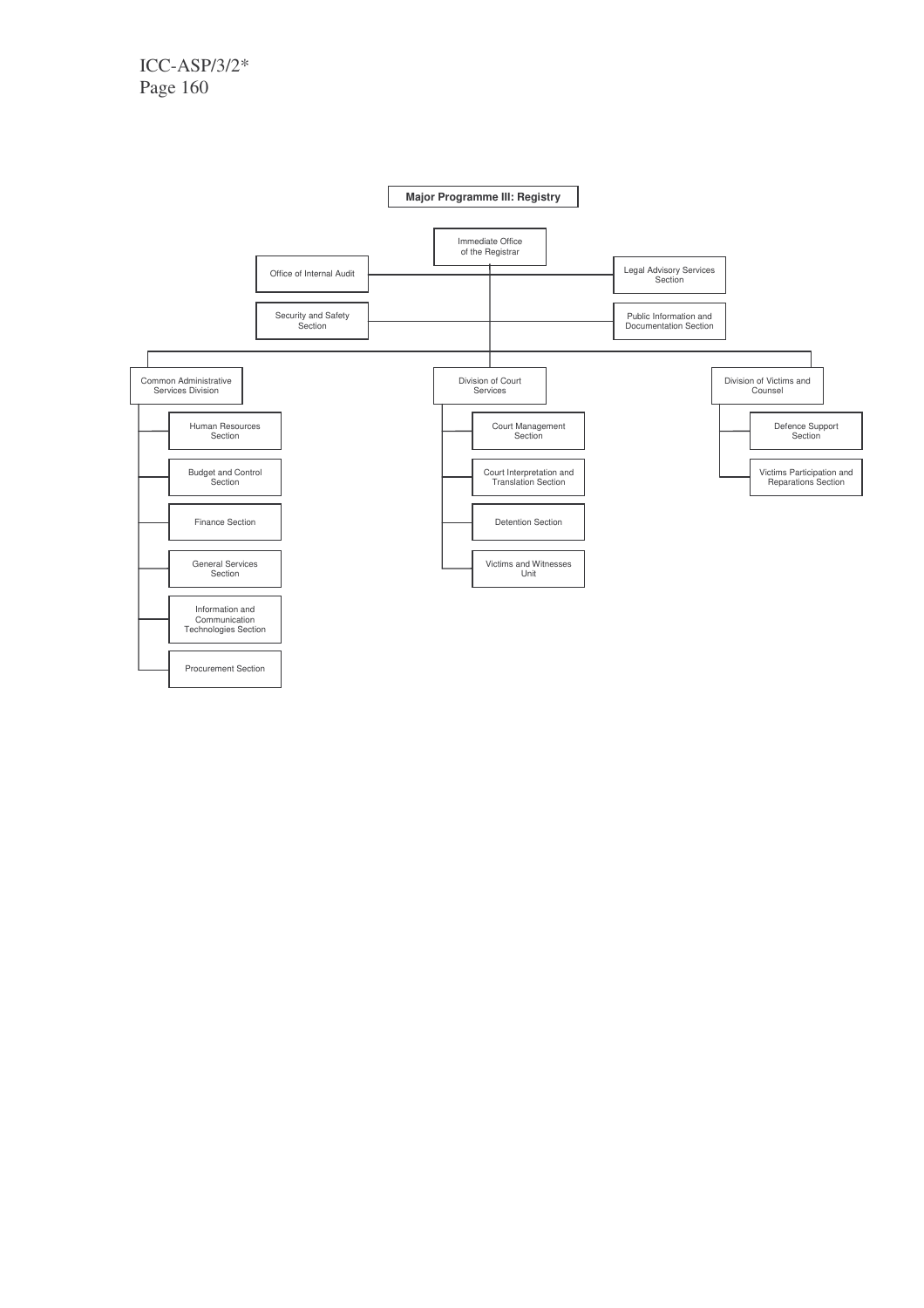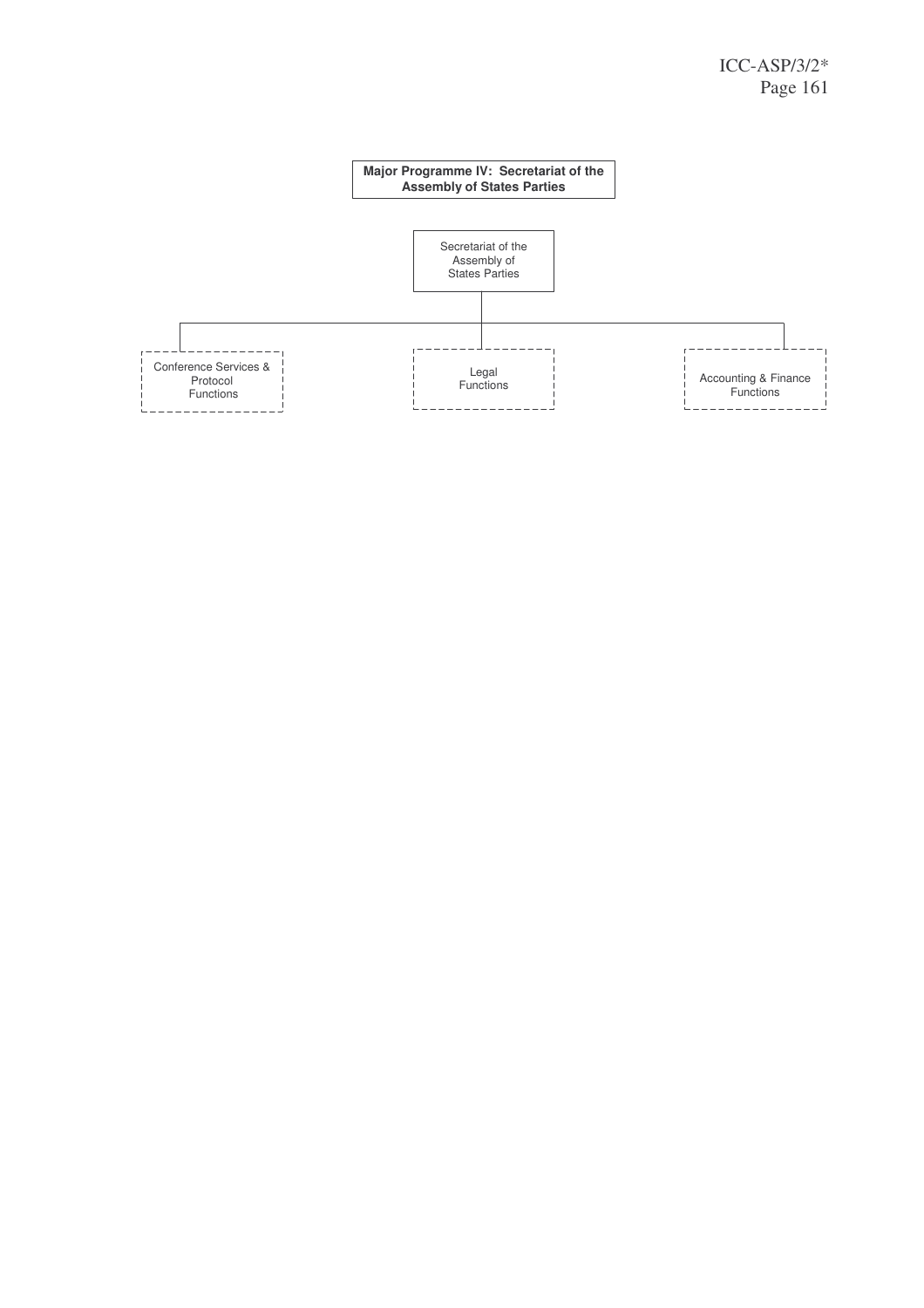# **Annex III**

Annex III – Staffing information Table 1

| <b>Current and proposed staffing</b>                              |                                                  | Professional staff & above |                         |       |                |                |                         | General Service staff   |                |                             |                         |              |                       |                           |
|-------------------------------------------------------------------|--------------------------------------------------|----------------------------|-------------------------|-------|----------------|----------------|-------------------------|-------------------------|----------------|-----------------------------|-------------------------|--------------|-----------------------|---------------------------|
|                                                                   |                                                  | USG                        | $ASG$                   | $D-2$ | $D-I$          | $P-5$          | $P-4$                   | $P-3$                   | $P - 2/P - I$  | P staff & above<br>Subtotal | $GS$ - $PL$             | $GS-OL$      | GS staff<br>Subtotal  | All staff<br><b>Total</b> |
| <b>Total ICC</b> staffing table                                   |                                                  |                            |                         |       |                |                |                         |                         |                |                             |                         |              |                       |                           |
|                                                                   | Existing posts 2004 (including redeployed posts) |                            | 3                       |       | $\Delta$       | 20             | 45                      | 54                      | 79             | 206                         | 15                      | 154          | 169                   | 375                       |
|                                                                   | New core posts 2005                              |                            |                         |       |                | $\mathcal{D}$  | $\sim$                  | -5                      | 5              | 17                          | -5                      | 28           | 33                    | 50                        |
|                                                                   | New conditional posts 2005                       |                            |                         |       |                | 2              | 12                      | 20                      | 23             | 57                          | $\overline{4}$          | 40           | 44                    | 101                       |
|                                                                   | <b>Total 2005</b>                                | $\mathbf{1}$               | $\overline{\mathbf{3}}$ |       |                | 24             | 62                      | 79                      | 107            | 280                         | 24                      | 222          | 246                   | 526                       |
| Major Programme I: Judiciary                                      |                                                  |                            |                         |       |                |                |                         |                         |                |                             |                         |              |                       |                           |
|                                                                   |                                                  |                            |                         |       |                |                |                         |                         |                |                             |                         |              |                       |                           |
|                                                                   | Existing posts 2004 (including redeployed posts) |                            |                         |       |                |                |                         |                         | 18             | 20                          |                         | 10           | 11                    | 31                        |
|                                                                   | New core posts 2005                              |                            |                         |       |                |                | $\mathcal{L}$           | $\mathcal{D}$           | 2              | $\tau$                      |                         | 3            | $\mathbf{3}$          | 10                        |
|                                                                   | New conditional posts 2005                       |                            |                         |       |                |                | $\overline{\mathbf{a}}$ |                         |                | $\overline{4}$              |                         |              |                       | $\overline{4}$            |
|                                                                   | <b>Total Major Programme I</b>                   |                            |                         |       |                | $\overline{2}$ | 5                       | $\overline{\mathbf{3}}$ | 21             | 31                          |                         | 13           | 14                    | 45                        |
| Major Programme II: Office of the Prosecutor                      |                                                  |                            |                         |       |                |                |                         |                         |                |                             |                         |              |                       |                           |
|                                                                   | Existing posts 2004 (including redeployed posts) |                            | $\overline{2}$          |       |                | 10             | $22\,$                  | 17                      | 35             | 88                          | 3                       | 31           | 34                    | 122                       |
|                                                                   | New core posts 2005                              |                            |                         |       |                |                |                         | 2                       |                | $\overline{2}$              |                         |              |                       | $\mathbf{3}$              |
|                                                                   | New conditional posts 2005                       |                            |                         |       |                | $\mathcal{D}$  |                         | 11                      | 11             | 28                          | $\overline{4}$          | 10           | 14                    | 42                        |
|                                                                   | <b>Total Major Programme II</b>                  |                            | $\overline{2}$          |       |                | 12             | 26                      | 30                      | 46             | 118                         |                         | 42           | 49                    | 167                       |
| <b>Major Programme III: Registry</b>                              |                                                  |                            |                         |       |                |                |                         |                         |                |                             |                         |              |                       |                           |
|                                                                   |                                                  |                            |                         |       |                |                |                         |                         |                |                             |                         |              |                       |                           |
|                                                                   | Existing posts 2004 (including redeployed posts) |                            |                         |       | $\gamma$       | 9              | 21                      | 36                      | 26             | 95                          | $\overline{Q}$          | 112          | 121                   | 216                       |
|                                                                   | New core posts 2005                              |                            |                         |       |                |                | $\mathcal{R}$           |                         | $\overline{3}$ | 8                           | $\overline{4}$          | 24           | 28                    | 36                        |
|                                                                   | New conditional posts 2005                       |                            |                         |       |                |                | $\tilde{\mathcal{L}}$   | $\overline{Q}$          | 11             | 25                          |                         | 30           | 30                    | 55                        |
|                                                                   | <b>Total Major Programme III</b>                 |                            |                         |       | $\overline{2}$ | 10             | 29                      | 46                      | 40             | 128                         | 13                      | 166          | 179                   | 307                       |
| Major Programme IV: Secretariat of the Assembly of States Parties |                                                  |                            |                         |       |                |                |                         |                         |                |                             |                         |              |                       |                           |
|                                                                   | Existing posts 2004 (including redeployed posts) |                            |                         |       |                |                | 2                       |                         |                | $\mathcal{R}$               | 2                       |              |                       | 6                         |
|                                                                   | New core posts 2005                              |                            |                         |       |                |                |                         |                         |                |                             |                         |              |                       |                           |
|                                                                   | New conditional posts 2005                       |                            |                         |       |                |                |                         |                         |                |                             |                         |              |                       |                           |
|                                                                   | <b>Total Major Programme IV</b>                  | $\sim$                     | ٠                       |       |                |                | $\overline{2}$          |                         |                | 3                           | $\overline{\mathbf{3}}$ | $\mathbf{1}$ | $\boldsymbol{\Delta}$ | $\overline{7}$            |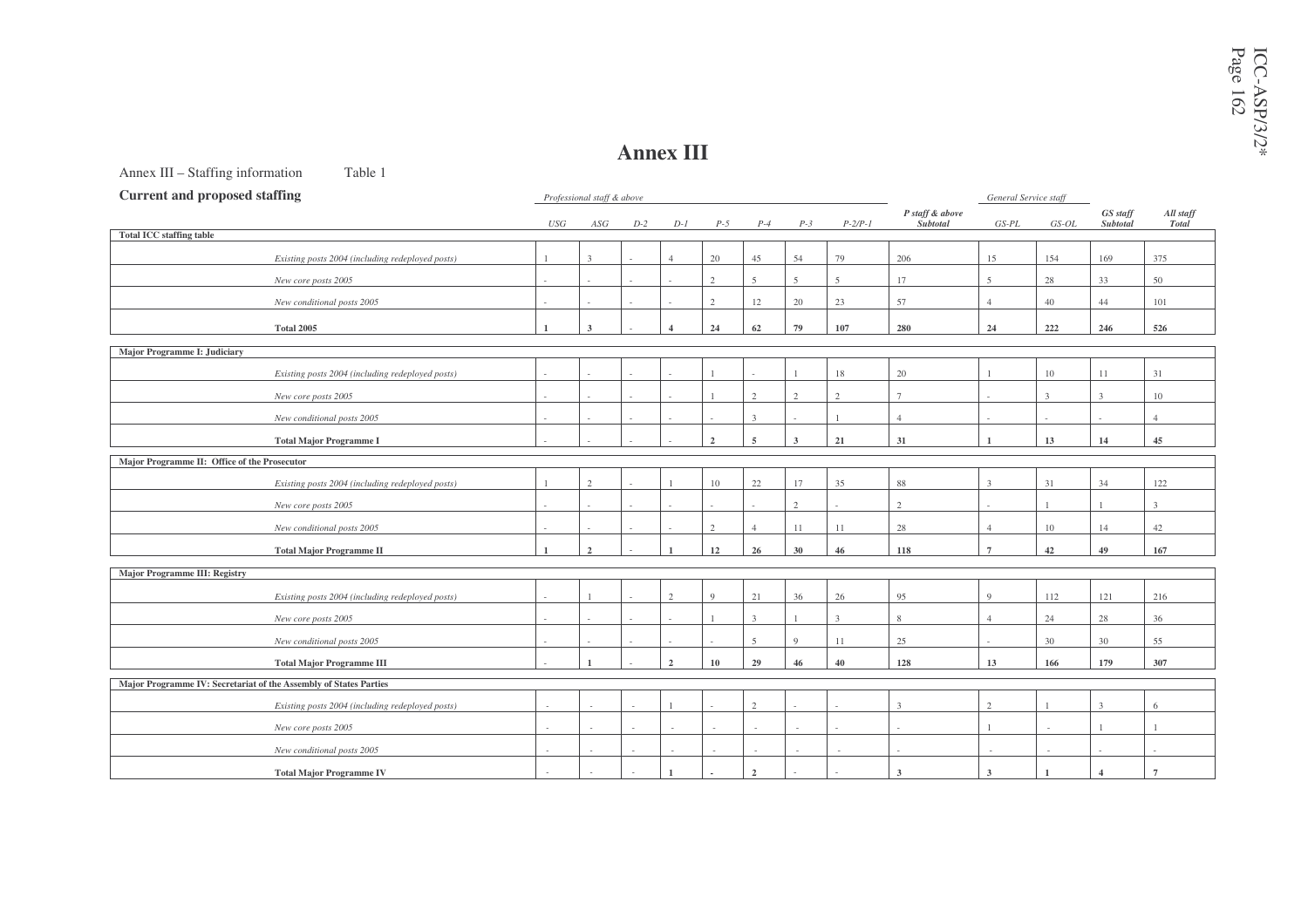Annex III – Staffing information Table 2

#### **Changes to the staffing table**

| <b>Number</b> | From              |             |
|---------------|-------------------|-------------|
| of posts      | Level 2004 Budget | 2005 Budget |

#### Judiciary

| P-2   | Presidency               | <b>Thambers</b> |  |
|-------|--------------------------|-----------------|--|
| GS-PI | General Services Section | <b>Thambers</b> |  |
|       |                          |                 |  |

#### Office of the Prosecutor

| $\mathbf{1}$   | $D-1$     | Immediate Office of the Prosecutor | Office of the Director of Division,                    |
|----------------|-----------|------------------------------------|--------------------------------------------------------|
|                |           |                                    | Jurisdiction, Complementarity and Cooperation Division |
| 1              | $P-5$     | Immediate Office of the Prosecutor | Jurisdiction and International Cooperation Section     |
| $\mathbf{1}$   | $P-5$     | Knowledge-Base Section             | <b>Staff Strategy Unit</b>                             |
| $\mathbf{1}$   | $P-5$     | Analysis Section                   | Investigations Planning and Support Section            |
| 1              | $P-5$     | <b>Investigation Section</b>       | Investigations Planning and Support Section            |
| $\mathbf{1}$   | $P-4$     | Immediate Office of the Prosecutor | Public Information Unit                                |
| $\mathbf{1}$   | $P-4$     | Immediate Office of the Prosecutor | <b>Situation Analysis Section</b>                      |
| $\mathbf{1}$   | $P-4$     | Services Section                   | Prosecution Section                                    |
| 1              | $P-4$     | Legal Advisory and Policy Section  | Jurisdiction and International Cooperation Section     |
| 5              | $P-4$     | Analysis Section                   | Investigations Planning and Support Section            |
| 5              | $P-4$     | <b>Investigation Section</b>       | <b>Investigations Planning and Support Section</b>     |
| 1              | $P-4$     | <b>Investigation Section</b>       | Prosecution Section                                    |
| $\mathbf{1}$   | $P-3$     | Immediate Office of the Prosecutor | <b>Staff Strategy Unit</b>                             |
| $\mathbf{1}$   | $P-3$     | Immediate Office of the Prosecutor | Public Information Unit                                |
| $\mathbf{1}$   | $P-3$     | Immediate Office of the Prosecutor | Jurisdiction and International Cooperation Section     |
| 1              | $P-3$     | Services Section                   | <b>Investigation Teams</b>                             |
| $\mathbf{1}$   | $P-3$     | Legal Advisory and Policy Section  | Jurisdiction and International Cooperation Section     |
| $\mathbf{1}$   | $P-3$     | Legal Advisory and Policy Section  | <b>Investigations Planning and Support Section</b>     |
| 1              | $P-3$     | Legal Advisory and Policy Section  | <b>Investigation Teams</b>                             |
| $\mathbf{1}$   | $P-3$     | Knowledge-Base Section             | <b>Services Section</b>                                |
| $\overline{c}$ | $P-3$     | <b>Prosecution Section</b>         | <b>Investigation Teams</b>                             |
| $\mathbf{1}$   | $P-1/P-2$ | Immediate Office of the Prosecutor | <b>Situation Analysis Section</b>                      |
| $\mathbf{1}$   | $P-1/P-2$ | Immediate Office of the Prosecutor | Jurisdiction and International Cooperation Section     |
| $\overline{c}$ | $P-1/P-2$ | Knowledge-Base Section             | <b>Services Section</b>                                |
| $\overline{2}$ | $P-1/P-2$ | Analysis Section                   | <b>Situation Analysis Section</b>                      |
| 5              | $P-1/P-2$ | Analysis Section                   | Investigations Planning and Support Section            |
| $\mathbf{1}$   | $P-1/P-2$ | Analysis Section                   | Investigations Planning and Support Section            |
| 1              | $P-1/P-2$ | <b>Prosecution Section</b>         | Appeals Section                                        |
| $\mathbf{1}$   | $P-1/P-2$ | <b>Prosecution Section</b>         | Appeals Section                                        |
| $\mathbf{1}$   | GS-PL     | Services Section                   | <b>Investigation Teams</b>                             |
| 1              | GS-PL     | Services Section                   | <b>Investigation Teams</b>                             |
| $\mathbf{1}$   | GS-OL     | Immediate Office of the Prosecutor | Public Information Unit                                |
| $\mathbf{1}$   | GS-OL     | Immediate Office of the Prosecutor | Office of the Director of Division.                    |
|                |           |                                    | Jurisdiction, Complementarity and Cooperation Division |
| $\mathbf{1}$   | GS-OL     | Services Section                   | Jurisdiction and International Cooperation Section     |
| $\mathbf{1}$   | GS-OL     | Services Section                   | <b>Staff Strategy Unit</b>                             |
| $\mathbf{1}$   | GS-OL     | Services Section                   | <b>Investigations Planning and Support Section</b>     |
| 1              | GS-OL     | Services Section                   | <b>Investigation Teams</b>                             |
| $\mathbf{1}$   | GS-OL     | Knowledge-Base Section             | <b>Services Section</b>                                |
| $\overline{4}$ | GS-OL     | Analysis Section                   | Investigations Planning and Support Section            |
| $\mathbf{1}$   | GS-OL     | <b>Investigation Section</b>       | <b>Investigations Planning and Support Section</b>     |
| $\mathbf{1}$   | GS-OL     | Prosecution Section                | <b>Investigation Teams</b>                             |
|                |           |                                    |                                                        |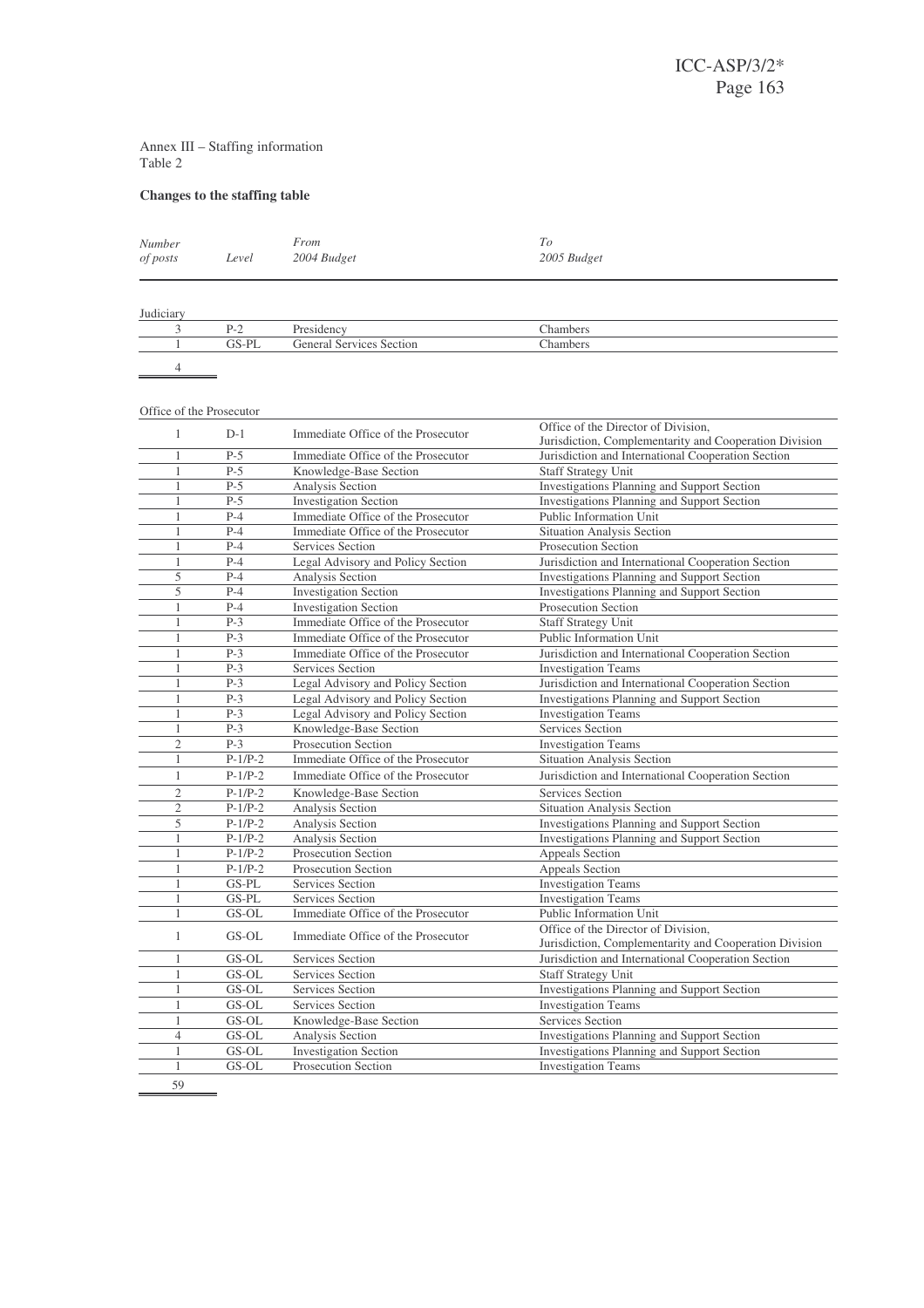ICC-ASP/3/2\* Page 164

| Number<br>of posts | Level                                                    | From<br>2004 Budget                             | To<br>2005 Budget                                            |
|--------------------|----------------------------------------------------------|-------------------------------------------------|--------------------------------------------------------------|
| Registry           |                                                          |                                                 |                                                              |
|                    | $P-5$                                                    | Public Information and Documentation<br>Section | Immediate Office of the Registrar                            |
|                    | $P-4$                                                    | Immediate Office of the Registrar               | Security and Safety Section                                  |
|                    | $P-3$                                                    | <b>Administrative Services Section</b>          | <b>Budget and Control Section</b>                            |
| ı.                 | $P-3$                                                    | Administrative Services Section                 | Immediate Office of the Registrar<br>(downgraded to P-1/P-2) |
|                    | $P-3$                                                    | Security and Safety Section                     | Public Information and Documentation Section                 |
|                    | $P-3$                                                    | Human Resources Section                         | General Services Section (conditional)                       |
|                    | $P-3$                                                    | Court Interpretation and Translation Unit       | <b>Court Management Section</b>                              |
|                    | Public Information and Documentation<br>$P-3$<br>Section |                                                 | Detention Section (downgraded to P-1/P-2)                    |
|                    | GS-OL                                                    | Court Interpretation and Translation Unit       | <b>Court Management Section</b>                              |
| 9                  |                                                          |                                                 |                                                              |

**Total = 72**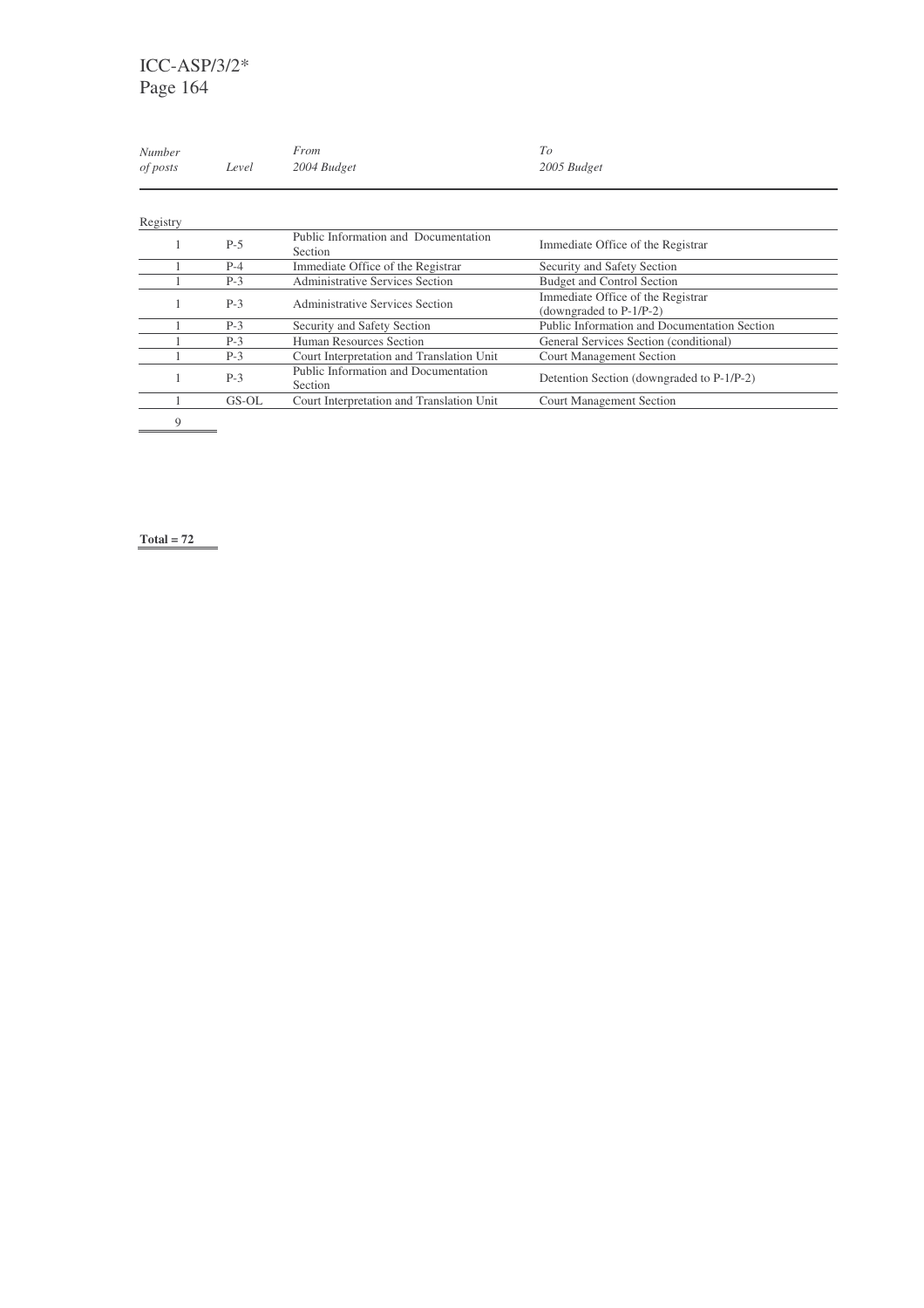#### Annex III – Staffing information

Table 3

|            | $11100$ <i>asanas</i> 01 cm 031 |                 |                  |                    |                          |                   |  |  |
|------------|---------------------------------|-----------------|------------------|--------------------|--------------------------|-------------------|--|--|
| Post level | Net base salary                 | Post adjustment | Total net salary | Common staff costs | Representation allowance | Total             |  |  |
|            | (1)                             | (2)             | $(1)+(2)=(3)$    | (4)                | (5)                      | $(3)+(4)+(5)=(6)$ |  |  |
| <b>USG</b> | 103.6                           | 45.4            | 149.0            | 67.1               | 3.3                      | 219.4             |  |  |
| ASG        | 94.5                            | 41.4            | 135.9            | 61.2               | 2.5                      | 199.5             |  |  |
| $D-2$      | 85.2                            | 37.3            | 122.5            | 55.1               | 0.5                      | 178.1             |  |  |
| $D-1$      | 76.3                            | 33.4            | 109.7            | 49.3               | 0.0                      | 159.0             |  |  |
| $P-5$      | 66.7                            | 29.2            | 95.9             | 43.1               | 0.0                      | 139.0             |  |  |
| $P-4$      | 62.3                            | 27.3            | 89.6             | 40.3               | 0.0                      | 129.9             |  |  |
| $P-3$      | 47.4                            | 20.8            | 68.2             | 30.7               | 0.0                      | 98.8              |  |  |
| $P-2/1$    | 39.2                            | 17.2            | 56.4             | 25.4               | 0.0                      | 81.8              |  |  |
| GS-PL      | 46.1                            | 0.0             | 46.1             | 20.7               | 0.0                      | 66.8              |  |  |
| GS-OL      | 38.4                            | 0.0             | 38.4             | 17.3               | 0.0                      | 55.7              |  |  |

| <b>Standard salary costs for 2005</b> |  |  |
|---------------------------------------|--|--|
| (Thousands of euros)                  |  |  |

| Delayed recruitment cactors                      |     |
|--------------------------------------------------|-----|
| Existing Professional and General Service posts: | 10% |
| New Professional and General Service core posts: | 30% |

New Professional and General Service conditional posts: 50% (except OTP which calculates conditional posts by work month)

| Post level | Basic costs | Existing posts | New core posts | New conditional posts |
|------------|-------------|----------------|----------------|-----------------------|
|            |             |                |                |                       |
| <b>USG</b> | 219.4       | 197.5          | 153.6          | 109.7                 |
| ASG        | 199.5       | 179.5          | 139.6          | 99.7                  |
| $D-2$      | 178.1       | 160.3          | 124.7          | 89.1                  |
| $D-1$      | 159.0       | 143.1          | 111.3          | 79.5                  |
| $P-5$      | 139.0       | 125.1          | 97.3           | 69.5                  |
| $P-4$      | 129.9       | 116.9          | 91.0           | 65.0                  |
| $P-3$      | 98.8        | 88.9           | 69.2           | 49.4                  |
| $P-2/1$    | 81.8        | 73.6           | 57.3           | 40.9                  |
| GS-PL      | 66.8        | 60.1           | 46.8           | 33.4                  |
| GS-OL      | 55.7        | 50.1           | 39.0           | 27.9                  |

The above calculations are based on the April 2004 UN exchange rate of  $\epsilon$ 0.82 = US \$1 and the corresponding post adjustment which is calculated at 43.8% of the *net base salary. The common staff costs are calculated at 45% of the total net salary.*